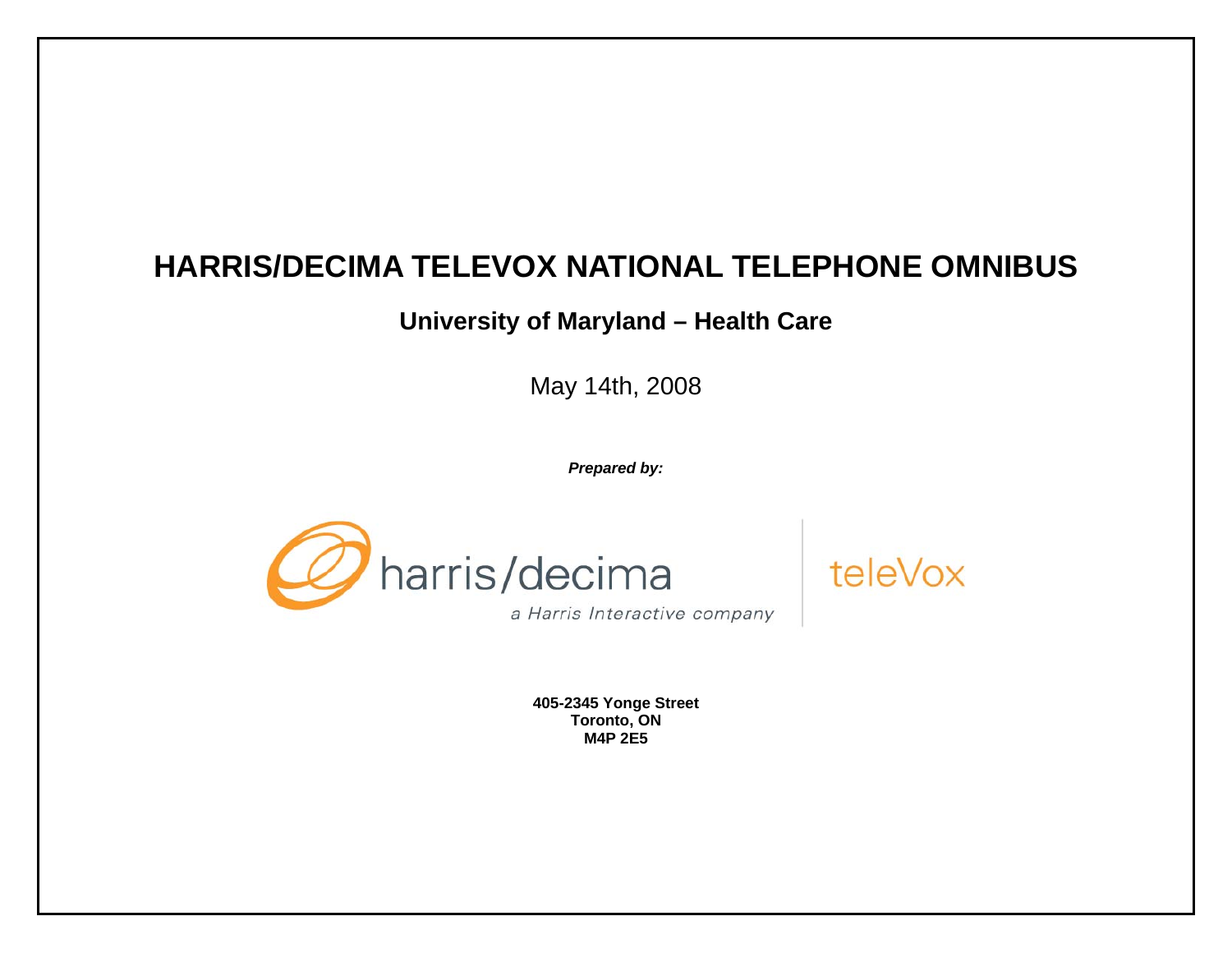# **Harris/Decima TeleVox Methodology**

# **Interviewing**

Data collection for the Harris/Decima teleVox is conducted via CATI (Computer Assisted Telephone Interviewing) from dialing facilities in Montreal Ottawa, and Toronto. Approximately 65 CATI stations, in total, are used to facilitate timely completion.

Data collection for this study was conducted May  $8<sup>th</sup>$  through May 1 $3<sup>th</sup>$  2008.

# **Quotas**

Each month a random sample is generated and the quotas for each region are disproportionately allocated as follows:

|                         | $N = 1000*$       |             |                   | $N = 2000*$           |
|-------------------------|-------------------|-------------|-------------------|-----------------------|
| <b>Region</b>           |                   | Error       |                   |                       |
|                         | <b>Interviews</b> | interval    | <b>Interviews</b> | <b>Error interval</b> |
| Atlantic                | 100               | $+/-$ 9.8%  | 200               | $+/- 6.9%$            |
| Quebec                  | 250               | $+/- 6.2%$  | 500               | $+/- 4.4%$            |
| Ontario                 | 325               | $+/- 5.4\%$ | 650               | $+/- 3.8\%$           |
| Manitoba/Saskatchewan   | 100               | $+/- 9.8%$  | 200               | $+/- 6.9%$            |
| Alberta                 | 100               | $+/- 9.8%$  | 200               | $+/- 6.9%$            |
| <b>British Columbia</b> | 125               | $+/- 8.8%$  | 250               | $+/- 6.2%$            |
| <b>Total Canada</b>     | 1000              | $+/- 3.1%$  | 2000              | $+/- 2.2%$            |

*Note\*: If your questions were on the teleVox for one week, please use N=1000 for your estimated error interval. If your questions were on for two weeks, please use N=2000.* 

Within the regional quotas assigned for Quebec, Ontario and British Columbia, CMA (Census Metropolitan Area) quotas are instilled to maintain an adequate number of completed interviews in Canada's three largest markets; Toronto, Vancouver and Montreal. The data is weighted in tabulation to replicate actual population distribution by age and sex within region according to the 2006 Census data.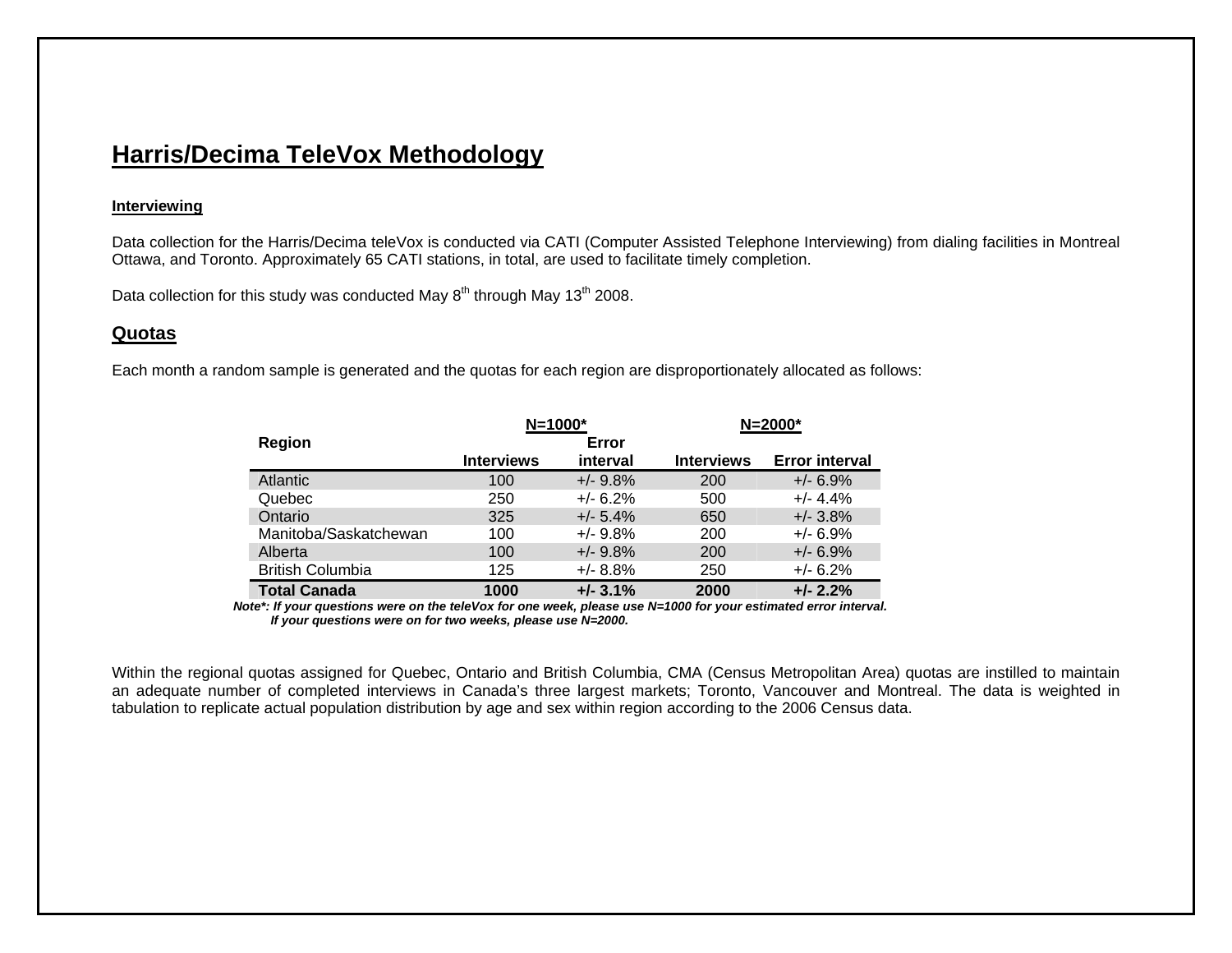# **Respondent Qualification**

Interviewers must adhere to quotas to ensure that an accurate representation of male and female respondents, 18 years of age or older, are obtained within each region.

All interviewing across the country is conducted by fully bilingual interviewers. The language of interview is "as it falls" on a national basis, which means that the respondent has the opportunity to complete the interview in either English or French, which ever they prefer.

# **Sampling Techniques**

The Harris/Decima TeleVox uses the most up-to-date and accurate sample available on the market. Every Canadian household that has a telephone number has an equal chance of being selected for the study. New exchanges are added monthly.

## **Quality Control**

Harris/Decima Research experience and expertise in public opinion and market research extend to the quality and standards of the Harris/Decima TeleVox. Interviews are conducted by experienced staff who are thoroughly briefed by supervisors to ensure a complete understanding of the questionnaire content and flow. Detailed interviewing instructions form the basis for all briefings and are strictly adhered to, guaranteeing quality and efficiency in results.

Detailed verification and validation procedures at each stage of the process ensure field and data accuracy.

## **Data Analysis and Delivery**

The data is cross-tabulated against a standard set of demographic characteristics including the following:

- •
- •
- Gender
- *Age of the respondent Marital status*
- *Employment status of the respondent Household size*
- *Region CMA/Non-CMA*
- *Language Household income* 
	- *Gender Education*
	-
	-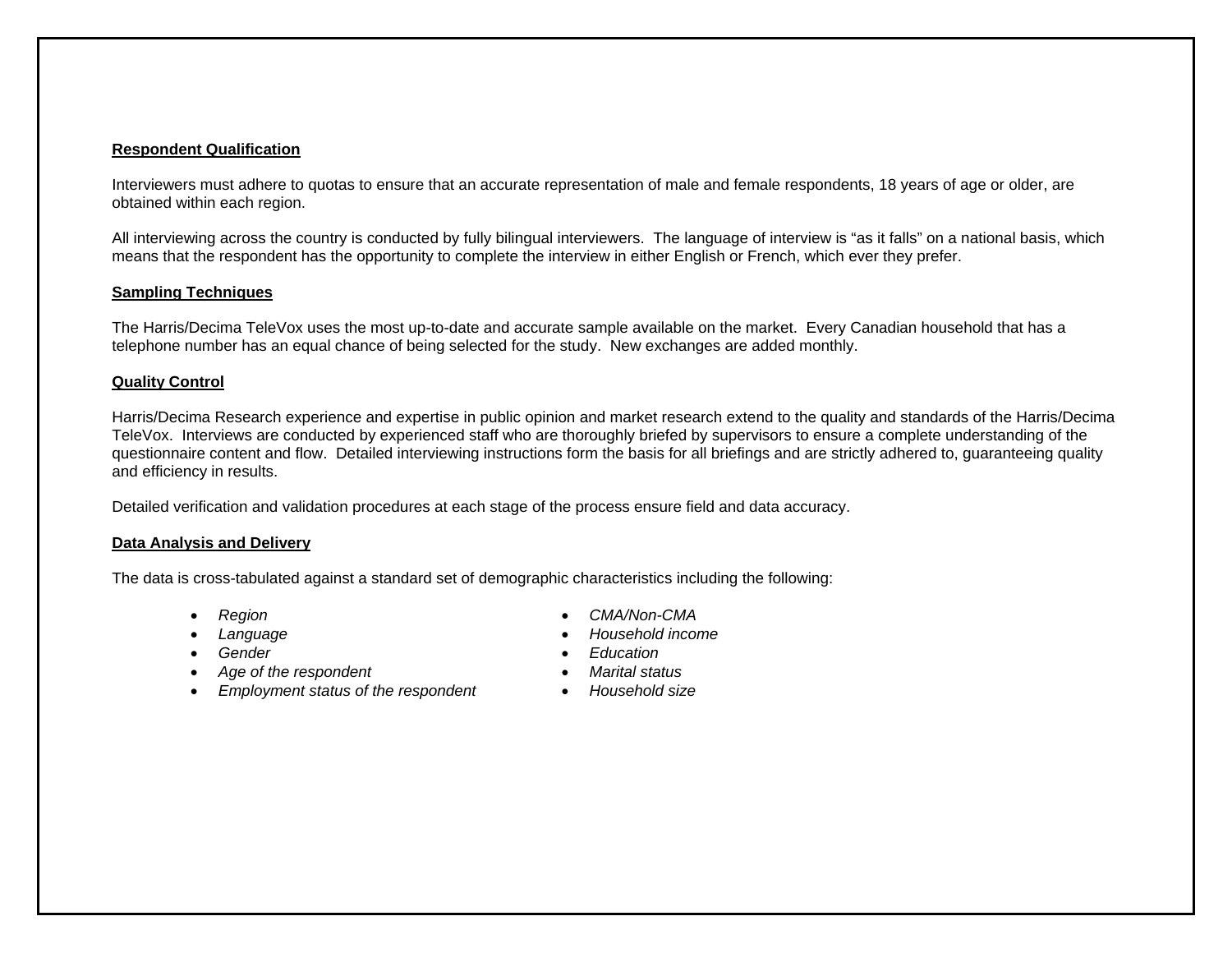

## **HARRIS/DECIMA TELEVOX: U of M – HEALTH CARE**

**TABLE OF CONTENTS Table HC1 Page 1.........HC1. What is the single most important issue for you in Canada this year? BASE: Representative Adults BANNER 1 Table HC1 Page 2.........HC1. What is the single most important issue for you in Canada this year? BASE: Representative Adults BANNER 2 Table HC2 Page 3.........HC2. What is the next most important issue? BASE: Representative Adults with a valid response at HC1 BANNER 1 Table HC2 Page 4.........HC2. What is the next most important issue? BASE: Representative Adults with a valid response at HC1 BANNER 2 Table HC3 Page 5.........HC3. Which political party do you trust to do a better job handling health care? BASE: Representative Adults BANNER 1 Table HC3 Page 6.........HC3. Which political party do you trust to do a better job handling health care? BASE: Representative Adults BANNER 2 Table HC4A Page 7........HC4A. How satisfied are you with: The quality of health care in Canada? BASE: Representative Adults**  BANNER 1 **Table HC4A Page 8........HC4A. How satisfied are you with: The quality of health care in Canada? BASE: Representative Adults BANNER 2 Table HC4B Page 9........HC4B. How satisfied are you with: The total cost of health care in Canada? BASE: Representative Adults BANNER 1 Table HC4B Page 10.......HC4B. How satisfied are you with: The total cost of health care in Canada? BASE: Representative Adults BANNER 2 Table HC5 Page 11........HC5. Thinking now about the delays that Canadians may face in obtaining medical treatments, how serious of a problem do you feel this is? BASE: Representative Adults BANNER 1 Table HC5 Page 12........HC5. Thinking now about the delays that Canadians may face in obtaining medical treatments, how serious of a problem do you feel this is? BASE: Representative Adults BANNER 2 Table HC6 Page 13........HC6. Do you have some form of private health insurance? BASE: Representative Adults BANNER 1 Table HC6 Page 14........HC6. Do you have some form of private health insurance? BASE: Representative Adults BANNER 2 Table HC7A Page 15.......HC7A. During the last 12 months, have you faced delays in... Seeing a doctor for an appointment? BASE: Representative Adults BANNER 1 Table HC7A Page 16.......HC7A. During the last 12 months, have you faced delays in... Seeing a doctor for an appointment? BASE: Representative Adults BANNER 2 Table HC7B Page 17.......HC7B. During the last 12 months, have you faced delays in... Seeing a medical specialist? BASE: Representative Adults BANNER 1** 

 **May 8 - 13, 2008** 

**Prepared by Harris/Decima – 2345 Yonge Street, Suite 405, Toronto, Ontario M4P 2E5 – Phone: (416) 962-2013 – Fax: (416) 962-0505 – Web: www.harrisdecima.com For Harris/Decima omnibus inquiries please email: teleVox@harrisdecima.com or contact your regular Harris/Decima consultant**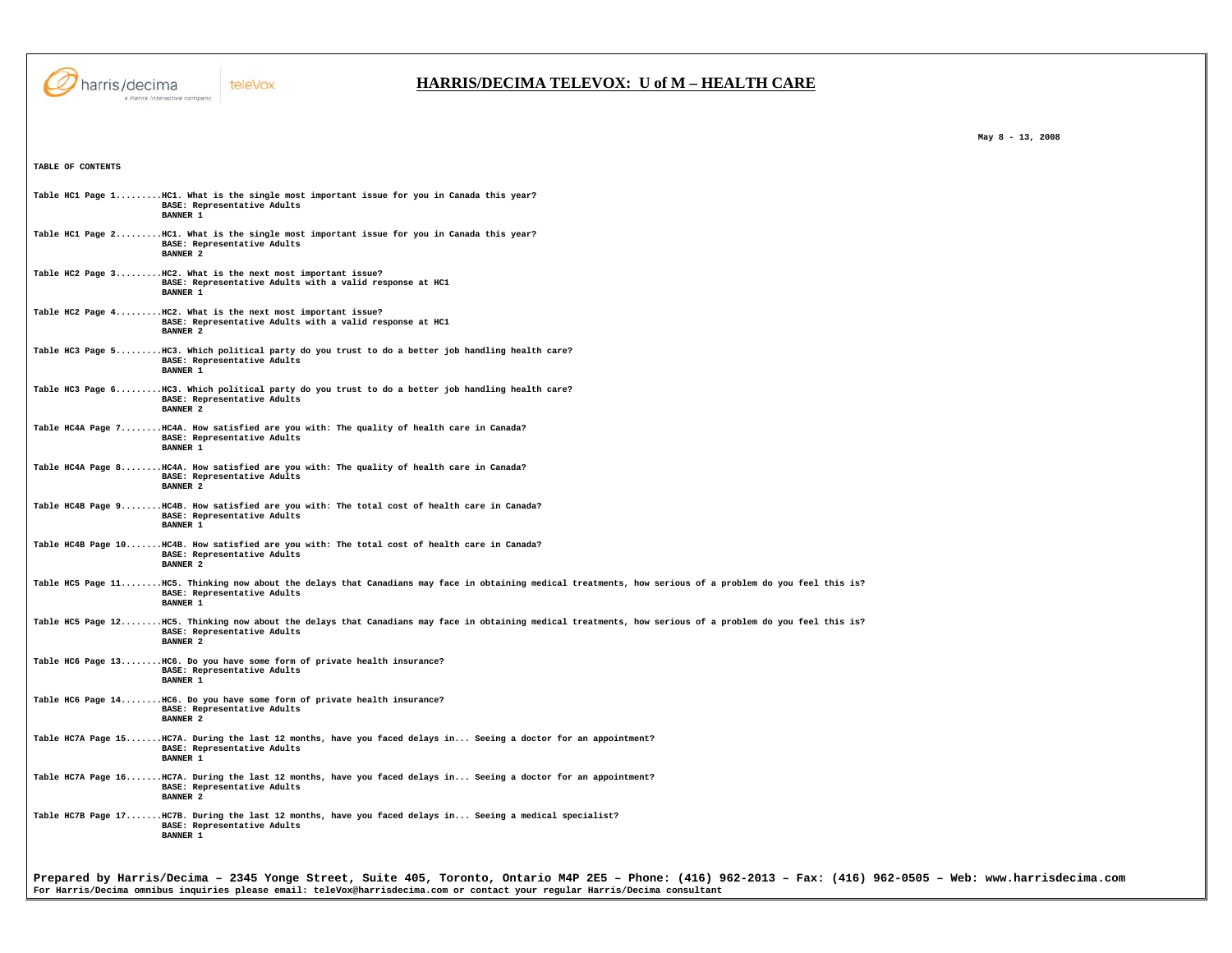

## **HARRIS/DECIMA TELEVOX: U of M – HEALTH CARE**

**TABLE OF CONTENTS Table HC7B Page 18.......HC7B. During the last 12 months, have you faced delays in... Seeing a medical specialist? BASE: Representative Adults BANNER 2 Table HC7C Page 19.......HC7C. During the last 12 months, have you faced delays in... Obtaining medical treatment? BASE: Representative Adults BANNER 1 Table HC7C Page 20.......HC7C. During the last 12 months, have you faced delays in... Obtaining medical treatment? BASE: Representative Adults BANNER 2 Table HC8A Page 21.......HC8A. Approximately how many days did you have to wait to see a doctor? BASE: Those who faced delays seeing a doctor BANNER 1 Table HC8A Page 22.......HC8A. Approximately how many days did you have to wait to see a doctor? BASE: Those who faced delays seeing a doctor BANNER 2 Table HC8B Page 23.......HC8B. Approximately how many days did you have to wait to see a medical specialist? BASE: Those who faced delays seeing a medical specialist BANNER 1 Table HC8B Page 24.......HC8B. Approximately how many days did you have to wait to see a medical specialist? BASE: Those who faced delays seeing a medical specialist BANNER 2 Table HC8C Page 25.......HC8C. Approximately how many days did you have to wait to obtain medical treatment? BASE: Those who faced delays obtaining medical treatment BANNER 1 Table HC8C Page 26.......HC8C. Approximately how many days did you have to wait to obtain medical treatment? BASE: Those who faced delays obtaining medical treatment BANNER 2 Table HC9 Page 27........HC9. Have you, or has anyone in your immediate family, had to leave the country in order to obtain medical care? BASE: Representative Adults BANNER 1 Table HC9 Page 28........HC9. Have you, or has anyone in your immediate family, had to leave the country in order to obtain medical care? BASE: Representative Adults BANNER 2 Table HC10A Page 29......HC10A. How satisfied are you with: The quality of health care you receive BASE: Representative Adults BANNER 1 Table HC10A Page 30......HC10A. How satisfied are you with: The quality of health care you receive BASE: Representative Adults BANNER 2 Table HC10B Page 31......HC10B. How satisfied are you with: Your ability to get a doctor's appointment when you want one BASE: Representative Adults BANNER 1 Table HC10B Page 32......HC10B. How satisfied are you with: Your ability to get a doctor's appointment when you want one BASE: Representative Adults BANNER 2 Table HC10C Page 33......HC10C. How satisfied are you with: Your ability to see top-quality medical specialists, if you ever need one BASE: Representative Adults BANNER 1** 

**Table HC10C Page 34......HC10C. How satisfied are you with: Your ability to see top-quality medical specialists, if you ever need one BASE: Representative Adults BANNER 2** 

**Prepared by Harris/Decima – 2345 Yonge Street, Suite 405, Toronto, Ontario M4P 2E5 – Phone: (416) 962-2013 – Fax: (416) 962-0505 – Web: www.harrisdecima.com For Harris/Decima omnibus inquiries please email: teleVox@harrisdecima.com or contact your regular Harris/Decima consultant**

 **May 8 - 13, 2008**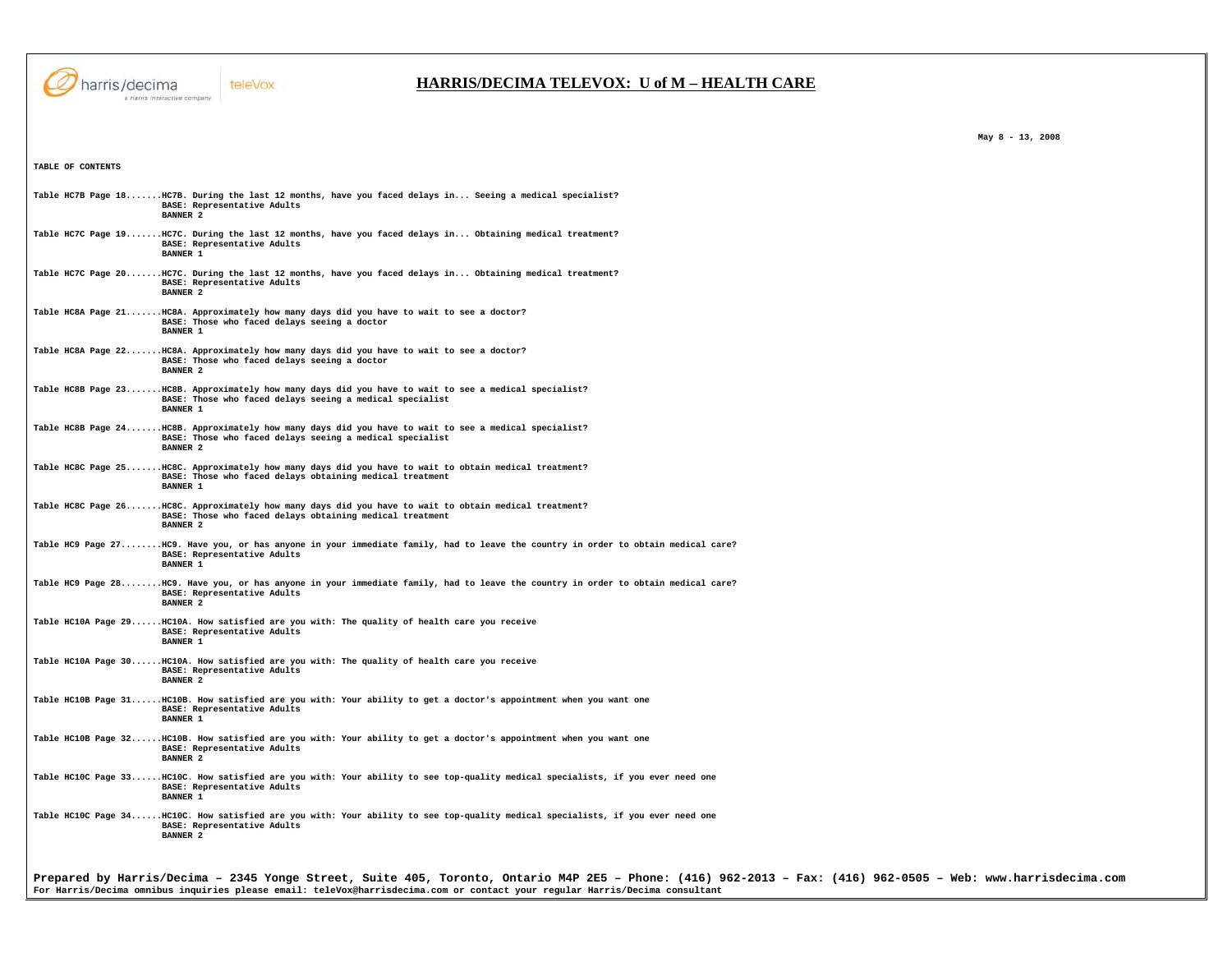

## **HARRIS/DECIMA TELEVOX: U of M – HEALTH CARE**

 **May 8 - 13, 2008** 

| TABLE OF CONTENTS |                                                                                                                                                                                                                                                                                             |
|-------------------|---------------------------------------------------------------------------------------------------------------------------------------------------------------------------------------------------------------------------------------------------------------------------------------------|
|                   | Table HC10D Page 35HC10D. How satisfied are you with: Your ability to see top-quality medical specialists quickly, if you ever need one<br>BASE: Representative Adults<br><b>BANNER 1</b>                                                                                                   |
|                   | Table HC10D Page 36HC10D. How satisfied are you with: Your ability to see top-quality medical specialists quickly, if you ever need one<br>BASE: Representative Adults<br><b>BANNER 2</b>                                                                                                   |
|                   | Table HC10E Page 37HC10E. How satisfied are you with: Your ability to get the latest, most sophisticated medical treatments<br>BASE: Representative Adults<br><b>BANNER 1</b>                                                                                                               |
|                   | Table HC10E Page 38HC10E. How satisfied are you with: Your ability to get the latest, most sophisticated medical treatments<br>BASE: Representative Adults<br><b>BANNER 2</b>                                                                                                               |
|                   | Table HC10F Page 39HC10F. How satisfied are you with: The quality of communication with your doctor<br>BASE: Representative Adults<br><b>BANNER 1</b>                                                                                                                                       |
|                   | Table HC10F Page 40HC10F. How satisfied are you with: The quality of communication with your doctor<br>BASE: Representative Adults<br><b>BANNER 2</b>                                                                                                                                       |
|                   | Table HC10G Page 41 HC10G. How satisfied are you with: Your ability to get emergency medical care<br>BASE: Representative Adults<br>BANNER <sub>1</sub>                                                                                                                                     |
|                   | Table HC10G Page 42 HC10G. How satisfied are you with: Your ability to get emergency medical care<br>BASE: Representative Adults<br><b>BANNER 2</b>                                                                                                                                         |
|                   | Table HC10H Page 43HC10H. How satisfied are you with: Your ability to get emergency medical care quickly<br>BASE: Representative Adults<br><b>BANNER 1</b>                                                                                                                                  |
|                   | Table HC10H Page 44HC10H. How satisfied are you with: Your ability to get emergency medical care quickly<br>BASE: Representative Adults<br><b>BANNER 2</b>                                                                                                                                  |
|                   | Table HC10I Page 45HC10I. How satisfied are you with: Your ability to get non-emergency medical treatments without having to wait<br>BASE: Representative Adults<br><b>BANNER 1</b>                                                                                                         |
|                   | Table HC10I Page 46HC10I. How satisfied are you with: Your ability to get non-emergency medical treatments without having to wait<br>BASE: Representative Adults<br>BANNER <sub>2</sub>                                                                                                     |
|                   | Table HCllA Page 47HCllA. Have you or has anyone in your immediate family had A serious illness or injury during the last year?<br>BASE: Representative Adults<br><b>BANNER 1</b>                                                                                                           |
|                   | Table HCllA Page 48HCllA. Have you or has anyone in your immediate family had A serious illness or injury during the last year?<br>BASE: Representative Adults<br><b>BANNER 2</b>                                                                                                           |
|                   | Table HCllB Page 49HCllB. Have you or has anyone in your immediate family had A serious illness or injury during the last five years?<br>BASE: Those who have not had a serious illness or injury during the last year in their household<br><b>BANNER 1</b>                                |
|                   | Table HCllB Page 50HCllB. Have you or has anyone in your immediate family had A serious illness or injury during the last five years?<br>BASE: Those who have not had a serious illness or injury during the last year in their household<br><b>BANNER 2</b>                                |
|                   | Table HCl1C Page 51HCl1C. Have you or has anyone in your immediate family had A chronic, ongoing illness that requires medical care?<br>BASE: Representative Adults<br><b>BANNER 1</b>                                                                                                      |
|                   |                                                                                                                                                                                                                                                                                             |
|                   | Prepared by Harris/Decima - 2345 Yonge Street, Suite 405, Toronto, Ontario M4P 2E5 - Phone: (416) 962-2013 - Fax: (416) 962-0505 - Web: www.harrisdecima.com<br>For Harris/Decima omnibus inquiries please email: teleVox@harrisdecima.com or contact your regular Harris/Decima consultant |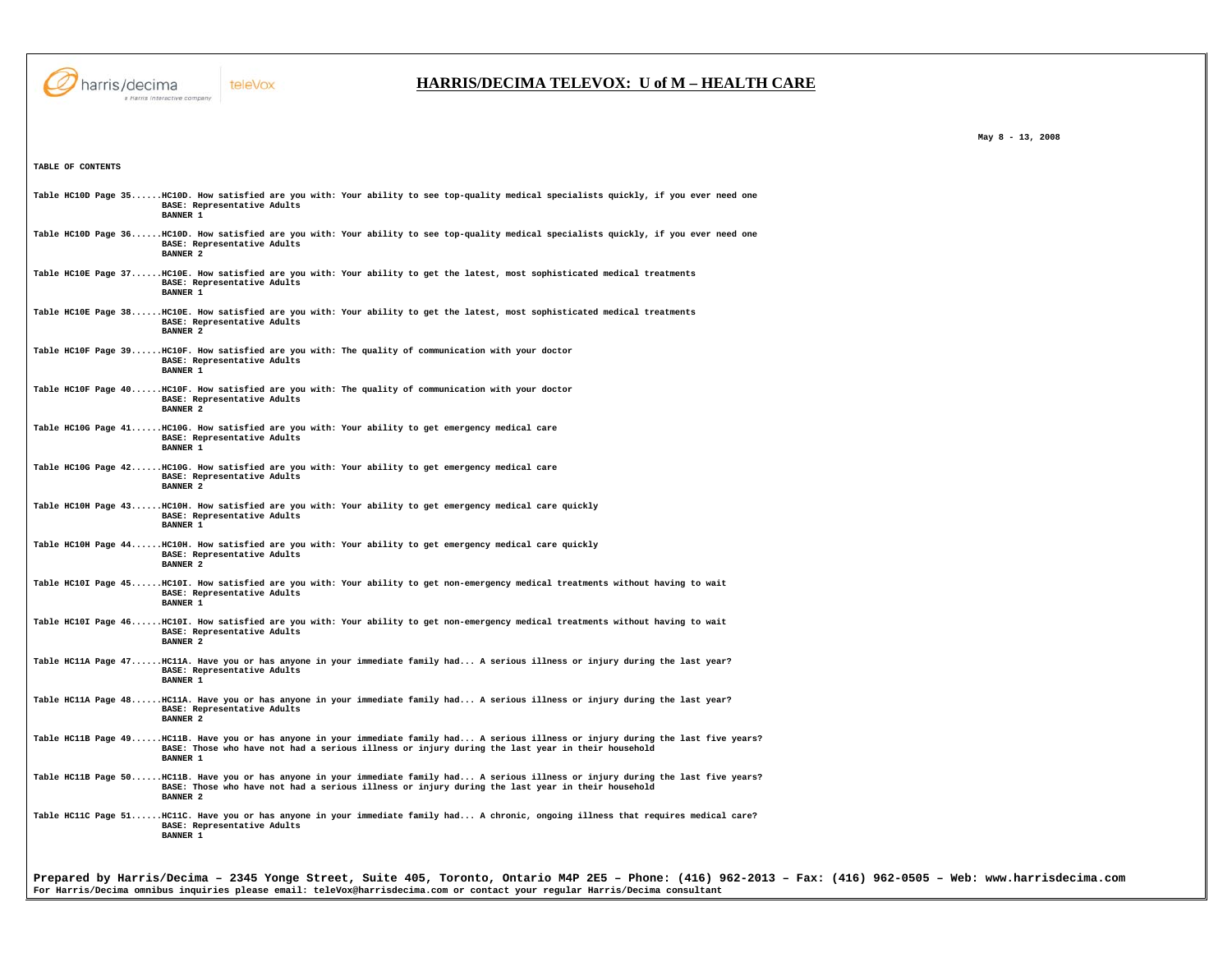

 **May 8 - 13, 2008** 

| TABLE OF CONTENTS                                                                                                                                                                                                                                           |  |
|-------------------------------------------------------------------------------------------------------------------------------------------------------------------------------------------------------------------------------------------------------------|--|
| Table HCl1C Page 52HCl1C. Have you or has anyone in your immediate family had A chronic, ongoing illness that requires medical care?<br>BASE: Representative Adults<br><b>BANNER 2</b>                                                                      |  |
| Table HCl2 Page 53HCl2. How satisfied are you with the medical care that you or your family member received during that time?<br>BASE: Those who have had someone in their household have a serious illness, injuries or chronic illness<br><b>BANNER 1</b> |  |
| Table HCl2 Page 54HCl2. How satisfied are you with the medical care that you or your family member received during that time?<br>BASE: Those who have had someone in their household have a serious illness, injuries or chronic illness<br><b>BANNER 2</b> |  |
| Table HC13A Page 55HC13A. In your opinion, do more expensive doctors provide better medical care?<br>BASE: Representative Adults<br><b>BANNER 1</b>                                                                                                         |  |
| Table HC13A Page 56HC13A. In your opinion, do more expensive doctors provide better medical care?<br>BASE: Representative Adults<br><b>BANNER 2</b>                                                                                                         |  |
| Table HC13B Page 57HC13B. In your opinion, do expensive new drugs, treatments and medical technology produce better results?<br>BASE: Representative Adults<br><b>BANNER 1</b>                                                                              |  |
| Table HC13B Page 58HC13B. In your opinion, do expensive new drugs, treatments and medical technology produce better results?<br>BASE: Representative Adults<br><b>BANNER 2</b>                                                                              |  |
| Table HC14A Page 59HC14A. Please tell me if you think this is one of the single biggest factors in rising health care costs in Canada: People getting medical treatments they<br>don't really need<br>BASE: Representative Adults<br><b>BANNER 1</b>        |  |
| Table HCl4A Page 60HCl4A. Please tell me if you think this is one of the single biggest factors in rising health care costs in Canada: People getting medical treatments they<br>don't really need<br>BASE: Representative Adults<br><b>BANNER 2</b>        |  |
| Table HC14B Page 61HC14B. Please tell me if you think this is one of the single biggest factors in rising health care costs in Canada: Drug companies making too much money<br>BASE: Representative Adults<br><b>BANNER 1</b>                               |  |
| Table HC14B Page 62HC14B. Please tell me if you think this is one of the single biggest factors in rising health care costs in Canada: Drug companies making too much money<br>BASE: Representative Adults<br><b>BANNER 2</b>                               |  |
| Table HCl4C Page 63HCl4C. Please tell me if you think this is one of the single biggest factors in rising health care costs in Canada: Doctors and hospitals making too much money<br>BASE: Representative Adults<br><b>BANNER 1</b>                        |  |
| Table HC14C Page 64HC14C. Please tell me if you think this is one of the single biggest factors in rising health care costs in Canada: Doctors and hospitals making too much money<br>BASE: Representative Adults<br><b>BANNER 2</b>                        |  |
| Table HC14D Page 65HC14D. Please tell me if you think this is one of the single biggest factors in rising health care costs in Canada: Too many malpractice lawsuits<br>BASE: Representative Adults<br><b>BANNER 1</b>                                      |  |
| Table HC14D Page 66HC14D. Please tell me if you think this is one of the single biggest factors in rising health care costs in Canada: Too many malpractice lawsuits<br>BASE: Representative Adults<br><b>BANNER 2</b>                                      |  |
| Table HCl4E Page 67HCl4E. Please tell me if you think this is one of the single biggest factors in rising health care costs in Canada: More people are getting better medical care<br>than ever before<br>BASE: Representative Adults<br><b>BANNER 1</b>    |  |
|                                                                                                                                                                                                                                                             |  |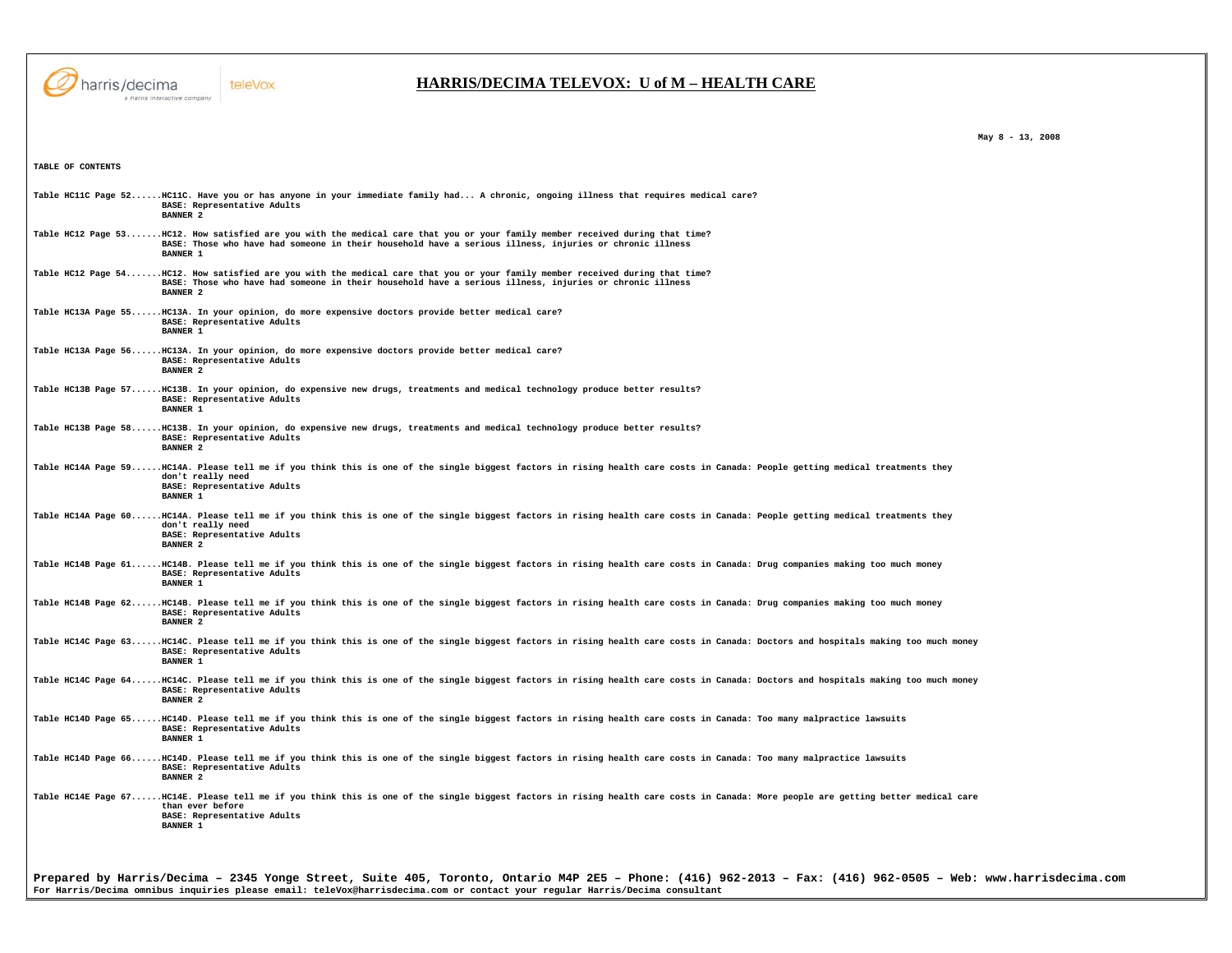

**TABLE OF CONTENTS** 

#### teleVox

## **HARRIS/DECIMA TELEVOX: U of M – HEALTH CARE**

 **May 8 - 13, 2008** 

**Prepared by Harris/Decima – 2345 Yonge Street, Suite 405, Toronto, Ontario M4P 2E5 – Phone: (416) 962-2013 – Fax: (416) 962-0505 – Web: www.harrisdecima.com For Harris/Decima omnibus inquiries please email: teleVox@harrisdecima.com or contact your regular Harris/Decima consultant Table HC14E Page 68......HC14E. Please tell me if you think this is one of the single biggest factors in rising health care costs in Canada: More people are getting better medical care than ever before BASE: Representative Adults BANNER 2 Table HC14F Page 69......HC14F. Please tell me if you think this is one of the single biggest factors in rising health care costs in Canada: The population is aging BASE: Representative Adults BANNER 1 Table HC14F Page 70......HC14F. Please tell me if you think this is one of the single biggest factors in rising health care costs in Canada: The population is aging BASE: Representative Adults BANNER 2 Table HC14G Page 71......HC14G. Please tell me if you think this is one of the single biggest factors in rising health care costs in Canada: The use of expensive new drugs, treatments and medical technology BASE: Representative Adults BANNER 1 Table HC14G Page 72......HC14G. Please tell me if you think this is one of the single biggest factors in rising health care costs in Canada: The use of expensive new drugs, treatments and medical technology BASE: Representative Adults BANNER 2 Table HC14H Page 73......HC14H. Please tell me if you think this is one of the single biggest factors in rising health care costs in Canada: Administrative costs in handling medical insurance claims BASE: Representative Adults BANNER 1 Table HC14H Page 74......HC14H. Please tell me if you think this is one of the single biggest factors in rising health care costs in Canada: Administrative costs in handling medical insurance claims BASE: Representative Adults BANNER 2** Table HC14I Page 75......HC14I. Please tell me if you think this is one of the single biggest factors in rising health care costs in Canada: People needing more medical care because of  **unhealthy lifestyles BASE: Representative Adults BANNER 1** Table HC14I Page 76......HC14I. Please tell me if you think this is one of the single biggest factors in rising health care costs in Canada: People needing more medical care because of  **unhealthy lifestyles BASE: Representative Adults BANNER 2 Table HC14J Page 77......HC14J. Please tell me if you think this is one of the single biggest factors in rising health care costs in Canada: Fraud and waste in the health care system BASE: Representative Adults BANNER 1 Table HC14J Page 78......HC14J. Please tell me if you think this is one of the single biggest factors in rising health care costs in Canada: Fraud and waste in the health care system BASE: Representative Adults BANNER 2 Table HC15\_1 Page 79.....HC15\_1. If an expensive new drug or medical treatment becomes available, do you think the Canadian government should pay for it only if it has been proven to be MORE effective than other, less expensive treatments? BASE: Representative Adults (Split Sample) BANNER 1 Table HC15\_1 Page 80.....HC15\_1. If an expensive new drug or medical treatment becomes available, do you think the Canadian government should pay for it only if it has been proven to be MORE effective than other, less expensive treatments? BASE: Representative Adults (Split Sample) BANNER 2 Table HC15\_2 Page 81.....HC15\_2. If a doctor recommends an expensive new drug or medical treatment becomes available, do you think the Canadian government should pay for it only if it has been proven to be MORE effective than other, less expensive treatments? BASE: Representative Adults (Split Sample) BANNER 1**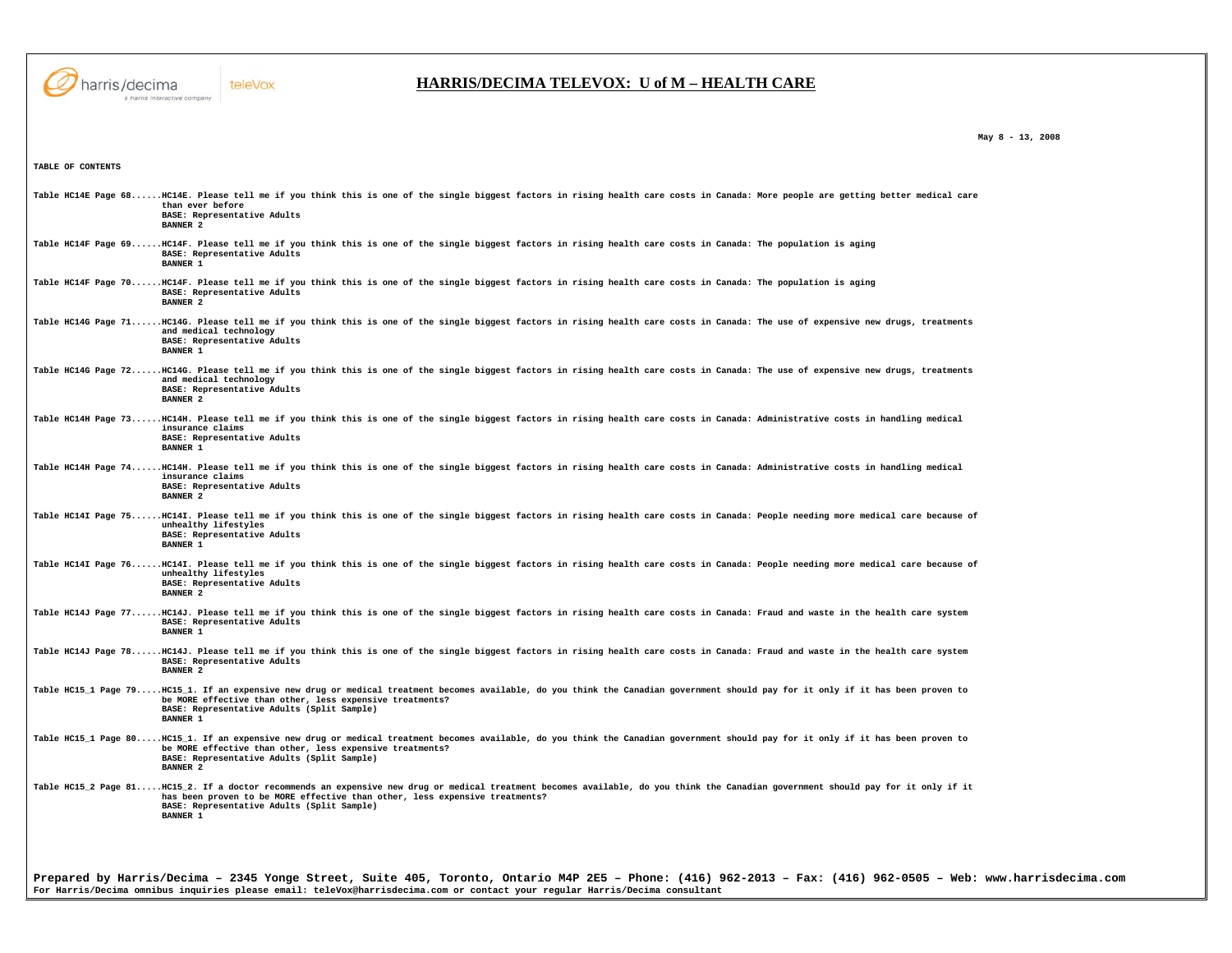

 **May 8 - 13, 2008** 

**TABLE OF CONTENTS** 

**Prepared by Harris/Decima – 2345 Yonge Street, Suite 405, Toronto, Ontario M4P 2E5 – Phone: (416) 962-2013 – Fax: (416) 962-0505 – Web: www.harrisdecima.com Table HC15\_2 Page 82.....HC15\_2. If a doctor recommends an expensive new drug or medical treatment becomes available, do you think the Canadian government should pay for it only if it has been proven to be MORE effective than other, less expensive treatments? BASE: Representative Adults (Split Sample) BANNER 2 Table HC16 Page 83.......HC16. Which of these do you think is more important? BASE: Representative Adults BANNER 1 Table HC16 Page 84.......HC16. Which of these do you think is more important? BASE: Representative Adults BANNER 2 Table HC17A Page 85......HC17A. Would you support or oppose a PRIVATE health insurance program if it...Expanded your own choice of doctors? BASE: Representative Adults BANNER 1 Table HC17A Page 86......HC17A. Would you support or oppose a PRIVATE health insurance program if it...Expanded your own choice of doctors? BASE: Representative Adults BANNER 2 Table HC17B Page 87......HC17B. Would you support or oppose a PRIVATE health insurance program if it...Meant there were shorter waiting lists for medical treatments? BASE: Representative Adults BANNER 1 Table HC17B Page 88......HC17B. Would you support or oppose a PRIVATE health insurance program if it...Meant there were shorter waiting lists for medical treatments? BASE: Representative Adults BANNER 2 Table HC17C Page 89......HC17C. Would you support or oppose a PRIVATE health insurance program if it...Meant you'd pay less because the reduction in taxes exceeded the cost of private insurance? BASE: Representative Adults BANNER 1 Table HC17C Page 90......HC17C. Would you support or oppose a PRIVATE health insurance program if it...Meant you'd pay less because the reduction in taxes exceeded the cost of private insurance? BASE: Representative Adults BANNER 2 Table HC17D Page 91......HC17D. Would you support or oppose a PRIVATE health insurance program if it...Meant that some medical treatments that are currently covered are no longer covered? BASE: Representative Adults BANNER 1 Table HC17D Page 92......HC17D. Would you support or oppose a PRIVATE health insurance program if it...Meant that some medical treatments that are currently covered are no longer covered? BASE: Representative Adults BANNER 2 Table HC18A Page 93......HC18A. Do you think a PRIVATE health insurance system would make the quality of your own health care better, worse or would it stay about the same? BASE: Representative Adults BANNER 1 Table HC18A Page 94......HC18A. Do you think a PRIVATE health insurance system would make the quality of your own health care better, worse or would it stay about the same? BASE: Representative Adults BANNER 2 Table HC18B Page 95......HC18B. Do you think a PRIVATE health insurance system would make the availability of health care treatments to you and your family better, worse or would it stay about the same? BASE: Representative Adults BANNER 1 Table HC18B Page 96......HC18B. Do you think a PRIVATE health insurance system would make the availability of health care treatments to you and your family better, worse or would it stay about the same? BASE: Representative Adults BANNER 2** 

**For Harris/Decima omnibus inquiries please email: teleVox@harrisdecima.com or contact your regular Harris/Decima consultant**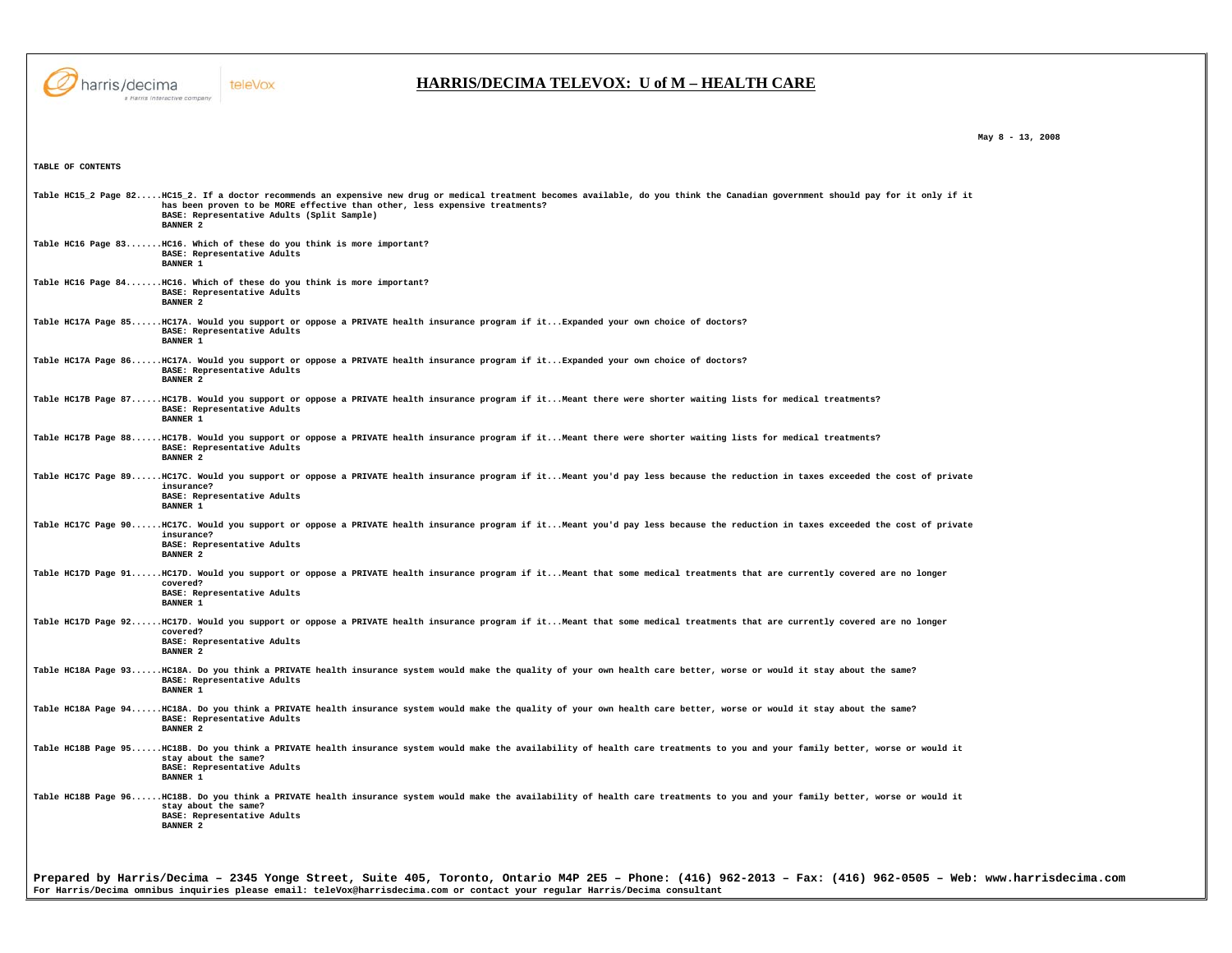

**TABLE OF CONTENTS** 

## teleVox

## **HARRIS/DECIMA TELEVOX: U of M – HEALTH CARE**

 **May 8 - 13, 2008** 

|                                      | Table HC18C Page 97HC18C. Do you think a PRIVATE health insurance system would make the cost of health care for you and your family better, worse or would it stay about the same?<br>BASE: Representative Adults<br><b>BANNER 1</b>                                                        |
|--------------------------------------|---------------------------------------------------------------------------------------------------------------------------------------------------------------------------------------------------------------------------------------------------------------------------------------------|
|                                      | Table HC18C Page 98HC18C. Do you think a PRIVATE health insurance system would make the cost of health care for you and your family better, worse or would it stay about the same?<br>BASE: Representative Adults<br><b>BANNER 2</b>                                                        |
|                                      | Table HC18D Page 99HC18D. Do you think a PRIVATE health insurance system would make your choice of doctors and hospitals better, worse or would it stay about the same?<br>BASE: Representative Adults<br><b>BANNER 1</b>                                                                   |
|                                      | Table HC18D Page 100HC18D. Do you think a PRIVATE health insurance system would make your choice of doctors and hospitals better, worse or would it stay about the same?<br>BASE: Representative Adults<br><b>BANNER 2</b>                                                                  |
|                                      | Table HC19 Page 101HC19. Do you think its better to keep a terminally ill person alive as long as possible, regardless of the expense; or better to make a judgment as to whether<br>it is worth the expense to keep that person alive?<br>BASE: Representative Adults<br><b>BANNER 1</b>   |
|                                      | Table HC19 Page 102HC19. Do you think its better to keep a terminally ill person alive as long as possible, regardless of the expense; or better to make a judgment as to whether<br>it is worth the expense to keep that person alive?<br>BASE: Representative Adults<br><b>BANNER 2</b>   |
|                                      | Table HC20A Page 103HC20A. Do you think the government should or should not be permitted to charge FEES FOR MEDICAL CARE for people who are overweight?<br>BASE: Representative Adults<br><b>BANNER 1</b>                                                                                   |
|                                      | Table HC20A Page 104HC20A. Do you think the government should or should not be permitted to charge FEES FOR MEDICAL CARE for people who are overweight?<br>BASE: Representative Adults<br><b>BANNER 2</b>                                                                                   |
|                                      | Table HC20B Page 105HC20B. Do you think the government should or should not be permitted to charge FEES FOR MEDICAL CARE for people who smoke cigarettes?<br>BASE: Representative Adults<br><b>BANNER 1</b>                                                                                 |
|                                      | Table HC20B Page 106HC20B. Do you think the government should or should not be permitted to charge FEES FOR MEDICAL CARE for people who smoke cigarettes?<br>BASE: Representative Adults<br><b>BANNER 2</b>                                                                                 |
|                                      | Table HC21 Page 107HC21. How would you rate your own personal health - would you say your personal health is excellent, good, not so good or poor?<br>BASE: Representative Adults<br><b>BANNER 1</b>                                                                                        |
|                                      | Table HC21 Page 108HC21. How would you rate your own personal health - would you say your personal health is excellent, good, not so good or poor?<br>BASE: Representative Adults<br><b>BANNER 2</b>                                                                                        |
| Table SEX Page 109SEX. Gender.       | BASE: Representative Adults<br><b>BANNER 1</b>                                                                                                                                                                                                                                              |
| Table SEX Page 110SEX. Gender.       | BASE: Representative Adults<br><b>BANNER 2</b>                                                                                                                                                                                                                                              |
| Table REGION Page 111REGION. Region. | BASE: Representative Adults<br><b>BANNER 1</b>                                                                                                                                                                                                                                              |
| Table REGION Page 112REGION. Region. | BASE: Representative Adults<br><b>BANNER 2</b>                                                                                                                                                                                                                                              |
|                                      |                                                                                                                                                                                                                                                                                             |
|                                      | Prepared by Harris/Decima - 2345 Yonge Street, Suite 405, Toronto, Ontario M4P 2E5 - Phone: (416) 962-2013 - Fax: (416) 962-0505 - Web: www.harrisdecima.com<br>For Harris/Decima omnibus inquiries please email: teleVox@harrisdecima.com or contact your regular Harris/Decima consultant |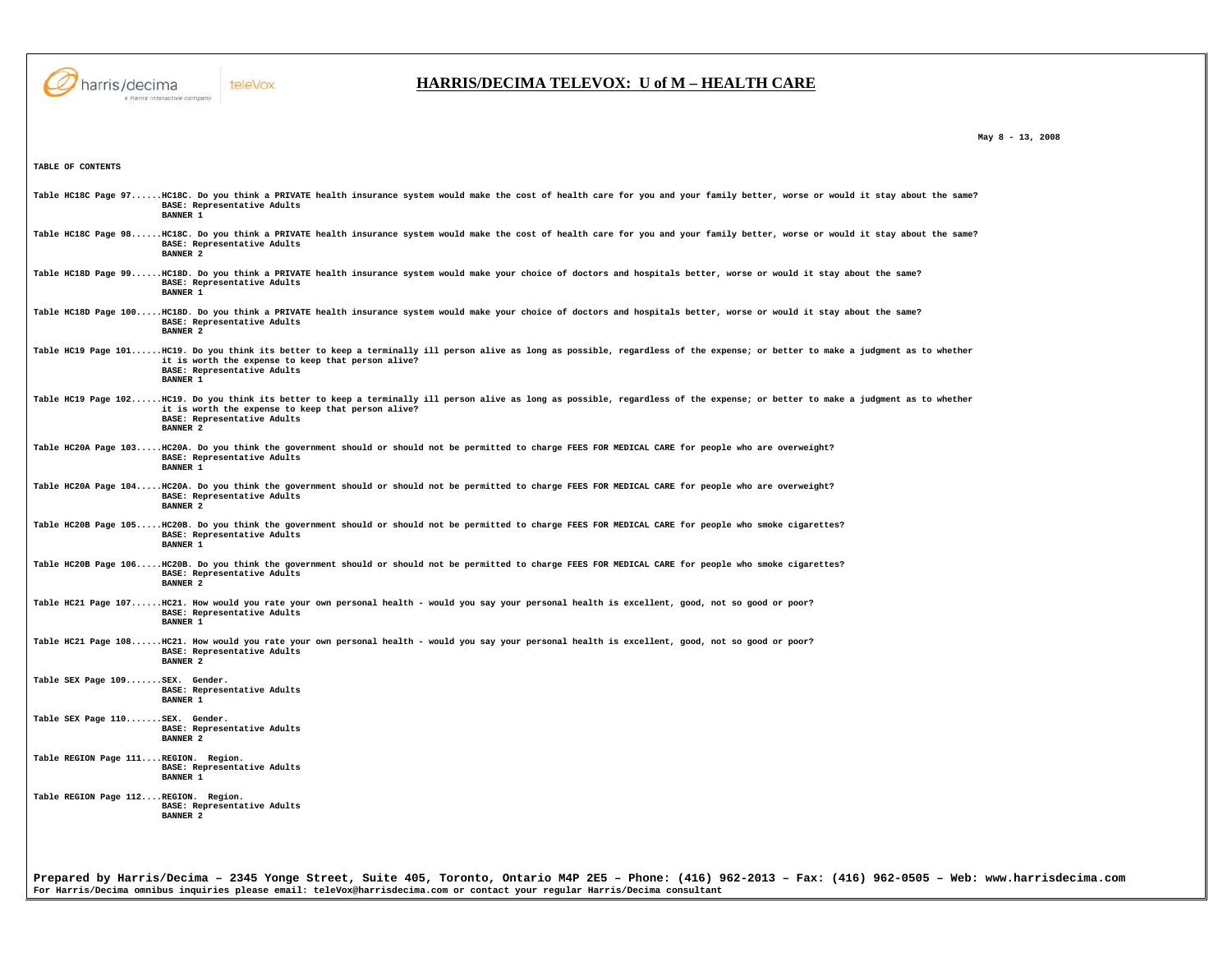

## **HARRIS/DECIMA TELEVOX: U of M – HEALTH CARE**

 **May 8 - 13, 2008** 

|  |  | Table EDUC Page 113 EDUC. Education.<br>BASE: Representative Adults<br><b>BANNER 1</b>                                                                |
|--|--|-------------------------------------------------------------------------------------------------------------------------------------------------------|
|  |  | Table EDUC Page 114 EDUC. Education.<br>BASE: Representative Adults<br><b>BANNER 2</b>                                                                |
|  |  | Table AGE_COL Page 115AGE_COL. Age group.<br>BASE: Representative Adults<br><b>BANNER 1</b>                                                           |
|  |  | Table AGE_COL Page 116AGE_COL. Age group.<br>BASE: Representative Adults<br><b>BANNER 2</b>                                                           |
|  |  | Table DEM4 Page 117DEM4. What is your marital status?<br>BASE: Representative Adults<br><b>BANNER 1</b>                                               |
|  |  | Table DEM4 Page 118DEM4. What is your marital status?<br>BASE: Representative Adults<br><b>BANNER 2</b>                                               |
|  |  | Table DEM5 Page 119DEM5. How many people live in the household?<br>BASE: Representative Adults<br><b>BANNER 1</b>                                     |
|  |  | Table DEM5 Page 120DEM5. How many people live in the household?<br>BASE: Representative Adults<br><b>BANNER 2</b>                                     |
|  |  | Table DEM6 Page 121DEM6. Are there any children 17 or younger living in the household?<br>BASE: Representative Adults<br><b>BANNER 1</b>              |
|  |  | Table DEM6 Page 122DEM6. Are there any children 17 or younger living in the household?<br>BASE: Representative Adults<br><b>BANNER 2</b>              |
|  |  | Table DEM8 Page 123DEM8. Which of the following best describes your current job status?<br>BASE: Representative Adults<br><b>BANNER 1</b>             |
|  |  | Table DEM8 Page 124DEM8. Which of the following best describes your current job status?<br>BASE: Representative Adults<br><b>BANNER 2</b>             |
|  |  | Table DM14D Page 125DM14D. Do you have access to the internet at work, at home, at both or neither?<br>BASE: Representative Adults<br><b>BANNER 1</b> |
|  |  | Table DM14D Page 126DM14D. Do you have access to the internet at work, at home, at both or neither?<br>BASE: Representative Adults<br><b>BANNER 2</b> |
|  |  | Table DEM15 Page 127DEM15. What was your total household income for 2007?<br>BASE: Representative Adults<br><b>BANNER 1</b>                           |
|  |  | Table DEM15 Page 128DEM15. What was your total household income for 2007?<br>BASE: Representative Adults<br><b>BANNER 2</b>                           |
|  |  | Table PROV Page 129PROV. Province.<br>BASE: Representative Adults<br><b>BANNER 1</b>                                                                  |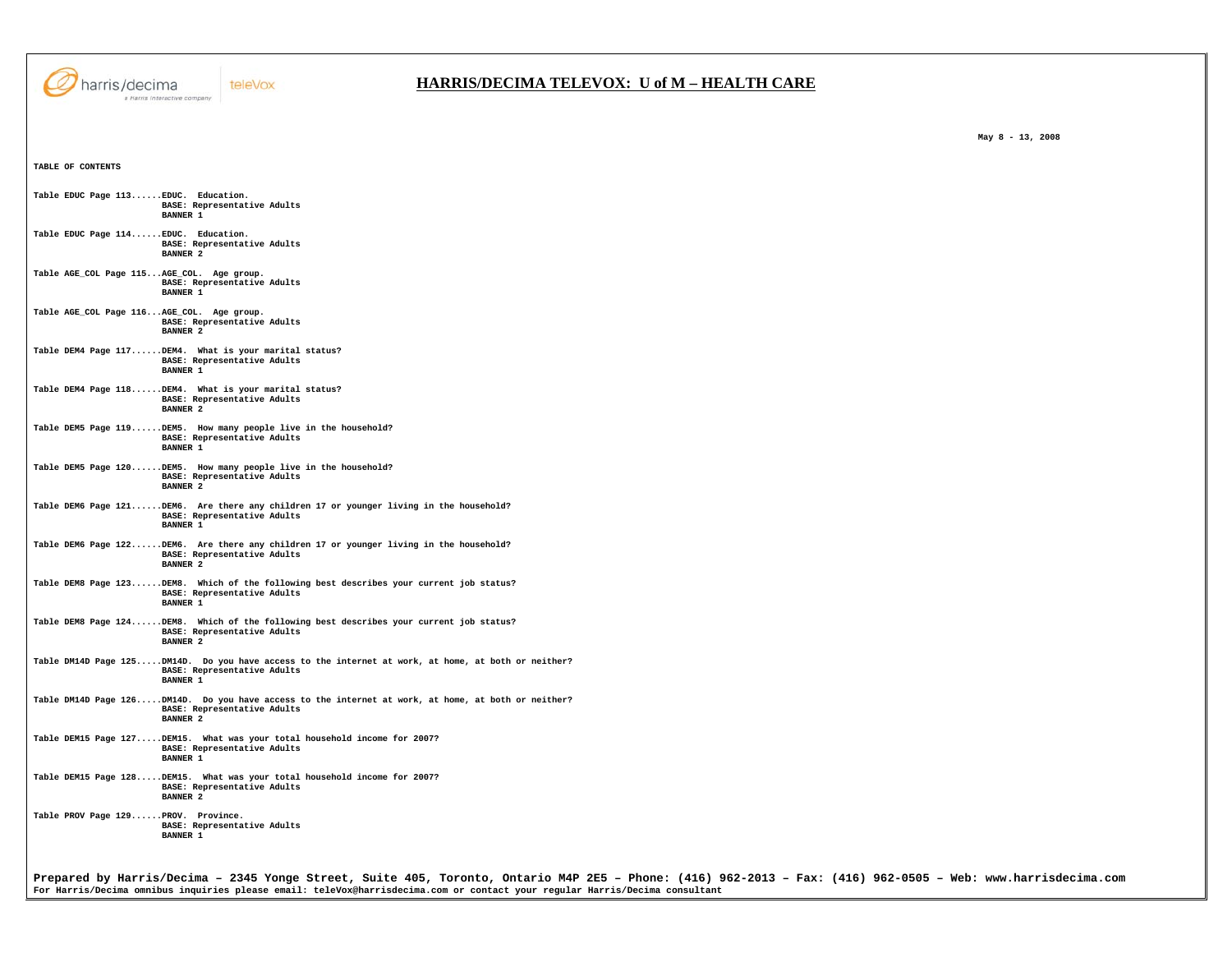

 **May 8 - 13, 2008** 

**TABLE OF CONTENTS Table PROV Page 130......PROV. Province. BASE: Representative Adults BANNER 2 Table LANGU Page 131.....LANGU. Language. BASE: Representative Adults BANNER 1 Table LANGU Page 132.....LANGU. Language. BASE: Representative Adults BANNER 2** 

**Prepared by Harris/Decima – 2345 Yonge Street, Suite 405, Toronto, Ontario M4P 2E5 – Phone: (416) 962-2013 – Fax: (416) 962-0505 – Web: www.harrisdecima.com For Harris/Decima omnibus inquiries please email: teleVox@harrisdecima.com or contact your regular Harris/Decima consultant**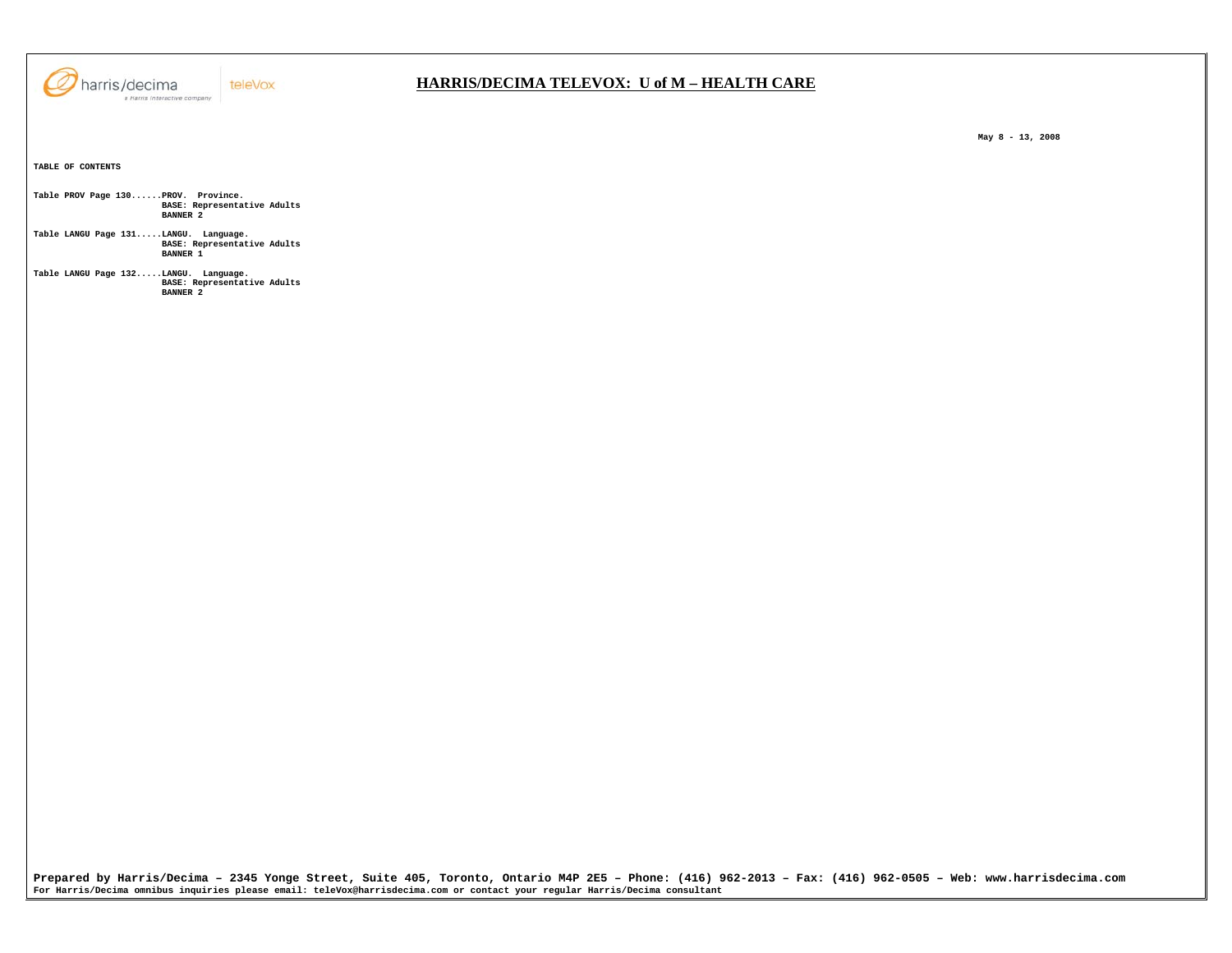

 **Table HC1 Page 1** 

 **May 8 - 13, 2008** 

## **HC1. What is the single most important issue for you in Canada this year? BASE: Representative Adults BANNER 1**

|                    |                      |                                  |                               | Region                           |                                     |                       |                               | Gender                     |                                     |                  |                       | Age Group           |                        |                        |                           |                                | Employment           |                      |                      |                      | Language                           |                                  |
|--------------------|----------------------|----------------------------------|-------------------------------|----------------------------------|-------------------------------------|-----------------------|-------------------------------|----------------------------|-------------------------------------|------------------|-----------------------|---------------------|------------------------|------------------------|---------------------------|--------------------------------|----------------------|----------------------|----------------------|----------------------|------------------------------------|----------------------------------|
|                    | Total                | Atl.                             | Que.                          | Ont.                             | Man.<br>Sask.                       | Alb.                  | B.C.                          |                            | Male Female 18-24 25-34 35-44 45-49 |                  |                       |                     |                        | $50+$                  | Self<br>Emp               | Emp                            | Unemp                | Ret.                 | Stud.                | Home-<br>maker       | Eng.                               | Fr.                              |
|                    | ---<br>(A)           | (B)                              | (C)                           | (D)                              | (E)                                 | (F)                   | (G)                           | (H)                        | (I)                                 | (J)              | (K)                   | (L)                 | (M)                    | (N)                    | (0)                       | (P)                            | (Q)                  | (R)                  | (S)                  | (T)                  | (U)                                | (V)                              |
| WEIGHTED 'N'       | 1,022<br>100%        | 76<br>100%                       | 249<br>100%                   | 391<br>100%                      | 67<br>100%                          | 104<br>100%           | 135<br>100%                   | 494<br>100%                | 528<br>100%                         | 102<br>100%      | 184<br>100%           | 170<br>100%         | 123<br>100%            | 435<br>100%            | 142<br>100%               | 474<br>100%                    | 59<br>100%           | 224<br>100%          | 69<br>100%           | 45<br>100%           | 793<br>100%                        | 229<br>100%                      |
| UNWEIGHTED TOTAL   | 1,022                | 112                              | 250                           | 329                              | 103                                 | 102                   | 126                           | 505                        | 517                                 | 68               | 126                   | 170                 | 119                    | 532                    | 135                       | 438                            | 55                   | 289                  | 48                   | 47                   | 792                                | 230                              |
| Economy            | 271<br>26%           | 15<br>20%                        | 56<br>22%                     | 118<br>30%<br>BC                 | 15<br>22%                           | 30<br>29%             | 36<br>27%                     | 158<br>32%<br>$\mathbf{I}$ | 112<br>21%                          | 12<br>12%        | 61<br>33%<br>J        | 48<br>29%<br>J      | 44<br>36%<br><b>JN</b> | 105<br>24%<br>J        | 46<br>33%<br>$\mathbb{R}$ | 139<br>29%<br>$\mathbb{R}$     | 16<br>27%            | 45<br>20%            | 13<br>19%            | 11<br>25%            | 220<br>28%                         | 50<br>22%                        |
| Healthcare         | 260<br>25%           | 20<br>26%                        | 78<br>32%<br>DE               | 87<br>22%                        | 13<br>20%                           | 23<br>23%             | 38<br>28%                     | 90<br>18%                  | 170<br>32%<br>$\,$ H                | 22<br>21%        | 34<br>19%             | 43<br>25%           | 26<br>21%              | 133<br>31%<br>KM       | 17<br>12%                 | 108<br>23%<br>$\circ$          | 18<br>31%<br>$\circ$ | 84<br>38%<br>OPS     | 15<br>22%            | 14<br>30%<br>$\circ$ | 185<br>23%                         | 75<br>33%<br>U                   |
| Gas prices         | 206<br>20%           | 19<br>25%<br>C                   | 38<br>15%                     | 79<br>20%                        | 19<br>29%<br>CG                     | 28<br>27%<br>C        | 23<br>17%                     | 104<br>21%                 | 102<br>19%                          | 31<br>30%<br>L   | 37<br>20%             | 26<br>15%           | 21<br>17%              | 87<br>20%              | 29<br>20%                 | 100<br>21%                     | 15<br>25%            | 41<br>18%            | 8<br>12%             | 8<br>19%             | 168<br>21%                         | 37<br>16%                        |
| Education          | 112<br>11%           | 13<br>17%<br>DF                  | 33<br>13%<br>F                | 36<br>$9\%$                      | 9<br>13%                            | 6<br>6%               | 15<br>11%                     | 47<br>10%                  | 64<br>12%                           | 25<br>25%<br>LMN | 29<br>16%<br>MN       | 19<br>11%           | 9<br>7%                | 30<br>7%               | 16<br>11%                 | 45<br>10%                      | 3<br>6%              | 15<br>6%             | 25<br>36%<br>OPQRT   | -7<br>16%            | 80<br>10%                          | 31<br>14%                        |
| Foreign policy     | 58<br>6%             | 4<br>5%                          | 19<br>8 <sup>°</sup>          | 20<br>5%                         | $\overline{4}$<br>6%                | 4<br>3 <sup>8</sup>   | 8<br>6%                       | 42<br>8%<br>I              | 16<br>3%                            | 10<br>10%        | 6<br>3%               | 7<br>4%             | 11<br>9 <sup>°</sup>   | 23<br>5%               | 17<br>12%<br>PQ           | 22<br>5%                       | 1<br>$2\%$           | 14<br>6%             | $\overline{4}$<br>5% | ٠                    | 40<br>5%                           | 18<br>8 <sup>°</sup>             |
| Immigration        | 29<br>3 <sup>8</sup> | $\Omega$<br>$1\%$                | 5<br>2%                       | 17<br>4%<br>BE                   | 1<br>$1\%$                          | 3<br>3%               | $\overline{\mathbf{3}}$<br>3% | 12<br>3%                   | 16<br>3%                            |                  | 5<br>3%               | 6<br>4%             | 1<br>$1\%$             | 15<br>4%<br>M          | 4<br>3%                   | 13<br>3%                       | 1<br>$2\%$           | 8<br>4%              |                      | $\overline{a}$<br>5% | 26<br>$3\%$<br>$\mathbf v$         | $\overline{\mathbf{3}}$<br>1%    |
| Terrorism          | 13<br>$1\%$          | 1<br>$1\%$                       | $\overline{\mathbf{3}}$<br>1% | $\overline{\mathbf{3}}$<br>$1\%$ | 1<br>$1\%$                          | 1<br>$1\%$            | 4<br>3%                       | 6<br>$1\%$                 | 6<br>$1\%$                          |                  | $\mathbf{1}$<br>$1\%$ | 3<br>2%             | 1<br>$1\%$             | 7<br>2 <sup>°</sup>    | 3<br>2%                   | $\overline{4}$<br>$1\%$        | 1<br>$2\%$           | 3<br>2%              |                      | 1<br>2%              | 11<br>$1\%$                        | $\overline{\mathbf{2}}$<br>$1\%$ |
| All of the above   | 38<br>4%             | 2<br>$2\%$                       | 7<br>$3\%$                    | 16<br>4%                         | 2<br>$2\%$                          | 7<br>$7\%$            | $\overline{4}$<br>$3\%$       | 13<br>3%                   | 25<br>5%                            | 3<br>3%          | 3<br>$1\%$            | 8<br>5%             | 5<br>4%                | 19<br>$4\%$<br>$\bf K$ | 4<br>$3\%$                | 21<br>4%                       | 1<br>$2\%$           | 9<br>4%              | $\overline{2}$<br>2% | 1<br>$2\%$           | 30<br>4%                           | $\overline{7}$<br>3%             |
| Other              | 29<br>3 <sup>8</sup> | $\overline{a}$<br>2 <sup>8</sup> | 7<br>3%                       | 11<br>3%                         | $\overline{4}$<br>6%<br>$\mathbf F$ | 1<br>$1\%$            | 4<br>3%                       | 17<br>3%                   | 12<br>2 <sup>°</sup>                |                  | 8<br>4%               | 8<br>4%             | 3<br>3%                | 10<br>2 <sup>°</sup>   | 5<br>3%                   | 18<br>4%<br>$\, {\bf R}$       | 1<br>$1\%$           | 3<br>$1\%$           | $\overline{2}$<br>3% | 1<br>2%              | 26<br>3%                           | $\overline{4}$<br>2%             |
| No opinion         | 3<br>$*$             |                                  | 1<br>$*$                      | $\overline{\mathbf{2}}$<br>$1\%$ |                                     |                       |                               | 1<br>**                    | $\overline{2}$<br>$*$               |                  |                       |                     | 1<br>$1\%$             | 2<br>$*$               | 2<br>$1\%$                | 1<br>$*$ %                     |                      |                      |                      |                      | $\overline{2}$<br>$*$              | 1<br>$*$                         |
| Don't know/Refused | 5<br>$*$             |                                  | 1<br>$*$                      | 3<br>$1$ <sup>*</sup>            |                                     | 1<br>$1$ <sup>*</sup> |                               | 3<br>1 <sup>8</sup>        | $\overline{2}$<br>$*$               |                  |                       | 1<br>1 <sup>8</sup> |                        | 4<br>$1$ <sup>*</sup>  |                           | $\overline{\mathbf{2}}$<br>$*$ | 1<br>2%              | $\overline{2}$<br>1% |                      |                      | $\overline{4}$<br>$1$ <sup>*</sup> | 1<br>$*$                         |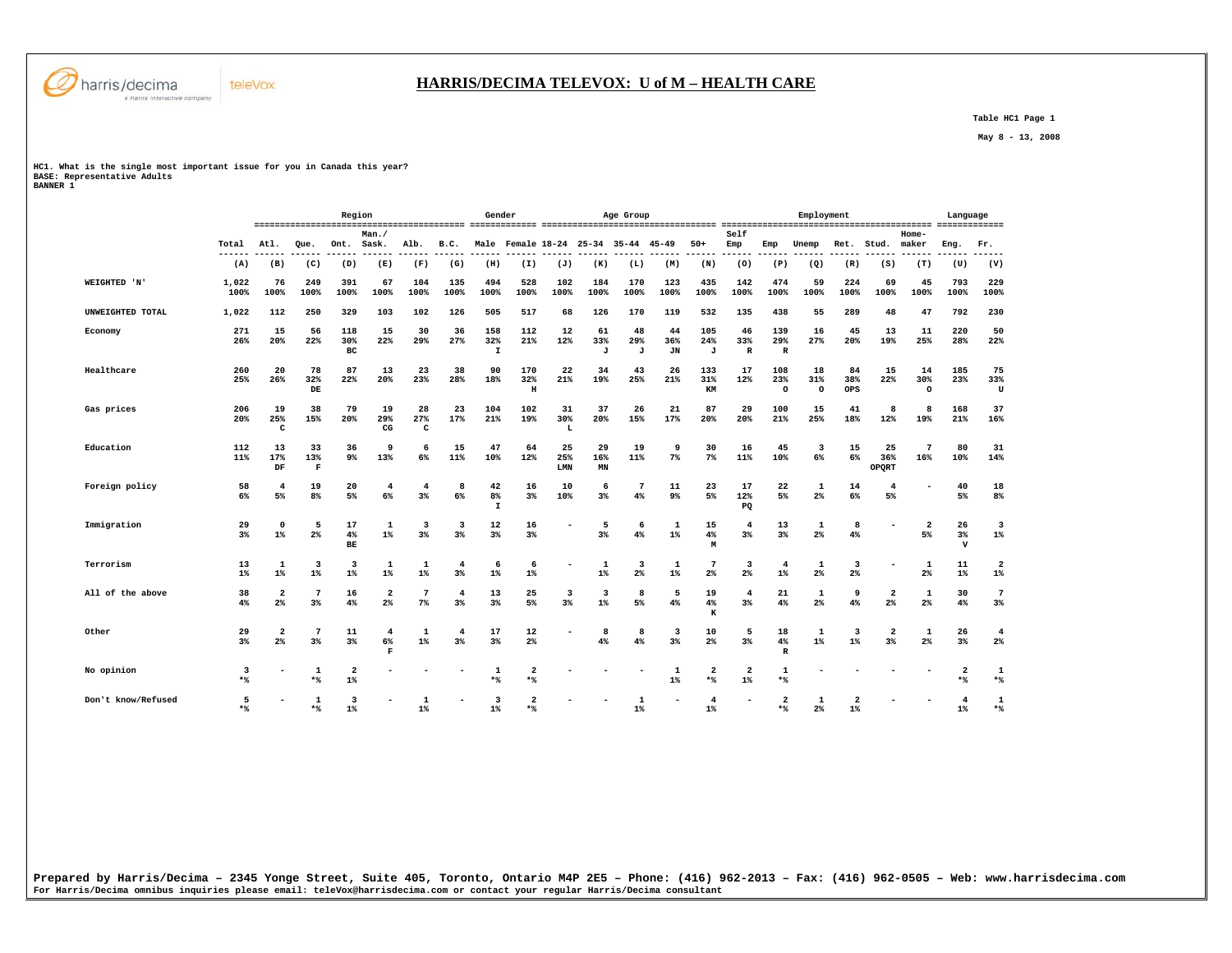

## **HARRIS/DECIMA TELEVOX: U of M – HEALTH CARE**

 **Table HC1 Page 2** 

 **May 8 - 13, 2008** 

**HC1. What is the single most important issue for you in Canada this year? BASE: Representative Adults BANNER 2** 

|                    |                |                       | CMA/NON-CMA                      |                     |                                  | Household Income        |                               |                                  |                          |                          | Highest Level of Education |                          |                                  |                                  | Marital Status         |                |                                  | Household Size                   |                      |                 |
|--------------------|----------------|-----------------------|----------------------------------|---------------------|----------------------------------|-------------------------|-------------------------------|----------------------------------|--------------------------|--------------------------|----------------------------|--------------------------|----------------------------------|----------------------------------|------------------------|----------------|----------------------------------|----------------------------------|----------------------|-----------------|
|                    | Total          | CMA                   | $NON-CMA < 40k$                  |                     | 40-60k                           |                         | 60-80k 80-100k 100k+          |                                  | $< = HS$                 | Coll.                    | Univ.                      | Post<br>Grad             |                                  |                                  | Student Single Married | Div.<br>Wid.   | One                              | Two                              | Three                | Four+           |
|                    | -------<br>(A) | (B)                   | (C)                              | (D)                 | (E)                              | (F)                     | (G)                           | ------<br>(H)                    | -------<br>(I)           | -------<br>(J)           | -------<br>(K)             | -------<br>(L)           | (M)                              | (N)                              | -----<br>(0)           | -------<br>(P) | -------<br>(Q)                   | -------<br>(R)                   | (S)                  | (T)             |
| WEIGHTED 'N'       | 1,022<br>100%  | 631<br>100%           | 391<br>100%                      | 285<br>100%         | 197<br>100%                      | 193<br>100%             | 77<br>100%                    | 160<br>100%                      | 306<br>100%              | 259<br>100%              | 280<br>100%                | 81<br>100%               | 88<br>100%                       | 281<br>100%                      | 584<br>100%            | 150<br>100%    | 187<br>100%                      | 341<br>100%                      | 178<br>100%          | 311<br>100%     |
| UNWEIGHTED TOTAL   | 1,022          | 596                   | 426                              | 298                 | 191                              | 189                     | 79                            | 154                              | 336                      | 251                      | 283                        | 82                       | 63                               | 235                              | 616                    | 165            | 203                              | 372                              | 168                  | 274             |
| Economy            | 271<br>26%     | 179<br>28%            | 91<br>23%                        | 62<br>22%           | 53<br>27%                        | 64<br>33%<br>D          | 23<br>29%                     | 53<br>33%<br>D                   | 63<br>20%                | 73<br>28%<br>I           | 94<br>34%<br>IM            | 23<br>29%                | 16<br>19%                        | 77<br>27%                        | 154<br>26%             | 39<br>26%      | 51<br>27%                        | 92<br>27%                        | 42<br>24%            | 85<br>27%       |
| Healthcare         | 260<br>25%     | 163<br>26%            | 97<br>25%                        | 81<br>28%<br>G      | 43<br>22%                        | 48<br>25%               | 14<br>18%                     | 43<br>27%                        | 102<br>33%<br><b>JKL</b> | 62<br>24%                | 56<br>20%                  | 15<br>18%                | 22<br>24%                        | 62<br>22%                        | 147<br>25%             | 49<br>33%<br>N | 56<br>30%<br>т                   | 90<br>27%                        | 48<br>27%            | 64<br>21%       |
| Gas prices         | 206<br>20%     | 110<br>17%            | 96<br>25%<br>B                   | 71<br>25%<br>H      | 41<br>21%                        | 36<br>19%               | 12<br>15%                     | 20<br>13%                        | 76<br>25%<br>KL          | 66<br>25%<br>KL          | 42<br>15%                  | 6<br>8 <sup>8</sup>      | 13<br>15%                        | 52<br>18%                        | 125<br>21%             | 27<br>18%      | 29<br>16%                        | 63<br>18%                        | 39<br>22%            | 72<br>23%       |
| Education          | 112<br>11%     | 63<br>10%             | 48<br>12%                        | 29<br>10%           | 25<br>13%                        | 17<br>$9\%$             | 6<br>7%                       | 20<br>12%                        | 19<br>6%                 | 18<br>$7\%$              | 38<br>13%<br>IJ            | 9<br>11%                 | 29<br>32%<br>IJKL                | 44<br>16%<br>OP                  | 55<br>9%               | 11<br>8%       | 16<br>8%                         | 26<br>8%                         | 21<br>12%            | 49<br>16%<br>QR |
| Foreign policy     | 58<br>6%       | 40<br>$6\%$           | 18<br>5%                         | 11<br>4%            | 11<br>6%                         | 10<br>5%                | 11<br>14%<br>D                | 10<br>$6\%$                      | 8<br>$3\%$               | 17<br>7%<br>$\mathbf{I}$ | 17<br>6%                   | 10<br>13%<br>$\mathtt I$ | 5<br>6%                          | 26<br>9%<br>OP                   | 28<br>5%               | 4<br>$3\%$     | 16<br>9%                         | 23<br>$7\%$                      | 6<br>4%              | 13<br>4%        |
| Immigration        | 29<br>3%       | 18<br>$3\%$           | 11<br>3 <sup>8</sup>             | 8<br>3%             | $\overline{\mathbf{2}}$<br>$1\%$ | 6<br>3%                 | $\overline{a}$<br>2%          | 6<br>4%                          | 9<br>3%                  | 8<br>3%                  | 6<br>2 <sup>°</sup>        | 5<br>6%                  |                                  | $\overline{a}$<br>$1\%$          | 22<br>4%<br>N          | 3<br>$2\%$     | $\overline{\mathbf{2}}$<br>$1\%$ | 9<br>3 <sup>8</sup>              | 6<br>3%              | 11<br>4%        |
| Terrorism          | 13<br>$1\%$    | 11<br>2%              | $\overline{\mathbf{2}}$<br>$1\%$ | 5<br>$2\%$          | $\overline{4}$<br>2 <sup>°</sup> | $\mathbf{1}$<br>$*$ %   | $\overline{\mathbf{2}}$<br>2% | 1<br>*%                          | 6<br>$2\%$               | 3<br>$1\%$               | $\overline{2}$<br>$1\%$    | 1<br>2 <sup>°</sup>      | -                                | $\overline{\mathbf{3}}$<br>$1\%$ | 8<br>1%                | 2<br>$2\%$     | 4<br>$2\%$                       | $\overline{4}$<br>$1\%$          | 1<br>$1\%$           | 3<br>$1\%$      |
| All of the above   | 38<br>4%       | 23<br>4%              | 15<br>4%                         | 10<br>4%<br>H       | 9<br>5%<br>$\mathbf H$           | 5<br>$3\%$              | $\overline{4}$<br>6%          | 1<br>$1\%$                       | 18<br>6%                 | 7<br>$3\%$               | 7<br>$3\%$                 | 5<br>6%                  | $\overline{\mathbf{2}}$<br>$2\%$ | 4<br>2%                          | 24<br>4%<br>N          | 10<br>6%<br>N  | 6<br>$3\%$                       | 15<br>$4\%$                      | 7<br>4%              | 10<br>$3\%$     |
| Other              | 29<br>$3\%$    | 19<br>3%              | 10<br>3%                         | 8<br>$3\%$          | $7\phantom{.0}$<br>4%            | $\overline{4}$<br>$2\%$ | 5<br>6%                       | $\overline{\mathbf{3}}$<br>$2\%$ | 2<br>$1\%$               | $\overline{4}$<br>$1\%$  | 16<br>6%<br>IJM            | 6<br>8%<br>I             | 1<br>$1\%$                       | 9<br>3%                          | 17<br>$3\%$            | 3<br>$2\%$     | 6<br>$3\%$                       | 14<br>4%<br>т                    | $\overline{7}$<br>4% | 3<br>$1\%$      |
| No opinion         | 3<br>$*$ %     | $\overline{2}$<br>*%  | 1<br>*%                          | 1<br>$*$            |                                  |                         | 1<br>$1\%$                    | 1<br>$1\%$                       | $\mathbf{1}$<br>$*$      |                          | 1<br>$*$                   | 1<br>$1\%$               |                                  | 1<br>$*$                         | 2<br>$*$               |                | 1<br>$*$                         | $\overline{\mathbf{2}}$<br>$1\%$ |                      |                 |
| Don't know/Refused | 5<br>$*$       | $\overline{a}$<br>$*$ | 3<br>$1\%$                       | $\mathbf{1}$<br>$*$ | 1<br>$*$                         | 1<br>$1\%$              | $\overline{\phantom{a}}$      | 1<br>$1\%$                       | 3<br>$1\%$               | 1<br>$1\%$               | $\overline{\phantom{a}}$   | $\overline{\phantom{a}}$ | 1<br>$1\%$                       | $\mathbf{1}$<br>$*$              | 4<br>$1\%$             |                |                                  | $\overline{\mathbf{2}}$<br>$1\%$ | 2<br>$1\%$           | 1<br>$*$        |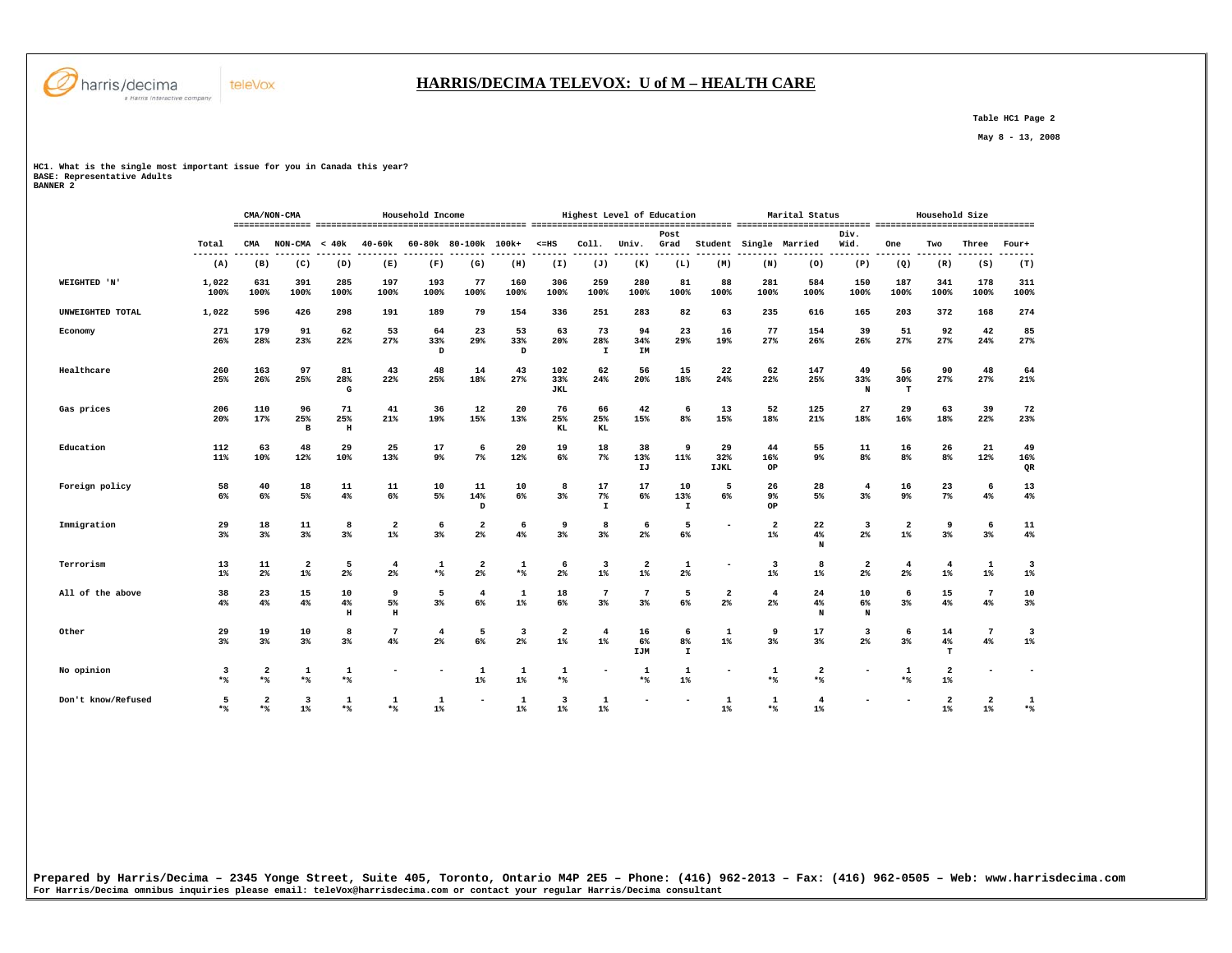

## **HARRIS/DECIMA TELEVOX: U of M – HEALTH CARE**

 **Table HC2 Page 3** 

 **May 8 - 13, 2008** 

**HC2. What is the next most important issue?** 

**BASE: Representative Adults with a valid response at HC1 BANNER 1** 

|                    |                       |                          |                          | Region                           |                         |                                           |                                  | Gender                        |                         |                 |                                           | Age Group               |                      |                         |                          |                           | Employment                                |                                    |                          |                               | Language                       |                          |
|--------------------|-----------------------|--------------------------|--------------------------|----------------------------------|-------------------------|-------------------------------------------|----------------------------------|-------------------------------|-------------------------|-----------------|-------------------------------------------|-------------------------|----------------------|-------------------------|--------------------------|---------------------------|-------------------------------------------|------------------------------------|--------------------------|-------------------------------|--------------------------------|--------------------------|
|                    | Total                 | Atl.                     | Oue.                     | Ont.                             | Man./<br>Sask.          | Alb.                                      | B.C.                             |                               | Male Female 18-24 25-34 |                 |                                           | 35-44                   | 45-49                | $50+$                   | Self<br>Emp              | Emp                       | Unemp                                     | Ret.                               | Stud.                    | Home-<br>maker                | Eng.                           | Fr.                      |
|                    | (A)                   | (B)                      | (C)                      | (D)                              | (E)                     | (F)                                       | (G)                              | (H)                           | (I)                     | (J)             | (K)                                       | (L)                     | (M)                  | (N)                     | (0)                      | (P)                       | (Q)                                       | (R)                                | (S)                      | (T)                           | (U)                            | (V)                      |
| WEIGHTED 'N'       | 976<br>100%           | 74<br>100%               | 240<br>100%              | 370<br>100%                      | 65<br>100%              | 96<br>100%                                | 131<br>100%                      | 477<br>100%                   | 499<br>100%             | 99<br>100%      | 181<br>100%                               | 160<br>100%             | 117<br>100%          | 411<br>100%             | 137<br>100%              | 450<br>100%               | 57<br>100%                                | 213<br>100%                        | 68<br>100%               | 45<br>100%                    | 756<br>100%                    | 220<br>100%              |
| UNWEIGHTED TOTAL   | 977                   | 109                      | 240                      | 312                              | 100                     | 94                                        | 122                              | 488                           | 489                     | 66              | 125                                       | 161                     | 114                  | 504                     | 128                      | 417                       | 53                                        | 276                                | 47                       | 46                            | 757                            | 220                      |
| Healthcare         | 273<br>28%            | 18<br>25%                | 56<br>24%                | 118<br>32%<br>$_{\rm CG}$        | 19<br>29%               | 33<br>34%                                 | 29<br>22%                        | 128<br>27%                    | 145<br>29%              | 28<br>28%       | 53<br>29%                                 | 42<br>26%               | 33<br>28%            | 115<br>28%              | 38<br>28%                | 128<br>28%                | 18<br>32%                                 | 54<br>25%                          | 22<br>32%                | 12<br>26%                     | 223<br>29%                     | 50<br>23%                |
| Economy            | 195<br>20%            | 9<br>12%                 | 47<br>20%                | 77<br>21%<br>в                   | 19<br>29%<br>BF         | 14<br>14%                                 | 30<br>23%<br>в                   | 94<br>20%                     | 101<br>20%              | 21<br>21%       | 19<br>10%                                 | 35<br>22%<br>$\bf K$    | 26<br>22%<br>K       | 94<br>23%<br>$\bf K$    | 35<br>26%<br>$_{\rm PT}$ | 74<br>16%                 | 15<br>27%                                 | 51<br>24%<br>PT                    | 12<br>17%                | 6<br>12%                      | 154<br>20%                     | 41<br>18%                |
| Education          | 192<br>20%            | 19<br>26%                | 38<br>16%                | 66<br>18%                        | 13<br>20%               | 25<br>26%                                 | 31<br>24%                        | 92<br>19%                     | 100<br>20%              | 27<br>27%<br>MN | 49<br>27%<br>MN                           | 39<br>24%<br>MN         | 16<br>14%            | 59<br>14%               | 28<br>21%                | 94<br>21%<br>$\, {\bf R}$ | 9<br>16%                                  | 27<br>13%                          | 20<br>29%<br>$\mathbb R$ | 11<br>25%                     | 154<br>20%                     | 38<br>17%                |
| Gas prices         | 173<br>18%            | 19<br>26%<br><b>DEFG</b> | 62<br>26%<br><b>DEFG</b> | 53<br>14%                        | 7<br>11%                | 13<br>14%                                 | 18<br>14%                        | 80<br>17%                     | 93<br>19%               | 11<br>11%       | 37<br>20%                                 | 20<br>12%               | 28<br>24%<br>JL      | 77<br>19%<br>L          | 16<br>12%                | 89<br>20%<br>os           | $7\phantom{.0}$<br>13%                    | 44<br>20%<br>os                    | 6<br>8%                  | 11<br>25%<br>S                | 117<br>16%                     | 55<br>25%<br>U           |
| Immigration        | 48<br>5%              |                          | 14<br>6%                 | 21<br>6%                         | $\overline{2}$<br>4%    | 5<br>5%                                   | 5<br>4%                          | 26<br>6%                      | 22<br>4%                | 5<br>5%         | 10<br>5%                                  | $7\phantom{.0}$<br>4%   | $\overline{2}$<br>2% | 25<br>6%<br>M           | 10<br>$7\%$              | 18<br>4%                  | $\overline{\mathbf{2}}$<br>3 <sup>8</sup> | 11<br>5%                           | 4<br>6%                  | 1<br>2%                       | 34<br>4%                       | 14<br>7%                 |
| Foreign policy     | 47<br>5%              | 4<br>6%                  | 12<br>5%                 | 18<br>5%                         | 3<br>4%                 | 3<br>3 <sup>8</sup>                       | $\overline{7}$<br>5%             | 33<br>$7\%$<br>$\mathbf{I}$   | 15<br>3 <sup>8</sup>    | 5<br>5%         | 7<br>4%                                   | $7\phantom{.0}$<br>4%   | 5<br>4%              | 23<br>6%                | $\overline{4}$<br>3%     | 23<br>5%                  | 1<br>$2\%$                                | 13<br>6%                           | 5<br>8%                  | 1<br>2%                       | 36<br>5%                       | 12<br>5%                 |
| Terrorism          | 24<br>$2\%$           | $\overline{2}$<br>3%     | 5<br>$2\%$               | 12<br>3%                         | $\overline{2}$<br>$2\%$ |                                           | $\overline{3}$<br>$2\%$          | 9<br>2%                       | 15<br>3%                |                 | $\overline{\mathbf{3}}$<br>2 <sup>°</sup> | 5<br>3%                 | 5<br>4%              | 10<br>2 <sup>°</sup>    | 1<br>$1\%$               | 11<br>2%                  | $\overline{\mathbf{3}}$<br>5%             | $3\%$                              |                          | $\overline{\mathbf{2}}$<br>5% | 19<br>$3\%$                    | 5<br>$2\%$               |
| All of the above   | 1<br>$*$              | 1<br>$1\%$               |                          |                                  |                         |                                           |                                  |                               | $\mathbf{1}$<br>$*$     |                 |                                           |                         | 1<br>$1\%$           |                         |                          | 1<br>$*$ %                |                                           |                                    |                          |                               | 1<br>$*$                       | $\overline{\phantom{0}}$ |
| Other              | 14<br>$1\%$           | 1<br>$1\%$               | $\overline{4}$<br>$2\%$  | $\overline{\mathbf{2}}$<br>$1\%$ | 1<br>$1\%$              | $\overline{\mathbf{2}}$<br>2 <sup>°</sup> | $\overline{4}$<br>3 <sup>8</sup> | 9<br>2%                       | 5<br>$1\%$              | 3<br>3%         | $\overline{\mathbf{2}}$<br>$1\%$          | 3<br>$2\%$              | $\overline{a}$<br>2% | $\overline{4}$<br>$1\%$ | 3<br>$2\%$               | 7<br>2 <sup>°</sup>       | 1<br>$1\%$                                | $\overline{2}$<br>$1\%$            |                          |                               | 10<br>$1\%$                    | $\overline{4}$<br>$2\%$  |
| No opinion         | $\overline{2}$<br>$*$ |                          |                          | $\overline{a}$<br>$*$            |                         | 1<br>$1\%$                                |                                  | $\overline{\mathbf{2}}$<br>** | $\mathbf{1}$<br>$*$ %   |                 |                                           | $\overline{a}$<br>$1\%$ |                      | 1<br>$*$ %              |                          | $\overline{2}$<br>$*$ %   |                                           |                                    |                          | 1<br>2%                       | $\overline{\mathbf{2}}$<br>$*$ | ٠                        |
| Don't know/Refused | 7<br>$1$ <sup>*</sup> | $\Omega$<br>1%           | 1<br>$*$                 | 1<br>$*$                         | 1<br>$1\%$              | 1<br>$1\%$                                | 4<br>$3*$                        | 5<br>1%                       | $\overline{2}$<br>$*$   |                 | $\mathbf{1}$<br>$1\%$                     | 1<br>1%                 |                      | 4<br>$1$ <sup>*</sup>   | 1<br>$1\%$               | $\overline{3}$<br>1%      |                                           | $\overline{3}$<br>$1$ <sup>*</sup> |                          |                               | 6<br>$1$ <sup>*</sup>          | 1<br>$*$                 |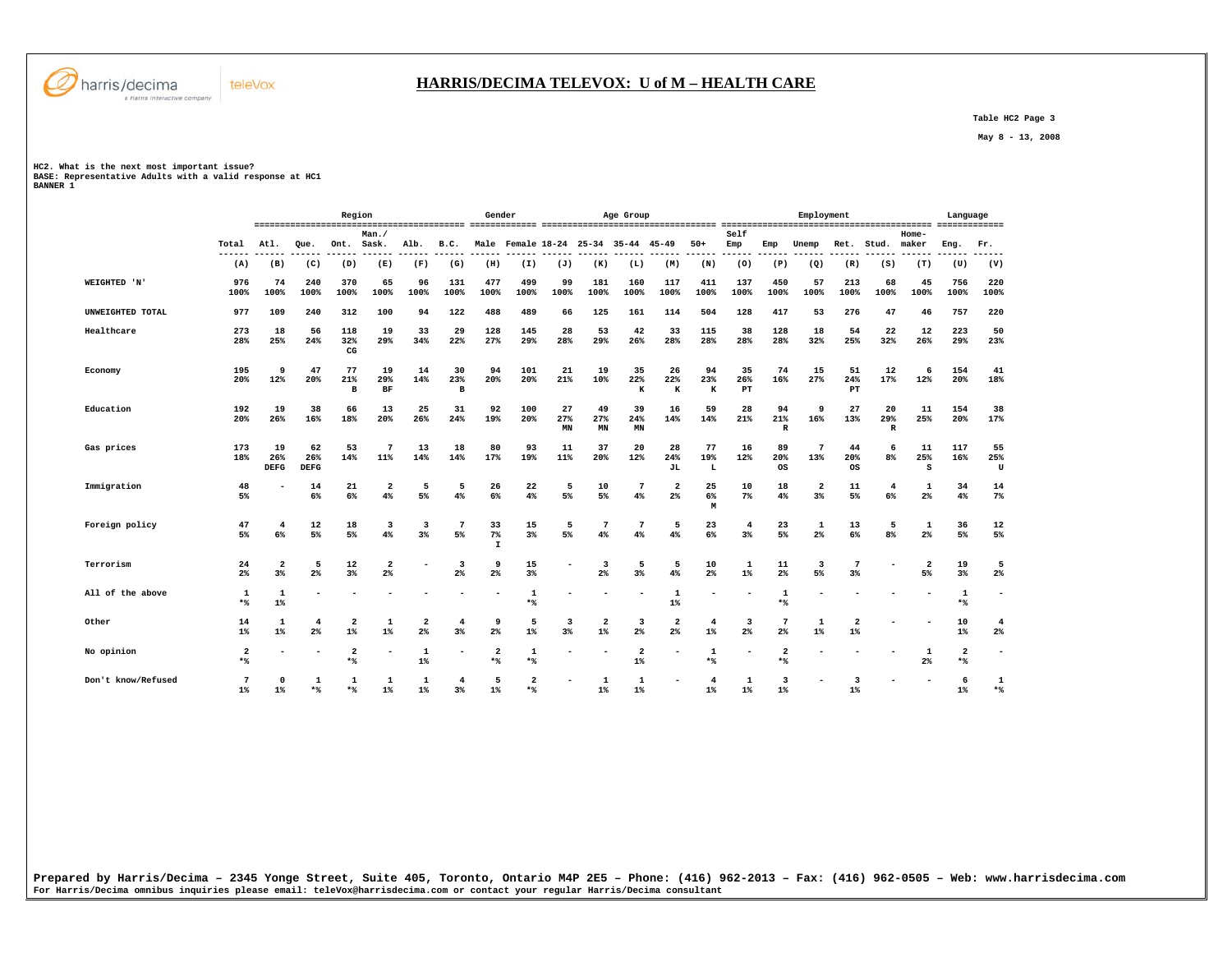

## **HARRIS/DECIMA TELEVOX: U of M – HEALTH CARE**

 **Table HC2 Page 4** 

 **May 8 - 13, 2008** 

**HC2. What is the next most important issue?** 

**BASE: Representative Adults with a valid response at HC1 BANNER 2** 

|                    |                          |                       | CMA/NON-CMA              |                                  |               | Household Income         |                       |                       |                                  |                                  | Highest Level of Education    |                               |                          |             | Marital Status         |              |                       | Household Size        |                                  |                          |
|--------------------|--------------------------|-----------------------|--------------------------|----------------------------------|---------------|--------------------------|-----------------------|-----------------------|----------------------------------|----------------------------------|-------------------------------|-------------------------------|--------------------------|-------------|------------------------|--------------|-----------------------|-----------------------|----------------------------------|--------------------------|
|                    | Total<br>---             | CMA                   | $NON-CMA < 40k$          |                                  | 40-60k        |                          | 60-80k 80-100k 100k+  |                       | $< = HS$                         | Coll.                            | Univ.                         | Post<br>Grad                  |                          |             | Student Single Married | Div.<br>Wid. | One                   | Two                   | Three                            | Four+                    |
|                    | (A)                      | (B)                   | (C)                      | (D)                              | (E)           | (F)                      | (G)                   | (H)                   | (I)                              | (J)                              | (K)                           | (L)                           | (M)                      | (N)         | (0)                    | (P)          | (Q)                   | (R)                   | (S)                              | (T)                      |
| WEIGHTED 'N'       | 976<br>100%              | 604<br>100%           | 373<br>100%              | 273<br>100%                      | 187<br>100%   | 186<br>100%              | 72<br>100%            | 157<br>100%           | 285<br>100%                      | 251<br>100%                      | 271<br>100%                   | 76<br>100%                    | 86<br>100%               | 275<br>100% | 554<br>100%            | 140<br>100%  | 180<br>100%           | 322<br>100%           | 170<br>100%                      | 300<br>100%              |
| UNWEIGHTED TOTAL   | 977                      | 572                   | 405                      | 284                              | 182           | 183                      | 73                    | 151                   | 314                              | 243                              | 275                           | 77                            | 61                       | 228         | 587                    | 156          | 196                   | 353                   | 160                              | 264                      |
| Healthcare         | 273<br>28%               | 160<br>27%            | 113<br>30%               | 73<br>27%                        | 59<br>31%     | 52<br>28%                | 19<br>26%             | 46<br>29%             | 76<br>27%                        | 65<br>26%                        | 81<br>30%                     | 24<br>32%                     | 25<br>30%                | 79<br>29%   | 152<br>27%             | 39<br>28%    | 41<br>23%             | 100<br>31%<br>$\circ$ | 42<br>25%                        | 89<br>30%                |
| Economy            | 195<br>20%               | 121<br>20%            | 74<br>20%                | 60<br>22%                        | 38<br>20%     | 33<br>18%                | 14<br>20%             | 30<br>19%             | 60<br>21%                        | 51<br>20%                        | 48<br>18%                     | 17<br>23%                     | 16<br>18%                | 48<br>17%   | 118<br>21%             | 28<br>20%    | 34<br>19%             | 65<br>20%             | 39<br>23%                        | 55<br>18%                |
| Education          | 192<br>20%               | 123<br>20%            | 69<br>18%                | 44<br>16%                        | 32<br>17%     | 44<br>23%<br>${\bf G}$   | 9<br>13%              | 38<br>24%<br>G        | 50<br>18%                        | 51<br>20%                        | 52<br>19%                     | 15<br>20%                     | 22<br>26%                | 61<br>22%   | 107<br>19%             | 22<br>16%    | 35<br>19%             | 44<br>14%             | 41<br>24%<br>$\mathbf R$         | 72<br>24%<br>$\mathbb R$ |
| Gas prices         | 173<br>18%               | 105<br>17%            | 68<br>18%                | 55<br>20%                        | 35<br>19%     | 33<br>18%                | 11<br>15%             | 23<br>14%             | 59<br>21%                        | 48<br>19%                        | 45<br>17%                     | 10<br>13%                     | 11<br>13%                | 45<br>16%   | 97<br>18%              | 30<br>21%    | 36<br>20%             | 61<br>19%             | 23<br>13%                        | 52<br>17%                |
| Immigration        | 48<br>5%                 | 37<br>$6\%$<br>c      | 11<br>$3\%$              | 13<br>5%                         | 12<br>6%<br>H | 8<br>4%                  | 5<br>7%               | 3<br>2%               | 13<br>4%                         | 17<br>$7\%$                      | 12<br>4%                      | 2<br>3%                       | 5<br>6%                  | 14<br>5%    | 25<br>$4\%$            | 9<br>$7\%$   | 12<br>$7\%$           | 18<br>5%              | 6<br>3%                          | 13<br>4%                 |
| Foreign policy     | 47<br>5%                 | 32<br>5%              | 15<br>4%                 | 11<br>4%                         | 7<br>4%       | 7<br>4%                  | 8<br>11%              | 13<br>9%              | 13<br>4%                         | 9<br>4%                          | 18<br>$7\%$                   | 2<br>3%                       | 5<br>6%                  | 15<br>5%    | 28<br>5%               | 4<br>$3\%$   | 10<br>5%              | 16<br>5%              | 11<br>6%                         | 11<br>4%                 |
| Terrorism          | 24<br>$2\%$              | 13<br>$2\%$           | 11<br>3%                 | 10<br>$3\%$<br>Е                 | 1<br>$1\%$    | 5<br>3%                  | $\overline{4}$<br>5%  | $\mathbf{2}$<br>$1\%$ | 6<br>$2\%$                       | 6<br>3 <sup>8</sup>              | 9<br>3%                       | $\overline{\mathbf{2}}$<br>3% | $\overline{\phantom{0}}$ | 5<br>$2\%$  | 14<br>$2\%$            | 5<br>4%      | 8<br>5%               | 6<br>$2\%$            | $\overline{4}$<br>$2\%$          | 4<br>$1\%$               |
| All of the above   | 1<br>$*$                 |                       | 1<br>$*$                 |                                  |               |                          | 1<br>$1\%$            |                       | $\mathbf{1}$<br>$*$              |                                  |                               |                               |                          |             | 1<br>$*$               |              |                       | 1<br>$*$              |                                  |                          |
| Other              | 14<br>$1\%$              | 8<br>$1\%$            | 6<br>$2\%$               | 4<br>$1\%$                       | 1<br>$1\%$    | 6<br>3%                  | 1<br>$1\%$            | 1<br>$1\%$            | 2<br>$1\%$                       | 2<br>$1\%$                       | 5<br>2%                       | 3<br>4%                       | 1<br>$2\%$               | 4<br>2%     | 9<br>$2\%$             | 1<br>$1\%$   | $\mathbf{2}$<br>$1\%$ | 6<br>$2\%$            | $\overline{\mathbf{2}}$<br>$1\%$ | 3<br>$1\%$               |
| No opinion         | 2<br>$*$                 | $\overline{2}$<br>$*$ | $\overline{\phantom{a}}$ | $\overline{\mathbf{2}}$<br>$1\%$ | -             | $\overline{\phantom{a}}$ | $\mathbf{1}$<br>$1\%$ | ۰                     | $\overline{\mathbf{2}}$<br>$1\%$ | -                                | $\mathbf{1}$<br>$\star$ $\!8$ |                               |                          | 2<br>$1\%$  | 1<br>$\star$ $\!\!8$   |              | 2<br>$1\%$            | 1<br>$\star$ $\!8$    |                                  | $\overline{\phantom{a}}$ |
| Don't know/Refused | $7\phantom{.0}$<br>$1\%$ | $\overline{2}$<br>$*$ | 5<br>$1\%$               | $\overline{\mathbf{2}}$<br>$1\%$ | 1<br>$1\%$    |                          |                       | $\mathbf{1}$<br>$1\%$ | 4<br>$1\%$                       | $\overline{\mathbf{2}}$<br>$1\%$ | 1<br>$*$                      |                               |                          | 1<br>$*$    | 3<br>$1\%$             | 2<br>$1\%$   | 1<br>$*$              | 4<br>$1\%$            | 1<br>$1\%$                       | 0<br>$*$                 |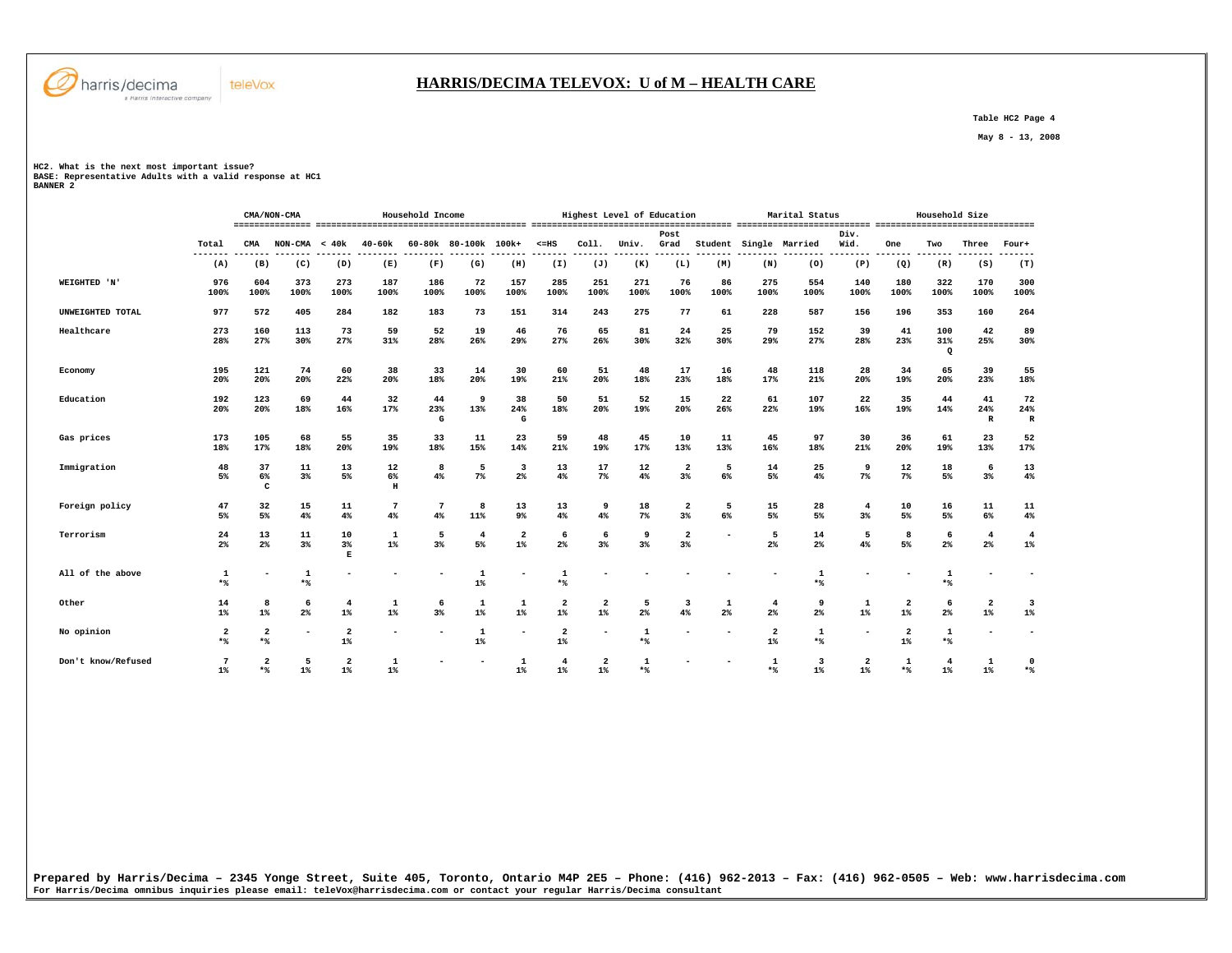

 **Table HC3 Page 5** 

 **May 8 - 13, 2008** 

**HC3. Which political party do you trust to do a better job handling health care? BASE: Representative Adults BANNER 1** 

teleVox

| <b>BANNER</b> |  |  |
|---------------|--|--|
|               |  |  |

|                               |                      |                      |                         | Region                    |                         |                          |                       | Gender                     |                            |                          |             | Age Group                           |                               |                        |                              |                          | Employment                    |                         |                                  |                         | Language                   |                         |
|-------------------------------|----------------------|----------------------|-------------------------|---------------------------|-------------------------|--------------------------|-----------------------|----------------------------|----------------------------|--------------------------|-------------|-------------------------------------|-------------------------------|------------------------|------------------------------|--------------------------|-------------------------------|-------------------------|----------------------------------|-------------------------|----------------------------|-------------------------|
|                               | Total<br>------      | Atl.<br>-----        | Oue.<br>------          | Ont. Sask.                | Man./                   | Alb.<br>$- - - - - -$    | B.C.<br>$- - - - - -$ |                            |                            |                          |             | Male Female 18-24 25-34 35-44 45-49 | ------                        | $50+$<br>------        | Self<br>Emp<br>$- - - - - -$ | Emp<br>------            | Unemp                         | Ret.                    | Stud.                            | $Home-$<br>maker        | Eng.                       | Fr.<br>-----            |
|                               | (A)                  | (B)                  | (C)                     | (D)                       | (E)                     | (F)                      | (G)                   | (H)                        | (I)                        | (J)                      | (K)         | (L)                                 | (M)                           | (N)                    | (0)                          | (P)                      | (Q)                           | (R)                     | (S)                              | (T)                     | (U)                        | (V)                     |
| WEIGHTED 'N'                  | 1,022<br>100%        | 76<br>100%           | 249<br>100%             | 391<br>100%               | 67<br>100%              | 104<br>100%              | 135<br>100%           | 494<br>100%                | 528<br>100%                | 102<br>100%              | 184<br>100% | 170<br>100%                         | 123<br>100%                   | 435<br>100%            | 142<br>100%                  | 474<br>100%              | 59<br>100%                    | 224<br>100%             | 69<br>100%                       | 45<br>100%              | 793<br>100%                | 229<br>100%             |
| UNWEIGHTED TOTAL              | 1,022                | 112                  | 250                     | 329                       | 103                     | 102                      | 126                   | 505                        | 517                        | 68                       | 126         | 170                                 | 119                           | 532                    | 135                          | 438                      | 55                            | 289                     | 48                               | 47                      | 792                        | 230                     |
| Liberals                      | 213<br>21%           | 17<br>23%<br>Е       | 61<br>25%<br>EF         | 89<br>23%<br>EF           | 8<br>12%                | 14<br>13%                | 24<br>18%             | 108<br>22%                 | 105<br>$20*$               | 36<br>36%<br><b>KLMN</b> | 34<br>19%   | 28<br>16%                           | 23<br>19%                     | 92<br>21%              | 28<br>$20*$                  | 87<br>18%                | 13<br>23%                     | 46<br>21%               | 28<br>40%<br>OPRT                | 9<br>21%                | 157<br>$20*$               | 56<br>25%               |
| Conservatives                 | 200<br>20%           | 11<br>15%            | 34<br>14%               | 79<br>20%<br>c            | 19<br>29%<br><b>BCG</b> | 41<br>39%<br><b>BCDG</b> | 17<br>13%             | 120<br>24%<br>$\mathbf{I}$ | 80<br>15%                  | 13<br>12%                | 38<br>20%   | 33<br>20%                           | 27<br>22%                     | 90<br>21%              | 31<br>22%<br>s               | 96<br>20%<br>s           | 7<br>11%                      | 50<br>22%<br>QS         | $\overline{2}$<br>3%             | 14<br>31%<br>QS         | 169<br>21%<br>$\mathbf v$  | 32<br>14%               |
| New Democratic Party<br>(NDP) | 147<br>14%           | 15<br>20%<br>CF      | 23<br>9%                | 52<br>13%<br>F            | 15<br>22%<br>CF         | 5<br>5%                  | 37<br>28%<br>CDF      | 83<br>17%                  | 65<br>12%                  | 13<br>13%                | 29<br>16%   | 23<br>14%                           | 24<br>19%                     | 58<br>13%              | 14<br>10%                    | 81<br>17%<br>$\Omega$    | 11<br>19%                     | 27<br>12%               | 11<br>16%                        | $\overline{4}$<br>$9\%$ | 128<br>16%<br>$\mathbf{v}$ | 20<br>9 <sub>8</sub>    |
| Bloc Quebecois                | 45<br>4%             |                      | 40<br>16%<br>DEF        | 3<br>$1\%$                | $\overline{1}$<br>$1\%$ | $\mathbf{1}$<br>$1\%$    | ۰                     | 20<br>4%                   | 25<br>5%                   | 1<br>$1\%$               | 10<br>5%    | 13<br>8%<br><b>JN</b>               | 4<br>3%                       | 14<br>3%               | $7\phantom{.0}$<br>5%        | 24<br>5%                 | $\overline{\mathbf{3}}$<br>5% | ٩<br>4%                 | 1<br>2%                          |                         | $\overline{ }$<br>$1\%$    | 38<br>17%<br>U          |
| Green Party                   | 24<br>2%             | 1<br>$1\%$           | $\overline{2}$<br>$1\%$ | 16<br>4%<br>CE            | 1<br>$1\%$              | 1<br>$1\%$               | 3<br>2 <sup>8</sup>   | 15<br>3%                   | 9<br>$2\%$                 | 6<br>6%                  | 5<br>$3\%$  | 9<br>5%<br>N                        |                               | 5<br>$1\%$             | 6<br>4%                      | 11<br>2%                 | 3<br>5%                       | $\overline{2}$<br>$1\%$ | $\overline{\mathbf{2}}$<br>$2\%$ |                         | 22<br>$3\%$<br>$\mathbf v$ | $\overline{a}$<br>$1\%$ |
| Other                         | 36<br>3 <sup>8</sup> | $\overline{4}$<br>5% | 12<br>5%                | 12<br>3%                  | 1<br>2%                 | 2<br>2%                  | $\overline{4}$<br>3%  | 20<br>4%                   | 15<br>3%                   | 7<br>$7\%$               | 4%          | 9<br>5%                             | $\overline{\mathbf{2}}$<br>2% | 10<br>2 <sup>°</sup>   | 2%                           | 17<br>4%<br>$\mathbb{R}$ | 3<br>6%                       | 3<br>$1\%$              | 12%<br>$\mathbf{R}$              | $\mathbf{2}$<br>5%      | 24<br>3%                   | 12<br>5%                |
| None of the above             | 148<br>15%           | 11<br>14%            | 41<br>16%               | 54<br>14%                 | 11<br>16%               | 16<br>15%                | 16<br>12%             | 64<br>13%                  | 84<br>16%                  | 6<br>6%                  | 16<br>9%    | 22<br>13%                           | 20<br>16%<br>J                | 83<br>19%<br><b>JK</b> | 19<br>14%<br>s               | 69<br>14%<br>s           | 7<br>12%                      | 43<br>19%<br>s          | ર<br>4%                          | 15%                     | 111<br>14%                 | 37<br>16%               |
| Don't know/Refused            | 207<br>20%           | 16<br>21%            | 36<br>15%               | 86<br>22%<br>$\mathtt{C}$ | 12<br>18%               | 24<br>23%                | 33<br>24%<br>c        | 64<br>13%                  | 144<br>27%<br>$\, {\rm H}$ | 21<br>20%                | 46<br>25%   | 33<br>20%                           | 23<br>18%                     | 83<br>19%              | 34<br>24%                    | 89<br>19%                | 12<br>20%                     | 43<br>19%               | 15<br>21%                        | -9<br>19%               | 176<br>22%<br>$\mathbf{v}$ | 32<br>14%               |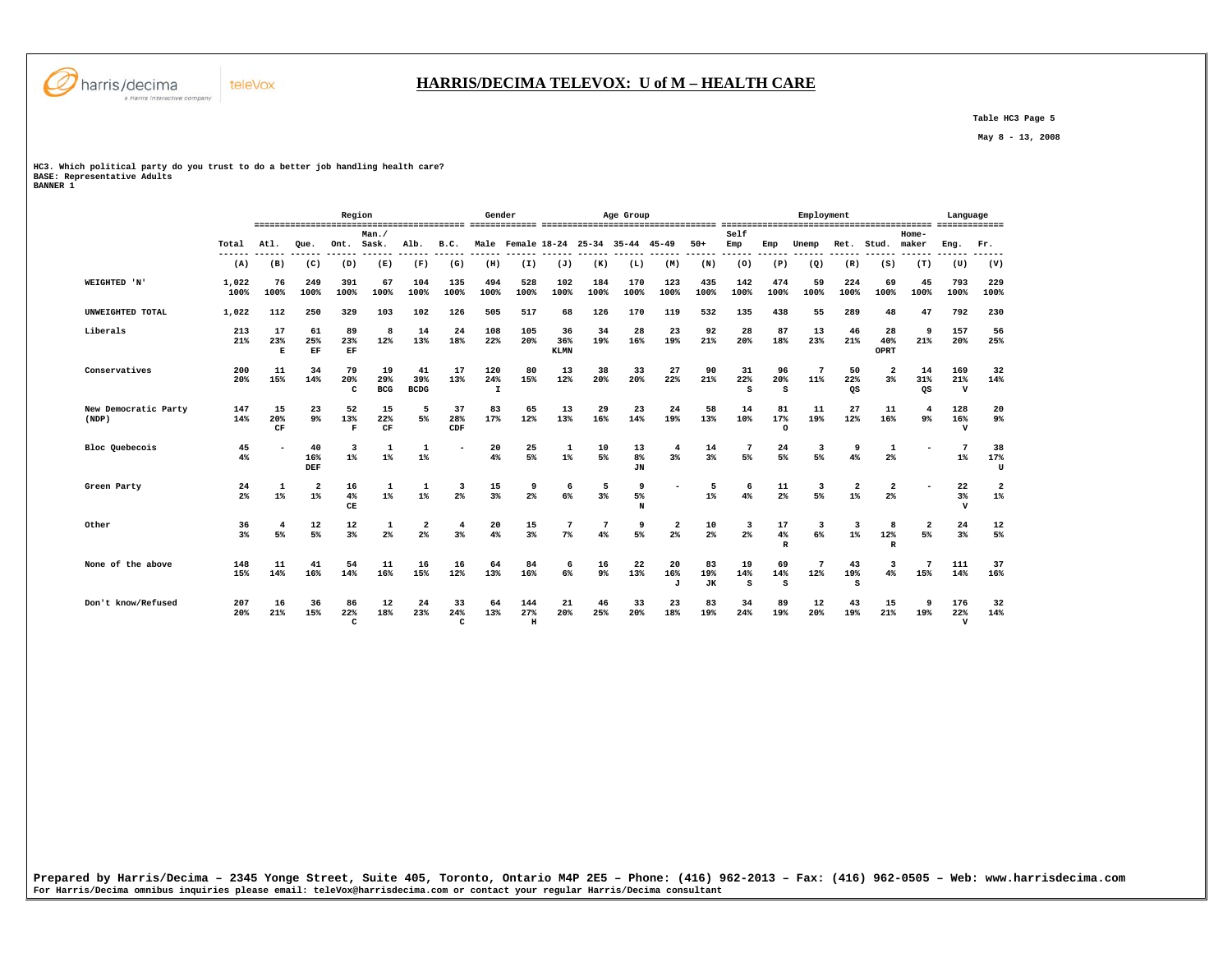

## **HARRIS/DECIMA TELEVOX: U of M – HEALTH CARE**

 **Table HC3 Page 6** 

 **May 8 - 13, 2008** 

**HC3. Which political party do you trust to do a better job handling health care? BASE: Representative Adults BANNER 2** 

 **CMA/NON-CMA Household Income Highest Level of Education Marital Status Household Size =============== ========================================= ======================================= ========================== =============================== Post Div.** Wid.  **Total CMA NON-CMA < 40k 40-60k 60-80k 80-100k 100k+ <=HS Coll. Univ. Grad Student Single Married Wid. One Two Three Four+ ------- ------- ------- ------- -------- -------- ------- ------- ------- ------- ------- ------- ------- -------- -------- -------- ------- ------- ------- -------**  $(T)$  **(A) (B) (C) (D) (E) (F) (G) (H) (I) (J) (K) (L) (M) (N) (O) (P) (Q) (R) (S) (T) WEIGHTED 'N' 1,022 631 391 285 197 193 77 160 306 259 280 81 88 281 584 150 187 341 178 311 100% 100% 100% 100% 100% 100% 100% 100% 100% 100% 100% 100% 100% 100% 100% 100% 100% 100% 100% 100% UNWEIGHTED TOTAL 1,022 596 426 298 191 189 79 154 336 251 283 82 63 235 616 165 203 372 168 274 Liberals 213 138 75 60 39 39 17 42 48 49 60 24 32 71 115 27 37 71 29 76 21% 22% 19% 21% 20% 20% 21% 26% 16% 19% 22% 29% 37% 25% 20% 18% 20% 21% 16% 24% I IJK Conservatives 200 120 81 32 42 50 29 38 67 57 55 17 6 39 138 23 30 67 29 74** 24%  **20% 19% 21% 11% 22% 26% 37% 24% 22% 22% 20% 21% 6% 14% 24% 16% 16% 20% 16% 24% D D DEH D M M M M NP New Democratic Party 147 97 51 43 28 25 11 29 34 35 52 16 10 43 81 23 34 48 27 38 (NDP) 14% 15% 13% 15% 14% 13% 14% 18% 11% 14% 19% 19% 11% 15% 14% 16% 18% 14% 15% 12%**  $\bf I$  **Bloc Quebecois 45 30 15 21 7 5 1 4 15 13 10 1 4 18 19 7 6 22 7 11 4% 5% 4% 7% 4% 2% 1% 3% 5% 5% 4% 1% 5% 6% 3% 4% 3% 6% 4% 3% FGH L L Green Party 24 16 8 14 5 2 1 2 7 6 5 2 4 15 7 1 11 4 3 6 2% 3% 2% 5% 2% 1% 1% 1% 2% 2% 2% 3% 5% 5% 1% 1% 6% 1% 2% 2% FGH OP RS Other 36 22 14 10 9 8 - 5 10 9 6 1 8 12 18 5 4 11 7 12**  $4%$  **3% 3% 4% 4% 5% 4% 3% 3% 4% 2% 2% 9% 4% 3% 3% 2% 3% 4% 4% None of the above 148 89 60 41 26 28 10 19 60 37 39 9 3 27 90 30 30 56 27 33 15% 14% 15% 14% 13% 15% 12% 12% 20% 14% 14% 11% 3% 10% 15% 20% 16% 17% 15% 11% LM M M N N T Don't know/Refused 207 120 88 63 41 35 11 21 66 54 52 12 22 56 115 34 34 62 49 61**  $\begin{array}{c} 61 \\ 19\% \end{array}$  **20% 19% 22% 22% 21% 18% 14% 13% 22% 21% 19% 15% 25% 20% 20% 22% 18% 18% 27% 19% H R** 

**Prepared by Harris/Decima – 2345 Yonge Street, Suite 405, Toronto, Ontario M4P 2E5 – Phone: (416) 962-2013 – Fax: (416) 962-0505 – Web: www.harrisdecima.com For Harris/Decima omnibus inquiries please email: teleVox@harrisdecima.com or contact your regular Harris/Decima consultant**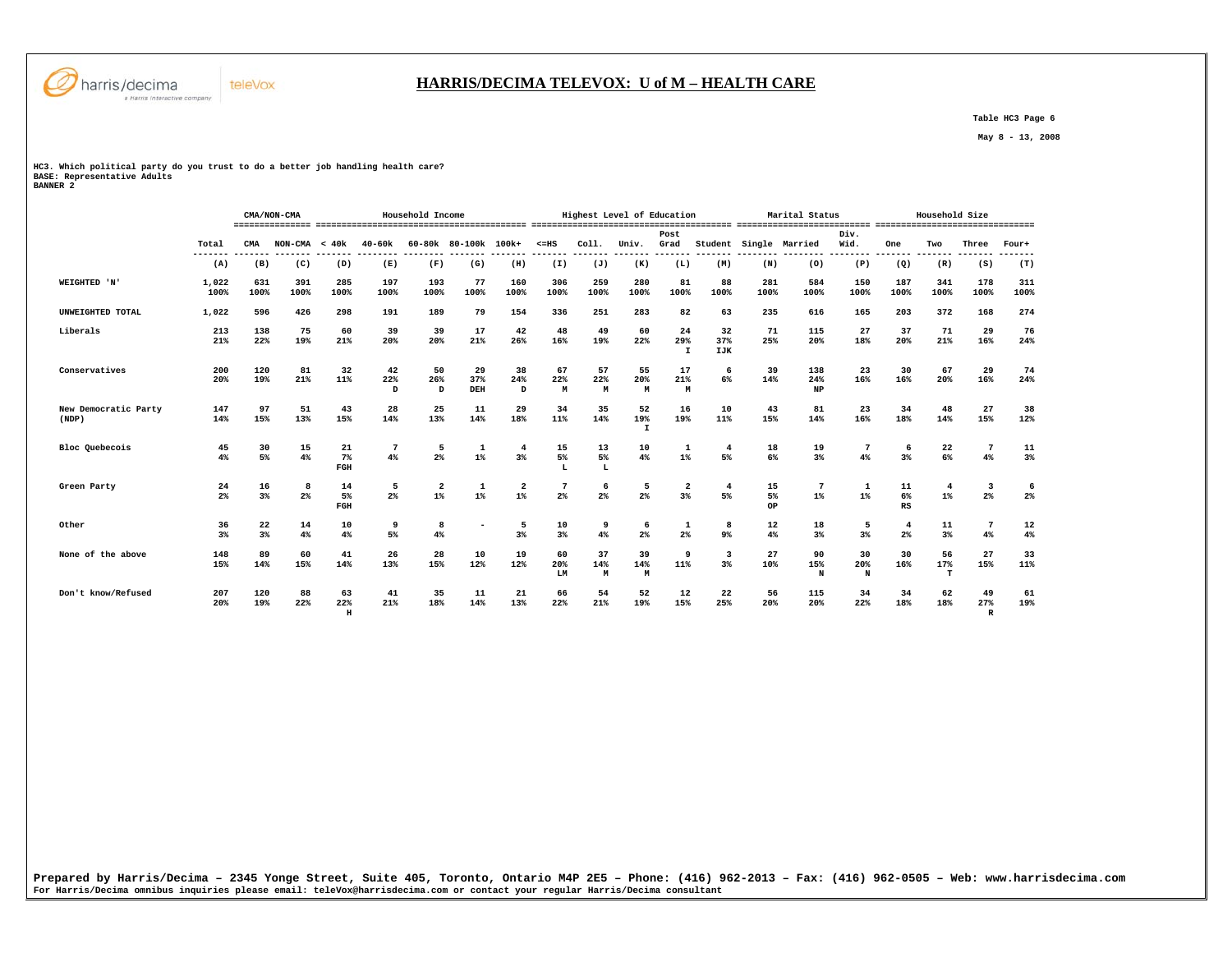

 **Table HC4A Page 7** 

 **May 8 - 13, 2008** 

## **HC4A. How satisfied are you with: The quality of health care in Canada? BASE: Representative Adults BANNER 1**

|                              |               |                               |                      | Region                             |                  |                               |                           | Gender                     |                            |                          |                                    | Age Group                           |                        |                            |                |                  | Employment           |                 |                    |                         | Language                   |             |
|------------------------------|---------------|-------------------------------|----------------------|------------------------------------|------------------|-------------------------------|---------------------------|----------------------------|----------------------------|--------------------------|------------------------------------|-------------------------------------|------------------------|----------------------------|----------------|------------------|----------------------|-----------------|--------------------|-------------------------|----------------------------|-------------|
|                              | Total         | Atl.                          | Oue.                 | Ont.                               | Man./<br>Sask.   | Alb.                          | B.C.                      |                            |                            |                          |                                    | Male Female 18-24 25-34 35-44 45-49 |                        | $50+$                      | Self<br>Emp    | Emp              | Unemp                | Ret.            | Stud.              | $Home-$<br>maker        | Eng.                       | Fr.         |
|                              | (A)           | (B)                           | (C)                  | (D)                                | (E)              | (F)                           | (G)                       | (H)                        | (I)                        | (J)                      | (K)                                | (L)                                 | (M)                    | (N)                        | ----<br>(0)    | (P)              | (Q)                  | (R)             | (S)                | (T)                     | (U)                        | (V)         |
| WEIGHTED 'N'                 | 1,022<br>100% | 76<br>100%                    | 249<br>100%          | 391<br>100%                        | 67<br>100%       | 104<br>100%                   | 135<br>100%               | 494<br>100%                | 528<br>100%                | 102<br>100%              | 184<br>100%                        | 170<br>100%                         | 123<br>100%            | 435<br>100%                | 142<br>100%    | 474<br>100%      | 59<br>100%           | 224<br>100%     | 69<br>100%         | 45<br>100%              | 793<br>100%                | 229<br>100% |
| UNWEIGHTED TOTAL             | 1,022         | 112                           | 250                  | 329                                | 103              | 102                           | 126                       | 505                        | 517                        | 68                       | 126                                | 170                                 | 119                    | 532                        | 135            | 438              | 55                   | 289             | 48                 | 47                      | 792                        | 230         |
| 4 - Very satisfied           | 179<br>18%    | 10<br>13%                     | 40<br>16%            | 69<br>18%                          | 13<br>20%        | 24<br>23%                     | 23<br>17%                 | 100<br>20%<br>$\mathbf{I}$ | 79<br>15%                  | 34<br>33%<br><b>KLMN</b> | 32<br>18%                          | 23<br>13%                           | 15<br>12%              | 75<br>17%                  | 16<br>11%      | 83<br>18%        | 9<br>15%             | 49<br>22%<br>OT | 18<br>26%<br>OT    | $\overline{4}$<br>$9\%$ | 140<br>18%                 | 39<br>17%   |
| 3 - Somewhat satisfied       | 481<br>47%    | 32<br>43%                     | 127<br>51%<br>G      | 203<br>52%<br>G                    | 32<br>48%<br>G   | 42<br>40%                     | 45<br>34%                 | 254<br>51%<br>$\mathbf I$  | 227<br>43%                 | 55<br>54%                | 94<br>51%                          | 87<br>52%<br>N                      | 56<br>45%              | 184<br>42%                 | 65<br>46%      | 234<br>49%<br>т  | 27<br>46%            | 95<br>42%       | 43<br>63%<br>ORT   | 14<br>31%               | 362<br>46%                 | 119<br>52%  |
| 2 - Somewhat<br>dissatisfied | 239<br>23%    | 16<br>21%                     | 56<br>23%            | 87<br>22%                          | 16<br>23%        | 20<br>20%                     | 44<br>33%<br><b>BCDF</b>  | 96<br>19%                  | 144<br>27%<br>$\, {\rm H}$ | 12<br>11%                | 34<br>19%                          | 44<br>26%<br>J                      | 40<br>33%<br><b>JK</b> | 109<br>25%<br>$\mathbf{J}$ | 37<br>26%<br>s | 108<br>23%<br>s  | 16<br>26%<br>S       | 50<br>22%<br>S  | 10%                | 18<br>41%<br>PRS        | 192<br>24%                 | 48<br>21%   |
| 1 - Verv dissatisfied        | 105<br>10%    | 16<br>21%<br>CDE              | 19<br>8 <sup>8</sup> | 30<br>8%                           | 5<br>8%          | 16<br>15%                     | 19<br>14%                 | 35<br>7%                   | 71<br>13%<br>$\,$ H        | 1<br>$1\%$               | 21<br>11%<br>$\cdot$ T             | 13<br>8 <sup>8</sup><br>J           | 12<br>10%<br>$\cdot$ T | 57<br>13%<br><b>JL</b>     | 20<br>14%<br>s | 48<br>10%<br>s   | $\overline{4}$<br>7% | 23<br>10%<br>s  | $1\%$              | 9<br>19%<br>s           | 89<br>11%                  | 16<br>$7\%$ |
| Don't know/Refused           | 17<br>2%      | $\overline{\mathbf{2}}$<br>2% | $3*$                 | $\overline{2}$<br>$1$ <sup>*</sup> | $1$ <sup>*</sup> | $\overline{\mathbf{2}}$<br>2% | 3<br>2%                   | 9<br>2%                    | 8<br>$1$ <sup>*</sup>      |                          | $\overline{2}$<br>$1$ <sup>*</sup> | $\overline{\mathbf{2}}$<br>1%       |                        | 11<br>2%                   | 5<br>4%<br>P   | 1<br>$*$         | 3<br>5%              | 3%<br>P         |                    |                         | 10<br>$1\%$                | 7<br>3%     |
| Satisfied (NET)              | 661<br>65%    | 42<br>56%                     | 166<br>67%<br>G      | 272<br>70%<br>BG                   | 45<br>68%<br>G   | 66<br>63%                     | 69<br>51%                 | 354<br>72%<br>$\mathbf{I}$ | 306<br>58%                 | 89<br>88%<br><b>KLMN</b> | 126<br>69%                         | 110<br>65%                          | 71<br>57%              | 259<br>60%                 | 81<br>57%      | 317<br>67%<br>OT | 36<br>61%<br>т       | 144<br>64%<br>т | 61<br>89%<br>OPORT | 18<br>40%               | 503<br>63%                 | 158<br>69%  |
| Dissatisfied (NET)           | 345<br>34%    | 32<br>42%<br>CD               | 75<br>30%            | 117<br>30%                         | 21<br>32%        | 36<br>35%                     | 64<br>47%<br>$_{\rm CDE}$ | 131<br>26%                 | 214<br>41%<br>$\, {\rm H}$ | 13<br>12%                | 55<br>30%<br>$\mathbf{J}$          | 57<br>34%<br>J                      | 53<br>43%<br><b>JK</b> | 165<br>38%<br>$\mathbf{J}$ | 56<br>40%<br>s | 156<br>33%<br>s  | 20<br>34%<br>s       | 73<br>32%<br>s  | я<br>11%           | 27<br>60%<br>OPORS      | 281<br>35%<br>$\mathbf{v}$ | 64<br>28%   |
| <b>MEAN</b>                  | 2.73          | 2.49                          | 2.78<br>BG           | 2.80<br>BG                         | 2.80<br>BG       | 2.73                          | 2.55                      | 2.87<br>$\mathbf I$        | 2.61                       | 3.20<br>KLMN             | 2.76                               | 2.71                                | 2.60                   | 2.65                       | 2.56           | 2.75<br>OT       | 2.73<br>т            | 2.79<br>OT      | 3.13<br>OPORT      | 2.30                    | 2.71                       | 2.81        |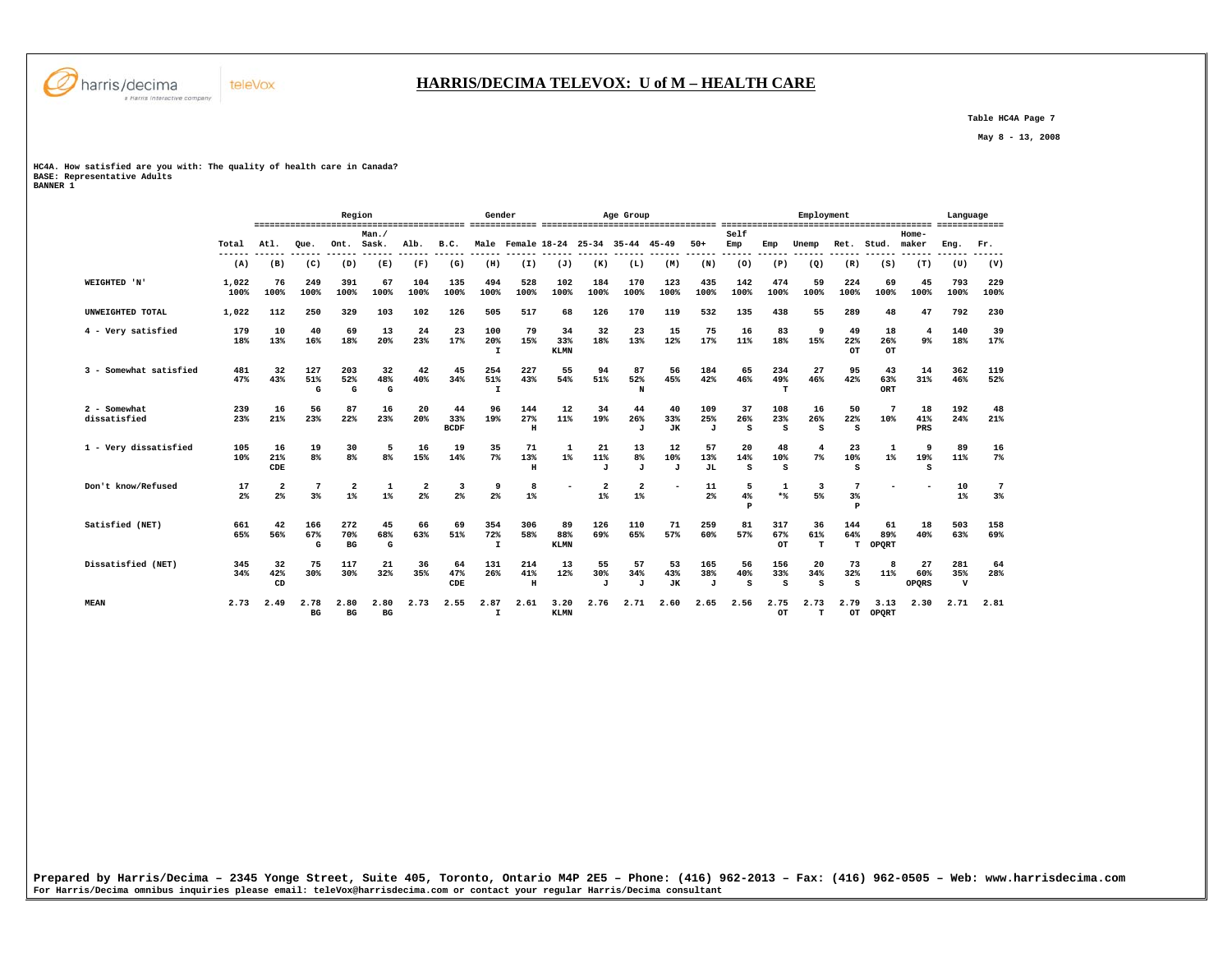

## **HARRIS/DECIMA TELEVOX: U of M – HEALTH CARE**

 **Table HC4A Page 8** 

 **May 8 - 13, 2008** 

**HC4A. How satisfied are you with: The quality of health care in Canada? BASE: Representative Adults BANNER 2** 

|                              |                      |             | CMA/NON-CMA     |                |                                  | Household Income                 |                               |                |                 |                     | Highest Level of Education |                |                          |                  | Marital Status            |                |                         | Household Size |                                           |                     |
|------------------------------|----------------------|-------------|-----------------|----------------|----------------------------------|----------------------------------|-------------------------------|----------------|-----------------|---------------------|----------------------------|----------------|--------------------------|------------------|---------------------------|----------------|-------------------------|----------------|-------------------------------------------|---------------------|
|                              | Total                | <b>CMA</b>  | $NON-CMA < 40k$ |                | $40 - 60k$                       |                                  | 60-80k 80-100k 100k+          |                | $< = HS$        | Coll.               | Univ.                      | Post<br>Grad   | Student                  |                  | Single Married            | Div.<br>Wid.   | One                     | Two            | Three                                     | Four+               |
|                              | (A)                  | (B)         | (C)             | (D)            | (E)                              | (F)                              | (G)                           | (H)            | (I)             | (J)                 | (K)                        | (L)            | (M)                      | (N)              | (0)                       | (P)            | (Q)                     | (R)            | (S)                                       | (T)                 |
| WEIGHTED 'N'                 | 1,022<br>100%        | 631<br>100% | 391<br>100%     | 285<br>100%    | 197<br>100%                      | 193<br>100%                      | 77<br>100%                    | 160<br>100%    | 306<br>100%     | 259<br>100%         | 280<br>100%                | 81<br>100%     | 88<br>100%               | 281<br>100%      | 584<br>100%               | 150<br>100%    | 187<br>100%             | 341<br>100%    | 178<br>100%                               | 311<br>100%         |
| UNWEIGHTED TOTAL             | 1,022                | 596         | 426             | 298            | 191                              | 189                              | 79                            | 154            | 336             | 251                 | 283                        | 82             | 63                       | 235              | 616                       | 165            | 203                     | 372            | 168                                       | 274                 |
| 4 - Very satisfied           | 179<br>18%           | 121<br>19%  | 59<br>15%       | 58<br>20%<br>E | 19<br>10%                        | 30<br>15%                        | 16<br>21%<br>E                | 27<br>17%      | 52<br>17%       | 51<br>20%           | 42<br>15%                  | 11<br>13%      | 23<br>26%                | 59<br>21%        | 95<br>16%                 | 25<br>16%      | 28<br>15%               | 58<br>17%      | 27<br>15%                                 | 65<br>21%           |
| 3 - Somewhat satisfied       | 481<br>47%           | 298<br>47%  | 183<br>47%      | 116<br>41%     | 111<br>56%<br>$\mathbf{D}$       | 96<br>50%                        | 37<br>47%                     | 77<br>48%      | 129<br>42%      | 112<br>43%          | 139<br>50%                 | 41<br>50%      | 57<br>65%<br>IJK         | 150<br>53%<br>P  | 271<br>46%                | 57<br>38%      | 77<br>41%               | 160<br>47%     | 88<br>50%                                 | 154<br>50%          |
| 2 - Somewhat<br>dissatisfied | 239<br>23%           | 148<br>23%  | 91<br>23%       | 64<br>22%      | 45<br>23%                        | 50<br>26%                        | 22<br>28%                     | 37<br>23%      | 77<br>25%<br>M  | 61<br>23%<br>M      | 73<br>26%<br>M             | 21<br>26%<br>M | 8<br>9%                  | 44<br>16%        | 154<br>26%<br>N           | 41<br>28%<br>N | 50<br>27%               | 81<br>24%      | 39<br>22%                                 | 66<br>21%           |
| 1 - Very dissatisfied        | 105<br>10%           | 58<br>9%    | 47<br>12%       | 38<br>13%<br>G | 19<br>10%                        | 15<br>$8\%$                      | $\overline{\mathbf{3}}$<br>4% | 19<br>12%<br>G | 42<br>14%<br>M  | 30<br>12%<br>M      | 25<br>9%<br>M              | 7<br>9%<br>M   | $\mathbf{1}$<br>$1\%$    | 28<br>10%        | 54<br>$9\%$               | 23<br>15%      | 28<br>15%               | 34<br>10%      | 21<br>12%                                 | 23<br>$7\%$         |
| Don't know/Refused           | 17<br>2 <sup>°</sup> | 6<br>$1\%$  | 11<br>3%        | 9<br>$3*$      | $\overline{\mathbf{3}}$<br>$1\%$ | $\overline{\mathbf{2}}$<br>$1\%$ |                               |                | 7<br>$2\%$      | 5<br>2 <sup>°</sup> | $\mathbf{2}$<br>$1\%$      | 2<br>2%        |                          | -1<br>$*$ %      | 10<br>2 <sup>8</sup><br>N | 4<br>3%        | $\overline{3}$<br>$2\%$ | 6<br>$2\%$     | $\overline{\mathbf{3}}$<br>2 <sup>8</sup> | 3<br>$1\%$          |
| Satisfied (NET)              | 661<br>65%           | 419<br>66%  | 242<br>62%      | 174<br>61%     | 130<br>66%                       | 126<br>65%                       | 53<br>68%                     | 104<br>65%     | 181<br>59%      | 164<br>63%          | 180<br>65%                 | 52<br>63%      | 80<br>90%<br><b>IJKL</b> | 209<br>74%<br>OP | 366<br>63%                | 81<br>54%      | 106<br>57%              | 218<br>64%     | 115<br>65%                                | 219<br>71%<br>Q     |
| Dissatisfied (NET)           | 345<br>34%           | 206<br>33%  | 138<br>35%      | 102<br>36%     | 64<br>32%                        | 65<br>33%                        | 25<br>32%                     | 56<br>35%      | 119<br>39%<br>M | 91<br>35%<br>М      | 98<br>35%<br>M             | 28<br>35%<br>M | 9<br>10%                 | 72<br>25%        | 208<br>36%<br>N           | 64<br>43%<br>N | 78<br>42%<br>т          | 116<br>34%     | 60<br>34%                                 | 89<br>29%           |
| <b>MEAN</b>                  | 2.73                 | 2.77        | 2.67            | 2.70           | 2.67                             | 2.74                             | 2.85                          | 2.71           | 2.64            | 2.73                | 2.71                       | 2.69           | 3.15<br><b>IJKL</b>      | 2.86<br>OP       | 2.71                      | 2.58           | 2.58                    | 2.72           | 2.70                                      | 2.85<br>$\mathbf Q$ |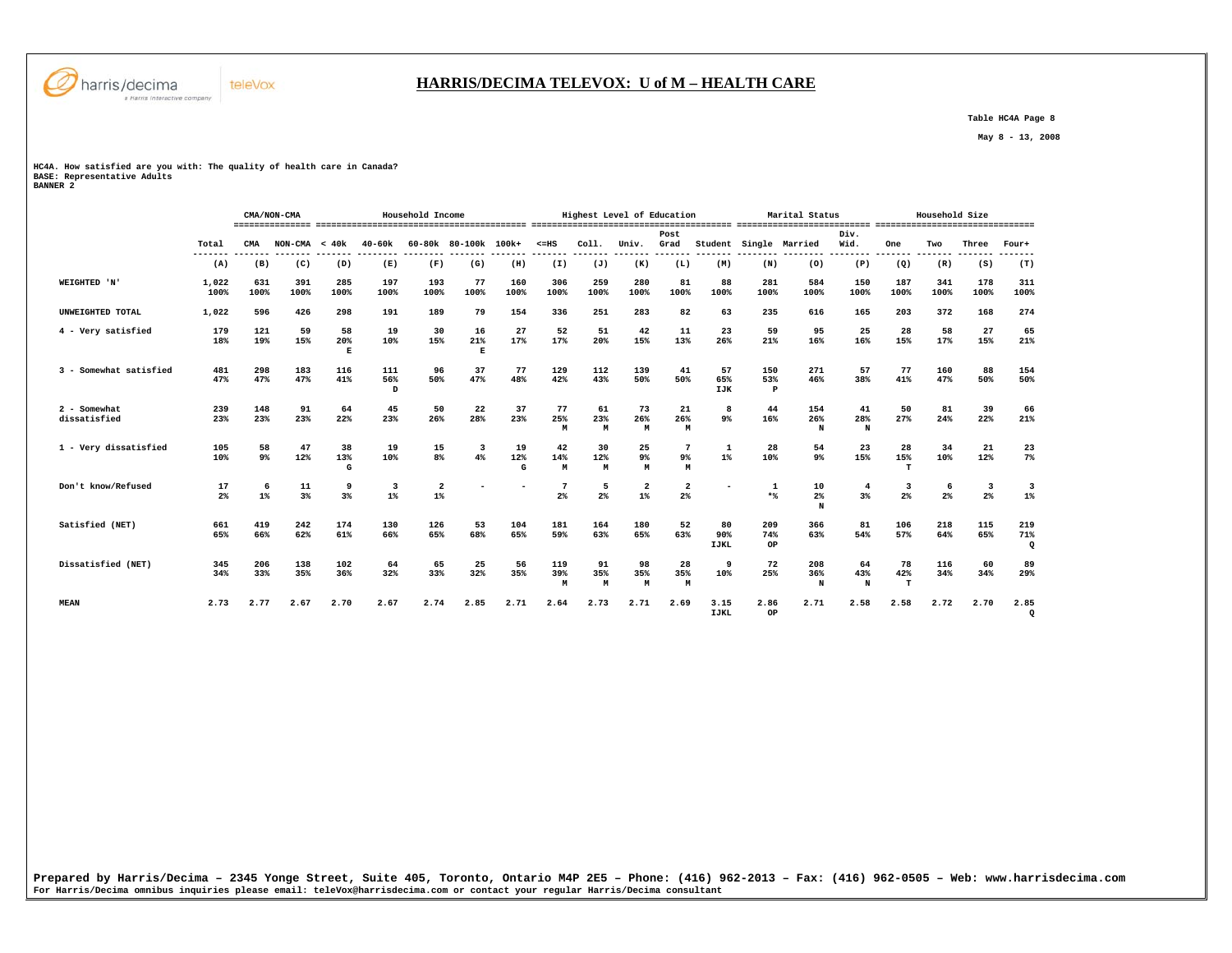

 **Table HC4B Page 9** 

 **May 8 - 13, 2008** 

## **HC4B. How satisfied are you with: The total cost of health care in Canada? BASE: Representative Adults BANNER 1**

|                              |                      |                      |             | Region                  |                       |                         |                         | Gender                     |                    |                 |             | Age Group                           |                 |                            |                |                | Employment    |                           |                           |                  | Language    |             |
|------------------------------|----------------------|----------------------|-------------|-------------------------|-----------------------|-------------------------|-------------------------|----------------------------|--------------------|-----------------|-------------|-------------------------------------|-----------------|----------------------------|----------------|----------------|---------------|---------------------------|---------------------------|------------------|-------------|-------------|
|                              | Total                | Atl.                 | Oue.        | Ont.                    | Man./<br>Sask.        | Alb.                    | B.C.                    |                            |                    |                 |             | Male Female 18-24 25-34 35-44 45-49 |                 | $50+$                      | Self<br>Emp    | Emp            | Unemp         | Ret.                      | Stud.                     | $Home-$<br>maker | Eng.        | Fr.         |
|                              | (A)                  | (B)                  | (C)         | (D)                     | (E)                   | (F)                     | (G)                     | (H)                        | (I)                | (J)             | (K)         | (L)                                 | (M)             | (N)                        | (0)            | (P)            | (Q)           | (R)                       | (S)                       | (T)              | (U)         | (V)         |
| WEIGHTED 'N'                 | 1,022<br>100%        | 76<br>100%           | 249<br>100% | 391<br>100%             | 67<br>100%            | 104<br>100%             | 135<br>100%             | 494<br>100%                | 528<br>100%        | 102<br>100%     | 184<br>100% | 170<br>100%                         | 123<br>100%     | 435<br>100%                | 142<br>100%    | 474<br>100%    | 59<br>100%    | 224<br>100%               | 69<br>100%                | 45<br>100%       | 793<br>100% | 229<br>100% |
| UNWEIGHTED TOTAL             | 1,022                | 112                  | 250         | 329                     | 103                   | 102                     | 126                     | 505                        | 517                | 68              | 126         | 170                                 | 119             | 532                        | 135            | 438            | 55            | 289                       | 48                        | 47               | 792         | 230         |
| 4 - Very satisfied           | 133<br>13%           | 10<br>13%            | 28<br>11%   | 55<br>14%               | 10<br>15%             | 13<br>13%               | 18<br>13%               | 71<br>14%                  | 63<br>12%          | 23<br>22%<br>M  | 27<br>15%   | 19<br>11%                           | 10<br>8%        | 55<br>13%                  | 14<br>10%      | 66<br>14%      | 7<br>12%      | 33<br>15%                 | 11%                       | 7<br>15%         | 108<br>14%  | 26<br>11%   |
| 3 - Somewhat satisfied       | 516<br>50%           | 34<br>44%            | 127<br>51%  | 214<br>55%<br>G         | 33<br>49%             | 52<br>50%               | 57<br>42%               | 265<br>54%                 | 251<br>48%         | 58<br>56%       | 97<br>53%   | 97<br>57%<br>N                      | 60<br>49%       | 199<br>46%                 | 70<br>49%      | 246<br>52%     | 30<br>50%     | 102<br>45%                | 43<br>62%<br>$\mathbb{R}$ | 21<br>45%        | 395<br>50%  | 121<br>53%  |
| 2 - Somewhat<br>dissatisfied | 242<br>24%           | 15<br>20%            | 64<br>26%   | 80<br>20%               | 20<br>29%             | 20<br>20%               | 43<br>32%<br><b>BDF</b> | 105<br>21%                 | 137<br>26%         | 17<br>17%       | 36<br>20%   | 36<br>21%                           | 35<br>29%       | 117<br>27%<br>$\mathbf{J}$ | 40<br>28%      | 101<br>21%     | 13<br>21%     | 59<br>26%                 | 18<br>26%                 | -9<br>20%        | 185<br>23%  | 57<br>25%   |
| 1 - Very dissatisfied        | 99<br>10%            | 14<br>18%<br>CDE     | 20<br>8%    | 29<br>$7\%$             | 4<br>6%               | 16<br>16%<br>E          | 15<br>11%               | 44<br>9%                   | 55<br>10%          | 5<br>4%         | 17<br>9%    | 13<br>8%                            | 14<br>12%       | 49<br>11%<br>$\mathbf{J}$  | 14<br>10%<br>s | 45<br>10%<br>s | 9<br>15%<br>s | 19<br>9 <sup>°</sup><br>s | 1<br>$2\%$                | 9<br>20%<br>s    | 81<br>10%   | 18<br>8%    |
| Don't know/Refused           | 32<br>3 <sup>8</sup> | $\overline{4}$<br>5% | 9<br>4%     | 14<br>3%                | $\mathbf{1}$<br>$1\%$ | $\overline{2}$<br>$2\%$ | $\overline{2}$<br>$1\%$ | 9<br>$2\%$                 | 22<br>4%<br>$\,$ H |                 | 4%          | $\overline{4}$<br>$2\%$             | 3<br>3%         | 16<br>4%                   | 3<br>2%        | 16<br>3%       | 1<br>$2\%$    | 11<br>5%                  |                           |                  | 24<br>3%    | 8<br>4%     |
| Satisfied (NET)              | 650<br>64%           | 43<br>57%            | 155<br>63%  | 269<br>69%<br>BG        | 42<br>64%             | 65<br>62%               | 75<br>55%               | 336<br>68%<br>$\mathbf{I}$ | 314<br>59%         | 80<br>79%<br>MN | 124<br>67%  | 117<br>69%<br>MN                    | 70<br>57%       | 254<br>58%                 | 84<br>59%      | 312<br>66%     | 37<br>62%     | 134<br>60%                | 50<br>73%                 | 27<br>60%        | 503<br>63%  | 147<br>64%  |
| Dissatisfied (NET)           | 341<br>33%           | 29<br>38%            | 84<br>34%   | 109<br>28%              | 24<br>36%             | 37<br>35%               | 59<br>43%<br>D          | 149<br>30%                 | 192<br>36%         | 22<br>21%       | 52<br>29%   | 49<br>29%                           | 50<br>41%<br>JL | 166<br>38%<br><b>JKL</b>   | 55<br>38%      | 146<br>31%     | 21<br>36%     | 79<br>35%                 | 19<br>27%                 | 18<br>40%        | 266<br>34%  | 74<br>32%   |
| <b>MEAN</b>                  | 2.69                 | 2.55                 | 2.68        | 2.78<br>BG <sub>r</sub> | 2.73                  | 2.61                    | 2.58                    | 2.75<br>$\mathbf{I}$       | 2.64               | 2.97<br>MN      | 2.76        | 2.74                                | 2.55            | 2.62                       | 2.61           | 2.72           | 2.60          | 2.69                      | 2.81                      | 2.56             | 2.69        | 2.70        |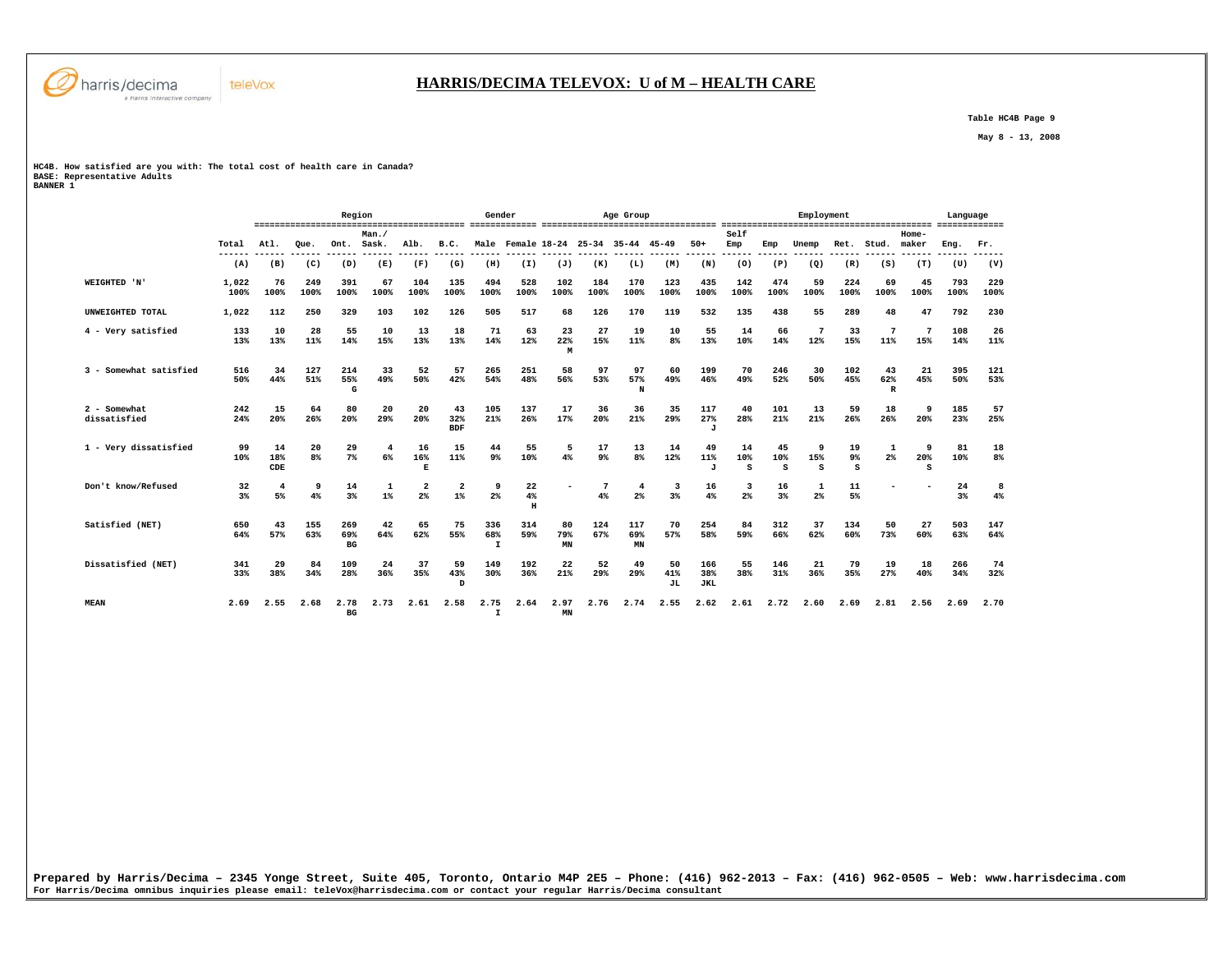

## **HARRIS/DECIMA TELEVOX: U of M – HEALTH CARE**

 **Table HC4B Page 10** 

 **May 8 - 13, 2008** 

**HC4B. How satisfied are you with: The total cost of health care in Canada? BASE: Representative Adults BANNER 2** 

|                              |                  |             | CMA/NON-CMA     |                          |               | Household Income |                               |                           |                            | Highest Level of Education |                           |                                  |                          |                            | Marital Status       |                   |                        | Household Size       |             |                       |
|------------------------------|------------------|-------------|-----------------|--------------------------|---------------|------------------|-------------------------------|---------------------------|----------------------------|----------------------------|---------------------------|----------------------------------|--------------------------|----------------------------|----------------------|-------------------|------------------------|----------------------|-------------|-----------------------|
|                              | Total<br>------- | <b>CMA</b>  | $NON-CMA < 40k$ |                          | $40 - 60k$    |                  | 60-80k 80-100k 100k+          |                           | $< = HS$<br>------ ------- | Coll.<br>--------          | Univ.<br>-------          | Post.<br>Grad<br>$- - - - - - -$ | Student<br>-------       |                            | Single Married       | Div.<br>Wid.<br>. | <b>One</b><br>-------- | Two<br>-------       | Three       | Four+                 |
|                              | (A)              | (B)         | (C)             | (D)                      | .<br>(E)      | (F)              | (G)                           | (H)                       | (I)                        | (J)                        | (K)                       | (L)                              | (M)                      | (N)                        | (0)                  | (P)               | (Q)                    | (R)                  | (S)         | (T)                   |
| WEIGHTED 'N'                 | 1,022<br>100%    | 631<br>100% | 391<br>100%     | 285<br>100%              | 197<br>100%   | 193<br>100%      | 77<br>100%                    | 160<br>100%               | 306<br>100%                | 259<br>100%                | 280<br>100%               | 81<br>100%                       | 88<br>100%               | 281<br>100%                | 584<br>100%          | 150<br>100%       | 187<br>100%            | 341<br>100%          | 178<br>100% | 311<br>100%           |
| UNWEIGHTED TOTAL             | 1,022            | 596         | 426             | 298                      | 191           | 189              | 79                            | 154                       | 336                        | 251                        | 283                       | 82                               | 63                       | 235                        | 616                  | 165               | 203                    | 372                  | 168         | 274                   |
| 4 - Very satisfied           | 133<br>13%       | 88<br>14%   | 45<br>12%       | 45<br>16%<br>$\mathbf E$ | 18<br>$9\%$   | 26<br>13%        | 10<br>13%                     | 19<br>12%                 | 42<br>14%                  | 37<br>14%                  | 34<br>12%                 | 11<br>13%                        | 8<br>$9\%$               | 43<br>15%                  | 72<br>12%            | 18<br>12%         | 22<br>12%              | 42<br>12%            | 25<br>14%   | 45<br>14%             |
| 3 - Somewhat satisfied       | 516<br>50%       | 322<br>51%  | 194<br>50%      | 150<br>52%               | 109<br>56%    | 91<br>47%        | 40<br>51%                     | 74<br>46%                 | 144<br>47%                 | 135<br>52%                 | 135<br>48%                | 39<br>47%                        | 60<br>67%<br><b>IJKL</b> | 160<br>57%<br>$\mathbf{P}$ | 291<br>50%           | 61<br>41%         | 85<br>45%              | 169<br>49%           | 94<br>53%   | 168<br>54%            |
| 2 - Somewhat<br>dissatisfied | 242<br>24%       | 142<br>22%  | 100<br>26%      | 54<br>19%                | 48<br>24%     | 50<br>26%        | 22<br>29%                     | 47<br>30%<br>D            | 71<br>23%                  | 50<br>19%                  | 82<br>29%<br>$\mathbf{J}$ | 21<br>25%                        | 19<br>21%                | 47<br>17%                  | 154<br>26%<br>N      | 40<br>27%<br>N    | 47<br>25%              | 93<br>27%            | 37<br>21%   | 63<br>20%             |
| 1 - Very dissatisfied        | 99<br>10%        | 59<br>9%    | 40<br>10%       | 32<br>11%<br>G           | 16<br>8%<br>G | 19<br>10%<br>G   | $\overline{2}$<br>$2\%$       | 19<br>12%<br>G            | 38<br>12%<br>KM            | 32<br>12%<br>KM            | 17<br>6%                  | 9<br>11%<br>M                    | $\overline{2}$<br>2%     | 26<br>9 <sup>°</sup>       | 51<br>9 <sup>°</sup> | 21<br>14%         | 25<br>13%              | 28<br>8 <sup>8</sup> | 17<br>10%   | 28<br>9%              |
| Don't know/Refused           | 32<br>3%         | 21<br>$3*$  | 11<br>$3*$      | 5<br>2%                  | 6<br>3%       | 6<br>3%          | $\overline{\mathbf{3}}$<br>5% | $\mathbf{1}$<br>$*$       | 10<br>3%                   | 6<br>2 <sup>8</sup>        | 12<br>4%                  | $\overline{\mathbf{2}}$<br>3%    | $\overline{\phantom{a}}$ | 5<br>2%                    | 16<br>3%             | 9<br>6%           | 8<br>4%                | 10<br>3%             | 5<br>3%     | $7\phantom{.0}$<br>2% |
| Satisfied (NET)              | 650<br>64%       | 410<br>65%  | 239<br>61%      | 194<br>68%<br>H          | 127<br>65%    | 117<br>61%       | 50<br>65%                     | 93<br>58%                 | 186<br>61%                 | 172<br>66%                 | 169<br>60%                | 50<br>61%                        | 68<br>77%<br>IKL         | 203<br>72%<br>OP           | 363<br>62%           | 79<br>53%         | 106<br>57%             | 210<br>62%           | 119<br>67%  | 213<br>68%<br>Q       |
| Dissatisfied (NET)           | 341<br>33%       | 200<br>32%  | 141<br>36%      | 86<br>30%                | 64<br>32%     | 69<br>36%        | 24<br>31%                     | 67<br>42%<br><sub>D</sub> | 110<br>36%<br>M            | 81<br>31%                  | 99<br>35%                 | 29<br>36%                        | 20<br>23%                | 73<br>26%                  | 205<br>35%<br>N      | 62<br>41%<br>N    | 72<br>39%<br>т         | 121<br>35%           | 54<br>30%   | 91<br>29%             |
| <b>MEAN</b>                  | 2.69             | 2.72        | 2.64            | 2.74                     | 2.68          | 2.66             | 2.79                          | 2.58                      | 2.64                       | 2.70                       | 2.69                      | 2.65                             | 2.84                     | 2.80<br>$\mathbf{P}$       | 2.68                 | 2.54              | 2.58                   | 2.68                 | 2.73        | 2.75<br>$\mathbf Q$   |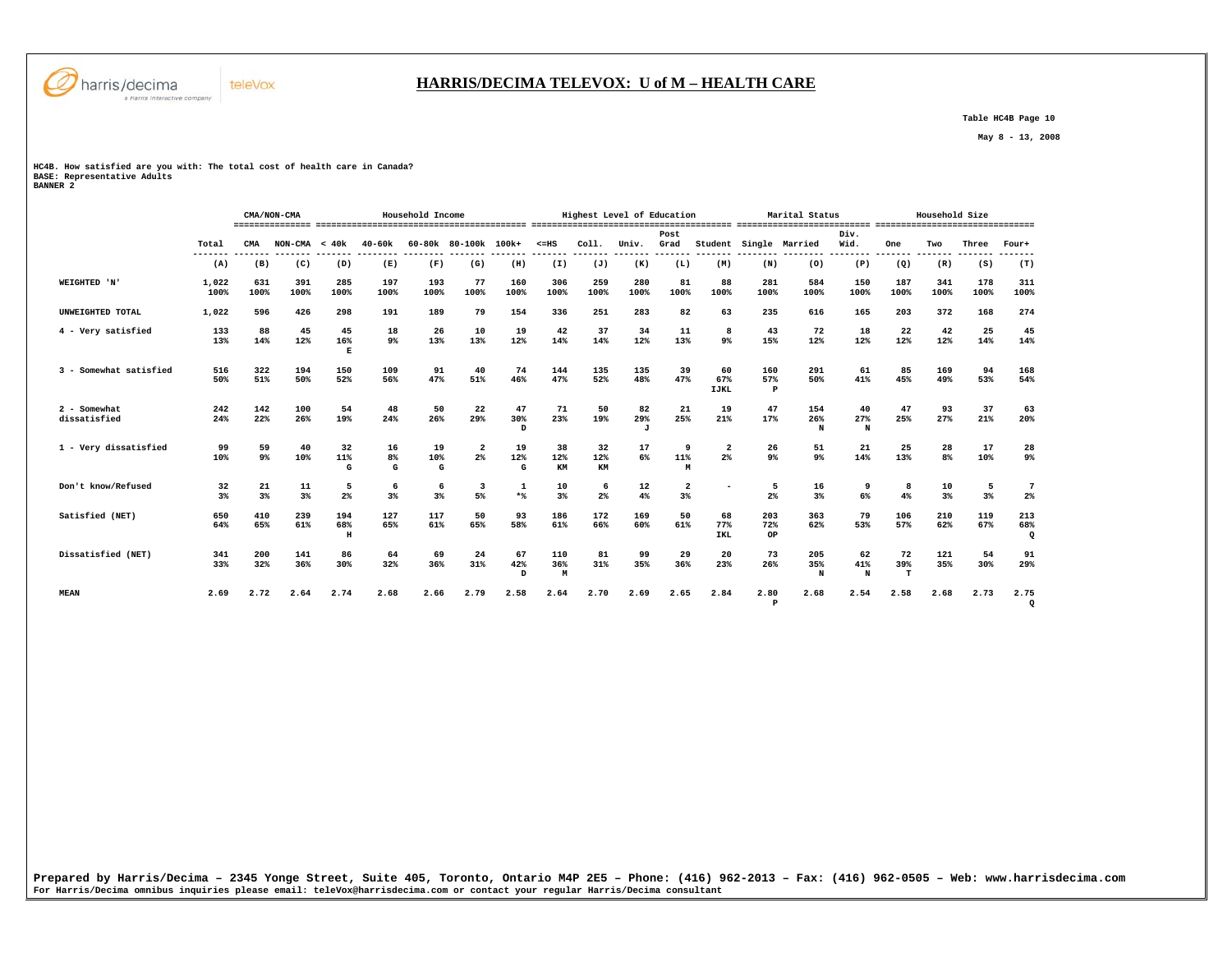

## **HARRIS/DECIMA TELEVOX: U of M – HEALTH CARE**

 **P** 

 **Table HC5 Page 11** 

 **May 8 - 13, 2008** 

**HC5. Thinking now about the delays that Canadians may face in obtaining medical treatments, how serious of a problem do you feel this is? BASE: Representative Adults BANNER 1** 

 **Region Gender Age Group Employment Language ========================================= ============= ================================== ========================================= ============= Man./ Self Home-** Ret. Stud. maker  **Total Atl. Que. Ont. Sask. Alb. B.C. Male Female 18-24 25-34 35-44 45-49 50+ Emp Emp Unemp Ret. Stud. maker Eng. Fr. ------ ------ ------ ------ ------ ------ ------ ------ ------ ------ ------ ------ ------ ------ ------ ------ ------ ------ ------ ------ ------ ------ (A) (B) (C) (D) (E) (F) (G) (H) (I) (J) (K) (L) (M) (N) (O) (P) (Q) (R) (S) (T) (U) (V) WEIGHTED 'N' 1,022 76 249 391 67 104 135 494 528 102 184 170 123 435 142 474 59 224 69 45 793 229 100% 100% 100% 100% 100% 100% 100% 100% 100% 100% 100% 100% 100% 100% 100% 100% 100% 100% 100% 100% 100% 100% UNWEIGHTED TOTAL 1,022 112 250 329 103 102 126 505 517 68 126 170 119 532 135 438 55 289 48 47 792 230 Critical problem 288 26 65 108 15 32 42 106 182 24 58 55 36 115 33 137 24 50 20 17 226 62 28% 34% 26% 28% 23% 31% 31% 21% 34% 24% 31% 32% 29% 26% 23% 29% 40% 23% 30% 38% 29% 27% H OR R Serious problem 461 36 119 177 32 41 57 210 251 38 77 72 59 210 73 207 22 108 30 20 356 105 45% 48% 48% 45% 47% 39% 42% 43% 48% 37% 42% 43% 48% 48% 51% 44% 37% 48% 44% 44% 45% 46% A problem but not a 206 11 42 82 14 27 30 133 74 35 39 34 22 76 31 107 11 37 16 6 167 40 serious one 20% 15% 17% 21% 21% 26% 22% 27% 14% 34% 21% 20% 17% 18% 22% 23% 18% 16% 23% 12% 21% 17%** 17%  **I LMN R Not much of a problem at 49 2 17 20 5 2 4 36 13 3 9 7 5 24 4 19 3 20 3 1 31 18 all 5% 2% 7% 5% 7% 2% 3% 7% 3% 3% 5% 4% 4% 6% 3% 4% 5% 9% 4% 1% 4% 8%**  $\mathbf{u}$  **BF I OPT U Don't know/Refused 18 0 6 5 1 2 3 10 8 2 1 2 1 10 1 5 - 9 - 2 13 5**  $2%$  **2% 1% 2% 1% 2% 2% 2% 2% 2% 2% 1% 1% 1% 2% 1% 1% 4% 3% 2% 2%** 

**Prepared by Harris/Decima – 2345 Yonge Street, Suite 405, Toronto, Ontario M4P 2E5 – Phone: (416) 962-2013 – Fax: (416) 962-0505 – Web: www.harrisdecima.com For Harris/Decima omnibus inquiries please email: teleVox@harrisdecima.com or contact your regular Harris/Decima consultant**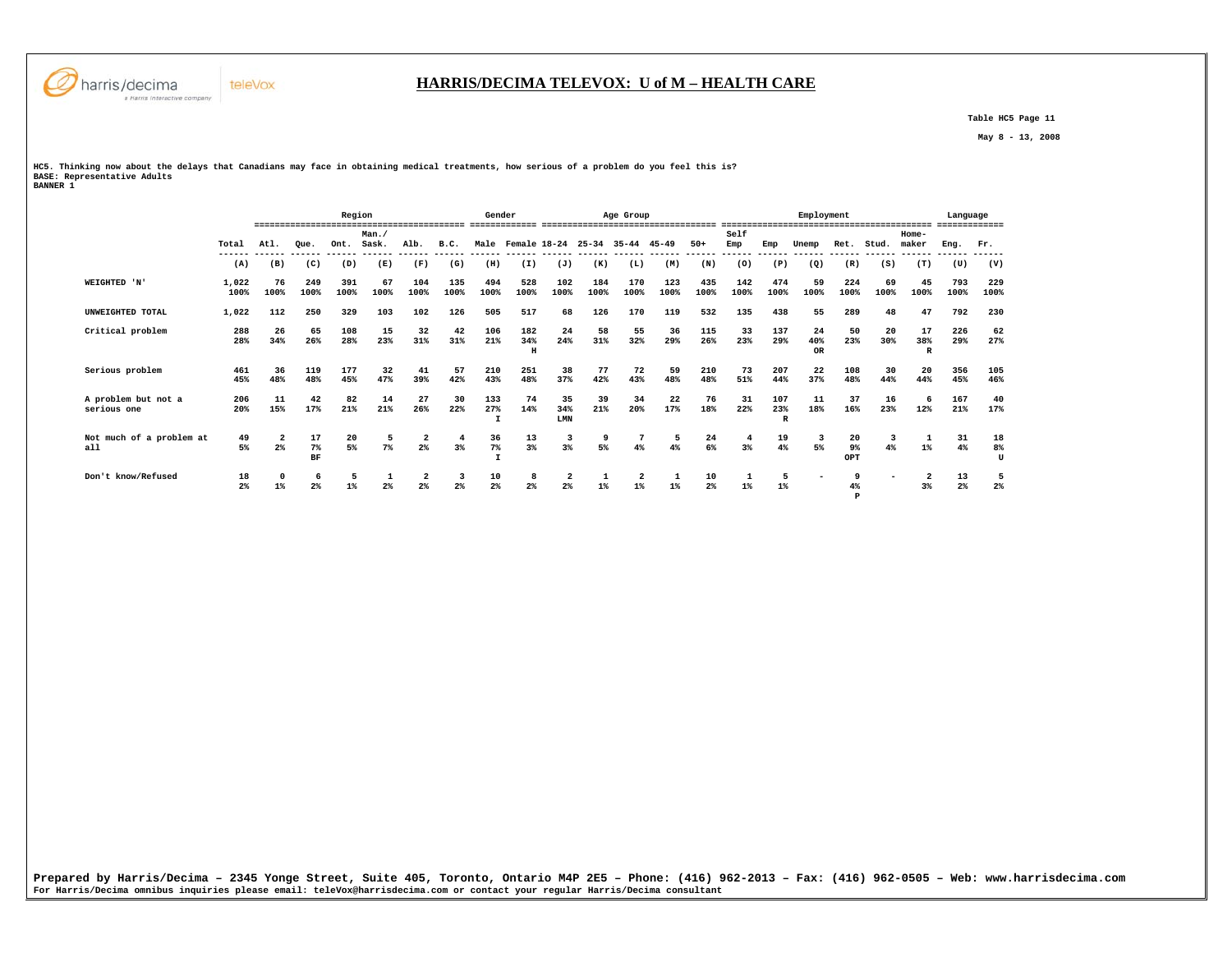

 **E** 

## **HARRIS/DECIMA TELEVOX: U of M – HEALTH CARE**

 **Table HC5 Page 12** 

 **May 8 - 13, 2008** 

**HC5. Thinking now about the delays that Canadians may face in obtaining medical treatments, how serious of a problem do you feel this is? BASE: Representative Adults BANNER 2** 

|                                    |                      |             | CMA/NON-CMA                   |                  |                     | Household Income        |                      |                |             | Highest Level of Education       |                |                             |                         | ,,,,,,,,, ,,,,,,,,,,, | Marital Status |              | -------------------------------- | Household Size       |                 |                |
|------------------------------------|----------------------|-------------|-------------------------------|------------------|---------------------|-------------------------|----------------------|----------------|-------------|----------------------------------|----------------|-----------------------------|-------------------------|-----------------------|----------------|--------------|----------------------------------|----------------------|-----------------|----------------|
|                                    | Total<br>-------     | CMA         | $NON-CMA < 40k$               |                  | $40 - 60k$          |                         | 60-80k 80-100k 100k+ |                | $< = HS$    | Coll.                            | Univ.          | Post<br>Grad                | Student                 |                       | Single Married | Div.<br>Wid. | One                              | Two                  | Three           | Four+          |
|                                    | (A)                  | (B)         | (C)                           | (D)              | (E)                 | (F)                     | (G)                  | (H)            | (I)         | (J)                              | (K)            | (L)                         | (M)                     | (N)                   | (0)            | (P)          | (Q)                              | (R)                  | (S)             | (T)            |
| WEIGHTED 'N'                       | 1,022<br>100%        | 631<br>100% | 391<br>100%                   | 285<br>100%      | 197<br>100%         | 193<br>100%             | 77<br>100%           | 160<br>100%    | 306<br>100% | 259<br>100%                      | 280<br>100%    | 81<br>100%                  | 88<br>100%              | 281<br>100%           | 584<br>100%    | 150<br>100%  | 187<br>100%                      | 341<br>100%          | 178<br>100%     | 311<br>100%    |
| UNWEIGHTED TOTAL                   | 1,022                | 596         | 426                           | 298              | 191                 | 189                     | 79                   | 154            | 336         | 251                              | 283            | 82                          | 63                      | 235                   | 616            | 165          | 203                              | 372                  | 168             | 274            |
| Critical problem                   | 288<br>28%           | 179<br>28%  | 108<br>28%                    | 85<br>30%<br>G   | 66<br>33%<br>G      | 50<br>26%               | 15<br>19%            | 50<br>31%<br>G | 78<br>25%   | 82<br>32%                        | 86<br>31%      | 20<br>25%                   | 20<br>23%               | 78<br>28%             | 169<br>29%     | 39<br>26%    | 47<br>25%                        | 98<br>29%            | 64<br>36%<br>QT | 77<br>25%      |
| Serious problem                    | 461<br>45%           | 298<br>47%  | 163<br>42%                    | 126<br>44%       | 75<br>38%           | 89<br>46%               | 41<br>53%<br>E       | 72<br>45%      | 153<br>50%  | 114<br>44%                       | 125<br>45%     | 33<br>41%                   | 33<br>38%               | 124<br>44%            | 260<br>45%     | 75<br>50%    | 100<br>54%<br>RS                 | 147<br>43%           | 67<br>38%       | 147<br>47%     |
| A problem but not a<br>serious one | 206<br>20%           | 126<br>20%  | 80<br>21%                     | 48<br>17%        | 50<br>26%<br>D      | 45<br>23%               | 17<br>22%            | 32<br>20%      | 50<br>16%   | 49<br>19%                        | 52<br>19%      | 24<br>30%<br>$\mathbf \tau$ | 30<br>33%<br><b>IJK</b> | 63<br>23%<br>P        | 120<br>21%     | 21<br>14%    | 25<br>14%                        | 72<br>21%<br>$\circ$ | 32<br>18%       | 74<br>24%<br>Q |
| Not much of a problem at<br>a11    | 49<br>5%             | 21<br>3%    | 28<br>$7\%$<br>$\overline{B}$ | 19<br>$7\%$<br>E | 5<br>$2\%$          | 6<br>$3\%$              | 5<br>6%              | 5<br>3%        | 16<br>5%    | 12<br>5%                         | 11<br>4%       | 3<br>4%                     | 5<br>5%                 | 13<br>5%              | 23<br>4%       | 11<br>$7\%$  | 12<br>$7\%$                      | 17<br>5%             | 4%              | 12<br>4%       |
| Don't know/Refused                 | 18<br>2 <sup>8</sup> | 6<br>$1\%$  | 11<br>3%                      | 2 <sup>8</sup>   | $\mathbf{1}$<br>$*$ | $\overline{2}$<br>$1\%$ |                      | $1\%$          | 10<br>3%    | $\overline{\mathbf{2}}$<br>$1\%$ | 2 <sup>°</sup> |                             | $1\%$                   | $1\%$                 | 12<br>$2\%$    | $2\%$        | $\overline{\mathbf{2}}$<br>$1\%$ | 2 <sup>8</sup>       | 4%              | 2<br>$1\%$     |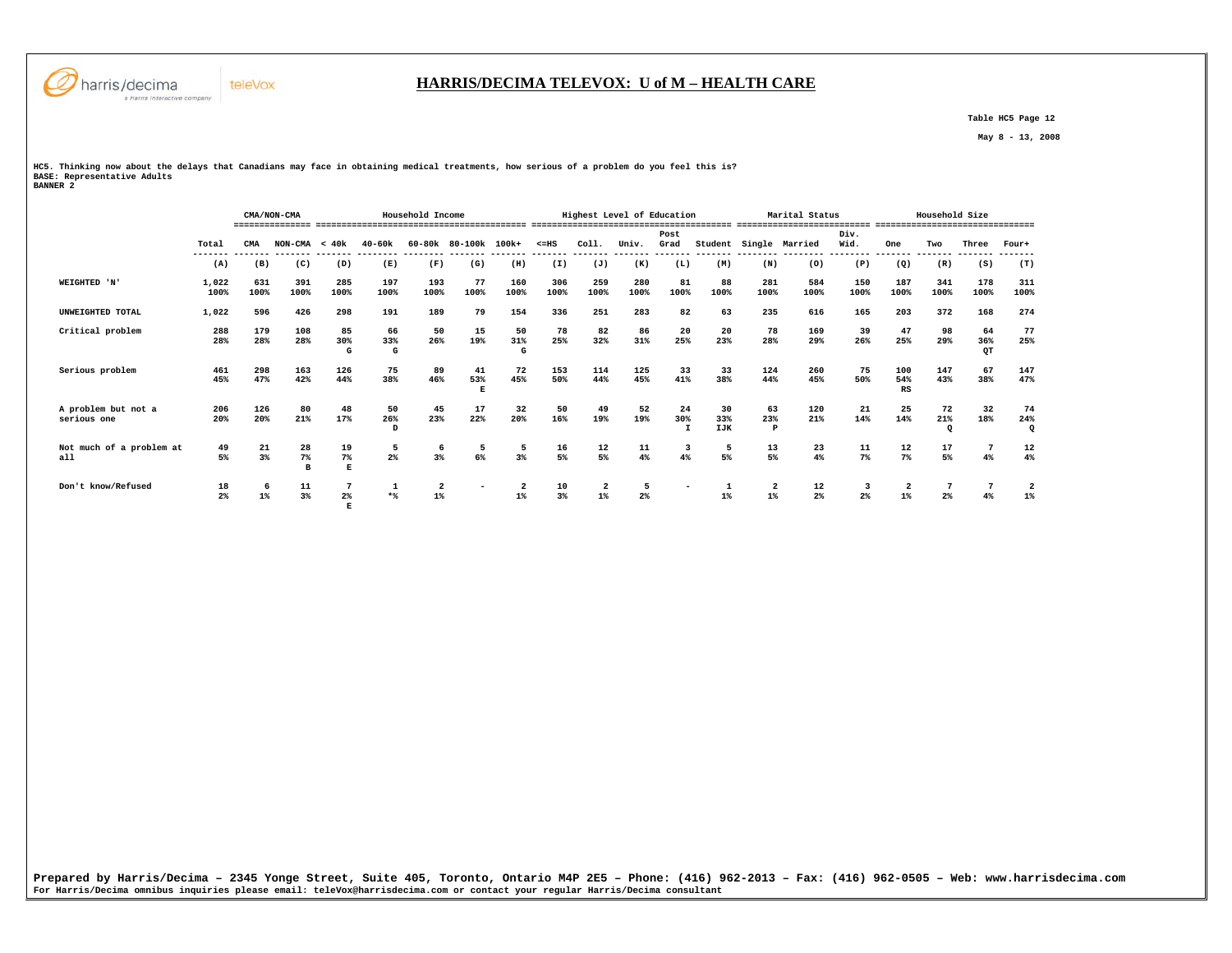

 **Table HC6 Page 13** 

 **May 8 - 13, 2008** 

## **HC6. Do you have some form of private health insurance? BASE: Representative Adults BANNER 1**

teleVox

|                    |               |            |             | Region      |                                          |             |                | Gender         |                              |                 |             | Age Group       |             |                 |                                  |                    | Employment               |                 |            |                                           | Language    |             |
|--------------------|---------------|------------|-------------|-------------|------------------------------------------|-------------|----------------|----------------|------------------------------|-----------------|-------------|-----------------|-------------|-----------------|----------------------------------|--------------------|--------------------------|-----------------|------------|-------------------------------------------|-------------|-------------|
|                    | Total         | Atl.       | Oue.        | Ont.        | Man./<br>Sask.                           | Alb.        | B.C.           | Male           | Female 18-24                 |                 | $25 - 34$   | 35-44           | 45-49       | $50+$           | Self<br>Emp                      | Emp                | Unemp                    | Ret.            | Stud.      | Home-<br>maker                            | Eng.        | Fr.         |
|                    | (A)           | (B)        | (C)         | (D)         | ------ ------ ------ ------ -----<br>(E) | (F)         | -------<br>(G) | -------<br>(H) | ------- ------ ------<br>(I) | (J)             | (K)         | (L)             | (M)         | (N)             | -------<br>(0)                   | -------<br>(P)     | (Q)                      | (R)             | (S)        | ------- ------ ------ ------ -----<br>(T) | (U)         | (V)         |
| WEIGHTED 'N'       | 1,022<br>100% | 76<br>100% | 249<br>100% | 391<br>100% | 67<br>100%                               | 104<br>100% | 135<br>100%    | 494<br>100%    | 528<br>100%                  | 102<br>100%     | 184<br>100% | 170<br>100%     | 123<br>100% | 435<br>100%     | 142<br>100%                      | 474<br>100%        | 59<br>100%               | 224<br>100%     | 69<br>100% | 45<br>100%                                | 793<br>100% | 229<br>100% |
| UNWEIGHTED TOTAL   | 1,022         | 112        | 250         | 329         | 103                                      | 102         | 126            | 505            | 517                          | 68              | 126         | 170             | 119         | 532             | 135                              | 438                | 55                       | 289             | 48         | 47                                        | 792         | 230         |
| Yes                | 542<br>53%    | 44<br>59%  | 130<br>52%  | 210<br>54%  | 36<br>53%                                | 58<br>55%   | 64<br>47%      | 255<br>52%     | 287<br>54%                   | 40<br>39%       | 93<br>51%   | 102<br>60%<br>J | 71<br>57%   | 233<br>54%<br>J | 56<br>40%                        | 302<br>64%<br>OQRS | 17<br>28%                | 107<br>48%      | 29<br>42%  | 28<br>61%<br>OQ                           | 420<br>53%  | 122<br>53%  |
| No                 | 466<br>46%    | 31<br>41%  | 114<br>46%  | 177<br>45%  | 29<br>43%                                | 45<br>43%   | 70<br>52%      | 234<br>47%     | 232<br>44%                   | 59<br>58%<br>LM | 84<br>46%   | 64<br>38%       | 52<br>42%   | 200<br>46%      | 84<br>59%<br>PT                  | 166<br>35%         | 42<br>72%<br>PRT         | 114<br>51%<br>P | 38<br>55%  | 17<br>37%                                 | 362<br>46%  | 104<br>45%  |
| Don't know/Refused | 14<br>$1\%$   |            | $2\%$       | 4<br>$1\%$  | 2<br>3%                                  | $1\%$       | 2<br>$1\%$     | 6<br>$1\%$     | 9<br>2 <sup>8</sup>          | 3<br>3%         | 3%          | 3<br>2%         |             | 2<br>$*$        | $\overline{\mathbf{2}}$<br>$1\%$ | -6<br>$1\%$        | $\overline{\phantom{0}}$ | 1%              | 3%         | $2\%$                                     | 11<br>$1\%$ | -4<br>$2\%$ |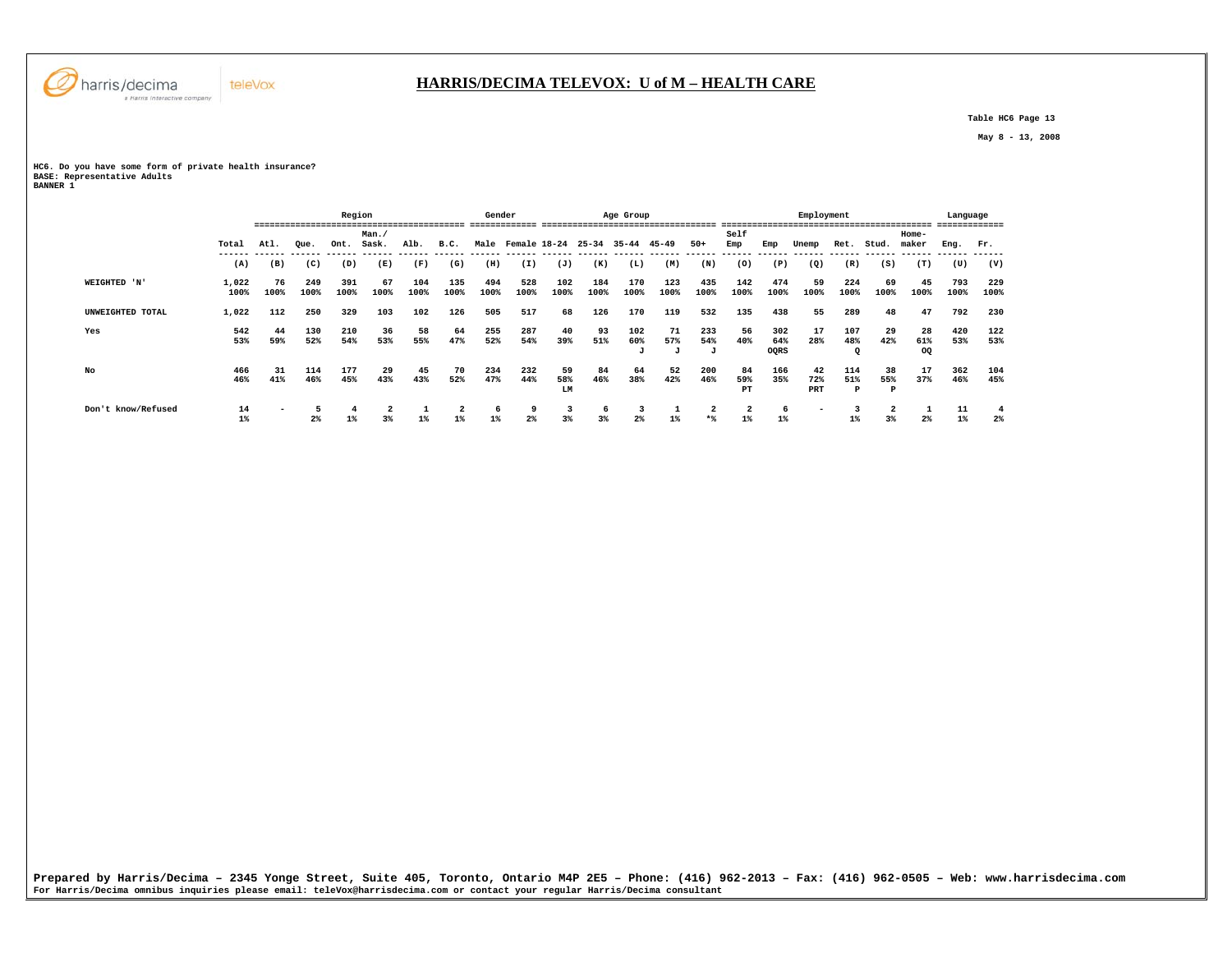

 **Table HC6 Page 14** 

 **May 8 - 13, 2008** 

**HC6. Do you have some form of private health insurance? BASE: Representative Adults BANNER 2** 

teleVox

|                    |               |             | CMA/NON-CMA         |                    |                      | Household Income        |                      |             |                   | Highest Level of Education |             |            |                   |             | Marital Status |                |             | Household Size |                |             |
|--------------------|---------------|-------------|---------------------|--------------------|----------------------|-------------------------|----------------------|-------------|-------------------|----------------------------|-------------|------------|-------------------|-------------|----------------|----------------|-------------|----------------|----------------|-------------|
|                    |               |             |                     |                    |                      |                         |                      |             |                   |                            |             |            |                   |             |                |                |             |                |                |             |
|                    |               |             |                     |                    |                      |                         |                      |             |                   |                            |             | Post       |                   |             |                | Div.           |             |                |                |             |
|                    | Total         | CMA         | $NON-CMA < 40k$     |                    | 40-60k               |                         | 60-80k 80-100k 100k+ |             | $< = HS$          | Coll.                      | Univ.       | Grad       | Student           |             | Single Married | Wid.           | One         | Two            | Three          | Four+       |
|                    | (A)           | (B)         | (C)                 | (D)                | (E)                  | (F)                     | (G)                  | (H)         | (I)               | (J)                        | (K)         | (L)        | (M)               | (N)         | (0)            | (P)            | (Q)         | (R)            | (S)            | (T)         |
| WEIGHTED 'N'       | 1,022<br>100% | 631<br>100% | 391<br>100%         | 285<br>100%        | 197<br>100%          | 193<br>100%             | 77<br>100%           | 160<br>100% | 306<br>100%       | 259<br>100%                | 280<br>100% | 81<br>100% | 88<br>100%        | 281<br>100% | 584<br>100%    | 150<br>100%    | 187<br>100% | 341<br>100%    | 178<br>100%    | 311<br>100% |
| UNWEIGHTED TOTAL   | 1,022         | 596         | 426                 | 298                | 191                  | 189                     | 79                   | 154         | 336               | 251                        | 283         | 82         | 63                | 235         | 616            | 165            | 203         | 372            | 168            | 274         |
| Yes                | 542<br>53%    | 355<br>56%  | 187<br>48%          | 92<br>32%          | 115<br>58%           | 120<br>62%              | 56<br>72%            | 115<br>72%  | 124<br>40%        | 151<br>58%                 | 175<br>63%  | 53<br>65%  | 36<br>40%         | 108<br>38%  | 356<br>61%     | 74<br>49%      | 87<br>47%   | 185<br>54%     | 105<br>59%     | 164<br>53%  |
|                    |               |             |                     |                    | D                    | D                       | DE                   | DE          |                   | IM                         | <b>IM</b>   | IM         |                   |             | NP             | N              |             |                |                |             |
| No                 | 466           | 268         | 198                 | 192                | 78                   | 71                      | 21                   | 44          | 178               | 105                        | 101         | 28         | 51                | 169         | 223            | 72             | 100         | 152            | 68             | 142         |
|                    | 46%           | 42%         | 51%<br>в            | 67%<br><b>EFGH</b> | 40%<br>GH            | 37%                     | 27%                  | 27%         | 58%<br><b>JKL</b> | 40%                        | 36%         | 34%        | 57%<br><b>JKL</b> | 60%<br>OP   | 38%            | 48%<br>$\circ$ | 53%         | 45%            | 38%            | 46%         |
| Don't know/Refused | 14<br>$1\%$   | $1\%$       | 6<br>2 <sup>°</sup> | 2                  | -4<br>2 <sup>8</sup> | $\overline{a}$<br>$1\%$ | 1%                   | 2<br>$1\%$  | 2%                | 3<br>$1\%$                 | $1\%$       | ᅩ<br>$1\%$ | 2<br>3%           | כ<br>2%     | 6<br>$1\%$     | $3\%$          |             | $1\%$          | 3 <sup>8</sup> | 2%          |
|                    |               |             |                     |                    |                      |                         |                      |             |                   |                            |             |            |                   |             |                |                |             |                |                |             |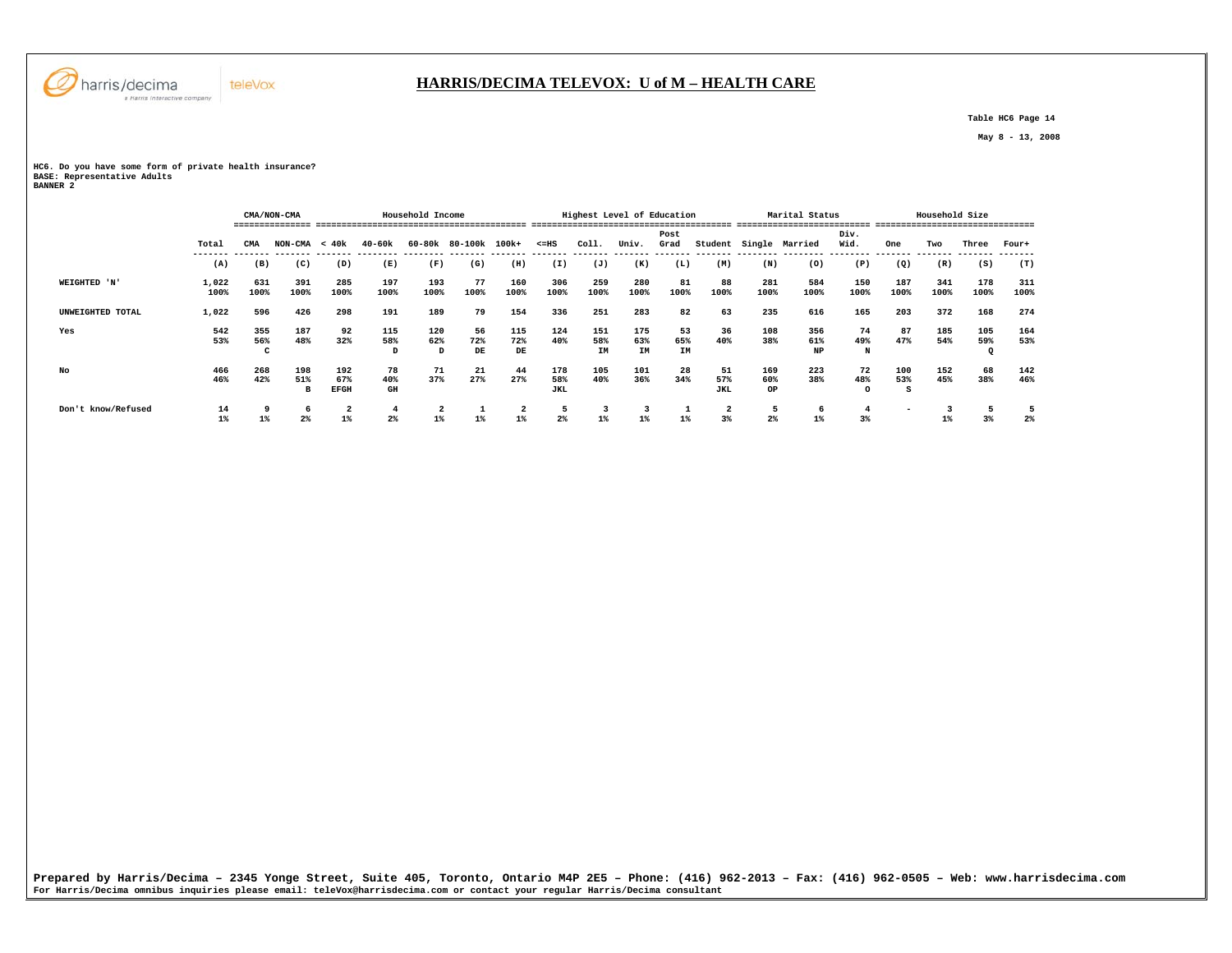

 **Table HC7A Page 15** 

 **May 8 - 13, 2008** 

**HC7A. During the last 12 months, have you faced delays in... Seeing a doctor for an appointment? BASE: Representative Adults BANNER 1** 

|                    |                      | ----                     |                 | Region          | ------------------------ |                |                                           | Gender      |                      |             |             | Age Group   |             |                     |             |             | Employment |                                  |            | ------                   | Language<br>------------- |                                  |
|--------------------|----------------------|--------------------------|-----------------|-----------------|--------------------------|----------------|-------------------------------------------|-------------|----------------------|-------------|-------------|-------------|-------------|---------------------|-------------|-------------|------------|----------------------------------|------------|--------------------------|---------------------------|----------------------------------|
|                    |                      |                          |                 |                 | Man./                    |                |                                           |             |                      |             |             |             |             |                     | Self        |             |            |                                  |            | Home-                    |                           |                                  |
|                    | Total                | Atl.                     | Que.            | Ont.            | Sask.                    | Alb.           | B.C.                                      |             | Male Female 18-24    |             | $25 - 34$   | 35-44 45-49 |             | $50+$               | Emp         | Emp         | Unemp      | Ret.                             | Stud.      | maker                    | Eng.                      | Fr.                              |
|                    | (A)                  | (B)                      | (C)             | (D)             | (E)                      | (F)            | (G)                                       | (H)         | (I)                  | (J)         | (K)         | (L)         | (M)         | (N)                 | (0)         | (P)         | (Q)        | (R)                              | (S)        | (T)                      | (U)                       | (V)                              |
| WEIGHTED 'N'       | 1,022<br>100%        | 76<br>100%               | 249<br>100%     | 391<br>100%     | 67<br>100%               | 104<br>100%    | 135<br>100%                               | 494<br>100% | 528<br>100%          | 102<br>100% | 184<br>100% | 170<br>100% | 123<br>100% | 435<br>100%         | 142<br>100% | 474<br>100% | 59<br>100% | 224<br>100%                      | 69<br>100% | 45<br>100%               | 793<br>100%               | 229<br>100%                      |
| UNWEIGHTED TOTAL   | 1,022                | 112                      | 250             | 329             | 103                      | 102            | 126                                       | 505         | 517                  | 68          | 126         | 170         | 119         | 532                 | 135         | 438         | 55         | 289                              | 48         | 47                       | 792                       | 230                              |
| Yes                | 347<br>34%           | 37<br>49%<br><b>DEFG</b> | 96<br>38%<br>G  | 124<br>32%      | 19<br>29%                | 36<br>34%      | 36<br>26%                                 | 135<br>27%  | 211<br>40%<br>$\,$ H | 37<br>36%   | 66<br>36%   | 57<br>34%   | 44<br>35%   | 139<br>32%          | 48<br>34%   | 151<br>32%  | 20<br>33%  | 68<br>30%                        | 29<br>42%  | 25<br>56%<br>OPQR        | 261<br>33%                | 86<br>37%                        |
| No                 | 660<br>65%           | 35<br>47%                | 151<br>61%<br>B | 263<br>67%<br>в | 46<br>70%<br>в           | 67<br>64%<br>в | 98<br>72%<br>вc                           | 348<br>70%  | 312<br>59%           | 64<br>63%   | 114<br>62%  | 109<br>64%  | 79<br>64%   | 289<br>66%          | 94<br>66%   | 313<br>66%  | 37<br>63%  | 154<br>69%                       | 39<br>56%  | 20<br>44%                | 519<br>65%                | 141<br>61%                       |
| Don't know/Refused | 16<br>2 <sup>°</sup> | 4%                       | $1\%$           | 5<br>$1\%$      | 2 <sup>°</sup>           | 2<br>2%        | $\overline{\mathbf{2}}$<br>2 <sup>8</sup> | 11<br>$2\%$ | 5<br>$1\%$           | $1\%$       | $2\%$       | 3<br>2%     |             | 8<br>2 <sup>8</sup> |             | 10<br>2%    | 2<br>3%    | $\overline{\mathbf{2}}$<br>$1\%$ | $2\%$      | $\overline{\phantom{0}}$ | 13<br>2 <sup>°</sup>      | $\overline{\mathbf{2}}$<br>$1\%$ |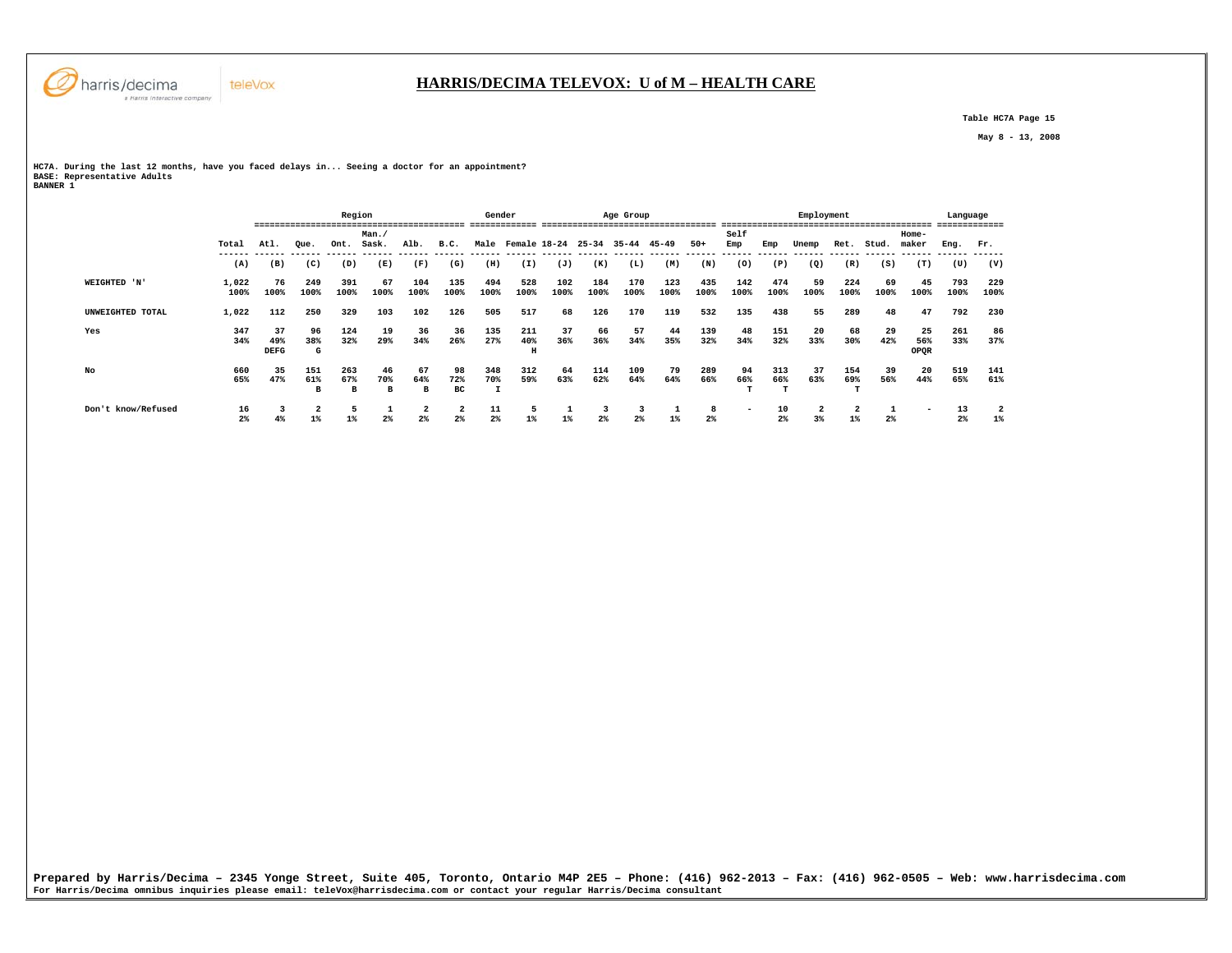

## **HARRIS/DECIMA TELEVOX: U of M – HEALTH CARE**

 **Table HC7A Page 16** 

 **May 8 - 13, 2008** 

**HC7A. During the last 12 months, have you faced delays in... Seeing a doctor for an appointment? BASE: Representative Adults BANNER 2** 

 **CMA/NON-CMA Household Income Highest Level of Education Marital Status Household Size =============== ========================================= ======================================= ========================== =============================== Post Div.** Wid.  **Total CMA NON-CMA < 40k 40-60k 60-80k 80-100k 100k+ <=HS Coll. Univ. Grad Student Single Married Wid. One Two Three Four+ ------- ------- ------- ------- -------- -------- ------- ------- ------- ------- ------- ------- ------- -------- -------- -------- ------- ------- ------- -------**  $(T)$  **(A) (B) (C) (D) (E) (F) (G) (H) (I) (J) (K) (L) (M) (N) (O) (P) (Q) (R) (S) (T) WEIGHTED 'N' 1,022 631 391 285 197 193 77 160 306 259 280 81 88 281 584 150 187 341 178 311 100% 100% 100% 100% 100% 100% 100% 100% 100% 100% 100% 100% 100% 100% 100% 100% 100% 100% 100% 100% UNWEIGHTED TOTAL 1,022 596 426 298 191 189 79 154 336 251 283 82 63 235 616 165 203 372 168 274 Yes 347 206 140 104 60 71 21 52 94 94 96 27 34 85 206 54 57 95 61 131 34% 33% 36% 36% 31% 37% 27% 32% 31% 36% 34% 33% 39% 30% 35% 36% 31% 28% 34% 42%** OR  **QR No 660 412 247 178 133 119 56 108 206 164 178 54 53 191 371 92 128 239 114 174 65% 65% 63% 62% 67% 62% 72% 68% 67% 63% 64% 66% 60% 68% 63% 62% 69% 70% 64% 56% T** T T  **Don't know/Refused 16 13 3 4 4 3 1 - 6 1 6 1 1 5 7 3 2 6 3 5**  $\frac{5}{2}$  **2% 2% 1% 1% 2% 1% 1% 2% 1% 2% 1% 1% 2% 1% 2% 1% 2% 2% 2%** 

**Prepared by Harris/Decima – 2345 Yonge Street, Suite 405, Toronto, Ontario M4P 2E5 – Phone: (416) 962-2013 – Fax: (416) 962-0505 – Web: www.harrisdecima.com For Harris/Decima omnibus inquiries please email: teleVox@harrisdecima.com or contact your regular Harris/Decima consultant**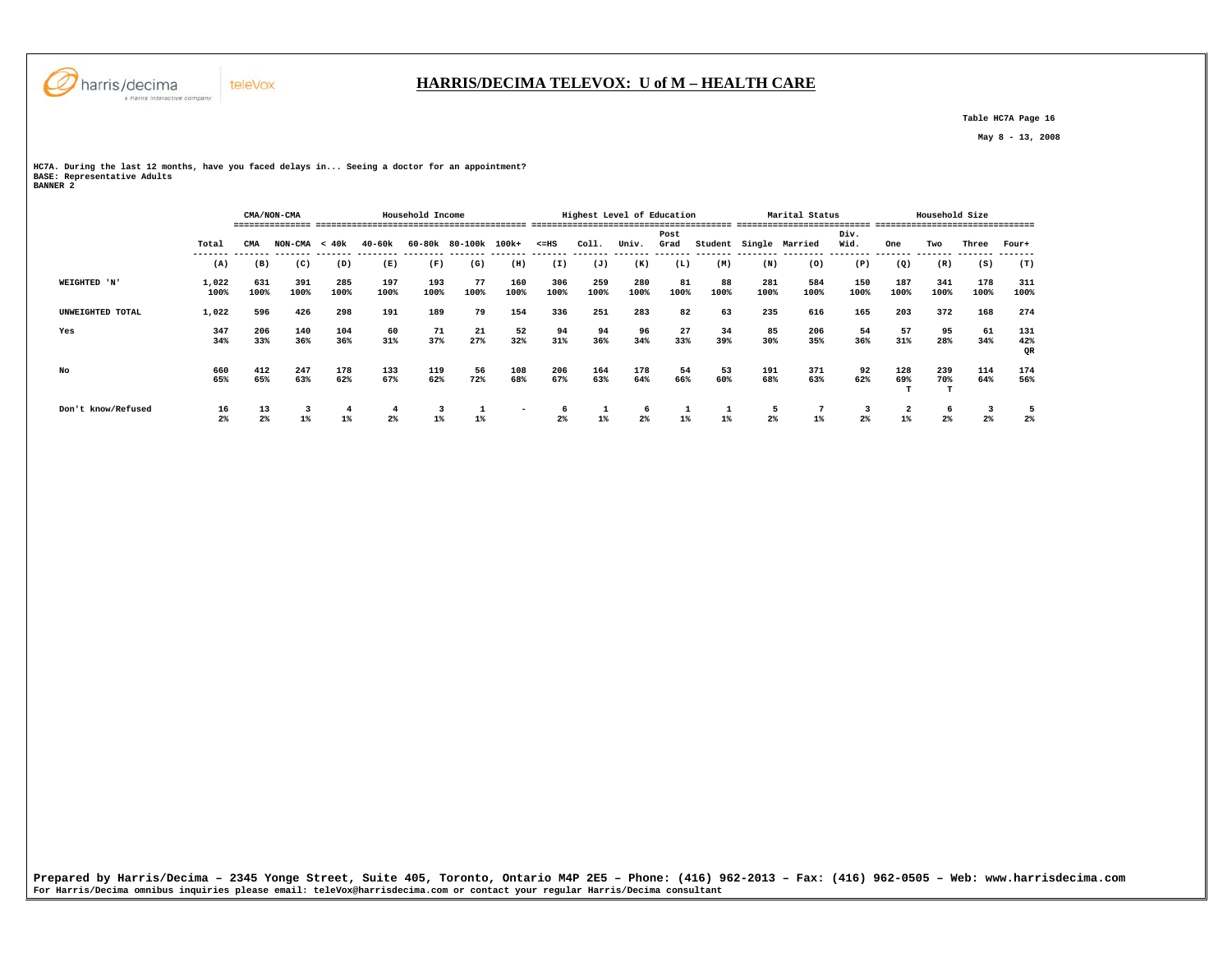

 **Table HC7B Page 17** 

 **May 8 - 13, 2008** 

**HC7B. During the last 12 months, have you faced delays in... Seeing a medical specialist? BASE: Representative Adults BANNER 1** 

|                    |                      |            |                | Region      |                               |                |             | Gender         |                      |                              |                 | Age Group   |                |                  |                |                            | Employment               |                 |                              |                | Language    |             |
|--------------------|----------------------|------------|----------------|-------------|-------------------------------|----------------|-------------|----------------|----------------------|------------------------------|-----------------|-------------|----------------|------------------|----------------|----------------------------|--------------------------|-----------------|------------------------------|----------------|-------------|-------------|
|                    | Total                | Atl.       | Oue.           | Ont.        | Man./<br>Sask.                | Alb.           | B.C.        |                | Male Female 18-24    |                              | $25 - 34$       | $35 - 44$   | $45 - 49$      | $50+$            | Self<br>Emp    | Emp                        | Unemp                    | Ret.            | Stud.                        | Home-<br>maker | Eng.        | Fr.         |
|                    | (A)                  | (B)        | (C)            | (D)         | ------- ------<br>(E)         | (F)            | (G)         | -------<br>(H) | (I)                  | ------- ------ ------<br>(J) | (K)             | (L)         | (M)            | (N)              | -------<br>(0) | (P)                        | -------<br>(Q)           | (R)             | ------- ------ ------<br>(S) | (T)            | (U)         | (V)         |
| WEIGHTED 'N'       | 1,022<br>100%        | 76<br>100% | 249<br>100%    | 391<br>100% | 67<br>100%                    | 104<br>100%    | 135<br>100% | 494<br>100%    | 528<br>100%          | 102<br>100%                  | 184<br>100%     | 170<br>100% | 123<br>100%    | 435<br>100%      | 142<br>100%    | 474<br>100%                | 59<br>100%               | 224<br>100%     | 69<br>100%                   | 45<br>100%     | 793<br>100% | 229<br>100% |
| UNWEIGHTED TOTAL   | 1,022                | 112        | 250            | 329         | 103                           | 102            | 126         | 505            | 517                  | 68                           | 126             | 170         | 119            | 532              | 135            | 438                        | 55                       | 289             | 48                           | 47             | 792         | 230         |
| Yes                | 339<br>33%           | 31<br>42%  | 85<br>34%      | 132<br>34%  | 21<br>32%                     | 27<br>25%      | 43<br>32%   | 138<br>28%     | 201<br>38%<br>$\,$ H | 34<br>33%                    | 50<br>27%       | 50<br>30%   | 36<br>29%      | 164<br>38%<br>к. | 48<br>34%      | 134<br>28%                 | 15<br>26%                | 91<br>41%<br>PQ | 27<br>39%                    | 17<br>38%      | 265<br>33%  | 74<br>32%   |
| No                 | 649<br>63%           | 41<br>54%  | 157<br>63%     | 249<br>64%  | 43<br>65%                     | 72<br>69%<br>в | 87<br>64%   | 340<br>69%     | 309<br>58%           | 63<br>62%                    | 130<br>71%<br>N | 113<br>67%  | 85<br>69%<br>N | 253<br>58%       | 93<br>65%      | 320<br>68%<br>$\mathbb{R}$ | 44<br>74%<br>R           | 124<br>55%      | 38<br>56%                    | 27<br>60%      | 500<br>63%  | 148<br>65%  |
| Don't know/Refused | 34<br>3 <sup>8</sup> | 5%         | 3 <sup>8</sup> | 11<br>3%    | $\overline{\mathbf{2}}$<br>3% | 6<br>6%        | 5<br>4%     | 16<br>3%       | 18<br>3%             | 5<br>5%                      | $2\%$           | 6<br>4%     | 2<br>$1\%$     | 18<br>4%         | 2<br>$1\%$     | 19<br>4%                   | $\overline{\phantom{a}}$ | 4%              | 5%                           | $2\%$          | 28<br>3%    | 3%          |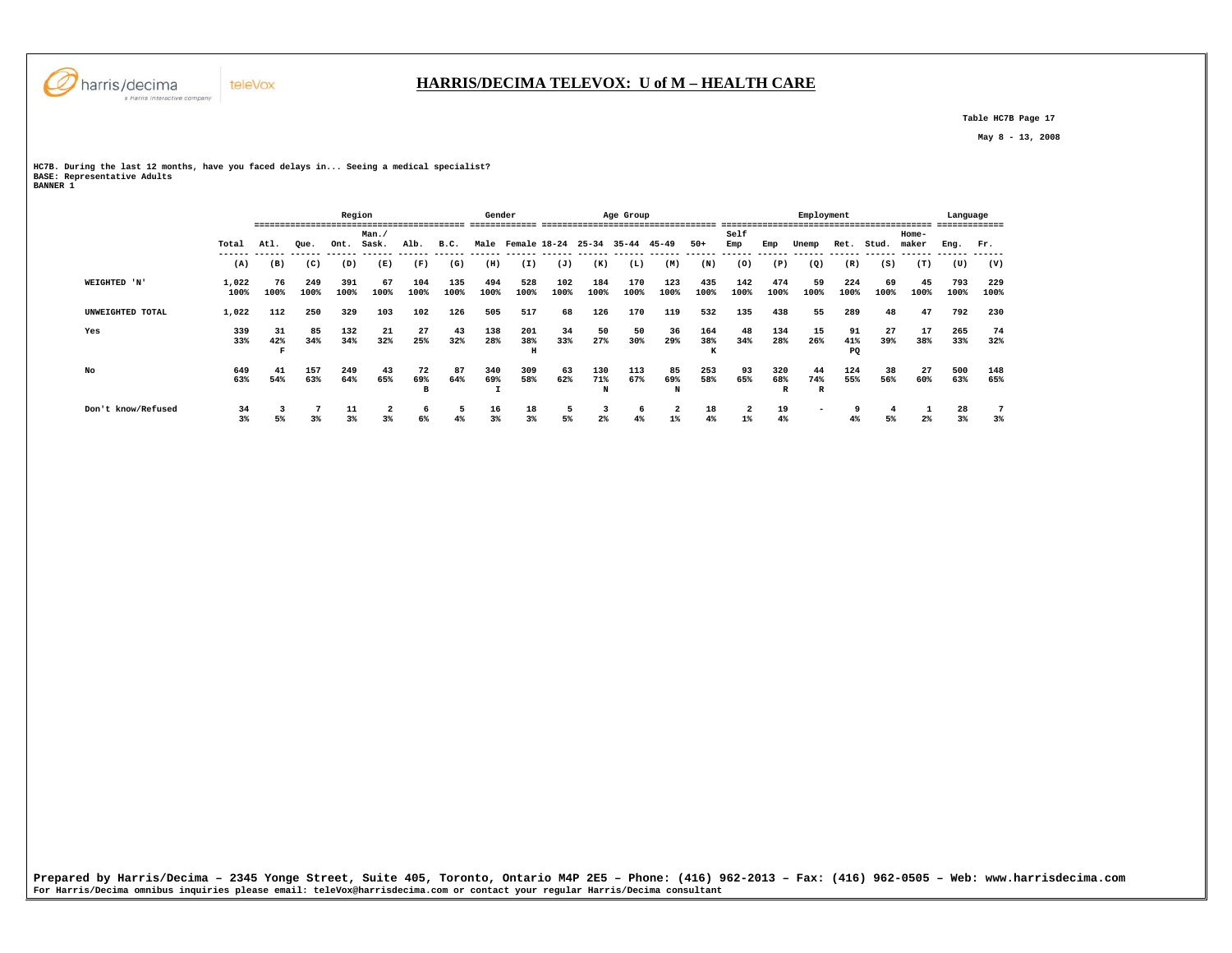

## **HARRIS/DECIMA TELEVOX: U of M – HEALTH CARE**

 **Table HC7B Page 18** 

 **May 8 - 13, 2008** 

**HC7B. During the last 12 months, have you faced delays in... Seeing a medical specialist? BASE: Representative Adults BANNER 2** 

|                    |               |             | CMA/NON-CMA     |                     |             | Household Income |                      |             |             | Highest Level of Education |             |            |            |             | Marital Status         |                |             | Household Size |             |             |
|--------------------|---------------|-------------|-----------------|---------------------|-------------|------------------|----------------------|-------------|-------------|----------------------------|-------------|------------|------------|-------------|------------------------|----------------|-------------|----------------|-------------|-------------|
|                    |               |             |                 |                     |             |                  |                      |             |             |                            |             |            |            |             |                        |                |             |                |             |             |
|                    |               |             |                 |                     |             |                  |                      |             |             |                            |             | Post       |            |             |                        | Div.           |             |                |             |             |
|                    | Total         | CMA         | $NON-CMA < 40k$ |                     | 40-60k      |                  | 60-80k 80-100k 100k+ |             | $< = HS$    | Coll.                      | Univ.       | Grad       |            |             | Student Single Married | Wid.           | One         | Two            | Three       | Four+       |
|                    | (A)           | (B)         | (C)             | (D)                 | (E)         | (F)              | (G)                  | (H)         | (I)         | (J)                        | (K)         | (L)        | (M)        | (N)         | (0)                    | (P)            | (Q)         | (R)            | (S)         | (T)         |
| WEIGHTED 'N'       | 1,022<br>100% | 631<br>100% | 391<br>100%     | 285<br>100%         | 197<br>100% | 193<br>100%      | 77<br>100%           | 160<br>100% | 306<br>100% | 259<br>100%                | 280<br>100% | 81<br>100% | 88<br>100% | 281<br>100% | 584<br>100%            | 150<br>100%    | 187<br>100% | 341<br>100%    | 178<br>100% | 311<br>100% |
| UNWEIGHTED TOTAL   | 1,022         | 596         | 426             | 298                 | 191         | 189              | 79                   | 154         | 336         | 251                        | 283         | 82         | 63         | 235         | 616                    | 165            | 203         | 372            | 168         | 274         |
| Yes                | 339           | 199         | 140             | 101                 | 66          | 62               | 20                   | 54          | 92          | 84                         | 101         | 29         | 31         | 73          | 211                    | 54             | 58          | 118            | 60          | 103         |
|                    | 33%           | 32%         | 36%             | 35%                 | 33%         | 32%              | 26%                  | 33%         | 30%         | 32%                        | 36%         | 35%        | 35%        | 26%         | 36%<br>N               | 36%<br>N       | 31%         | 35%            | 34%         | 33%         |
| No                 | 649           | 407         | 241             | 179                 | 126         | 121              | 53                   | 99          | 206         | 170                        | 166         | 47         | 54         | 199         | 353                    | 90             | 121         | 213            | 111         | 198         |
|                    | 63%           | 65%         | 62%             | 63%                 | 64%         | 63%              | 68%                  | 62%         | 67%         | 66%                        | 59%         | 58%        | 61%        | 71%<br>OP   | 60%                    | 60%            | 65%         | 63%            | 62%         | 64%         |
| Don't know/Refused | 34<br>3%      | 25<br>4%    | 10<br>$2\%$     | 6<br>2 <sup>°</sup> | 6<br>3%     | 10<br>5%         | 6%                   | 8<br>5%     | 8<br>3%     | -5<br>2 <sup>°</sup>       | 12<br>4%    | 5<br>7%    | 4<br>4%    | 9<br>3%     | 20<br>3%               | <b>b</b><br>4% | 4%          | 10<br>3%       | 4%          | 10<br>3%    |
|                    |               |             |                 |                     |             |                  |                      |             |             |                            |             |            |            |             |                        |                |             |                |             |             |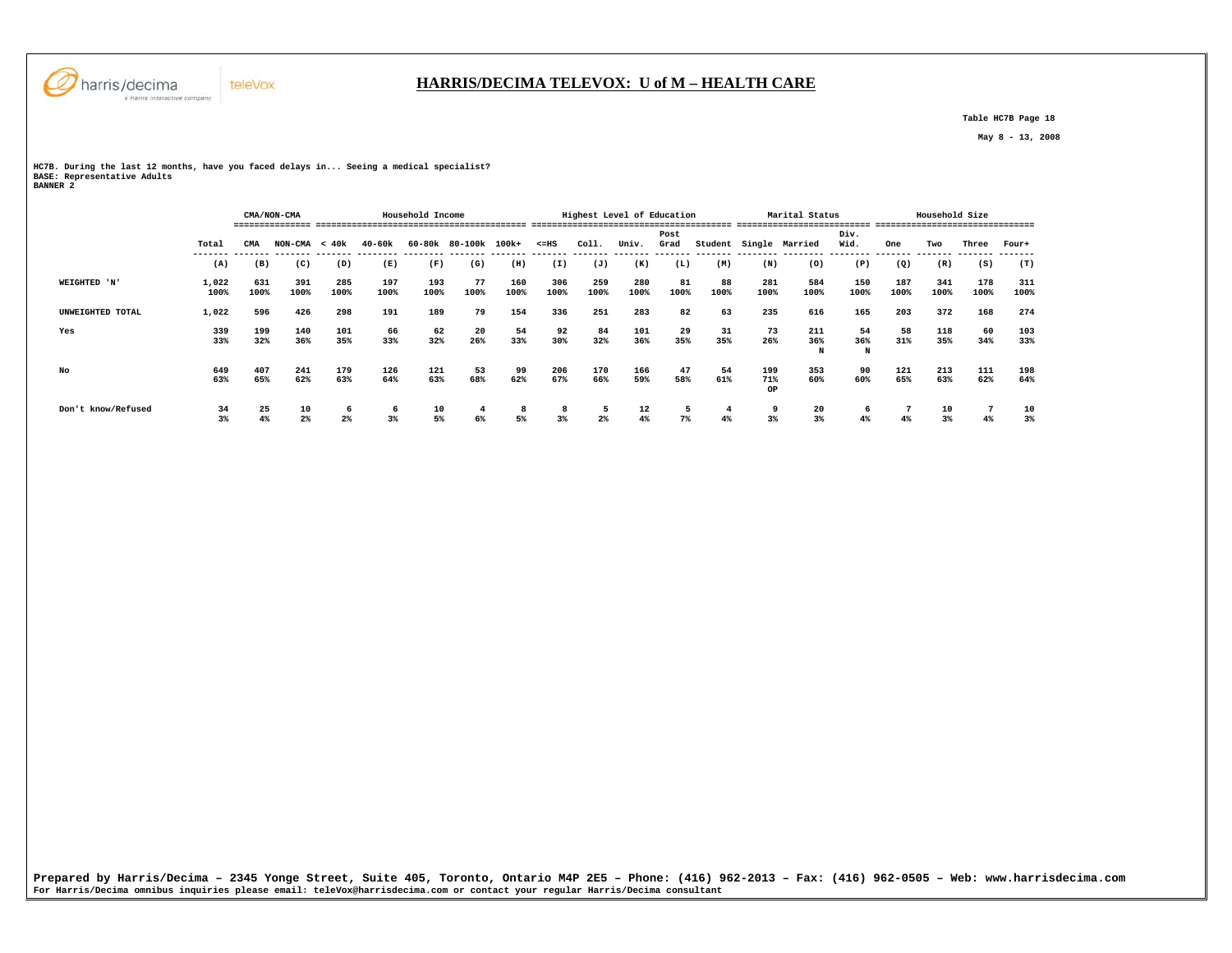

 **Table HC7C Page 19** 

 **May 8 - 13, 2008** 

**HC7C. During the last 12 months, have you faced delays in... Obtaining medical treatment? BASE: Representative Adults BANNER 1** 

|                    |                      |                  |                 | Region          |                               |                     |                         | Gender      |                         |             |             | Age Group   |             |             |             | --------------- | Employment               |             | --------------------------- |                | Language<br>-------------- |             |
|--------------------|----------------------|------------------|-----------------|-----------------|-------------------------------|---------------------|-------------------------|-------------|-------------------------|-------------|-------------|-------------|-------------|-------------|-------------|-----------------|--------------------------|-------------|-----------------------------|----------------|----------------------------|-------------|
|                    | Total                | Atl.             | Oue.            | Ont.            | Man.<br>Sask.                 | Alb.                | B.C.                    |             | Male Female 18-24 25-34 |             |             | 35-44 45-49 |             | $50+$       | Self<br>Emp | Emp             | Unemp                    | Ret.        | Stud.                       | Home-<br>maker | Eng.                       | Fr.         |
|                    | (A)                  | (B)              | (C)             | (D)             | (E)                           | (F)                 | (G)                     | (H)         | (I)                     | (J)         | (K)         | (L)         | (M)         | (N)         | (0)         | (P)             | (Q)                      | (R)         | (S)                         | (T)            | (U)                        | (V)         |
| WEIGHTED 'N'       | 1,022<br>100%        | 76<br>100%       | 249<br>100%     | 391<br>100%     | 67<br>100%                    | 104<br>100%         | 135<br>100%             | 494<br>100% | 528<br>100%             | 102<br>100% | 184<br>100% | 170<br>100% | 123<br>100% | 435<br>100% | 142<br>100% | 474<br>100%     | 59<br>100%               | 224<br>100% | 69<br>100%                  | 45<br>100%     | 793<br>100%                | 229<br>100% |
| UNWEIGHTED TOTAL   | 1,022                | 112              | 250             | 329             | 103                           | 102                 | 126                     | 505         | 517                     | 68          | 126         | 170         | 119         | 532         | 135         | 438             | 55                       | 289         | 48                          | 47             | 792                        | 230         |
| Yes                | 264<br>26%           | 28<br>37%<br>DEF | 76<br>30%<br>EF | 95<br>24%<br>Е  | 10<br>15%                     | 21<br>20%           | 35<br>26%               | 119<br>24%  | 145<br>27%              | 27<br>26%   | 45<br>25%   | 39<br>23%   | 34<br>27%   | 114<br>26%  | 32<br>22%   | 121<br>25%      | 16<br>27%                | 54<br>24%   | 18<br>27%                   | 17<br>38%      | 198<br>25%                 | 66<br>29%   |
| No                 | 735<br>72%           | 45<br>60%        | 166<br>67%      | 288<br>74%<br>в | 55<br>82%<br>вc               | 82<br>78%<br>вc     | 99<br>73%<br>в          | 361<br>73%  | 374<br>71%              | 74<br>73%   | 131<br>72%  | 129<br>76%  | 88<br>71%   | 309<br>71%  | 108<br>76%  | 343<br>72%      | 43<br>73%                | 162<br>72%  | 47<br>69%                   | 28<br>62%      | 578<br>73%                 | 157<br>69%  |
| Don't know/Refused | 23<br>2 <sup>°</sup> | 3 <sup>8</sup>   | 3 <sup>8</sup>  | 9<br>2%         | $\overline{\mathbf{2}}$<br>3% | 2<br>2 <sup>8</sup> | $\overline{a}$<br>$1\%$ | 14<br>3%    | 10<br>2 <sup>°</sup>    | $1\%$       | 4%          | 2<br>$1\%$  | 2<br>$1\%$  | 12<br>3%    | 2<br>$1\%$  | 11<br>$2\%$     | $\overline{\phantom{a}}$ | 3%          | 5%                          | -              | 17<br>2%                   | 6<br>3%     |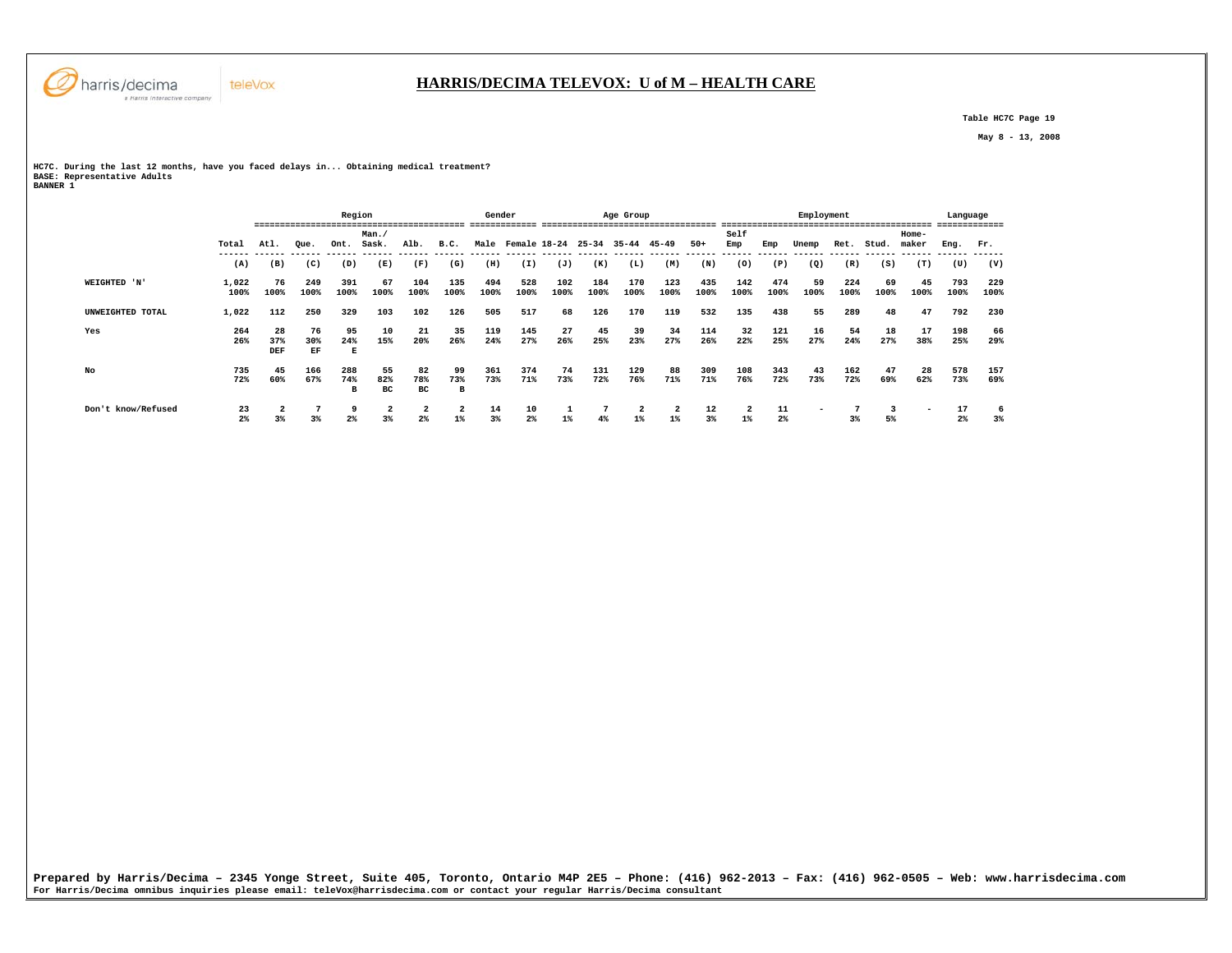

 **Table HC7C Page 20** 

 **May 8 - 13, 2008** 

**HC7C. During the last 12 months, have you faced delays in... Obtaining medical treatment? BASE: Representative Adults BANNER 2** 

teleVox

 **CMA/NON-CMA Household Income Highest Level of Education Marital Status Household Size =============== ========================================= ======================================= ========================== =============================== Post Div.** Wid.  **Total CMA NON-CMA < 40k 40-60k 60-80k 80-100k 100k+ <=HS Coll. Univ. Grad Student Single Married Wid. One Two Three Four+ ------- ------- ------- ------- -------- -------- ------- ------- ------- ------- ------- ------- ------- -------- -------- -------- ------- ------- ------- -------**  $(T)$  **(A) (B) (C) (D) (E) (F) (G) (H) (I) (J) (K) (L) (M) (N) (O) (P) (Q) (R) (S) (T) WEIGHTED 'N' 1,022 631 391 285 197 193 77 160 306 259 280 81 88 281 584 150 187 341 178 311 100% 100% 100% 100% 100% 100% 100% 100% 100% 100% 100% 100% 100% 100% 100% 100% 100% 100% 100% 100% UNWEIGHTED TOTAL 1,022 596 426 298 191 189 79 154 336 251 283 82 63 235 616 165 203 372 168 274 Yes 264 145 118 87 51 47 13 34 81 72 69 16 22 67 157 37 49 81 41 92 26% 23% 30% 30% 26% 24% 17% 21% 27% 28% 25% 20% 25% 24% 27% 25% 26% 24% 23% 30% B GH No 735 469 266 194 144 138 60 124 221 184 201 62 63 208 413 110 134 251 133 211** 68%  **72% 74% 68% 68% 73% 71% 78% 77% 72% 71% 72% 76% 71% 74% 71% 73% 72% 74% 75% 68% C D Don't know/Refused 23 17 6 4 2 8 4 3 3 4 9 3 3 6 15 3 3 9 3 8**  $3%$  **2% 3% 2% 2% 1% 4% 5% 2% 1% 2% 3% 4% 4% 2% 2% 2% 2% 3% 2% 3%** 

**Prepared by Harris/Decima – 2345 Yonge Street, Suite 405, Toronto, Ontario M4P 2E5 – Phone: (416) 962-2013 – Fax: (416) 962-0505 – Web: www.harrisdecima.com For Harris/Decima omnibus inquiries please email: teleVox@harrisdecima.com or contact your regular Harris/Decima consultant**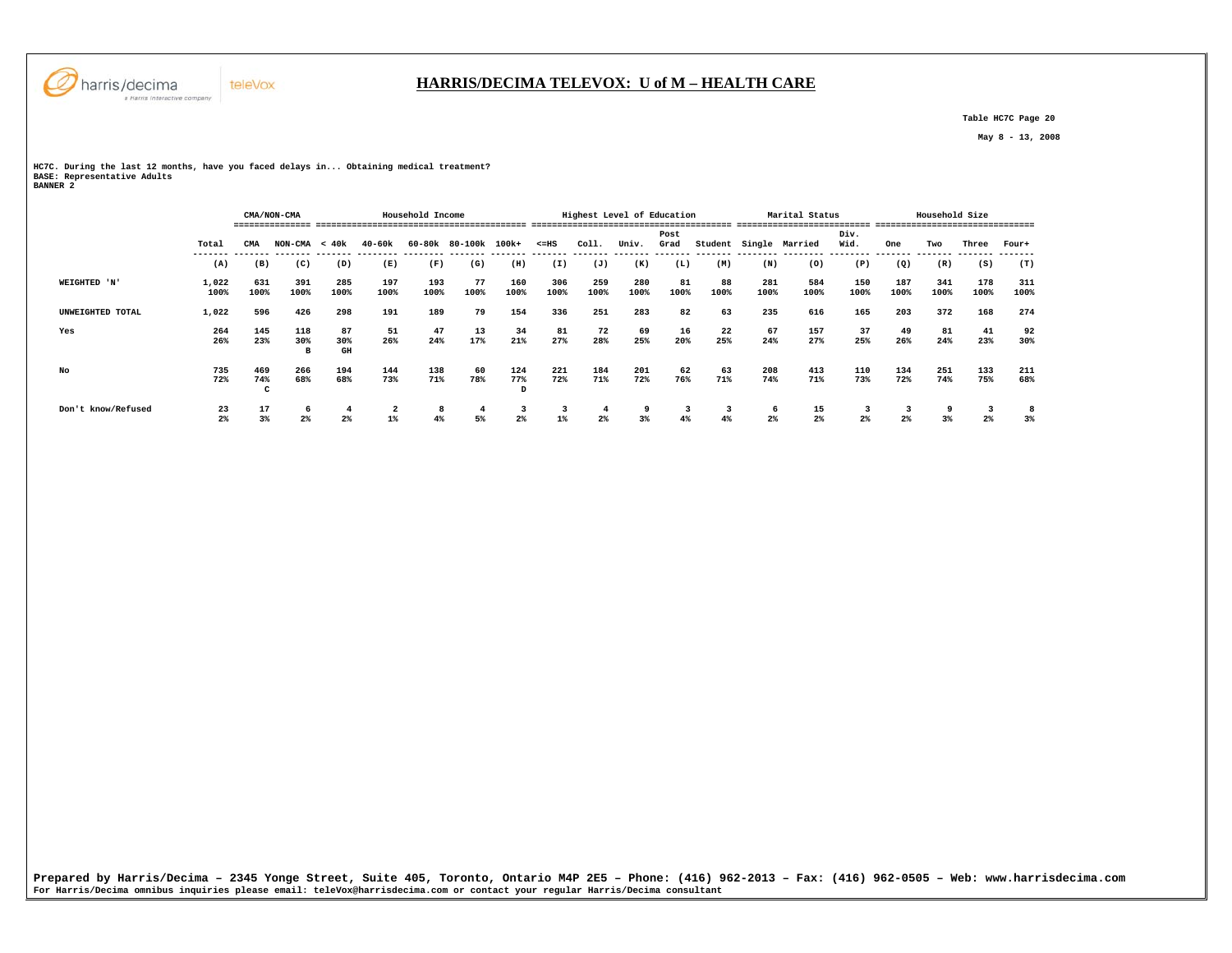

 **Table HC8A Page 21** 

 **May 8 - 13, 2008** 

**HC8A. Approximately how many days did you have to wait to see a doctor? BASE: Those who faced delays seeing a doctor BANNER 1** 

|                     |                       |                               |                                           | Region                            |                                                                                                                               |                     |                                           | Gender      |                                     |                 |                      | Age Group     |                          |                        |                               |                       | Employment                       |                       |                                  |                                | Language                  |                                  |
|---------------------|-----------------------|-------------------------------|-------------------------------------------|-----------------------------------|-------------------------------------------------------------------------------------------------------------------------------|---------------------|-------------------------------------------|-------------|-------------------------------------|-----------------|----------------------|---------------|--------------------------|------------------------|-------------------------------|-----------------------|----------------------------------|-----------------------|----------------------------------|--------------------------------|---------------------------|----------------------------------|
|                     | Total                 | Atl.                          | Que.                                      | Ont.                              | Man.<br>Sask.                                                                                                                 | Alb.                | B.C.                                      |             | Male Female 18-24 25-34 35-44 45-49 |                 |                      |               |                          | $50+$                  | Self<br>Emp                   | Emp                   | Unemp                            | Ret.                  | Stud.                            | Home-<br>maker                 | Eng.                      | Fr.                              |
|                     | (A)                   | (B)                           | (C)                                       | (D)                               | (E)                                                                                                                           | (F)                 | (G)                                       | (H)         | (I)                                 | (J)             | (K)                  | (L)           | (M)                      | (N)                    | (0)                           | (P)                   | (Q)                              | (R)                   | (S)                              | (T)                            | (U)                       | -----<br>(V)                     |
| <b>WEIGHTED 'N'</b> | 347<br>100%           | 37<br>100%                    | 96<br>100%                                | 124<br>100%                       | 19<br>100%                                                                                                                    | 36<br>100%          | 36<br>100%                                | 135<br>100% | 211<br>100%                         | 37<br>100%      | 66<br>100%           | 57<br>100%    | 44<br>100%               | 139<br>100%            | 48<br>100%                    | 151<br>100%           | 20<br>100%                       | 68<br>100%            | 29<br>100%                       | 25<br>100%                     | 261<br>100%               | 86<br>100%                       |
| UNWEIGHTED TOTAL    | 358                   | 55                            | 100                                       | 104                               | 28                                                                                                                            | 37                  | 34                                        | 151         | 207                                 | 26              | 48                   | 61            | 45                       | 175                    | 48                            | 149                   | 17                               | 90                    | 21                               | 26                             | 268                       | 90                               |
| 1 to 5 days         | 66<br>19%             | 3<br>9%                       | 13<br>13%                                 | 25<br>20%                         | 5<br>27%                                                                                                                      | 9<br>27%            | 10<br>27%<br>$\mathbf{B}$                 | 30<br>22%   | 36<br>17%                           | 15<br>39%<br>LN | 12<br>19%            | 3<br>6%       | 8<br>18%                 | 26<br>19%<br>L         | 10<br>22%                     | 25<br>17%             | 3<br>13%                         | 14<br>21%             | 9<br>32%                         | 3<br>13%                       | 54<br>21%                 | 12<br>14%                        |
| 6 to 10 days        | 51<br>15%             | 10<br>26%<br>c                | $\overline{\mathbf{2}}$<br>$2\%$          | 20<br>16%<br>c                    | 5<br>28%<br>c                                                                                                                 | 7<br>20%<br>C       | 7<br>20%<br>c                             | 22<br>16%   | 29<br>14%                           | 5<br>12%        | 11<br>16%            | 13<br>22%     | $\overline{4}$<br>10%    | 18<br>13%              | 7<br>15%                      | 27<br>18%             |                                  | 8<br>12%              | $\overline{4}$<br>12%            | $\overline{4}$<br>18%          | 49<br>19%<br>$\mathbf v$  | $\overline{2}$<br>$2\%$          |
| 11 to 15 days       | 45<br>13%             | 10<br>26%<br>CEG              | 5<br>5%                                   | 21<br>17%<br>$\mathbf C\mathbf E$ | $\Omega$<br>2 <sup>8</sup>                                                                                                    | 5<br>14%            | 3<br>$9\%$                                | 14<br>10%   | 31<br>15%                           | 3<br>$7\%$      | 11<br>17%            | 10<br>17%     | 4<br>9%                  | 17<br>12%              | 3<br>6%                       | 19<br>13%             | 3<br>16%                         | 10<br>15%             | $\overline{2}$<br>6%             | $7\phantom{.0}$<br>27%<br>0S   | 40<br>15%<br>$\mathbf{v}$ | 5<br>6%                          |
| 16 to 20 days       | $7\phantom{.0}$<br>2% | 1<br>3 <sup>8</sup>           | $\overline{\mathbf{2}}$<br>2 <sup>°</sup> | 1<br>$1\%$                        |                                                                                                                               |                     | 3<br>9 <sup>°</sup>                       | 1<br>$1\%$  | 6<br>3 <sup>8</sup>                 | 3<br>9%         |                      | 1<br>$1\%$    | 1<br>3%                  | 2<br>$1\%$             | $\overline{\mathbf{2}}$<br>3% | $\Omega$<br>$*$       |                                  | 1<br>$1\%$            | 3<br>11%                         | 1<br>5%                        | 5<br>2 <sup>°</sup>       | $\overline{\mathbf{2}}$<br>$2\%$ |
| 21 to 25 days       | 22<br>6%              | $\overline{2}$<br>6%          | 5<br>5%                                   | 9<br>8 <sup>8</sup>               | $\overline{\mathbf{2}}$<br>9 <sup>°</sup>                                                                                     | 1<br>2 <sup>°</sup> | $\overline{\mathbf{3}}$<br>$9\%$          | 6<br>5%     | 16<br>8 <sup>8</sup>                | 2<br>$7\%$      | 8<br>11%             |               | 6<br>14%                 | 6<br>5%                | 3<br>6%                       | 10<br>7%              | 1<br>6%                          | 3<br>5%               | $\overline{2}$<br>8 <sup>°</sup> | $\overline{\mathbf{3}}$<br>10% | 19<br>7 <sup>8</sup>      | $\overline{\mathbf{3}}$<br>3%    |
| 26 to 30 days       | 35<br>10%             | 3<br>8 <sup>8</sup>           | 17<br>18%<br>D                            | $7\phantom{.0}$<br>5%             | $\overline{2}$<br>10%                                                                                                         | 4<br>10%            | $\overline{\mathbf{3}}$<br>8 <sup>8</sup> | 19<br>14%   | 16<br>8%                            | 5<br>13%        | 4<br>5%              | -6<br>10%     | $7\phantom{.0}$<br>16%   | 14<br>10%              | 3<br>$7\%$                    | 14<br>9 <sup>°</sup>  | 5<br>25%                         | 6<br>9 <sup>°</sup>   | 6<br>19%                         |                                | 20<br>8 <sup>8</sup>      | 15<br>17%<br>U                   |
| 31 to 60 days       | 36<br>11%             | $\overline{\mathbf{2}}$<br>4% | 16<br>17%<br>BG                           | 13<br>10%                         | $\overline{2}$<br>9 <sup>°</sup>                                                                                              | 3<br>9 <sup>°</sup> | 1<br>3%                                   | 12<br>9%    | 24<br>11%                           | 1<br>3%         | 8<br>12%             | 6<br>11%      | 8<br>18%<br>$\mathbf{J}$ | 13<br>9%               | 5<br>10%                      | 24<br>16%             | $\overline{\mathbf{2}}$<br>$9\%$ | 6<br>9 <sup>°</sup>   |                                  |                                | 21<br>8%                  | 15<br>17%<br>U                   |
| 61 to 90 days       | 25<br>7%              | $\overline{a}$<br>6%          | 14<br>14%<br>DEF                          | 6<br>5%                           | $\Omega$<br>2%                                                                                                                | 1<br>$1\%$          | $\overline{\mathbf{2}}$<br>5%             | 12<br>9%    | 13<br>6%                            | 1<br>3%         | 4<br>5%              | 8<br>13%      | 1<br>3%                  | 11<br>8 <sup>°</sup>   | 3<br>$6\%$                    | $7\phantom{.0}$<br>5% | $\overline{\mathbf{2}}$<br>12%   | $\overline{7}$<br>10% | 1<br>4%                          | $\overline{\mathbf{3}}$<br>13% | 12<br>4%                  | 13<br>15%<br>U                   |
| Over 90 days        | 24<br>7%              |                               | 13<br>14%<br>DE                           | 5<br>4%                           | 1<br>3%                                                                                                                       | 3<br>$7\%$          | $\overline{\mathbf{2}}$<br>6%             | 5<br>4%     | 19<br>9%<br>$\,$ H                  | 1<br>3%         | 5<br>8 <sup>°</sup>  | 6<br>11%<br>M | 1<br>2%                  | 9<br>$7\%$             | $\overline{\mathbf{2}}$<br>5% | 12<br>8 <sup>°</sup>  | 1<br>4%                          | 5<br>8%               | 1<br>3%                          | 3<br>10%                       | 13<br>5%                  | 11<br>13%<br>U                   |
| Don't know/Refused  | 36<br>10%             | 5<br>12%                      | 9<br>$9\%$                                | 15<br>12%                         | $\overline{\mathbf{2}}$<br>9%                                                                                                 | 3<br>10%            | 2<br>5%                                   | 15<br>11%   | 21<br>10%                           | 1<br>4%         | $\overline{4}$<br>6% | 5<br>8%       | 3<br>$7\%$               | 23<br>16%<br><b>JK</b> | 10<br>22%<br>PST              | 12<br>8%              | 3<br>15%                         | 7<br>11%              | 1<br>4%                          | 1<br>3%                        | 28<br>11%                 | 8<br>9%                          |
| <b>MEAN</b>         |                       |                               | <b>BDEF</b>                               |                                   | 40.63 20.09 71.56 29.30 19.55 31.38 36.89 32.60 45.72 23.95 48.61 52.33 27.95 40.29 37.31 40.05 43.12 45.10 28.43 51.91 29.88 |                     |                                           |             |                                     |                 |                      |               |                          |                        |                               |                       |                                  |                       |                                  |                                |                           | 72.66<br>$\mathbf{U}$            |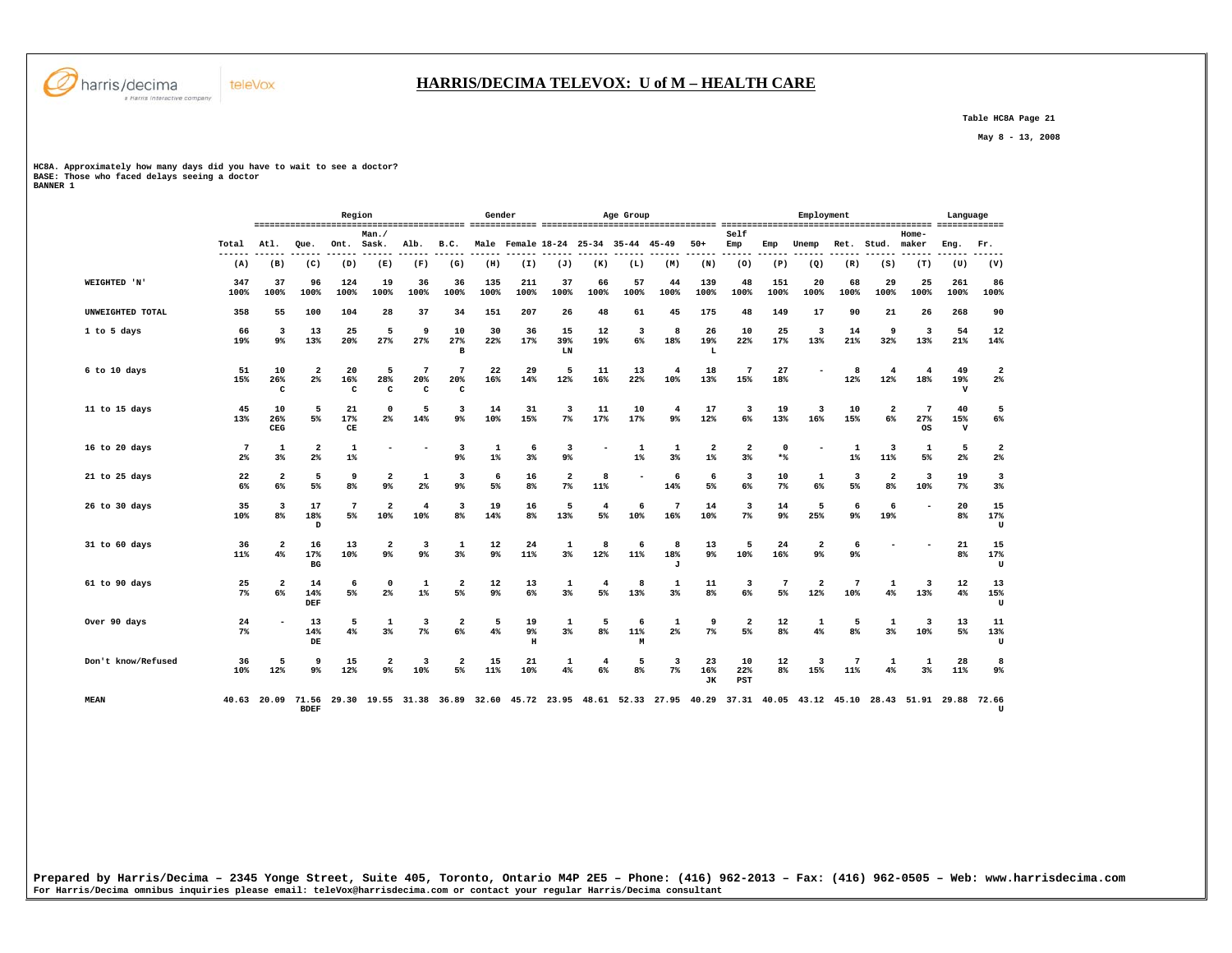

## **HARRIS/DECIMA TELEVOX: U of M – HEALTH CARE**

 **Table HC8A Page 22** 

 **May 8 - 13, 2008** 

**HC8A. Approximately how many days did you have to wait to see a doctor? BASE: Those who faced delays seeing a doctor BANNER 2** 

 **CMA/NON-CMA Household Income Highest Level of Education Marital Status Household Size =============== ========================================= ======================================= ========================== =============================== Post Div.** Wid.  **Total CMA NON-CMA < 40k 40-60k 60-80k 80-100k 100k+ <=HS Coll. Univ. Grad Student Single Married Wid. One Two Three Four+ ------- ------- ------- ------- -------- -------- ------- ------- ------- ------- ------- ------- ------- -------- -------- -------- ------- ------- ------- -------**  $(T)$  **(A) (B) (C) (D) (E) (F) (G) (H) (I) (J) (K) (L) (M) (N) (O) (P) (Q) (R) (S) (T) WEIGHTED 'N' 347 206 140 104 60 71 21 52 94 94 96 27 34 85 206 54 57 95 61 131**  $\begin{array}{c} 131 \\ 100\% \end{array}$  **100% 100% 100% 100% 100% 100% 100% 100% 100% 100% 100% 100% 100% 100% 100% 100% 100% 100% 100% 100% UNWEIGHTED TOTAL 358 200 158 111 62 71 24 48 112 95 95 28 26 75 222 60 66 109 60 121 1 to 5 days 66 45 21 15 14 18 3 8 15 22 11 6 11 19 34 13 12 12 8 33 19% 22% 15% 14% 23% 25% 13% 15% 16% 23% 12% 21% 33% 23% 16% 24% 21% 12% 13% 25%**  $\overline{\mathbf{R}}$  **K R 6 to 10 days 51 31 20 14 7 9 4 9 12 10 15 8 5 15 32 3 8 14 6 23 15% 15% 14% 14% 12% 12% 17% 16% 13% 11% 16% 31% 13% 18% 15% 6% 15% 15% 9% 17% J P P 11 to 15 days 45 23 21 14 8 9 2 8 11 12 18 2 2 10 26 8 9 10 14 12 13% 11% 15% 14% 14% 13% 7% 15% 12% 13% 19% 7% 5% 12% 13% 15% 15% 10% 23% 9% M RT**  $\mathbf{RT}$  **16 to 20 days 7 4 3 3 1 1 1 0 - 2 - 2 3 3 3 1 1 0 1 5 2% 2% 2% 3% 1% 2% 3% 1% 2% 7% 10% 4% 2% 1% 1% \*% 1% 4% 21 to 25 days 22 9 13 5 3 8 - 5 6 7 6 1 2 4 11 7 2 7 6 7 6% 4% 10% 5% 5% 11% 10% 7% 8% 6% 2% 7% 5% 5% 12% 3% 7% 10% 5% 26 to 30 days 35 18 16 13 5 7 0 3 11 11 5 0 6 9 19 7 5 6 9 15 10% 9% 12% 13% 9% 10% 2% 7% 12% 12% 5% 2% 19% 10% 9% 12% 8% 6% 14% 12% G L L L 31 to 60 days 36 19 18 11 6 8 5 6 7 11 18 1 - 9 22 5 8 11 2 16 11% 9% 12% 11% 10% 11% 23% 11% 8% 11% 19% 2% 11% 11% 10% 14% 11% 4% 12% L IL S S 61 to 90 days 25 19 5 9 5 2 1 3 12 5 4 3 1 6 17 2 3 12 5 5 7% 9% 4% 9% 8% 2% 7% 6% 13% 5% 4% 11% 4% 6% 8% 4% 5% 12% 8% 4%**  $4%$  **C K T Over 90 days 24 15 9 8 4 3 2 6 6 7 9 - 1 5 18 2 4 6 5 10 7% 7% 7% 7% 7% 4% 8% 11% 7% 8% 9% 3% 5% 9% 3% 6% 6% 8% 7%**  $7%$  **Don't know/Refused 36 23 12 11 7 7 4 4 12 7 10 4 2 4 24 7 6 18 6 6 10% 11% 9% 11% 11% 10% 20% 8% 13% 8% 10% 16% 7% 5% 12% 13% 10% 19% 10% 4%**  $\bf{T}$  **MEAN 40.63 41.55 39.31 46.30 42.66 28.37 44.09 43.28 47.48 39.77 43.26 20.70 26.06 32.46 46.78 31.53 36.86 47.17 38.76 39.50** 

**Prepared by Harris/Decima – 2345 Yonge Street, Suite 405, Toronto, Ontario M4P 2E5 – Phone: (416) 962-2013 – Fax: (416) 962-0505 – Web: www.harrisdecima.com For Harris/Decima omnibus inquiries please email: teleVox@harrisdecima.com or contact your regular Harris/Decima consultant**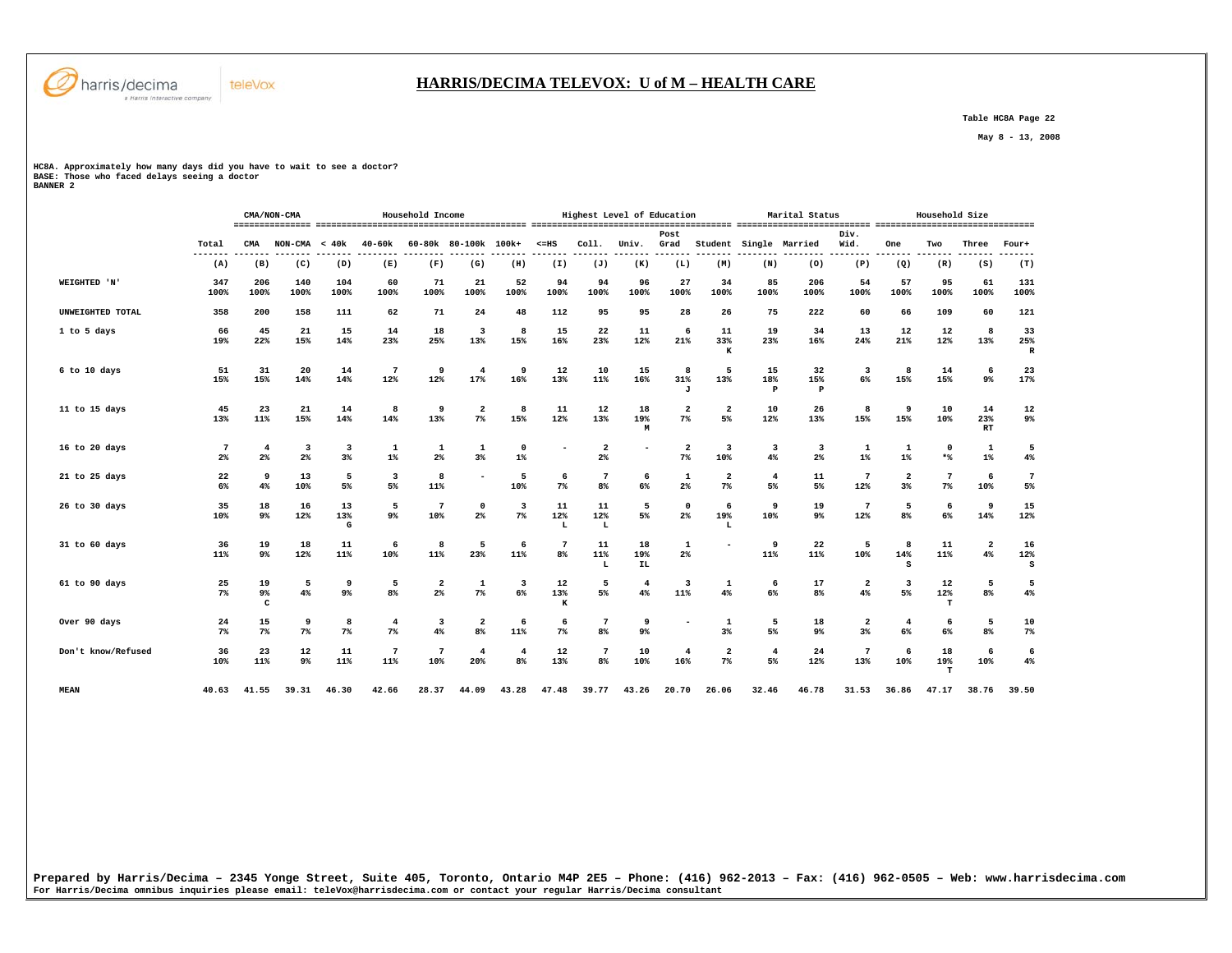

 **Table HC8B Page 23** 

 **May 8 - 13, 2008** 

**HC8B. Approximately how many days did you have to wait to see a medical specialist? BASE: Those who faced delays seeing a medical specialist BANNER 1** 

teleVox

|                     |                      |                      |                      | Region      |                                           |                      |                       | Gender                   |                           |                       |                               | Age Group                     |                               |                         |                                  |                | Employment                     |                                  |            |                                                                                                                                                     | Language    |                          |
|---------------------|----------------------|----------------------|----------------------|-------------|-------------------------------------------|----------------------|-----------------------|--------------------------|---------------------------|-----------------------|-------------------------------|-------------------------------|-------------------------------|-------------------------|----------------------------------|----------------|--------------------------------|----------------------------------|------------|-----------------------------------------------------------------------------------------------------------------------------------------------------|-------------|--------------------------|
|                     | Total                | Atl.                 | Oue.                 | Ont.        | Man.<br>Sask.                             | Alb.                 | B.C.                  | Male                     |                           |                       |                               | Female 18-24 25-34 35-44      | 45-49                         | $50+$                   | Self<br>Emp                      | Emp            | Unemp                          | Ret.                             | Stud.      | Home-<br>maker                                                                                                                                      | Eng.        | Fr.                      |
|                     | $---$<br>(A)         | (B)                  | (C)                  | (D)         | (E)                                       | (F)                  | (G)                   | (H)                      | (I)                       | (J)                   | (K)                           | (L)                           | (M)                           | (N)                     | (0)                              | (P)            | (Q)                            | (R)                              | (S)        | (T)                                                                                                                                                 | (U)         | .<br>(V)                 |
| <b>WEIGHTED 'N'</b> | 339<br>100%          | 31<br>100%           | 85<br>100%           | 132<br>100% | 21<br>100%                                | 27<br>100%           | 43<br>100%            | 138<br>100%              | 201<br>100%               | 34<br>100%            | 50<br>100%                    | 50<br>100%                    | 36<br>100%                    | 164<br>100%             | 48<br>100%                       | 134<br>100%    | 15<br>100%                     | 91<br>100%                       | 27<br>100% | 17<br>100%                                                                                                                                          | 265<br>100% | 74<br>100%               |
| UNWEIGHTED TOTAL    | 354                  | 49                   | 89                   | 114         | 31                                        | 30                   | 41                    | 153                      | 201                       | 24                    | 36                            | 53                            | 35                            | 202                     | 47                               | 129            | 14                             | 119                              | 20         | 18                                                                                                                                                  | 277         | 77                       |
| 1 to 5 days         | 18<br>5%             | 1<br>4%              | $\overline{2}$<br>3% | 11<br>8%    | 3<br>14%                                  |                      | 1<br>3%               | 13<br>9%<br>$\mathbf{I}$ | 6<br>$3\%$                | 4<br>12%              | 8<br>15%<br>N                 | $\overline{\mathbf{2}}$<br>3% | 1<br>4%                       | $\overline{4}$<br>$2\%$ | 3<br>$7\%$                       | 8<br>6%        | 1<br>5%                        | 1<br>$2\%$                       | 5<br>18%   | $\overline{\phantom{a}}$                                                                                                                            | 16<br>6%    | $\overline{2}$<br>3%     |
| 6 to 10 days        | 9<br>3 <sup>8</sup>  | $\mathbf 0$<br>$1\%$ | 1<br>2%              | 6<br>4%     | 1<br>2%                                   |                      | 1<br>$2\%$            | 3<br>2%                  | 6<br>3%                   | 3<br>9%               |                               | $\overline{\mathbf{2}}$<br>3% |                               | 5<br>3%                 |                                  | 3<br>$2\%$     |                                | 4<br>4%                          | 1<br>5%    |                                                                                                                                                     | 8<br>$3\%$  | 1<br>2 <sup>°</sup>      |
| 11 to 15 days       | 13<br>4%             |                      |                      | 6<br>5%     | 1<br>4%                                   | 4<br>17%             | 1<br>3 <sup>8</sup>   | 8<br>$6\%$               | 5<br>$2\%$                |                       | $\overline{2}$<br>4%          | 3<br>5%                       |                               | 8<br>5%                 | $\overline{4}$<br>8 <sup>°</sup> | 6<br>5%        |                                | $\overline{2}$<br>3%             |            |                                                                                                                                                     | 11<br>4%    | 1<br>$2\%$               |
| 16 to 20 days       | 1<br>$*$             | $\mathbf 0$<br>1%    |                      |             |                                           |                      | 1<br>$2\%$            | $\mathbf 0$<br>$*$       | 1<br>$*$                  |                       | $\mathbf{1}$<br>$2\%$         |                               |                               | $\mathbf 0$<br>$*$ %    |                                  | 1<br>$1\%$     |                                |                                  |            |                                                                                                                                                     | 1<br>$*$    | $\overline{\phantom{0}}$ |
| 21 to 25 days       | 10<br>3 <sup>8</sup> | 1<br>4%              | 1<br>$1\%$           | 5<br>4%     | $\overline{2}$<br>9 <sup>°</sup>          |                      | 1<br>2%               | 5<br>3%                  | 5<br>3%                   | 3<br>8 <sup>8</sup>   | $\overline{\mathbf{2}}$<br>3% | 1<br>$1\%$                    | $\overline{\mathbf{2}}$<br>6% | 3<br>2 <sup>°</sup>     |                                  | 6<br>4%        |                                | $\overline{2}$<br>2 <sup>°</sup> | 3<br>10%   |                                                                                                                                                     | 9<br>3%     | 1<br>$1\%$               |
| 26 to 30 days       | 38<br>11%            | 5<br>15%             | 12<br>14%            | 13<br>10%   | $\overline{\mathbf{2}}$<br>8 <sup>°</sup> | $\overline{a}$<br>8% | $\overline{4}$<br>10% | 18<br>13%                | 20<br>10%                 | 6<br>17%              | 6<br>12%                      | 6<br>12%                      | 7<br>19%                      | 12<br>$7\%$             | $\overline{4}$<br>9%             | 14<br>11%      | $\mathbf 1$<br>$7\%$           | 10<br>11%                        | 6<br>21%   | $\overline{\mathbf{2}}$<br>$9\%$                                                                                                                    | 29<br>11%   | 8<br>11%                 |
| 31 to 60 days       | 67<br>20%            | 6<br>18%             | 18<br>21%            | 29<br>22%   | $\overline{4}$<br>17%                     | 3<br>13%             | 8<br>18%              | 30<br>22%                | 38<br>19%                 | $\overline{4}$<br>10% | -5<br>10%                     | 11<br>22%                     | 9<br>26%                      | 37<br>22%               | 9<br>19%                         | 26<br>19%      | 6<br>37%                       | 19<br>21%                        | 4<br>17%   | $\overline{a}$<br>14%                                                                                                                               | 53<br>20%   | 14<br>19%                |
| 61 to 90 days       | 56<br>17%            | 6<br>18%             | 17<br>20%            | 20<br>15%   | 3<br>15%                                  | 4<br>14%             | 6<br>15%              | 28<br>20%                | 28<br>14%                 | 3<br>10%              | 10<br>21%                     | 8<br>16%                      | 2<br>$7\%$                    | 32<br>19%<br>M          | 7<br>15%                         | 20<br>15%<br>s | $\overline{\mathbf{2}}$<br>13% | 20<br>22%<br>s                   | 1<br>4%    | 5<br>31%<br>s                                                                                                                                       | 40<br>15%   | 16<br>21%                |
| Over 90 days        | 91<br>27%            | 10<br>31%            | 24<br>29%            | 30<br>23%   | 5<br>22%                                  | 7<br>28%             | 14<br>33%             | 25<br>18%                | 66<br>33%<br>н            | 8<br>25%              | 13<br>26%                     | 13<br>25%                     | 8<br>23%                      | 46<br>28%               | 12<br>25%                        | 37<br>27%      | 5<br>33%                       | 23<br>25%                        | 4<br>14%   | 7<br>42%                                                                                                                                            | 68<br>26%   | 23<br>30%                |
| Don't know/Refused  | 36<br>11%            | 3<br>8 <sup>8</sup>  | 10<br>11%            | 11<br>9%    | $\overline{2}$<br>8 <sup>°</sup>          | 5<br>20%             | 5<br>12%              | 9<br>$7\%$               | 27<br>13%<br>$\, {\rm H}$ | 3<br>9%               | -3<br>$6\%$                   | 6<br>12%                      | 6<br>16%                      | 18<br>11%               | 8<br>17%                         | 13<br>10%      | 1<br>5%                        | 10<br>11%                        | 3<br>10%   | 1<br>4%                                                                                                                                             | 28<br>11%   | 8<br>11%                 |
| <b>MEAN</b>         |                      |                      |                      |             |                                           |                      |                       |                          | $\,$ H                    |                       |                               |                               |                               |                         |                                  |                |                                |                                  |            | 97.62 113.40 108.94 83.12 83.98 103.31 113.00 79.11 111.26 86.54 90.55 100.25 83.63 103.46 94.20 93.98 113.64 103.48 59.63 134.41 92.94 114.31<br>s |             |                          |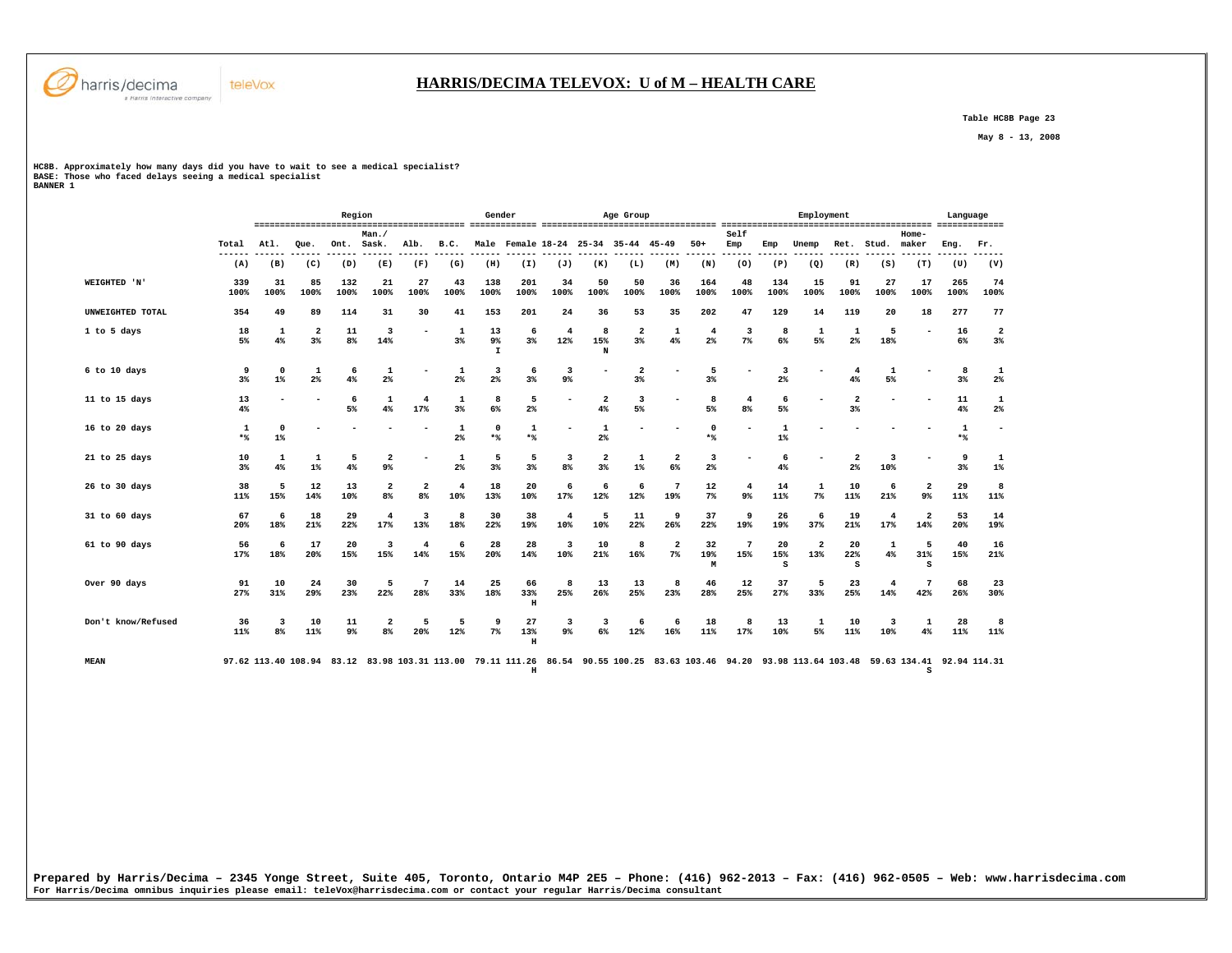

## **HARRIS/DECIMA TELEVOX: U of M – HEALTH CARE**

 **Table HC8B Page 24** 

 **May 8 - 13, 2008** 

**HC8B. Approximately how many days did you have to wait to see a medical specialist? BASE: Those who faced delays seeing a medical specialist BANNER 2** 

|                    |             |                    | CMA/NON-CMA                      | Household Income |                                           |                                  |                                |                               | Highest Level of Education        |                      |                    |                                           |                       | Marital Status           |                       |                                  | Household Size         |                      |                               |                               |
|--------------------|-------------|--------------------|----------------------------------|------------------|-------------------------------------------|----------------------------------|--------------------------------|-------------------------------|-----------------------------------|----------------------|--------------------|-------------------------------------------|-----------------------|--------------------------|-----------------------|----------------------------------|------------------------|----------------------|-------------------------------|-------------------------------|
|                    | Total       | CMA                | $NON-CMA < 40k$                  |                  | 40-60k                                    |                                  | 60-80k 80-100k 100k+           |                               | $< = HS$                          | Coll.                | Univ.              | Post<br>Grad                              | Student               |                          | Single Married        | Div.<br>Wid.                     | One                    | Two                  | Three                         | Four+<br>----                 |
|                    | (A)         | (B)                | (C)                              | (D)              | (E)                                       | (F)                              | (G)                            | (H)                           | (I)                               | (J)                  | (K)                | (L)                                       | (M)                   | (N)                      | (0)                   | (P)                              | (Q)                    | (R)                  | (S)                           | (T)                           |
| WEIGHTED 'N'       | 339<br>100% | 199<br>100%        | 140<br>100%                      | 101<br>100%      | 66<br>100%                                | 62<br>100%                       | 20<br>100%                     | 54<br>100%                    | 92<br>100%                        | 84<br>100%           | 101<br>100%        | 29<br>100%                                | 31<br>100%            | 73<br>100%               | 211<br>100%           | 54<br>100%                       | 58<br>100%             | 118<br>100%          | 60<br>100%                    | 103<br>100%                   |
| UNWEIGHTED TOTAL   | 354         | 196                | 158                              | 111              | 68                                        | 64                               | 24                             | 49                            | 108                               | 87                   | 104                | 29                                        | 24                    | 65                       | 229                   | 59                               | 66                     | 132                  | 59                            | 97                            |
| 1 to 5 days        | 18<br>5%    | $11\,$<br>6%       | $\overline{7}$<br>5%             | 3<br>3%          | $\overline{\mathbf{2}}$<br>2 <sup>°</sup> | 1<br>2 <sup>°</sup>              |                                | 6<br>11%                      | 3<br>4%                           |                      | 5<br>5%            | $\overline{4}$<br>13%                     | 6<br>18%              | 7<br>9 <sup>°</sup>      | 9<br>4%               | 3<br>5%                          | 5<br>8 <sup>8</sup>    | $\overline{4}$<br>4% | 3<br>4%                       | $\overline{7}$<br>7%          |
| 6 to 10 days       | 9<br>3%     | 5<br>3%            | $\overline{4}$<br>3 <sup>8</sup> | 5<br>5%          | $\overline{\mathbf{2}}$<br>3%             | $\overline{\mathbf{2}}$<br>$3\%$ | ۰                              | $\mathbf{1}$<br>$2\%$         | 4<br>4%                           | 3<br>3%              | 1<br>$1\%$         | $\overline{\phantom{a}}$                  | $\mathbf{1}$<br>5%    | $\overline{\phantom{0}}$ | $7\phantom{.0}$<br>3% | $\overline{\mathbf{2}}$<br>4%    | 1<br>$1\%$             | $\overline{4}$<br>3% | $\overline{2}$<br>3%          | 3<br>3%                       |
| 11 to 15 days      | 13<br>4%    | 6<br>3%            | $\overline{7}$<br>5%             | 5<br>5%          | $\overline{a}$<br>4%                      | 1<br>$1\%$                       | 1<br>4%                        | $\overline{\mathbf{3}}$<br>6% | $\overline{4}$<br>4%              | 3<br>4%              | 3<br>3%            | $\overline{\mathbf{2}}$<br>8 <sup>°</sup> | ٠                     | $\overline{2}$<br>3%     | 6<br>3%               | $\overline{4}$<br>8 <sup>8</sup> | 2<br>3%                | 7<br>$6\%$           | $\overline{\mathbf{2}}$<br>3% | $\overline{\mathbf{2}}$<br>2% |
| 16 to 20 days      | 1<br>$*$    | $\mathbf 0$<br>$*$ | $\mathbf{1}$<br>$1\%$            |                  | $\overline{\phantom{a}}$                  | $\mathbf 0$<br>$1\%$             |                                |                               |                                   | $\mathbf 1$<br>$1\%$ | $\mathbf 0$<br>$*$ | $\overline{\phantom{a}}$                  | ٠                     |                          | 1<br>$*$              | 0<br>$1\%$                       |                        |                      | $\mathbf 0$<br>$1\%$          | $\mathbf 1$<br>$1\%$          |
| 21 to 25 days      | 10<br>3%    | 7<br>4%            | 3<br>$2\%$                       |                  | $\overline{\mathbf{2}}$<br>3%             | 5<br>8%                          | 1<br>3%                        | $\overline{\mathbf{2}}$<br>4% | 3<br>3%                           | 1<br>$2\%$           | 3<br>3%            | 1<br>3%                                   | 3<br>9%               | $\overline{4}$<br>5%     | 7<br>3%               |                                  |                        | 4<br>$3\%$           |                               | $\overline{7}$<br>6%          |
| 26 to 30 days      | 38<br>11%   | 24<br>12%          | 13<br>10%                        | 12<br>12%        | 9<br>13%                                  | 5<br>8%                          | $\mathbf 1$<br>7%              | 5<br>10%                      | $7\phantom{.0}$<br>8 <sup>°</sup> | 6<br>7%              | 17<br>17%<br>IJ    | $\overline{\phantom{a}}$                  | $\overline{7}$<br>22% | 12<br>16%                | 20<br>10%             | 5<br>9%                          | 10<br>18%              | 9<br>8%              | 5<br>9%                       | 13<br>13%                     |
| 31 to 60 days      | 67<br>20%   | 38<br>19%          | 30<br>21%                        | 25<br>25%        | 15<br>23%                                 | 11<br>18%                        | $\overline{4}$<br>22%          | 8<br>15%                      | 20<br>21%                         | 23<br>27%            | 17<br>17%          | $\overline{4}$<br>13%                     | 4<br>14%              | 15<br>20%                | 42<br>20%             | 11<br>20%                        | 11<br>20%              | 22<br>18%            | 16<br>26%                     | 19<br>18%                     |
| 61 to 90 days      | 56<br>17%   | 33<br>16%          | 23<br>17%                        | 15<br>14%        | 13<br>19%                                 | 11<br>18%                        | $\overline{\mathbf{3}}$<br>14% | 10<br>18%                     | 14<br>15%<br>M                    | 17<br>21%<br>М       | 15<br>15%<br>M     | 9<br>31%<br>M                             | 1<br>3%               | $\overline{7}$<br>10%    | 42<br>20%<br>N        | 7<br>14%                         | $7\phantom{.0}$<br>13% | 27<br>23%            | 8<br>13%                      | 14<br>14%                     |
| Over 90 days       | 91<br>27%   | 52<br>26%          | 39<br>28%                        | 26<br>26%        | 13<br>20%                                 | 21<br>34%                        | $\overline{4}$<br>21%          | 15<br>28%                     | 28<br>30%                         | 24<br>29%            | 28<br>28%          | 5<br>17%                                  | 5<br>17%              | 21<br>29%                | 58<br>27%             | 12<br>22%                        | 13<br>22%              | 29<br>25%            | 19<br>32%                     | 30<br>29%                     |
| Don't know/Refused | 36<br>11%   | 23<br>11%          | 13<br>9%                         | 10<br>10%        | 8<br>12%                                  | $\overline{4}$<br>$7\%$          | 6<br>30%<br>DFH                | 3<br>6%                       | 10<br>11%                         | 6<br>$7\%$           | 12<br>12%          | $\overline{4}$<br>15%                     | $\overline{4}$<br>13% | 6<br>8 <sup>°</sup>      | 20<br>10%             | 10<br>18%                        | 9<br>16%               | 13<br>11%            | 5<br>9%                       | 8<br>8%                       |
| <b>MEAN</b>        | 97.62       |                    | 93.40 103.48                     | 91.20            | 92.85                                     |                                  | 109.33 118.28                  | 94.03                         | 102.09                            | 106.74<br>M          | 98.99              | 85.25                                     | 60.09                 | 83.54                    | 102.26                | 100.45                           |                        | 85.54 102.01         | 99.24                         | 98.07                         |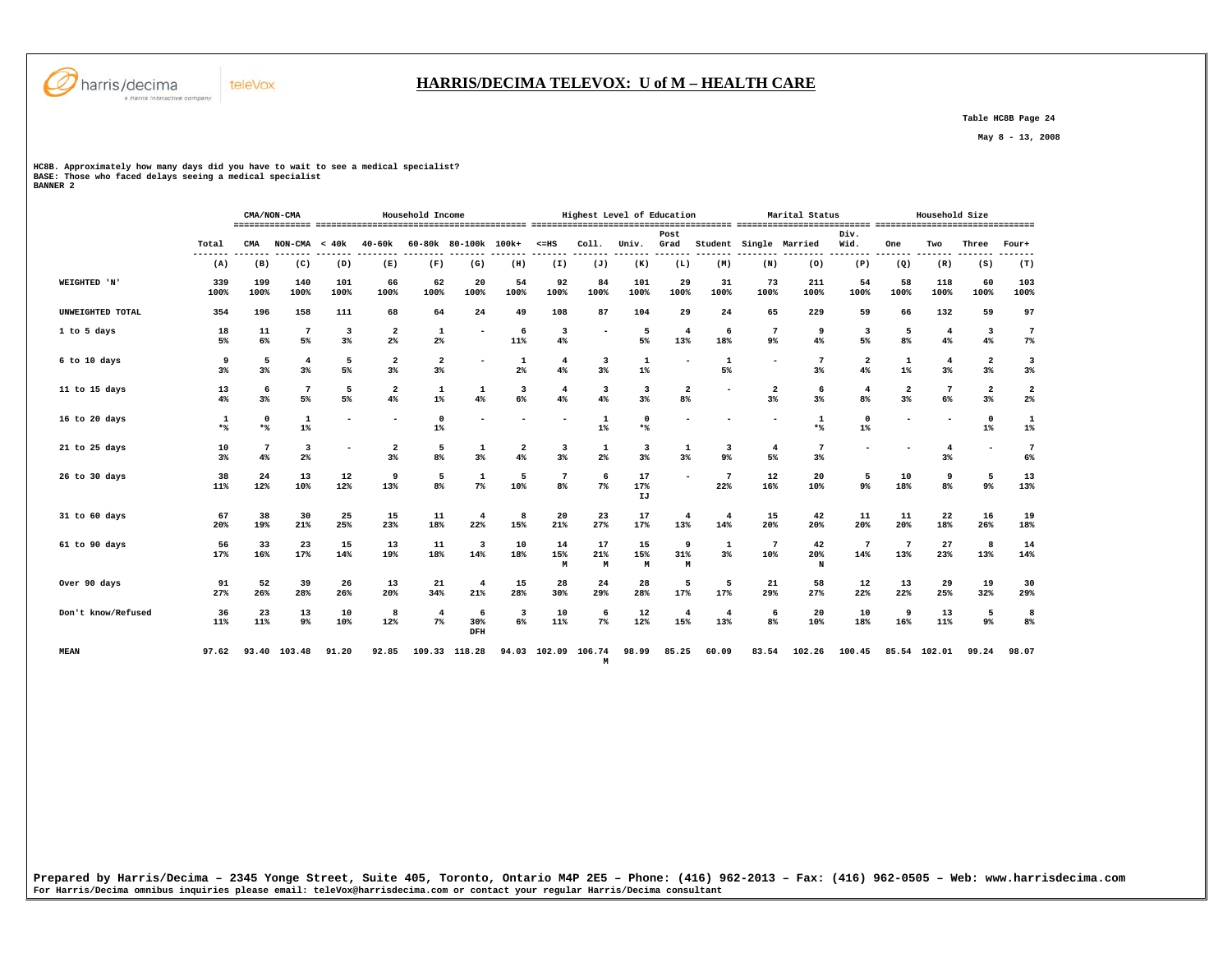

 **Table HC8C Page 25** 

 **May 8 - 13, 2008** 

**HC8C. Approximately how many days did you have to wait to obtain medical treatment? BASE: Those who faced delays obtaining medical treatment BANNER 1** 

teleVox

|                    |                      |                               |                         | Region                   |                             |            |                         | Gender                   |                                  |                                |                       | Age Group                     |                                                             |                         |                                |                     | Employment            |                           |                                  |                                | Language             |                       |
|--------------------|----------------------|-------------------------------|-------------------------|--------------------------|-----------------------------|------------|-------------------------|--------------------------|----------------------------------|--------------------------------|-----------------------|-------------------------------|-------------------------------------------------------------|-------------------------|--------------------------------|---------------------|-----------------------|---------------------------|----------------------------------|--------------------------------|----------------------|-----------------------|
|                    | Total<br>---         | Atl.                          | Oue.                    | Ont.                     | Man.<br>Sask.               | Alb.       | B.C.                    |                          |                                  |                                |                       | Male Female 18-24 25-34 35-44 | 45-49                                                       | $50+$                   | Self<br>Emp                    | Emp                 | Unemp                 | Ret.                      | Stud.                            | Home-<br>maker                 | Eng.                 | Fr.                   |
|                    | (A)                  | (B)                           | (C)                     | (D)                      | (E)                         | (F)        | (G)                     | (H)                      | (I)                              | (J)                            | (K)                   | (L)                           | (M)                                                         | (N)                     | (0)                            | (P)                 | (Q)                   | (R)                       | (S)                              | (T)                            | (U)                  | (V)                   |
| WEIGHTED 'N'       | 264<br>100%          | 28<br>100%                    | 76<br>100%              | 95<br>100%               | 10<br>100%                  | 21<br>100% | 35<br>100%              | 119<br>100%              | 145<br>100%                      | 27<br>100%                     | 45<br>100%            | 39<br>100%                    | 34<br>100%                                                  | 114<br>100%             | 32<br>100%                     | 121<br>100%         | 16<br>100%            | 54<br>100%                | 18<br>100%                       | 17<br>100%                     | 198<br>100%          | 66<br>100%            |
| UNWEIGHTED TOTAL   | 271                  | 42                            | 77                      | 79                       | 15                          | 25         | 33                      | 127                      | 144                              | 19                             | 33                    | 41                            | 33                                                          | 141                     | 33                             | 115                 | 14                    | 71                        | 14                               | 18                             | 204                  | 67                    |
| 1 to 5 days        | 54<br>20%            | 6<br>22%                      | 11<br>15%               | 25<br>26%                | $\overline{2}$<br>17%       | 3<br>15%   | -7<br>20%               | 35<br>29%<br>I           | 19<br>13%                        | 14<br>52%<br><b>KLMN</b>       | 11<br>24%             | 6<br>16%                      | 7<br>21%                                                    | 15<br>13%               | 7<br>21%                       | 27<br>22%           | 5<br>28%              | 6<br>12%                  | 7<br>40%<br>$\, {\bf R}$         | $\overline{2}$<br>12%          | 43<br>22%            | 11<br>17%             |
| 6 to 10 days       | 31<br>12%            | 3<br>12%                      | 9<br>12%                | 11<br>12%                | 1<br>12%                    | 4<br>17%   | $\overline{2}$<br>$7\%$ | 11<br>10%                | 20<br>14%                        | $\mathbf{1}$<br>5%             | 9<br>20%              | 6<br>15%                      | $\overline{2}$<br>$7\%$                                     | 12<br>11%               | 4<br>14%                       | 14<br>12%           | $\overline{2}$<br>11% | 5<br>10%                  | $\mathbf{1}$<br>8%               | $\overline{\mathbf{3}}$<br>15% | 23<br>12%            | 8<br>12%              |
| 11 to 15 days      | 16<br>6%             | $\overline{2}$<br>$7\%$       | 7<br>9 <sup>°</sup>     | $\overline{4}$<br>4%     |                             | 4<br>17%   |                         | $7\phantom{.0}$<br>$6\%$ | 10<br>7%                         | 3<br>11%                       | $\mathbf{1}$<br>$3\%$ | $\overline{4}$<br>11%         | 1<br>3%                                                     | 7<br>6%                 | 1<br>$3\%$                     | 8<br>$7\%$          | 1<br>5%               | 3<br>6%                   | $\overline{2}$<br>9 <sub>8</sub> | 1<br>5%                        | 10<br>5%             | 6<br>9%               |
| 16 to 20 days      | 3<br>$1\%$           | 1<br>4%                       | $\overline{a}$<br>$3\%$ |                          |                             |            |                         | $\mathbf{1}$<br>$1\%$    | $\overline{\mathbf{2}}$<br>$2\%$ | $\mathbf{2}$<br>8 <sup>8</sup> |                       |                               |                                                             | 1<br>$1\%$              | 1<br>2 <sup>8</sup>            |                     |                       |                           | $\overline{a}$<br>12%            | ۰                              | $\mathbf 1$<br>$1\%$ | $\overline{a}$<br>3%  |
| 21 to 25 days      | 13<br>5%             | 1<br>3%                       | $\overline{4}$<br>5%    | 6<br>6%                  | 1<br>5%                     | 1<br>$7\%$ | 1<br>3%                 | 5<br>4%                  | 8<br>$6\%$                       |                                | 3<br>7 <sup>8</sup>   | 3<br>6%                       | 3<br>10%                                                    | $\overline{4}$<br>$4\%$ | 1<br>3%                        | 9<br>8 <sup>°</sup> | 1<br>6%               | 1<br>2 <sup>°</sup>       |                                  | 1<br>5%                        | 9<br>5%              | $\overline{4}$<br>6%  |
| 26 to 30 days      | 23<br>9 <sup>°</sup> | $\mathbf 0$<br>$2\%$          | 9<br>11%<br>B           | 9<br>10%<br>в            |                             | 1<br>$7\%$ | 3<br>8%                 | $7\phantom{.0}$<br>$6\%$ | 15<br>11%                        | 2<br>6%                        | 5<br>11%              | $\mathbf 1$<br>$2\%$          | 4<br>12%                                                    | 11<br>10%<br>L          | 1<br>3%                        | 12<br>10%           | 1<br>$9\%$            | 6<br>10%                  | $\overline{2}$<br>9 <sup>°</sup> | $\mathbf 1$<br>5%              | 14<br>$7\%$          | 9<br>13%              |
| 31 to 60 days      | 26<br>10%            | $\overline{a}$<br>6%          | 11<br>15%<br>F          | 10<br>10%                | 1<br>7%                     | 1<br>$2\%$ | $\overline{a}$<br>5%    | 12<br>10%                | 14<br>10%                        |                                | 4<br>8 <sup>°</sup>   | 3<br>$9\%$                    | 4<br>13%                                                    | 14<br>13%               | $\overline{\mathbf{3}}$<br>11% | 15<br>12%           | 1<br>$7\%$            | $\overline{4}$<br>$7\%$   |                                  | $\overline{\mathbf{2}}$<br>11% | 17<br>9%             | 8<br>13%              |
| 61 to 90 days      | 17<br>6%             | $\overline{\mathbf{2}}$<br>8% | 3<br>4%                 | 7<br>7%                  |                             | 1<br>4%    | $\overline{4}$<br>12%   | 8<br>7 <sup>8</sup>      | 9<br>6%                          | 1<br>4%                        | 3<br>8%               | $\overline{\mathbf{2}}$<br>5% |                                                             | 11<br>9 <sup>°</sup>    | 1<br>4%                        | 7<br>5%             |                       | 6<br>12%                  | 1<br>5%                          | 1<br>5%                        | 14<br>7 <sup>8</sup> | 3<br>5%               |
| Over 90 days       | 36<br>14%            | 4<br>15%                      | 11<br>15%               | $7\phantom{.0}$<br>$7\%$ | 3<br>29%                    | 1<br>4%    | 9<br>27%<br>DF          | 14<br>12%                | 22<br>15%                        | 1<br>4%                        | 8<br>18%              | 5<br>13%                      | -5<br>14%                                                   | 16<br>14%               | 3<br>9%                        | 17<br>14%           | 1<br>5%               | 9<br>17%                  | 1<br>5%                          | 5<br>27%                       | 28<br>14%            | $\overline{7}$<br>11% |
| Don't know/Refused | 45<br>17%            | 6<br>21%                      | 8<br>10%                | 16<br>17%                | 3<br>30%                    | 5<br>26%   | 6<br>18%                | 19<br>16%                | 26<br>18%                        | 3<br>10%                       | $\mathbf{1}$<br>$2\%$ | 9<br>23%<br>K                 | 7<br>20%<br>K                                               | 23<br>20%<br>$\bf K$    | 10<br>31%<br>$\mathbf{P}$      | 12<br>10%           | 5<br>29%              | 13<br>25%<br>$\mathbf{P}$ | $\overline{2}$<br>11%            | 3<br>16%                       | 38<br>19%            | 7<br>10%              |
| <b>MEAN</b>        | 60.16                |                               | 52.10 57.79             |                          | 49.86 128.63<br><b>BCDF</b> |            | 28.62 100.78<br>DF      | 54.59                    |                                  |                                |                       |                               | 64.81 25.36 66.71 55.56 49.42 70.91 51.20 59.13 29.97 78.80 |                         |                                |                     |                       |                           |                                  | 35.75 68.11 62.57              |                      | 53.65                 |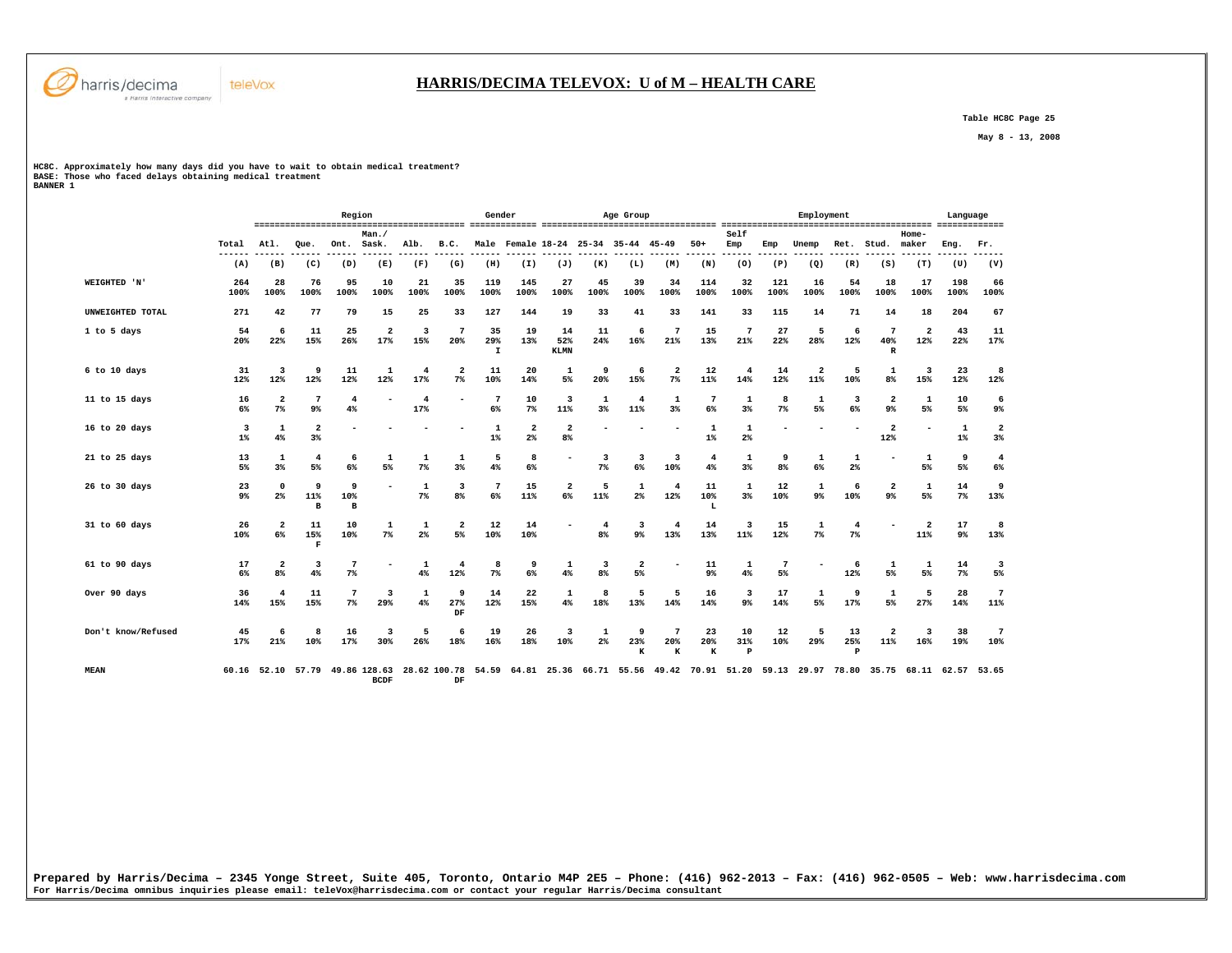

## **HARRIS/DECIMA TELEVOX: U of M – HEALTH CARE**

 **Table HC8C Page 26** 

 **May 8 - 13, 2008** 

**HC8C. Approximately how many days did you have to wait to obtain medical treatment? BASE: Those who faced delays obtaining medical treatment BANNER 2** 

|                    |                      |                         | CMA/NON-CMA   |                                           |                               | Household Income              |                                |                       |                      |                       | Highest Level of Education            |                                |                                           |                               | Marital Status            |                               |                                  | Household Size                   |                                  |                            |
|--------------------|----------------------|-------------------------|---------------|-------------------------------------------|-------------------------------|-------------------------------|--------------------------------|-----------------------|----------------------|-----------------------|---------------------------------------|--------------------------------|-------------------------------------------|-------------------------------|---------------------------|-------------------------------|----------------------------------|----------------------------------|----------------------------------|----------------------------|
|                    | Total                | CMA                     | NON-CMA       | < 40k                                     | $40 - 60k$                    |                               | 60-80k 80-100k 100k+           |                       | $< = HS$             | Coll.                 | Univ.                                 | Post<br>Grad                   | Student                                   |                               | Single Married            | Div.<br>Wid.                  | One                              | Two                              | Three                            | Four+                      |
|                    | ---<br>(A)           | (B)                     | (C)           | (D)                                       | (E)                           | (F)                           | (G)                            | (H)                   | (I)                  | (J)                   | (K)                                   | (L)                            | (M)                                       | (N)                           | (0)                       | (P)                           | (Q)                              | (R)                              | (S)                              | (T)                        |
| WEIGHTED 'N'       | 264<br>100%          | 145<br>100%             | 118<br>100%   | 87<br>100%                                | 51<br>100%                    | 47<br>100%                    | 13<br>100%                     | 34<br>100%            | 81<br>100%           | 72<br>100%            | 69<br>100%                            | 16<br>100%                     | 22<br>100%                                | 67<br>100%                    | 157<br>100%               | 37<br>100%                    | 49<br>100%                       | 81<br>100%                       | 41<br>100%                       | 92<br>100%                 |
| UNWEIGHTED TOTAL   | 271                  | 139                     | 132           | 95                                        | 51                            | 45                            | 15                             | 31                    | 95                   | 67                    | 72                                    | 17                             | 17                                        | 61                            | 168                       | 40                            | 55                               | 91                               | 41                               | 84                         |
| 1 to 5 days        | 54<br>20%            | 35<br>24%               | 19<br>16%     | 17<br>19%                                 | 10<br>20%                     | 14<br>30%                     | $\overline{2}$<br>14%          | 5<br>16%              | 12<br>14%            | 16<br>22%             | 12<br>17%                             | $\overline{4}$<br>26%          | 9<br>41%<br>$\mathbf{I}$                  | 19<br>28%                     | 24<br>15%                 | 10<br>27%                     | 7<br>14%                         | 10<br>12%                        | 12<br>29%<br>$\, {\bf R}$        | 25<br>27%<br>R             |
| 6 to 10 days       | 31<br>12%            | 16<br>11%               | 15<br>12%     | 12<br>14%                                 | $\overline{4}$<br>8%          | 3<br>$7\%$                    | $\overline{\mathbf{3}}$<br>22% | $\overline{4}$<br>12% | 11<br>14%            | $\overline{7}$<br>10% | 9<br>13%                              | $\mathbf{2}$<br>15%            | $\mathbf 1$<br>$7\%$                      | 8<br>12%                      | 21<br>14%<br>$\, {\bf P}$ | $\overline{2}$<br>5%          | $\overline{2}$<br>5%             | 13<br>17%<br>Q                   | $\overline{\mathbf{3}}$<br>6%    | 13<br>14%                  |
| 11 to 15 days      | 16<br>6%             | 10<br>$7\%$             | 6<br>5%       | $\overline{7}$<br>8%                      | 6<br>12%                      | 1<br>2 <sup>°</sup>           | 1<br>6%                        |                       | 6<br>8 <sup>8</sup>  | 1<br>$2\%$            | 7<br>11%<br>J                         |                                | $\overline{\mathbf{2}}$<br>8 <sup>8</sup> | $\overline{7}$<br>10%         | 9<br>6%                   | 1<br>3 <sup>8</sup>           | 6<br>11%                         | 4<br>5%                          | $\overline{\mathbf{2}}$<br>6%    | $\overline{4}$<br>4%       |
| 16 to 20 days      | 3<br>$1\%$           | $\overline{2}$<br>$1\%$ | 1<br>$1\%$    | $\mathbf 1$<br>$1\%$                      | $\mathbf 1$<br>$1\%$          |                               |                                |                       | $\mathbf 1$<br>$1\%$ |                       |                                       |                                | $\overline{a}$<br>10%                     | $\overline{\mathbf{2}}$<br>3% | $\mathbf 1$<br>$*$        |                               |                                  | $\overline{\mathbf{2}}$<br>$2\%$ |                                  | 1<br>$1\%$                 |
| 21 to 25 days      | 13<br>5%             | 3<br>2%                 | 11<br>9%<br>в | $\overline{\mathbf{2}}$<br>2 <sup>°</sup> | 5<br>10%                      | $\overline{2}$<br>5%          |                                | 3<br>$9\%$            | 1<br>$1\%$           | 6<br>8 <sup>8</sup>   | $\overline{7}$<br>10%<br>$\mathbf{I}$ |                                |                                           | $\overline{4}$<br>6%          | 9<br>6%                   | 1<br>$1\%$                    | $\overline{4}$<br>7%             | 1<br>$1\%$                       | $\overline{\mathbf{2}}$<br>$4\%$ | $7\phantom{.0}$<br>8%<br>R |
| 26 to 30 days      | 23<br>9 <sup>°</sup> | 17<br>11%               | 6<br>5%       | 6<br>7 <sup>8</sup>                       | $\overline{4}$<br>8%          | 5<br>10%                      | $\overline{a}$<br>15%          | $\overline{4}$<br>12% | 6<br>$7\%$           | $\overline{7}$<br>10% | 6<br>8 <sup>°</sup>                   | $\overline{\mathbf{2}}$<br>14% | $\overline{\mathbf{2}}$<br>8%             | 5<br>8%                       | 15<br>9%                  | $\overline{\mathbf{2}}$<br>6% | $\overline{\mathbf{3}}$<br>$7\%$ | 12<br>14%<br>s                   | $\mathbf 1$<br>$2\%$             | $7\phantom{.0}$<br>$7\%$   |
| 31 to 60 days      | 26<br>10%            | 18<br>12%               | 8<br>6%       | 7<br>8%                                   | 3<br>6%                       | 5<br>11%                      | $\overline{4}$<br>28%          | 6<br>17%              | 7<br>9%              | 8<br>12%              | 8<br>12%                              | $\overline{\mathbf{2}}$<br>10% |                                           | $\overline{4}$<br>5%          | 16<br>10%                 | 6<br>15%                      | $\overline{4}$<br>9 <sup>°</sup> | 9<br>11%                         | $\overline{4}$<br>10%            | 8<br>9%                    |
| 61 to 90 days      | 17<br>6%             | 6<br>4%                 | 11<br>9%      | $\overline{4}$<br>4%                      | $\overline{\mathbf{2}}$<br>5% | $\overline{\mathbf{2}}$<br>4% | 1<br>4%                        | 4<br>11%              | 6<br>8 <sup>8</sup>  | 6<br>9%               | 1<br>$1\%$                            | 3<br>17%                       | 1<br>5%                                   | $\overline{\mathbf{2}}$<br>3% | 12<br>$7\%$               | 3<br>9%                       | 6<br>12%<br>S                    | 6<br>8 <sup>8</sup>              | $\mathbf 1$<br>$1\%$             | $\overline{4}$<br>5%       |
| Over 90 days       | 36<br>14%            | 19<br>13%               | 17<br>15%     | 16<br>19%                                 | 6<br>12%                      | 8<br>16%                      | $\mathbf{1}$<br>$7\%$          | $\overline{4}$<br>13% | 11<br>13%            | 9<br>13%              | 13<br>19%<br>M                        | $\mathbf{1}$<br>5%             | $\mathbf 1$<br>5%                         | 11<br>16%                     | 22<br>14%                 | 3<br>8%                       | 8<br>16%                         | 10<br>12%                        | 8<br>19%                         | 10<br>$11\%$               |
| Don't know/Refused | 45<br>17%            | 20<br>14%               | 25<br>21%     | 15<br>17%                                 | 9<br>17%                      | 7<br>15%                      | 1<br>5%                        | 3<br>10%              | 21<br>26%<br>к       | 11<br>15%             | 6<br>8 <sup>°</sup>                   | $\overline{\mathbf{2}}$<br>13% | $\overline{4}$<br>18%                     | 5<br>8%                       | 29<br>19%<br>N            | 10<br>26%<br>N                | 9<br>19%                         | 15<br>18%                        | 9<br>22%                         | 11<br>12%                  |
| <b>MEAN</b>        | 60.16                | 54.32                   | 67.92         | 70.61                                     | 48.83                         | 65.80                         | 44.35                          | 69.68                 | 66.12                | 55.98                 | 67.65                                 | 43.72                          | 33.15                                     | 55.58                         | 65.40                     | 49.06                         | 70.49                            | 59.51                            | 72.93                            | 50.53                      |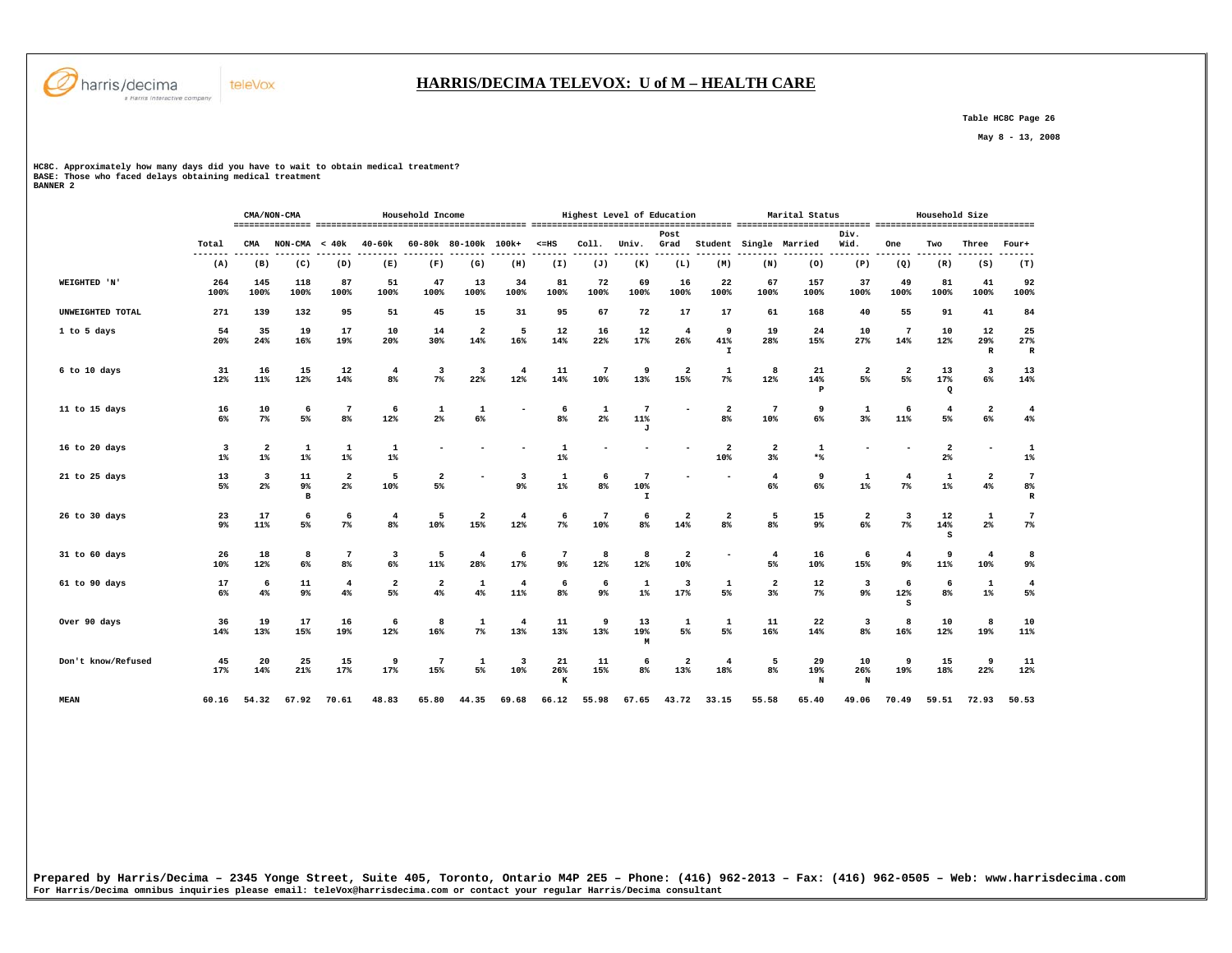

 **Table HC9 Page 27** 

 **May 8 - 13, 2008** 

**HC9. Have you, or has anyone in your immediate family, had to leave the country in order to obtain medical care? BASE: Representative Adults BANNER 1** 

|                    |                  |            | ------------------- | Region                |               |                         |                 | Gender         |                                     |               |                  | Age Group       |             |                  |             |             | Employment               |             |            |                | Language    | ----------- |
|--------------------|------------------|------------|---------------------|-----------------------|---------------|-------------------------|-----------------|----------------|-------------------------------------|---------------|------------------|-----------------|-------------|------------------|-------------|-------------|--------------------------|-------------|------------|----------------|-------------|-------------|
|                    | Total            | Atl.       | Que.                | Ont.                  | Man.<br>Sask. | Alb.                    | B.C.            |                | Male Female 18-24 25-34 35-44 45-49 |               |                  |                 |             | $50+$            | Self<br>Emp | Emp         | Unemp                    |             | Ret. Stud. | Home-<br>maker | Eng. Fr.    |             |
|                    | (A)              | (B)        | (C)                 | (D)                   | (E)           | (F)                     | (G)             | (H)            | (I)                                 | (J)           | (K)              | (L)             | (M)         | (N)              | (0)         | (P)         | (Q)                      | (R)         | (S)        | (T)            | (U)         | (V)         |
| WEIGHTED 'N'       | 1,022<br>100%    | 76<br>100% | 249<br>100%         | 391<br>100%           | 67<br>100%    | 104<br>100%             | 135<br>100%     | 494<br>100%    | 528<br>100%                         | 102<br>100%   | 184<br>100%      | 170<br>100%     | 123<br>100% | 435<br>100%      | 142<br>100% | 474<br>100% | 59<br>100%               | 224<br>100% | 69<br>100% | 45<br>100%     | 793<br>100% | 229<br>100% |
| UNWEIGHTED TOTAL   | 1,022            | 112        | 250                 | 329                   | 103           | 102                     | 126             | 505            | 517                                 | 68            | 126              | 170             | 119         | 532              | 135         | 438         | 55                       | 289         | 48         | 47             | 792         | 230         |
| Yes                | $\frac{42}{4\%}$ | 6%         | 3%                  | $\frac{22}{6\%}$<br>F | 4%            | $\frac{1}{1\%}$         | $\frac{3}{2\%}$ | $\frac{16}{3}$ | $\frac{26}{5}$                      | $\frac{2}{2}$ | $\frac{11}{6\%}$ | $\frac{6}{4\%}$ | 5<br>4%     | $\frac{18}{4\%}$ | 8<br>6%     | 17<br>4%    | $\overline{\phantom{0}}$ | $3\%$       | $3\%$      | - 6<br>12%     | 34<br>4%    | 4%          |
| No                 | 979<br>96%       | 71<br>94%  | 241<br>97%          | 368<br>94%            | 64<br>96%     | 103<br>99%<br><b>BD</b> | 132<br>98%      | 477<br>97%     | 501<br>95%                          | 100<br>98%    | 173<br>94%       | 164<br>96%      | 118<br>96%  | 416<br>96%       | 134<br>94%  | 455<br>96%  | 59<br>100%<br>OPRT       | 216<br>97%  | 67<br>97%  | 40<br>88%      | 758<br>96%  | 221<br>96%  |
| Don't know/Refused | $*$              |            |                     | $*$                   |               |                         |                 |                | $*$                                 |               |                  |                 |             | $*$              |             | $*$ %       |                          |             |            |                |             |             |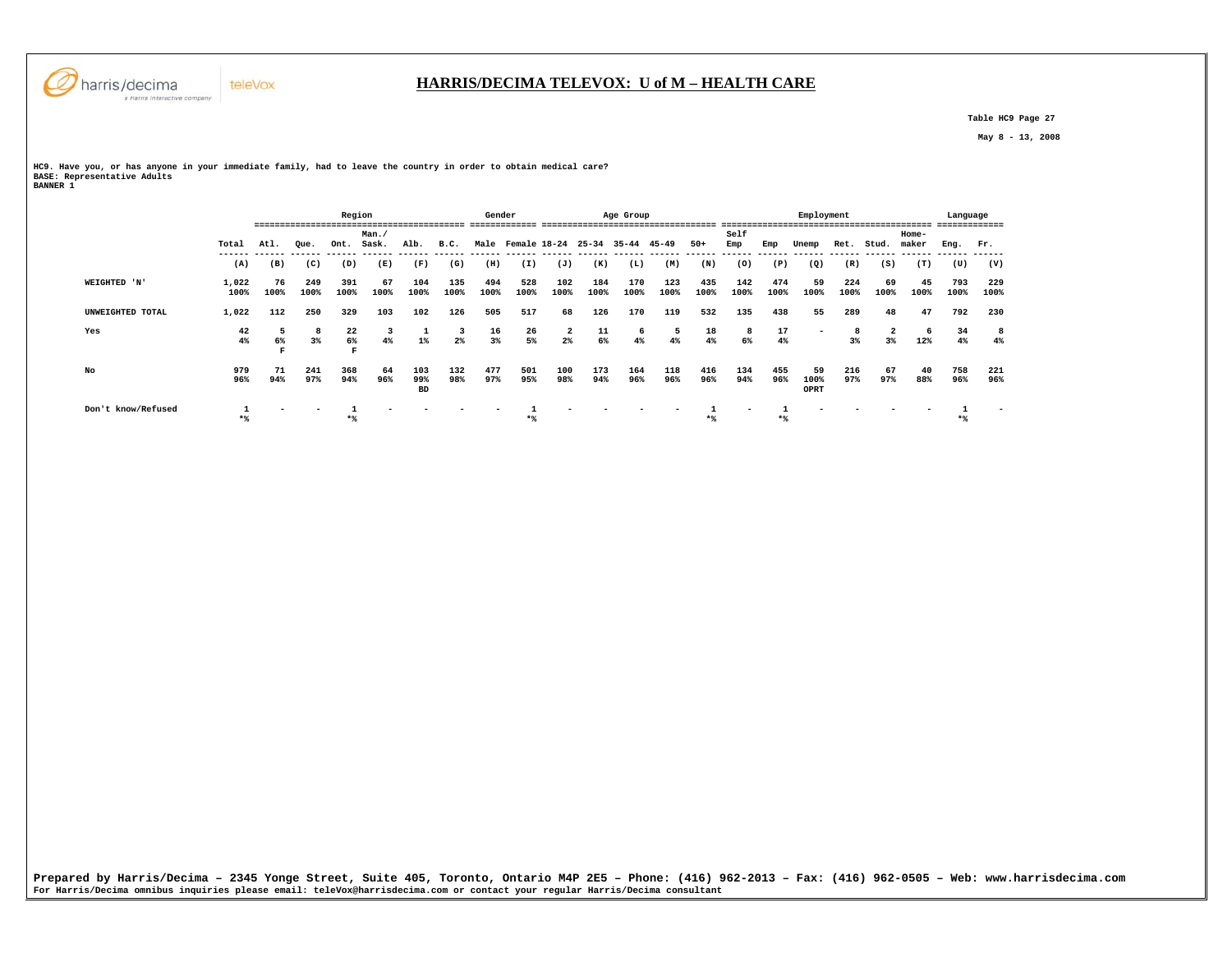

 **Table HC9 Page 28** 

 **May 8 - 13, 2008** 

**HC9. Have you, or has anyone in your immediate family, had to leave the country in order to obtain medical care? BASE: Representative Adults BANNER 2** 

teleVox

 **CMA/NON-CMA Household Income Highest Level of Education Marital Status Household Size =============== ========================================= ======================================= ========================== =============================== Post Div.** Wid.  **Total CMA NON-CMA < 40k 40-60k 60-80k 80-100k 100k+ <=HS Coll. Univ. Grad Student Single Married Wid. One Two Three Four+ ------- ------- ------- ------- -------- -------- ------- ------- ------- ------- ------- ------- ------- -------- -------- -------- ------- ------- ------- -------**  $(T)$  **(A) (B) (C) (D) (E) (F) (G) (H) (I) (J) (K) (L) (M) (N) (O) (P) (Q) (R) (S) (T) WEIGHTED 'N' 1,022 631 391 285 197 193 77 160 306 259 280 81 88 281 584 150 187 341 178 311 100% 100% 100% 100% 100% 100% 100% 100% 100% 100% 100% 100% 100% 100% 100% 100% 100% 100% 100% 100% UNWEIGHTED TOTAL 1,022 596 426 298 191 189 79 154 336 251 283 82 63 235 616 165 203 372 168 274 Yes 42 28 14 12 6 7 2 12 9 10 17 3 4 13 26 4 12 9 7 14 4% 4% 4% 4% 3% 4% 3% 7% 3% 4% 6% 3% 4% 5% 4% 2% 6% 3% 4% 5% No 979 602 377 273 190 186 74 148 297 250 262 78 85 268 559 145 174 331 171 297 96% 95% 96% 96% 97% 96% 96% 93% 97% 96% 94% 95% 96% 95% 96% 97% 93% 97% 96% 95% Q Don't know/Refused 1 1 - - - - 1 - - - - 1 - - - 1 1 - - - \*% \*% 2% 2% 1% 1%**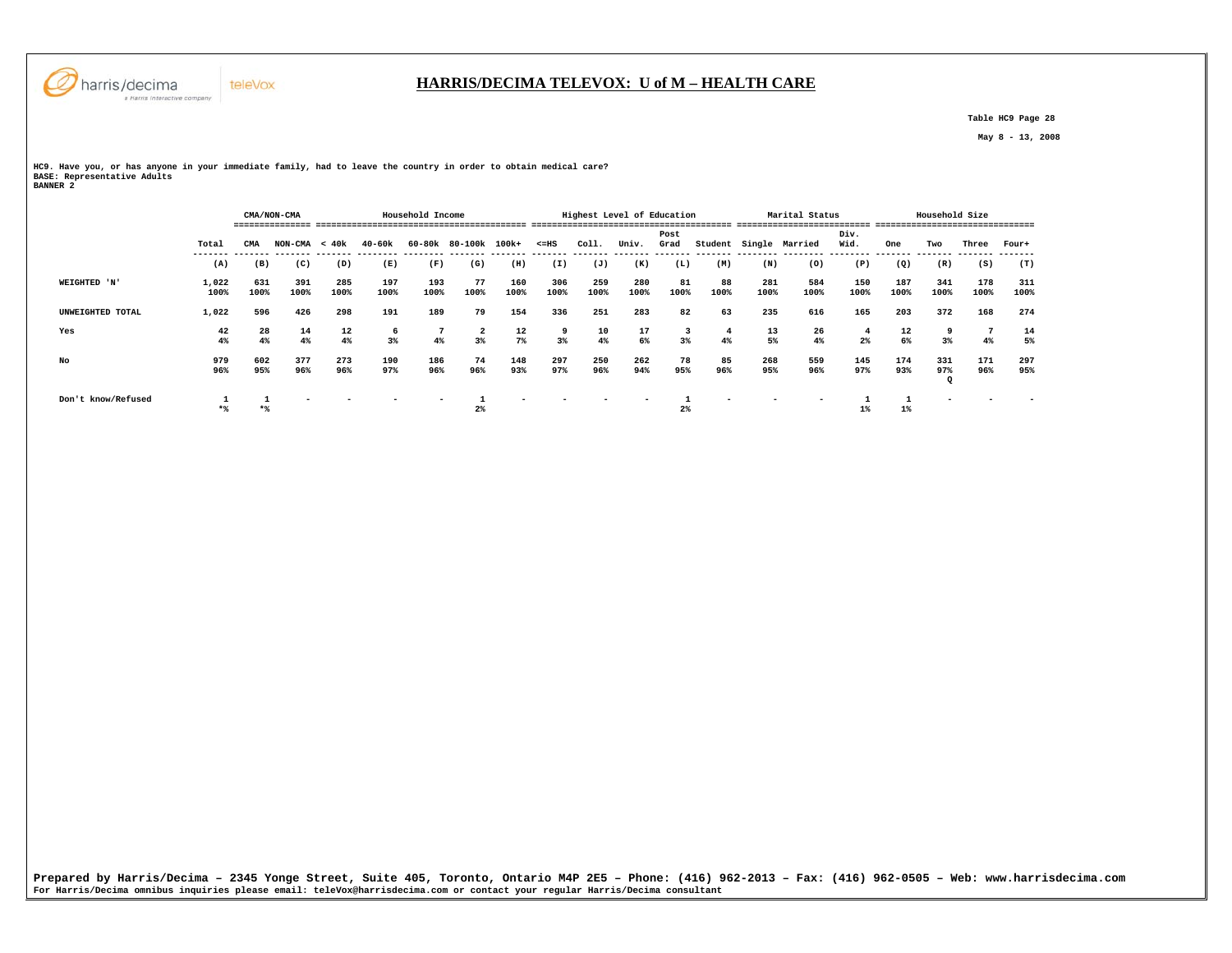

 **Table HC10A Page 29** 

 **May 8 - 13, 2008** 

# **HC10A. How satisfied are you with: The quality of health care you receive BASE: Representative Adults BANNER 1**

|                              |                      |                |                          | Region          |                                  |                |                            | Gender      |                      |                 |                           | Age Group                           |                               |                           |                      |                            | Employment                |                     |            |                      | Language                  |                 |
|------------------------------|----------------------|----------------|--------------------------|-----------------|----------------------------------|----------------|----------------------------|-------------|----------------------|-----------------|---------------------------|-------------------------------------|-------------------------------|---------------------------|----------------------|----------------------------|---------------------------|---------------------|------------|----------------------|---------------------------|-----------------|
|                              | Total                | Atl.           | Oue.                     | Ont.            | Man./<br>Sask.                   | Alb.           | B.C.<br>----               |             |                      |                 |                           | Male Female 18-24 25-34 35-44 45-49 |                               | $50+$                     | Self<br>Emp<br>----- | Emp                        | Unemp                     | Ret.                | Stud.      | Home-<br>maker       | Eng.                      | Fr.             |
|                              | (A)                  | (B)            | (C)                      | (D)             | (E)                              | (F)            | (G)                        | (H)         | (I)                  | (J)             | (K)                       | (L)                                 | (M)                           | (N)                       | (0)                  | (P)                        | (Q)                       | (R)                 | (S)        | (T)                  | (U)                       | (V)             |
| WEIGHTED 'N'                 | 1,022<br>100%        | 76<br>100%     | 249<br>100%              | 391<br>100%     | 67<br>100%                       | 104<br>100%    | 135<br>100%                | 494<br>100% | 528<br>100%          | 102<br>100%     | 184<br>100%               | 170<br>100%                         | 123<br>100%                   | 435<br>100%               | 142<br>100%          | 474<br>100%                | 59<br>100%                | 224<br>100%         | 69<br>100% | 45<br>100%           | 793<br>100%               | 229<br>100%     |
| UNWEIGHTED TOTAL             | 1,022                | 112            | 250                      | 329             | 103                              | 102            | 126                        | 505         | 517                  | 68              | 126                       | 170                                 | 119                           | 532                       | 135                  | 438                        | 55                        | 289                 | 48         | 47                   | 792                       | 230             |
| 4 - Very satisfied           | 397<br>39%           | 33<br>44%<br>c | 75<br>30%                | 165<br>42%<br>c | 27<br>40%                        | 45<br>43%<br>C | 51<br>38%                  | 196<br>40%  | 200<br>38%           | 47<br>46%<br>L  | 61<br>33%                 | 50<br>30%                           | 45<br>36%                     | 191<br>44%<br>KL          | 61<br>43%            | 164<br>35%                 | 24<br>41%                 | 104<br>46%<br>Þ     | 27<br>39%  | 16<br>34%            | 324<br>41%<br>$\mathbf v$ | 73<br>32%       |
| 3 - Somewhat satisfied       | 484<br>47%           | 28<br>36%      | 138<br>56%<br><b>BDF</b> | 172<br>44%      | 33<br>50%                        | 41<br>40%      | 71<br>53%<br>в             | 234<br>47%  | 250<br>47%           | 50<br>49%       | 93<br>51%<br>N            | 99<br>58%<br>N                      | 63<br>52%<br>N                | 176<br>40%                | 62<br>44%            | 244<br>52%<br>$\mathbb{R}$ | 23<br>39%                 | 92<br>41%           | 37<br>53%  | 21<br>47%            | 360<br>45%                | 124<br>54%<br>U |
| 2 - Somewhat<br>dissatisfied | 94<br>9 <sup>°</sup> | 11<br>15%<br>G | 23<br>$9\%$              | 35<br>$9\%$     | 6<br>9 <sup>°</sup>              | 11<br>11%      | 9<br>6%                    | 49<br>10%   | 45<br>$9\%$          | 5<br>5%         | 25<br>14%                 | 16<br>$9\%$                         | 10<br>8 <sup>°</sup>          | 38<br>9%                  | 16<br>11%            | 40<br>9 <sup>°</sup>       | 11<br>19%<br>$\mathbb{R}$ | 12<br>6%            | 6<br>8%    | 6<br>14%             | 74<br>9 <sup>°</sup>      | 20<br>9%        |
| 1 - Verv dissatisfied        | 31<br>3%             | 4<br>5%        | 6<br>3%                  | 9<br>2%         | $\mathbf{1}$<br>$1$ <sup>*</sup> | 6%             | 5<br>3%                    | 10<br>2%    | 21<br>4%             |                 | $2\%$                     | $\overline{4}$<br>$2\%$             | $2\%$                         | 19<br>4%                  | $1\%$                | 19<br>$4\%$<br>$\Omega$    |                           | 9<br>4%<br>$\Omega$ |            | $\overline{2}$<br>5% | 25<br>3%                  | 6<br>3%         |
| Don't know/Refused           | 16<br>2 <sup>°</sup> |                | 6<br>2%                  | 10<br>3%        |                                  |                |                            | 5<br>$1\%$  | 11<br>2 <sup>8</sup> |                 |                           | $\overline{a}$<br>$1\%$             | $\overline{\mathbf{2}}$<br>2% | 11<br>3%                  | 2<br>2%              | -6<br>$1\%$                | 1<br>$1\%$                | 3%                  |            |                      | 10<br>$1\%$               | 6<br>3%         |
| Satisfied (NET)              | 881<br>86%           | 61<br>81%      | 214<br>86%               | 337<br>86%      | 60<br>90%                        | 87<br>83%      | 122<br>90%<br>$\mathbf{B}$ | 430<br>87%  | 451<br>85%           | 97<br>95%<br>KN | 154<br>84%                | 149<br>88%                          | 108<br>88%                    | 367<br>84%                | 123<br>87%           | 409<br>86%                 | 47<br>79%                 | 196<br>87%          | 63<br>92%  | 37<br>81%            | 684<br>86%                | 197<br>86%      |
| Dissatisfied (NET)           | 125<br>12%           | 15<br>19%<br>G | 29<br>12%                | 44<br>11%       | 10%                              | 18<br>17%      | 13<br>10%                  | 59<br>12%   | 66<br>13%            | 5<br>5%         | 29<br>16%<br>$\mathbf{J}$ | 19<br>11%                           | 13<br>10%                     | 58<br>13%<br>$\mathbf{J}$ | 17<br>12%            | 59<br>12%                  | 11<br>19%                 | 21<br>9%            | 6<br>8%    | 9<br>19%             | 99<br>12%                 | 26<br>11%       |
| <b>MEAN</b>                  | 3.24                 | 3.20           | 3.16                     | 3.29<br>C       | 3.29                             | 3.20           | 3.25                       | 3.26        | 3.22                 | 3.41<br>KL      | 3.15                      | 3.16                                | 3.24                          | 3.27                      | 3.31                 | 3.19                       | 3.21                      | 3.34<br>P           | 3.31       | 3.10                 | 3.26                      | 3.18            |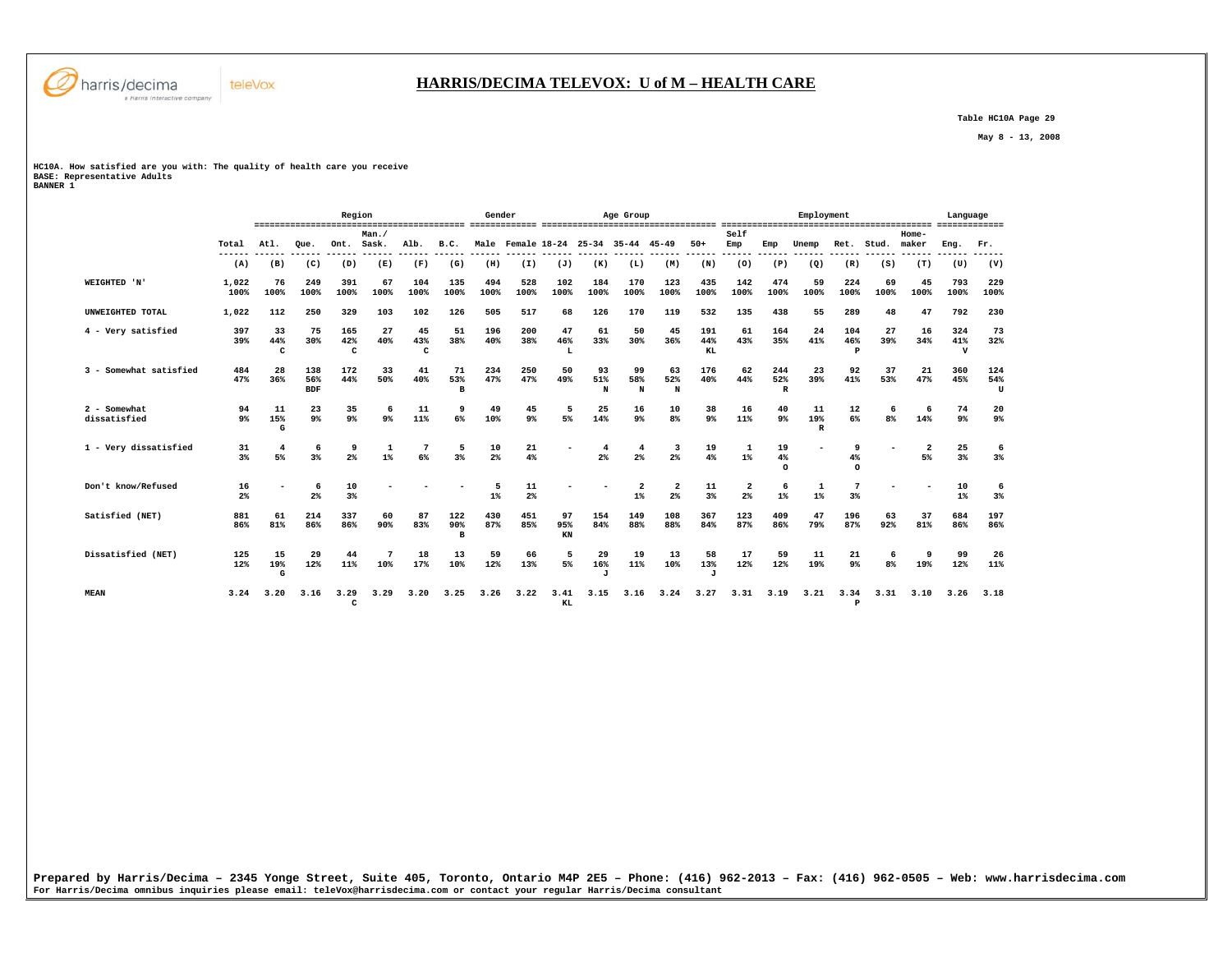

## **HARRIS/DECIMA TELEVOX: U of M – HEALTH CARE**

 **Table HC10A Page 30** 

 **May 8 - 13, 2008** 

**HC10A. How satisfied are you with: The quality of health care you receive BASE: Representative Adults BANNER 2** 

|                              |                      |             | CMA/NON-CMA         |                          |                                  | Household Income        |                      |                |                             |                            | Highest Level of Education |                         |                        |                        | Marital Status  |                                           |                        | Household Size        |                       |                        |
|------------------------------|----------------------|-------------|---------------------|--------------------------|----------------------------------|-------------------------|----------------------|----------------|-----------------------------|----------------------------|----------------------------|-------------------------|------------------------|------------------------|-----------------|-------------------------------------------|------------------------|-----------------------|-----------------------|------------------------|
|                              | Total<br>-------     | CMA         | $NON-CMA < 40k$     |                          | $40 - 60k$<br>--------           |                         | 60-80k 80-100k 100k+ |                | $< = HS$<br>------- ------- | Coll.<br>--------          | Univ.<br>--------          | Post<br>Grad<br>------- |                        | Student Single Married | -----           | Div.<br>Wid.<br>-------                   | <b>One</b><br>-------- | Two<br>-------        | Three                 | Four+                  |
|                              | (A)                  | (B)         | (C)                 | (D)                      | (E)                              | (F)                     | (G)                  | (H)            | (I)                         | (J)                        | (K)                        | (L)                     | (M)                    | (N)                    | (0)             | (P)                                       | (Q)                    | (R)                   | (S)                   | (T)                    |
| WEIGHTED 'N'                 | 1,022<br>100%        | 631<br>100% | 391<br>100%         | 285<br>100%              | 197<br>100%                      | 193<br>100%             | 77<br>100%           | 160<br>100%    | 306<br>100%                 | 259<br>100%                | 280<br>100%                | 81<br>100%              | 88<br>100%             | 281<br>100%            | 584<br>100%     | 150<br>100%                               | 187<br>100%            | 341<br>100%           | 178<br>100%           | 311<br>100%            |
| UNWEIGHTED TOTAL             | 1,022                | 596         | 426                 | 298                      | 191                              | 189                     | 79                   | 154            | 336                         | 251                        | 283                        | 82                      | 63                     | 235                    | 616             | 165                                       | 203                    | 372                   | 168                   | 274                    |
| 4 - Very satisfied           | 397<br>39%           | 247<br>39%  | 149<br>38%          | 106<br>37%               | 63<br>32%                        | 76<br>39%               | 31<br>40%            | 72<br>45%<br>Е | 129<br>42%                  | 92<br>35%                  | 106<br>38%                 | 31<br>38%               | 37<br>42%              | 110<br>39%             | 230<br>39%      | 56<br>37%                                 | 64<br>34%              | 141<br>41%            | 77<br>43%             | 113<br>36%             |
| 3 - Somewhat satisfied       | 484<br>47%           | 306<br>48%  | 178<br>46%          | 132<br>46%               | 108<br>55%                       | 96<br>50%               | 37<br>48%            | 70<br>44%      | 128<br>42%                  | 135<br>52%<br>$\mathbf{I}$ | 139<br>50%                 | 34<br>42%               | 46<br>52%              | 134<br>48%             | 282<br>48%      | 64<br>43%                                 | 80<br>43%              | 157<br>46%            | 78<br>44%             | 165<br>53%<br>$\Omega$ |
| 2 - Somewhat<br>dissatisfied | 94<br>9 <sup>°</sup> | 49<br>8%    | 45<br>12%           | 32<br>11%<br>$\mathbf H$ | 19<br>10%                        | 17<br>9%                | 5<br>6%              | 7<br>4%        | 36<br>12%                   | 18<br>7 <sup>8</sup>       | 25<br>9%                   | 10<br>12%               | 6<br>6%                | 26<br>9 <sup>°</sup>   | 48<br>8%        | 20<br>13%                                 | 23<br>12%              | 28<br>8 <sup>8</sup>  | 19<br>11%             | 24<br>8%               |
| 1 - Very dissatisfied        | 31<br>3%             | 20<br>3%    | 11<br>3%            | 8<br>3%                  | 5<br>$3\%$                       | 3<br>$1\%$              | 4<br>5%              | 10<br>6%<br>F  | 6<br>2 <sup>°</sup>         | 9<br>4%                    | 8<br>3%                    | 7<br>8 <sup>8</sup>     |                        | 3%                     | 16<br>$3\%$     | 7<br>5%                                   | 14<br>$7\%$<br>RST     | 8<br>2 <sup>8</sup>   | 3<br>$2\%$            | 6<br>2%                |
| Don't know/Refused           | 16<br>2%             | 9<br>$1\%$  | 8<br>2 <sup>°</sup> | 7<br>3%                  | $\overline{\mathbf{2}}$<br>$1\%$ | $\overline{2}$<br>$1\%$ |                      | 1<br>$1\%$     | 7<br>2 <sup>°</sup>         | 6<br>2 <sup>°</sup>        | $\overline{2}$<br>$1\%$    |                         |                        | $2\%$                  | 8<br>$1\%$      | $\overline{\mathbf{2}}$<br>2 <sup>8</sup> | 6<br>3%                | 6<br>2 <sup>8</sup>   |                       | 3<br>$1\%$             |
| Satisfied (NET)              | 881<br>86%           | 553<br>88%  | 327<br>84%          | 239<br>84%               | 171<br>87%                       | 172<br>89%              | 69<br>89%            | 142<br>89%     | 257<br>84%                  | 226<br>87%                 | 245<br>87%                 | 65<br>80%               | 83<br>94%<br><b>IL</b> | 243<br>87%             | 512<br>88%<br>P | 120<br>80%                                | 145<br>77%             | 299<br>88%<br>$\circ$ | 155<br>87%<br>$\circ$ | 278<br>89%<br>$\Omega$ |
| Dissatisfied (NET)           | 125<br>12%           | 69<br>11%   | 56<br>14%           | 40<br>14%                | 24<br>12%                        | 19<br>10%               | 9<br>11%             | 17<br>10%      | 42<br>14%                   | 27<br>10%                  | 33<br>12%                  | 17<br>20%<br>M          | 6<br>6%                | 33<br>12%              | 64<br>11%       | 27<br>18%<br>$\Omega$                     | 37<br>20%<br>RT        | 36<br>11%             | 23<br>13%             | 30<br>10%              |
| <b>MEAN</b>                  | 3.24                 | 3.25        | 3.22                | 3.21                     | 3.17                             | 3.28                    | 3.24                 | 3.29           | 3.27                        | 3.22                       | 3.23                       | 3.09                    | 3.36                   | 3.25                   | 3.26            | 3.14                                      | 3.08                   | 3.29<br>$\Omega$      | 3.29<br>$\mathbf Q$   | 3.25<br>$\Omega$       |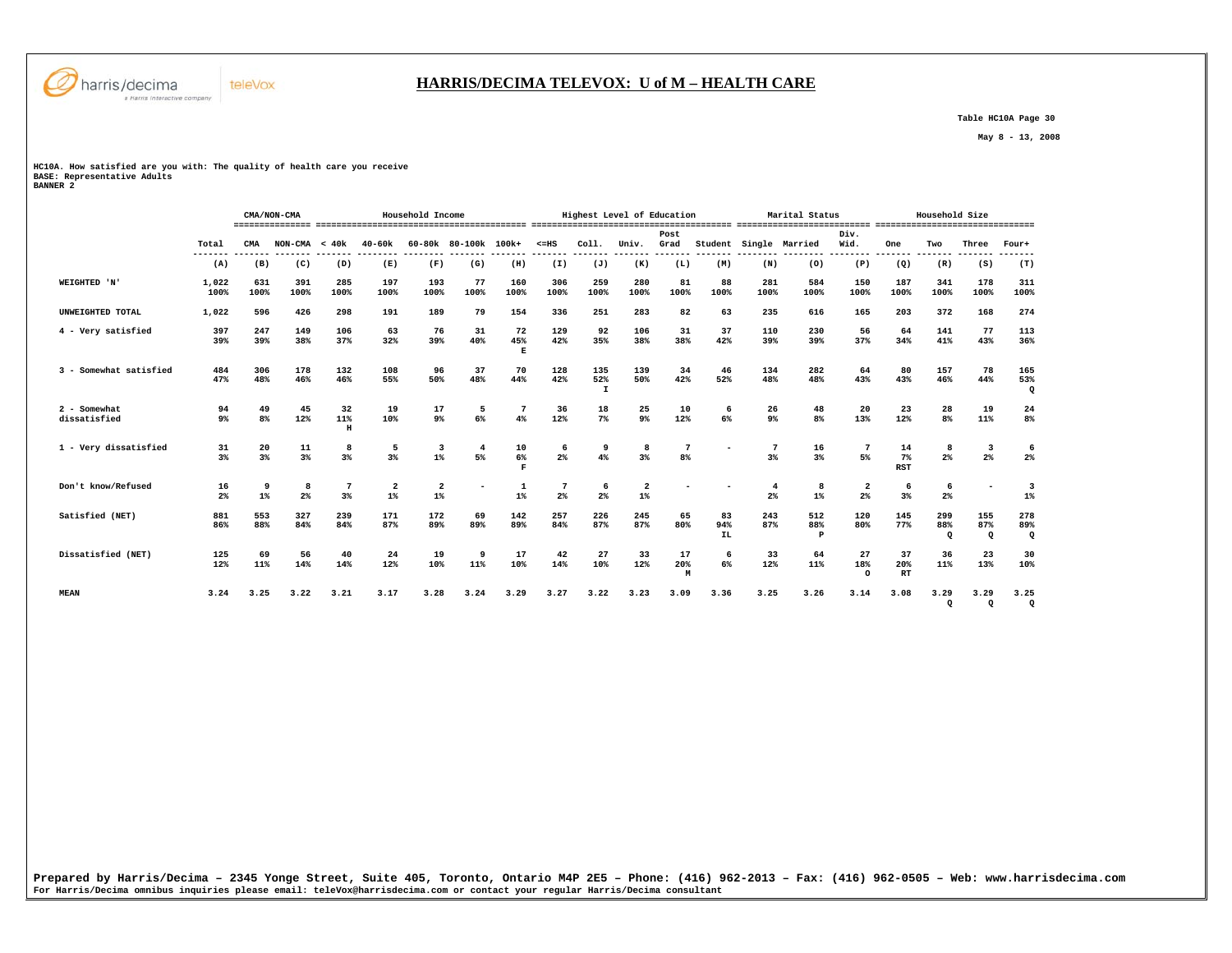

# **HARRIS/DECIMA TELEVOX: U of M – HEALTH CARE**

 **Table HC10B Page 31** 

 **May 8 - 13, 2008** 

**HC10B. How satisfied are you with: Your ability to get a doctor's appointment when you want one BASE: Representative Adults BANNER 1** 

|                              |                      |                                   |                           | Region               |                           |                           |                           | Gender                     |                      |             |                | Age Group                           |                               |                    |                |                            | Employment |                      |                          |                           | Language                   |                |
|------------------------------|----------------------|-----------------------------------|---------------------------|----------------------|---------------------------|---------------------------|---------------------------|----------------------------|----------------------|-------------|----------------|-------------------------------------|-------------------------------|--------------------|----------------|----------------------------|------------|----------------------|--------------------------|---------------------------|----------------------------|----------------|
|                              | Total                | Atl.                              | Oue.                      | Ont.                 | Man.<br>Sask.             | Alb.                      | B.C.                      |                            |                      |             |                | Male Female 18-24 25-34 35-44 45-49 |                               | $50+$              | Self<br>Emp    | Emp                        | Unemp      | Ret.                 | Stud.                    | Home-<br>maker            | Eng.                       | Fr.            |
|                              | (A)                  | (B)                               | (C)                       | (D)                  | (E)                       | (F)                       | (G)                       | (H)                        | (I)                  | (J)         | (K)            | (L)                                 | (M)                           | (N)                | (0)            | (P)                        | (Q)        | (R)                  | (S)                      | (T)                       | (U)                        | (V)            |
| WEIGHTED 'N'                 | 1,022<br>100%        | 76<br>100%                        | 249<br>100%               | 391<br>100%          | 67<br>100%                | 104<br>100%               | 135<br>100%               | 494<br>100%                | 528<br>100%          | 102<br>100% | 184<br>100%    | 170<br>100%                         | 123<br>100%                   | 435<br>100%        | 142<br>100%    | 474<br>100%                | 59<br>100% | 224<br>100%          | 69<br>100%               | 45<br>100%                | 793<br>100%                | 229<br>100%    |
| UNWEIGHTED TOTAL             | 1,022                | 112                               | 250                       | 329                  | 103                       | 102                       | 126                       | 505                        | 517                  | 68          | 126            | 170                                 | 119                           | 532                | 135            | 438                        | 55         | 289                  | 48                       | 47                        | 792                        | 230            |
| 4 - Very satisfied           | 337<br>33%           | 30<br>40%<br>$\mathbf C\mathbf E$ | 45<br>18%                 | 159<br>41%<br>CE     | 18<br>26%                 | 33<br>31%<br>C            | 52<br>39%<br>C            | 161<br>33%                 | 175<br>33%           | 38<br>38%   | 54<br>29%      | 42<br>25%                           | 36<br>29%                     | 165<br>38%<br>L    | 54<br>38%<br>T | 142<br>30%                 | 21<br>35%  | 92<br>41%<br>PST     | 17<br>25%                | 8<br>18%                  | 291<br>37%<br>$\mathbf{v}$ | 46<br>20%      |
| 3 - Somewhat satisfied       | 356<br>35%           | 18<br>24%                         | 95<br>38%<br>$\mathbf{B}$ | 127<br>32%           | 29<br>44%<br><b>BD</b>    | 42<br>40%<br>$\mathbf{B}$ | 46<br>34%                 | 190<br>38%<br>$\mathbf{I}$ | 166<br>31%           | 31<br>31%   | 52<br>29%      | 73<br>43%<br>к                      | 43<br>35%                     | 152<br>35%         | 50<br>35%      | 164<br>35%                 | 18<br>31%  | 81<br>36%            | 22<br>32%                | 19<br>42%                 | 269<br>34%                 | 87<br>38%      |
| 2 - Somewhat<br>dissatisfied | 187<br>18%           | 12<br>16%                         | 67<br>27%<br><b>BDF</b>   | 54<br>14%            | 16<br>24%<br>D            | 15<br>14%                 | 24<br>18%                 | 84<br>17%                  | 103<br>19%           | 22<br>22%   | 44<br>24%<br>N | 33<br>20%                           | 26<br>21%                     | 60<br>14%          | 24<br>17%      | 90<br>19%<br>R             | 9<br>15%   | 25<br>11%            | 24<br>34%<br><b>OPOR</b> | 11<br>25%<br>$\mathbb{R}$ | 125<br>16%                 | 63<br>27%<br>U |
| 1 - Very dissatisfied        | 113<br>11%           | 14<br>18%<br>EG                   | 30<br>12%<br>Е            | 43<br>11%<br>Е       | 3<br>5%                   | 11<br>10%                 | 12<br>9 <sup>°</sup>      | 45<br>9%                   | 68<br>13%            | $7\%$       | 27<br>15%      | 18<br>10%                           | 17<br>14%                     | 44<br>10%          | 11<br>8%       | 62<br>13%<br>$\mathbb{R}$  | 10<br>17%  | 18<br>8 <sup>8</sup> | 5<br>7%                  | 7<br>15%                  | 89<br>11%                  | 23<br>10%      |
| Don't know/Refused           | 29<br>3 <sup>8</sup> | $\overline{a}$<br>3%              | 12<br>5%<br>EG            | 8<br>2%              | $1\%$                     | 4<br>4%                   | -1<br>$1\%$               | 13<br>3%                   | 15<br>3%             | 3<br>3%     | -6<br>$3*$     | 3<br>2%                             | $\overline{\mathbf{2}}$<br>1% | 14<br>3%           | 4<br>2%        | 16<br>$3*$                 | 1<br>$1\%$ | $3*$                 | 1<br>2 <sup>°</sup>      |                           | 19<br>2 <sup>o</sup>       | 10<br>5%       |
| Satisfied (NET)              | 693<br>68%           | 48<br>63%                         | 140<br>56%                | 285<br>73%<br>C      | 47<br>70%<br>$\mathbf{C}$ | 75<br>71%<br>$\mathbf{C}$ | 98<br>73%<br>$\mathbf{C}$ | 351<br>71%<br>$\mathbf{I}$ | 342<br>65%           | 70<br>68%   | 106<br>58%     | 115<br>68%                          | 78<br>64%                     | 317<br>73%<br>K    | 104<br>73%     | 306<br>65%                 | 39<br>66%  | 173<br>77%<br>PST    | 39<br>57%                | 27<br>60%                 | 560<br>71%<br>$\mathbf{v}$ | 133<br>58%     |
| Dissatisfied (NET)           | 300<br>29%           | 25<br>34%                         | 96<br>39%<br>DFG          | 98<br>25%            | 19<br>29%                 | 26<br>24%                 | 36<br>27%                 | 129<br>26%                 | 171<br>32%<br>$\,$ H | 30<br>29%   | 71<br>39%<br>N | 51<br>30%                           | 43<br>35%<br>N                | 104<br>24%         | 34<br>24%      | 152<br>32%<br>$\mathbb{R}$ | 19<br>32%  | 43<br>19%            | 29<br>41%<br><b>OR</b>   | 18<br>40%<br>$\mathbb{R}$ | 214<br>27%                 | 86<br>38%<br>U |
| <b>MEAN</b>                  | 2.92                 | 2.88                              | 2.66                      | 3.05<br>$\mathbf{C}$ | 2.93<br>$\mathbf{C}$      | 2.96<br>c                 | 3.04<br>c                 | 2.97                       | 2.88                 | 3.01        | 2.75           | 2.84                                | 2.80                          | 3.04<br><b>KLM</b> | 3.06<br>PT     | 2.84                       | 2.86       | 3.14<br>PST          | 2.76                     | 2.64                      | 2.98<br>$\mathbf v$        | 2.71           |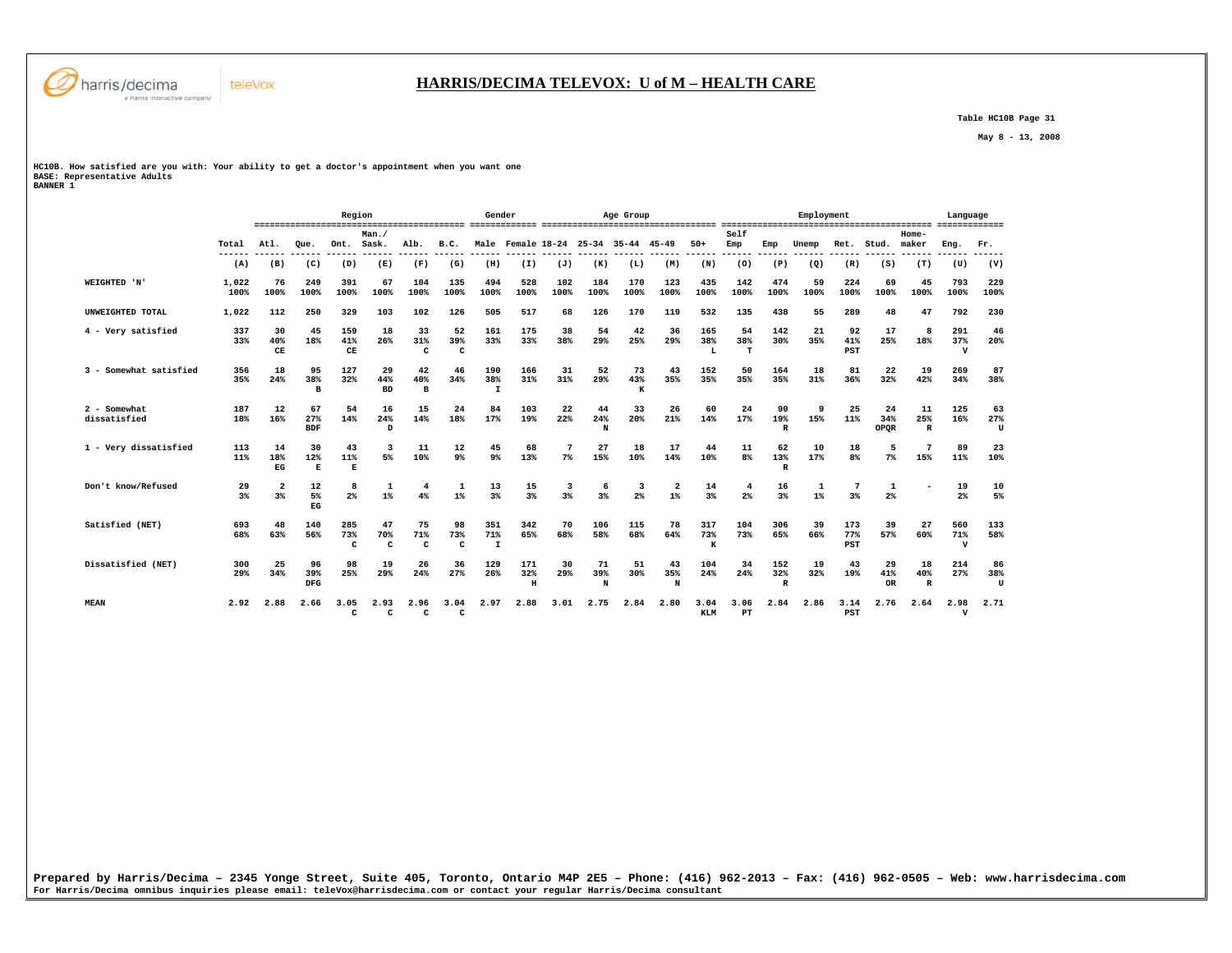

## **HARRIS/DECIMA TELEVOX: U of M – HEALTH CARE**

 **Table HC10B Page 32** 

 **May 8 - 13, 2008** 

**HC10B. How satisfied are you with: Your ability to get a doctor's appointment when you want one BASE: Representative Adults BANNER 2** 

|                              |                  |                | CMA/NON-CMA                 |             |                                  | Household Income |                      |                      |                         |                                  | Highest Level of Education |                              |                           |             | Marital Status                     |                         |                 | Household Size  |                  |             |
|------------------------------|------------------|----------------|-----------------------------|-------------|----------------------------------|------------------|----------------------|----------------------|-------------------------|----------------------------------|----------------------------|------------------------------|---------------------------|-------------|------------------------------------|-------------------------|-----------------|-----------------|------------------|-------------|
|                              | Total<br>------- | CMA<br>------- | $NON-CMA < 40k$<br>-------- | --------    | $40 - 60k$<br>--------- -------- |                  | 60-80k 80-100k 100k+ |                      | $< = HS$                | Col1.                            | Univ.                      | Post<br>Grad                 |                           |             | Student Single Married<br>-------- | Div.<br>Wid.<br>------- | One<br>-------- | Two<br>-------- | Three<br>------- | Four+       |
|                              | (A)              | (B)            | (C)                         | (D)         | (E)                              | (F)              | (G)                  | (H)                  | (I)                     | (J)                              | (K)                        | (L)                          | (M)                       | (N)         | (0)                                | (P)                     | (Q)             | (R)             | (S)              | (T)         |
| WEIGHTED 'N'                 | 1,022<br>100%    | 631<br>100%    | 391<br>100%                 | 285<br>100% | 197<br>100%                      | 193<br>100%      | 77<br>100%           | 160<br>100%          | 306<br>100%             | 259<br>100%                      | 280<br>100%                | 81<br>100%                   | 88<br>100%                | 281<br>100% | 584<br>100%                        | 150<br>100%             | 187<br>100%     | 341<br>100%     | 178<br>100%      | 311<br>100% |
| UNWEIGHTED TOTAL             | 1,022            | 596            | 426                         | 298         | 191                              | 189              | 79                   | 154                  | 336                     | 251                              | 283                        | 82                           | 63                        | 235         | 616                                | 165                     | 203             | 372             | 168              | 274         |
| 4 - Very satisfied           | 337<br>33%       | 215<br>34%     | 122<br>31%                  | 94<br>33%   | 57<br>29%                        | 59<br>30%        | 25<br>33%            | 57<br>35%            | 117<br>38%<br>к         | 87<br>33%                        | 74<br>27%                  | 29<br>36%                    | 28<br>32%                 | 95<br>34%   | 188<br>32%                         | 52<br>35%               | 66<br>35%       | 109<br>32%      | 64<br>36%        | 97<br>31%   |
| 3 - Somewhat satisfied       | 356<br>35%       | 216<br>34%     | 140<br>36%                  | 106<br>37%  | 73<br>37%                        | 64<br>33%        | 27<br>35%            | 54<br>34%            | 112<br>37%              | 81<br>31%                        | 104<br>37%                 | 27<br>33%                    | 28<br>32%                 | 88<br>31%   | 213<br>36%                         | 51<br>34%               | 65<br>35%       | 124<br>36%      | 57<br>32%        | 108<br>35%  |
| 2 - Somewhat<br>dissatisfied | 187<br>18%       | 125<br>20%     | 63<br>16%                   | 43<br>15%   | 38<br>19%                        | 47<br>24%<br>D   | 16<br>$20*$          | 25<br>16%            | 33<br>11%               | 53<br>21%<br>$\mathbf{I}$        | 62<br>22%<br>$\mathbf{I}$  | 15<br>18%                    | 24<br>27%<br>$\mathbf{I}$ | 52<br>18%   | 113<br>19%                         | 23<br>15%               | 28<br>15%       | 62<br>18%       | 32<br>18%        | 65<br>21%   |
| 1 - Very dissatisfied        | 113<br>11%       | 61<br>10%      | 51<br>13%                   | 34<br>12%   | 25<br>13%                        | 15<br>$8\%$      | 9<br>12%             | 21<br>13%            | 34<br>11%               | 31<br>12%                        | 30<br>11%                  | 11<br>13%                    | 6<br>$7\%$                | 34<br>12%   | 59<br>10%                          | 20<br>13%               | 19<br>10%       | 35<br>10%       | 22<br>12%        | 37<br>12%   |
| Don't know/Refused           | 29<br>3%         | 15<br>2%       | 14<br>4%                    | 9<br>3%     | $\overline{4}$<br>2%             | 8<br>4%          |                      | $\overline{4}$<br>2% | 10<br>$3*$              | $\overline{7}$<br>3 <sup>8</sup> | 9<br>$3*$                  | $\qquad \qquad \blacksquare$ | $\mathbf{1}$<br>$1\%$     | 12<br>4%    | 12<br>$2\%$                        | 2 <sup>8</sup>          | 10<br>5%<br>т   | 11<br>3%<br>T   | 3<br>$2\%$       | 3<br>$1\%$  |
| Satisfied (NET)              | 693<br>68%       | 431<br>68%     | 262<br>67%                  | 200<br>70%  | 130<br>66%                       | 123<br>64%       | 52<br>68%            | 110<br>69%           | 229<br>75%<br><b>JK</b> | 168<br>65%                       | 178<br>64%                 | 56<br>69%                    | 57<br>64%                 | 183<br>65%  | 401<br>69%                         | 103<br>69%              | 131<br>70%      | 232<br>68%      | 121<br>68%       | 206<br>66%  |
| Dissatisfied (NET)           | 300<br>29%       | 186<br>29%     | 114<br>29%                  | 76<br>27%   | 63<br>32%                        | 62<br>32%        | 25<br>32%            | 46<br>29%            | 67<br>22%               | 84<br>33%<br>$\mathbf{r}$        | 92<br>33%<br>$\mathbf{I}$  | 25<br>31%                    | 31<br>35%                 | 86<br>30%   | 172<br>29%                         | 43<br>29%               | 46<br>25%       | 97<br>28%       | 54<br>30%        | 102<br>33%  |
| <b>MEAN</b>                  | 2.92             | 2.95           | 2.88                        | 2.94        | 2.84                             | 2.90             | 2.89                 | 2.93                 | 3.05<br>$\mathbf{K}$    | 2.89                             | 2.82                       | 2.92                         | 2.90                      | 2.91        | 2.93                               | 2.93                    | 3.01            | 2.93            | 2.93             | 2.86        |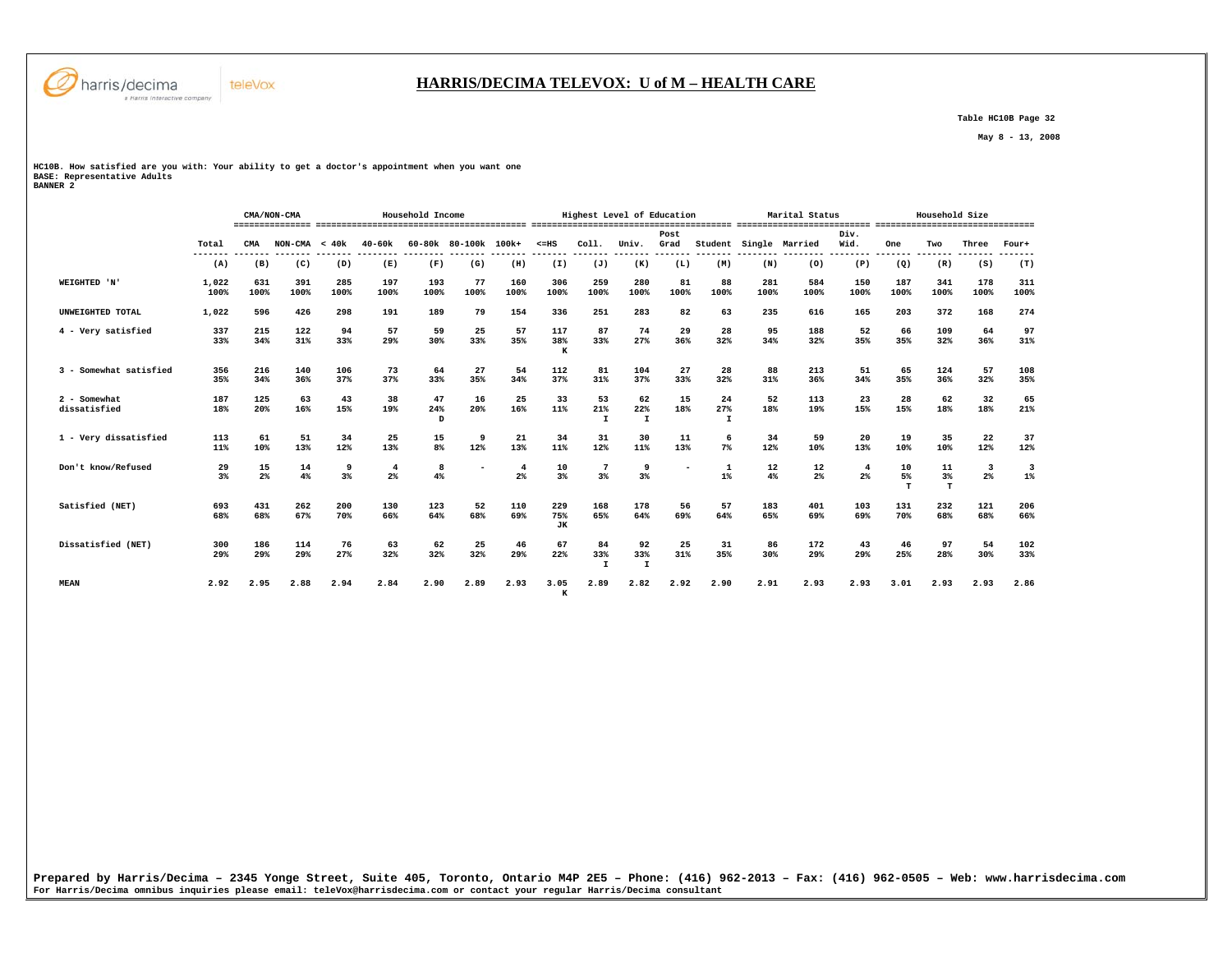

 **Table HC10C Page 33** 

 **May 8 - 13, 2008** 

**HC10C. How satisfied are you with: Your ability to see top-quality medical specialists, if you ever need one BASE: Representative Adults BANNER 1** 

teleVox

|                              |                      |                 |                           | Region               |                           |                |                      | Gender      |             |                          |                           | Age Group                           |                 |                            |                 |                 | Employment     |                                  |                     |                               | Language                   |                |
|------------------------------|----------------------|-----------------|---------------------------|----------------------|---------------------------|----------------|----------------------|-------------|-------------|--------------------------|---------------------------|-------------------------------------|-----------------|----------------------------|-----------------|-----------------|----------------|----------------------------------|---------------------|-------------------------------|----------------------------|----------------|
|                              | Total                | Atl.            | Oue.                      | Ont.                 | Man./<br>Sask.            | Alb.           | B.C.                 |             |             |                          |                           | Male Female 18-24 25-34 35-44 45-49 |                 | $50+$                      | Self<br>Emp     | Emp             | Unemp          | Ret.                             | Stud.               | Home-<br>maker                | Eng.                       | Fr.            |
|                              | (A)                  | (B)             | (C)                       | (D)                  | (E)                       | (F)            | (G)                  | (H)         | (I)         | (J)                      | (K)                       | (L)                                 | (M)             | (N)                        | (0)             | (P)             | (Q)            | (R)                              | (S)                 | (T)                           | (U)                        | (V)            |
| WEIGHTED 'N'                 | 1,022<br>100%        | 76<br>100%      | 249<br>100%               | 391<br>100%          | 67<br>100%                | 104<br>100%    | 135<br>100%          | 494<br>100% | 528<br>100% | 102<br>100%              | 184<br>100%               | 170<br>100%                         | 123<br>100%     | 435<br>100%                | 142<br>100%     | 474<br>100%     | 59<br>100%     | 224<br>100%                      | 69<br>100%          | 45<br>100%                    | 793<br>100%                | 229<br>100%    |
| UNWEIGHTED TOTAL             | 1,022                | 112             | 250                       | 329                  | 103                       | 102            | 126                  | 505         | 517         | 68                       | 126                       | 170                                 | 119             | 532                        | 135             | 438             | 55             | 289                              | 48                  | 47                            | 792                        | 230            |
| 4 - Very satisfied           | 179<br>17%           | 15<br>20%       | 35<br>14%                 | 70<br>18%            | 12<br>17%                 | 19<br>18%      | 29<br>21%            | 93<br>19%   | 86<br>16%   | 16<br>16%                | 28<br>15%                 | 20<br>12%                           | 16<br>13%       | 99<br>23%<br>LM            | 23<br>16%       | 72<br>15%       | 10<br>16%      | 55<br>25%<br>PS                  | 9<br>13%            | 8<br>18%                      | 145<br>18%                 | 34<br>15%      |
| 3 - Somewhat satisfied       | 423<br>41%           | 25<br>33%       | 90<br>36%                 | 178<br>46%<br>вc     | 32<br>48%<br>$\mathbf{B}$ | 45<br>43%      | 52<br>38%            | 213<br>43%  | 209<br>40%  | 63<br>62%<br><b>KLMN</b> | 76<br>41%                 | 75<br>44%                           | 48<br>39%       | 155<br>36%                 | 54<br>38%       | 202<br>43%<br>т | 26<br>44%      | 85<br>38%                        | 42<br>60%<br>OPRT   | 12<br>26%                     | 337<br>42%                 | 86<br>37%      |
| 2 - Somewhat<br>dissatisfied | 204<br>20%           | 18<br>24%       | 67<br>27%<br>DEF          | 63<br>16%            | 11<br>17%                 | 17<br>16%      | 28<br>21%            | 96<br>19%   | 108<br>21%  | 14<br>14%                | 40<br>22%                 | 37<br>22%                           | 36<br>29%<br>JN | 76<br>18%                  | 32<br>22%       | 94<br>20%       | 13<br>22%      | 34<br>15%                        | 13<br>19%           | 15<br>34%<br>R                | 142<br>18%                 | 62<br>27%<br>U |
| 1 - Verv dissatisfied        | 121<br>12%           | 13<br>17%<br>G  | 38<br>15%<br>G            | 38<br>10%            | 6<br>9%                   | 14<br>14%      | 11<br>8%             | 49<br>10%   | 72<br>14%   | 4%                       | 22<br>12%                 | 19<br>11%<br>J                      | 12<br>10%       | 63<br>14%<br>$\mathbf{J}$  | 16<br>11%<br>s  | 54<br>11%<br>s  | 10<br>16%<br>s | 29<br>13%<br>s                   | $2\%$               | 9<br>19%<br>s                 | 89<br>11%                  | 31<br>14%      |
| Don't know/Refused           | 96<br>9 <sup>°</sup> | 5<br>6%         | 19<br>8 <sup>8</sup>      | 42<br>11%            | 5<br>8 <sup>8</sup>       | 9 <sup>°</sup> | 16<br>12%            | 43<br>9%    | 53<br>10%   | 5<br>5%                  | 17<br>9 <sup>°</sup>      | 18<br>11%                           | 10<br>8%        | 42<br>10%                  | 17<br>12%<br>QT | 52<br>11%<br>QT | 1<br>$1\%$     | 20<br>9 <sup>°</sup><br>$\Omega$ | 5<br>$7\%$          | $\overline{\mathbf{2}}$<br>4% | 79<br>10%                  | 17<br>$7\%$    |
| Satisfied (NET)              | 601<br>59%           | 40<br>53%       | 125<br>50%                | 248<br>63%<br>c      | 44<br>66%<br>c            | 64<br>61%      | 81<br>60%            | 306<br>62%  | 295<br>56%  | 79<br>77%<br>KLMN        | 104<br>57%                | 95<br>56%                           | 64<br>52%       | 254<br>58%                 | 78<br>55%       | 274<br>58%      | 35<br>60%      | 141<br>63%<br>T                  | 50<br>73%<br>OPT    | 20<br>44%                     | 482<br>61%<br>$\mathbf{v}$ | 119<br>52%     |
| Dissatisfied (NET)           | 325<br>32%           | 31<br>41%<br>DE | 105<br>42%<br><b>DEFG</b> | 101<br>26%           | 17<br>26%                 | 31<br>30%      | 39<br>29%            | 145<br>29%  | 180<br>34%  | 18<br>17%                | 62<br>34%<br>$\mathbf{J}$ | 56<br>33%<br>J                      | 49<br>40%<br>J  | 140<br>32%<br>$\mathbf{J}$ | 47<br>33%       | 148<br>31%      | 23<br>39%<br>s | 63<br>28%                        | 14<br>20%           | 24<br>52%<br>OPRS             | 232<br>29%                 | 93<br>41%<br>U |
| <b>MEAN</b>                  | 2.71                 | 2.60            | 2.53                      | 2.80<br>$\mathbf{C}$ | 2.80<br>$\mathbf{C}$      | 2.72           | 2.82<br>$\mathbf{C}$ | 2.78        | 2.65        | 2.94<br><b>KLM</b>       | 2.67                      | 2.64                                | 2.60            | 2.74                       | 2.68            | 2.69            | 2.60           | 2.82<br>$\mathbf T$              | 2.90<br>$\mathbf T$ | 2.45                          | 2.75<br>$\mathbf v$        | 2.57           |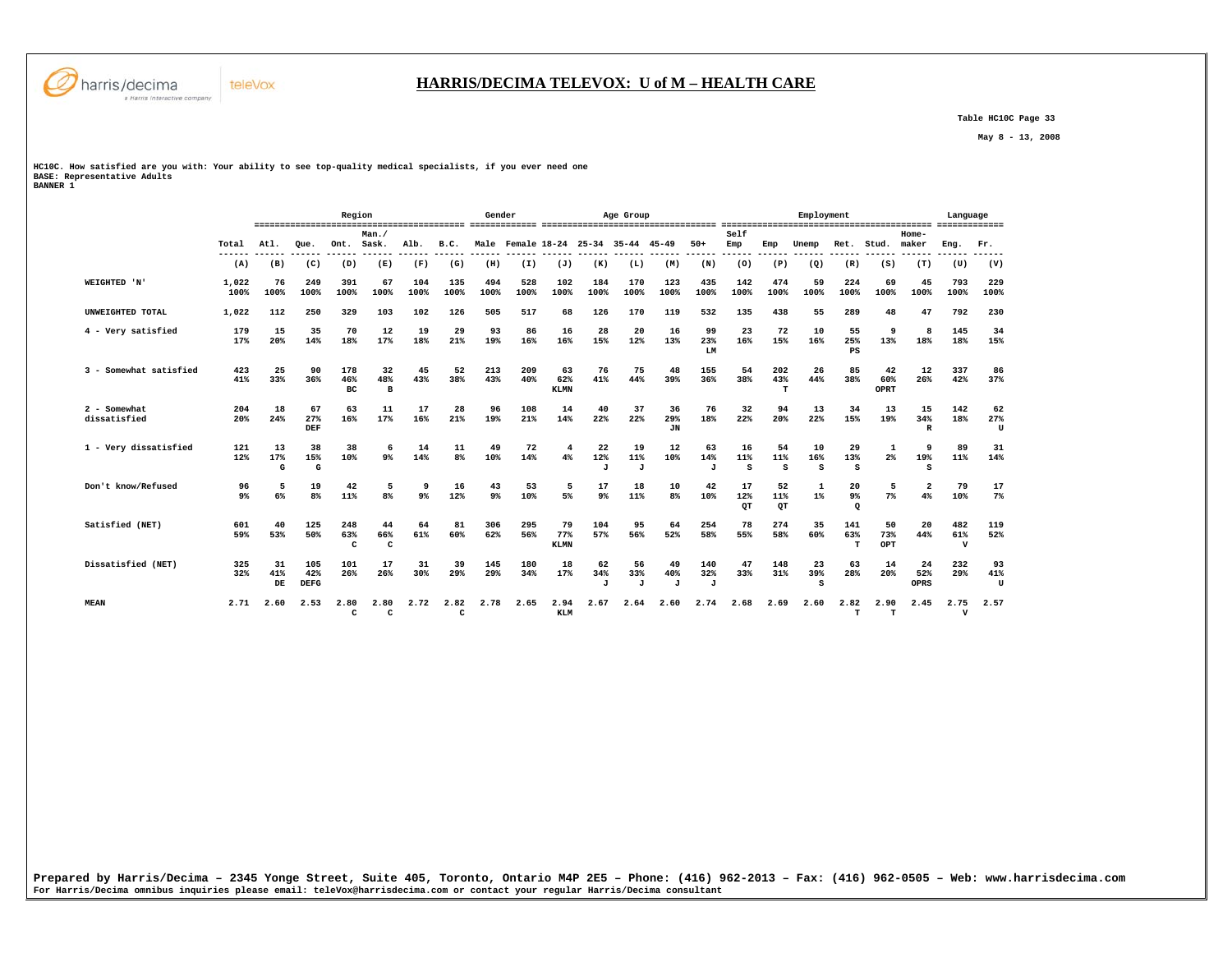

### **HARRIS/DECIMA TELEVOX: U of M – HEALTH CARE**

 **Table HC10C Page 34** 

 **May 8 - 13, 2008** 

**HC10C. How satisfied are you with: Your ability to see top-quality medical specialists, if you ever need one BASE: Representative Adults BANNER 2** 

|                              |                  |                      | CMA/NON-CMA     |                      |                       | Household Income                |                           |                 |                     |                  | Highest Level of Education |                         |                          |                  | Marital Status             |                         |                | Household Size        |             |                 |
|------------------------------|------------------|----------------------|-----------------|----------------------|-----------------------|---------------------------------|---------------------------|-----------------|---------------------|------------------|----------------------------|-------------------------|--------------------------|------------------|----------------------------|-------------------------|----------------|-----------------------|-------------|-----------------|
|                              | Total<br>------- | CMA                  | $NON-CMA < 40k$ |                      | $40 - 60k$<br>------- |                                 | 60-80k 80-100k            | 100k+<br>------ | $< = HS$<br>------- | COL1.<br>------- | Univ.<br>-------           | Post<br>Grad<br>------- | Student<br>-------       |                  | Single Married<br>-------- | Div.<br>Wid.<br>------- | One<br>------- | Two<br>-------        | Three       | Four+<br>------ |
|                              | (A)              | (B)                  | (C)             | (D)                  | (E)                   | (F)                             | (G)                       | (H)             | (I)                 | (J)              | (K)                        | (L)                     | (M)                      | (N)              | (0)                        | (P)                     | (Q)            | (R)                   | (S)         | (T)             |
| WEIGHTED 'N'                 | 1,022<br>100%    | 631<br>100%          | 391<br>100%     | 285<br>100%          | 197<br>100%           | 193<br>100%                     | 77<br>100%                | 160<br>100%     | 306<br>100%         | 259<br>100%      | 280<br>100%                | 81<br>100%              | 88<br>100%               | 281<br>100%      | 584<br>100%                | 150<br>100%             | 187<br>100%    | 341<br>100%           | 178<br>100% | 311<br>100%     |
| UNWEIGHTED TOTAL             | 1,022            | 596                  | 426             | 298                  | 191                   | 189                             | 79                        | 154             | 336                 | 251              | 283                        | 82                      | 63                       | 235              | 616                        | 165                     | 203            | 372                   | 168         | 274             |
| 4 - Very satisfied           | 179<br>17%       | 113<br>18%           | 66<br>17%       | 57<br>20%<br>E       | 19<br>10%             | 36<br>19%<br>$\mathbf{E}% _{0}$ | 18<br>23%<br>$\mathbf{E}$ | 25<br>16%       | 54<br>18%           | 50<br>19%        | 45<br>16%                  | 15<br>18%               | 14<br>16%                | 45<br>16%        | 107<br>18%                 | 26<br>17%               | 36<br>19%      | 64<br>19%             | 34<br>19%   | 45<br>15%       |
| 3 - Somewhat satisfied       | 423<br>41%       | 268<br>42%           | 155<br>40%      | 120<br>42%           | 96<br>49%             | 78<br>40%                       | 27<br>35%                 | 62<br>39%       | 121<br>40%          | 96<br>37%        | 118<br>42%                 | 32<br>39%               | 53<br>59%<br><b>IJKL</b> | 143<br>51%<br>OP | 225<br>38%                 | 52<br>35%               | 62<br>33%      | 151<br>44%<br>$\circ$ | 70<br>40%   | 136<br>44%<br>Q |
| 2 - Somewhat<br>dissatisfied | 204<br>20%       | 117<br>19%           | 87<br>22%       | 40<br>14%            | 43<br>22%<br>D        | 45<br>23%<br>D                  | 17<br>22%                 | 38<br>24%<br>D  | 53<br>17%           | 60<br>23%        | 57<br>20%                  | 21<br>26%               | 13<br>15%                | 51<br>18%        | 123<br>21%                 | 28<br>19%               | 39<br>21%      | 57<br>17%             | 34<br>19%   | 73<br>24%<br>R  |
| 1 - Very dissatisfied        | 121<br>12%       | 79<br>12%            | 42<br>11%       | 42<br>15%            | 22<br>11%             | 19<br>10%                       | 8%                        | 22<br>14%       | 47<br>15%<br>M      | 30<br>12%<br>М   | 33<br>12%<br>M             | 7<br>9%                 | 3<br>$3\%$               | 24<br>8%         | 76<br>13%                  | 21<br>14%               | 26<br>14%      | 38<br>11%             | 23<br>13%   | 35<br>11%       |
| Don't know/Refused           | 96<br>9%         | 55<br>9 <sup>°</sup> | 41<br>11%       | 26<br>9 <sup>°</sup> | 17<br>8%              | 15<br>8%                        | 8<br>11%                  | 14<br>$9\%$     | 31<br>10%           | 24<br>9%         | 26<br>9 <sup>°</sup>       | 6<br>7%                 | 6<br>$7\%$               | 18<br>$7\%$      | 53<br>9%                   | 22<br>15%<br>N          | 24<br>13%      | 31<br>$9\%$           | 17<br>10%   | 22<br>$7\%$     |
| Satisfied (NET)              | 601<br>59%       | 381<br>60%           | 221<br>56%      | 177<br>62%           | 115<br>58%            | 113<br>59%                      | 45<br>58%                 | 87<br>54%       | 175<br>57%          | 146<br>56%       | 163<br>58%                 | 47<br>58%               | 67<br>75%<br><b>IJKL</b> | 188<br>67%<br>OP | 332<br>57%                 | 78<br>52%               | 98<br>52%      | 215<br>63%<br>$\circ$ | 104<br>59%  | 181<br>58%      |
| Dissatisfied (NET)           | 325<br>32%       | 196<br>31%           | 129<br>33%      | 82<br>29%            | 65<br>33%             | 64<br>33%                       | 24<br>31%                 | 59<br>37%       | 100<br>33%<br>M     | 90<br>35%<br>M   | 91<br>32%<br>M             | 29<br>35%<br>M          | 16<br>18%                | 75<br>27%        | 199<br>34%<br>N            | 49<br>33%               | 65<br>35%      | 95<br>28%             | 57<br>32%   | 108<br>35%      |
| <b>MEAN</b>                  | 2.71             | 2.72                 | 2.70            | 2.74                 | 2.63                  | 2.73                            | 2.81                      | 2.62            | 2.66                | 2.70             | 2.69                       | 2.72                    | 2.95                     | 2.79             | 2.68                       | 2.65                    | 2.66           | 2.78                  | 2.72        | 2.66            |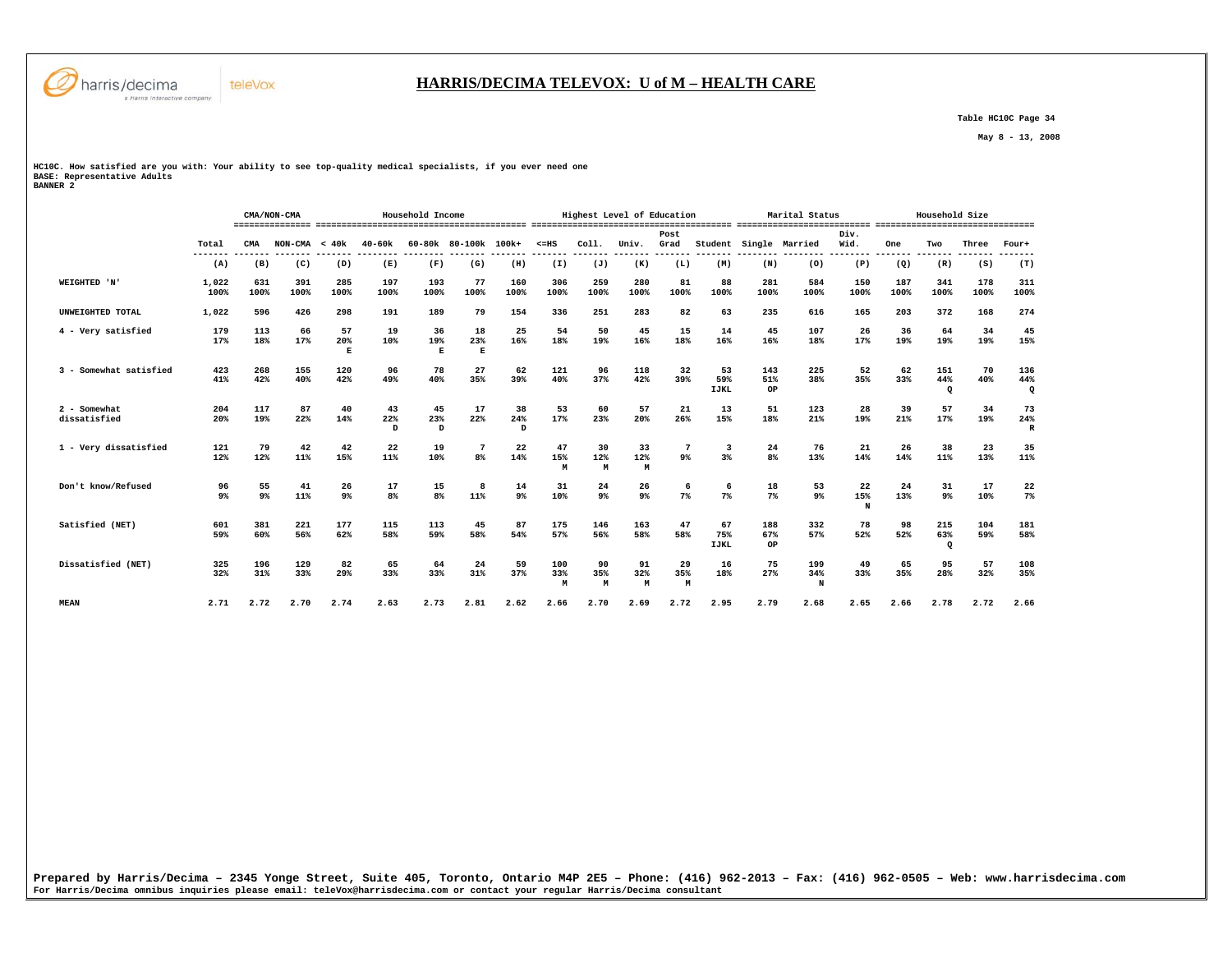

 **Table HC10D Page 35** 

 **May 8 - 13, 2008** 

**HC10D. How satisfied are you with: Your ability to see top-quality medical specialists quickly, if you ever need one BASE: Representative Adults BANNER 1** 

|                                |                 |               |                  | Region          |                 |                |                | Gender                     |                                     |                |                      | Age Group      |             |                 |                           |                            | Employment     |                  |                           |                               | Language    |                 |
|--------------------------------|-----------------|---------------|------------------|-----------------|-----------------|----------------|----------------|----------------------------|-------------------------------------|----------------|----------------------|----------------|-------------|-----------------|---------------------------|----------------------------|----------------|------------------|---------------------------|-------------------------------|-------------|-----------------|
|                                | Total<br>------ | Atl.<br>----- | Que.<br>------   | Ont. Sask.      | Man.            | Alb.<br>------ | B.C.<br>------ | .                          | Male Female 18-24 25-34 35-44 45-49 |                |                      |                |             | $50+$<br>------ | Self<br>Emp<br>------     | Emp                        | Unemp<br>----- | Ret.             | Stud.                     | Home-<br>maker                | Eng.        | Fr.             |
|                                | (A)             | (B)           | (C)              | (D)             | (E)             | (F)            | (G)            | (H)                        | (I)                                 | (J)            | (K)                  | (L)            | (M)         | (N)             | (0)                       | (P)                        | (Q)            | (R)              | (S)                       | (T)                           | (U)         | (V)             |
| WEIGHTED 'N'                   | 1,022<br>100%   | 76<br>100%    | 249<br>100%      | 391<br>100%     | 67<br>100%      | 104<br>100%    | 135<br>100%    | 494<br>100%                | 528<br>100%                         | 102<br>100%    | 184<br>100%          | 170<br>100%    | 123<br>100% | 435<br>100%     | 142<br>100%               | 474<br>100%                | 59<br>100%     | 224<br>100%      | 69<br>100%                | 45<br>100%                    | 793<br>100% | 229<br>100%     |
| UNWEIGHTED TOTAL               | 1,022           | 112           | 250              | 329             | 103             | 102            | 126            | 505                        | 517                                 | 68             | 126                  | 170            | 119         | 532             | 135                       | 438                        | 55             | 289              | 48                        | 47                            | 792         | 230             |
| 4 - Very satisfied             | 143<br>14%      | 10<br>14%     | 33<br>13%        | 56<br>14%       | 6<br>10%        | 19<br>18%      | 17<br>13%      | 73<br>15%                  | 70<br>13%                           | 17<br>16%<br>L | 27<br>15%<br>L       | 11<br>6%       | 9<br>$7\%$  | 80<br>18%<br>LM | 21<br>15%                 | 48<br>10%                  | 10<br>16%      | 45<br>20%<br>P   | 9<br>13%                  | 8<br>18%                      | 111<br>14%  | 32<br>14%       |
| 3 - Somewhat satisfied         | 320<br>31%      | 21<br>28%     | 62<br>25%        | 137<br>35%<br>c | 21<br>31%       | 36<br>35%      | 43<br>32%      | 172<br>35%<br>$\mathbf{I}$ | 148<br>28%                          | 39<br>38%      | 58<br>32%            | 60<br>35%      | 40<br>33%   | 120<br>28%      | 37<br>26%                 | 170<br>36%<br>ORT          | 19<br>32%      | 63<br>28%        | 20<br>29%                 | <b>q</b><br>19%               | 261<br>33%  | 60<br>26%       |
| $2 -$ Somewhat<br>dissatisfied | 256<br>25%      | 19<br>25%     | 78<br>31%<br>DF  | 88<br>23%       | 23<br>35%<br>DF | 15<br>15%      | 33<br>24%      | 120<br>24%                 | 137<br>26%                          | 25<br>24%      | 47<br>26%            | 53<br>31%<br>N | 35<br>28%   | 95<br>22%       | 41<br>29%<br>$\mathbb{R}$ | 124<br>26%<br>$\mathbb{R}$ | 13<br>21%      | 42<br>19%        | 25<br>36%<br>$\mathbb{R}$ | 11<br>24%                     | 183<br>23%  | 73<br>32%<br>U  |
| 1 - Very dissatisfied          | 192<br>19%      | 18<br>23%     | 52<br>21%        | 62<br>16%       | 11<br>17%       | 22<br>21%      | 28<br>20%      | 79<br>16%                  | 113<br>21%<br>$\mathbf H$           | 14<br>14%      | 36<br>20%            | 30<br>18%      | 27<br>22%   | 84<br>19%       | 27<br>19%                 | 83<br>18%                  | 17<br>29%<br>s | 37<br>17%        | 13%                       | 16<br>35%<br>OPRS             | 149<br>19%  | 43<br>19%       |
| Don't know/Refused             | 110<br>11%      | 8<br>10%      | 24<br>10%        | 47<br>12%       | 5<br>$7\%$      | 12<br>11%      | 15<br>11%      | 50<br>10%                  | 61<br>11%                           | $7\%$          | 15<br>8 <sup>8</sup> | 16<br>$10*$    | 13<br>10%   | 56<br>13%       | 16<br>11%<br>$\Omega$     | 49<br>10%<br>OT            | 1<br>2%        | 36<br>16%<br>PQT | 9 <sup>°</sup>            | $\overline{\mathbf{2}}$<br>4% | 90<br>11%   | 21<br>$9\%$     |
| Satisfied (NET)                | 463<br>45%      | 31<br>42%     | 95<br>38%        | 194<br>49%<br>c | 27<br>41%       | 56<br>53%<br>C | 60<br>44%      | 245<br>50%<br>$\mathbf{I}$ | 218<br>41%                          | 56<br>55%      | 85<br>46%            | 70<br>41%      | 49<br>40%   | 200<br>46%      | 59<br>41%                 | 218<br>46%                 | 28<br>48%      | 109<br>49%       | 29<br>42%                 | 17<br>37%                     | 371<br>47%  | 92<br>40%       |
| Dissatisfied (NET)             | 449<br>44%      | 36<br>48%     | 130<br>52%<br>DF | 150<br>38%      | 34<br>52%<br>DF | 37<br>35%      | 61<br>45%      | 199<br>40%                 | 250<br>47%<br>$\,$ H                | 39<br>38%      | 83<br>45%            | 83<br>49%      | 62<br>50%   | 179<br>41%      | 68<br>47%<br>$\mathbb{R}$ | 207<br>44%<br>$\mathbb{R}$ | 30<br>50%      | 79<br>35%        | 34<br>49%                 | 27<br>59%<br>PR               | 332<br>42%  | 117<br>51%<br>U |
| <b>MEAN</b>                    | 2.45            | 2.35          | 2.34             | 2.55<br>C       | 2.37            | 2.57           | 2.41           | 2.54<br>$\mathbf{I}$       | 2.37                                | 2.61<br>LM     | 2.45                 | 2.33           | 2.28        | 2.52<br>M       | 2.42                      | 2.43                       | 2.36           | 2.62<br>PT       | 2.46                      | 2.21                          | 2.47        | 2.39            |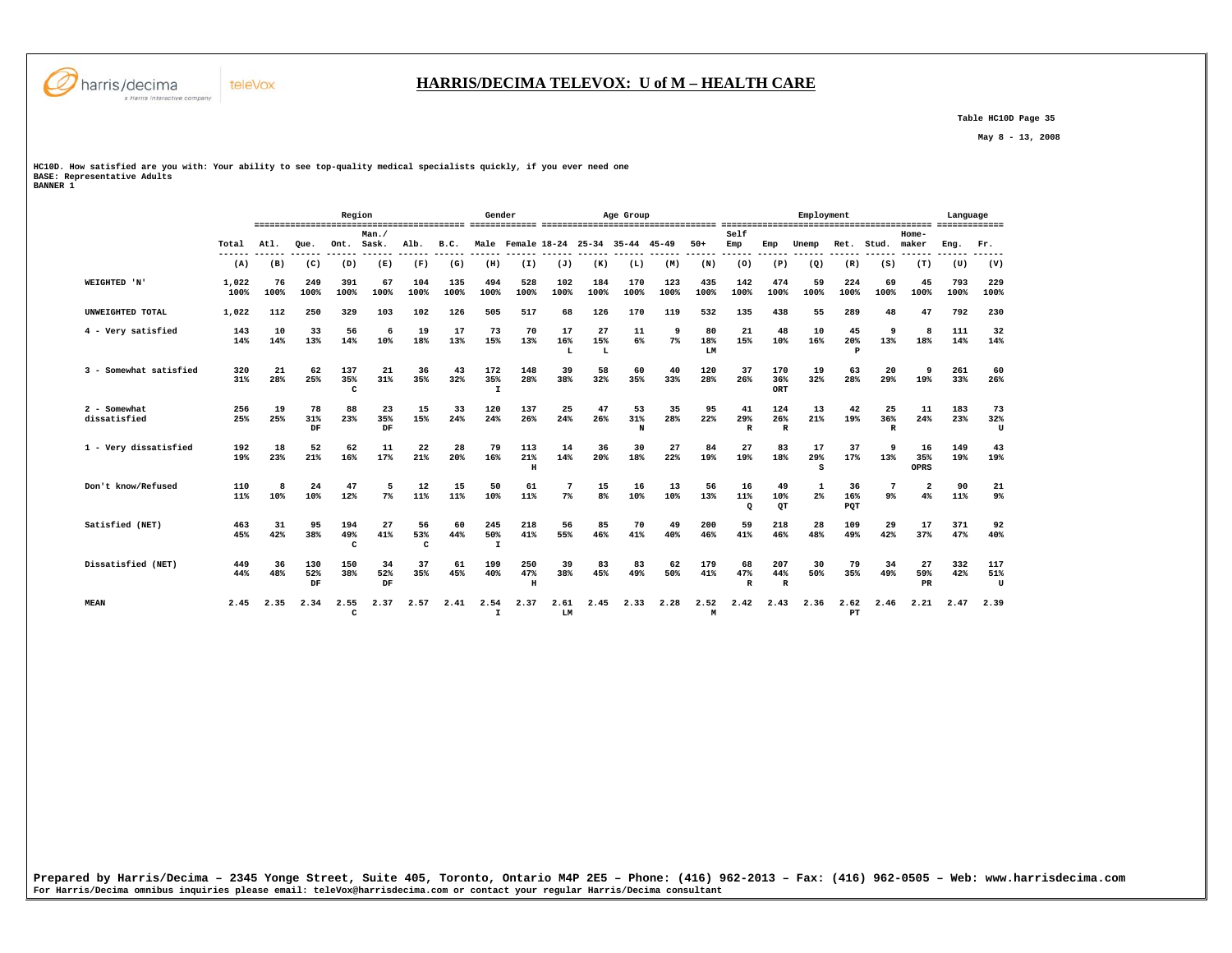

# **HARRIS/DECIMA TELEVOX: U of M – HEALTH CARE**

 **Table HC10D Page 36** 

 **May 8 - 13, 2008** 

**HC10D. How satisfied are you with: Your ability to see top-quality medical specialists quickly, if you ever need one BASE: Representative Adults BANNER 2** 

 **CMA/NON-CMA Household Income Highest Level of Education Marital Status Household Size =============== ========================================= ======================================= ========================== =============================== Post Div.** Wid.  **Total CMA NON-CMA < 40k 40-60k 60-80k 80-100k 100k+ <=HS Coll. Univ. Grad Student Single Married Wid. One Two Three Four+ ------- ------- ------- ------- -------- -------- ------- ------- ------- ------- ------- ------- ------- -------- -------- -------- ------- ------- ------- -------**  $(T)$  **(A) (B) (C) (D) (E) (F) (G) (H) (I) (J) (K) (L) (M) (N) (O) (P) (Q) (R) (S) (T) WEIGHTED 'N' 1,022 631 391 285 197 193 77 160 306 259 280 81 88 281 584 150 187 341 178 311 100% 100% 100% 100% 100% 100% 100% 100% 100% 100% 100% 100% 100% 100% 100% 100% 100% 100% 100% 100% UNWEIGHTED TOTAL 1,022 596 426 298 191 189 79 154 336 251 283 82 63 235 616 165 203 372 168 274 4 - Very satisfied 143 88 54 55 14 23 12 15 47 38 34 9 14 44 75 23 30 48 31 33 14% 14% 14% 19% 7% 12% 15% 10% 15% 15% 12% 11% 16% 16% 13% 15% 16% 14% 18% 11% EFH 3 - Somewhat satisfied 320 199 122 91 71 53 29 54 97 78 85 29 31 94 184 40 52 113 58 97** 31%  **31% 31% 31% 32% 36% 27% 38% 34% 32% 30% 30% 35% 35% 34% 32% 27% 28% 33% 32% 31% 2 - Somewhat 256 162 94 53 54 56 18 51 63 62 83 20 27 73 152 28 38 79 40 98** 98<br>32%  **dissatisfied 25% 26% 24% 18% 28% 29% 23% 32% 21% 24% 30% 24% 30% 26% 26% 19% 20% 23% 23% 32%** QRS  **D D D I QRS 1 - Very dissatisfied 192 116 76 57 39 41 10 28 58 56 51 18 10 44 114 35 37 60 36 59 19% 18% 19% 20% 20% 21% 13% 18% 19% 22% 18% 22% 11% 16% 19% 23% 20% 18% 20% 19% M Don't know/Refused 110 66 44 30 18 20 8 12 41 25 27 7 7 25 60 24 30 41 13 24**  $8<sup>8</sup>$  **11% 10% 11% 11% 9% 11% 11% 7% 14% 10% 10% 8% 8% 9% 10% 16% 16% 12% 7% 8% ST Satisfied (NET) 463 287 176 146 85 76 41 69 144 116 119 37 45 139 259 63 82 161 89 130 45% 45% 45% 51% 43% 39% 53% 43% 47% 45% 43% 46% 51% 49% 44% 42% 44% 47% 50% 42% F F F F F F F F Dissatisfied (NET) 449 279 170 109 93 97 28 79 121 118 134 37 36 117 265 63 75 139 76 157 44% 44% 43% 38% 47% 50% 36% 49% 40% 46% 48% 46% 41% 42% 45% 42% 40% 41% 43% 51%** QR  **DG D QR MEAN 2.45 2.46 2.45 2.56 2.33 2.33 2.61 2.38 2.50 2.42 2.41 2.38 2.61 2.54 2.42 2.40 2.48 2.50 2.52 2.36 EF E**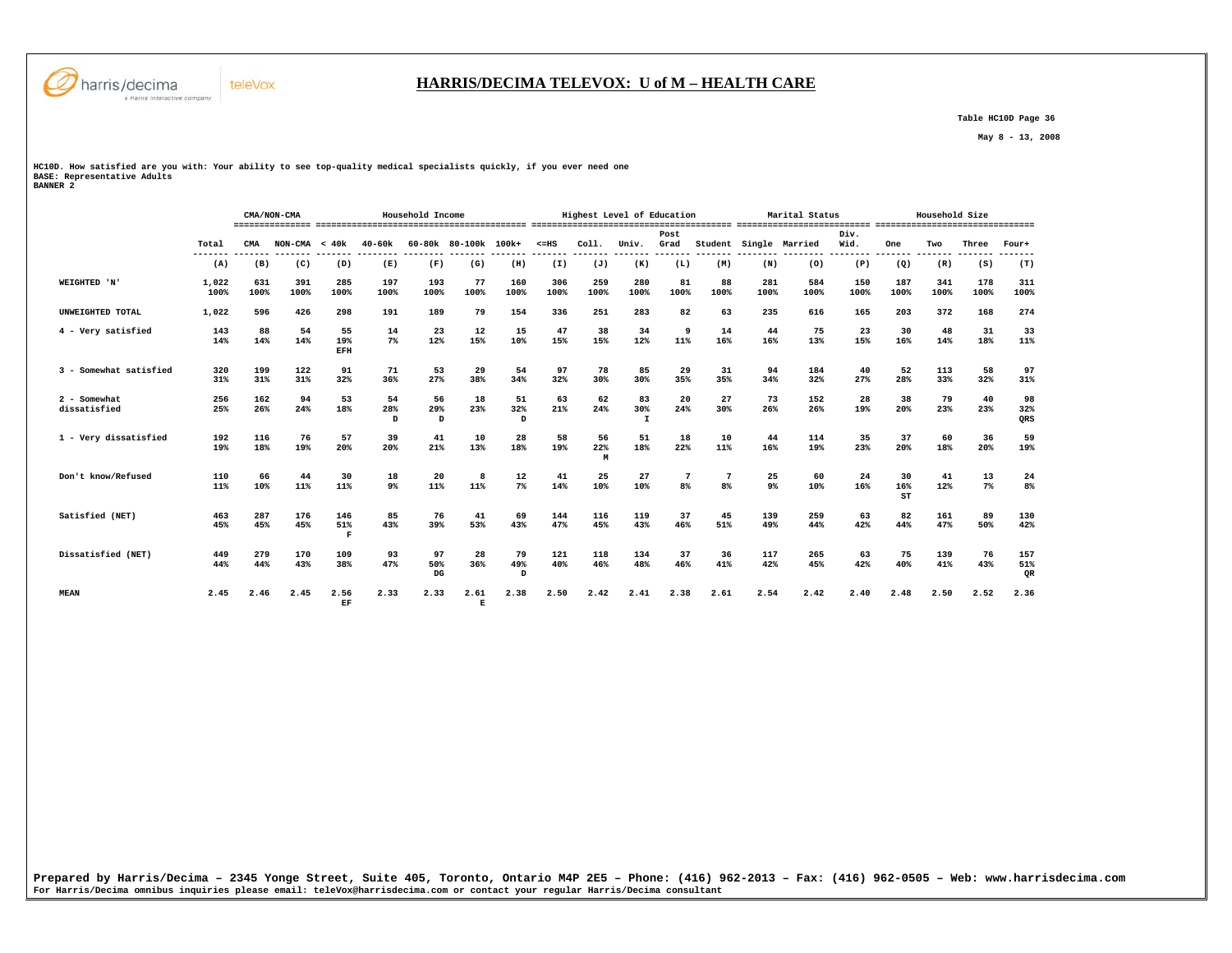

 **Table HC10E Page 37** 

 **May 8 - 13, 2008** 

**HC10E. How satisfied are you with: Your ability to get the latest, most sophisticated medical treatments BASE: Representative Adults BANNER 1** 

teleVox

|                              |                 |                     |                           | Region               |                                |                       |                       | Gender      |                                     |                          |                           | Age Group      |                          |                           |                        |                            | Employment      |                  |                    |                | Language    |             |
|------------------------------|-----------------|---------------------|---------------------------|----------------------|--------------------------------|-----------------------|-----------------------|-------------|-------------------------------------|--------------------------|---------------------------|----------------|--------------------------|---------------------------|------------------------|----------------------------|-----------------|------------------|--------------------|----------------|-------------|-------------|
|                              | Total<br>------ | Atl.<br>------      | Oue.<br>$- - - - - -$     | Ont.                 | Man.<br>Sask.<br>$- - - - - -$ | Alb.<br>$- - - - - -$ | B.C.<br>$- - - - - -$ |             | Male Female 18-24 25-34 35-44 45-49 |                          |                           |                |                          | $50+$<br>------           | Self<br>Emp<br>------- | Emp<br>------              | Unemp<br>------ | Ret.             | Stud.              | Home-<br>maker | Eng.        | Fr.         |
|                              | (A)             | (B)                 | (C)                       | (D)                  | (E)                            | (F)                   | (G)                   | (H)         | (I)                                 | (J)                      | (K)                       | (L)            | (M)                      | (N)                       | (0)                    | (P)                        | (Q)             | (R)              | (S)                | (T)            | (U)         | (V)         |
| WEIGHTED 'N'                 | 1,022<br>100%   | 76<br>100%          | 249<br>100%               | 391<br>100%          | 67<br>100%                     | 104<br>100%           | 135<br>100%           | 494<br>100% | 528<br>100%                         | 102<br>100%              | 184<br>100%               | 170<br>100%    | 123<br>100%              | 435<br>100%               | 142<br>100%            | 474<br>100%                | 59<br>100%      | 224<br>100%      | 69<br>100%         | 45<br>100%     | 793<br>100% | 229<br>100% |
| UNWEIGHTED TOTAL             | 1,022           | 112                 | 250                       | 329                  | 103                            | 102                   | 126                   | 505         | 517                                 | 68                       | 126                       | 170            | 119                      | 532                       | 135                    | 438                        | 55              | 289              | 48                 | 47             | 792         | 230         |
| 4 - Very satisfied           | 166<br>16%      | 16<br>21%           | 33<br>13%                 | 61<br>16%            | 8<br>13%                       | 27<br>26%<br>CE       | 21<br>15%             | 85<br>17%   | 81<br>15%                           | 23<br>22%<br>M           | 25<br>14%                 | 23<br>14%      | 10<br>8%                 | 85<br>20%<br>M            | 19<br>14%              | 65<br>14%                  | 10<br>16%       | 52<br>23%<br>OP  | 13<br>18%          | 6<br>14%       | 135<br>17%  | 31<br>14%   |
| 3 - Somewhat satisfied       | 430<br>42%      | 28<br>37%           | 96<br>39%                 | 177<br>45%           | 32<br>48%                      | 38<br>36%             | 59<br>43%             | 212<br>43%  | 217<br>41%                          | 64<br>62%<br>LMN         | 91<br>49%<br>MN           | 76<br>45%<br>N | 45<br>37%                | 150<br>35%                | 63<br>44%              | 201<br>42%<br>$\mathbb{R}$ | 21<br>36%       | 77<br>34%        | 44<br>64%<br>OPQR  | 21<br>46%      | 338<br>43%  | 92<br>40%   |
| 2 - Somewhat<br>dissatisfied | 198<br>19%      | 16<br>21%           | 61<br>24%<br>DF           | 63<br>16%            | 13<br>20%                      | 13<br>13%             | 31<br>23%             | 99<br>20%   | 99<br>19%                           | 6<br>6%                  | 34<br>19%<br>J            | 35<br>21%<br>J | 36<br>30%<br><b>JN</b>   | 86<br>20%<br>$\mathbf{J}$ | 24<br>17%              | 107<br>22%<br>$\mathbb{R}$ | 11<br>18%       | 32<br>14%        | q<br>12%           | 12<br>26%      | 144<br>18%  | 54<br>23%   |
| 1 - Very dissatisfied        | 74<br>$7\%$     | 9<br>12%<br>G       | 16<br>6%                  | 32<br>8 <sup>°</sup> | 5<br>7%                        | 7 <sup>8</sup>        | 6<br>4%               | 29<br>6%    | 46<br>$9\%$                         |                          | 15<br>8 <sup>°</sup>      | 11<br>$7\%$    | 13<br>10%                | 35<br>8%                  | 9<br>6%                | 37<br>8%                   | 10<br>16%       | 16<br>$7\%$      |                    | 3<br>6%        | 60<br>8%    | 14<br>6%    |
| Don't know/Refused           | 155<br>15%      | 6<br>8 <sup>8</sup> | 43<br>17%<br>B            | 59<br>15%            | 8<br>12%                       | 19<br>19%<br>в        | 19<br>14%             | 69<br>14%   | 85<br>16%                           | 10<br>9 <sup>°</sup>     | 19<br>10%                 | 24<br>14%      | 19<br>15%                | 80<br>18%<br><b>JK</b>    | 27<br>19%<br>s         | 64<br>13%<br>s             | 8<br>13%        | 47<br>21%<br>PST | 4<br>5%            | 4<br>$9\%$     | 116<br>15%  | 38<br>17%   |
| Satisfied (NET)              | 595<br>58%      | 44<br>58%           | 129<br>52%                | 238<br>61%<br>C      | 41<br>61%                      | 65<br>62%             | 79<br>58%             | 297<br>60%  | 298<br>56%                          | 86<br>85%<br><b>KLMN</b> | 116<br>63%<br>M           | 99<br>59%<br>M | 55<br>44%                | 235<br>54%                | 82<br>58%              | 267<br>56%                 | 31<br>52%       | 129<br>58%       | 57<br>82%<br>OPORT | 27<br>60%      | 472<br>60%  | 123<br>54%  |
| Dissatisfied (NET)           | 272<br>27%      | 25<br>34%<br>F      | 77<br>31%<br>$\mathbf{F}$ | 95<br>24%            | 18<br>27%                      | 20<br>20%             | 37<br>27%             | 127<br>26%  | 145<br>27%                          | 6<br>6%                  | 49<br>26%<br>$\mathbf{J}$ | 46<br>27%<br>J | 49<br>40%<br><b>JKLN</b> | 120<br>28%<br>J           | 33<br>23%              | 144<br>30%<br>RS           | 20<br>35%<br>s  | 48<br>21%        | q<br>12%           | 14<br>32%<br>s | 204<br>26%  | 68<br>30%   |
| <b>MEAN</b>                  | 2.79            | 2.72                | 2.71                      | 2.80                 | 2.75                           | 2.99<br>c             | 2.81                  | 2.83        | 2.75                                | 3.18<br><b>KLMN</b>      | 2.77<br>M                 | 2.76<br>M      | 2.50                     | 2.80<br>M                 | 2.80                   | 2.72                       | 2.60            | 2.94<br>PO       | 3.06<br>POT        | 2.74           | 2.81        | 2.74        |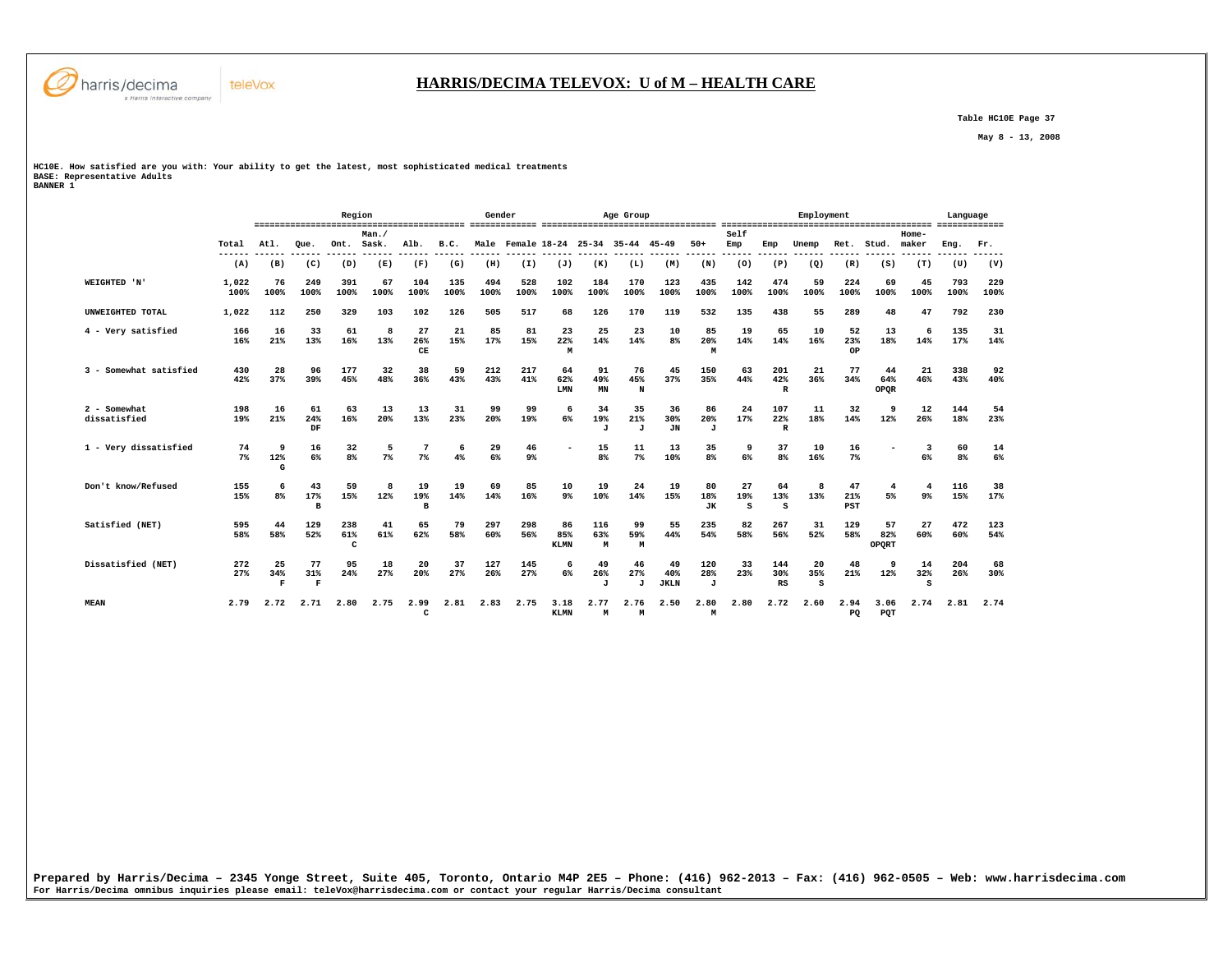

## **HARRIS/DECIMA TELEVOX: U of M – HEALTH CARE**

 **Table HC10E Page 38** 

 **May 8 - 13, 2008** 

**HC10E. How satisfied are you with: Your ability to get the latest, most sophisticated medical treatments BASE: Representative Adults BANNER 2** 

|                              |               |             | CMA/NON-CMA          |                 |                           | Household Income |                      |                |                |                      | Highest Level of Education |                         |                          |                  | Marital Status  |                |                      | Household Size |                 |                           |
|------------------------------|---------------|-------------|----------------------|-----------------|---------------------------|------------------|----------------------|----------------|----------------|----------------------|----------------------------|-------------------------|--------------------------|------------------|-----------------|----------------|----------------------|----------------|-----------------|---------------------------|
|                              | Total         | CMA         | $NON-CMA < 40k$      |                 | $40 - 60k$                |                  | 60-80k 80-100k 100k+ |                | $< = HS$       | Col1.                | Univ.                      | Post<br>Grad            | Student                  |                  | Single Married  | Div.<br>Wid.   | One                  | Two            | Three           | Four+                     |
|                              | (A)           | (B)         | (C)                  | (D)             | (E)                       | (F)              | (G)                  | (H)            | (I)            | (J)                  | (K)                        | (L)                     | (M)                      | (N)              | (0)             | (P)            | (Q)                  | (R)            | (S)             | (T)                       |
| WEIGHTED 'N'                 | 1,022<br>100% | 631<br>100% | 391<br>100%          | 285<br>100%     | 197<br>100%               | 193<br>100%      | 77<br>100%           | 160<br>100%    | 306<br>100%    | 259<br>100%          | 280<br>100%                | 81<br>100%              | 88<br>100%               | 281<br>100%      | 584<br>100%     | 150<br>100%    | 187<br>100%          | 341<br>100%    | 178<br>100%     | 311<br>100%               |
| UNWEIGHTED TOTAL             | 1,022         | 596         | 426                  | 298             | 191                       | 189              | 79                   | 154            | 336            | 251                  | 283                        | 82                      | 63                       | 235              | 616             | 165            | 203                  | 372            | 168             | 274                       |
| 4 - Very satisfied           | 166<br>16%    | 101<br>16%  | 65<br>17%            | 51<br>18%<br>E  | 17<br>9%                  | 30<br>15%        | 17<br>22%<br>E       | 25<br>16%      | 56<br>18%<br>к | 49<br>19%<br>$\bf K$ | 31<br>11%                  | 11<br>13%               | 18<br>20%                | 51<br>18%        | 89<br>15%       | 27<br>18%      | 33<br>17%            | 52<br>15%      | 44<br>25%<br>RT | 37<br>12%                 |
| 3 - Somewhat satisfied       | 430<br>42%    | 270<br>43%  | 160<br>41%           | 118<br>41%      | 105<br>53%<br><b>DFGH</b> | 77<br>40%        | 26<br>34%            | 66<br>41%      | 121<br>40%     | 109<br>42%           | 114<br>41%                 | 26<br>32%               | 56<br>64%<br><b>IJKL</b> | 140<br>50%<br>OP | 234<br>40%      | 52<br>35%      | 68<br>37%            | 134<br>39%     | 65<br>37%       | 160<br>51%<br>QRS         |
| 2 - Somewhat<br>dissatisfied | 198<br>19%    | 122<br>19%  | 76<br>19%            | 42<br>15%       | 42<br>21%                 | 42<br>22%        | 21<br>27%<br>D       | 32<br>20%      | 51<br>17%      | 53<br>20%<br>M       | 65<br>23%<br>M             | 21<br>25%<br>M          | 9<br>10%                 | 38<br>14%        | 128<br>22%<br>N | 32<br>21%      | 37<br>20%            | 66<br>19%      | 31<br>18%       | 63<br>20%                 |
| 1 - Very dissatisfied        | 74<br>7%      | 41<br>7%    | 33<br>8 <sup>8</sup> | 29<br>10%<br>R. | $\overline{7}$<br>3%      | 13<br>$7\%$      | 4<br>6%              | 17<br>11%<br>E | 29<br>9%       | 16<br>6%             | 17<br>6%                   | 12<br>15%               |                          | 14<br>5%         | 44<br>$7\%$     | 16<br>11%      | 15<br>8 <sup>°</sup> | 26<br>8%       | 16<br>$9\%$     | 17<br>$6\%$               |
| Don't know/Refused           | 155<br>15%    | 97<br>15%   | 58<br>15%            | 45<br>16%       | 26<br>13%                 | 32<br>16%        | 9<br>12%             | 19<br>12%      | 50<br>16%<br>M | 32<br>12%            | 52<br>19%<br>M             | 12<br>15%               | 5<br>6%                  | 38<br>14%        | 91<br>16%       | 23<br>16%      | 34<br>18%<br>T       | 62<br>18%<br>т | 22<br>12%       | 34<br>11%                 |
| Satisfied (NET)              | 595<br>58%    | 371<br>59%  | 224<br>57%           | 169<br>59%      | 122<br>62%                | 107<br>55%       | 43<br>56%            | 91<br>57%      | 177<br>58%     | 159<br>61%<br>KL     | 145<br>52%                 | 37<br>45%               | 74<br>84%<br><b>IJKL</b> | 190<br>68%<br>OP | 322<br>55%      | 78<br>52%      | 101<br>54%           | 186<br>55%     | 109<br>61%      | 197<br>63%<br>$\mathbb R$ |
| Dissatisfied (NET)           | 272<br>27%    | 163<br>26%  | 108<br>28%           | 71<br>25%       | 49<br>25%                 | 54<br>28%        | 25<br>32%            | 50<br>31%      | 79<br>26%<br>M | 69<br>26%<br>М       | 82<br>29%<br>M             | 33<br>40%<br><b>IJM</b> | 9<br>10%                 | 53<br>19%        | 171<br>29%<br>N | 48<br>32%<br>N | 52<br>28%            | 92<br>27%      | 47<br>26%       | 80<br>26%                 |
| <b>MEAN</b>                  | 2.79          | 2.81        | 2.77                 | 2.80            | 2.78                      | 2.77             | 2.82                 | 2.71           | 2.80<br>L      | 2.85<br>L            | 2.70                       | 2.51                    | 3.11<br><b>IJKL</b>      | 2.93<br>OP       | 2.74            | 2.70           | 2.77                 | 2.76           | 2.88            | 2.78                      |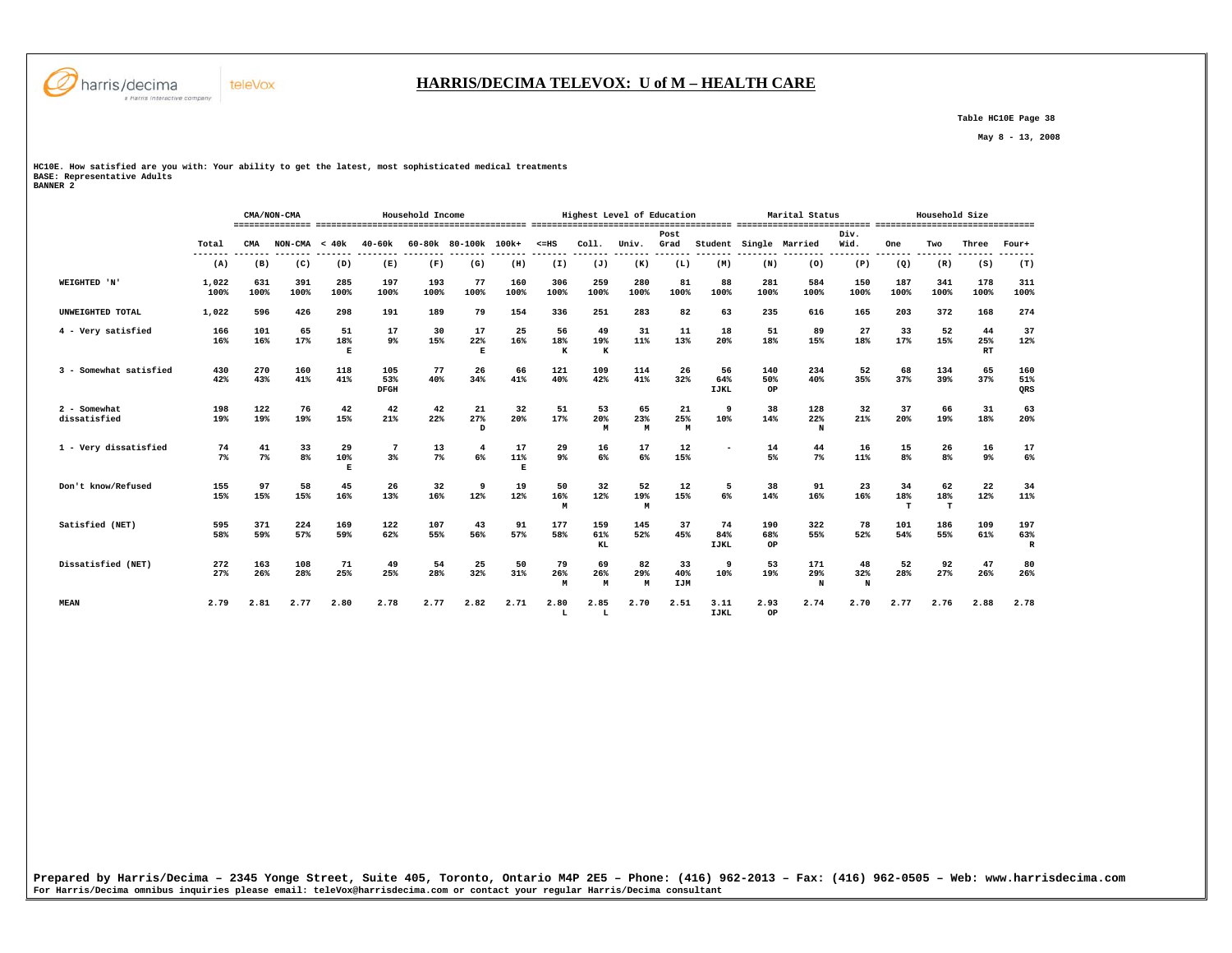

 **Table HC10F Page 39** 

 **May 8 - 13, 2008** 

**HC10F. How satisfied are you with: The quality of communication with your doctor BASE: Representative Adults BANNER 1** 

|                              |                      |                  |                         | Region          |                        |                           |                                  | Gender          |                      |             |                | Age Group                           |                     |                 |                      |                           | Employment   |                 |                |                           | Language                  |                 |
|------------------------------|----------------------|------------------|-------------------------|-----------------|------------------------|---------------------------|----------------------------------|-----------------|----------------------|-------------|----------------|-------------------------------------|---------------------|-----------------|----------------------|---------------------------|--------------|-----------------|----------------|---------------------------|---------------------------|-----------------|
|                              | Total                | Atl.             | Oue.                    | Ont. Sask.      | Man.                   | Alb.                      | B.C.                             |                 |                      |             |                | Male Female 18-24 25-34 35-44 45-49 |                     | $50+$           | Self<br>Emp          | Emp                       | Unemp        | Ret.            | Stud.          | Home-<br>maker            | Eng.                      | Fr.             |
|                              | (A)                  | (B)              | (C)                     | (D)             | (E)                    | (F)                       | (G)                              | (H)             | (I)                  | (J)         | (K)            | (L)                                 | (M)                 | (N)             | (0)                  | (P)                       | (Q)          | (R)             | (S)            | (T)                       | (U)                       | (V)             |
| <b>WEIGHTED 'N'</b>          | 1,022<br>100%        | 76<br>100%       | 249<br>100%             | 391<br>100%     | 67<br>100%             | 104<br>100%               | 135<br>100%                      | 494<br>100%     | 528<br>100%          | 102<br>100% | 184<br>100%    | 170<br>100%                         | 123<br>100%         | 435<br>100%     | 142<br>100%          | 474<br>100%               | 59<br>100%   | 224<br>100%     | 69<br>100%     | 45<br>100%                | 793<br>100%               | 229<br>100%     |
| UNWEIGHTED TOTAL             | 1,022                | 112              | 250                     | 329             | 103                    | 102                       | 126                              | 505             | 517                  | 68          | 126            | 170                                 | 119                 | 532             | 135                  | 438                       | 55           | 289             | 48             | 47                        | 792                       | 230             |
| 4 - Very satisfied           | 489<br>48%           | 45<br>59%<br>CEF | 105<br>42%              | 203<br>52%<br>c | 28<br>43%              | 42<br>41%                 | 65<br>48%                        | 224<br>45%      | 265<br>50%           | 52<br>51%   | 82<br>45%      | 77<br>45%                           | 49<br>40%           | 225<br>52%<br>M | 67<br>47%            | 210<br>44%                | 33<br>56%    | 124<br>56%<br>P | 32<br>46%      | 19<br>43%                 | 390<br>49%                | 99<br>43%       |
| 3 - Somewhat satisfied       | 352<br>34%           | 18<br>24%        | 107<br>43%<br><b>BD</b> | 113<br>29%      | 28<br>42%<br><b>BD</b> | 40<br>39%<br>$\mathbf{B}$ | 46<br>34%                        | 194<br>39%<br>I | 158<br>30%           | 34<br>33%   | 58<br>32%      | 67<br>39%                           | 47<br>38%           | 143<br>33%      | 54<br>38%            | 170<br>36%                | 17<br>29%    | 67<br>30%       | 29<br>42%      | 13<br>29%                 | 252<br>32%                | 100<br>44%<br>U |
| 2 - Somewhat<br>dissatisfied | 89<br>9 <sup>°</sup> | 5<br>$7\%$       | 19<br>8 <sup>8</sup>    | 40<br>10%       | 6<br>10%               | 10<br>10%                 | 8<br>6%                          | 39<br>8%        | 50<br>9 <sup>°</sup> | 8<br>8%     | 21<br>11%      | 18<br>11%                           | 14<br>11%           | 26<br>6%        | 15<br>10%            | 42<br>9 <sup>°</sup>      | 5<br>$9\%$   | 13<br>6%        | 6<br>9%        | -6<br>13%                 | 73<br>9 <sup>°</sup>      | 16<br>$7\%$     |
| 1 - Very dissatisfied        | 61<br>6%             | 4<br>5%          | 5<br>$2\%$              | 28<br>7%<br>c   | 3<br>4%                | 7<br>7%                   | 13<br>10%<br>C                   | 22<br>5%        | 39<br>7%             | 6<br>6%     | 17<br>9%       | 5<br>3%                             | 9<br>8 <sup>°</sup> | 24<br>5%        | 5<br>3%              | 35<br>$7\%$<br>$\Omega$   | 1<br>$2\%$   | 11<br>5%        | 2<br>$2\%$     | - 6<br>13%<br>$\Omega$    | 58<br>7%<br>$\mathbf v$   | $1\%$           |
| Don't know/Refused           | 31<br>$3\%$          | 3<br>4%          | 12<br>5%<br>尾           | 8<br>2%         | $\mathbf{1}$<br>$1\%$  | 4<br>4%                   | $\overline{\mathbf{2}}$<br>$1\%$ | 14<br>3%        | 17<br>3%             | 1<br>$1\%$  | 5<br>3%        | 3<br>$2\%$                          | 4<br>3%             | 17<br>4%        | $\overline{a}$<br>2% | 16<br>3%                  | 3<br>4%      | 9<br>4%         |                | 1<br>$2\%$                | 20<br>3%                  | 10<br>5%        |
| Satisfied (NET)              | 841<br>82%           | 63<br>83%        | 212<br>85%              | 315<br>81%      | 57<br>85%              | 83<br>79%                 | 112<br>83%                       | 418<br>85%      | 423<br>80%           | 86<br>84%   | 141<br>77%     | 144<br>85%                          | 96<br>78%           | 368<br>85%      | 120<br>85%           | 380<br>80%                | 50<br>85%    | 191<br>85%      | 61<br>89%<br>т | 32<br>71%                 | 642<br>81%                | 199<br>87%<br>U |
| Dissatisfied (NET)           | 150<br>15%           | 9<br>12%         | 24<br>10%               | 68<br>17%<br>с  | 9<br>14%               | 17<br>17%                 | 22<br>16%                        | 62<br>12%       | 88<br>17%            | 15<br>14%   | 38<br>21%<br>N | 23<br>13%                           | 23<br>19%           | 50<br>11%       | 20<br>14%            | 78<br>16%<br>$\mathbb{R}$ | -6<br>$11\%$ | 24<br>11%       | 11%            | 12<br>27%<br>$\mathbb{R}$ | 131<br>16%<br>$\mathbf v$ | 20<br>$9\%$     |
| <b>MEAN</b>                  | 3.28                 | 3.43             | 3.32                    | 3.28            | 3.25                   | 3.18                      | 3.23                             | 3.29            | 3.27                 | 3.31        | 3.15           | 3.30                                | 3.14                | 3.36<br>KM      | 3.30                 | 3.21                      | 3.45<br>т    | 3.41<br>PT      | 3.33           | 3.03                      | 3.26                      | 3.35            |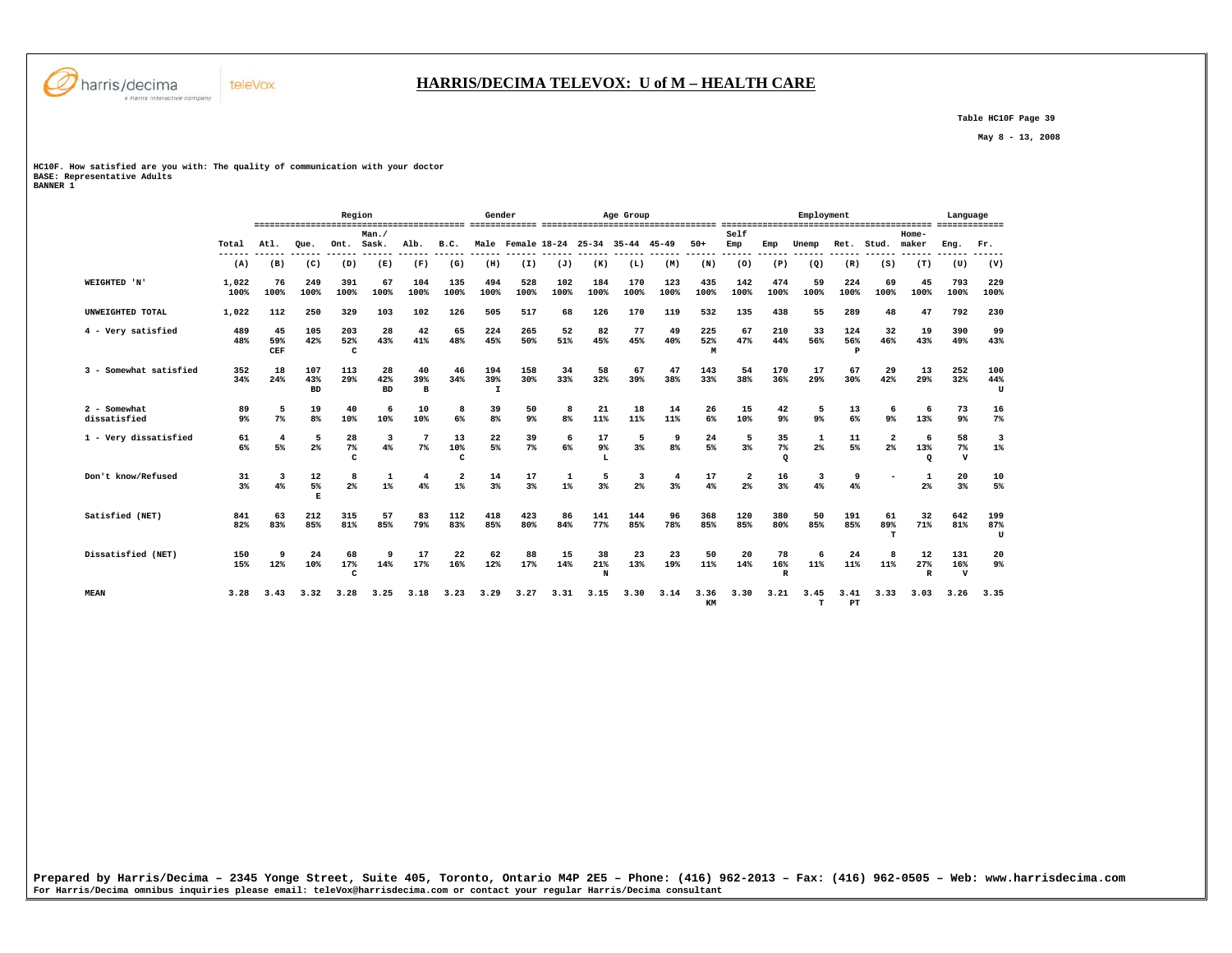

## **HARRIS/DECIMA TELEVOX: U of M – HEALTH CARE**

 **Table HC10F Page 40** 

 **May 8 - 13, 2008** 

**HC10F. How satisfied are you with: The quality of communication with your doctor BASE: Representative Adults BANNER 2** 

|                              |                      |             | CMA/NON-CMA          |                      |             | Household Income     |                               |                  |                             | Highest Level of Education |                            |                          |                        |                      | Marital Status       |                      |                 | Household Size |                      |             |
|------------------------------|----------------------|-------------|----------------------|----------------------|-------------|----------------------|-------------------------------|------------------|-----------------------------|----------------------------|----------------------------|--------------------------|------------------------|----------------------|----------------------|----------------------|-----------------|----------------|----------------------|-------------|
|                              | Total                | CMA         | $NON-CMA < 40k$      |                      | $40 - 60k$  |                      | 60-80k 80-100k 100k+          |                  | $< = HS$<br>------- ------- | Coll.<br>--------          | Univ.<br>-------- -------  | Post<br>Grad             | Student Single Married |                      |                      | Div.<br>Wid.         | One<br>-------- | Two            | Three                | Four+       |
|                              | (A)                  | (B)         | (C)                  | (D)                  | (E)         | (F)                  | (G)                           | (H)              | (I)                         | (J)                        | (K)                        | (L)                      | (M)                    | (N)                  | (0)                  | (P)                  | (Q)             | (R)            | (S)                  | (T)         |
| WEIGHTED 'N'                 | 1,022<br>100%        | 631<br>100% | 391<br>100%          | 285<br>100%          | 197<br>100% | 193<br>100%          | 77<br>100%                    | 160<br>100%      | 306<br>100%                 | 259<br>100%                | 280<br>100%                | 81<br>100%               | 88<br>100%             | 281<br>100%          | 584<br>100%          | 150<br>100%          | 187<br>100%     | 341<br>100%    | 178<br>100%          | 311<br>100% |
| UNWEIGHTED TOTAL             | 1,022                | 596         | 426                  | 298                  | 191         | 189                  | 79                            | 154              | 336                         | 251                        | 283                        | 82                       | 63                     | 235                  | 616                  | 165                  | 203             | 372            | 168                  | 274         |
| 4 - Very satisfied           | 489<br>48%           | 300<br>48%  | 189<br>48%           | 140<br>49%           | 95<br>48%   | 96<br>50%            | 33<br>42%                     | 72<br>45%        | 159<br>52%                  | 121<br>46%                 | 124<br>44%                 | 37<br>45%                | 46<br>52%              | 128<br>46%           | 280<br>48%           | 78<br>52%            | 83<br>44%       | 162<br>48%     | 82<br>46%            | 160<br>51%  |
| 3 - Somewhat satisfied       | 352<br>34%           | 215<br>34%  | 137<br>35%           | 96<br>33%            | 72<br>36%   | 65<br>34%            | 32<br>41%                     | 49<br>31%        | 92<br>30%                   | 93<br>36%                  | 97<br>35%                  | 35<br>42%                | 34<br>39%              | 103<br>37%           | 206<br>35%           | 42<br>28%            | 64<br>34%       | 124<br>36%     | 61<br>34%            | 102<br>33%  |
| 2 - Somewhat<br>dissatisfied | 89<br>9 <sup>°</sup> | 58<br>9%    | 31<br>8 <sup>8</sup> | 22<br>8 <sup>°</sup> | 12<br>$6\%$ | 17<br>9 <sup>°</sup> | 7<br>9 <sup>°</sup>           | 21<br>13%<br>E   | 21<br>7 <sup>8</sup>        | 23<br>9%                   | 31<br>11%                  | 6<br>8 <sup>8</sup>      | 6<br>7%                | 23<br>8 <sup>°</sup> | 50<br>9 <sup>°</sup> | 14<br>9 <sup>°</sup> | 17<br>9%        | 25<br>7%       | 15<br>9%             | 29<br>9%    |
| 1 - Very dissatisfied        | 61<br>6%             | 39<br>6%    | 22<br>$6\%$          | 16<br>6%             | 12<br>$6\%$ | 9<br>5%              | $\overline{\mathbf{2}}$<br>2% | 15<br>9%<br>G    | 18<br>6%<br>L               | 17<br>$7\%$<br>L           | 21<br>8 <sup>8</sup><br>LM | 1<br>$2\%$               | $\overline{2}$<br>2%   | 15<br>5%             | 37<br>6%             | 9<br>6%              | 13<br>$7\%$     | 16<br>5%       | 15<br>9%             | 17<br>5%    |
| Don't know/Refused           | 31<br>3%             | 18<br>3%    | 13<br>3%             | 12<br>4%             | 6<br>3%     | 5<br>3%              | 4<br>5%                       | 3<br>2%          | 15<br>5%<br>M               | 5<br>2 <sup>°</sup>        | $\overline{7}$<br>2%       | 3<br>3%                  | 1<br>$1\%$             | 12<br>4%             | 12<br>$2\%$          | 7<br>5%              | 10<br>5%<br>T   | 14<br>4%<br>т  | $\overline{4}$<br>2% | 3<br>$1\%$  |
| Satisfied (NET)              | 841<br>82%           | 516<br>82%  | 325<br>83%           | 236<br>83%           | 167<br>85%  | 161<br>84%           | 64<br>83%                     | 121<br>76%       | 251<br>82%                  | 214<br>82%                 | 221<br>79%                 | 71<br>88%                | 80<br>90%<br>K         | 231<br>82%           | 485<br>83%           | 120<br>80%           | 147<br>79%      | 286<br>84%     | 144<br>81%           | 261<br>84%  |
| Dissatisfied (NET)           | 150<br>15%           | 97<br>15%   | 53<br>13%            | 38<br>13%            | 24<br>12%   | 26<br>14%            | 9<br>12%                      | 36<br>22%<br>DEG | 40<br>13%                   | 40<br>15%                  | 52<br>19%<br>LM            | $7\phantom{.0}$<br>$9\%$ | 8<br>9%                | 38<br>14%            | 88<br>15%            | 23<br>15%            | 30<br>16%       | 41<br>12%      | 31<br>17%            | 47<br>15%   |
| <b>MEAN</b>                  | 3.28                 | 3.27        | 3.30                 | 3.32                 | 3.31        | 3.32                 | 3.30                          | 3.14             | 3.35<br>к                   | 3.25                       | 3.19                       | 3.36                     | 3.41                   | 3.28                 | 3.27                 | 3.32                 | 3.22            | 3.32           | 3.21                 | 3.31        |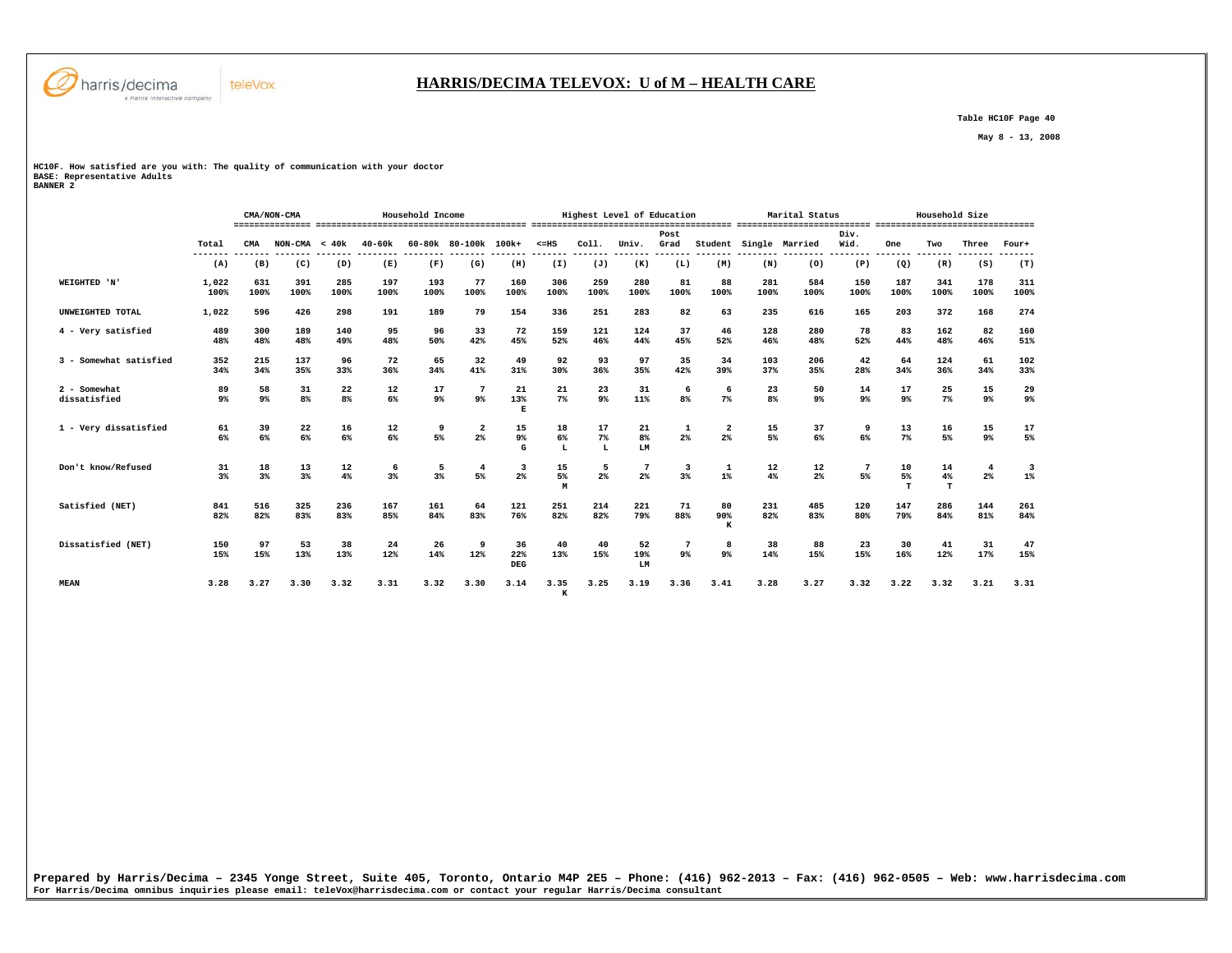

 **Table HC10G Page 41** 

 **May 8 - 13, 2008** 

**HC10G. How satisfied are you with: Your ability to get emergency medical care BASE: Representative Adults BANNER 1** 

|                              |                      |                  |                 | Region               |                |                     |                | Gender                     |                      |                 |                      | Age Group                           |                        |                        |                          |                           | Employment        |                      |                 |                               | Language                   |             |
|------------------------------|----------------------|------------------|-----------------|----------------------|----------------|---------------------|----------------|----------------------------|----------------------|-----------------|----------------------|-------------------------------------|------------------------|------------------------|--------------------------|---------------------------|-------------------|----------------------|-----------------|-------------------------------|----------------------------|-------------|
|                              | Total                | Atl.             | Oue.            | Ont. Sask.           | Man.           | Alb.                | B.C.           |                            |                      |                 |                      | Male Female 18-24 25-34 35-44 45-49 |                        | $50+$                  | Self<br>Emp              | Emp                       | Unemp             | Ret.                 | Stud.           | Home-<br>maker                | Eng.                       | Fr.         |
|                              | (A)                  | (B)              | (C)             | (D)                  | (E)            | (F)                 | (G)            | (H)                        | (I)                  | (J)             | (K)                  | (L)                                 | (M)                    | (N)                    | (0)                      | (P)                       | (Q)               | (R)                  | (S)             | (T)                           | (U)                        | (V)         |
| WEIGHTED 'N'                 | 1,022<br>100%        | 76<br>100%       | 249<br>100%     | 391<br>100%          | 67<br>100%     | 104<br>100%         | 135<br>100%    | 494<br>100%                | 528<br>100%          | 102<br>100%     | 184<br>100%          | 170<br>100%                         | 123<br>100%            | 435<br>100%            | 142<br>100%              | 474<br>100%               | 59<br>100%        | 224<br>100%          | 69<br>100%      | 45<br>100%                    | 793<br>100%                | 229<br>100% |
| UNWEIGHTED TOTAL             | 1,022                | 112              | 250             | 329                  | 103            | 102                 | 126            | 505                        | 517                  | 68              | 126                  | 170                                 | 119                    | 532                    | 135                      | 438                       | 55                | 289                  | 48              | 47                            | 792                        | 230         |
| 4 - Very satisfied           | 262<br>26%           | 20<br>27%        | 44<br>18%       | 108<br>28%<br>C      | 17<br>25%      | 29<br>28%           | 44<br>33%<br>C | 148<br>30%<br>$\mathbf I$  | 114<br>22%           | 33<br>32%<br>LM | 52<br>28%<br>LM      | 30<br>18%                           | 20<br>16%              | 125<br>29%<br>LM       | 36<br>25%<br>T           | 121<br>26%<br>т           | 16<br>27%<br>т    | 70<br>31%<br>т       | 14<br>21%       | $\overline{4}$<br>10%         | 219<br>28%<br>$\mathbf{v}$ | 43<br>19%   |
| 3 - Somewhat satisfied       | 389<br>38%           | 26<br>34%        | 108<br>44%<br>G | 156<br>40%<br>G      | 27<br>41%<br>G | 38<br>37%           | 34<br>25%      | 190<br>39%                 | 199<br>38%           | 43<br>43%       | 71<br>39%            | 77<br>45%<br>N                      | 46<br>38%              | 149<br>34%             | 54<br>38%                | 184<br>39%                | 19<br>31%         | 73<br>33%            | 36<br>51%<br>QR | 20<br>44%                     | 293<br>37%                 | 96<br>42%   |
| 2 - Somewhat<br>dissatisfied | 191<br>19%           | 12<br>15%        | 51<br>21%       | 62<br>16%            | 15<br>22%      | 20<br>19%           | 32<br>23%      | 82<br>17%                  | 110<br>21%           | 16<br>15%       | 35<br>19%            | 35<br>21%                           | 35<br>29%<br><b>JN</b> | 70<br>16%              | 26<br>18%                | 96<br>20%<br>$\mathbb{R}$ | 9<br>15%          | 32<br>14%            | 14<br>20%       | 14<br>31%<br>$\mathbb{R}$     | 145<br>18%                 | 46<br>20%   |
| 1 - Very dissatisfied        | 83<br>8%             | 12<br>16%<br>CDE | 17<br>$7\%$     | 29<br>7%             | 5<br>7%        | 9<br>9 <sup>°</sup> | 11<br>8%       | 35<br>7%                   | 47<br>9 <sup>°</sup> | 6<br>6%         | 14<br>8 <sup>8</sup> | 14<br>8%                            | 8<br>$7\%$             | 40<br>9%               | 9<br>6%                  | 37<br>8 <sup>°</sup>      | 12<br>21%<br>OPRS | 16<br>7 <sup>8</sup> | 3<br>4%         | - 5<br>12%                    | 67<br>8%                   | 16<br>$7\%$ |
| Don't know/Refused           | 96<br>9 <sup>°</sup> | 6<br>$7\%$       | 29<br>12%<br>R  | 37<br>9 <sup>°</sup> | 3<br>5%        | 8<br>7%             | 14<br>10%      | 38<br>8%                   | 58<br>11%            | 4<br>4%         | 12<br>6%             | 13<br>$8*$                          | 13<br>11%              | 51<br>12%<br>$\cdot$ T | 18<br>13%<br>$\mathbf T$ | 36<br>8 <sup>°</sup>      | 3<br>6%           | 33<br>15%<br>PQST    | 3<br>4%         | $\overline{\mathbf{2}}$<br>3% | 69<br>9 <sup>°</sup>       | 28<br>12%   |
| Satisfied (NET)              | 652<br>64%           | 46<br>61%        | 152<br>61%      | 263<br>67%           | 44<br>66%      | 67<br>65%           | 79<br>58%      | 339<br>69%<br>$\mathbf{I}$ | 313<br>59%           | 76<br>75%<br>MN | 123<br>67%<br>M      | 107<br>63%                          | 67<br>54%              | 274<br>63%             | 90<br>63%                | 305<br>64%                | 35<br>59%         | 143<br>64%           | 50<br>72%       | 24<br>54%                     | 512<br>65%                 | 139<br>61%  |
| Dissatisfied (NET)           | 274<br>27%           | 24<br>32%        | 68<br>27%       | 91<br>23%            | 19<br>29%      | 29<br>28%           | 43<br>31%      | 117<br>24%                 | 157<br>30%<br>$\,$ H | 22<br>21%       | 49<br>27%            | 49<br>29%                           | 44<br>35%<br><b>JN</b> | 110<br>25%             | 34<br>24%                | 132<br>28%                | 21<br>35%         | 48<br>21%            | 16<br>24%       | 19<br>43%<br><b>OR</b>        | 212<br>27%                 | 62<br>27%   |
| <b>MEAN</b>                  | 2.90                 | 2.77             | 2.81            | 2.96                 | 2.89           | 2.91                | 2.93           | 2.99<br>$\mathbf I$        | 2.81                 | 3.06<br>LM      | 2.94                 | 2.79                                | 2.71                   | 2.93<br>M              | 2.94<br>$\mathbf T$      | 2.89<br>т                 | 2.70              | 3.04<br>OT           | 2.93<br>т       | 2.54                          | 2.92                       | 2.83        |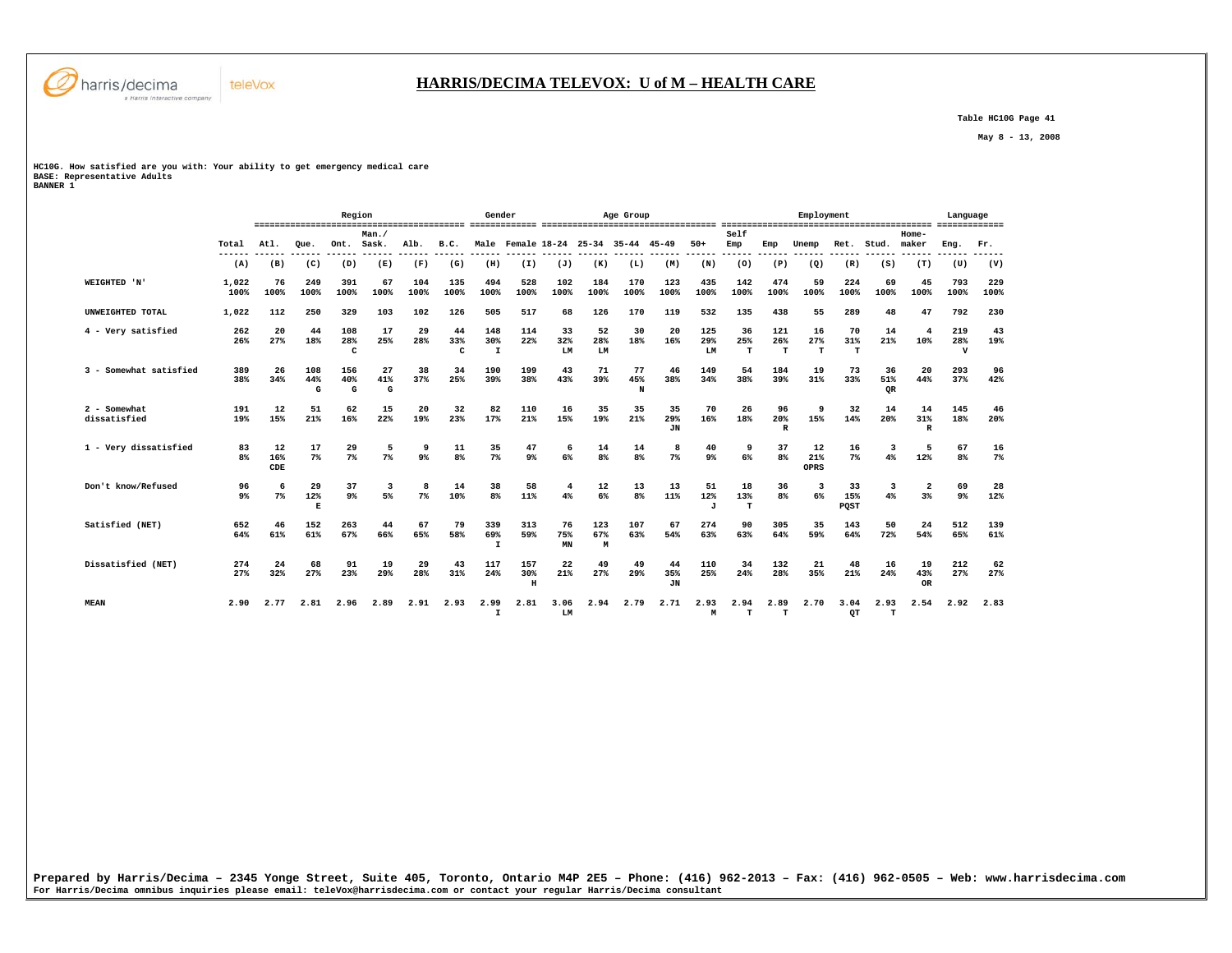

# **HARRIS/DECIMA TELEVOX: U of M – HEALTH CARE**

 **Table HC10G Page 42** 

 **May 8 - 13, 2008** 

**HC10G. How satisfied are you with: Your ability to get emergency medical care BASE: Representative Adults BANNER 2** 

 **CMA/NON-CMA Household Income Highest Level of Education Marital Status Household Size =============== ========================================= ======================================= ========================== =============================== Post Div.** Wid.  **Total CMA NON-CMA < 40k 40-60k 60-80k 80-100k 100k+ <=HS Coll. Univ. Grad Student Single Married Wid. One Two Three Four+ ------- ------- ------- ------- -------- -------- ------- ------- ------- ------- ------- ------- ------- -------- -------- -------- ------- ------- ------- -------**  $(T)$  **(A) (B) (C) (D) (E) (F) (G) (H) (I) (J) (K) (L) (M) (N) (O) (P) (Q) (R) (S) (T) WEIGHTED 'N' 1,022 631 391 285 197 193 77 160 306 259 280 81 88 281 584 150 187 341 178 311 100% 100% 100% 100% 100% 100% 100% 100% 100% 100% 100% 100% 100% 100% 100% 100% 100% 100% 100% 100% UNWEIGHTED TOTAL 1,022 596 426 298 191 189 79 154 336 251 283 82 63 235 616 165 203 372 168 274 4 - Very satisfied 262 151 111 81 38 46 24 40 79 67 68 21 26 81 139 42 51 87 58 66 26% 24% 28% 28% 19% 24% 30% 25% 26% 26% 24% 26% 29% 29% 24% 28% 27% 26% 33% 21% E T 3 - Somewhat satisfied 389 238 151 93 91 81 27 63 104 96 115 30 42 113 228 45 62 129 66 130**  $42%$  **38% 38% 39% 32% 46% 42% 35% 40% 34% 37% 41% 37% 48% 40% 39% 30% 33% 38% 37% 42% D P 2 - Somewhat 191 129 63 49 40 35 16 33 59 44 56 17 15 39 118 34 38 56 26 69**  $22%$  **dissatisfied 19% 20% 16% 17% 20% 18% 20% 20% 19% 17% 20% 21% 17% 14% 20% 23% 20% 16% 15% 22% N N 1 - Very dissatisfied 83 56 27 30 13 18 5 9 31 30 13 4 3 23 44 14 12 27 12 32 8% 9% 7% 11% 7% 10% 6% 6% 10% 12% 5% 5% 4% 8% 8% 9% 6% 8% 7% 10% KM KLM Don't know/Refused 96 57 39 33 14 13 7 15 33 22 28 9 2 24 54 14 24 41 16 14 9% 9% 10% 11% 7% 7% 9% 9% 11% 8% 10% 11% 3% 9% 9% 10% 13% 12% 9% 4% M M M T T Satisfied (NET) 652 389 262 174 129 127 50 104 183 163 183 52 68 194 367 87 113 217 124 196**  $63%$  **64% 62% 67% 61% 66% 66% 65% 65% 60% 63% 65% 63% 77% 69% 63% 58% 61% 64% 69% 63% IJ** P  **Dissatisfied (NET) 274 185 89 79 53 53 20 41 90 75 69 21 18 62 162 48 50 83 38 101**  $32%$  **27% 29% 23% 28% 27% 27% 26% 26% 29% 29% 25% 26% 21% 22% 28% 32% 27% 24% 22% 32%**  $PQ$  **C N RS MEAN 2.90 2.84 2.99 2.89 2.84 2.86 2.99 2.93 2.85 2.84 2.95 2.95 3.05 2.98 2.87 2.84 2.94 2.93 3.05 2.77 B T**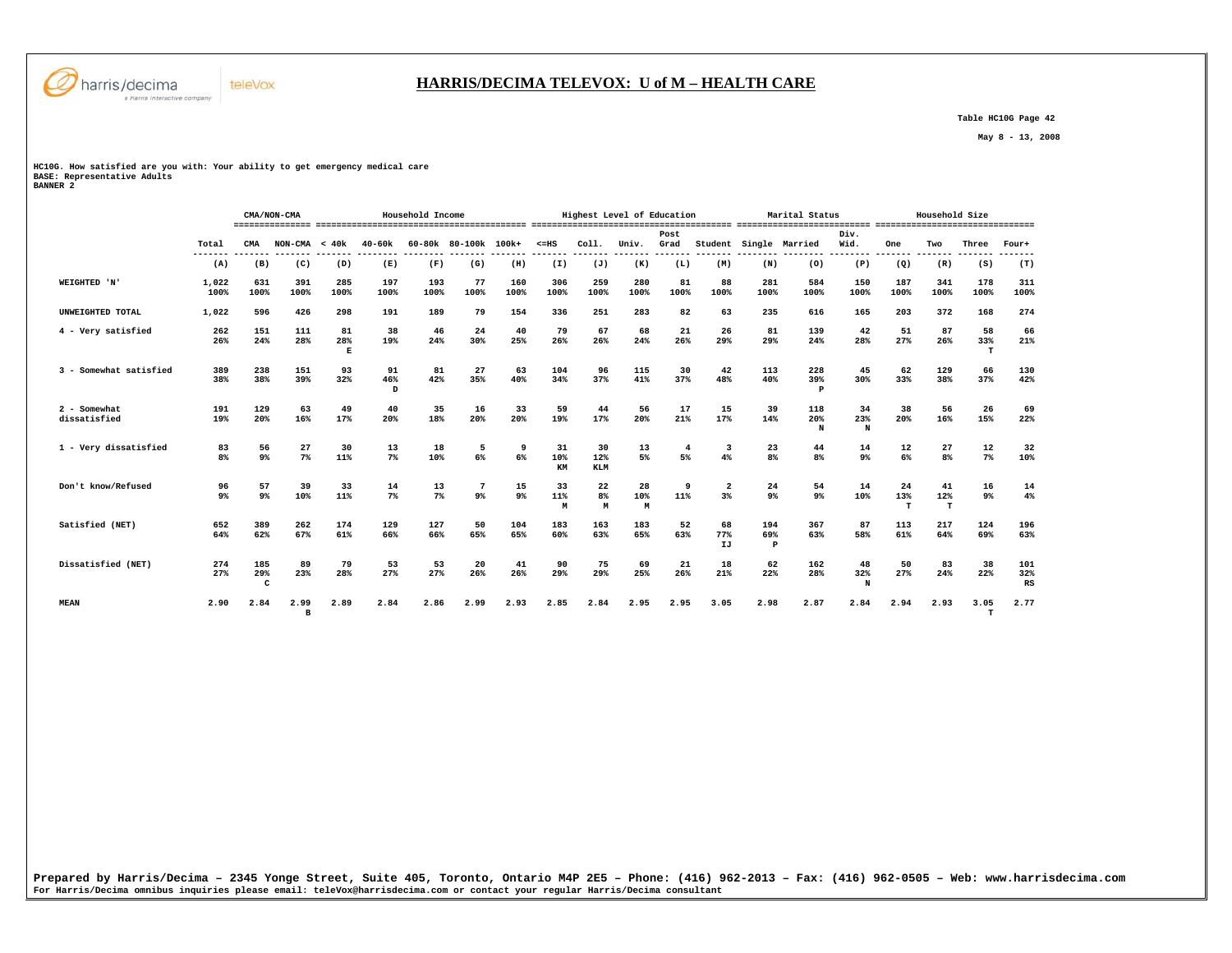

 **Table HC10H Page 43** 

 **May 8 - 13, 2008** 

**HC10H. How satisfied are you with: Your ability to get emergency medical care quickly BASE: Representative Adults BANNER 1** 

teleVox

|                              |                      |                |                          | Region                     |                           |                           |             | Gender                     |                     |             |                      | Age Group                           |                |                  |                  |                            | Employment                |                      |                        |                               | Language                   |                |
|------------------------------|----------------------|----------------|--------------------------|----------------------------|---------------------------|---------------------------|-------------|----------------------------|---------------------|-------------|----------------------|-------------------------------------|----------------|------------------|------------------|----------------------------|---------------------------|----------------------|------------------------|-------------------------------|----------------------------|----------------|
|                              | Total                | Atl.           | Oue.                     | Ont.                       | Man.<br>Sask.             | Alb.                      | B.C.        |                            |                     |             |                      | Male Female 18-24 25-34 35-44 45-49 |                | $50+$            | Self<br>Emp      | Emp                        | Unemp                     | Ret.                 | Stud.                  | Home-<br>maker                | Eng.                       | Fr.            |
|                              | (A)                  | (B)            | (C)                      | (D)                        | (E)                       | (F)                       | (G)         | (H)                        | (I)                 | (J)         | (K)                  | (L)                                 | (M)            | (N)              | (0)              | (P)                        | (Q)                       | (R)                  | (S)                    | (T)                           | (U)                        | (V)            |
| WEIGHTED 'N'                 | 1,022<br>100%        | 76<br>100%     | 249<br>100%              | 391<br>100%                | 67<br>100%                | 104<br>100%               | 135<br>100% | 494<br>100%                | 528<br>100%         | 102<br>100% | 184<br>100%          | 170<br>100%                         | 123<br>100%    | 435<br>100%      | 142<br>100%      | 474<br>100%                | 59<br>100%                | 224<br>100%          | 69<br>100%             | 45<br>100%                    | 793<br>100%                | 229<br>100%    |
| UNWEIGHTED TOTAL             | 1,022                | 112            | 250                      | 329                        | 103                       | 102                       | 126         | 505                        | 517                 | 68          | 126                  | 170                                 | 119            | 532              | 135              | 438                        | 55                        | 289                  | 48                     | 47                            | 792                        | 230            |
| 4 - Very satisfied           | 231<br>23%           | 19<br>25%<br>c | 38<br>15%                | 103<br>26%<br>$\mathbf{C}$ | 18<br>26%<br>$\mathbf{C}$ | 27<br>26%<br>$\mathbf{C}$ | 26<br>19%   | 122<br>25%                 | 109<br>21%          | 22<br>21%   | 42<br>23%            | 31<br>18%                           | 21<br>17%      | 112<br>26%<br>LM | 31<br>22%        | 102<br>22%                 | 10<br>17%                 | 67<br>30%<br>PQT     | 16<br>23%              | - 5<br>11%                    | 193<br>24%<br>$\mathbf{v}$ | 38<br>17%      |
| 3 - Somewhat satisfied       | 377<br>37%           | 28<br>37%      | 110<br>44%<br><b>DEG</b> | 136<br>35%                 | 22<br>33%                 | 37<br>36%                 | 43<br>32%   | 198<br>40%<br>$\mathbf{I}$ | 178<br>34%          | 45<br>44%   | 63<br>35%            | 74<br>44%<br>N                      | 43<br>35%      | 150<br>35%       | 51<br>36%        | 179<br>38%                 | 26<br>45%                 | 76<br>34%            | 26<br>37%              | 15<br>34%                     | 277<br>35%                 | 99<br>43%<br>U |
| 2 - Somewhat<br>dissatisfied | 206<br>20%           | 10<br>14%      | 51<br>20%                | 79<br>20%                  | 17<br>26%<br>R            | 19<br>18%                 | 30<br>22%   | 91<br>18%                  | 115<br>22%          | 22<br>21%   | 39<br>21%            | 38<br>22%                           | 34<br>27%<br>N | 74<br>17%        | 19<br>13%        | 107<br>23%<br><b>OR</b>    | 9<br>15%                  | 33<br>15%            | 21<br>30%<br><b>OR</b> | 15<br>33%<br>OQR              | 158<br>20%                 | 48<br>21%      |
| 1 - Very dissatisfied        | 116<br>11%           | 14<br>18%      | 25<br>10%                | 41<br>11%                  | 9 <sup>°</sup>            | 12<br>12%                 | 18<br>14%   | 50<br>10%                  | 67<br>13%           | 9<br>9%     | 26<br>14%            | 17<br>10%                           | 13<br>11%      | 50<br>12%        | 25<br>18%<br>PRS | 48<br>10%<br>s             | 14<br>23%<br>PRS          | 18<br>8 <sup>8</sup> | 3<br>4%                | - 7<br>16%<br>s               | 95<br>12%                  | 22<br>10%      |
| Don't know/Refused           | 92<br>9 <sup>°</sup> | 5<br>6%        | 25<br>10%                | 33<br>8 <sup>°</sup>       | 4<br>6%                   | 9<br>8 <sup>8</sup>       | 17<br>12%   | 32<br>7%                   | 60<br>11%<br>$\,$ H | 4<br>4%     | 14<br>8 <sup>8</sup> | 9<br>6%                             | 12<br>10%      | 49<br>11%<br>JL  | 16<br>11%        | 38<br>8 <sup>°</sup>       |                           | 31<br>14%<br>PT      | 4<br>6%                | $\overline{\mathbf{3}}$<br>6% | 69<br>9 <sup>°</sup>       | 23<br>10%      |
| Satisfied (NET)              | 608<br>59%           | 47<br>62%      | 149<br>60%               | 239<br>61%                 | 39<br>59%                 | 64<br>62%                 | 70<br>52%   | 321<br>65%<br>$\mathbf{I}$ | 287<br>54%          | 67<br>65%   | 105<br>57%           | 105<br>62%                          | 64<br>52%      | 262<br>60%       | 82<br>58%        | 281<br>59%                 | 37<br>62%                 | 143<br>64%<br>т      | 41<br>60%              | 21<br>45%                     | 470<br>59%                 | 137<br>60%     |
| Dissatisfied (NET)           | 322<br>32%           | 24<br>32%      | 75<br>30%                | 120<br>31%                 | 23<br>35%                 | 31<br>30%                 | 49<br>36%   | 141<br>29%                 | 182<br>34%          | 31<br>31%   | 65<br>35%            | 55<br>33%                           | 47<br>38%      | 124<br>28%       | 44<br>31%        | 155<br>33%<br>$\mathbb{R}$ | 23<br>38%<br>$\mathbb{R}$ | 51<br>23%            | 23<br>34%              | 22<br>49%<br>OPR              | 253<br>32%                 | 69<br>30%      |
| <b>MEAN</b>                  | 2.78                 | 2.74           | 2.72                     | 2.84                       | 2.81                      | 2.83                      | 2.65        | 2.85<br>$\mathbf I$        | 2.70                | 2.81        | 2.71                 | 2.74                                | 2.66           | 2.84             | 2.70             | 2.77<br>$\mathbf T$        | 2.56                      | 2.99<br>OPOT         | 2.84<br>$_{\rm T}$     | 2.43                          | 2.79                       | 2.74           |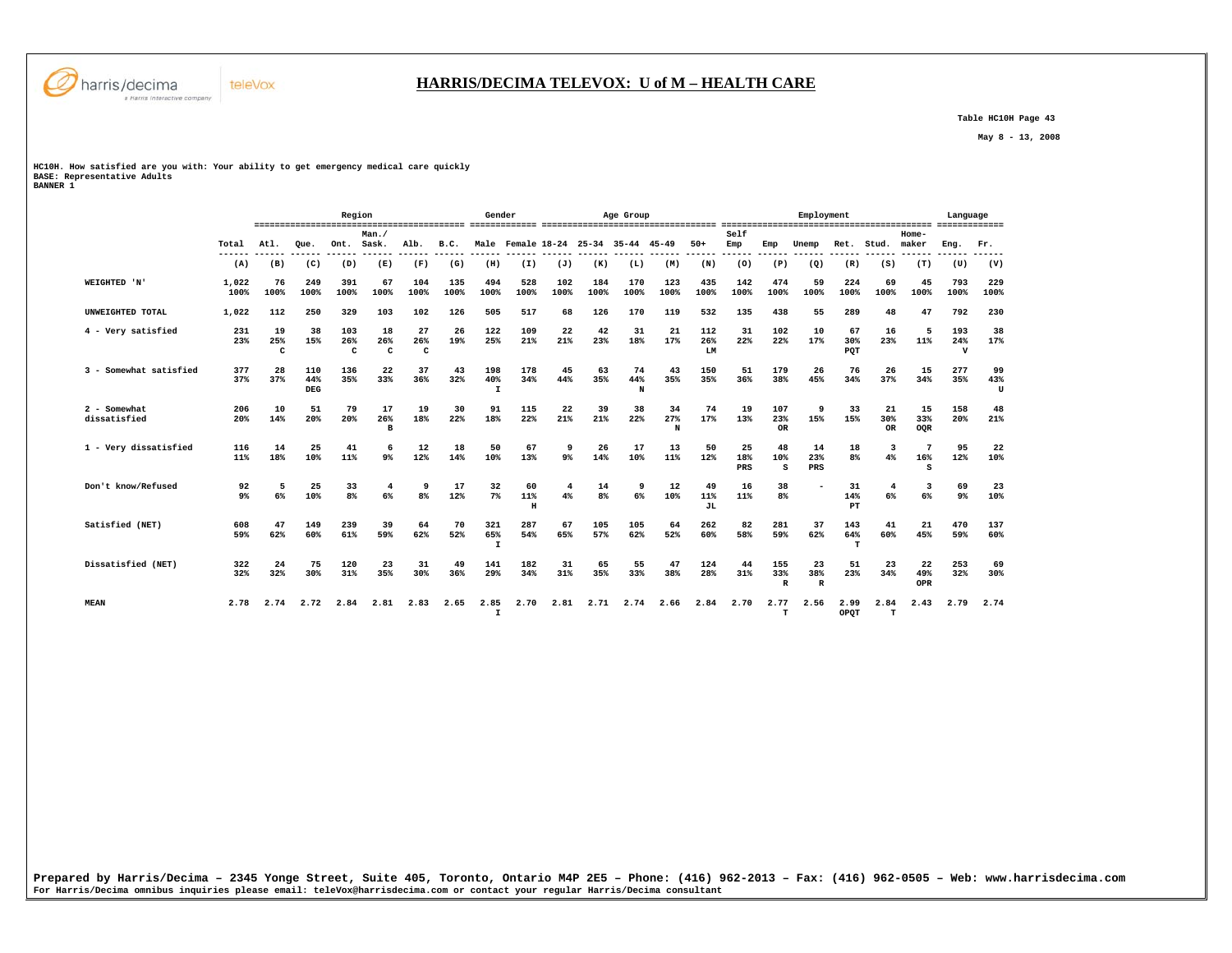

# **HARRIS/DECIMA TELEVOX: U of M – HEALTH CARE**

 **Table HC10H Page 44** 

 **May 8 - 13, 2008** 

**HC10H. How satisfied are you with: Your ability to get emergency medical care quickly BASE: Representative Adults BANNER 2** 

 **CMA/NON-CMA Household Income Highest Level of Education Marital Status Household Size =============== ========================================= ======================================= ========================== =============================== Post Div.** Wid.  **Total CMA NON-CMA < 40k 40-60k 60-80k 80-100k 100k+ <=HS Coll. Univ. Grad Student Single Married Wid. One Two Three Four+ ------- ------- ------- ------- -------- -------- ------- ------- ------- ------- ------- ------- ------- -------- -------- -------- ------- ------- ------- -------**  $(T)$  **(A) (B) (C) (D) (E) (F) (G) (H) (I) (J) (K) (L) (M) (N) (O) (P) (Q) (R) (S) (T) WEIGHTED 'N' 1,022 631 391 285 197 193 77 160 306 259 280 81 88 281 584 150 187 341 178 311 100% 100% 100% 100% 100% 100% 100% 100% 100% 100% 100% 100% 100% 100% 100% 100% 100% 100% 100% 100% UNWEIGHTED TOTAL 1,022 596 426 298 191 189 79 154 336 251 283 82 63 235 616 165 203 372 168 274 4 - Very satisfied 231 132 99 62 32 41 24 38 56 69 57 21 23 66 128 35 43 83 47 56 23% 21% 25% 22% 16% 21% 31% 24% 18% 27% 21% 25% 26% 23% 22% 23% 23% 24% 26% 18% E I 3 - Somewhat satisfied 377 223 153 105 89 73 23 57 126 86 103 25 36 117 209 51 67 115 66 127** 41%  **37% 35% 39% 37% 45% 38% 30% 36% 41% 33% 37% 31% 41% 42% 36% 34% 36% 34% 37% 41% G 2 - Somewhat 206 138 68 51 48 32 19 35 56 44 64 20 22 46 130 28 35 70 30 71**  $\begin{array}{c} 71 \\ 23\% \end{array}$  **dissatisfied 20% 22% 17% 18% 25% 17% 24% 22% 18% 17% 23% 24% 25% 17% 22% 19% 18% 21% 17% 23% 1 - Very dissatisfied 116 76 41 40 17 29 5 16 38 41 26 8 3 31 59 25 19 33 21 44 11% 12% 10% 14% 9% 15% 7% 10% 12% 16% 9% 10% 4% 11% 10% 17% 10% 10% 12% 14% M KM Don't know/Refused 92 61 31 26 11 18 7 14 31 19 30 8 3 21 58 11 23 40 15 14**  $4%$  **9% 10% 8% 9% 5% 9% 8% 9% 10% 7% 11% 9% 4% 7% 10% 8% 12% 12% 8% 4%**  $M$  and  $T$  to  $T$  if  $T$  if  $T$  **Satisfied (NET) 608 356 252 168 120 114 47 96 181 155 160 46 60 183 336 86 110 197 113 183 59% 56% 64% 59% 61% 59% 61% 60% 59% 60% 57% 56% 67% 65% 58% 57% 59% 58% 63% 59% B Dissatisfied (NET) 322 214 109 91 66 61 24 50 94 85 90 28 25 78 190 53 54 103 50 115 32% 34% 28% 32% 33% 32% 31% 31% 31% 33% 32% 34% 29% 28% 32% 35% 29% 30% 28% 37% C C C MEAN 2.78 2.72 2.86 2.73 2.73 2.72 2.93 2.81 2.72 2.76 2.77 2.79 2.94 2.83 2.77 2.69 2.82 2.82 2.86 2.65 B T**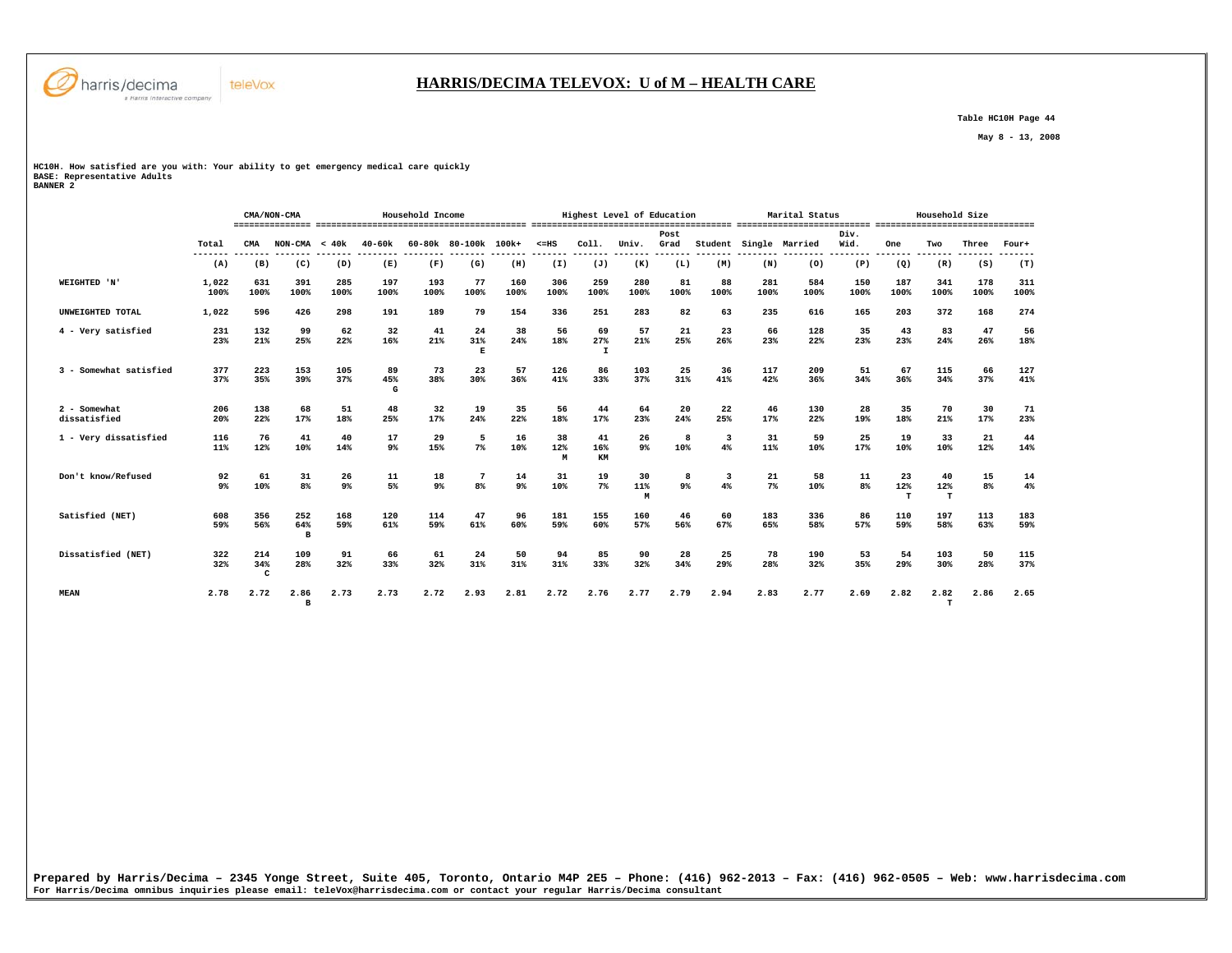

 **Table HC10I Page 45** 

 **May 8 - 13, 2008** 

**HC10I. How satisfied are you with: Your ability to get non-emergency medical treatments without having to wait BASE: Representative Adults BANNER 1** 

teleVox

|                              |               |                           |                           | Region               |                |                 |                           | Gender                     |                     |                |                      | Age Group                           |             |                  |                           |                            | Employment      |                        |                  |                  | Language                  |                |
|------------------------------|---------------|---------------------------|---------------------------|----------------------|----------------|-----------------|---------------------------|----------------------------|---------------------|----------------|----------------------|-------------------------------------|-------------|------------------|---------------------------|----------------------------|-----------------|------------------------|------------------|------------------|---------------------------|----------------|
|                              | Total         | Atl.                      | Oue.                      | Ont.                 | Man./<br>Sask. | Alb.            | B.C.                      |                            |                     |                |                      | Male Female 18-24 25-34 35-44 45-49 |             | $50+$            | Self<br>Emp               | Emp                        | Unemp           | Ret.                   | Stud.            | Home-<br>maker   | Eng.                      | Fr.            |
|                              | (A)           | (B)                       | (C)                       | (D)                  | (E)            | (F)             | (G)                       | (H)                        | (I)                 | (J)            | (K)                  | (L)                                 | (M)         | (N)              | (0)                       | (P)                        | (Q)             | (R)                    | (S)              | (T)              | (U)                       | (V)            |
| WEIGHTED 'N'                 | 1,022<br>100% | 76<br>100%                | 249<br>100%               | 391<br>100%          | 67<br>100%     | 104<br>100%     | 135<br>100%               | 494<br>100%                | 528<br>100%         | 102<br>100%    | 184<br>100%          | 170<br>100%                         | 123<br>100% | 435<br>100%      | 142<br>100%               | 474<br>100%                | 59<br>100%      | 224<br>100%            | 69<br>100%       | 45<br>100%       | 793<br>100%               | 229<br>100%    |
| UNWEIGHTED TOTAL             | 1,022         | 112                       | 250                       | 329                  | 103            | 102             | 126                       | 505                        | 517                 | 68             | 126                  | 170                                 | 119         | 532              | 135                       | 438                        | 55              | 289                    | 48               | 47               | 792                       | 230            |
| 4 - Very satisfied           | 202<br>20%    | 19<br>25%<br>$\mathbf{C}$ | 32<br>13%                 | 88<br>23%<br>c       | 11<br>17%      | 17<br>17%       | 34<br>25%<br>$\mathbf{C}$ | 86<br>17%                  | 116<br>22%          | 23<br>23%<br>к | 20<br>11%            | 35<br>21%<br>к                      | 19<br>16%   | 104<br>24%<br>KM | 23<br>16%                 | 83<br>18%                  | 8<br>14%        | 63<br>28%<br>OPO       | 16<br>23%        | 9<br>20%         | 168<br>21%<br>$\mathbf v$ | 33<br>15%      |
| 3 - Somewhat satisfied       | 421<br>41%    | 25<br>32%                 | 111<br>45%<br>B           | 159<br>41%           | 30<br>44%      | 49<br>47%<br>B  | 47<br>35%                 | 233<br>47%<br>$\mathbf{I}$ | 189<br>36%          | 43<br>42%      | 86<br>47%            | 67<br>39%                           | 54<br>44%   | 165<br>38%       | 52<br>37%                 | 211<br>45%<br>$\mathbb{R}$ | 26<br>43%       | 81<br>36%              | 35<br>51%<br>т   | 14<br>31%        | 321<br>40%                | 100<br>44%     |
| 2 - Somewhat<br>dissatisfied | 206<br>20%    | 14<br>18%                 | 63<br>25%<br>DF           | 70<br>18%            | 15<br>23%      | 14<br>14%       | 30<br>22%                 | 102<br>21%                 | 105<br>20%          | 20<br>19%      | 38<br>20%            | 41<br>24%                           | 32<br>26%   | 76<br>17%        | 40<br>28%<br>$\mathbf R$  | 91<br>19%                  | 11<br>19%       | 37<br>16%              | 12<br>18%        | 13<br>29%        | 147<br>18%                | 60<br>26%<br>U |
| 1 - Verv dissatisfied        | 133<br>13%    | 16<br>21%<br>EF           | 32<br>13%                 | 52<br>13%            | 5<br>8%        | 11<br>11%       | 16<br>12%                 | 51<br>10%                  | 82<br>15%<br>$\,$ H | 12<br>12%      | 27<br>15%            | 20<br>12%                           | 15<br>12%   | 58<br>13%        | 16<br>11%                 | 64<br>14%                  | 14<br>24%<br>RS | 22<br>10%              | 5<br>7%          | 9<br>20%         | 105<br>13%                | 27<br>12%      |
| Don't know/Refused           | 60<br>6%      | $\overline{2}$<br>3%      | 10<br>4%                  | 22<br>6%             | 5<br>8%        | 12<br>12%<br>BC | 8<br>6%                   | 23<br>5%                   | 37<br>7%            | 3<br>3%        | 12<br>7 <sup>8</sup> | 4%                                  | $2*$        | 33<br>8%<br>M    | 12<br>8%                  | 25<br>5%                   |                 | 22<br>10%<br>P         |                  |                  | 52<br>7%                  | 8<br>4%        |
| Satisfied (NET)              | 623<br>61%    | 43<br>57%                 | 143<br>58%                | 247<br>63%           | 41<br>61%      | 67<br>64%       | 82<br>60%                 | 318<br>64%<br>I            | 305<br>58%          | 67<br>65%      | 107<br>58%           | 102<br>60%                          | 73<br>59%   | 269<br>62%       | 75<br>53%                 | 294<br>62%                 | 34<br>57%       | 143<br>64%<br>$\Omega$ | 52<br>75%<br>OT  | 23<br>51%        | 489<br>62%                | 134<br>58%     |
| Dissatisfied (NET)           | 339<br>33%    | 30<br>40%<br>F            | 95<br>38%<br>$\mathbf{F}$ | 122<br>31%           | 20<br>31%      | 26<br>25%       | 46<br>34%                 | 153<br>31%                 | 186<br>35%          | 32<br>32%      | 65<br>35%            | 61<br>36%                           | 48<br>39%   | 134<br>31%       | 56<br>39%<br>$\, {\bf R}$ | 155<br>33%                 | 25<br>43%<br>R  | 58<br>26%              | 18<br>25%        | 22<br>49%<br>PRS | 252<br>32%                | 87<br>38%      |
| <b>MEAN</b>                  | 2.72          | 2.63                      | 2.60                      | 2.77<br>$\mathbf{C}$ | 2.76           | 2.79            | 2.78                      | 2.75                       | 2.69                | 2.79           | 2.58                 | 2.72                                | 2.64        | 2.78             | 2.63                      | 2.70                       | 2.47            | 2.91<br>OPOT           | 2.90<br>$\Omega$ | 2.52             | 2.75                      | 2.63           |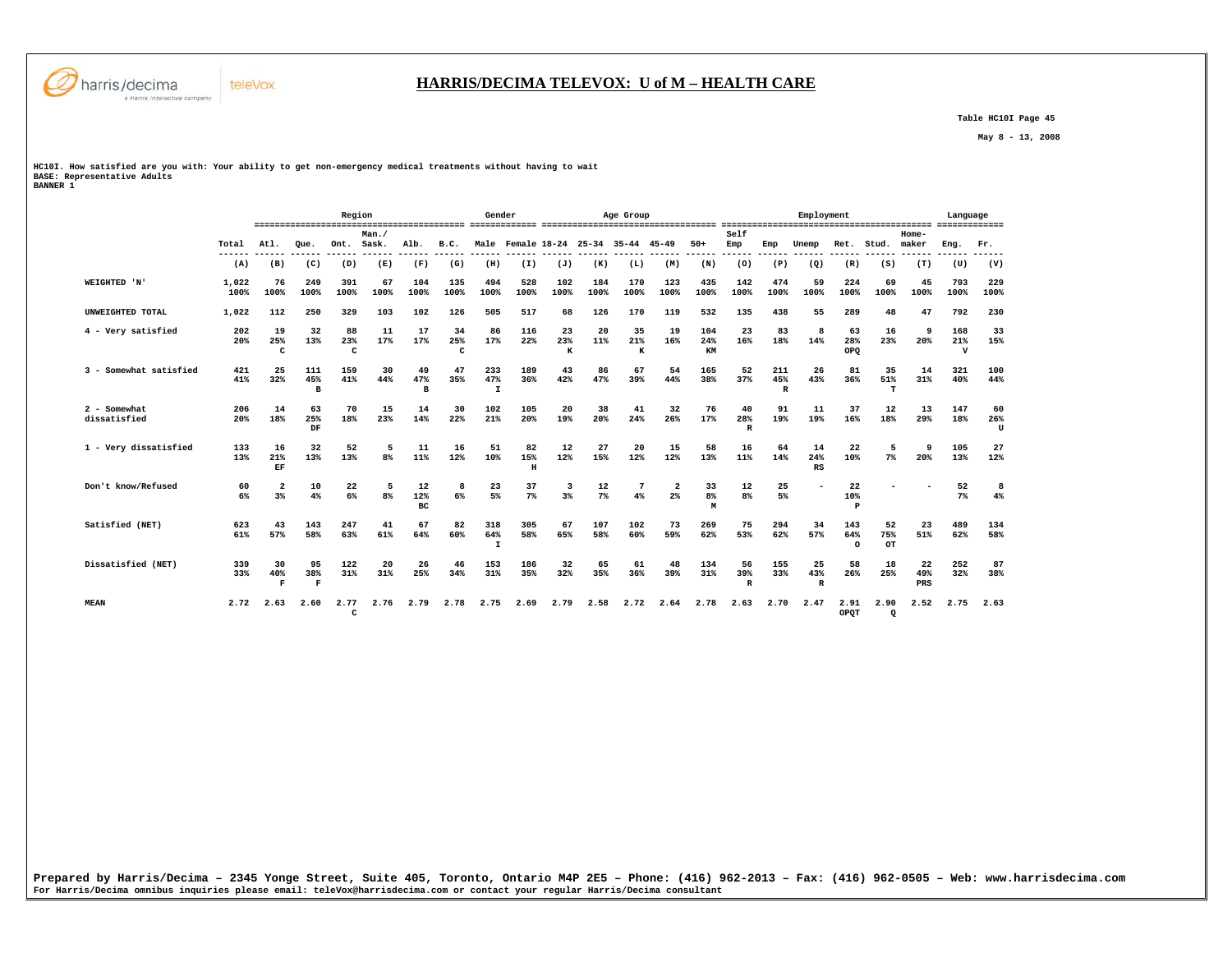

#### **HARRIS/DECIMA TELEVOX: U of M – HEALTH CARE**

 **Table HC10I Page 46** 

 **May 8 - 13, 2008** 

**HC10I. How satisfied are you with: Your ability to get non-emergency medical treatments without having to wait BASE: Representative Adults BANNER 2** 

|                              |               |             | CMA/NON-CMA |                                |                          | Household Income         |                      |                          |                |                | Highest Level of Education |                      |                           |             | Marital Status |                  |                 | Household Size |                 |             |
|------------------------------|---------------|-------------|-------------|--------------------------------|--------------------------|--------------------------|----------------------|--------------------------|----------------|----------------|----------------------------|----------------------|---------------------------|-------------|----------------|------------------|-----------------|----------------|-----------------|-------------|
|                              | Total         | CMA         | NON-CMA     | < 40k                          | $40 - 60k$               |                          | 60-80k 80-100k 100k+ |                          | $< = HS$       | Col1.          | Univ.                      | Post<br>Grad         | Student                   |             | Single Married | Div.<br>Wid.     | One             | Two            | Three           | Four+       |
|                              | (A)           | (B)         | (C)         | (D)                            | (E)                      | (F)                      | (G)                  | (H)                      | (I)            | (J)            | (K)                        | (L)                  | (M)                       | (N)         | (0)            | (P)              | (Q)             | (R)            | (S)             | (T)         |
| WEIGHTED 'N'                 | 1,022<br>100% | 631<br>100% | 391<br>100% | 285<br>100%                    | 197<br>100%              | 193<br>100%              | 77<br>100%           | 160<br>100%              | 306<br>100%    | 259<br>100%    | 280<br>100%                | 81<br>100%           | 88<br>100%                | 281<br>100% | 584<br>100%    | 150<br>100%      | 187<br>100%     | 341<br>100%    | 178<br>100%     | 311<br>100% |
| UNWEIGHTED TOTAL             | 1,022         | 596         | 426         | 298                            | 191                      | 189                      | 79                   | 154                      | 336            | 251            | 283                        | 82                   | 63                        | 235         | 616            | 165              | 203             | 372            | 168             | 274         |
| 4 - Very satisfied           | 202<br>20%    | 129<br>20%  | 73<br>19%   | 55<br>19%                      | 28<br>14%                | 45<br>23%<br>$\mathbf E$ | 18<br>24%            | 29<br>18%                | 63<br>21%      | 48<br>19%      | 43<br>16%                  | 22<br>27%<br>к       | 23<br>26%                 | 56<br>20%   | 115<br>20%     | 28<br>19%        | 38<br>20%       | 71<br>21%      | 36<br>20%       | 57<br>18%   |
| 3 - Somewhat satisfied       | 421<br>41%    | 259<br>41%  | 162<br>42%  | 108<br>38%                     | 100<br>51%<br>DFH        | 73<br>38%                | 36<br>46%            | 57<br>36%                | 114<br>37%     | 109<br>42%     | 125<br>45%                 | 27<br>33%            | 42<br>47%                 | 120<br>43%  | 245<br>42%     | 53<br>35%        | 69<br>37%       | 154<br>45%     | 67<br>38%       | 129<br>42%  |
| 2 - Somewhat<br>dissatisfied | 206<br>20%    | 131<br>21%  | 76<br>19%   | 55<br>19%                      | 41<br>21%                | 34<br>17%                | 13<br>16%            | 45<br>28%<br>$_{\rm FG}$ | 65<br>21%      | 47<br>18%      | 67<br>24%                  | 14<br>18%            | 13<br>14%                 | 55<br>20%   | 124<br>21%     | 27<br>18%        | 37<br>20%       | 63<br>18%      | 30<br>17%       | 76<br>24%   |
| 1 - Very dissatisfied        | 133<br>13%    | 77<br>12%   | 55<br>14%   | 45<br>16%<br>Е                 | 18<br>9%                 | 26<br>14%                | 8<br>10%             | 23<br>15%                | 44<br>14%<br>к | 45<br>17%<br>K | 22<br>8%                   | 14<br>17%            | 9<br>10%                  | 35<br>12%   | 74<br>13%      | 24<br>16%        | 21<br>11%       | 38<br>11%      | 34<br>19%<br>QR | 40<br>13%   |
| Don't know/Refused           | 60<br>6%      | 35<br>5%    | 25<br>6%    | 22<br>8 <sup>°</sup><br>$\,$ H | 10<br>5%                 | 15<br>$8\%$              | 3<br>4%              | 5<br>3%                  | 20<br>6%       | 10<br>4%       | 22<br>8 <sup>°</sup>       | $\overline{4}$<br>5% | 3<br>3%                   | 15<br>5%    | 26<br>4%       | 18<br>12%<br>NO. | 23<br>12%<br>RT | 15<br>5%       | 11<br>6%        | 9<br>$3\%$  |
| Satisfied (NET)              | 623<br>61%    | 388<br>62%  | 235<br>60%  | 163<br>57%                     | 128<br>65%<br>$_{\rm H}$ | 118<br>61%               | 54<br>70%<br>DH      | 86<br>54%                | 178<br>58%     | 158<br>61%     | 169<br>60%                 | 49<br>60%            | 64<br>73%<br>$\mathbf{I}$ | 176<br>63%  | 361<br>62%     | 81<br>54%        | 107<br>57%      | 225<br>66%     | 103<br>58%      | 186<br>60%  |
| Dissatisfied (NET)           | 339<br>33%    | 208<br>33%  | 131<br>33%  | 101<br>35%                     | 59<br>30%                | 60<br>31%                | 20<br>26%            | 69<br>43%<br>EFG         | 109<br>35%     | 92<br>35%      | 89<br>32%                  | 28<br>35%            | 22<br>24%                 | 90<br>32%   | 198<br>34%     | 51<br>34%        | 57<br>31%       | 101<br>30%     | 64<br>36%       | 116<br>37%  |
| <b>MEAN</b>                  | 2.72          | 2.74        | 2.69        | 2.65                           | 2.74                     | 2.77                     | 2.87                 | 2.60                     | 2.69           | 2.65           | 2.74                       | 2.75                 | 2.91                      | 2.74        | 2.72           | 2.65             | 2.76            | 2.79           | 2.63            | 2.67        |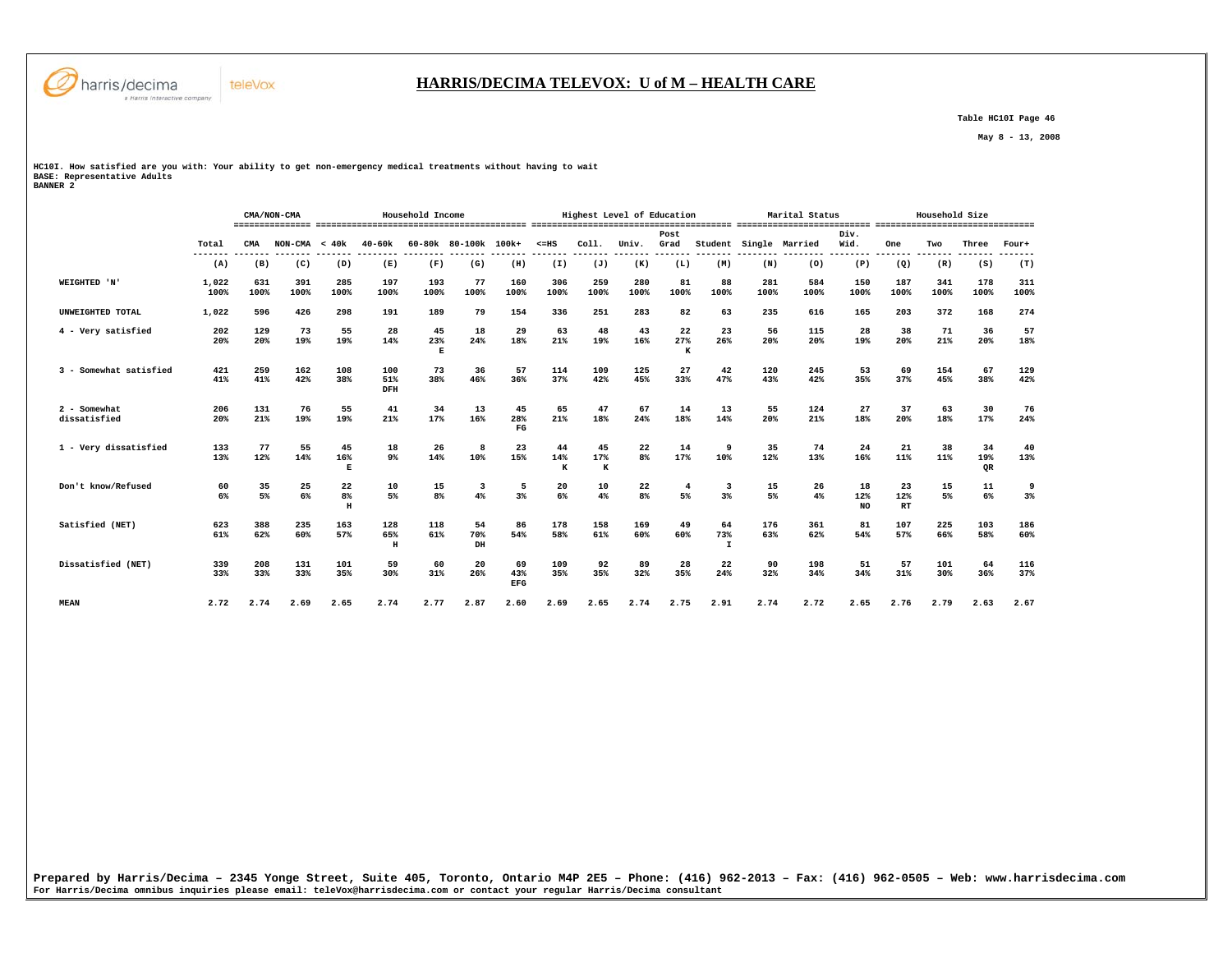

 **Table HC11A Page 47** 

 **May 8 - 13, 2008** 

**HC11A. Have you or has anyone in your immediate family had... A serious illness or injury during the last year? BASE: Representative Adults BANNER 1** 

|                    |               |                          |                 | Region                   |                        |                |                         | Gender      |             |                         |             | Age Group   |             |             |             |                       | Employment       |                  |            |                          | Language    |             |
|--------------------|---------------|--------------------------|-----------------|--------------------------|------------------------|----------------|-------------------------|-------------|-------------|-------------------------|-------------|-------------|-------------|-------------|-------------|-----------------------|------------------|------------------|------------|--------------------------|-------------|-------------|
|                    |               |                          |                 |                          | Man./                  |                |                         |             |             |                         |             |             |             |             | Self        |                       |                  |                  |            | Home-                    |             |             |
|                    | Total         | Atl.                     | Que.            | Ont.                     | Sask.                  | Alb.           | B.C.                    |             |             | Male Female 18-24 25-34 |             | 35-44 45-49 |             | $50+$       | Emp         | Emp                   | Unemp            | Ret.             | Stud.      | maker                    | Eng.        | Fr.         |
|                    | (A)           | (B)                      | (C)             | (D)                      | (E)                    | (F)            | (G)                     | (H)         | (I)         | (J)                     | (K)         | (L)         | (M)         | (N)         | (0)         | (P)                   | (Q)              | (R)              | (S)        | (T)                      | (U)         | (V)         |
| WEIGHTED 'N'       | 1,022<br>100% | 76<br>100%               | 249<br>100%     | 391<br>100%              | 67<br>100%             | 104<br>100%    | 135<br>100%             | 494<br>100% | 528<br>100% | 102<br>100%             | 184<br>100% | 170<br>100% | 123<br>100% | 435<br>100% | 142<br>100% | 474<br>100%           | 59<br>100%       | 224<br>100%      | 69<br>100% | 45<br>100%               | 793<br>100% | 229<br>100% |
| UNWEIGHTED TOTAL   | 1,022         | 112                      | 250             | 329                      | 103                    | 102            | 126                     | 505         | 517         | 68                      | 126         | 170         | 119         | 532         | 135         | 438                   | 55               | 289              | 48         | 47                       | 792         | 230         |
| Yes                | 330<br>32%    | 35<br>46%<br><b>CEFG</b> | 73<br>29%       | 143<br>37%<br><b>EFG</b> | 17<br>25%              | 26<br>25%      | 36<br>26%               | 155<br>31%  | 175<br>33%  | 41<br>40%               | 60<br>33%   | 49<br>29%   | 41<br>33%   | 135<br>31%  | 46<br>32%   | 145<br>31%            | 29<br>49%<br>OPR | 62<br>28%        | 24<br>34%  | 20<br>45%<br>$\mathbf R$ | 263<br>33%  | 67<br>29%   |
| No                 | 689<br>67%    | 41<br>54%                | 176<br>71%<br>B | 248<br>63%               | 50<br>75%<br><b>BD</b> | 75<br>72%<br>в | 100<br>74%<br><b>BD</b> | 336<br>68%  | 353<br>67%  | 61<br>60%               | 121<br>66%  | 120<br>71%  | 82<br>67%   | 300<br>69%  | 96<br>68%   | 327<br>69%<br>$\circ$ | 30<br>51%        | 161<br>72%<br>QТ | 45<br>66%  | 25<br>55%                | 527<br>66%  | 162<br>71%  |
| Don't know/Refused | $*$           |                          |                 |                          |                        | 3 <sup>8</sup> |                         | $1\%$       |             |                         | 1%          |             |             | $*$         |             |                       | -                |                  |            |                          |             |             |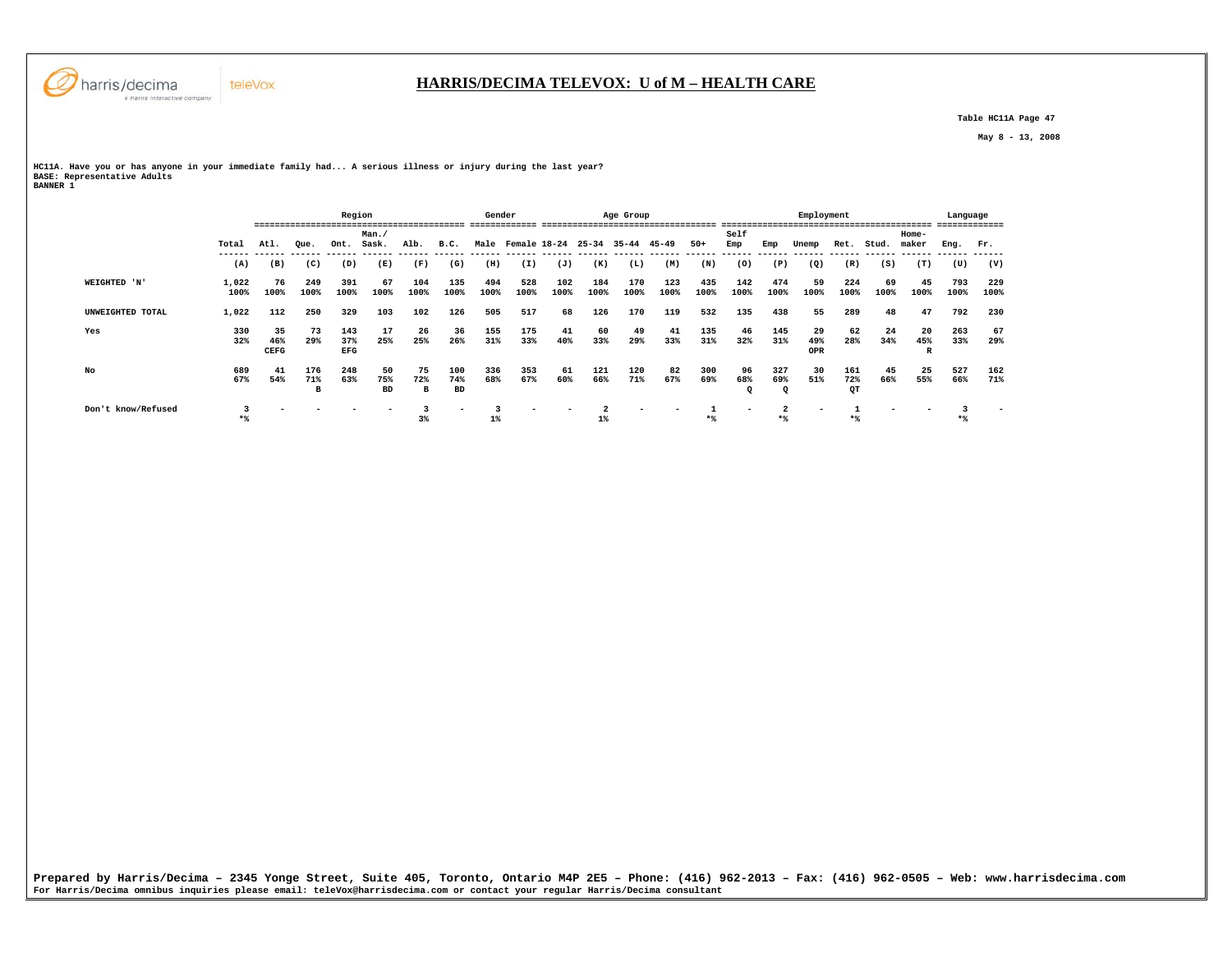

# **HARRIS/DECIMA TELEVOX: U of M – HEALTH CARE**

 **Table HC11A Page 48** 

 **May 8 - 13, 2008** 

**HC11A. Have you or has anyone in your immediate family had... A serious illness or injury during the last year? BASE: Representative Adults BANNER 2** 

| -------- |                    |               |               |                 |             |             |                  |            |                      |                                  |             |                            |              |            |                         |                |              |             |                |             |             |
|----------|--------------------|---------------|---------------|-----------------|-------------|-------------|------------------|------------|----------------------|----------------------------------|-------------|----------------------------|--------------|------------|-------------------------|----------------|--------------|-------------|----------------|-------------|-------------|
|          |                    |               | ------------- | CMA/NON-CMA     |             |             | Household Income |            |                      |                                  |             | Highest Level of Education |              |            |                         | Marital Status |              |             | Household Size |             |             |
|          |                    | Total         | CMA           | $NON-CMA < 40k$ |             | 40-60k      | 60-80k           | 80-100k    | 100k+                | $< = HS$                         | Coll.       | Univ.                      | Post<br>Grad | Student    |                         | Single Married | Div.<br>Wid. | One         | Two            | Three       | Four+       |
|          |                    | (A)           | (B)           | (C)             | (D)         | (E)         | (F)              | (G)        | (H)                  | (I)                              | (J)         | (K)                        | (L)          | (M)        | (N)                     | (0)            | (P)          | (Q)         | (R)            | (S)         | (T)         |
|          | WEIGHTED 'N'       | 1,022<br>100% | 631<br>100%   | 391<br>100%     | 285<br>100% | 197<br>100% | 193<br>100%      | 77<br>100% | 160<br>100%          | 306<br>100%                      | 259<br>100% | 280<br>100%                | 81<br>100%   | 88<br>100% | 281<br>100%             | 584<br>100%    | 150<br>100%  | 187<br>100% | 341<br>100%    | 178<br>100% | 311<br>100% |
|          | UNWEIGHTED TOTAL   | 1,022         | 596           | 426             | 298         | 191         | 189              | 79         | 154                  | 336                              | 251         | 283                        | 82           | 63         | 235                     | 616            | 165          | 203         | 372            | 168         | 274         |
| Yes      |                    | 330<br>32%    | 200<br>32%    | 131<br>33%      | 90<br>31%   | 64<br>33%   | 56<br>29%        | 28<br>36%  | 54<br>34%            | 87<br>28%                        | 91<br>35%   | 96<br>34%                  | 23<br>28%    | 30<br>34%  | 93<br>33%               | 178<br>30%     | 57<br>38%    | 67<br>36%   | 108<br>32%     | 53<br>30%   | 102<br>33%  |
| No       |                    | 689<br>67%    | 431<br>68%    | 258<br>66%      | 195<br>68%  | 133<br>67%  | 137<br>71%       | 49<br>64%  | 104<br>65%           | 217<br>71%                       | 167<br>65%  | 184<br>66%                 | 58<br>72%    | 58<br>66%  | 186<br>66%              | 406<br>70%     | 92<br>62%    | 120<br>64%  | 233<br>68%     | 123<br>69%  | 209<br>67%  |
|          | Don't know/Refused | $*$           |               | $\overline{a}$  | $*$         |             |                  |            | $\overline{a}$<br>1% | $\overline{\mathbf{2}}$<br>$1\%$ | ᅩ<br>$*$    |                            |              |            | $\overline{a}$<br>$1\%$ | -              | $*$          |             |                | $1\%$       | $*$         |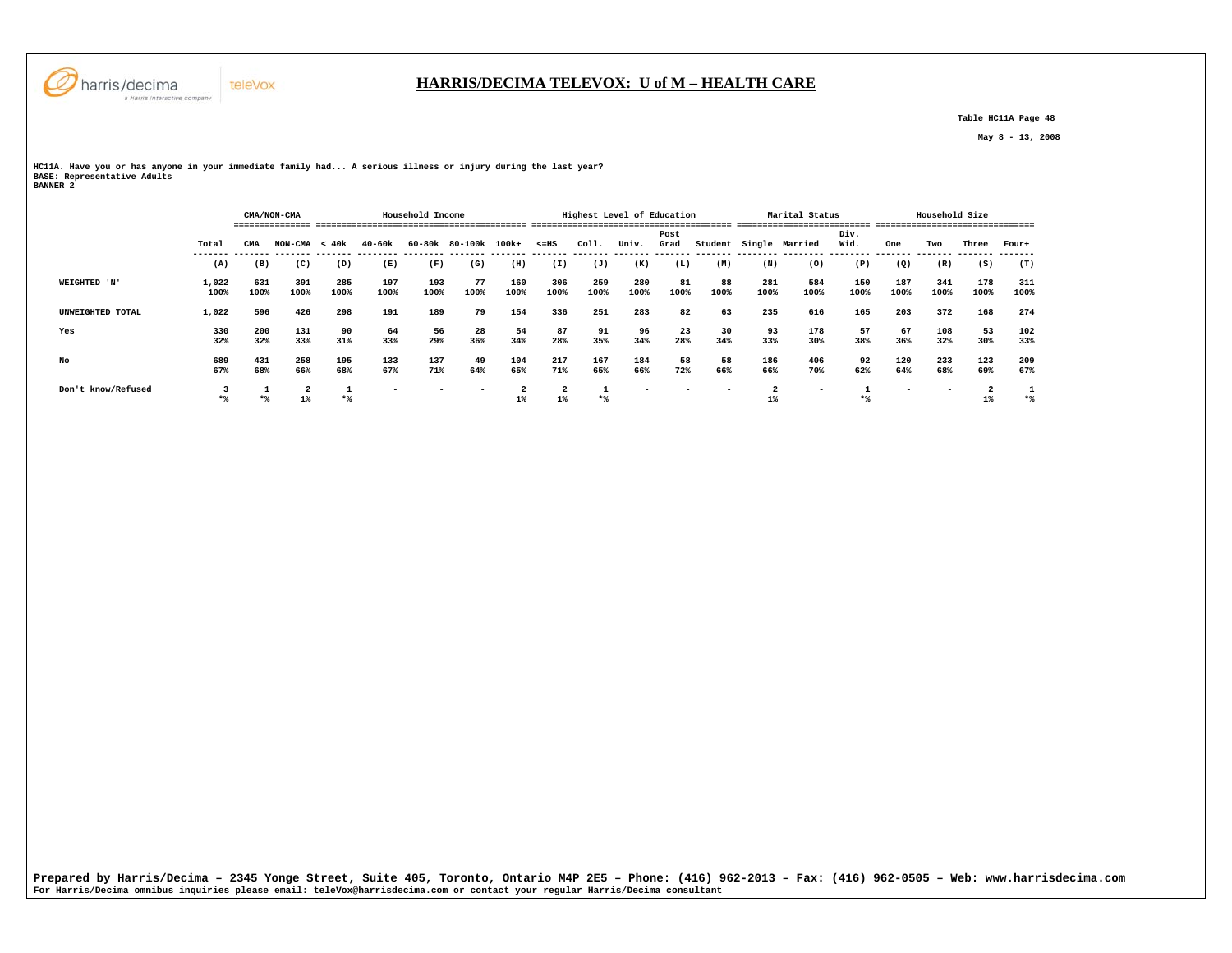

 **Table HC11B Page 49** 

 **May 8 - 13, 2008** 

**HC11B. Have you or has anyone in your immediate family had... A serious illness or injury during the last five years? BASE: Those who have not had a serious illness or injury during the last year in their household BANNER 1** 

|                    |             |            |             | Region                  |                |                |             | Gender      | --------------        |            |                  | Age Group      | ------------------------------------ |                 |                |             | Employment     |               |            |                  | Language    |             |
|--------------------|-------------|------------|-------------|-------------------------|----------------|----------------|-------------|-------------|-----------------------|------------|------------------|----------------|--------------------------------------|-----------------|----------------|-------------|----------------|---------------|------------|------------------|-------------|-------------|
|                    | Total       | Atl.       | Que.        | Ont.                    | Man.<br>Sask.  | Alb.           | B.C.        | Male        | Female 18-24          |            | $25 - 34$        | $35 - 44$      | 45-49                                | $50+$           | Self<br>Emp    | Emp         | Unemp          | Ret.          | Stud.      | $Home-$<br>maker | Eng.        | Fr.         |
|                    | (A)         | (B)        | (C)         | -------<br>(D)          | -------<br>(E) | -------<br>(F) | (G)         | (H)         | (I)                   | (J)        | (K)              | (L)            | (M)                                  | (N)             | -------<br>(0) | (P)         | -------<br>(Q) | ------<br>(R) | (S)        | (T)              | (U)         | (V)         |
| WEIGHTED 'N'       | 692<br>100% | 41<br>100% | 176<br>100% | 248<br>100%             | 50<br>100%     | 78<br>100%     | 100<br>100% | 338<br>100% | 353<br>100%           | 61<br>100% | 123<br>100%      | 120<br>100%    | 82<br>100%                           | 301<br>100%     | 96<br>100%     | 329<br>100% | 30<br>100%     | 162<br>100%   | 45<br>100% | 25<br>100%       | 529<br>100% | 162<br>100% |
| UNWEIGHTED TOTAL   | 695         | 61         | 177         | 212                     | 78             | 76             | 91          | 350         | 345                   | 41         | 84               | 120            | 81                                   | 366             | 93             | 306         | 27             | 207           | 31         | 27               | 531         | 164         |
| Yes                | 250<br>36%  | 16<br>40%  | 58<br>33%   | 86<br>35%               | 19<br>38%      | 31<br>39%      | 40<br>40%   | 131<br>39%  | 119<br>34%            | 21<br>34%  | 31<br>25%        | 49<br>41%<br>к | 34<br>41%<br>к                       | 115<br>38%<br>к | 35<br>37%      | 119<br>36%  | 9<br>30%       | 61<br>38%     | 16<br>35%  | 8<br>33%         | 197<br>37%  | 53<br>33%   |
| No                 | 436<br>63%  | 24<br>60%  | 116<br>66%  | 160<br>64%              | 29<br>59%      | 47<br>61%      | 60<br>60%   | 204<br>60%  | 233<br>66%            | 39<br>64%  | 91<br>74%<br>LMN | 70<br>58%      | 48<br>59%                            | 184<br>61%      | 61<br>63%      | 208<br>63%  | 21<br>70%      | 100<br>62%    | 30<br>65%  | 16<br>63%        | 329<br>62%  | 108<br>66%  |
| Don't know/Refused | 5<br>$1\%$  |            | $1\%$       | $\overline{2}$<br>$1\%$ | 3%             |                |             | $1\%$       | $\overline{a}$<br>$*$ | $2\%$      | $1\%$            | $1\%$          | $\overline{\phantom{0}}$             | 2<br>$1\%$      |                | $1\%$       | -              | $1\%$         |            | 4%               | $1\%$       | $1\%$       |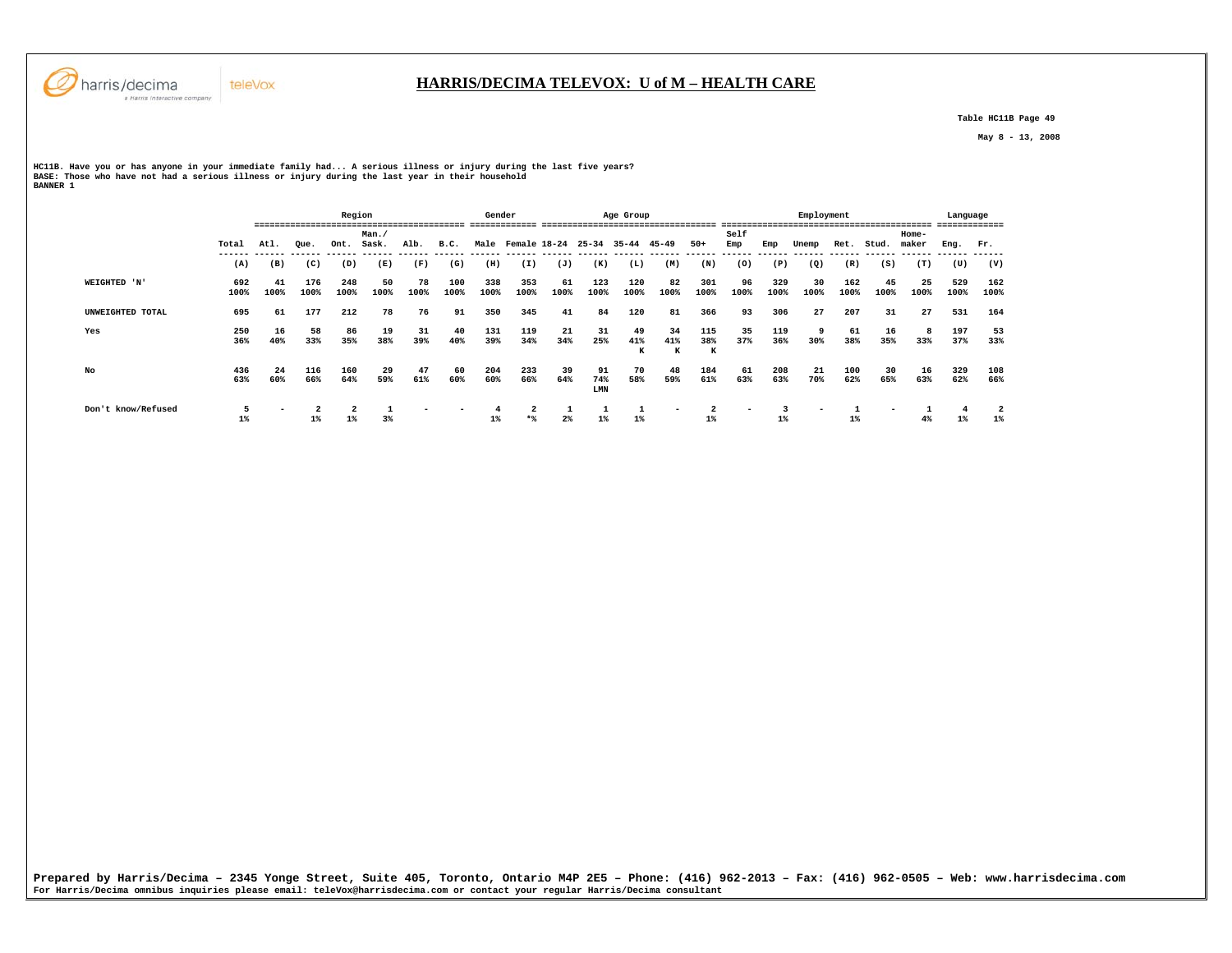

 **Table HC11B Page 50** 

 **May 8 - 13, 2008** 

**HC11B. Have you or has anyone in your immediate family had... A serious illness or injury during the last five years? BASE: Those who have not had a serious illness or injury during the last year in their household BANNER 2** 

 **CMA/NON-CMA Household Income Highest Level of Education Marital Status Household Size =============== ========================================= ======================================= ========================== =============================== Post Div.** Wid.  **Total CMA NON-CMA < 40k 40-60k 60-80k 80-100k 100k+ <=HS Coll. Univ. Grad Student Single Married Wid. One Two Three Four+ ------- ------- ------- ------- -------- -------- ------- ------- ------- ------- ------- ------- ------- -------- -------- -------- ------- ------- ------- -------**  $(T)$  **(A) (B) (C) (D) (E) (F) (G) (H) (I) (J) (K) (L) (M) (N) (O) (P) (Q) (R) (S) (T) WEIGHTED 'N' 692 432 260 196 133 137 49 106 219 168 184 58 58 188 406 93 120 233 125 209** 209<br>100%  **100% 100% 100% 100% 100% 100% 100% 100% 100% 100% 100% 100% 100% 100% 100% 100% 100% 100% 100% 100% UNWEIGHTED TOTAL 695 413 282 204 130 132 51 105 235 167 188 59 42 158 426 107 133 254 117 187 Yes 250 145 106 68 49 44 17 48 77 70 67 18 18 63 153 34 44 96 45 63 36% 33% 41% 35% 37% 32% 36% 45% 35% 42% 37% 31% 31% 34% 38% 36% 37% 41% 36% 30%**  $\mathbf{T}$  **No 436 285 151 126 84 92 32 59 140 97 114 40 40 122 253 57 74 136 79 144 63% 66% 58% 64% 63% 67% 64% 55% 64% 58% 62% 69% 69% 65% 62% 61% 62% 59% 63% 69% R Don't know/Refused 5 2 3 2 - 1 - - 2 1 2 - - 2 1 2 2 - 1 2**  $\frac{2}{1\%}$  **1% 1% 1% 1% 1% 1% 1% 1% 1% \*% 2% 2% 1% 1%**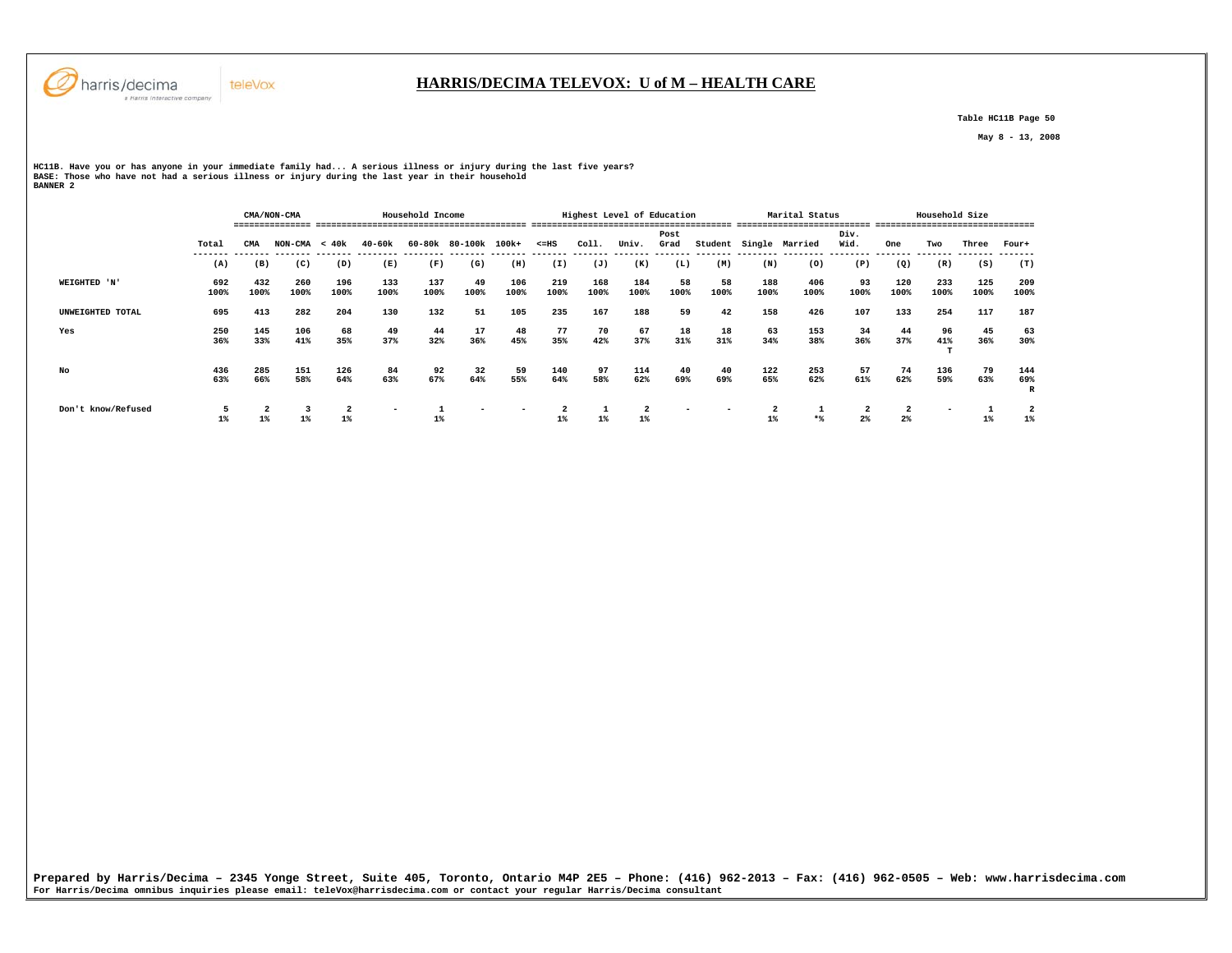

 **Table HC11C Page 51** 

 **May 8 - 13, 2008** 

**HC11C. Have you or has anyone in your immediate family had... A chronic, ongoing illness that requires medical care? BASE: Representative Adults BANNER 1** 

|                    |               | ----        |                   | Region      | ----------------------- |             |                          | Gender      |                   |             |                | Age Group   |             |             |             |             | Employment |             |            |                | Language<br>------------- |     |
|--------------------|---------------|-------------|-------------------|-------------|-------------------------|-------------|--------------------------|-------------|-------------------|-------------|----------------|-------------|-------------|-------------|-------------|-------------|------------|-------------|------------|----------------|---------------------------|-----|
|                    | Total         | Atl.        | Que.              | Ont.        | Man.<br>Sask.           | Alb.        | B.C.                     |             | Male Female 18-24 |             | $25 - 34$      | 35-44 45-49 |             | $50+$       | Self<br>Emp | Emp         | Unemp      | Ret.        | Stud.      | Home-<br>maker | Eng.                      | Fr. |
|                    | (A)           | (B)         | (C)               | (D)         | ------- ------<br>(E)   | (F)         | (G)                      | (H)         | (I)               | (J)         | (K)            | (L)         | (M)         | (N)         | (0)         | (P)         | (Q)        | (R)         | (S)        | (T)            | (U)                       |     |
|                    |               |             |                   |             |                         |             |                          |             |                   |             |                |             |             |             |             |             |            |             |            |                |                           |     |
| WEIGHTED 'N'       | 1,022<br>100% | 76<br>100%  | 249<br>100%       | 391<br>100% | 67<br>100%              | 104<br>100% | 135<br>100%              | 494<br>100% | 528<br>100%       | 102<br>100% | 184<br>100%    | 170<br>100% | 123<br>100% | 435<br>100% | 142<br>100% | 474<br>100% | 59<br>100% | 224<br>100% | 69<br>100% | 45<br>100%     | 793<br>100%               |     |
| UNWEIGHTED TOTAL   | 1,022         | 112         | 250               | 329         | 103                     | 102         | 126                      | 505         | 517               | 68          | 126            | 170         | 119         | 532         | 135         | 438         | 55         | 289         | 48         | 47             | 792                       |     |
| Yes                | 474           | 47          | 91                | 195         | 35                      | 46          | 61                       | 231         | 243               | 44          | 64             | 65          | 59          | 239         | 68          | 200         | 30         | 121         | 28         | 20             | 394                       |     |
|                    | 46%           | 62%<br>CDFG | 37%               | 50%<br>c    | 52%<br>c                | 44%         | 45%                      | 47%         | 46%               | 43%         | 35%            | 38%         | 48%<br>к    | 55%<br>KL   | 47%         | 42%         | 51%        | 54%         | 41%        | 45%            | 50%                       |     |
| No                 | 541           | 27          | 158               | 195         | 31                      | 56          | 75                       | 259         | 282               | 58          | 117            | 105         | 64          | 192         | 74          | 271         | 29         | 100         | 41         | 25             | 392                       |     |
|                    | 53%           | 36%         | 63%<br><b>BDE</b> | 50%<br>в    | 46%                     | 54%<br>в    | 55%<br>в                 | 52%         | 53%               | 57%<br>N    | 63%<br>N       | 62%<br>N    | 52%         | 44%         | 52%         | 57%<br>R    | 49%        | 45%         | 59%        | 55%            | 49%                       |     |
| Don't know/Refused |               |             |                   |             |                         | 2           | $\overline{\phantom{a}}$ |             |                   |             |                | -           |             |             |             |             |            |             |            |                |                           |     |
|                    | $1\%$         | $2\%$       |                   | 1%          | 2%                      | $2\%$       |                          | $1\%$       | $1\%$             |             | 2 <sup>°</sup> |             |             | $1\%$       | $1\%$       | $1\%$       |            | $1\%$       |            |                | $1\%$                     |     |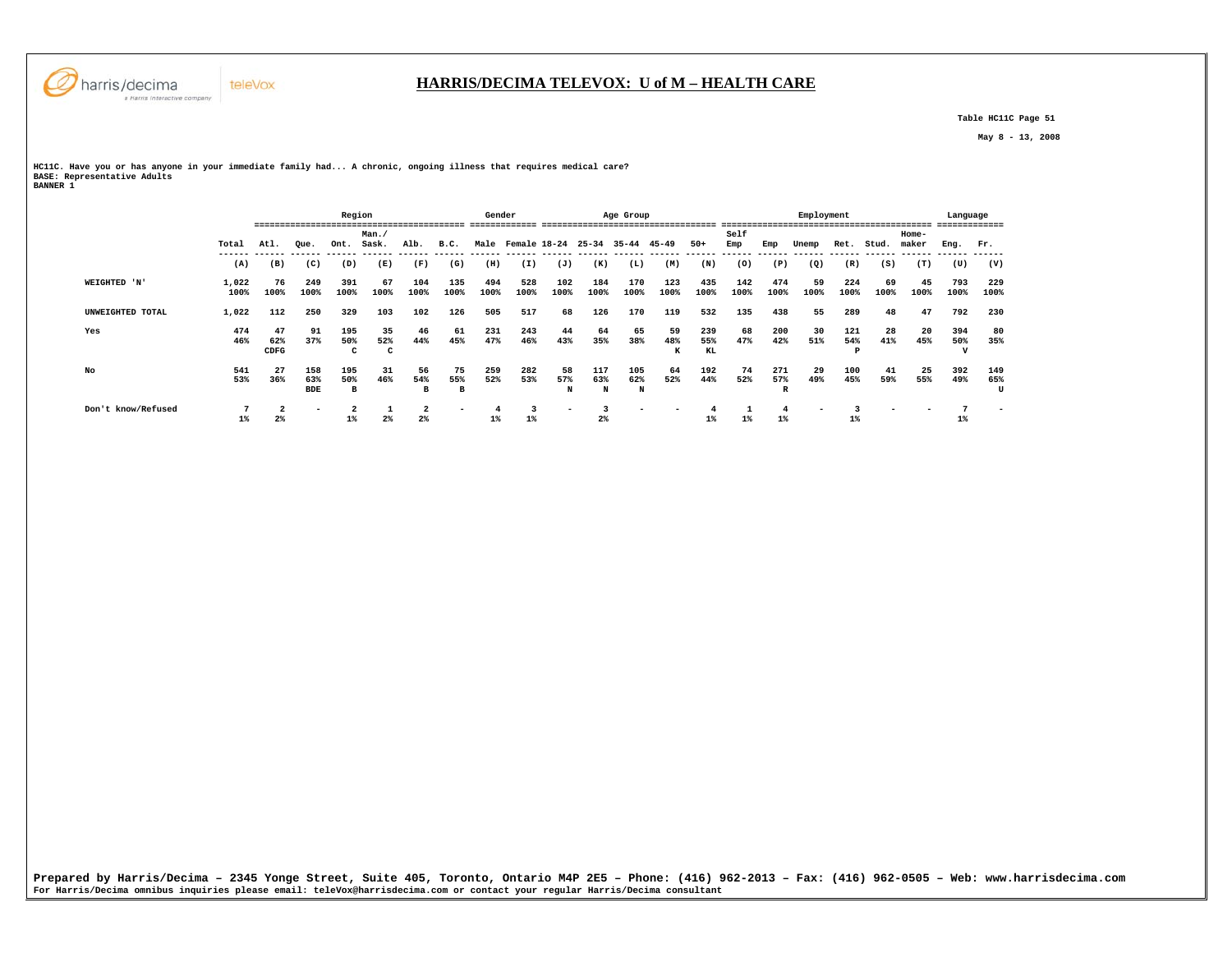

## **HARRIS/DECIMA TELEVOX: U of M – HEALTH CARE**

 **Table HC11C Page 52** 

 **May 8 - 13, 2008** 

**HC11C. Have you or has anyone in your immediate family had... A chronic, ongoing illness that requires medical care? BASE: Representative Adults BANNER 2** 

|                    |               |             | CMA/NON-CMA     |             |                          | Household Income |                      |             |                                  |                          | Highest Level of Education |                          |                          |             | Marital Status                 |              |                  | Household Size |             |                  |
|--------------------|---------------|-------------|-----------------|-------------|--------------------------|------------------|----------------------|-------------|----------------------------------|--------------------------|----------------------------|--------------------------|--------------------------|-------------|--------------------------------|--------------|------------------|----------------|-------------|------------------|
|                    | Total         | CMA         | $NON-CMA < 40k$ |             | 40-60k                   |                  | 60-80k 80-100k 100k+ |             | $< = HS$                         | Coll.                    | Univ.                      | Post<br>Grad             |                          |             | Student Single Married         | Div.<br>Wid. | One              | Two            | Three       | Four+            |
|                    | (A)           | (B)         | (C)             | (D)         | (E)                      | (F)              | (G)                  | (H)         | (I)                              | (J)                      | (K)                        | (L)                      | (M)                      | (N)         | (0)                            | (P)          | (Q)              | (R)            | (S)         | (T)              |
| WEIGHTED 'N'       | 1,022<br>100% | 631<br>100% | 391<br>100%     | 285<br>100% | 197<br>100%              | 193<br>100%      | 77<br>100%           | 160<br>100% | 306<br>100%                      | 259<br>100%              | 280<br>100%                | 81<br>100%               | 88<br>100%               | 281<br>100% | 584<br>100%                    | 150<br>100%  | 187<br>100%      | 341<br>100%    | 178<br>100% | 311<br>100%      |
| UNWEIGHTED TOTAL   | 1,022         | 596         | 426             | 298         | 191                      | 189              | 79                   | 154         | 336                              | 251                      | 283                        | 82                       | 63                       | 235         | 616                            | 165          | 203              | 372            | 168         | 274              |
| Yes                | 474<br>46%    | 277<br>44%  | 196<br>50%      | 126<br>44%  | 99<br>50%                | 81<br>42%        | 35<br>45%            | 81<br>51%   | 130<br>42%                       | 134<br>52%<br>IM         | 142<br>51%<br>M            | 35<br>42%                | 32<br>37%                | 116<br>41%  | 279<br>48%                     | 77<br>52%    | 103<br>55%<br>ST | 173<br>51%     | 78<br>44%   | 119<br>38%       |
| No                 | 541<br>53%    | 349<br>55%  | 192<br>49%      | 157<br>55%  | 98<br>50%                | 108<br>56%       | 42<br>55%            | 78<br>49%   | 174<br>57%<br>к                  | 125<br>48%               | 133<br>47%                 | 47<br>58%                | 56<br>63%<br>JК          | 162<br>58%  | 303<br>52%                     | 71<br>47%    | 80<br>43%        | 166<br>49%     | 99<br>56%   | 192<br>62%<br>QR |
| Don't know/Refused | $1\%$         | $1\%$       | 3<br>$1\%$      | $1\%$       | $\overline{\phantom{0}}$ | $2\%$            |                      |             | $\overline{\mathbf{2}}$<br>$1\%$ | $\overline{\phantom{a}}$ | 2 <sup>°</sup>             | $\overline{\phantom{a}}$ | $\overline{\phantom{a}}$ |             | $\overline{\mathbf{2}}$<br>$*$ | $1\%$        | 2%               | $*$            |             | 0<br>$*$         |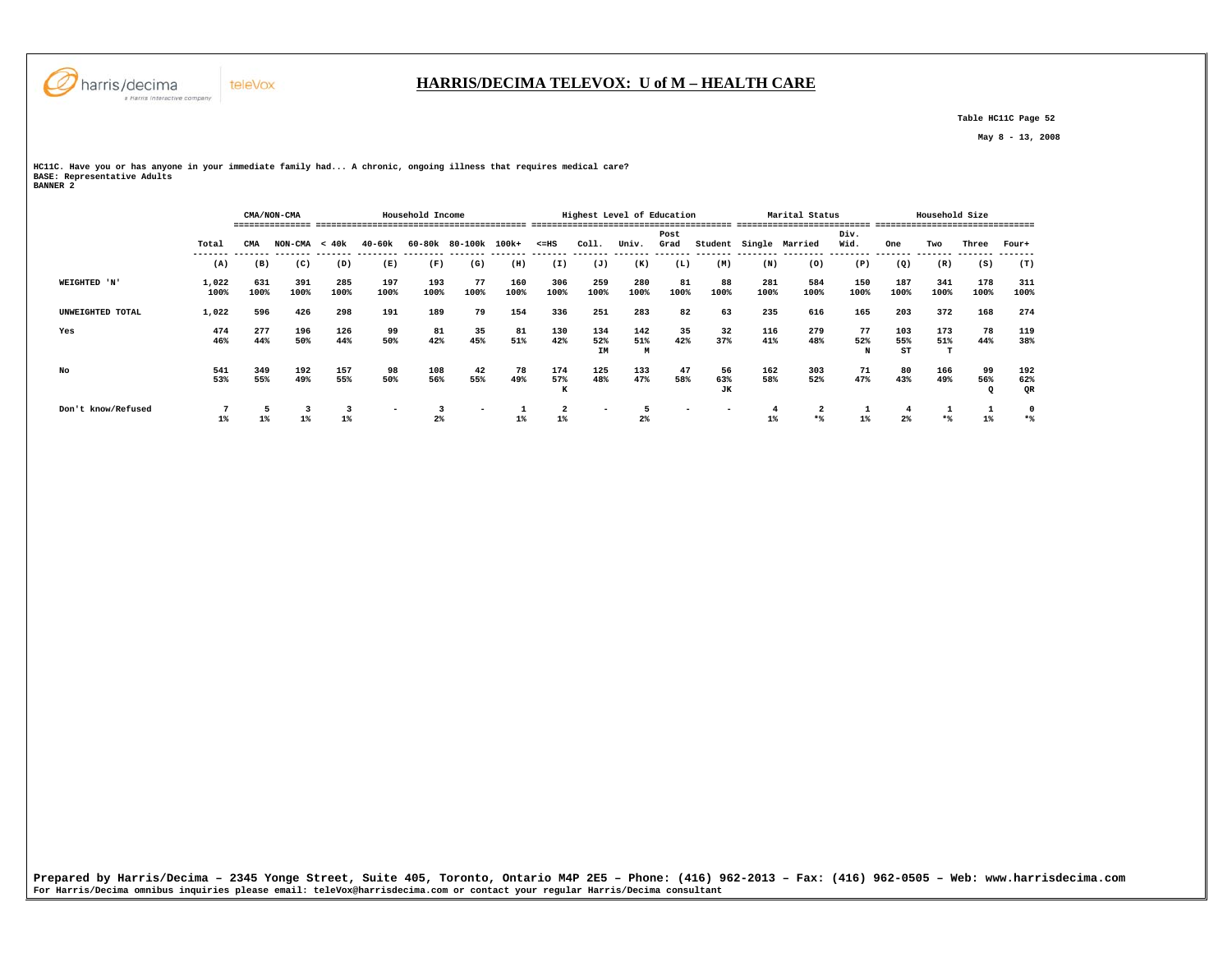

 **Table HC12 Page 53** 

 **May 8 - 13, 2008** 

HCl2. How satisfied are you with the medical care that you or your family member received during that time?<br>BASE: Those who have had someone in their household have a serious illness, injuries or chronic illness<br>BANNER 1

|                              |                      |                     |                  | Region      |                          |                |                           | Gender                           |                         |                |                 | Age Group                           |            |                      |                           |                           | Employment                    |                    |            |                  | Language                   |                          |
|------------------------------|----------------------|---------------------|------------------|-------------|--------------------------|----------------|---------------------------|----------------------------------|-------------------------|----------------|-----------------|-------------------------------------|------------|----------------------|---------------------------|---------------------------|-------------------------------|--------------------|------------|------------------|----------------------------|--------------------------|
|                              | Total<br>------      | Atl.                | Oue.             | Ont.        | Man./<br>Sask.<br>------ | Alb.<br>------ | B.C.<br>------            |                                  |                         |                |                 | Male Female 18-24 25-34 35-44 45-49 |            | $50+$                | Self<br>Emp               | Emp                       | Unemp                         | Ret.               | Stud.      | $Home-$<br>maker | Eng.                       | Fr.                      |
|                              | (A)                  | (B)                 | (C)              | (D)         | (E)                      | (F)            | (G)                       | (H)                              | (I)                     | (J)            | (K)             | (L)                                 | (M)        | (N)                  | (0)                       | (P)                       | (Q)                           | (R)                | (S)        | (T)              | (U)                        | (V)                      |
| WEIGHTED 'N'                 | 686<br>100%          | 60<br>100%          | 151<br>100%      | 272<br>100% | 46<br>100%               | 67<br>100%     | 90<br>100%                | 336<br>100%                      | 349<br>100%             | 69<br>100%     | 102<br>100%     | 113<br>100%                         | 82<br>100% | 315<br>100%          | 88<br>100%                | 306<br>100%               | 45<br>100%                    | 159<br>100%        | 46<br>100% | 35<br>100%       | 548<br>100%                | 137<br>100%              |
| UNWEIGHTED TOTAL             | 708                  | 91                  | 154              | 235         | 73                       | 69             | 86                        | 356                              | 352                     | 47             | 73              | 111                                 | 80         | 393                  | 87                        | 288                       | 42                            | 212                | 34         | 36               | 568                        | 140                      |
| 4 - Very satisfied           | 280<br>41%           | 25<br>42%           | 65<br>43%        | 114<br>42%  | 15<br>33%                | 30<br>45%      | 32<br>35%                 | 142<br>42%                       | 138<br>40%              | 33<br>48%<br>K | 29<br>28%       | 42<br>37%                           | 30<br>36%  | 143<br>45%<br>к      | 31<br>35%                 | 112<br>37%                | 18<br>41%                     | 85<br>54%<br>OPT   | 20<br>44%  | 11<br>32%        | 220<br>40%                 | 60<br>44%                |
| 3 - Somewhat satisfied       | 238<br>35%           | 16<br>27%           | 60<br>40%<br>BF  | 97<br>36%   | 18<br>39%                | 17<br>25%      | 30<br>33%                 | 118<br>35%                       | 120<br>34%              | 16<br>23%      | 38<br>37%       | 47<br>42%<br>J                      | 32<br>39%  | 105<br>33%           | 27<br>30%                 | 116<br>38%                | 15<br>34%                     | 53<br>33%          | 12<br>26%  | 12<br>34%        | 183<br>33%                 | 55<br>40%                |
| 2 - Somewhat<br>dissatisfied | 100<br>15%           | 11<br>18%           | 19<br>13%        | 34<br>12%   | 6<br>14%                 | 12<br>18%      | 18<br>20%                 | 51<br>15%                        | 49<br>14%               | 12<br>18%      | 21<br>21%       | 16<br>14%                           | 16<br>19%  | 33<br>11%            | 16<br>18%<br>$\mathbb{R}$ | 46<br>15%<br>$\mathbb{R}$ | 10<br>22%<br>$\mathbb{R}$     | 11<br>7%           | 10<br>21%  | 6<br>18%         | 84<br>15%                  | 16<br>12%                |
| 1 - Very dissatisfied        | 62<br>9 <sup>°</sup> | 11%                 | 7<br>5%          | 24<br>9%    | 5<br>12%                 | 8<br>13%       | 10<br>11%                 | 24<br>7%                         | 38<br>11%               | 6<br>$9*$      | 15<br>14%       | 6%                                  | 6%         | 29<br>9 <sup>°</sup> | 13<br>15%<br>QR           | 29<br>9 <sup>°</sup>      | $\overline{\mathbf{2}}$<br>4% | 8<br>5%            | 6%         | -5<br>15%        | 56<br>10%<br>$\mathbf{v}$  | 6<br>$4\%$               |
| Don't know/Refused           | 6<br>$1\%$           | 1<br>2 <sup>8</sup> |                  | 3<br>1%     | 1<br>2 <sup>°</sup>      |                |                           | $\overline{\mathbf{2}}$<br>$1\%$ | $\overline{4}$<br>$1\%$ | 2 <sup>8</sup> |                 | 1<br>$1\%$                          |            | 4<br>$1\%$           | 1<br>$1\%$                | 2<br>1%                   |                               | $1\%$              | $2\%$      |                  | 6<br>$1\%$                 | $\overline{\phantom{0}}$ |
| Satisfied (NET)              | 518<br>76%           | 41<br>69%           | 125<br>83%<br>BG | 211<br>78%  | 33<br>72%                | 47<br>70%      | 61<br>68%                 | 260<br>77%                       | 258<br>74%              | 49<br>72%      | 66<br>65%       | 89<br>79%<br>к                      | 62<br>75%  | 248<br>79%<br>к      | 58<br>66%                 | 229<br>75%                | 33<br>74%                     | 138<br>87%<br>OPST | 32<br>70%  | 23<br>66%        | 402<br>73%                 | 115<br>84%<br>U          |
| Dissatisfied (NET)           | 162<br>24%           | 17<br>29%           | 26<br>17%        | 58<br>21%   | 12<br>25%                | 20<br>30%      | 29<br>32%<br>$\mathbf{C}$ | 75<br>22%                        | 87<br>25%               | 19<br>27%      | 36<br>35%<br>LN | 23<br>20%                           | 21<br>25%  | 63<br>20%            | 29<br>33%<br>R            | 75<br>24%<br>$\mathbb{R}$ | 12<br>26%                     | 19<br>12%          | 13<br>27%  | 12<br>34%<br>R   | 140<br>26%<br>$\mathbf{v}$ | 22<br>16%                |
| <b>MEAN</b>                  | 3.08                 | 3.02                | 3.21<br>G        | 3.12        | 2.96                     | 3.02           | 2.92                      | 3.13                             | 3.04                    | 3.13           | 2.79            | 3.11<br>к                           | 3.05       | 3.16<br>$\bf K$      | 2.87                      | 3.03                      | 3.11                          | 3.36<br>OPT        | 3.11       | 2.83             | 3.04                       | 3.23<br>U                |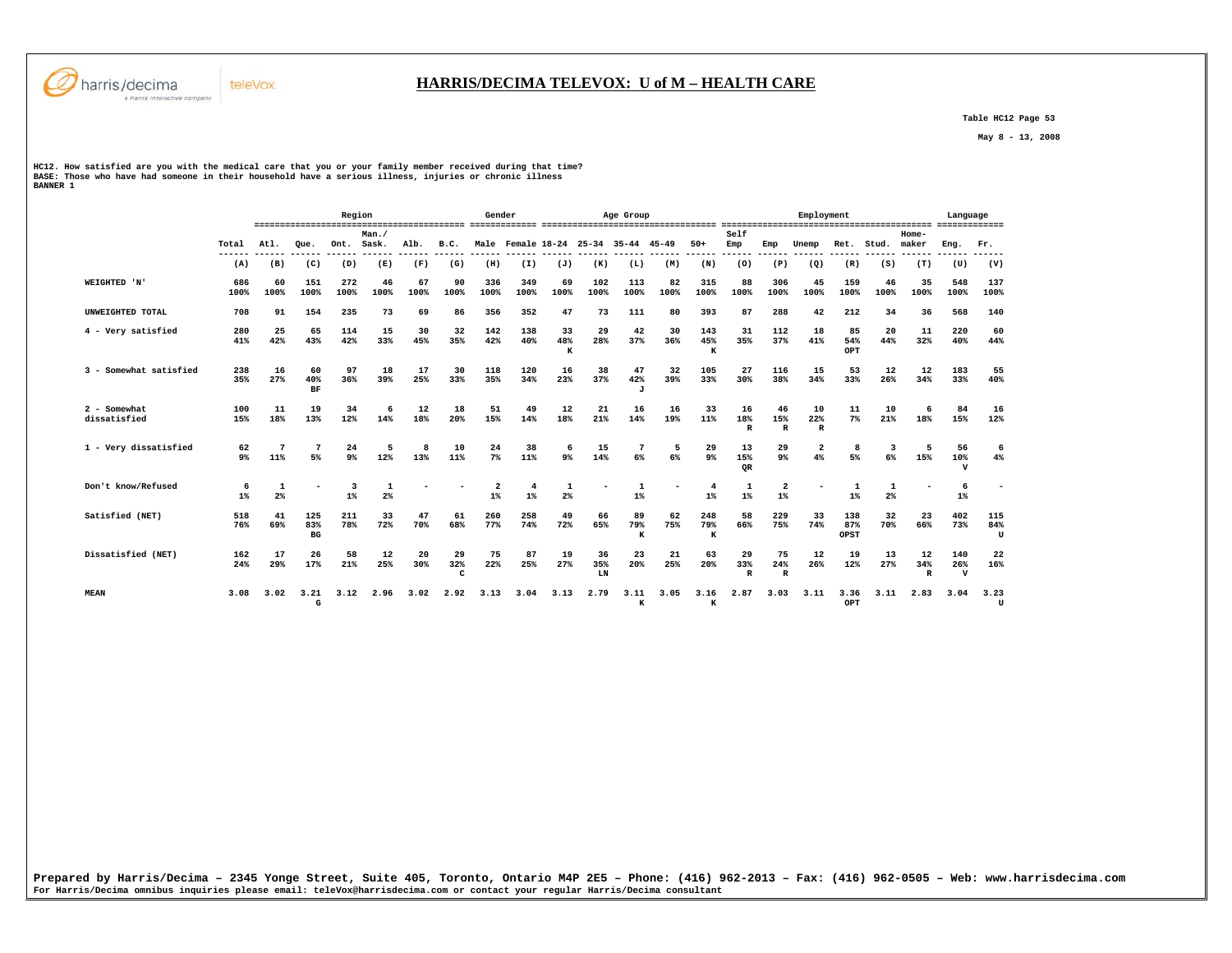

 **Table HC12 Page 54** 

 **May 8 - 13, 2008** 

HCl2. How satisfied are you with the medical care that you or your family member received during that time?<br>BASE: Those who have had someone in their household have a serious illness, injuries or chronic illness<br>BANNER 2

teleVox

|                              |                  |                            | CMA/NON-CMA          |                |                | Household Income |                      |                               |                 |                                  | Highest Level of Education       |              |            |             | Marital Status             |              | Household Size |             |                               |             |  |
|------------------------------|------------------|----------------------------|----------------------|----------------|----------------|------------------|----------------------|-------------------------------|-----------------|----------------------------------|----------------------------------|--------------|------------|-------------|----------------------------|--------------|----------------|-------------|-------------------------------|-------------|--|
|                              | Total<br>------- | CMA                        | $NON-CMA < 40k$      |                | $40 - 60k$     |                  | 60-80k 80-100k 100k+ |                               | $\leq$ =HS      | Col1.                            | Univ.                            | Post<br>Grad | Student    |             | Single Married             | Div.<br>Wid. | One            | Two         | Three                         | Four+       |  |
|                              | (A)              | (B)                        | (C)                  | (D)            | (E)            | (F)              | (G)                  | (H)                           | (I)             | (J)                              | (K)                              | (L)          | (M)        | (N)         | (0)                        | (P)          | (Q)            | (R)         | (S)                           | (T)         |  |
| WEIGHTED 'N'                 | 686<br>100%      | 407<br>100%                | 279<br>100%          | 190<br>100%    | 131<br>100%    | 118<br>100%      | 54<br>100%           | 116<br>100%                   | 196<br>100%     | 190<br>100%                      | 190<br>100%                      | 51<br>100%   | 55<br>100% | 179<br>100% | 394<br>100%                | 110<br>100%  | 139<br>100%    | 238<br>100% | 115<br>100%                   | 191<br>100% |  |
| UNWEIGHTED TOTAL             | 708              | 398                        | 310                  | 204            | 133            | 121              | 55                   | 114                           | 226             | 188                              | 196                              | 55           | 40         | 154         | 430                        | 122          | 151            | 271         | 111                           | 173         |  |
| 4 - Very satisfied           | 280<br>41%       | 168<br>41%                 | 112<br>40%           | 82<br>43%<br>Е | 38<br>29%      | 50<br>43%<br>Е   | 25<br>47%<br>E       | 45<br>39%                     | 87<br>44%       | 74<br>39%                        | 72<br>38%                        | 23<br>45%    | 23<br>41%  | 67<br>37%   | 171<br>43%                 | 41<br>37%    | 48<br>35%      | 104<br>44%  | 52<br>45%                     | 75<br>39%   |  |
| 3 - Somewhat satisfied       | 238<br>35%       | 126<br>31%                 | 112<br>40%<br>B      | 56<br>29%      | 59<br>45%<br>D | 43<br>36%        | 19<br>35%            | 40<br>35%                     | 57<br>29%       | 68<br>36%                        | 76<br>40%<br>$\mathbf{I}$        | 17<br>34%    | 18<br>33%  | 66<br>37%   | 138<br>35%                 | 34<br>31%    | 57<br>41%<br>s | 82<br>35%   | 29<br>25%                     | 69<br>36%   |  |
| 2 - Somewhat<br>dissatisfied | 100<br>15%       | 69<br>17%<br>$\mathbf{C}$  | 31<br>11%            | 35<br>19%      | 17<br>13%      | 16<br>14%        | 6<br>10%             | 17<br>15%                     | 27<br>14%       | 27<br>14%                        | 26<br>14%                        | 9<br>18%     | 10<br>19%  | 29<br>16%   | 53<br>13%                  | 17<br>16%    | 16<br>12%      | 36<br>15%   | 19<br>16%                     | 30<br>16%   |  |
| 1 - Very dissatisfied        | 62<br>9%         | 39<br>10%                  | 23<br>8 <sup>8</sup> | 16<br>9%       | 16<br>12%      | 8<br>$7\%$       | $\overline{4}$<br>7% | 11<br>9%                      | 25<br>13%<br>т. | 19<br>10%<br>L                   | 14<br>$7\%$<br>L                 | 1<br>1%      | 3<br>5%    | 16<br>9%    | 29<br>7%                   | 16<br>14%    | 17<br>12%      | 16<br>$7\%$ | 13<br>11%                     | 16<br>8%    |  |
| Don't know/Refused           | 6<br>$1\%$       | 5<br>$1\%$                 | 1<br>$*$             |                | 1<br>$1\%$     | 1<br>$1\%$       | 1<br>$1\%$           | $\overline{\mathbf{2}}$<br>2% |                 | $\overline{\mathbf{2}}$<br>$1\%$ | $\overline{\mathbf{2}}$<br>$1\%$ | 1<br>2%      | 1<br>2%    | 1<br>$1\%$  | 3<br>$1\%$                 | 2<br>$2*$    | 1<br>$1\%$     |             | $\overline{\mathbf{3}}$<br>3% | 2<br>$1\%$  |  |
| Satisfied (NET)              | 518<br>76%       | 294<br>72%                 | 224<br>80%<br>B      | 138<br>73%     | 97<br>74%      | 93<br>79%        | 44<br>82%            | 86<br>74%                     | 144<br>73%      | 142<br>75%                       | 148<br>78%                       | 40<br>79%    | 41<br>74%  | 133<br>74%  | 309<br>78%<br>$\mathbf{P}$ | 74<br>68%    | 105<br>76%     | 187<br>78%  | 82<br>71%                     | 144<br>75%  |  |
| Dissatisfied (NET)           | 162<br>24%       | 108<br>27%<br>$\mathbf{C}$ | 54<br>19%            | 52<br>27%      | 33<br>25%      | 24<br>21%        | 9<br>17%             | 28<br>24%                     | 52<br>27%       | 47<br>24%                        | 40<br>21%                        | 10<br>19%    | 13<br>24%  | 46<br>25%   | 82<br>21%                  | 33<br>30%    | 33<br>24%      | 52<br>22%   | 31<br>27%                     | 46<br>24%   |  |
| <b>MEAN</b>                  | 3.08             | 3.05                       | 3.13                 | 3.07           | 2.92           | 3.15             | 3.23                 | 3.06                          | 3.05            | 3.04                             | 3.10                             | 3.25         | 3.13       | 3.03        | 3.15<br>$\mathbf{P}$       | 2.92         | 2.99           | 3.16        | 3.08                          | 3.07        |  |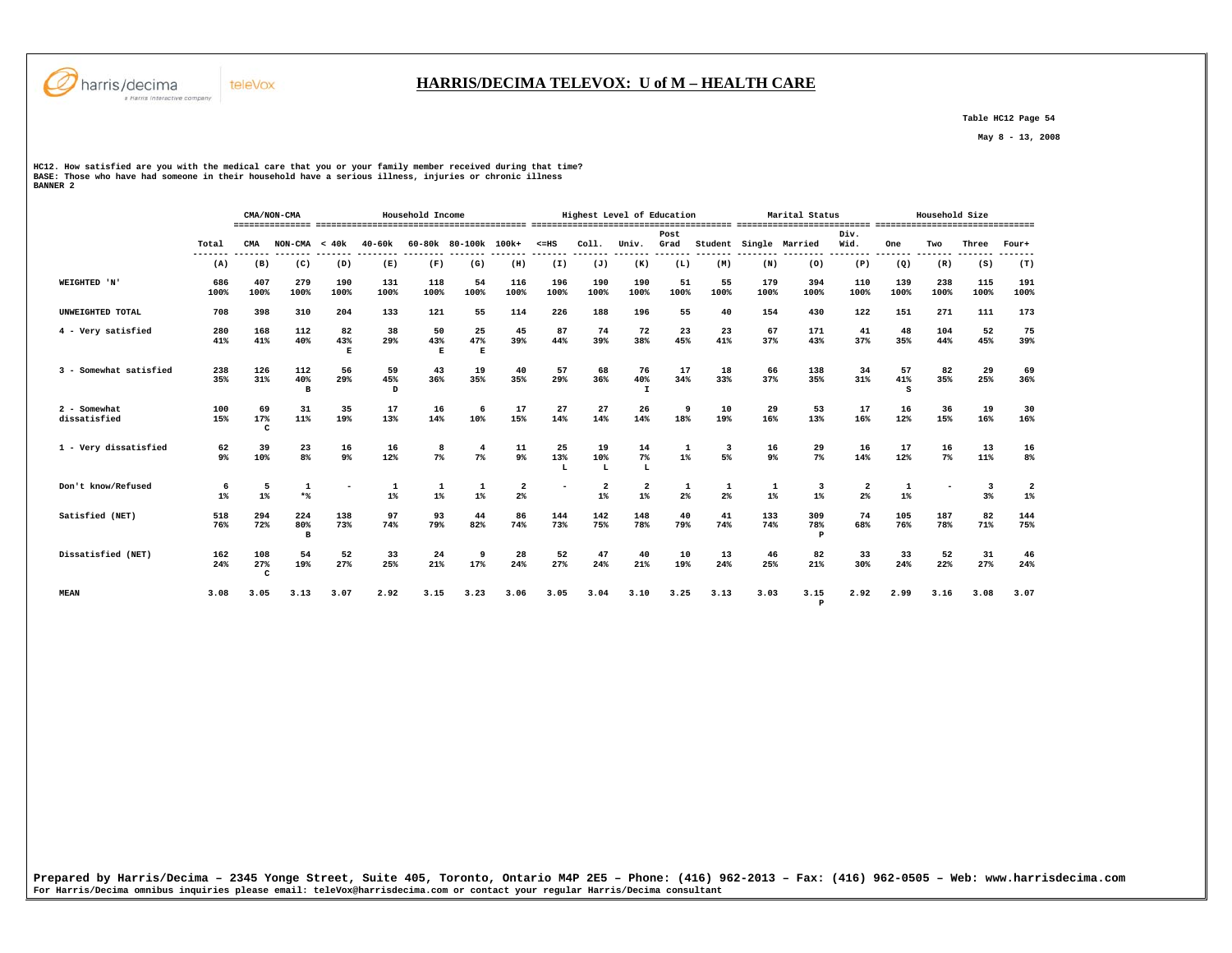

 **Table HC13A Page 55** 

 **May 8 - 13, 2008** 

**HC13A. In your opinion, do more expensive doctors provide better medical care? BASE: Representative Adults BANNER 1** 

|                    |               |            |                                       | Region      |                |             |             | Gender      |                         |                  |                 | Age Group        |             |                          | Employment     |                |            |                   |                        |                  | Language    |                |  |
|--------------------|---------------|------------|---------------------------------------|-------------|----------------|-------------|-------------|-------------|-------------------------|------------------|-----------------|------------------|-------------|--------------------------|----------------|----------------|------------|-------------------|------------------------|------------------|-------------|----------------|--|
|                    | Total         | Atl.       | Man.<br>Sask.<br>Alb.<br>Que.<br>Ont. |             |                |             | B.C.        |             | Male Female 18-24 25-34 |                  |                 | 35-44            | $45 - 49$   | $50+$                    | Self<br>Emp    | Emp            | Unemp      | Ret.              | Stud.                  | $Home-$<br>maker | Eng.        | Fr.            |  |
|                    | (A)           | (B)        | (C)                                   | (D)         | (E)            | (F)         | (G)         | (H)         | (I)                     | (J)              | (K)             | (L)              | (M)         | (N)                      | (0)            | (P)            | (Q)        | (R)               | (S)                    | (T)              | (U)         | (V)            |  |
| WEIGHTED 'N'       | 1,022<br>100% | 76<br>100% | 249<br>100%                           | 391<br>100% | 67<br>100%     | 104<br>100% | 135<br>100% | 494<br>100% | 528<br>100%             | 102<br>100%      | 184<br>100%     | 170<br>100%      | 123<br>100% | 435<br>100%              | 142<br>100%    | 474<br>100%    | 59<br>100% | 224<br>100%       | 69<br>100%             | 45<br>100%       | 793<br>100% | 229<br>100%    |  |
| UNWEIGHTED TOTAL   | 1,022         | 112        | 250                                   | 329         | 103            | 102         | 126         | 505         | 517                     | 68               | 126             | 170              | 119         | 532                      | 135            | 438            | 55         | 289               | 48                     | 47               | 792         | 230            |  |
| Yes                | 197<br>19%    | 14<br>19%  | 64<br>26%<br>DEF                      | 62<br>16%   | 10<br>14%      | 15<br>15%   | 32<br>24%   | 105<br>21%  | 92<br>17%               | 16<br>16%        | 50<br>27%<br>LN | 29<br>17%        | 28<br>23%   | 73<br>17%                | 27<br>19%      | 87<br>18%      | 14<br>24%  | 42<br>19%         | 12<br>18%              | 13<br>28%        | 140<br>18%  | 57<br>25%<br>U |  |
| No                 | 708<br>69%    | 52<br>69%  | 161<br>65%                            | 282<br>72%  | 50<br>75%<br>G | 78<br>74%   | 84<br>62%   | 332<br>67%  | 376<br>71%              | 83<br>82%<br>KMN | 117<br>64%      | 125<br>74%       | 84<br>69%   | 291<br>67%               | 100<br>71%     | 339<br>71%     | 42<br>71%  | 140<br>63%        | 55<br>80%<br><b>RT</b> | 26<br>57%        | 557<br>70%  | 151<br>66%     |  |
| Don't know/Refused | 117<br>11%    | 12%        | 24<br>10%                             | 47<br>12%   | 11%            | 11<br>11%   | 19<br>14%   | 56<br>11%   | 61<br>12%               | 3<br>3%          | 17<br>9%        | 16<br>$9\%$<br>J | 10<br>8%    | 72<br>16%<br><b>JKLM</b> | 14<br>10%<br>s | 49<br>10%<br>s | 3<br>5%    | 41<br>18%<br>OPQS | 2<br>$2\%$             | 15%<br>s         | 96<br>12%   | 21<br>9%       |  |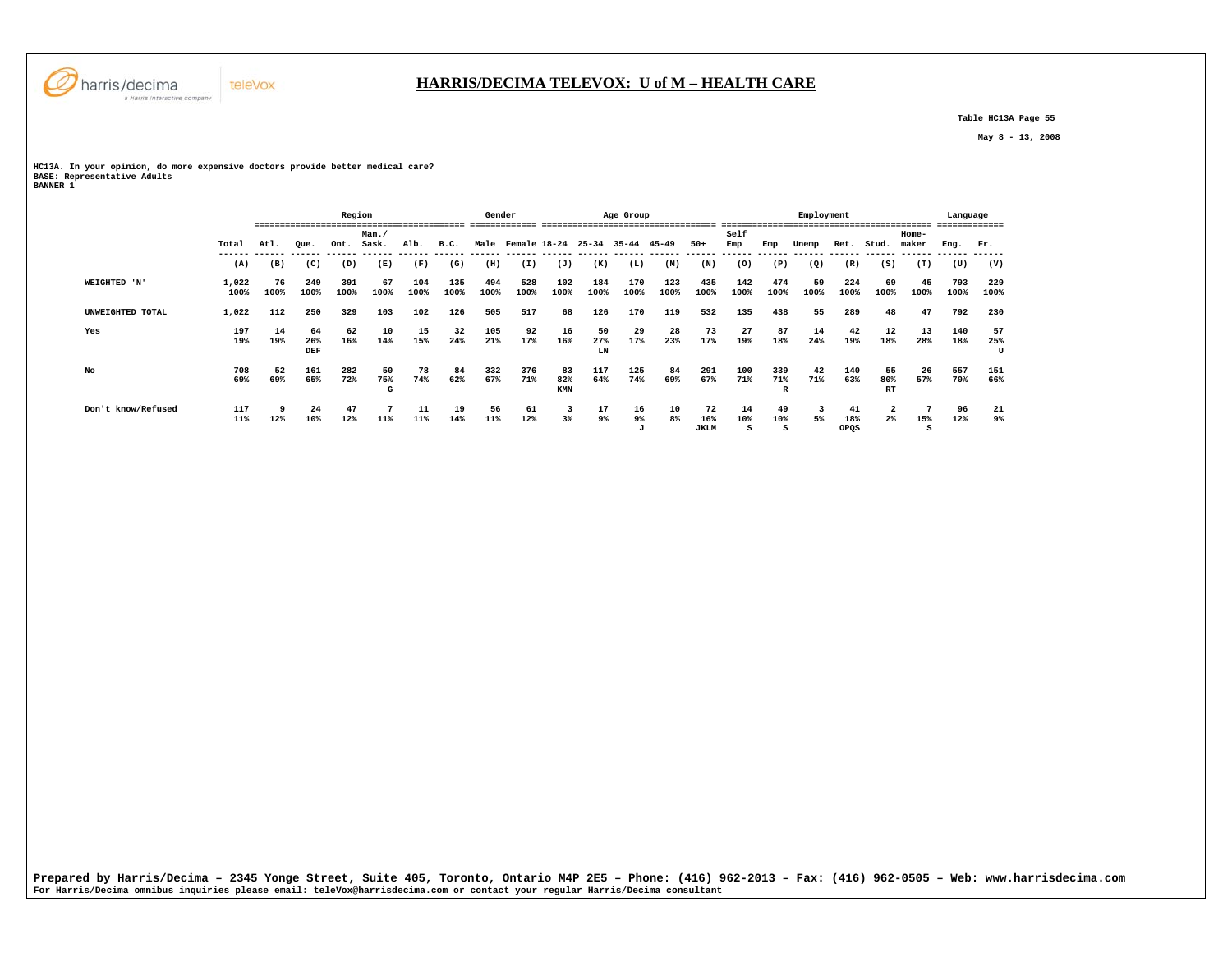

# **HARRIS/DECIMA TELEVOX: U of M – HEALTH CARE**

 **Table HC13A Page 56** 

 **May 8 - 13, 2008** 

**HC13A. In your opinion, do more expensive doctors provide better medical care? BASE: Representative Adults BANNER 2** 

 **CMA/NON-CMA Household Income Highest Level of Education Marital Status Household Size =============== ========================================= ======================================= ========================== =============================== Post Div.** Wid.  **Total CMA NON-CMA < 40k 40-60k 60-80k 80-100k 100k+ <=HS Coll. Univ. Grad Student Single Married Wid. One Two Three Four+ ------- ------- ------- ------- -------- -------- ------- ------- ------- ------- ------- ------- ------- -------- -------- -------- ------- ------- ------- -------**  $(T)$  **(A) (B) (C) (D) (E) (F) (G) (H) (I) (J) (K) (L) (M) (N) (O) (P) (Q) (R) (S) (T) WEIGHTED 'N' 1,022 631 391 285 197 193 77 160 306 259 280 81 88 281 584 150 187 341 178 311 100% 100% 100% 100% 100% 100% 100% 100% 100% 100% 100% 100% 100% 100% 100% 100% 100% 100% 100% 100% UNWEIGHTED TOTAL 1,022 596 426 298 191 189 79 154 336 251 283 82 63 235 616 165 203 372 168 274 Yes 197 135 62 64 37 40 12 23 67 48 44 18 18 51 113 31 38 55 35 67 19% 21% 16% 23% 19% 21% 16% 14% 22% 19% 16% 22% 20% 18% 19% 21% 20% 16% 20% 22% C H No 708 428 279 194 137 127 59 123 202 184 201 48 69 206 400 97 120 244 116 224** 72%  **69% 68% 71% 68% 70% 66% 76% 77% 66% 71% 72% 58% 78% 73% 69% 65% 64% 72% 65% 72%**  $\mathbf{F}$  . The contract of  $\mathbf{L}$  is the contract of  $\mathbf{L}$  is the contract of  $\mathbf{L}$  **Don't know/Refused 117 68 49 27 22 26 6 14 37 27 35 16 2 24 70 21 29 41 26 20**  $\frac{20}{6\%}$  **11% 11% 13% 9% 11% 14% 8% 9% 12% 11% 12% 19% 2% 8% 12% 14% 15% 12% 15% 6% M M M M T T T**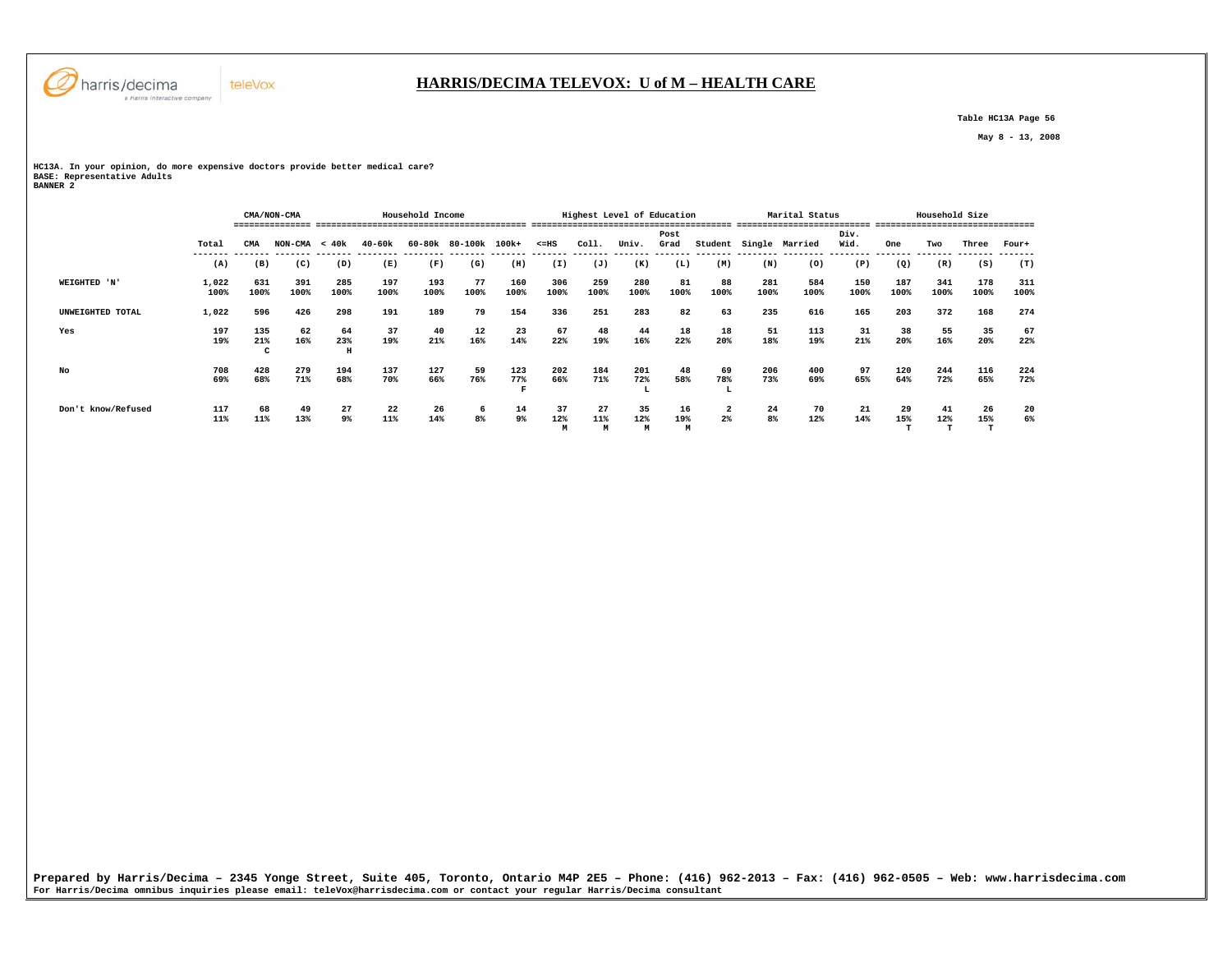

 **Table HC13B Page 57** 

 **May 8 - 13, 2008** 

**HC13B. In your opinion, do expensive new drugs, treatments and medical technology produce better results? BASE: Representative Adults BANNER 1** 

|                    |               |                  |                         | Region      |                      |                        |                       | Gender<br>Age Group |                   |                |             |             |             |                  |                  | Employment            |                |                  |                        |                  |             | Language<br>------------ |  |  |
|--------------------|---------------|------------------|-------------------------|-------------|----------------------|------------------------|-----------------------|---------------------|-------------------|----------------|-------------|-------------|-------------|------------------|------------------|-----------------------|----------------|------------------|------------------------|------------------|-------------|--------------------------|--|--|
|                    | Total         | ====<br>Atl.     | Que.                    | Ont.        | Man.<br>Sask.        | Alb.                   | B.C.                  |                     | Male Female 18-24 |                | $25 - 34$   | 35-44       | 45-49       | $50+$            | Self<br>Emp      | Emp                   | Unemp          | Ret.             | Stud.                  | $Home-$<br>maker | Eng.        | Fr.                      |  |  |
|                    | (A)           | (B)              | (C)                     | (D)         | ------ ------<br>(E) | (F)                    | ------- ------<br>(G) | (H)                 | (I)               | (J)            | (K)         | (L)         | (M)         | (N)              | (0)              | (P)                   | (Q)            | (R)              | (S)                    | (T)              | (U)         | (V)                      |  |  |
| WEIGHTED 'N'       | 1,022<br>100% | 76<br>100%       | 249<br>100%             | 391<br>100% | 67<br>100%           | 104<br>100%            | 135<br>100%           | 494<br>100%         | 528<br>100%       | 102<br>100%    | 184<br>100% | 170<br>100% | 123<br>100% | 435<br>100%      | 142<br>100%      | 474<br>100%           | 59<br>100%     | 224<br>100%      | 69<br>100%             | 45<br>100%       | 793<br>100% | 229<br>100%              |  |  |
| UNWEIGHTED TOTAL   | 1,022         | 112              | 250                     | 329         | 103                  | 102                    | 126                   | 505                 | 517               | 68             | 126         | 170         | 119         | 532              | 135              | 438                   | 55             | 289              | 48                     | 47               | 792         | 230                      |  |  |
| Yes                | 484<br>47%    | 43<br>56%<br>CFG | 107<br>43%              | 201<br>51%  | 34<br>52%            | 44<br>42%              | 55<br>41%             | 242<br>49%          | 242<br>46%        | 60<br>59%<br>N | 87<br>48%   | 80<br>47%   | 63<br>51%   | 190<br>44%       | 54<br>38%        | 237<br>50%<br>$\circ$ | 26<br>44%      | 102<br>46%       | 42<br>61%<br><b>OR</b> | 19<br>43%        | 391<br>49%  | 93<br>40%                |  |  |
| No                 | 319<br>31%    | -20<br>27%       | 73<br>29%               | 109<br>28%  | 24<br>35%            | 43<br>41%<br><b>BD</b> | 50<br>37%             | 149<br>30%          | 170<br>32%        | 27<br>27%      | 62<br>34%   | 61<br>36%   | 34<br>27%   | 134<br>31%       | 48<br>33%        | 150<br>32%            | 26<br>44%<br>R | 56<br>25%        | 18<br>26%              | 16<br>35%        | 248<br>31%  | 71<br>31%                |  |  |
| Don't know/Refused | 219<br>21%    | 13<br>17%        | 69<br>28%<br><b>BEF</b> | 82<br>21%   | 9<br>13%             | 18<br>17%              | 30<br>22%             | 104<br>21%          | 116<br>22%        | 15<br>14%      | 34<br>19%   | 28<br>16%   | 26<br>21%   | 112<br>26%<br>JL | 41<br>29%<br>PQS | 87<br>18%             | 12%            | 66<br>29%<br>PQS | 12%                    | 10<br>22%        | 153<br>19%  | 66<br>29%<br>U           |  |  |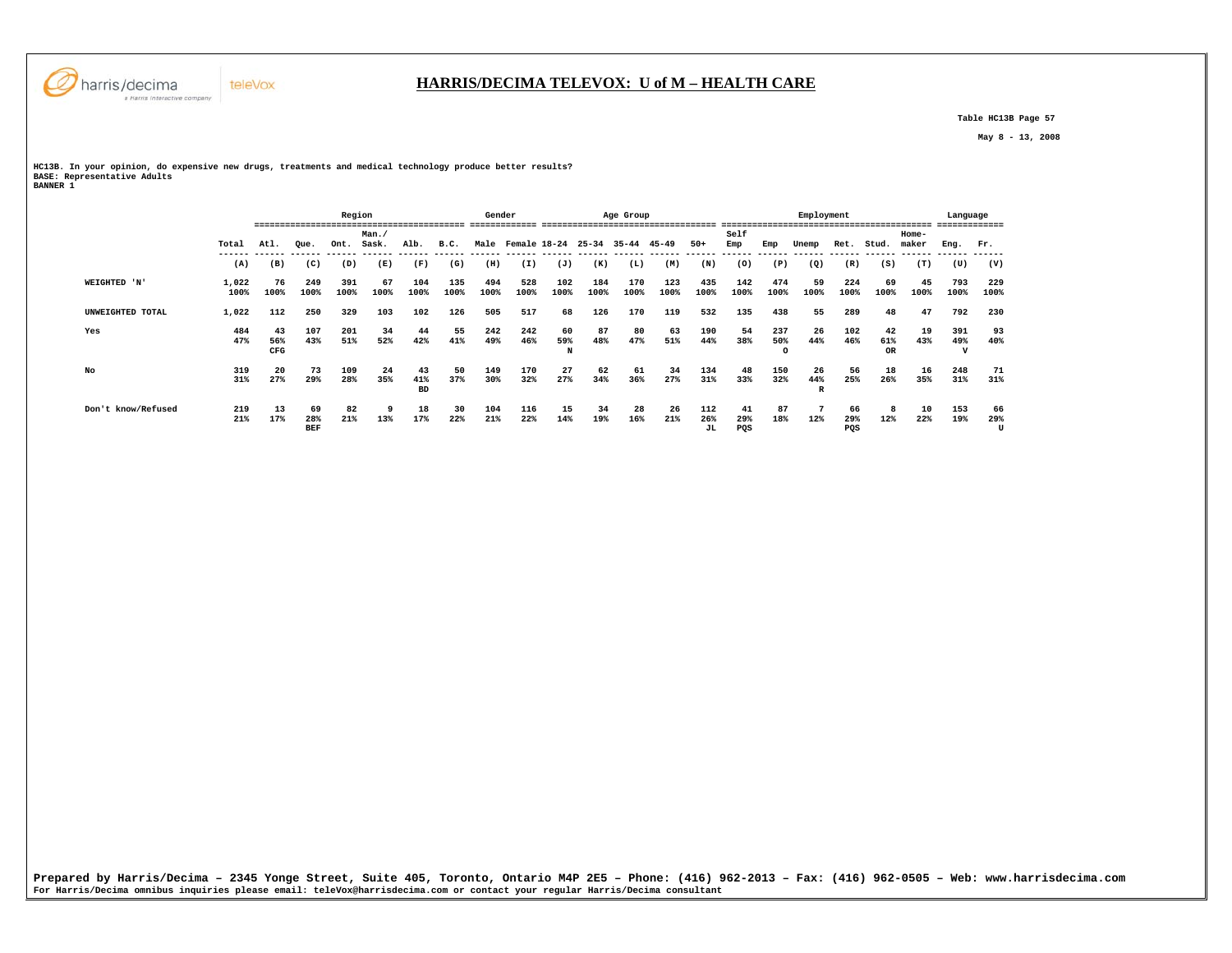

# **HARRIS/DECIMA TELEVOX: U of M – HEALTH CARE**

 **Table HC13B Page 58** 

 **May 8 - 13, 2008** 

**HC13B. In your opinion, do expensive new drugs, treatments and medical technology produce better results? BASE: Representative Adults BANNER 2** 

|                    |               | Household Income<br>CMA/NON-CMA |                 |                                                   |                          |                  |            |             |                                                                      |             | Highest Level of Education |            |                          |                       | Marital Status |              | Household Size      |             |             |                 |  |  |
|--------------------|---------------|---------------------------------|-----------------|---------------------------------------------------|--------------------------|------------------|------------|-------------|----------------------------------------------------------------------|-------------|----------------------------|------------|--------------------------|-----------------------|----------------|--------------|---------------------|-------------|-------------|-----------------|--|--|
|                    | Total         | CMA                             |                 | 40-60k<br>60-80k 80-100k 100k+<br>$NON-CMA < 40k$ |                          |                  |            |             | Post<br>Coll.<br>$< = HS$<br>Univ.<br>Student Single Married<br>Grad |             |                            |            |                          |                       |                | Div.<br>Wid. | One<br>Three<br>Two |             |             | Four+           |  |  |
|                    | (A)           | (B)                             | (C)             | (D)                                               | (E)                      | (F)              | (G)        | (H)         | (I)                                                                  | (J)         | (K)                        | (L)        | (M)                      | (N)                   | (0)            | (P)          | (Q)                 | (R)         | (S)         | (T)             |  |  |
| WEIGHTED 'N'       | 1,022<br>100% | 631<br>100%                     | 391<br>100%     | 285<br>100%                                       | 197<br>100%              | 193<br>100%      | 77<br>100% | 160<br>100% | 306<br>100%                                                          | 259<br>100% | 280<br>100%                | 81<br>100% | 88<br>100%               | 281<br>100%           | 584<br>100%    | 150<br>100%  | 187<br>100%         | 341<br>100% | 178<br>100% | 311<br>100%     |  |  |
| UNWEIGHTED TOTAL   | 1,022         | 596                             | 426             | 298                                               | 191                      | 189              | 79         | 154         | 336                                                                  | 251         | 283                        | 82         | 63                       | 235                   | 616            | 165          | 203                 | 372         | 168         | 274             |  |  |
| Yes                | 484<br>47%    | 312<br>49%                      | 172<br>44%      | 121<br>42%                                        | 93<br>47%                | 99<br>51%        | 42<br>55%  | 78<br>49%   | 132<br>43%                                                           | 125<br>48%  | 135<br>48%                 | 36<br>44%  | 56<br>63%<br><b>IJKL</b> | 150<br>53%<br>$\circ$ | 265<br>45%     | 67<br>44%    | 83<br>44%           | 146<br>43%  | 86<br>48%   | 168<br>54%<br>R |  |  |
| No                 | 319<br>31%    | 177<br>28%                      | 142<br>36%<br>в | 100<br>35%                                        | 73<br>37%<br>$\mathbf F$ | 41<br>21%        | 25<br>32%  | 54<br>34%   | 108<br>35%<br>M                                                      | 77<br>30%   | 83<br>30%                  | 30<br>37%  | 20<br>22%                | 81<br>29%             | 194<br>33%     | 43<br>29%    | 59<br>31%           | 120<br>35%  | 55<br>31%   | 83<br>27%       |  |  |
| Don't know/Refused | 219<br>21%    | 142<br>22%                      | 78<br>20%       | 64<br>23%                                         | 30<br>15%                | 53<br>27%<br>EGH | 11<br>14%  | 28<br>17%   | 67<br>22%                                                            | 58<br>22%   | 61<br>22%                  | 16<br>20%  | 13<br>15%                | 50<br>18%             | 126<br>22%     | 40<br>27%    | 45<br>24%           | 74<br>22%   | 37<br>21%   | 61<br>19%       |  |  |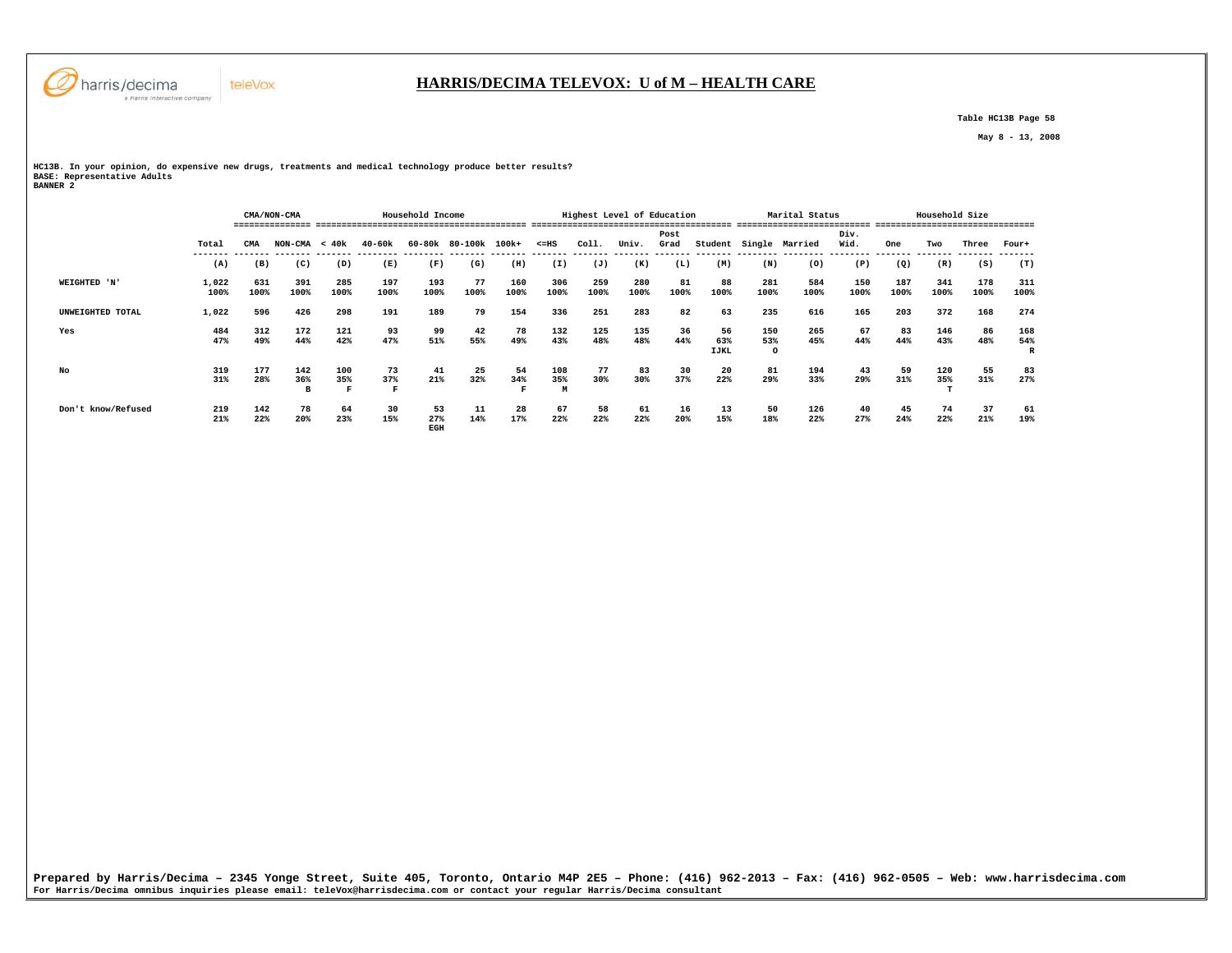

 **Table HC14A Page 59** 

 **May 8 - 13, 2008** 

**HC14A. Please tell me if you think this is one of the single biggest factors in rising health care costs in Canada: People getting medical treatments they don't really need BASE: Representative Adults BANNER 1** 

|                    |               |            |                  | Region           |            |             |                           | Gender      |                   | Age Group   |             |             |             |               | Employment  |             |            |                  |            |                       | Language                 |                 |  |
|--------------------|---------------|------------|------------------|------------------|------------|-------------|---------------------------|-------------|-------------------|-------------|-------------|-------------|-------------|---------------|-------------|-------------|------------|------------------|------------|-----------------------|--------------------------|-----------------|--|
|                    |               |            |                  |                  | Man.       |             |                           |             |                   |             |             |             |             |               | Self        |             |            |                  | $Home-$    |                       |                          |                 |  |
|                    | Total         | Atl.       | Oue.             | Ont.             | Sask.      | Alb.        | B.C.                      |             | Male Female 18-24 |             | $25 - 34$   | 35-44       | 45-49       | $50+$         | Emp         | Emp         | Unemp      | Ret.             | Stud.      | maker                 | Eng.                     | Fr.             |  |
|                    | (A)           | (B)        | (C)              | (D)              | (E)        | (F)         | (G)                       | (H)         | (I)               | (J)         | (K)         | (L)         | (M)         | (N)           | (0)         | (P)         | (Q)        | (R)              | (S)        | (T)                   | (U)                      | (V)             |  |
| WEIGHTED 'N'       | 1,022<br>100% | 76<br>100% | 249<br>100%      | 391<br>100%      | 67<br>100% | 104<br>100% | 135<br>100%               | 494<br>100% | 528<br>100%       | 102<br>100% | 184<br>100% | 170<br>100% | 123<br>100% | 435<br>100%   | 142<br>100% | 474<br>100% | 59<br>100% | 224<br>100%      | 69<br>100% | 45<br>100%            | 793<br>100%              | 229<br>100%     |  |
| UNWEIGHTED TOTAL   | 1,022         | 112        | 250              | 329              | 103        | 102         | 126                       | 505         | 517               | 68          | 126         | 170         | 119         | 532           | 135         | 438         | 55         | 289              | 48         | 47                    | 792                      | 230             |  |
| Yes                | 729<br>71%    | 54<br>72%  | 197<br>79%<br>DG | 264<br>67%       | 47<br>71%  | 78<br>75%   | 88<br>65%                 | 362<br>73%  | 367<br>69%        | 76<br>75%   | 139<br>76%  | 116<br>68%  | 84<br>68%   | 310<br>71%    | 94<br>66%   | 342<br>72%  | 42<br>70%  | 153<br>68%       | 54<br>79%  | 37<br>81%<br>$\Omega$ | 542<br>68%               | 187<br>81%<br>U |  |
| No                 | 225<br>22%    | 18<br>23%  | 40<br>16%        | 100<br>26%<br>CF | 15<br>22%  | 16<br>16%   | 36<br>27%<br>$\mathbf{r}$ | 105<br>21%  | 120<br>23%        | 20<br>19%   | 37<br>20%   | 45<br>27%   | 32<br>26%   | 87<br>20%     | 39<br>27%   | 105<br>22%  | 16<br>28%  | 44<br>20%        | 11<br>16%  | 16%                   | 191<br>24%               | 34<br>15%       |  |
| Don't know/Refused | 68<br>$7\%$   | 4<br>5%    | 11<br>5%         | 27<br>$7\%$      | 5<br>$7\%$ | 10<br>9%    | 12<br>9%                  | 26<br>5%    | 42<br>8%          | 6<br>6%     | 4%          | 8<br>5%     | 6%          | 38<br>9%<br>к | 10<br>7%    | 26<br>6%    | $2\%$      | 27<br>12%<br>PQT | 4<br>5%    | $3\%$                 | 60<br>8%<br>$\mathbf{v}$ | 9<br>4%         |  |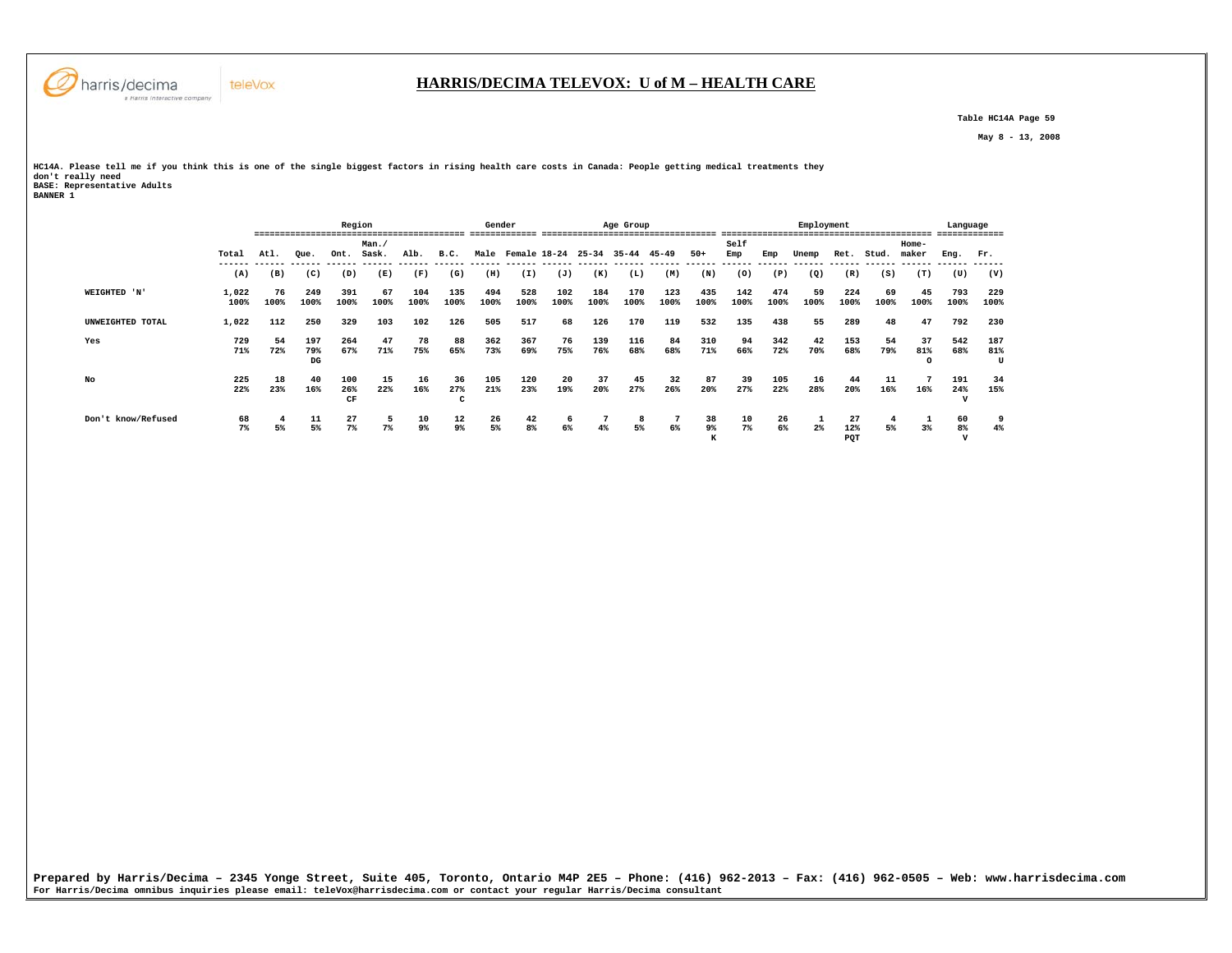

 **Table HC14A Page 60** 

 **May 8 - 13, 2008** 

**HC14A. Please tell me if you think this is one of the single biggest factors in rising health care costs in Canada: People getting medical treatments they don't really need BASE: Representative Adults BANNER 2** 

|                    |               |             | CMA/NON-CMA          |                |             | Household Income |                  |                |                      |             | Highest Level of Education |              |                 |                  | Marital Status  |                  | Household Size |             |                      |             |  |
|--------------------|---------------|-------------|----------------------|----------------|-------------|------------------|------------------|----------------|----------------------|-------------|----------------------------|--------------|-----------------|------------------|-----------------|------------------|----------------|-------------|----------------------|-------------|--|
|                    | Total         | CMA         | $NON-CMA < 40k$      |                | $40 - 60k$  | 60-80k 80-100k   |                  | 100k+          | $< = HS$             | Coll.       | Univ.                      | Post<br>Grad | Student         | Single           | Married         | Div.<br>Wid.     | One            | Two         | Three                | Four+       |  |
|                    | (A)           | (B)         | (C)                  | (D)            | (E)         | (F)              | (G)              | (H)            | (I)                  | (J)         | (K)                        | (L)          | (M)             | (N)              | (0)             | (P)              | (Q)            | (R)         | (S)                  | (T)         |  |
| WEIGHTED 'N'       | 1,022<br>100% | 631<br>100% | 391<br>100%          | 285<br>100%    | 197<br>100% | 193<br>100%      | 77<br>100%       | 160<br>100%    | 306<br>100%          | 259<br>100% | 280<br>100%                | 81<br>100%   | 88<br>100%      | 281<br>100%      | 584<br>100%     | 150<br>100%      | 187<br>100%    | 341<br>100% | 178<br>100%          | 311<br>100% |  |
| UNWEIGHTED TOTAL   | 1,022         | 596         | 426                  | 298            | 191         | 189              | 79               | 154            | 336                  | 251         | 283                        | 82           | 63              | 235              | 616             | 165              | 203            | 372         | 168                  | 274         |  |
| Yes                | 729<br>71%    | 453<br>72%  | 275<br>70%           | 212<br>74%     | 147<br>75%  | 132<br>69%       | 56<br>73%        | 110<br>69%     | 223<br>73%           | 193<br>74%  | 188<br>67%                 | 52<br>63%    | 71<br>80%<br>KL | 223<br>79%<br>OP | 403<br>69%      | 99<br>66%        | 134<br>72%     | 251<br>74%  | 120<br>67%           | 221<br>71%  |  |
| No                 | 225<br>22%    | 140<br>22%  | 85<br>22%            | 48<br>17%      | 42<br>21%   | 51<br>26%        | 20<br>26%        | 42<br>26%<br>D | 57<br>19%            | 52<br>20%   | 78<br>28%<br>IJM           | 22<br>27%    | 13<br>15%       | 45<br>16%        | 144<br>25%<br>N | 32<br>21%        | 38<br>20%      | 68<br>20%   | 44<br>25%            | 73<br>23%   |  |
| Don't know/Refused | 68<br>7%      | 38<br>6%    | 31<br>8 <sup>8</sup> | 25<br>9%<br>EG | 8<br>4%     | 9<br>5%          | $1$ <sup>*</sup> | 8<br>5%        | 26<br>9 <sup>°</sup> | 14<br>6%    | 14<br>5%                   | 8<br>10%     | 5<br>5%         | 13<br>5%         | 37<br>6%        | 19<br>12%<br>NO. | 14<br>8%       | 22<br>6%    | 14<br>8 <sup>8</sup> | 17<br>6%    |  |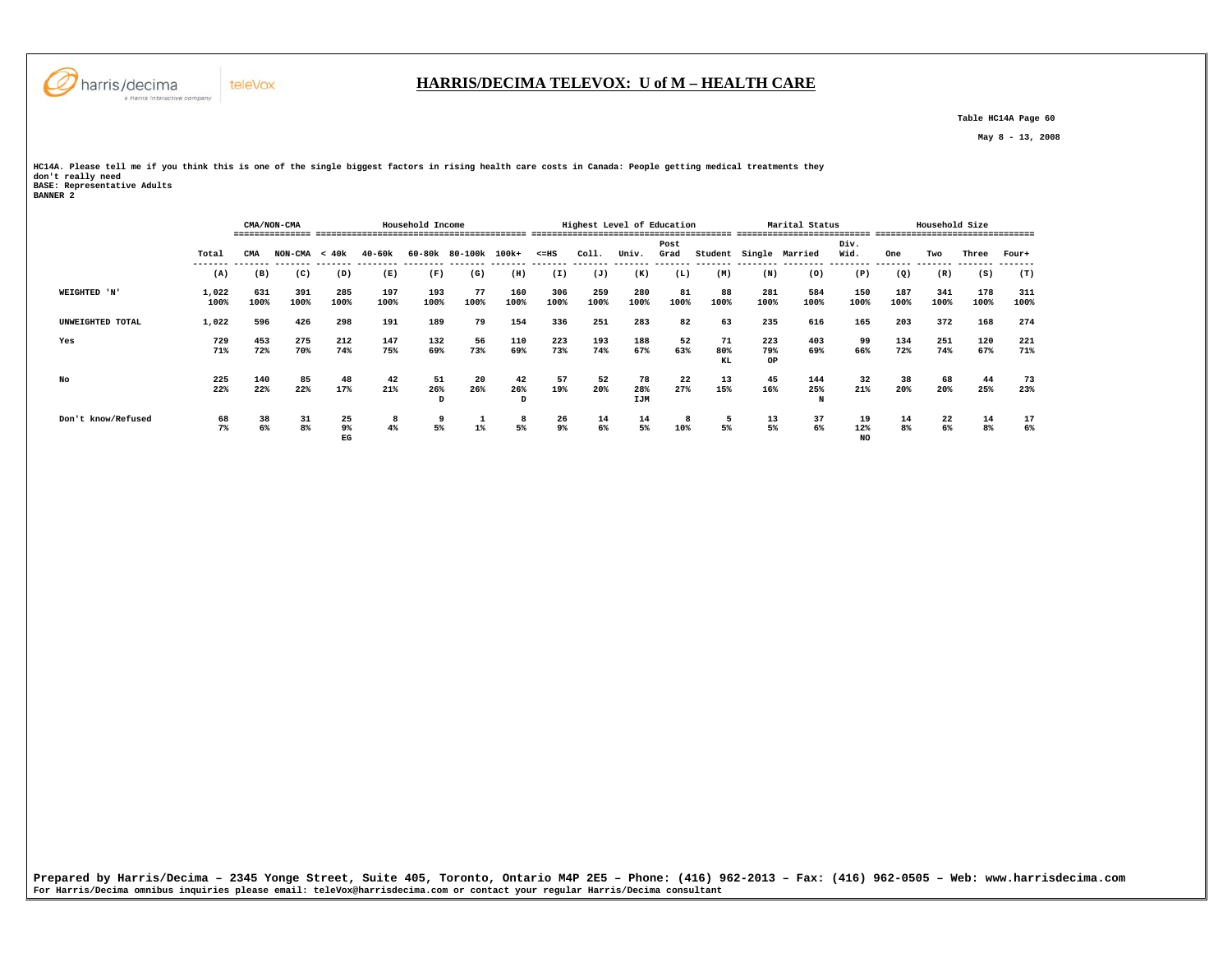

 **Table HC14B Page 61** 

 **May 8 - 13, 2008** 

**HC14B. Please tell me if you think this is one of the single biggest factors in rising health care costs in Canada: Drug companies making too much money BASE: Representative Adults BANNER 1** 

|                    |               |            | -------------------- | Region        |                |             |                | Gender      |                   |             |             | Age Group   | ------------------ |             |             |                | Employment            |                |                                     |                   | Language<br> |             |
|--------------------|---------------|------------|----------------------|---------------|----------------|-------------|----------------|-------------|-------------------|-------------|-------------|-------------|--------------------|-------------|-------------|----------------|-----------------------|----------------|-------------------------------------|-------------------|--------------|-------------|
|                    | Total         | Atl.       | Oue.                 | Ont.          | Man./<br>Sask. | Alb.        | B.C.           |             | Male Female 18-24 |             | $25 - 34$   | $35 - 44$   | 45-49              | $50+$       | Self<br>Emp | Emp            | Unemp                 | Ret.           | Stud.                               | Home-<br>maker    | Eng.         | Fr.         |
|                    | (A)           | (B)        | (C)                  | (D)           | (E)            | (F)         | (G)            | (H)         | (I)               | (J)         | (K)         | (L)         | (M)                | (N)         | (0)         | -------<br>(P) | (Q)                   | (R)            | ------- ------ ------ ------<br>(S) | (T)               | (U)          | (V)         |
| WEIGHTED 'N'       | 1,022<br>100% | 76<br>100% | 249<br>100%          | 391<br>100%   | 67<br>100%     | 104<br>100% | 135<br>100%    | 494<br>100% | 528<br>100%       | 102<br>100% | 184<br>100% | 170<br>100% | 123<br>100%        | 435<br>100% | 142<br>100% | 474<br>100%    | 59<br>100%            | 224<br>100%    | 69<br>100%                          | 45<br>100%        | 793<br>100%  | 229<br>100% |
| UNWEIGHTED TOTAL   | 1,022         | 112        | 250                  | 329           | 103            | 102         | 126            | 505         | 517               | 68          | 126         | 170         | 119                | 532         | 135         | 438            | 55                    | 289            | 48                                  | 47                | 792          | 230         |
| Yes                | 772<br>76%    | 58<br>76%  | 197<br>79%           | 287<br>73%    | 54<br>81%      | 79<br>76%   | 97<br>72%      | 361<br>73%  | 412<br>78%        | 75<br>74%   | 134<br>73%  | 128<br>76%  | 90<br>73%          | 339<br>78%  | 106<br>75%  | 357<br>75%     | 47<br>80%             | 164<br>73%     | 50<br>72%                           | 40<br>89%<br>OPRS | 592<br>75%   | 181<br>79%  |
| No                 | 188<br>18%    | 14<br>18%  | 43<br>17%            | 74<br>19%     | 8<br>13%       | 17<br>17%   | 31<br>23%<br>Е | 105<br>21%  | 83<br>16%         | 19<br>19%   | 42<br>23%   | 32<br>19%   | 27<br>22%          | 65<br>15%   | 27<br>19%   | 91<br>19%      | 11<br>18%             | 39<br>17%      | 15<br>22%                           | -4<br>9%          | 148<br>19%   | 40<br>17%   |
| Don't know/Refused | 62<br>6%      | 5%         | -9<br>4%             | 30<br>8%<br>c | 6%             | 8<br>$7\%$  | 5%             | 28<br>6%    | 34<br>6%          | 7%          | 8<br>$4\%$  | 9<br>5%     | 5<br>4%            | 31<br>7%    | 9<br>6%     | 26<br>5%       | $\mathbf{1}$<br>$2\%$ | 21<br>9%<br>QТ | 6%                                  | 3%                | 53<br>$7\%$  | 9<br>$4\%$  |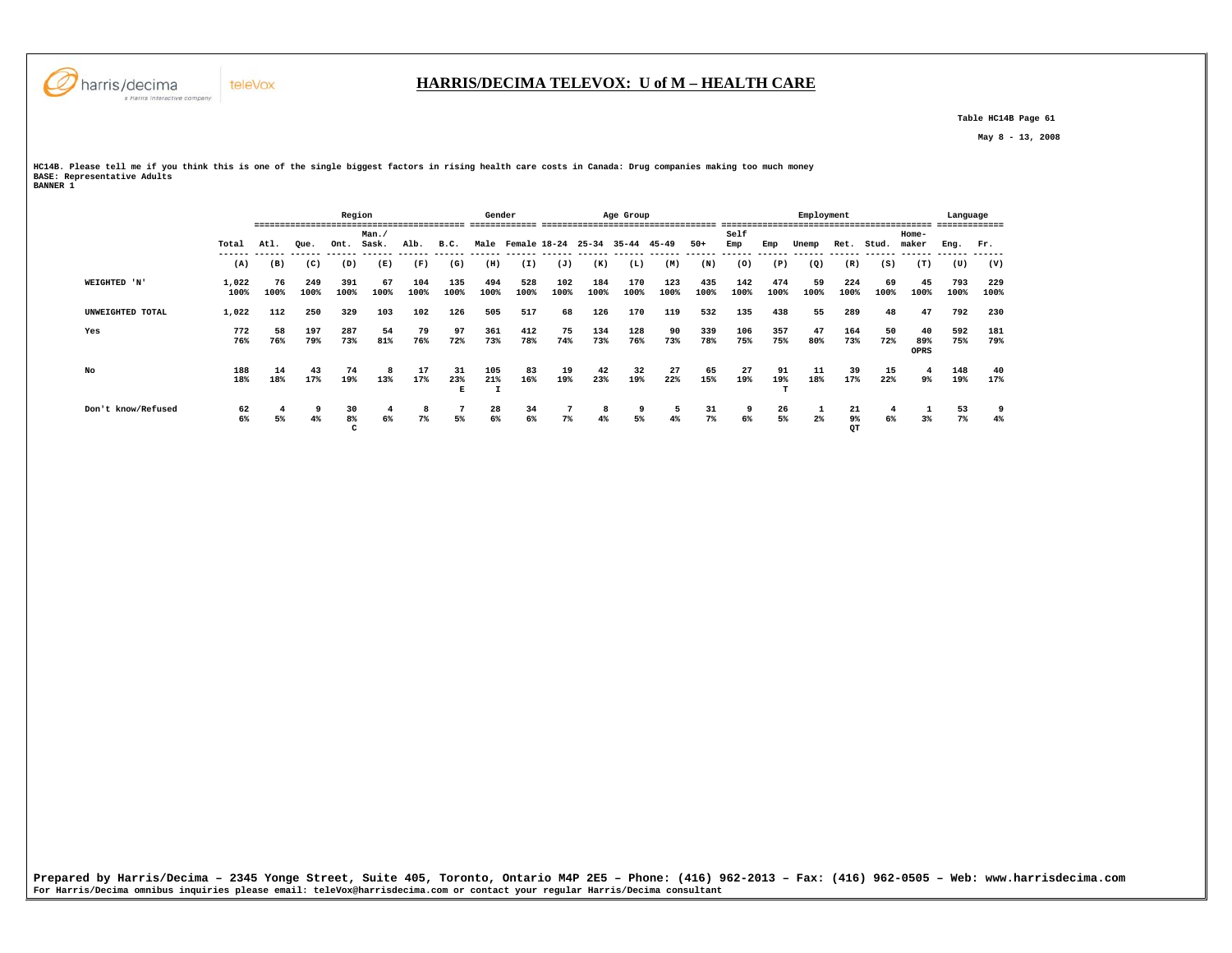

 **Table HC14B Page 62** 

 **May 8 - 13, 2008** 

**HC14B. Please tell me if you think this is one of the single biggest factors in rising health care costs in Canada: Drug companies making too much money BASE: Representative Adults BANNER 2** 

|                    |               |             | CMA/NON-CMA               |                 |                  |             | Highest Level of Education |                 |                          |                 |                 | Marital Status |            |             | Household Size         |                           |                 |             |                           |             |
|--------------------|---------------|-------------|---------------------------|-----------------|------------------|-------------|----------------------------|-----------------|--------------------------|-----------------|-----------------|----------------|------------|-------------|------------------------|---------------------------|-----------------|-------------|---------------------------|-------------|
|                    |               |             |                           |                 |                  |             |                            |                 |                          |                 |                 |                |            |             |                        |                           |                 |             |                           | -------     |
|                    | Total         | <b>CMA</b>  | $NON-CMA < 40k$           |                 | 40-60k           |             | 60-80k 80-100k 100k+       |                 | $< = HS$                 | Coll.           | Univ.           | Post<br>Grad   |            |             | Student Single Married | Div.<br>Wid.<br>--------- | One<br>-------- | Two         | Three<br>-------- ------- | Four+       |
|                    | (A)           | (B)         | (C)                       | (D)             | (E)              | (F)         | (G)                        | (H)             | (I)                      | (J)             | (K)             | (L)            | (M)        | (N)         | (0)                    | (P)                       | (Q)             | (R)         | (S)                       | (T)         |
| WEIGHTED 'N'       | 1,022<br>100% | 631<br>100% | 391<br>100%               | 285<br>100%     | 197<br>100%      | 193<br>100% | 77<br>100%                 | 160<br>100%     | 306<br>100%              | 259<br>100%     | 280<br>100%     | 81<br>100%     | 88<br>100% | 281<br>100% | 584<br>100%            | 150<br>100%               | 187<br>100%     | 341<br>100% | 178<br>100%               | 311<br>100% |
| UNWEIGHTED TOTAL   | 1,022         | 596         | 426                       | 298             | 191              | 189         | 79                         | 154             | 336                      | 251             | 283             | 82             | 63         | 235         | 616                    | 165                       | 203             | 372         | 168                       | 274         |
| Yes                | 772<br>76%    | 474<br>75%  | 298<br>76%                | 226<br>79%<br>н | 162<br>82%<br>GH | 147<br>76%  | 54<br>69%                  | 110<br>69%      | 242<br>79%<br>к          | 211<br>81%<br>К | 195<br>70%      | 57<br>70%      | 62<br>70%  | 204<br>73%  | 448<br>77%             | 116<br>78%                | 139<br>74%      | 262<br>77%  | 129<br>72%                | 240<br>77%  |
| No                 | 188<br>18%    | 128<br>20%  | 60<br>15%                 | 36<br>13%       | 28<br>14%        | 37<br>19%   | 22<br>28%<br>DE            | 44<br>27%<br>DE | 39<br>13%                | 40<br>15%       | 68<br>24%<br>IJ | 18<br>23%      | 21<br>24%  | 64<br>23%   | 100<br>17%             | 23<br>15%                 | 38<br>20%       | 57<br>17%   | 34<br>19%                 | 60<br>19%   |
| Don't know/Refused | 62<br>6%      | 30<br>5%    | 32<br>8 <sup>8</sup><br>в | 23<br>8%<br>EG  | 3%               | 9<br>5%     | 2<br>3%                    | 6<br>4%         | 25<br>8%<br>$\mathbf{J}$ | 8<br>3%         | 17<br>6%        | - 6<br>$7\%$   | 5<br>5%    | 14<br>5%    | 37<br>6%               | 10<br>7%                  | 10<br>5%        | 22<br>$7\%$ | 16<br>9%                  | 12<br>4%    |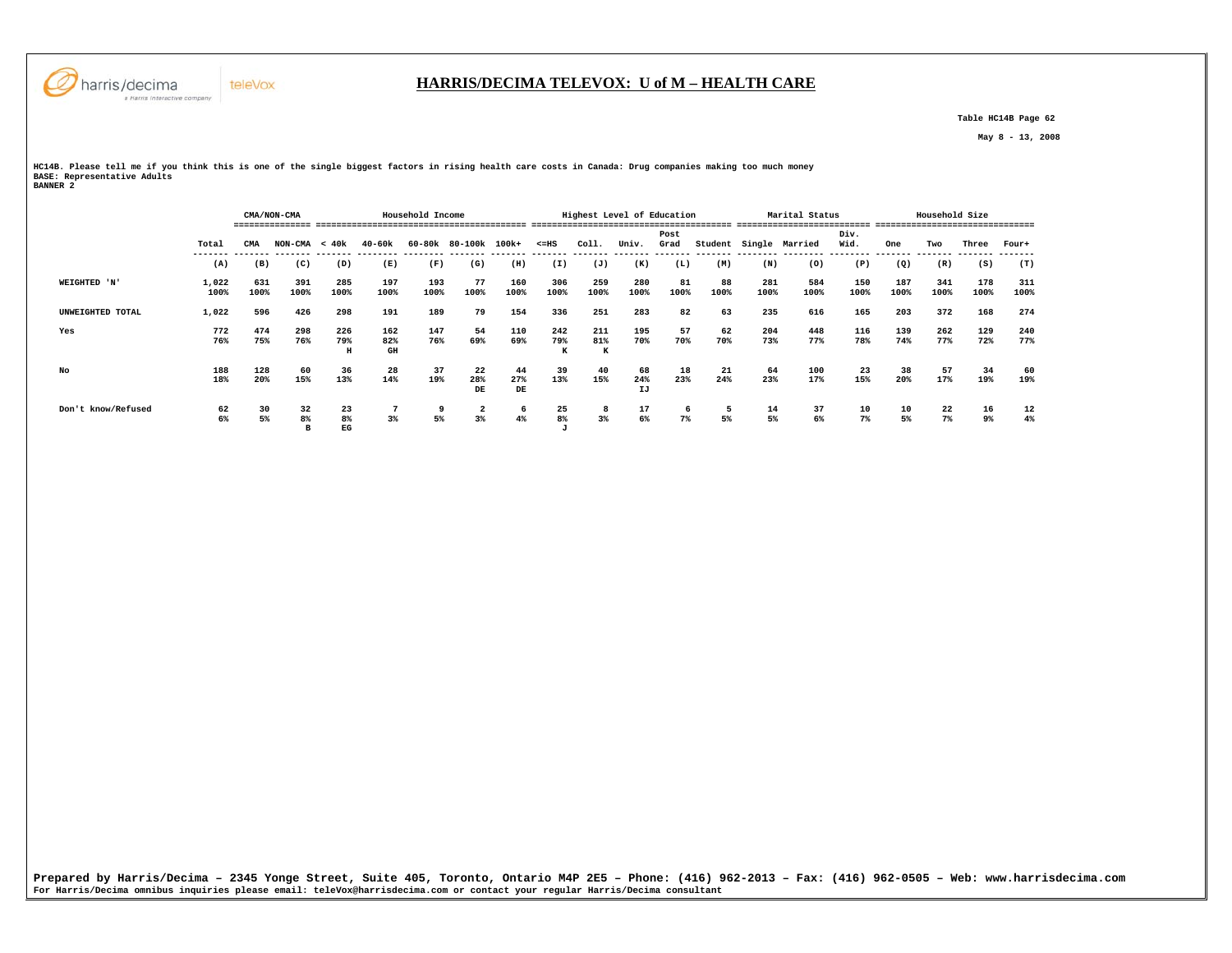

 **Table HC14C Page 63** 

 **May 8 - 13, 2008** 

**HC14C. Please tell me if you think this is one of the single biggest factors in rising health care costs in Canada: Doctors and hospitals making too much money BASE: Representative Adults BANNER 1** 

|                    |               | Region     |                           |                 |                |             |                | Gender           |                                   |                |             | Age Group   |                |                   |                       |                           | Employment         |                           |                   |                | Language    | -------        |
|--------------------|---------------|------------|---------------------------|-----------------|----------------|-------------|----------------|------------------|-----------------------------------|----------------|-------------|-------------|----------------|-------------------|-----------------------|---------------------------|--------------------|---------------------------|-------------------|----------------|-------------|----------------|
|                    | Total         | Atl.       | Oue.                      | Ont.            | Man.<br>Sask.  | Alb.        | B.C.           |                  | Male Female 18-24                 |                | $25 - 34$   | $35 - 44$   | $45 - 49$      | $50+$             | Self<br>Emp           | Emp                       | Unemp              | Ret.                      | Stud.             | Home-<br>maker | Eng.        | Fr.            |
|                    | (A)           | (B)        | (C)                       | (D)             | (E)            | (F)         | (G)            | (H)              | ------ ------ ------ -----<br>(I) | (J)            | (K)         | (L)         | (M)            | (N)               | (0)                   | (P)                       | (Q)                | (R)                       | (S)               | (T)            | (U)         | (V)            |
| WEIGHTED 'N'       | 1,022<br>100% | 76<br>100% | 249<br>100%               | 391<br>100%     | 67<br>100%     | 104<br>100% | 135<br>100%    | 494<br>100%      | 528<br>100%                       | 102<br>100%    | 184<br>100% | 170<br>100% | 123<br>100%    | 435<br>100%       | 142<br>100%           | 474<br>100%               | 59<br>100%         | 224<br>100%               | 69<br>100%        | 45<br>100%     | 793<br>100% | 229<br>100%    |
| UNWEIGHTED TOTAL   | 1,022         | 112        | 250                       | 329             | 103            | 102         | 126            | 505              | 517                               | 68             | 126         | 170         | 119            | 532               | 135                   | 438                       | 55                 | 289                       | 48                | 47             | 792         | 230            |
| Yes                | 293<br>29%    | -20<br>26% | 98<br>39%<br><b>BDEFG</b> | 98<br>25%       | 16<br>24%      | 25<br>24%   | 36<br>27%      | 133<br>27%       | 160<br>30%                        | 24<br>24%      | 62<br>34%   | 56<br>33%   | 28<br>23%      | 122<br>28%        | 39<br>27%             | 141<br>30%                | 30<br>51%<br>OPRST | 53<br>24%                 | 14<br>20%         | 13<br>28%      | 199<br>25%  | 93<br>41%<br>U |
| No                 | 660<br>65%    | 49<br>64%  | 136<br>55%                | 267<br>68%<br>c | 46<br>69%<br>c | 69<br>66%   | 93<br>69%<br>c | 336<br>68%<br>л. | 324<br>61%                        | 76<br>74%<br>N | 114<br>62%  | 106<br>62%  | 89<br>72%<br>N | 269<br>62%        | 92<br>64%<br>$\Omega$ | 312<br>66%<br>$\mathbf Q$ | 27<br>46%          | 141<br>63%<br>$\mathbf Q$ | 55<br>80%<br>OPQR | 30<br>65%      | 536<br>68%  | 123<br>54%     |
| Don't know/Refused | 70<br>7%      | 9%         | 15<br>6%                  | 27<br>$7\%$     | 5<br>7%        | 10<br>10%   | -6<br>5%       | 25<br>5%         | 45<br>8%<br>н                     | 2<br>$2\%$     | $4\%$       | 8<br>5%     | 6<br>5%        | 45<br>10%<br>JKLM | 12<br>$9\%$           | 21<br>4%                  | 2<br>3%            | 31<br>14%<br>PQ           | -                 | 3<br>6%        | 57<br>$7\%$ | 13<br>5%       |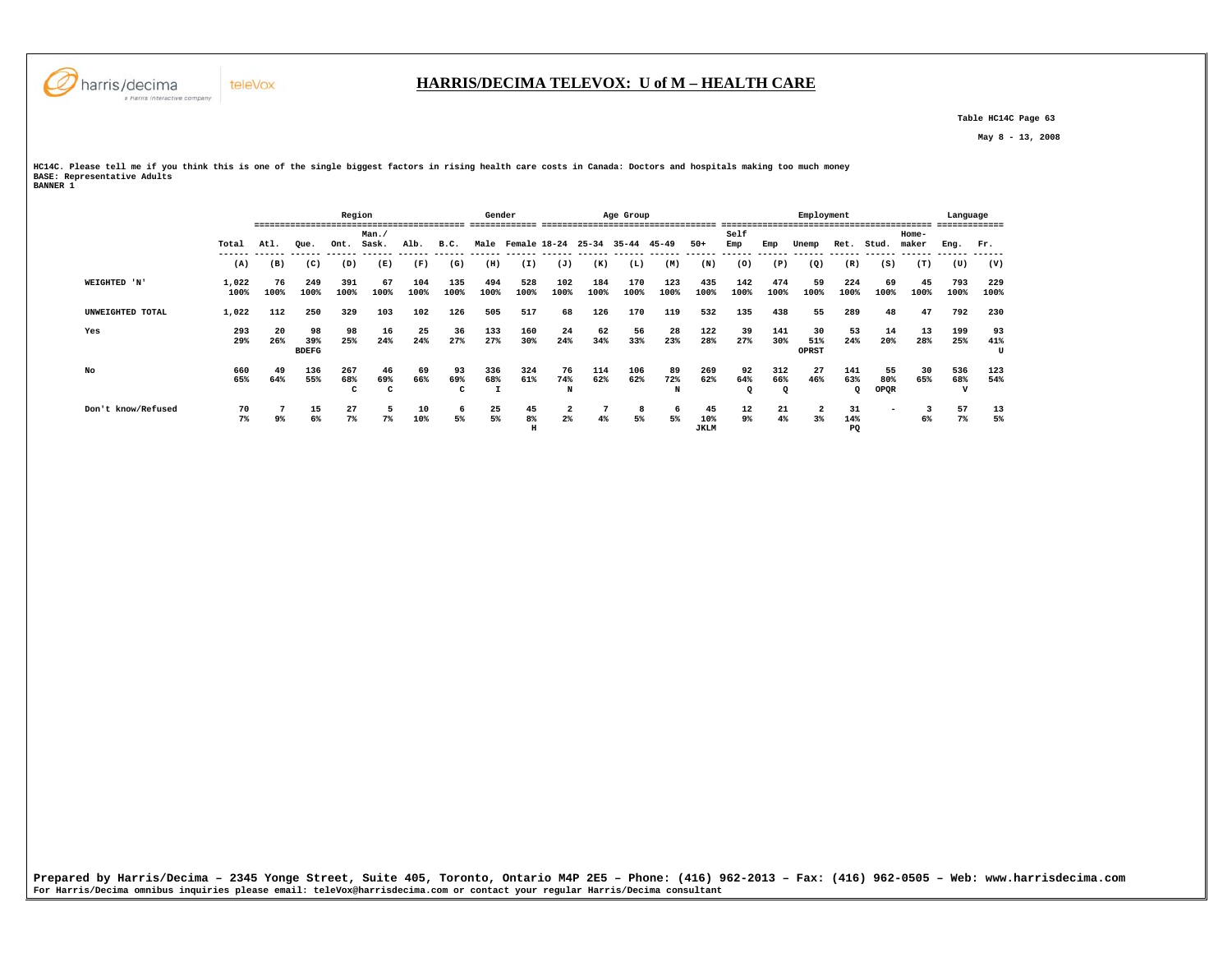

#### **HARRIS/DECIMA TELEVOX: U of M – HEALTH CARE**

 **Table HC14C Page 64** 

 **May 8 - 13, 2008** 

**HC14C. Please tell me if you think this is one of the single biggest factors in rising health care costs in Canada: Doctors and hospitals making too much money BASE: Representative Adults BANNER 2** 

|                    |               |             | CMA/NON-CMA     |                   |                  | Household Income |                      |                  |                  | Highest Level of Education               |                  |                |                 |                  | Marital Status             |                        |                        | Household Size |                 |                 |
|--------------------|---------------|-------------|-----------------|-------------------|------------------|------------------|----------------------|------------------|------------------|------------------------------------------|------------------|----------------|-----------------|------------------|----------------------------|------------------------|------------------------|----------------|-----------------|-----------------|
|                    |               |             |                 |                   |                  |                  |                      |                  |                  |                                          |                  |                |                 |                  |                            |                        |                        |                |                 |                 |
|                    | Total         | <b>CMA</b>  | $NON-CMA < 40k$ |                   | 40-60k           |                  | 60-80k 80-100k 100k+ |                  | $< = HS$         | Coll.                                    | Univ.            | Post<br>Grad   |                 |                  | Student Single Married     | Div.<br>Wid.           | One                    | Two            | Three           | Four+           |
|                    | (A)           | (B)         | (C)             | (D)               | (E)              | (F)              | (G)                  | (H)              | (I)              | (J)                                      | (K)              | (L)            | (M)             | (N)              | (0)                        | ---------<br>(P)       | --------<br>(Q)        | (R)            | (S)             | (T)             |
| WEIGHTED 'N'       | 1,022<br>100% | 631<br>100% | 391<br>100%     | 285<br>100%       | 197<br>100%      | 193<br>100%      | 77<br>100%           | 160<br>100%      | 306<br>100%      | 259<br>100%                              | 280<br>100%      | 81<br>100%     | 88<br>100%      | 281<br>100%      | 584<br>100%                | 150<br>100%            | 187<br>100%            | 341<br>100%    | 178<br>100%     | 311<br>100%     |
| UNWEIGHTED TOTAL   | 1,022         | 596         | 426             | 298               | 191              | 189              | 79                   | 154              | 336              | 251                                      | 283              | 82             | 63              | 235              | 616                        | 165                    | 203                    | 372            | 168             | 274             |
| Yes                | 293<br>29%    | 171<br>27%  | 122<br>31%      | 115<br>40%<br>FGH | 79<br>40%<br>FGH | 37<br>19%        | 11<br>14%            | 25<br>16%        | 105<br>34%<br>KL | 87<br>33%<br>К                           | 61<br>22%        | 19<br>23%      | 20<br>23%       | 84<br>30%        | 157<br>27%                 | 49<br>33%              | 56<br>30%              | 98<br>29%      | 45<br>25%       | 92<br>30%       |
| No                 | 660<br>65%    | 420<br>67%  | 239<br>61%      | 140<br>49%        | 112<br>57%       | 144<br>75%<br>DE | 63<br>81%<br>DE      | 129<br>81%<br>DE | 173<br>57%       | 159<br>61%                               | 200<br>71%<br>IJ | 57<br>70%<br>I | 66<br>75%<br>IJ | 185<br>66%<br>P  | 392<br>67%<br>$\mathbf{P}$ | 78<br>52%              | 106<br>57%             | 222<br>65%     | 120<br>67%<br>o | 208<br>67%<br>Q |
| Don't know/Refused | 70<br>7%      | 40<br>6%    | 30<br>8%        | 30<br>10%<br>EH   | 5<br>3%          | 12<br>$6\%$      | 3<br>4%              | 6<br>3%          | 29<br>9%<br>м    | $\begin{array}{c} 14 \\ 5\% \end{array}$ | 19<br>7%         | 6<br>7%        | 2<br>2%         | $\frac{12}{4\%}$ | 35<br>6%                   | 23<br>15%<br><b>NO</b> | 25<br>14%<br><b>RT</b> | 20<br>6%       | 14<br>8%        | 11<br>3%        |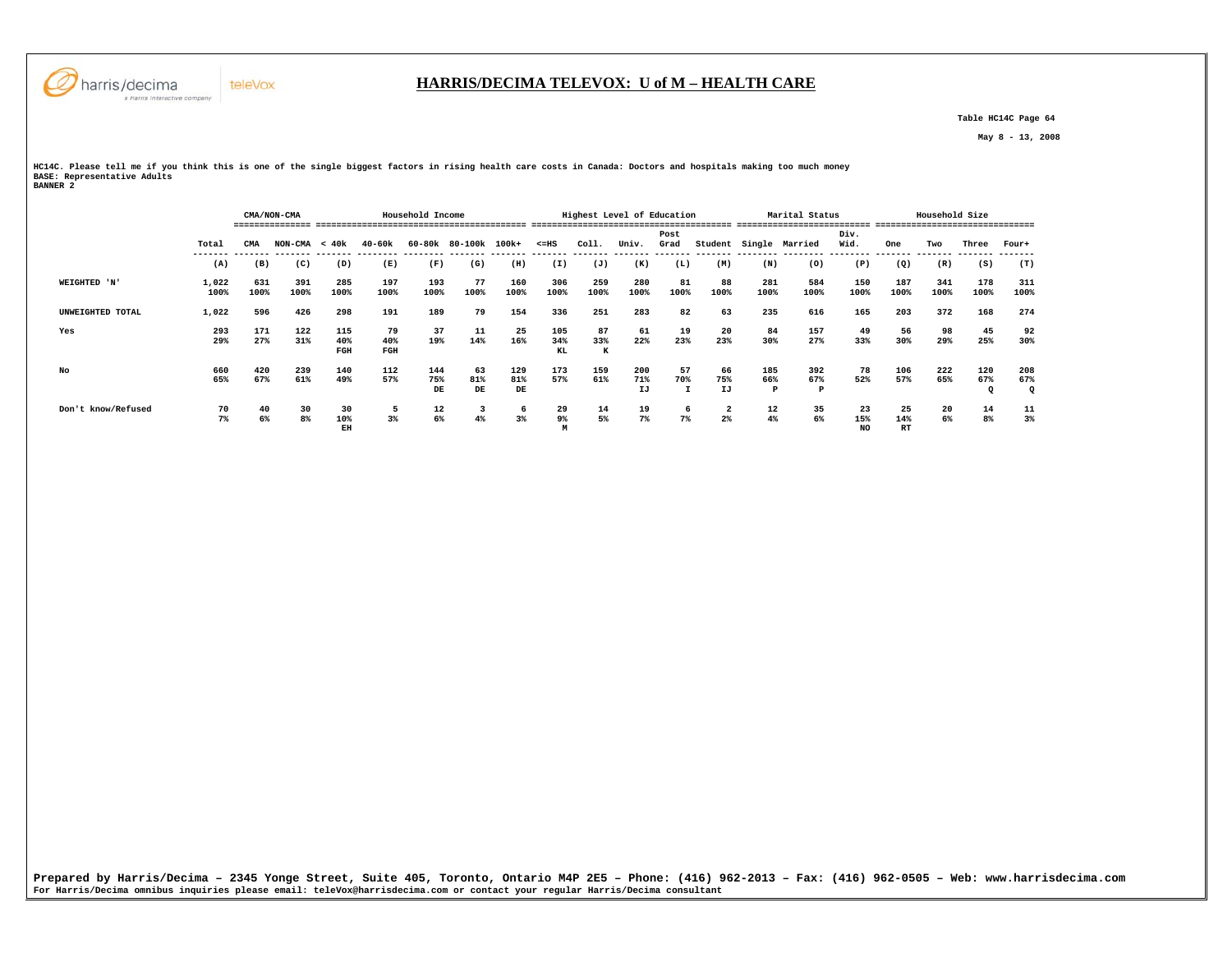

 **Table HC14D Page 65** 

 **May 8 - 13, 2008** 

**HC14D. Please tell me if you think this is one of the single biggest factors in rising health care costs in Canada: Too many malpractice lawsuits BASE: Representative Adults BANNER 1** 

|                    |               |                         |                         | Region          |                |                |                | Gender      |                         |             |             | Age Group      |                              |                  | -------------- |             | Employment       |                   | ------------------        |                | Language                  | ------         |
|--------------------|---------------|-------------------------|-------------------------|-----------------|----------------|----------------|----------------|-------------|-------------------------|-------------|-------------|----------------|------------------------------|------------------|----------------|-------------|------------------|-------------------|---------------------------|----------------|---------------------------|----------------|
|                    | Total         | Atl.                    | Oue.                    | Ont.            | Man./<br>Sask. | Alb.           | B.C.           |             | Male Female 18-24 25-34 |             |             | 35-44 45-49    |                              | $50+$            | Self<br>Emp    | Emp         | Unemp            | Ret.              | Stud.                     | Home-<br>maker | Eng.                      | Fr.            |
|                    | (A)           | (B)                     | (C)                     | (D)             | (E)            | (F)            | (G)            | (H)         | (I)                     | (J)         | (K)         | (L)            | ------- ------ ------<br>(M) | (N)              | (0)            | (P)         | -------<br>(Q)   | -------<br>(R)    | (S)                       | (T)            | (U)                       | (V)            |
| WEIGHTED 'N'       | 1,022<br>100% | 76<br>100%              | 249<br>100%             | 391<br>100%     | 67<br>100%     | 104<br>100%    | 135<br>100%    | 494<br>100% | 528<br>100%             | 102<br>100% | 184<br>100% | 170<br>100%    | 123<br>100%                  | 435<br>100%      | 142<br>100%    | 474<br>100% | 59<br>100%       | 224<br>100%       | 69<br>100%                | 45<br>100%     | 793<br>100%               | 229<br>100%    |
| UNWEIGHTED TOTAL   | 1,022         | 112                     | 250                     | 329             | 103            | 102            | 126            | 505         | 517                     | 68          | 126         | 170            | 119                          | 532              | 135            | 438         | 55               | 289               | 48                        | 47             | 792                       | 230            |
| Yes                | 319<br>31%    | 32<br>42%<br><b>EFG</b> | 92<br>37%<br><b>EFG</b> | 126<br>32%<br>Е | 12<br>18%      | 25<br>24%      | 32<br>24%      | 148<br>30%  | 171<br>32%              | 34<br>33%   | 54<br>30%   | 53<br>31%      | 34<br>28%                    | 142<br>33%       | 46<br>32%      | 149<br>31%  | 28<br>47%<br>PRS | 61<br>27%         | 14<br>21%                 | 18<br>40%      | 233<br>29%                | 86<br>38%<br>U |
| No                 | 509<br>50%    | 30<br>40%               | 131<br>53%<br>B         | 187<br>48%      | 38<br>57%<br>в | 51<br>49%      | 72<br>53%<br>в | 269<br>54%  | 241<br>46%              | 53<br>52%   | 101<br>55%  | 95<br>56%<br>N | 61<br>50%                    | 194<br>45%       | 66<br>46%      | 244<br>51%  | 24<br>41%        | 104<br>46%        | 48<br>70%<br><b>OPORT</b> | 21<br>47%      | 390<br>49%                | 119<br>52%     |
| Don't know/Refused | 194<br>19%    | 14<br>18%               | 26<br>10%               | 79<br>20%<br>C  | 17<br>25%<br>c | 28<br>27%<br>c | 31<br>23%<br>c | 77<br>16%   | 117<br>22%<br>$\,$ H    | 15<br>15%   | 28<br>15%   | 21<br>12%      | 27<br>22%<br>т.              | 100<br>23%<br>KL | 30<br>21%      | 82<br>17%   | 12%              | 59<br>27%<br>POST | 6<br>9%                   | -6<br>13%      | 170<br>21%<br>$\mathbf v$ | 23<br>10%      |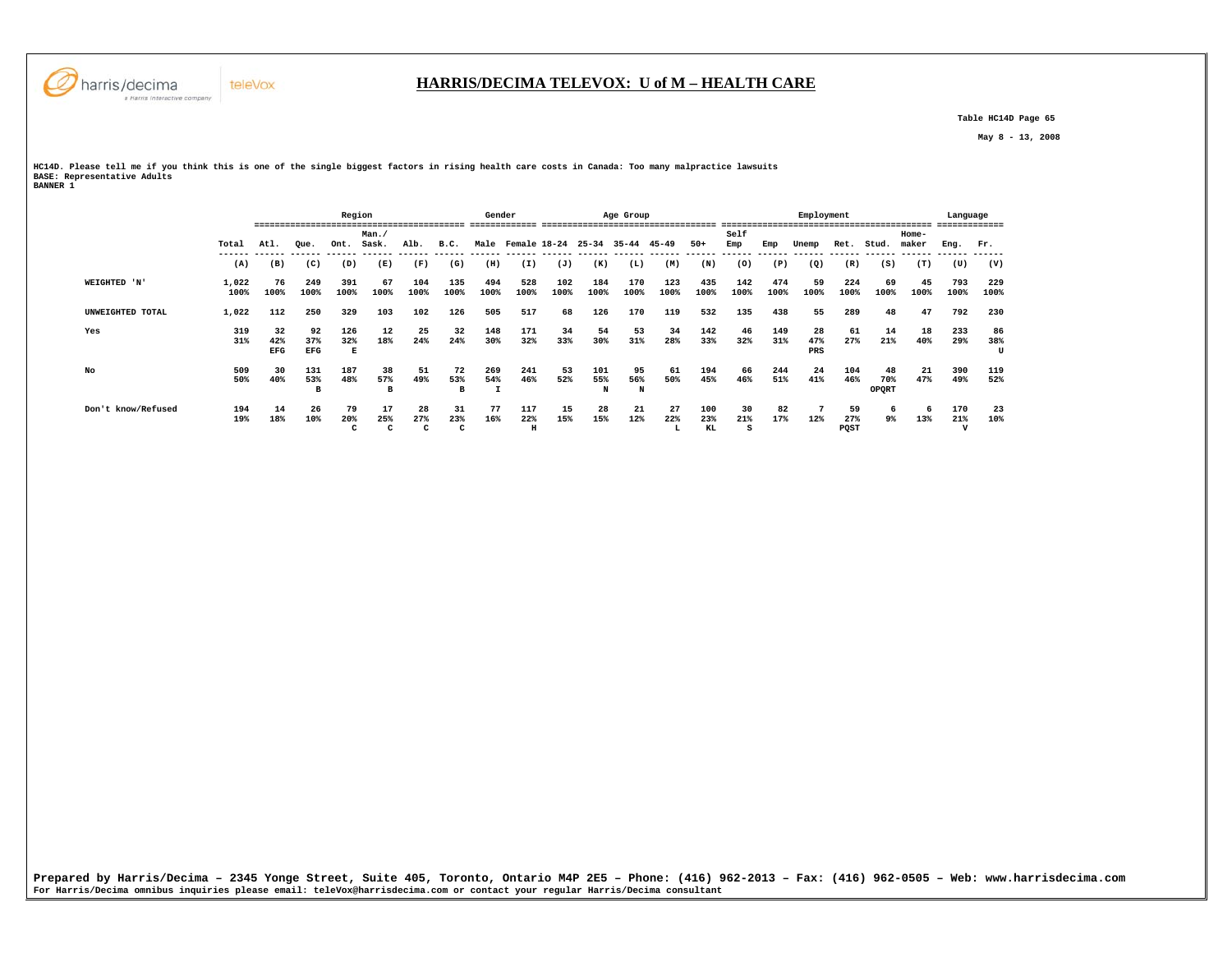

 **Table HC14D Page 66** 

 **May 8 - 13, 2008** 

**HC14D. Please tell me if you think this is one of the single biggest factors in rising health care costs in Canada: Too many malpractice lawsuits BASE: Representative Adults BANNER 2** 

|                    |               | Household Income<br>CMA/NON-CMA |                 |                 |             |             |                      |                |                  |             | Highest Level of Education |              |            |                 | Marital Status         |                  |             | Household Size  |             |             |
|--------------------|---------------|---------------------------------|-----------------|-----------------|-------------|-------------|----------------------|----------------|------------------|-------------|----------------------------|--------------|------------|-----------------|------------------------|------------------|-------------|-----------------|-------------|-------------|
|                    |               |                                 |                 |                 |             |             |                      |                |                  |             |                            |              |            |                 |                        |                  |             |                 |             |             |
|                    | Total         | <b>CMA</b>                      | $NON-CMA < 40k$ |                 | 40-60k      |             | 60-80k 80-100k 100k+ |                | $< = HS$         | Coll.       | Univ.                      | Post<br>Grad |            |                 | Student Single Married | Div.<br>Wid.     | One         | Two             | Three       | Four+       |
|                    | (A)           | (B)                             | (C)             | (D)             | (E)         | (F)         | (G)                  | (H)            | (I)              | (J)         | (K)                        | (L)          | (M)        | (N)             | (0)                    | (P)              | (Q)         | (R)             | (S)         | (T)         |
| WEIGHTED 'N'       | 1,022<br>100% | 631<br>100%                     | 391<br>100%     | 285<br>100%     | 197<br>100% | 193<br>100% | 77<br>100%           | 160<br>100%    | 306<br>100%      | 259<br>100% | 280<br>100%                | 81<br>100%   | 88<br>100% | 281<br>100%     | 584<br>100%            | 150<br>100%      | 187<br>100% | 341<br>100%     | 178<br>100% | 311<br>100% |
| UNWEIGHTED TOTAL   | 1,022         | 596                             | 426             | 298             | 191         | 189         | 79                   | 154            | 336              | 251         | 283                        | 82           | 63         | 235             | 616                    | 165              | 203         | 372             | 168         | 274         |
| Yes                | 319<br>31%    | 195<br>31%                      | 124<br>32%      | 105<br>37%<br>н | 62<br>32%   | 56<br>29%   | 25<br>33%            | 39<br>24%      | 116<br>38%<br>KL | 85<br>33%   | 73<br>26%                  | 20<br>25%    | 24<br>27%  | 97<br>34%       | 173<br>30%             | 46<br>31%        | 63<br>34%   | 111<br>33%<br>s | 42<br>24%   | 101<br>33%  |
| No                 | 509<br>50%    | 319<br>50%                      | 191<br>49%      | 124<br>43%      | 103<br>53%  | 101<br>52%  | 42<br>54%            | 99<br>62%<br>D | 118<br>38%       | 129<br>50%  | 158<br>56%                 | 48<br>59%    | 55<br>62%  | 142<br>50%<br>Þ | 308<br>53%<br>P        | 58<br>39%        | 83<br>45%   | 167<br>49%      | 89<br>50%   | 167<br>54%  |
| Don't know/Refused | 194<br>19%    | 117<br>19%                      | 76<br>20%       | 57<br>20%       | 31<br>16%   | 36<br>18%   | 10<br>13%            | 22<br>14%      | 72<br>24%<br>м   | 46<br>18%   | 49<br>18%                  | 14<br>17%    | 10<br>12%  | 43<br>15%       | 104<br>18%             | 46<br>31%<br>NO. | 40<br>22%   | 62<br>18%       | 47<br>26%   | 43<br>14%   |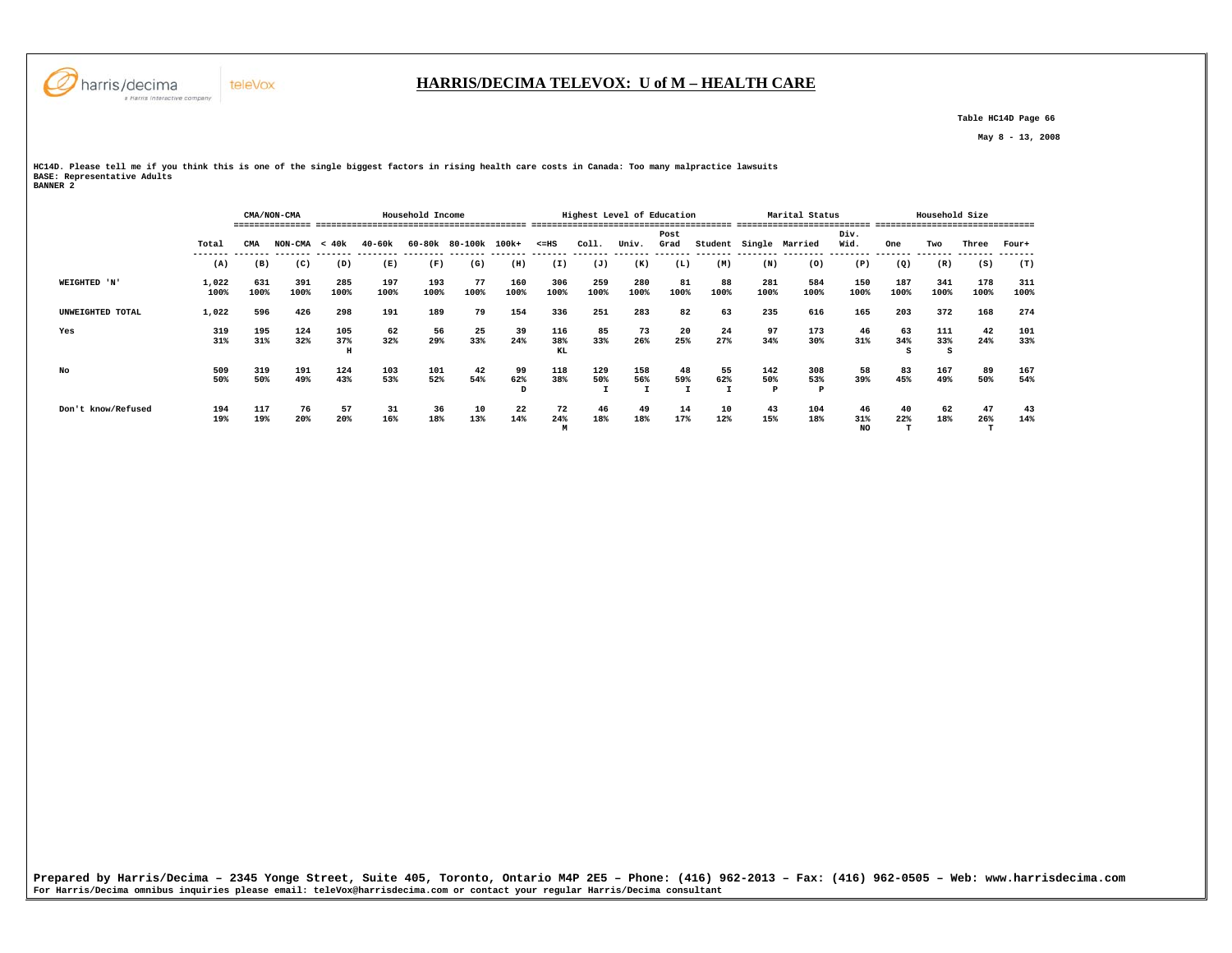

 **Table HC14E Page 67** 

 **May 8 - 13, 2008** 

**HC14E. Please tell me if you think this is one of the single biggest factors in rising health care costs in Canada: More people are getting better medical care than ever before BASE: Representative Adults BANNER 1** 

|                    |       |      |             | Region  |         |                |                | Gender         |              |         |           | Age Group |           |            |      |              | Employment |          |       |       | Language |      |
|--------------------|-------|------|-------------|---------|---------|----------------|----------------|----------------|--------------|---------|-----------|-----------|-----------|------------|------|--------------|------------|----------|-------|-------|----------|------|
|                    |       |      |             |         | Man./   |                |                |                |              |         |           |           |           |            | Self |              |            |          |       | Home- |          |      |
|                    | Total | Atl. | Oue.        | Ont.    | Sask.   | Alb.           | B.C.<br>------ | Male<br>------ | Female 18-24 | ------- | $25 - 34$ | $35 - 44$ | $45 - 49$ | $50+$      | Emp  | Emp          | Unemp      | Ret.     | Stud. | maker | Eng.     | Fr.  |
|                    | (A)   | (B)  | (C)         | (D)     | (E)     | (F)            | (G)            | (H)            | (I)          | (J)     | (K)       | (L)       | (M)       | (N)        | (0)  | (P)          | (Q)        | (R)      | (S)   | (T)   | (U)      | (V)  |
| WEIGHTED 'N'       | 1,022 | 76   | 249         | 391     | 67      | 104            | 135            | 494            | 528          | 102     | 184       | 170       | 123       | 435        | 142  | 474          | 59         | 224      | 69    | 45    | 793      | 229  |
|                    | 100%  | 100% | 100%        | 100%    | 100%    | 100%           | 100%           | 100%           | 100%         | 100%    | 100%      | 100%      | 100%      | 100%       | 100% | 100%         | 100%       | 100%     | 100%  | 100%  | 100%     | 100% |
| UNWEIGHTED TOTAL   | 1,022 | 112  | 250         | 329     | 103     | 102            | 126            | 505            | 517          | 68      | 126       | 170       | 119       | 532        | 135  | 438          | 55         | 289      | 48    | 47    | 792      | 230  |
| Yes                | 553   | 39   | 159         | 199     | 32      | 56             | 67             | 287            | 266          | 63      | 87        | 78        | 54        | 267        | 65   | 245          | 30         | 155      | 37    | 17    | 405      | 149  |
|                    | 54%   | 52%  | 64%         | 51%     | 49%     | 54%            | 50%            | 58%            | 50%          | 61%     | 47%       | 46%       | 44%       | 61%        | 46%  | 52%          | 50%        | 69%      | 53%   | 38%   | 51%      | 65%  |
|                    |       |      | <b>BDEG</b> |         |         |                |                |                |              | LM      |           |           |           | <b>KLM</b> |      |              |            | OPQST    |       |       |          | U    |
| No                 | 399   | 31   | 76          | 161     | 28      | 46             | 56             | 178            | 221          | 36      | 86        | 85        | 56        | 135        | 62   | 205          | 27         | 47       | 30    | 25    | 333      | 66   |
|                    | 39%   | 41%  | 31%         | 41%     | 43%     | 44%            | 41%            | 36%            | 42%          | 35%     | 47%       | 50%       | 46%       | 31%        | 44%  | 43%          | 46%        | 21%      | 43%   | 55%   | 42%      | 29%  |
|                    |       |      |             | c       | c       | c              |                |                |              |         | N         | JN        | N         |            | R    | $\mathbb{R}$ | R          |          | R     | R     | v        |      |
| Don't know/Refused | 70    |      | 13          | 31      | 6       | 2              | 12             | 28             | 42           | 4       | 10        |           | 13        | 34         | 15   | 24           | 2          | 22       |       | -3    | 56       | 14   |
|                    | 7%    | 7%   | 5%          | 8%<br>R | 9%<br>Ð | 2 <sup>8</sup> | $9\%$<br>F     | 6%             | 8%           | 4%      | 6%        | 4%        | 11%       | 8%         | 11%  | 5%           | 4%         | 10%<br>P | 4%    | 6%    | 7%       | 6%   |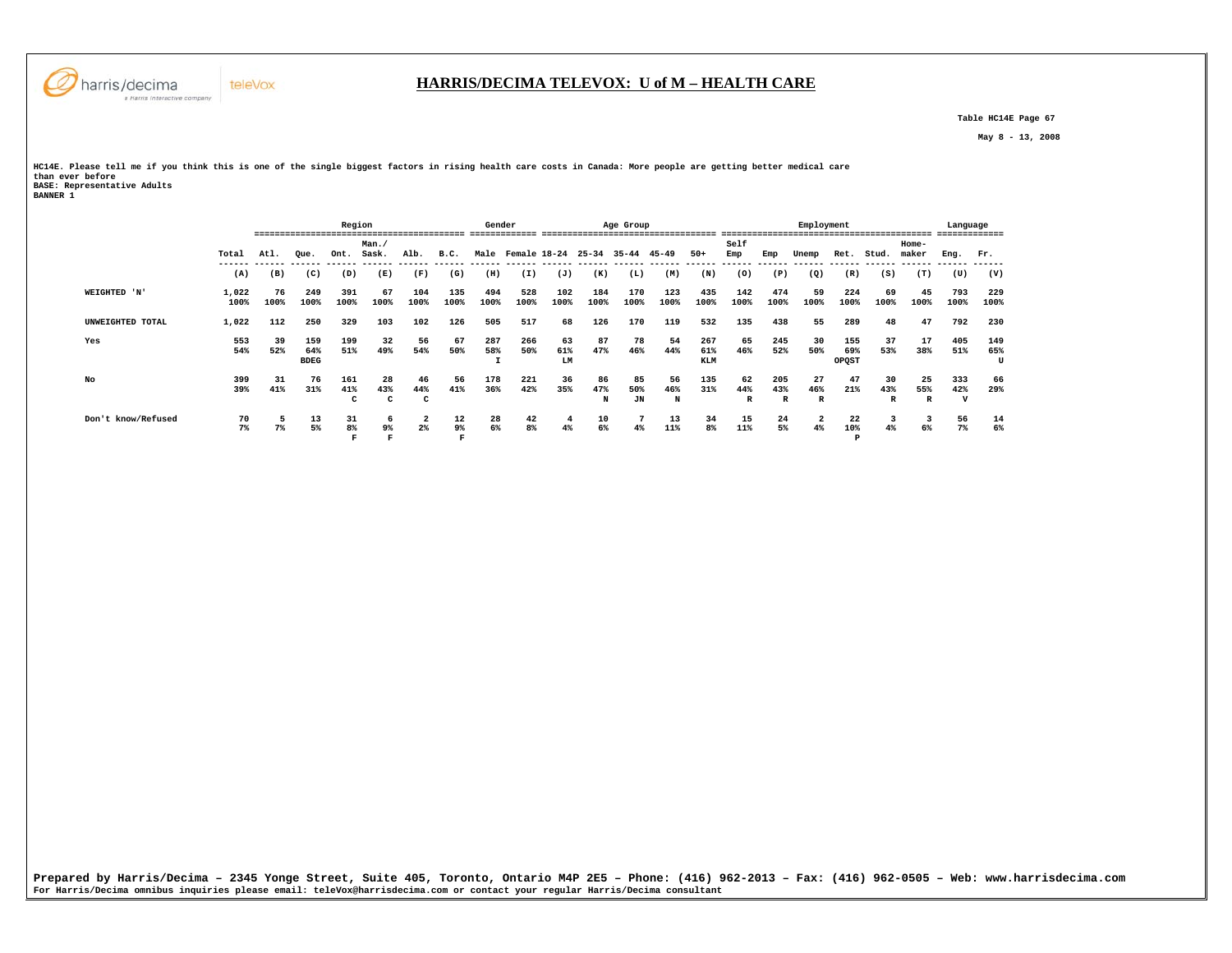

# **HARRIS/DECIMA TELEVOX: U of M – HEALTH CARE**

 **Table HC14E Page 68** 

 **May 8 - 13, 2008** 

**HC14E. Please tell me if you think this is one of the single biggest factors in rising health care costs in Canada: More people are getting better medical care than ever before BASE: Representative Adults BANNER 2** 

|                    |               |             | CMA/NON-CMA<br>--------------- |             |             | Household Income |                      |             |                 |             | Highest Level of Education |              |            |             | Marital Status |              |             | Household Size |             |             |
|--------------------|---------------|-------------|--------------------------------|-------------|-------------|------------------|----------------------|-------------|-----------------|-------------|----------------------------|--------------|------------|-------------|----------------|--------------|-------------|----------------|-------------|-------------|
|                    | Total         | CMA         | $NON-CMA < 40k$                |             | 40-60k      |                  | 60-80k 80-100k 100k+ |             | $< = HS$        | Coll.       | Univ.                      | Post<br>Grad | Student    | Single      | Married        | Div.<br>Wid. | One         | Two            | Three       | Four+       |
|                    | (A)           | (B)         | (C)                            | (D)         | (E)         | (F)              | (G)                  | (H)         | (I)             | (J)         | (K)                        | (L)          | (M)        | (N)         | (0)            | (P)          | (Q)         | (R)            | (S)         | (T)         |
| WEIGHTED 'N'       | 1,022<br>100% | 631<br>100% | 391<br>100%                    | 285<br>100% | 197<br>100% | 193<br>100%      | 77<br>100%           | 160<br>100% | 306<br>100%     | 259<br>100% | 280<br>100%                | 81<br>100%   | 88<br>100% | 281<br>100% | 584<br>100%    | 150<br>100%  | 187<br>100% | 341<br>100%    | 178<br>100% | 311<br>100% |
| UNWEIGHTED TOTAL   | 1,022         | 596         | 426                            | 298         | 191         | 189              | 79                   | 154         | 336             | 251         | 283                        | 82           | 63         | 235         | 616            | 165          | 203         | 372            | 168         | 274         |
| Yes                | 553<br>54%    | 347<br>55%  | 207<br>53%                     | 160<br>56%  | 107<br>54%  | 105<br>54%       | 44<br>57%            | 80<br>50%   | 167<br>55%      | 134<br>52%  | 149<br>53%                 | 43<br>53%    | 54<br>62%  | 154<br>55%  | 315<br>54%     | 79<br>53%    | 101<br>54%  | 191<br>56%     | 90<br>50%   | 167<br>54%  |
| No                 | 399<br>39%    | 244<br>39%  | 155<br>40%                     | 107<br>37%  | 84<br>43%   | 71<br>37%        | 30<br>39%            | 74<br>46%   | 108<br>35%      | 111<br>43%  | 117<br>42%                 | 30<br>37%    | 30<br>34%  | 114<br>40%  | 231<br>40%     | 53<br>36%    | 70<br>37%   | 131<br>38%     | 71<br>40%   | 126<br>41%  |
| Don't know/Refused | 70<br>$7\%$   | 40<br>6%    | 29<br>7%                       | 19<br>$7\%$ | 6<br>$3\%$  | 17<br>9%         | 4%                   | 4%          | 31<br>10%<br>А. | 15<br>6%    | 13<br>5%                   | 8<br>10%     | 4%         | 13<br>5%    | 38<br>6%       | 17<br>12%    | 16<br>8%    | 19<br>6%       | 17<br>10%   | 18<br>6%    |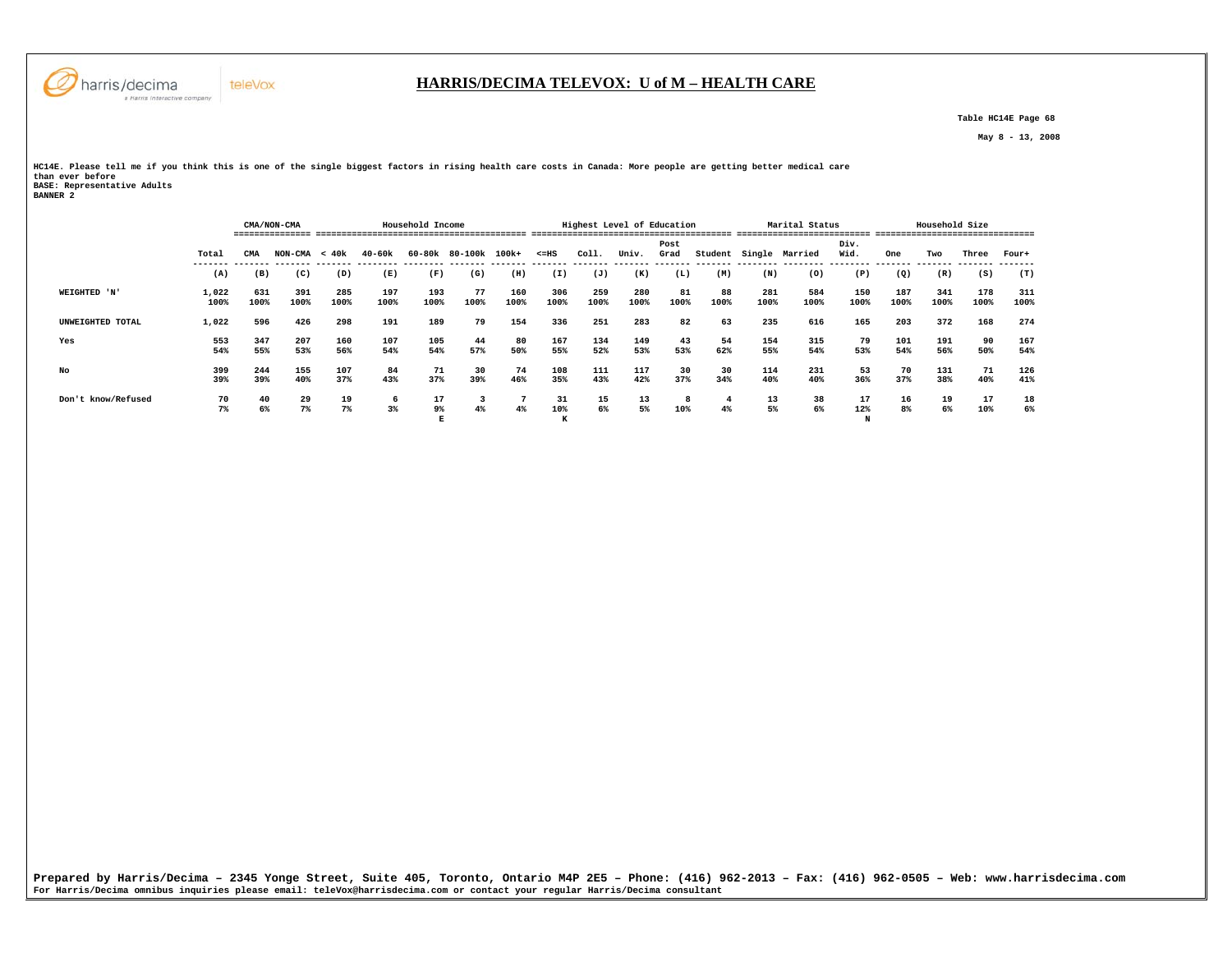

 **Table HC14F Page 69** 

 **May 8 - 13, 2008** 

**HC14F. Please tell me if you think this is one of the single biggest factors in rising health care costs in Canada: The population is aging BASE: Representative Adults BANNER 1** 

 **Region Gender Age Group Employment Language ========================================= ============= ================================== ========================================= ============= Man./ Self Home-** Ret. Stud. maker  **Total Atl. Que. Ont. Sask. Alb. B.C. Male Female 18-24 25-34 35-44 45-49 50+ Emp Emp Unemp Ret. Stud. maker Eng. Fr. ------ ------ ------ ------ ------ ------ ------ ------ ------ ------ ------ ------ ------ ------ ------ ------ ------ ------ ------ ------ ------ ------ (A) (B) (C) (D) (E) (F) (G) (H) (I) (J) (K) (L) (M) (N) (O) (P) (Q) (R) (S) (T) (U) (V) WEIGHTED 'N' 1,022 76 249 391 67 104 135 494 528 102 184 170 123 435 142 474 59 224 69 45 793 229 100% 100% 100% 100% 100% 100% 100% 100% 100% 100% 100% 100% 100% 100% 100% 100% 100% 100% 100% 100% 100% 100% UNWEIGHTED TOTAL 1,022 112 250 329 103 102 126 505 517 68 126 170 119 532 135 438 55 289 48 47 792 230 Yes 889 59 224 345 59 82 119 427 463 83 148 150 113 391 127 411 47 199 59 39 685 205** 89%  **87% 79% 90% 88% 89% 79% 88% 86% 88% 81% 81% 88% 91% 90% 89% 87% 79% 89% 86% 86% 86% 89% BF B K K No 116 14 22 40 6 20 14 61 55 18 29 20 8 38 14 58 10 18 10 5 95 21** 9%  **11% 18% 9% 10% 9% 19% 10% 12% 10% 18% 16% 12% 7% 9% 10% 12% 17% 8% 14% 12% 12% 9% C C M MN Don't know/Refused 17 3 2 7 1 2 2 6 11 1 6 - 2 7 1 5 2 7 - 1 14 3**  $1%$  **2% 3% 1% 2% 2% 2% 1% 1% 2% 1% 3% 2% 2% 1% 1% 4% 3% 3% 2% 1%**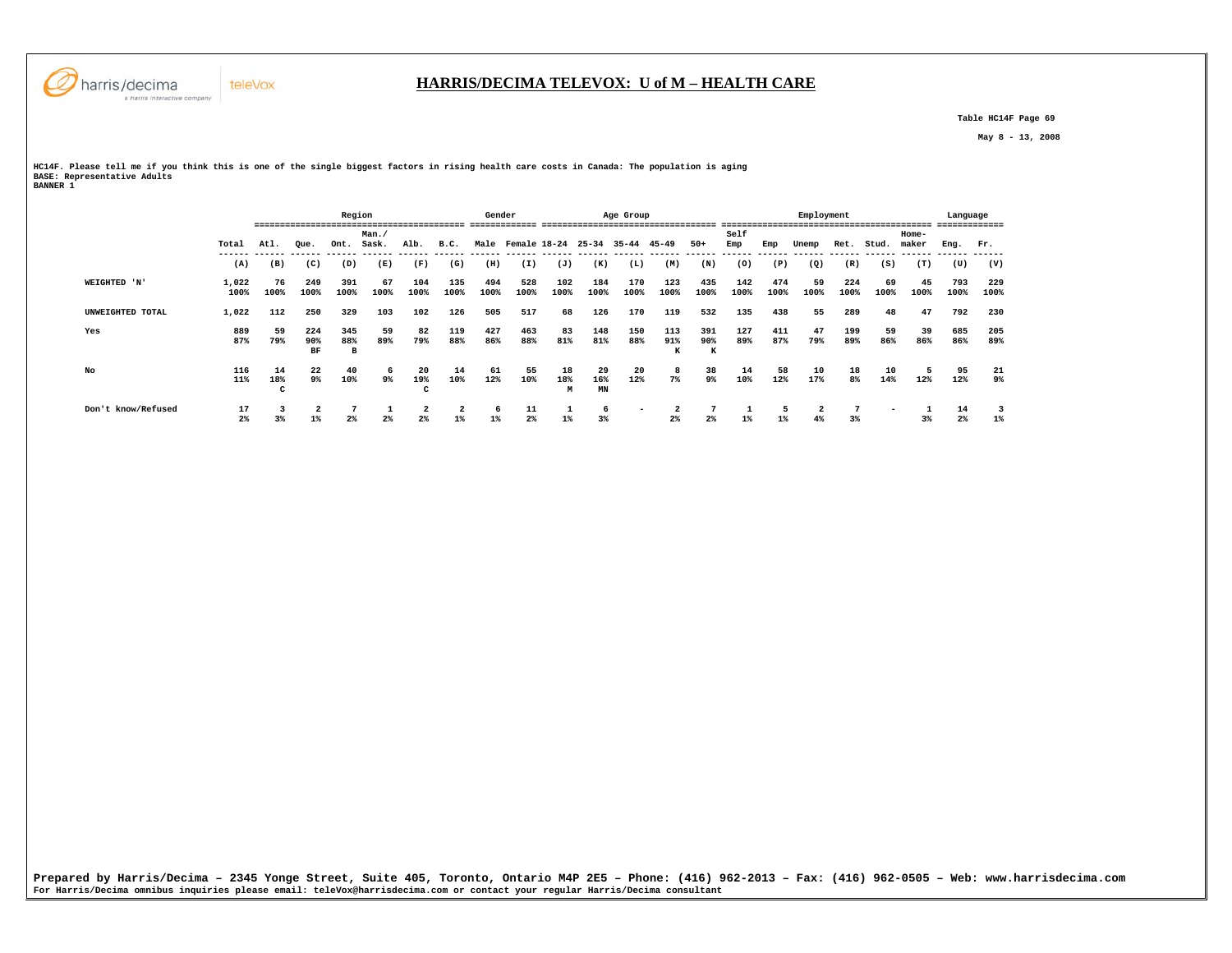

#### **HARRIS/DECIMA TELEVOX: U of M – HEALTH CARE**

 **Table HC14F Page 70** 

 **May 8 - 13, 2008** 

**HC14F. Please tell me if you think this is one of the single biggest factors in rising health care costs in Canada: The population is aging BASE: Representative Adults BANNER 2** 

|                    |                      | CMA/NON-CMA<br>Household Income |                 |             |                                               |             |                          |                          |                              |                         | Highest Level of Education |              |            |                 | Marital Status   |              |             | Household Size |                 |                         |
|--------------------|----------------------|---------------------------------|-----------------|-------------|-----------------------------------------------|-------------|--------------------------|--------------------------|------------------------------|-------------------------|----------------------------|--------------|------------|-----------------|------------------|--------------|-------------|----------------|-----------------|-------------------------|
|                    | Total                | CMA                             | $NON-CMA < 40k$ |             | $40 - 60k$<br>------- ------- -------- ------ |             | 60-80k 80-100k 100k+     |                          | $< = HS$<br>-------- ------- | Coll.                   | Univ.                      | Post<br>Grad | Student    |                 | Single Married   | Div.<br>Wid. | One         | Two            | Three           | Four+                   |
|                    | (A)                  | (B)                             | (C)             | (D)         | (E)                                           | (F)         | (G)                      | (H)                      | (I)                          | (J)                     | (K)                        | (L)          | (M)        | (N)             | (0)              | (P)          | (Q)         | (R)            | (S)             | (T)                     |
| WEIGHTED 'N'       | 1,022<br>100%        | 631<br>100%                     | 391<br>100%     | 285<br>100% | 197<br>100%                                   | 193<br>100% | 77<br>100%               | 160<br>100%              | 306<br>100%                  | 259<br>100%             | 280<br>100%                | 81<br>100%   | 88<br>100% | 281<br>100%     | 584<br>100%      | 150<br>100%  | 187<br>100% | 341<br>100%    | 178<br>100%     | 311<br>100%             |
| UNWEIGHTED TOTAL   | 1,022                | 596                             | 426             | 298         | 191                                           | 189         | 79                       | 154                      | 336                          | 251                     | 283                        | 82           | 63         | 235             | 616              | 165          | 203         | 372            | 168             | 274                     |
| Yes                | 889<br>87%           | 562<br>89%                      | 327<br>84%      | 242<br>85%  | 175<br>89%                                    | 169<br>88%  | 70<br>90%                | 145<br>90%               | 262<br>85%                   | 225<br>87%              | 255<br>91%                 | 68<br>83%    | 75<br>85%  | 234<br>83%      | 519<br>89%       | 133<br>89%   | 170<br>91%  | 296<br>87%     | 147<br>83%      | 274<br>88%              |
| No                 | 116<br>11%           | 63<br>10%                       | 53<br>14%       | 38<br>13%   | 21<br>11%                                     | 19<br>10%   | 8<br>10%                 | 15<br>10%                | 39<br>13%                    | 31<br>12%               | 22<br>8%                   | 11<br>13%    | 12<br>13%  | 44<br>16%<br>OP | 56<br>10%        | 13<br>9%     | 17<br>9%    | 40<br>12%      | -21<br>12%      | 36<br>12%               |
| Don't know/Refused | 17<br>2 <sup>8</sup> | 6<br>$1\%$                      | 10<br>3%        | 6<br>$2\%$  | <b>T</b><br>$1\%$                             | 5<br>$2\%$  | $\overline{\phantom{0}}$ | $\overline{\phantom{a}}$ | - 6<br>2 <sup>8</sup>        | $\overline{4}$<br>$1\%$ | 3<br>$1\%$                 | 3<br>4%      | 1<br>1%    | 3<br>$1\%$      | $\frac{10}{2\%}$ | 3%           | $*$         | $1\%$          | 10<br>6%<br>QRT | $\overline{a}$<br>$1\%$ |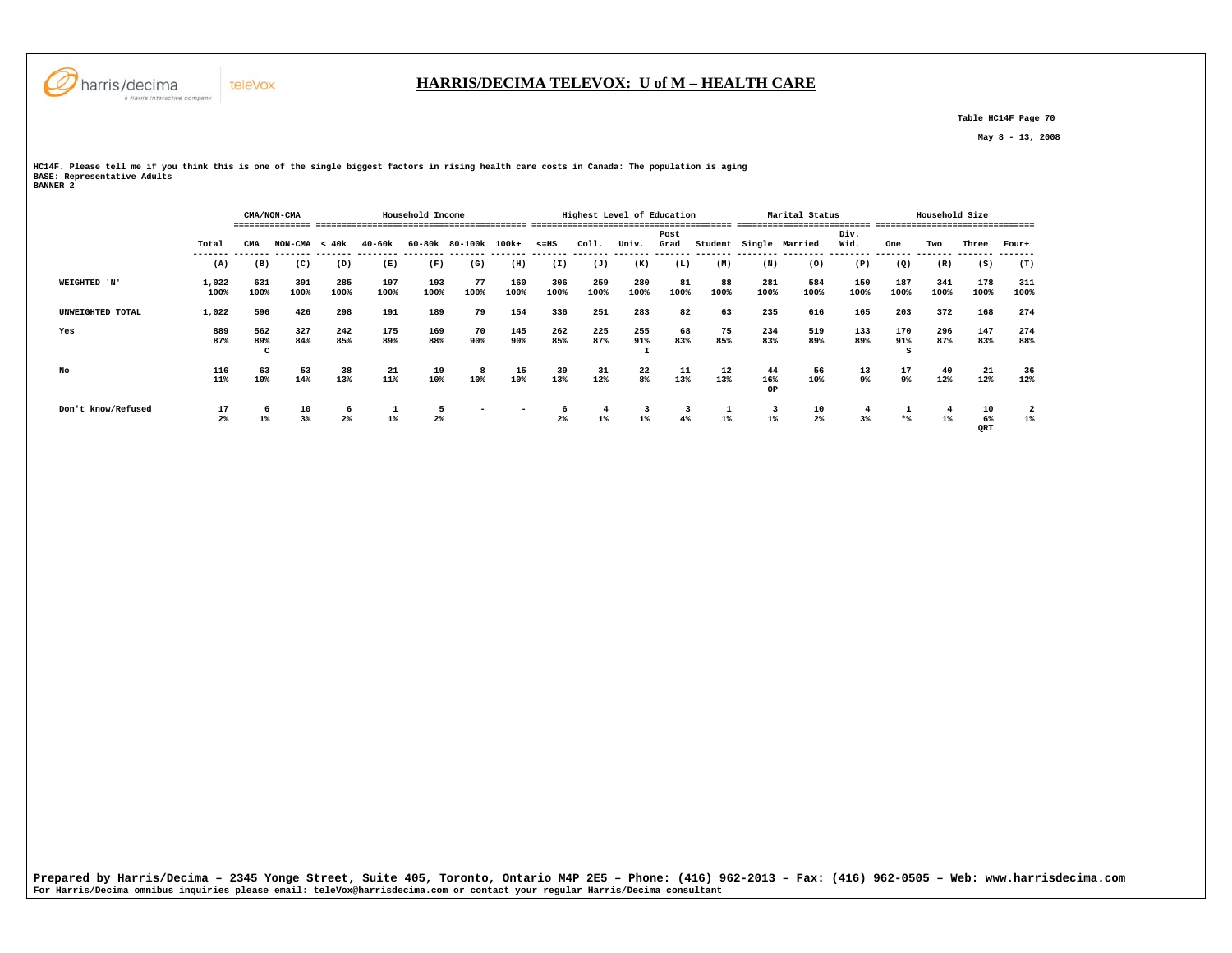

 **Table HC14G Page 71** 

 **May 8 - 13, 2008** 

**HC14G. Please tell me if you think this is one of the single biggest factors in rising health care costs in Canada: The use of expensive new drugs, treatments and medical technology BASE: Representative Adults BANNER 1** 

|                    |       |      |                       | Region |                |                |                | Gender |              |                         |           | Age Group                                |                |                |                |      | Employment |               |                | -------------------------- | Language<br>------------- |      |
|--------------------|-------|------|-----------------------|--------|----------------|----------------|----------------|--------|--------------|-------------------------|-----------|------------------------------------------|----------------|----------------|----------------|------|------------|---------------|----------------|----------------------------|---------------------------|------|
|                    |       |      |                       |        | Man.           |                |                |        |              |                         |           |                                          |                |                | Self           |      |            |               |                | Home-                      |                           |      |
|                    | Total | Atl. | Oue.                  | Ont.   | Sask.          | Alb.           | B.C.           | Male   | Female 18-24 |                         | $25 - 34$ | $35 - 44$                                | 45-49          | $50+$          | Emp            | Emp  | Unemp      | Ret.          | Stud.          | maker                      | Eng.                      | Fr.  |
|                    | (A)   | (B)  | ------- ------<br>(C) | (D)    | -------<br>(E) | -------<br>(F) | -------<br>(G) | (H)    | (I)          | (J)                     | (K)       | ------ ------ ------ ------ -----<br>(L) | -------<br>(M) | -------<br>(N) | -------<br>(0) | (P)  | (Q)        | ------<br>(R) | (S)            | (T)                        | (U)                       | (V)  |
| WEIGHTED 'N'       | 1,022 | 76   | 249                   | 391    | 67             | 104            | 135            | 494    | 528          | 102                     | 184       | 170                                      | 123            | 435            | 142            | 474  | 59         | 224           | 69             | 45                         | 793                       | 229  |
|                    | 100%  | 100% | 100%                  | 100%   | 100%           | 100%           | 100%           | 100%   | 100%         | 100%                    | 100%      | 100%                                     | 100%           | 100%           | 100%           | 100% | 100%       | 100%          | 100%           | 100%                       | 100%                      | 100% |
| UNWEIGHTED TOTAL   | 1,022 | 112  | 250                   | 329    | 103            | 102            | 126            | 505    | 517          | 68                      | 126       | 170                                      | 119            | 532            | 135            | 438  | 55         | 289           | 48             | 47                         | 792                       | 230  |
| Yes                | 584   | 40   | 157                   | 214    | 38             | 65             | 70             | 278    | 306          | 58                      | 91        | 94                                       | 62             | 274            | 72             | 263  | 38         | 139           | 38             | 27                         | 439                       | 145  |
|                    | 57%   | 53%  | 63%                   | 55%    | 57%            | 63%            | 52%            | 56%    | 58%          | 57%                     | 50%       | 55%                                      | 50%            | 63%            | 51%            | 56%  | 64%        | 62%           | 56%            | 61%                        | 55%                       | 63%  |
|                    |       |      | DG                    |        |                |                |                |        |              |                         |           |                                          |                | KM             |                |      |            |               |                |                            |                           | U    |
| No                 | 366   | 32   | 75                    | 147    | 24             | 32             | 57             | 184    | 183          | 42                      | 80        | 69                                       | 54             | 120            | 59             | 187  | 18         | 56            | 30             | 14                         | 296                       | 70   |
|                    | 36%   | 43%  | 30%                   | 37%    | 36%            | 30%            | 42%            | 37%    | 35%          | 41%                     | 44%       | 41%                                      | 44%            | 28%            | 41%            | 39%  | 30%        | 25%           | 43%            | 32%                        | 37%                       | 31%  |
|                    |       | c    |                       |        |                |                |                |        |              | N                       | N         | N                                        | N              |                | R              | R    |            |               |                |                            |                           |      |
| Don't know/Refused | 72    |      | 17                    | 31     |                |                | 9              | 32     | 40           | $\overline{\mathbf{2}}$ | 12        |                                          | 8              | 42             | 12             | 24   | 3          | 28            |                | 3                          | 58                        | 14   |
|                    | 7%    | 4%   | $7\%$                 | 8%     | 7%             | 7 <sup>8</sup> | 6%             | 6%     | 8%           | 2 <sup>°</sup>          | $7\%$     | 4%                                       | 6%             | 10%            | 8%             | 5%   | 6%         | 13%           | 2 <sup>°</sup> | 8%                         | 7%                        | 6%   |
|                    |       |      |                       |        |                |                |                |        |              |                         |           |                                          |                | JL.            | s              |      |            | PS            |                |                            |                           |      |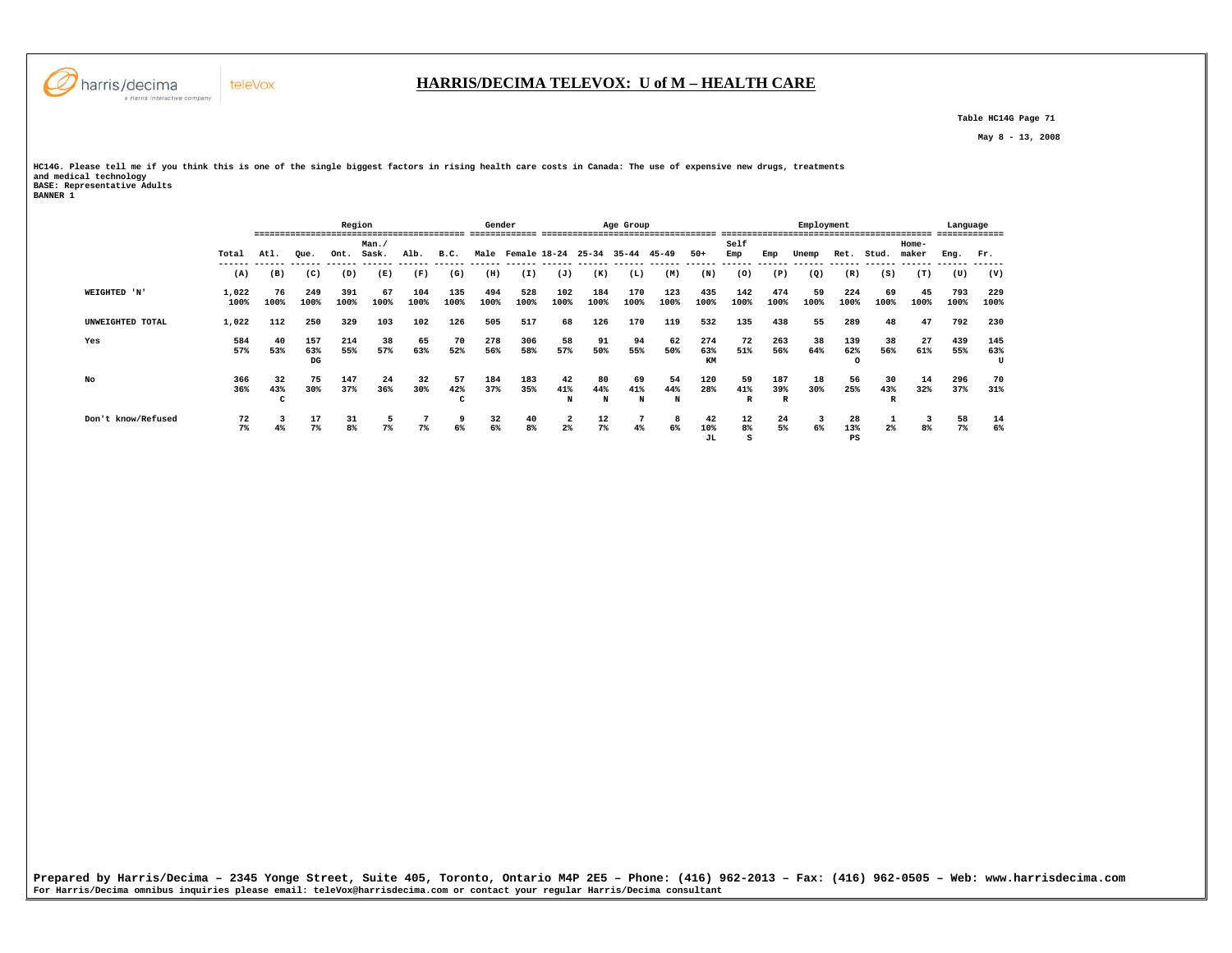

 **Table HC14G Page 72** 

 **May 8 - 13, 2008** 

**HC14G. Please tell me if you think this is one of the single biggest factors in rising health care costs in Canada: The use of expensive new drugs, treatments and medical technology BASE: Representative Adults BANNER 2** 

|                    |               |             | CMA/NON-CMA     |                   |                   | Household Income |                 |                          |             | Highest Level of Education |             |              |            |             | Marital Status |                |                      | Household Size       |             |                   |
|--------------------|---------------|-------------|-----------------|-------------------|-------------------|------------------|-----------------|--------------------------|-------------|----------------------------|-------------|--------------|------------|-------------|----------------|----------------|----------------------|----------------------|-------------|-------------------|
|                    | Total         | CMA         | $NON-CMA < 40k$ |                   | $40 - 60k$        |                  | 60-80k 80-100k  | 100k+                    | $< = HS$    | Coll.                      | Univ.       | Post<br>Grad | Student    | Single      | Married        | Div.<br>Wid.   | One                  | Two                  | Three       | Four+             |
|                    | (A)           | (B)         | (C)             | (D)               | (E)               | (F)              | (G)             | (H)                      | (I)         | (J)                        | (K)         | (L)          | (M)        | (N)         | (0)            | (P)            | (Q)                  | (R)                  | (S)         | (T)               |
| WEIGHTED 'N'       | 1,022<br>100% | 631<br>100% | 391<br>100%     | 285<br>100%       | 197<br>100%       | 193<br>100%      | 77<br>100%      | 160<br>100%              | 306<br>100% | 259<br>100%                | 280<br>100% | 81<br>100%   | 88<br>100% | 281<br>100% | 584<br>100%    | 150<br>100%    | 187<br>100%          | 341<br>100%          | 178<br>100% | 311<br>100%       |
| UNWEIGHTED TOTAL   | 1,022         | 596         | 426             | 298               | 191               | 189              | 79              | 154                      | 336         | 251                        | 283         | 82           | 63         | 235         | 616            | 165            | 203                  | 372                  | 168         | 274               |
| Yes                | 584<br>57%    | 351<br>56%  | 233<br>60%      | 181<br>63%<br>FGH | 129<br>65%<br>FGH | 98<br>51%        | 38<br>50%       | 80<br>50%                | 192<br>63%  | 146<br>56%                 | 152<br>54%  | 44<br>54%    | 47<br>54%  | 163<br>58%  | 328<br>56%     | 87<br>58%      | 116<br>62%           | 209<br>61%           | 104<br>58%  | 152<br>49%        |
| No                 | 366<br>36%    | 236<br>37%  | 130<br>33%      | 83<br>29%         | 59<br>30%         | 79<br>41%<br>DE  | 35<br>45%<br>DE | 75<br>47%<br>$_{\rm DE}$ | 92<br>30%   | 98<br>38%                  | 107<br>38%  | 30<br>36%    | 38<br>43%  | 106<br>38%  | 212<br>36%     | 46<br>31%      | 56<br>30%            | 104<br>31%           | 61<br>34%   | 143<br>46%<br>QRS |
| Don't know/Refused | 72<br>$7\%$   | 45<br>7%    | 27<br>7%        | 22<br>8%<br>H     | 9<br>4%           | 16<br>8%         | 4<br>6%         | $\overline{4}$<br>3%     | 22<br>$7\%$ | 16<br>6%                   | 21<br>$7\%$ | 8<br>9%      | 3<br>4%    | 12<br>4%    | 44<br>$7\%$    | 16<br>11%<br>N | 15<br>8 <sup>°</sup> | 27<br>8 <sup>8</sup> | 13<br>7%    | 16<br>5%          |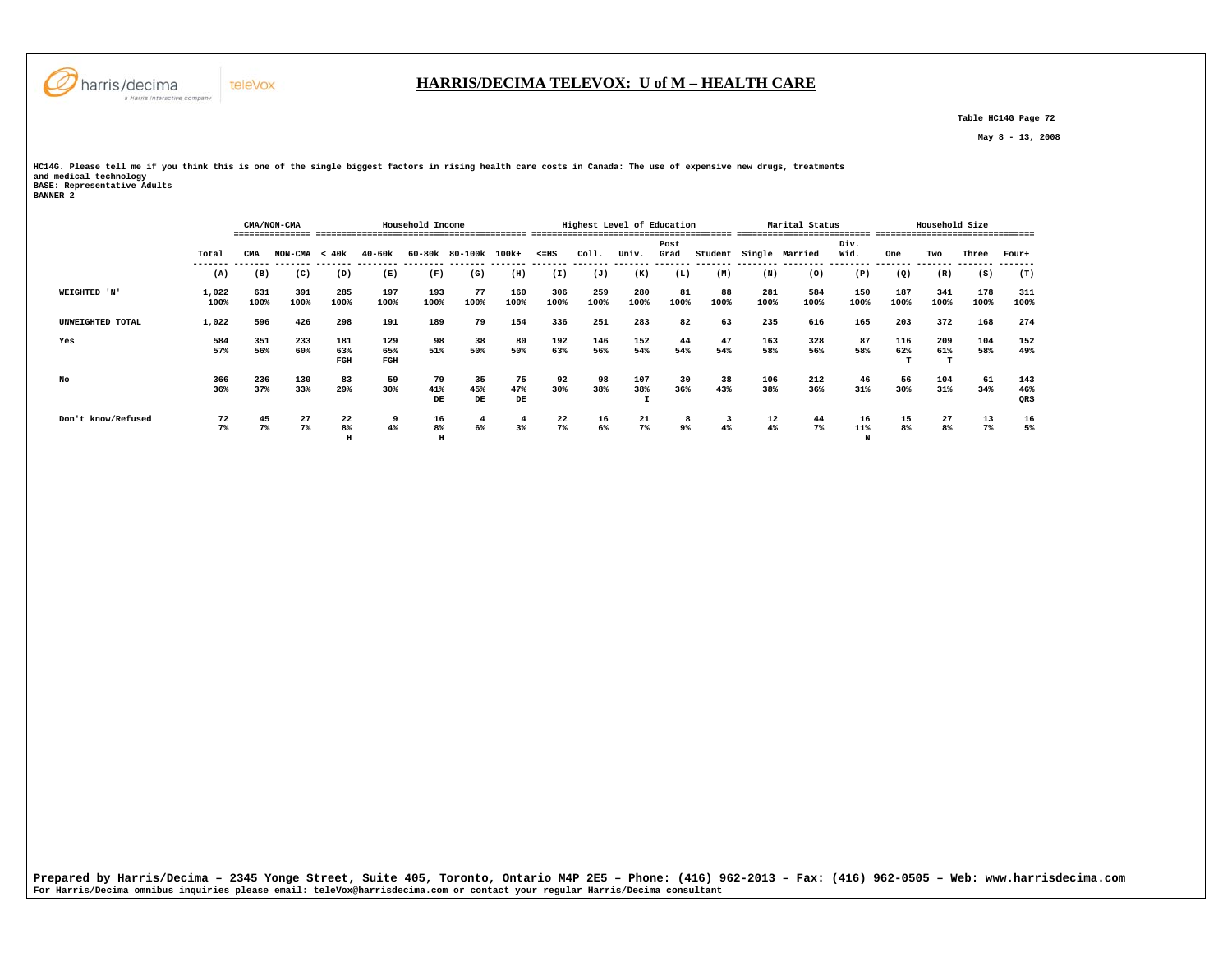

 **Table HC14H Page 73** 

 **May 8 - 13, 2008** 

**HC14H. Please tell me if you think this is one of the single biggest factors in rising health care costs in Canada: Administrative costs in handling medical insurance claims BASE: Representative Adults BANNER 1** 

|                    |       |      | Region |      |       |      |      | Gender |              |      |           | Age Group |           |           |      |              | Employment        |      |       |       | Language     |      |
|--------------------|-------|------|--------|------|-------|------|------|--------|--------------|------|-----------|-----------|-----------|-----------|------|--------------|-------------------|------|-------|-------|--------------|------|
|                    |       |      |        |      | Man.  |      |      |        |              |      |           |           |           |           | Self |              |                   |      |       | Home- |              |      |
|                    | Total | Atl. | Oue.   | Ont. | Sask. | Alb. | B.C. | Male   | Female 18-24 |      | $25 - 34$ | $35 - 44$ | $45 - 49$ | $50+$     | Emp  | Emp          | Unemp             | Ret. | Stud. | maker | Eng.         | Fr.  |
|                    | (A)   | (B)  | (C)    | (D)  | (E)   | (F)  | (G)  | (H)    | (I)          | (J)  | (K)       | (L)       | (M)       | (N)       | (0)  | (P)          | $\left( Q\right)$ | (R)  | (S)   | (T)   | (U)          | (V)  |
| WEIGHTED 'N'       | 1,022 | 76   | 249    | 391  | 67    | 104  | 135  | 494    | 528          | 102  | 184       | 170       | 123       | 435       | 142  | 474          | 59                | 224  | 69    | 45    | 793          | 229  |
|                    | 100%  | 100% | 100%   | 100% | 100%  | 100% | 100% | 100%   | 100%         | 100% | 100%      | 100%      | 100%      | 100%      | 100% | 100%         | 100%              | 100% | 100%  | 100%  | 100%         | 100% |
| UNWEIGHTED TOTAL   | 1,022 | 112  | 250    | 329  | 103   | 102  | 126  | 505    | 517          | 68   | 126       | 170       | 119       | 532       | 135  | 438          | 55                | 289  | 48    | 47    | 792          | 230  |
| Yes                | 642   | 50   | 174    | 241  | 39    | 60   | 79   | 300    | 343          | 52   | 113       | 114       | 80        | 281       | 88   | 293          | 46                | 137  | 42    | 29    | 484          | 158  |
|                    | 63%   | 66%  | 70%    | 62%  | 58%   | 58%  | 58%  | 61%    | 65%          | 51%  | 62%       | 67%       | 65%       | 65%       | 62%  | 62%          | 78%               | 61%  | 60%   | 64%   | 61%          | 69%  |
|                    |       |      | DG     |      |       |      |      |        |              |      |           | J         |           | $\cdot$ T |      |              | OPR               |      |       |       |              | U    |
| No                 | 237   | 17   | 54     | 90   | 16    | 24   | 37   | 136    | 101          | 40   | 50        | 39        | 27        | 77        | 35   | 123          | 10                | 36   | 24    | ٠q    | 188          | 49   |
|                    | 23%   | 23%  | 22%    | 23%  | 23%   | 23%  | 27%  | 28%    | 19%          | 39%  | 27%       | 23%       | 22%       | 18%       | 24%  | 26%          | 16%               | 16%  | 35%   | 19%   | 24%          | 21%  |
|                    |       |      |        |      |       |      |      |        |              | LMN  | N         |           |           |           |      | $\mathbb{R}$ |                   |      | QR    |       |              |      |
| Don't know/Refused | 142   |      | 22     | 60   | 12    | 20   | 19   | 58     | 84           | 10   | 20        | 16        | 16        | 77        | 20   | 58           | 3                 | 50   |       |       | 120          | 22   |
|                    | 14%   | 11%  | 9%     | 15%  | 19%   | 20%  | 14%  | 12%    | 16%          | 10%  | 11%       | 10%       | 13%       | 18%       | 14%  | 12%          | 6%                | 22%  | 5%    | 17%   | 15%          | 9%   |
|                    |       |      |        | c    | c     | c    |      |        |              |      |           |           |           | KL        |      |              |                   | OPQS |       |       | $\mathbf{v}$ |      |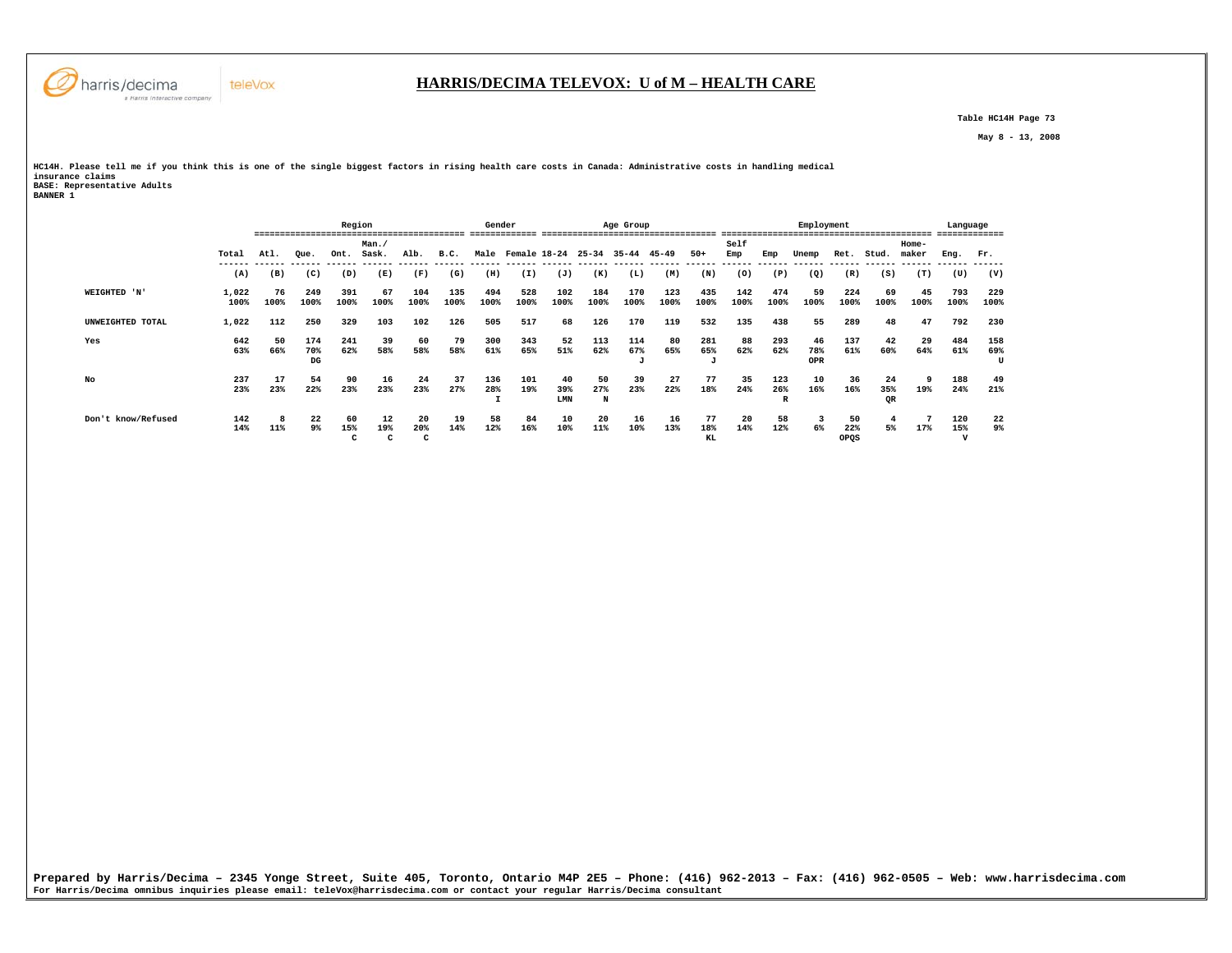

# **HARRIS/DECIMA TELEVOX: U of M – HEALTH CARE**

 **Table HC14H Page 74** 

 **May 8 - 13, 2008** 

**HC14H. Please tell me if you think this is one of the single biggest factors in rising health care costs in Canada: Administrative costs in handling medical insurance claims BASE: Representative Adults BANNER 2** 

|                    |               |             | CMA/NON-CMA     |                |             | Household Income |                      |                 |                |                | Highest Level of Education |              |            |                | Marital Status<br>-------------------------- |                  | ---------   | Household Size | . __________________________ |                 |
|--------------------|---------------|-------------|-----------------|----------------|-------------|------------------|----------------------|-----------------|----------------|----------------|----------------------------|--------------|------------|----------------|----------------------------------------------|------------------|-------------|----------------|------------------------------|-----------------|
|                    | Total         | CMA         | $NON-CMA < 40k$ |                | 40-60k      |                  | 60-80k 80-100k 100k+ |                 | $< = HS$       | Col1.          | Univ.                      | Post<br>Grad | Student    |                | Single Married                               | Div.<br>Wid.     | One         | Two            | Three                        | Four+           |
|                    | (A)           | (B)         | (C)             | (D)            | (E)         | (F)              | (G)                  | (H)             | (I)            | (J)            | (K)                        | (L)          | (M)        | (N)            | (0)                                          | ---------<br>(P) | (Q)         | (R)            | (S)                          | (T)             |
| WEIGHTED 'N'       | 1,022<br>100% | 631<br>100% | 391<br>100%     | 285<br>100%    | 197<br>100% | 193<br>100%      | 77<br>100%           | 160<br>100%     | 306<br>100%    | 259<br>100%    | 280<br>100%                | 81<br>100%   | 88<br>100% | 281<br>100%    | 584<br>100%                                  | 150<br>100%      | 187<br>100% | 341<br>100%    | 178<br>100%                  | 311<br>100%     |
| UNWEIGHTED TOTAL   | 1,022         | 596         | 426             | 298            | 191         | 189              | 79                   | 154             | 336            | 251            | 283                        | 82           | 63         | 235            | 616                                          | 165              | 203         | 372            | 168                          | 274             |
| Yes                | 642<br>63%    | 400<br>63%  | 243<br>62%      | 193<br>68%     | 130<br>66%  | 118<br>61%       | 44<br>57%            | 95<br>60%       | 209<br>68%     | 158<br>61%     | 170<br>61%                 | 47<br>57%    | 55<br>63%  | 182<br>65%     | 362<br>62%                                   | 94<br>63%        | 121<br>65%  | 221<br>65%     | 104<br>58%                   | 195<br>63%      |
| No                 | 237<br>23%    | 153<br>24%  | 85<br>22%       | 50<br>18%      | 47<br>24%   | 42<br>22%        | 25<br>32%<br>D       | 52<br>32%<br>DF | 45<br>15%      | 64<br>25%      | 74<br>26%                  | 24<br>29%    | 28<br>32%  | 71<br>25%<br>P | 146<br>25%<br>P                              | 18<br>12%        | 32<br>17%   | 71<br>21%      | 44<br>25%                    | 88<br>28%<br>QR |
| Don't know/Refused | 142<br>14%    | 79<br>12%   | 63<br>16%       | 42<br>15%<br>н | 19<br>10%   | 32<br>17%<br>H   | 8<br>11%             | 13<br>8%        | 52<br>17%<br>M | 37<br>14%<br>M | 36<br>13%<br>м             | 11<br>14%    | 4<br>5%    | 28<br>10%      | 76<br>13%                                    | 37<br>25%<br>NO. | 33<br>18%   | 49<br>14%      | 31<br>17%                    | 28<br>9%        |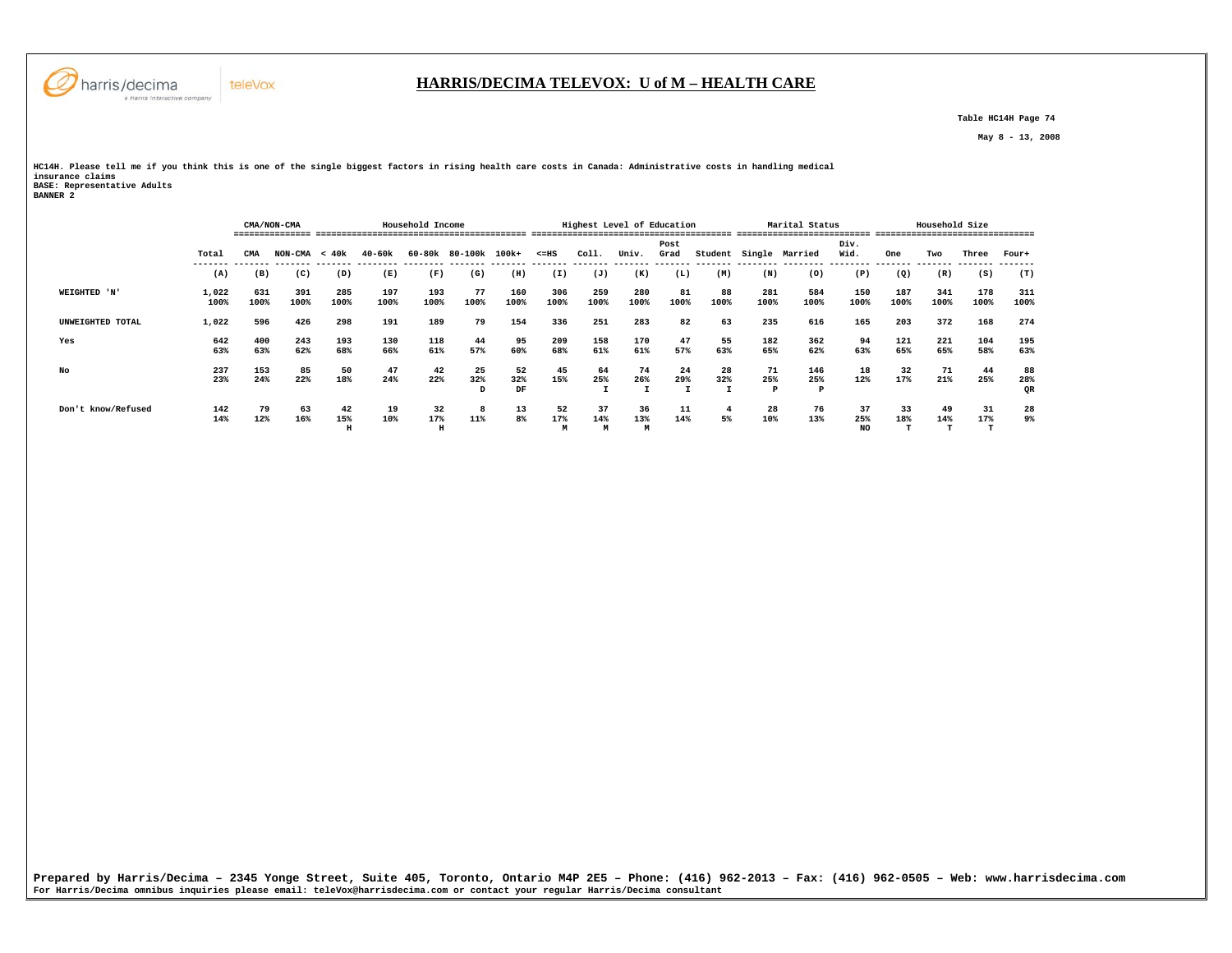

 **Table HC14I Page 75** 

 **May 8 - 13, 2008** 

HCl4I. Please tell me if you think this is one of the single biggest factors in rising health care costs in Canada: People needing more medical care because of<br>unhealthy lifestyles<br>BASE: Representative Adults<br>BANNER 1

|                    |                      |            |               | Region          |            |             |                       | Gender      |                                   |             |             | Age Group      |             |             |               |                | Employment                 |             |                | --------------------------- | Language<br>------------- |               |
|--------------------|----------------------|------------|---------------|-----------------|------------|-------------|-----------------------|-------------|-----------------------------------|-------------|-------------|----------------|-------------|-------------|---------------|----------------|----------------------------|-------------|----------------|-----------------------------|---------------------------|---------------|
|                    |                      |            |               |                 | Man.       |             |                       |             |                                   |             |             |                |             |             | Self          |                |                            |             |                | Home-                       |                           |               |
|                    | Total                | Atl.       | Oue.          | Ont.            | Sask.      | Alb.        | B.C.<br>------        | Male        | Female 18-24                      |             | $25 - 34$   | $35 - 44$      | 45-49       | $50+$       | Emp<br>------ | Emp            | Unemp                      | Ret.        | Stud.          | maker                       | Eng.                      | Fr.           |
|                    | (A)                  | (B)        | (C)           | (D)             | (E)        | (F)         | (G)                   | (H)         | ------ ------ ------ -----<br>(I) | (J)         | (K)         | (L)            | (M)         | (N)         | (0)           | (P)            | (Q)                        | (R)         | (S)            | (T)                         | (U)                       | (V)           |
| WEIGHTED 'N'       | 1,022<br>100%        | 76<br>100% | 249<br>100%   | 391<br>100%     | 67<br>100% | 104<br>100% | 135<br>100%           | 494<br>100% | 528<br>100%                       | 102<br>100% | 184<br>100% | 170<br>100%    | 123<br>100% | 435<br>100% | 142<br>100%   | 474<br>100%    | 59<br>100%                 | 224<br>100% | 69<br>100%     | 45<br>100%                  | 793<br>100%               | 229<br>100%   |
| UNWEIGHTED TOTAL   | 1,022                | 112        | 250           | 329             | 103        | 102         | 126                   | 505         | 517                               | 68          | 126         | 170            | 119         | 532         | 135           | 438            | 55                         | 289         | 48             | 47                          | 792                       | 230           |
| Yes                | 839<br>82%           | 62<br>82%  | 192<br>77%    | 330<br>84%<br>c | 55<br>83%  | 90<br>86%   | 110<br>81%            | 395<br>80%  | 443<br>84%                        | 87<br>85%   | 148<br>81%  | 133<br>78%     | 103<br>84%  | 365<br>84%  | 119<br>84%    | 380<br>80%     | 49<br>83%                  | 191<br>85%  | 56<br>80%      | 37<br>82%                   | 666<br>84%                | 172<br>75%    |
| No                 | 148<br>15%           | 12<br>15%  | 43<br>17%     | 51<br>13%       | 13%        | 10<br>10%   | 24<br>18%             | 81<br>16%   | 67<br>13%                         | 12<br>11%   | 28<br>15%   | 33<br>20%<br>N | 18<br>15%   | 55<br>13%   | 15<br>10%     | 82<br>17%<br>R | 9<br>16%                   | 23<br>10%   | 12<br>18%      | 13%                         | 106<br>13%                | 42<br>18%     |
| Don't know/Refused | 35<br>3 <sup>8</sup> | 2<br>$3\%$ | 14<br>6%<br>G | 10<br>3%        | 3<br>5%    |             | $\mathbf{2}$<br>$1\%$ | 17<br>3%    | 18<br>3%                          | 4<br>4%     | 8           | 3<br>2%        | 2<br>$1\%$  | 15<br>4%    | 8<br>6%       | 13<br>3%       | <b>I</b><br>2 <sup>°</sup> | 10<br>5%    | 2 <sup>°</sup> | -2<br>4%                    | 20<br>3 <sup>8</sup>      | 15<br>6%<br>U |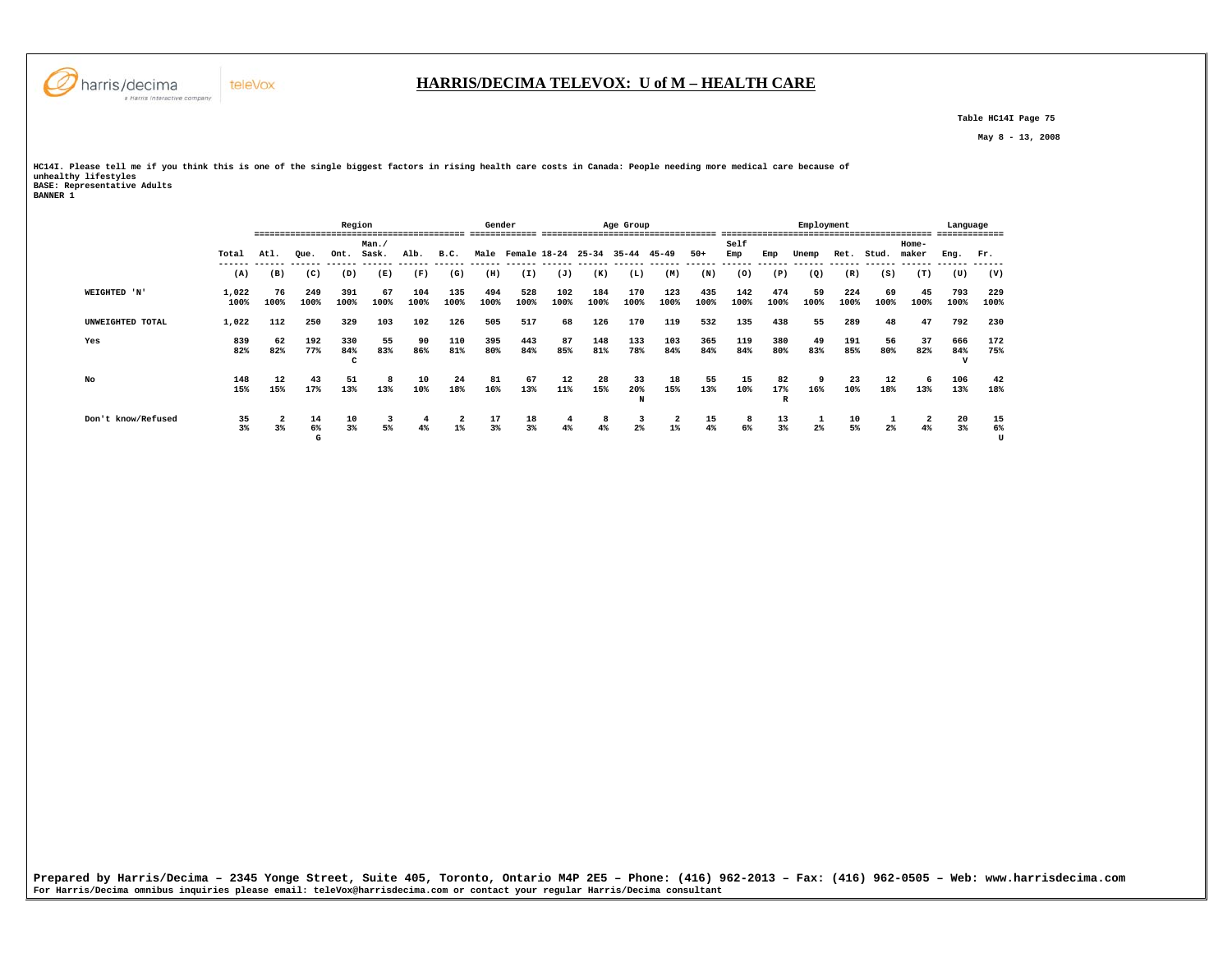

 **Table HC14I Page 76** 

 **May 8 - 13, 2008** 

HCl4I. Please tell me if you think this is one of the single biggest factors in rising health care costs in Canada: People needing more medical care because of<br>unhealthy lifestyles<br>BASE: Representative Adults<br>BANNER 2

|                    |               |             | CMA/NON-CMA     |                |                 | Household Income |                     |                |             | Highest Level of Education |                |                |            |             | Marital Status<br>------------------- |                 | -------------------------------- | Household Size |             |             |
|--------------------|---------------|-------------|-----------------|----------------|-----------------|------------------|---------------------|----------------|-------------|----------------------------|----------------|----------------|------------|-------------|---------------------------------------|-----------------|----------------------------------|----------------|-------------|-------------|
|                    | Total         | CMA         | $NON-CMA < 40k$ |                | $40 - 60k$      |                  | 60-80k 80-100k      | 100k+          | $< = HS$    | Coll.                      | Univ.          | Post<br>Grad   | Student    |             | Single Married                        | Div.<br>Wid.    | One                              | Two            | Three       | Four+       |
|                    | ------<br>(A) | (B)         | (C)             | (D)            | (E)             | (F)              | (G)                 | (H)            | (I)         | (J)                        | -------<br>(K) | -------<br>(L) | (M)        | (N)         | (0)                                   | (P)             | (Q)                              | (R)            | (S)         | (T)         |
| WEIGHTED 'N'       | 1,022<br>100% | 631<br>100% | 391<br>100%     | 285<br>100%    | 197<br>100%     | 193<br>100%      | 77<br>100%          | 160<br>100%    | 306<br>100% | 259<br>100%                | 280<br>100%    | 81<br>100%     | 88<br>100% | 281<br>100% | 584<br>100%                           | 150<br>100%     | 187<br>100%                      | 341<br>100%    | 178<br>100% | 311<br>100% |
| UNWEIGHTED TOTAL   | 1,022         | 596         | 426             | 298            | 191             | 189              | 79                  | 154            | 336         | 251                        | 283            | 82             | 63         | 235         | 616                                   | 165             | 203                              | 372            | 168         | 274         |
| Yes                | 839<br>82%    | 520<br>82%  | 319<br>82%      | 234<br>82%     | 172<br>87%<br>H | 161<br>84%       | 64<br>83%           | 126<br>79%     | 256<br>83%  | 215<br>83%                 | 233<br>83%     | 62<br>76%      | 70<br>79%  | 224<br>80%  | 481<br>82%                            | 131<br>87%<br>N | 156<br>84%                       | 290<br>85%     | 141<br>79%  | 248<br>80%  |
| No                 | 148<br>15%    | 91<br>14%   | 58<br>15%       | 42<br>15%      | 24<br>12%       | 25<br>13%        | 12<br>15%           | 34<br>21%<br>Е | 40<br>13%   | 35<br>14%                  | 42<br>15%      | 17<br>21%      | 14<br>16%  | 45<br>16%   | 91<br>16%<br>P                        | 10<br>$7\%$     | 25<br>14%                        | 41<br>12%      | 27<br>15%   | 53<br>17%   |
| Don't know/Refused | 35<br>3%      | 21<br>3%    | 14<br>4%        | 10<br>3%<br>EH | 1<br>$1\%$      | 6<br>3%          | 2<br>2 <sup>9</sup> | 1<br>$*$       | 11<br>4%    | 10<br>4%                   | 2 <sup>°</sup> | -3<br>3%       | 5<br>5%    | 12<br>4%    | 12<br>$2\%$                           | 6%              | 3%                               | $3\%$          | 10<br>6%    | 9<br>3%     |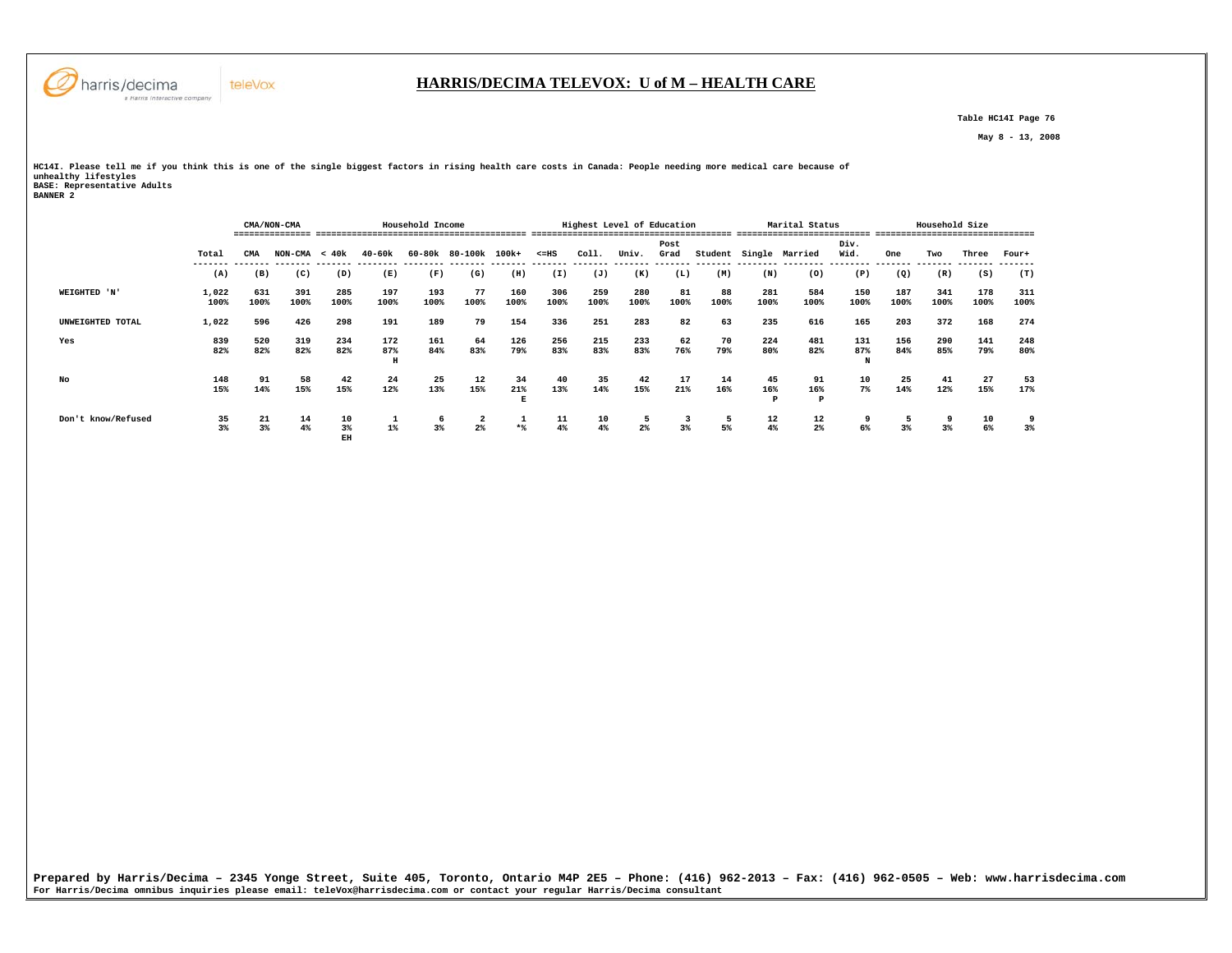

 **Table HC14J Page 77** 

 **May 8 - 13, 2008** 

**HC14J. Please tell me if you think this is one of the single biggest factors in rising health care costs in Canada: Fraud and waste in the health care system BASE: Representative Adults BANNER 1** 

|                    |               | ====                      |                          | Region          |               |             |                | Gender      |                     |                                     |             | Age Group      |             |                  |                  |                  | Employment        |                   |                           |                  | Language        | ------          |
|--------------------|---------------|---------------------------|--------------------------|-----------------|---------------|-------------|----------------|-------------|---------------------|-------------------------------------|-------------|----------------|-------------|------------------|------------------|------------------|-------------------|-------------------|---------------------------|------------------|-----------------|-----------------|
|                    | Total         | Atl.                      | Que.                     | Ont.            | Man.<br>Sask. | Alb.        | B.C.           |             |                     | Male Female 18-24 25-34 35-44 45-49 |             |                |             | $50+$            | Self<br>Emp      | Emp              | Unemp             | Ret.              | Stud.                     | $Home-$<br>maker | Enq.            | Fr.             |
|                    | (A)           | (B)                       | (C)                      | (D)             | (E)           | (F)         | (G)            | (H)         | (I)                 | (J)                                 | (K)         | (L)            | (M)         | (N)              | (0)              | (P)              | (Q)               | (R)               | (S)                       | (T)              | (U)             | (V)             |
| WEIGHTED 'N'       | 1,022<br>100% | 76<br>100%                | 249<br>100%              | 391<br>100%     | 67<br>100%    | 104<br>100% | 135<br>100%    | 494<br>100% | 528<br>100%         | 102<br>100%                         | 184<br>100% | 170<br>100%    | 123<br>100% | 435<br>100%      | 142<br>100%      | 474<br>100%      | 59<br>100%        | 224<br>100%       | 69<br>100%                | 45<br>100%       | 793<br>100%     | 229<br>100%     |
| UNWEIGHTED TOTAL   | 1,022         | 112                       | 250                      | 329             | 103           | 102         | 126            | 505         | 517                 | 68                                  | 126         | 170            | 119         | 532              | 135              | 438              | 55                | 289               | 48                        | 47               | 792             | 230             |
| Yes                | 671<br>66%    | 43<br>57%                 | 185<br>75%<br><b>BDG</b> | 256<br>65%      | 45<br>68%     | 66<br>64%   | 76<br>56%      | 330<br>67%  | 341<br>65%          | 54<br>53%                           | 120<br>65%  | 112<br>66%     | 84<br>68%   | 295<br>68%<br>u  | 91<br>64%        | 309<br>65%       | 49<br>83%<br>OPRS | 145<br>65%        | 35<br>51%                 | 34<br>76%<br>S   | 496<br>63%      | 175<br>76%<br>U |
| No                 | 257<br>25%    | 24<br>31%<br>$\mathbf{r}$ | 43<br>17%                | 101<br>26%<br>c | 15<br>22%     | 28<br>27%   | 46<br>34%<br>c | 133<br>27%  | 124<br>23%          | 43<br>42%<br>MN                     | 52<br>28%   | 48<br>28%<br>N | 30<br>24%   | 84<br>19%        | 32<br>23%        | 135<br>28%<br>QR | 9<br>16%          | 41<br>18%         | 31<br>45%<br><b>OPORT</b> | 8<br>18%         | 220<br>28%<br>v | 36<br>16%       |
| Don't know/Refused | 94<br>9%      | 12%                       | 21<br>8%                 | 34<br>9%        | 10%           | 10<br>9%    | 14<br>10%      | 30<br>6%    | 64<br>12%<br>$\,$ H | 5<br>5%                             | 12<br>7%    | 10<br>6%       | 8%          | 57<br>13%<br>JKL | 18<br>13%<br>PQS | 30<br>6%         | 1%                | 39<br>17%<br>PQST | 4%                        | 3<br>6%          | 77<br>10%       | 18<br>8%        |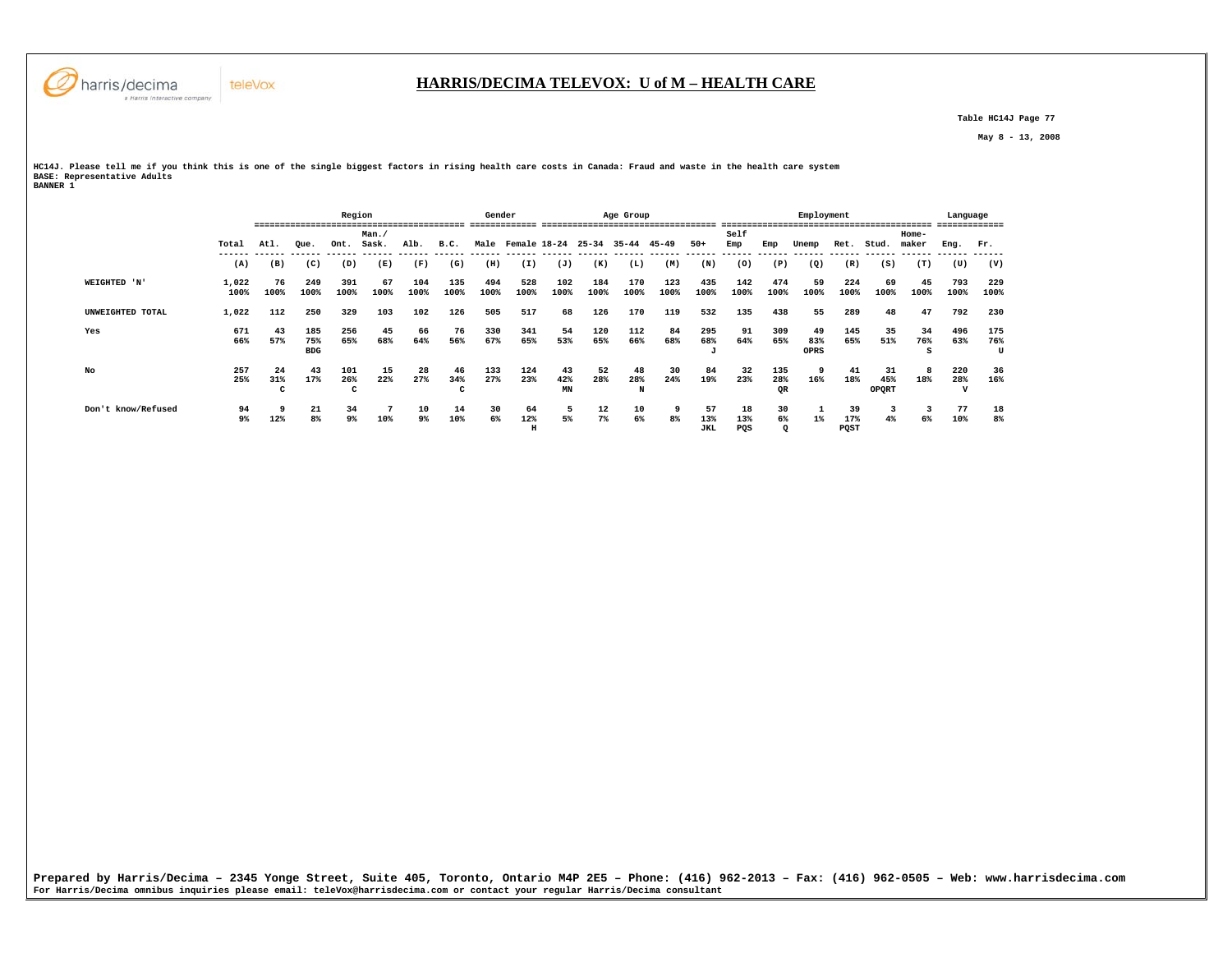

### **HARRIS/DECIMA TELEVOX: U of M – HEALTH CARE**

 **Table HC14J Page 78** 

 **May 8 - 13, 2008** 

**HC14J. Please tell me if you think this is one of the single biggest factors in rising health care costs in Canada: Fraud and waste in the health care system BASE: Representative Adults BANNER 2** 

|                    |               |             | CMA/NON-CMA     |                  |             | Household Income |                      |                |                          | Highest Level of Education |                  |                 |                 |                | Marital Status |                 |             | Household Size |             |             |
|--------------------|---------------|-------------|-----------------|------------------|-------------|------------------|----------------------|----------------|--------------------------|----------------------------|------------------|-----------------|-----------------|----------------|----------------|-----------------|-------------|----------------|-------------|-------------|
|                    | Total         | CMA         | $NON-CMA < 40k$ |                  | $40 - 60k$  |                  | 60-80k 80-100k 100k+ |                | $< = HS$                 | Coll.                      | Univ.            | Post<br>Grad    | Student         |                | Single Married | Div.<br>Wid.    | One         | Two            | Three       | Four+       |
|                    | (A)           | (B)         | (C)             | (D)              | (E)         | (F)              | (G)                  | (H)            | (I)                      | (J)                        | (K)              | (L)             | (M)             | (N)            | (0)            | (P)             | (Q)         | (R)            | (S)         | (T)         |
| WEIGHTED 'N'       | 1,022<br>100% | 631<br>100% | 391<br>100%     | 285<br>100%      | 197<br>100% | 193<br>100%      | 77<br>100%           | 160<br>100%    | 306<br>100%              | 259<br>100%                | 280<br>100%      | 81<br>100%      | 88<br>100%      | 281<br>100%    | 584<br>100%    | 150<br>100%     | 187<br>100% | 341<br>100%    | 178<br>100% | 311<br>100% |
| UNWEIGHTED TOTAL   | 1,022         | 596         | 426             | 298              | 191         | 189              | 79                   | 154            | 336                      | 251                        | 283              | 82              | 63              | 235            | 616            | 165             | 203         | 372            | 168         | 274         |
| Yes                | 671<br>66%    | 404<br>64%  | 267<br>68%      | 208<br>73%<br>FG | 135<br>68%  | 116<br>60%       | 45<br>58%            | 103<br>64%     | 224<br>73%<br><b>KLM</b> | 192<br>74%<br><b>KLM</b>   | 160<br>57%       | 44<br>54%       | 46<br>51%       | 188<br>67%     | 384<br>66%     | 93<br>62%       | 125<br>67%  | 229<br>67%     | 107<br>60%  | 207<br>66%  |
| No                 | 257<br>25%    | 168<br>27%  | 89<br>23%       | 50<br>18%        | 48<br>24%   | 56<br>29%<br>D   | 27<br>35%<br>D       | 53<br>33%<br>D | 52<br>17%                | 45<br>17%                  | 93<br>33%<br>IJ  | 26<br>33%<br>IJ | 40<br>46%<br>IJ | 79<br>28%<br>P | 149<br>25%     | 29<br>19%       | 38<br>20%   | 78<br>23%      | 53<br>30%   | 88<br>28%   |
| Don't know/Refused | 94<br>9%      | 60<br>9%    | 35<br>9%        | 27<br>9%<br>н    | 14<br>$7\%$ | 21<br>11%        | 6<br>8 <sup>°</sup>  | 4<br>3%        | 30<br>10%<br>M           | 22<br>9%<br>М              | 26<br>$9\%$<br>M | 11<br>14%<br>M  | $3\%$           | 14<br>5%       | 51<br>9%<br>N  | 28<br>19%<br>NO | 24<br>13%   | 33<br>10%      | 18<br>10%   | 16<br>5%    |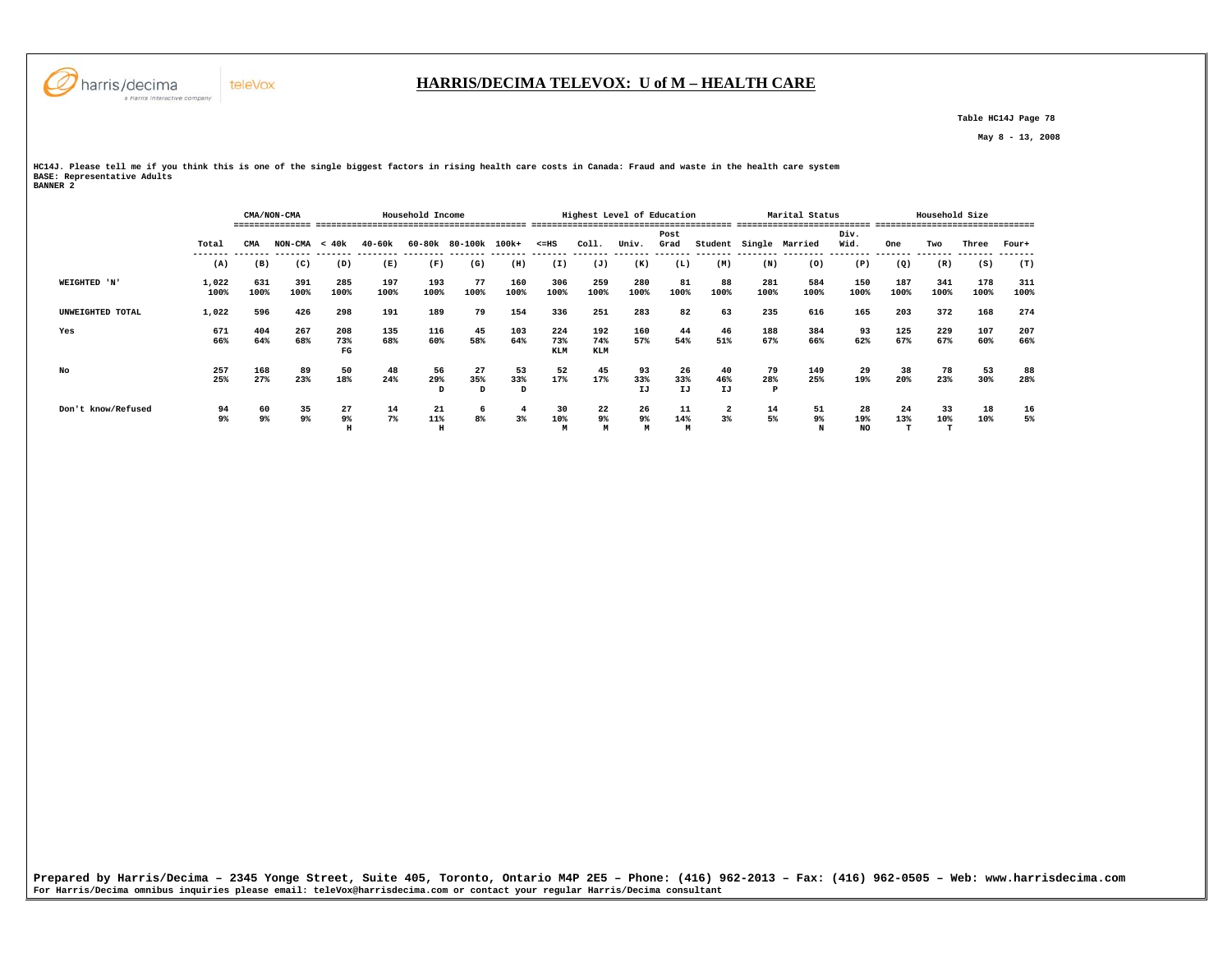

 **Table HC15\_1 Page 79** 

 **May 8 - 13, 2008** 

HCl5\_1. If an expensive new drug or medical treatment becomes available, do you think the Canadian government should pay for it only if it has been proven to<br>be MORE effective than other, less expensive treatments?<br>BANNER

|                          |       |       |      | Region |       |      |                | Gender |                         |      |      | Age Group                |       |                 |                |      | Employment |          |                  |       | Language |      |
|--------------------------|-------|-------|------|--------|-------|------|----------------|--------|-------------------------|------|------|--------------------------|-------|-----------------|----------------|------|------------|----------|------------------|-------|----------|------|
|                          |       |       |      |        | Man.  |      |                |        |                         |      |      |                          |       |                 | Self           |      |            |          |                  | Home- |          |      |
|                          | Total | At.1. | Oue. | Ont.   | Sask. | Alb. | B.C.           |        | Male Female 18-24 25-34 |      |      | 35-44 45-49              |       | $50+$           | Emp<br>------- | Emp  | Unemp      | Ret.     | Stud.            | maker | Eng.     | Fr.  |
|                          | (A)   | (B)   | (C)  | (D)    | (E)   | (F)  | (G)            | (H)    | (I)                     | (J)  | (K)  | (L)                      | (M)   | (N)             | (0)            | (P)  | (Q)        | (R)      | (S)              | (T)   | (U)      | (V)  |
| WEIGHTED 'N'             | 504   | 46    | 112  | 190    | 36    | 40   | 80             | 252    | 252                     | 58   | 84   | 83                       | 52    | 224             | 68             | 239  | 30         | 109      | 33               | 19    | 404      | 99   |
|                          | 100%  | 100%  | 100% | 100%   | 100%  | 100% | 100%           | 100%   | 100%                    | 100% | 100% | 100%                     | 100%  | 100%            | 100%           | 100% | 100%       | 100%     | 100%             | 100%  | 100%     | 100% |
| UNWEIGHTED TOTAL         | 509   | 66    | 115  | 163    | 56    | 35   | 74             | 257    | 252                     | 40   | 63   | 81                       | 51    | 272             | 69             | 227  | 24         | 140      | 23               | 20    | 407      | 102  |
| Pay only if proven to be | 421   | 39    | 92   | 163    | 31    | 34   | 61             | 210    | 211                     | 52   | 66   | 76                       | 44    | 180             | 55             | 206  | 22         | 84       | 31               | 17    | 339      | 82   |
| more effective           | 83%   | 84%   | 82%  | 86%    | 88%   | 85%  | 77%            | 83%    | 84%                     | 89%  | 78%  | 92%<br>KN                | 85%   | 80%             | 81%            | 86%  | 75%        | 77%      | 95%<br><b>OR</b> | 91%   | 84%      | 82%  |
| Pay even if not proven   | 57    |       | 14   | 17     |       |      | 12             | 28     | 30                      | 5    | 15   | 7                        |       | 23              |                | 24   | 8          | 13       | 2                | -2    | 46       | 12   |
| to be more effective     | 11%   | 13%   | 12%  | 9%     | 10%   | 13%  | 16%            | 11%    | 12%                     | 9%   | 17%  | 8%                       | 14%   | 10%             | 14%            | 10%  | 25%        | 12%      | 5%               | 9%    | 11%      | 12%  |
| Don't know/Refused       | 26    |       | -6   | 10     |       |      | 6              | 15     | 11                      |      | 3    | $\overline{\phantom{0}}$ |       | 20              |                | 10   | $\sim$     | 12       | -                |       | 20       | 6    |
|                          | 5%    |       | 6%   | 5%     | $3*$  | $2*$ | 8 <sup>8</sup> | 6%     | 4%                      | 2%   | 4%   |                          | $1\%$ | 9%<br><b>JM</b> | 5%             | 4%   |            | 11%<br>Þ |                  |       | 5%       | 6%   |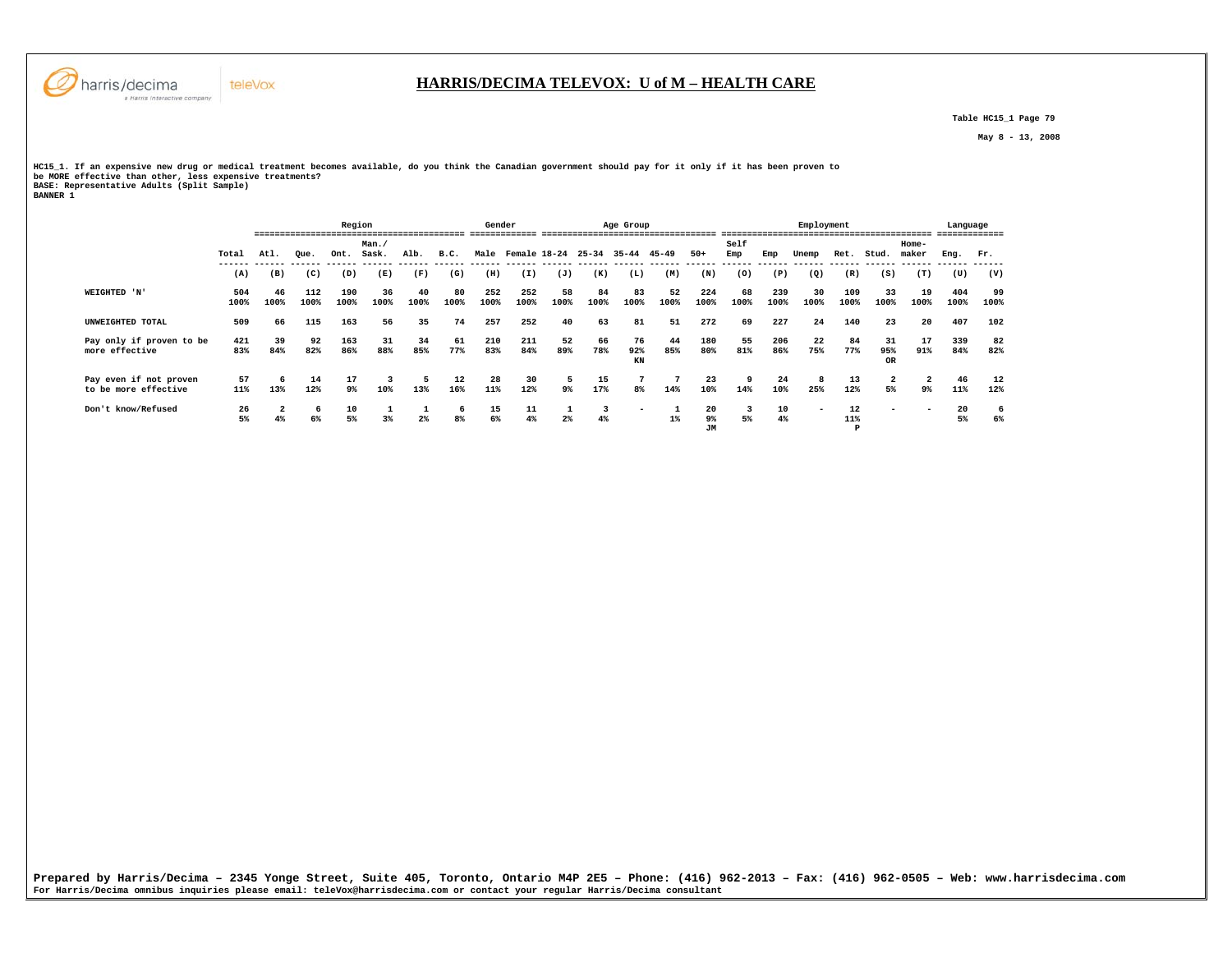

# **HARRIS/DECIMA TELEVOX: U of M – HEALTH CARE**

 **Table HC15\_1 Page 80** 

 **May 8 - 13, 2008** 

HCl5\_1. If an expensive new drug or medical treatment becomes available, do you think the Canadian government should pay for it only if it has been proven to<br>be MORE effective than other, less expensive treatments?<br>BANNER

|                                                |                |                 | CMA/NON-CMA     |                  |                | Household Income     |                |                |                | Highest Level of Education |             |                               |            |             | Marital Status |              |                | Household Size |            |                 |
|------------------------------------------------|----------------|-----------------|-----------------|------------------|----------------|----------------------|----------------|----------------|----------------|----------------------------|-------------|-------------------------------|------------|-------------|----------------|--------------|----------------|----------------|------------|-----------------|
|                                                | Total          | CMA             | $NON-CMA < 40k$ |                  | $40 - 60k$     |                      | 60-80k 80-100k | 100k+          | $< = HS$       | Coll.                      | Univ.       | Post<br>Grad                  | Student    |             | Single Married | Div.<br>Wid. | One            | Two            | Three      | Four+           |
|                                                | -------<br>(A) | (B)             | (C)             | (D)              | (E)            | (F)                  | (G)            | (H)            | (I)            | (J)                        | (K)         | (L)                           | (M)        | (N)         | (0)            | (P)          | -------<br>(Q) | (R)            | (S)        | (T)             |
| WEIGHTED 'N'                                   | 504<br>100%    | 311<br>100%     | 193<br>100%     | 142<br>100%      | 93<br>100%     | 97<br>100%           | 36<br>100%     | 84<br>100%     | 151<br>100%    | 124<br>100%                | 136<br>100% | 43<br>100%                    | 45<br>100% | 133<br>100% | 285<br>100%    | 82<br>100%   | 83<br>100%     | 169<br>100%    | 93<br>100% | 157<br>100%     |
| UNWEIGHTED TOTAL                               | 509            | 294             | 215             | 147              | 96             | 93                   | 35             | 82             | 168            | 117                        | 143         | 44                            | 33         | 111         | 305            | 90           | 92             | 191            | 89         | 136             |
| Pay only if proven to be<br>more effective     | 421<br>83%     | 269<br>87%<br>C | 151<br>78%      | 105<br>74%       | 81<br>87%<br>D | 91<br>94%<br>DG      | 27<br>76%      | 73<br>87%<br>D | 121<br>80%     | 102<br>82%                 | 115<br>85%  | 41<br>93%<br>IJ               | 38<br>84%  | 110<br>83%  | 239<br>84%     | 68<br>82%    | 67<br>81%      | 135<br>80%     | 78<br>84%  | 139<br>88%<br>R |
| Pay even if not proven<br>to be more effective | 57<br>11%      | 33<br>11%       | 24<br>13%       | 30<br>21%<br>EFH | 8<br>8%        | 4%                   | 15%            | 8<br>9%        | 22<br>14%<br>L | 14<br>11%                  | 14<br>10%   | $\overline{\mathbf{2}}$<br>4% | 6<br>13%   | 20<br>15%   | 28<br>10%      | 11%          | 13<br>16%      | 19<br>11%      | 10<br>11%  | 15<br>9%        |
| Don't know/Refused                             | 26<br>5%       | 8<br>3%         | 18<br>9%        | 5%               | 4<br>4%        | $\overline{a}$<br>2% | 9%             | 3<br>4%        | 9<br>6%        | 8<br>6%                    | 6<br>5%     | 1<br>$3*$                     | 3%         | 2%          | 17<br>6%       | 7%           | 3<br>3%        | 15<br>$9\%$    | 4%         | $2\%$           |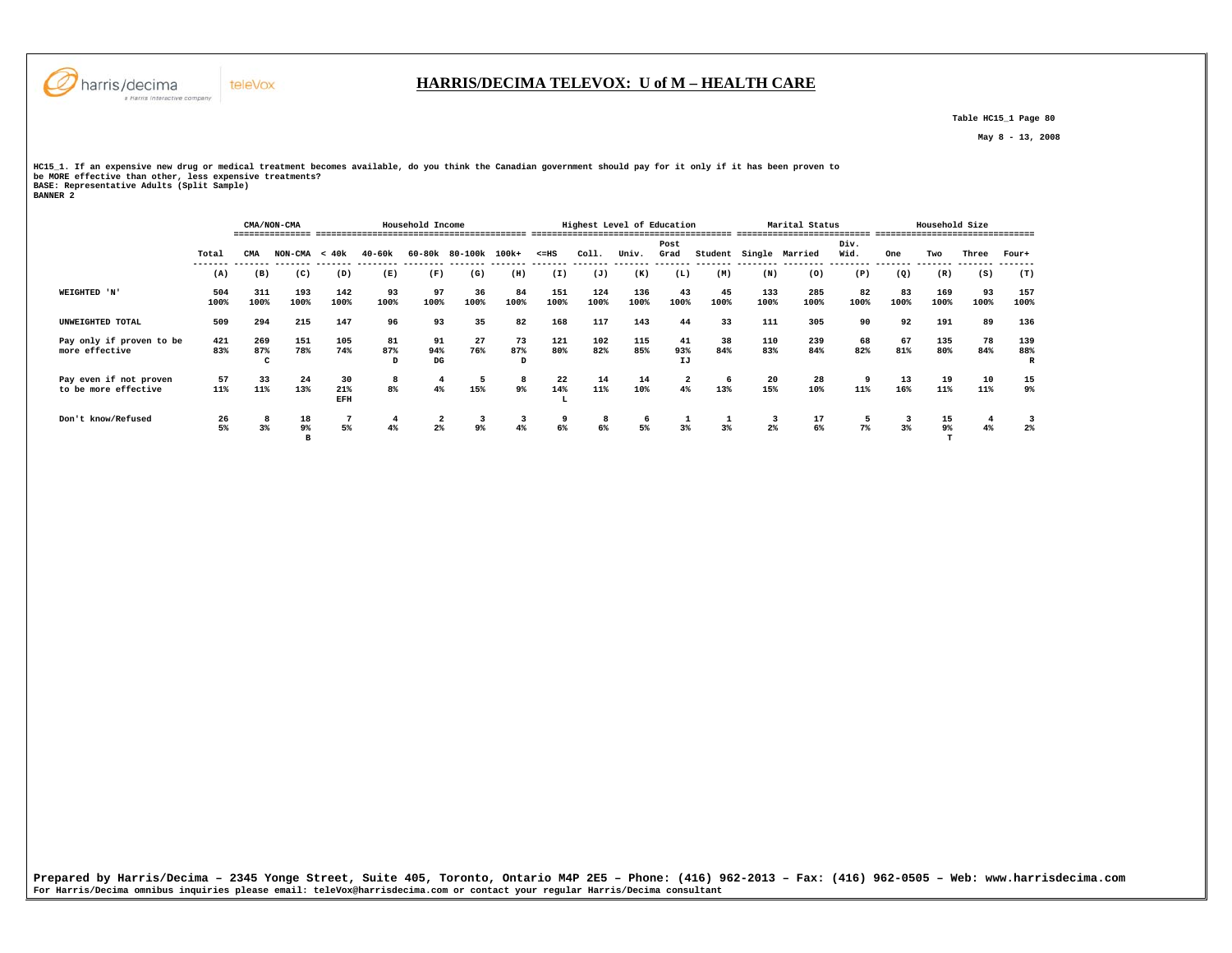

 **Table HC15\_2 Page 81** 

 **May 8 - 13, 2008** 

HCl5\_2. If a doctor recommends an expensive new drug or medical treatment becomes available, do you think the Canadian government should pay for it only if it<br>has been proven to be MORE effective than other, less expensive

|                          |       |                |      | Region |       |      |              | Gender |                         |      |          | Age Group   |      |       |      |                  | Employment    |      |       |           | Language |      |
|--------------------------|-------|----------------|------|--------|-------|------|--------------|--------|-------------------------|------|----------|-------------|------|-------|------|------------------|---------------|------|-------|-----------|----------|------|
|                          |       |                |      |        | Man.  |      |              |        |                         |      |          |             |      |       | Self |                  |               |      |       | Home-     |          |      |
|                          | Total | Atl.           | Oue. | Ont.   | Sask. | Alb. | B.C.         |        | Male Female 18-24 25-34 |      |          | 35-44 45-49 |      | $50+$ | Emp  | Emp              | Unemp         | Ret. | Stud. | maker     | Eng.     | Fr.  |
|                          | (A)   | (B)            | (C)  | (D)    | (E)   | (F)  | (G)          | (H)    | (I)                     | (J)  | (K)      | (L)         | (M)  | (N)   | (0)  | (P)              | $\mathcal{Q}$ | (R)  | (S)   | (T)       | (U)      | (V)  |
| WEIGHTED 'N'             | 518   | 29             | 136  | 202    | 31    | 65   | 56           | 242    | 276                     | 44   | 99       | 87          | 71   | 211   | 74   | 235              | 29            | 115  | 36    | 26        | 389      | 130  |
|                          | 100%  | 100%           | 100% | 100%   | 100%  | 100% | 100%         | 100%   | 100%                    | 100% | 100%     | 100%        | 100% | 100%  | 100% | 100%             | 100%          | 100% | 100%  | 100%      | 100%     | 100% |
| UNWEIGHTED TOTAL         | 513   | 46             | 135  | 166    | 47    | 67   | 52           | 248    | 265                     | 28   | 63       | 89          | 68   | 260   | 66   | 211              | 31            | 149  | 25    | 27        | 385      | 128  |
| Pay only if proven to be | 395   | 22             | 102  | 156    | 23    | 46   | 46           | 182    | 214                     | 35   | 67       | 67          | 56   | 169   | 58   | 171              | 24            | 92   | 25    | 24        | 297      | 98   |
| more effective           | 76%   | 76%            | 75%  | 77%    | 76%   | 71%  | 82%          | 75%    | 77%                     | 81%  | 67%      | 77%         | 79%  | 80%   | 78%  | 73%              | 82%           | 80%  | 69%   | 91%<br>PS | 76%      | 76%  |
| Pay even if not proven   | 89    |                | 29   | 30     | 5     | 12   | -8           | 46     | 43                      | 6    | 28       | 15          | 11   | 25    | 11   | 51               | 3             | 12   | 10    |           | 63       | 26   |
| to be more effective     | 17%   | 17%            | 21%  | 15%    | 15%   | 18%  | 15%          | 19%    | 16%                     | 14%  | 28%<br>N | 18%         | 15%  | 12%   | 15%  | 22%<br><b>RT</b> | 11%           | 11%  | 28%   | 5%        | 16%      | 20%  |
| Don't know/Refused       | 34    |                |      | 15     |       |      | $\mathbf{2}$ | 14     | 19                      |      |          | 4           |      | 17    |      | 13               | $\mathbf{2}$  |      |       |           | 29       |      |
|                          | 7%    | 8 <sup>°</sup> | 4%   | 8%     |       | 10%  | 3%           | 6%     | 7%                      | 5%   | 5%       | 5%          | 6%   | 8%    | 7%   | 5%               | 6%            | 10%  | 3%    | 3%        | 7%       | 4%   |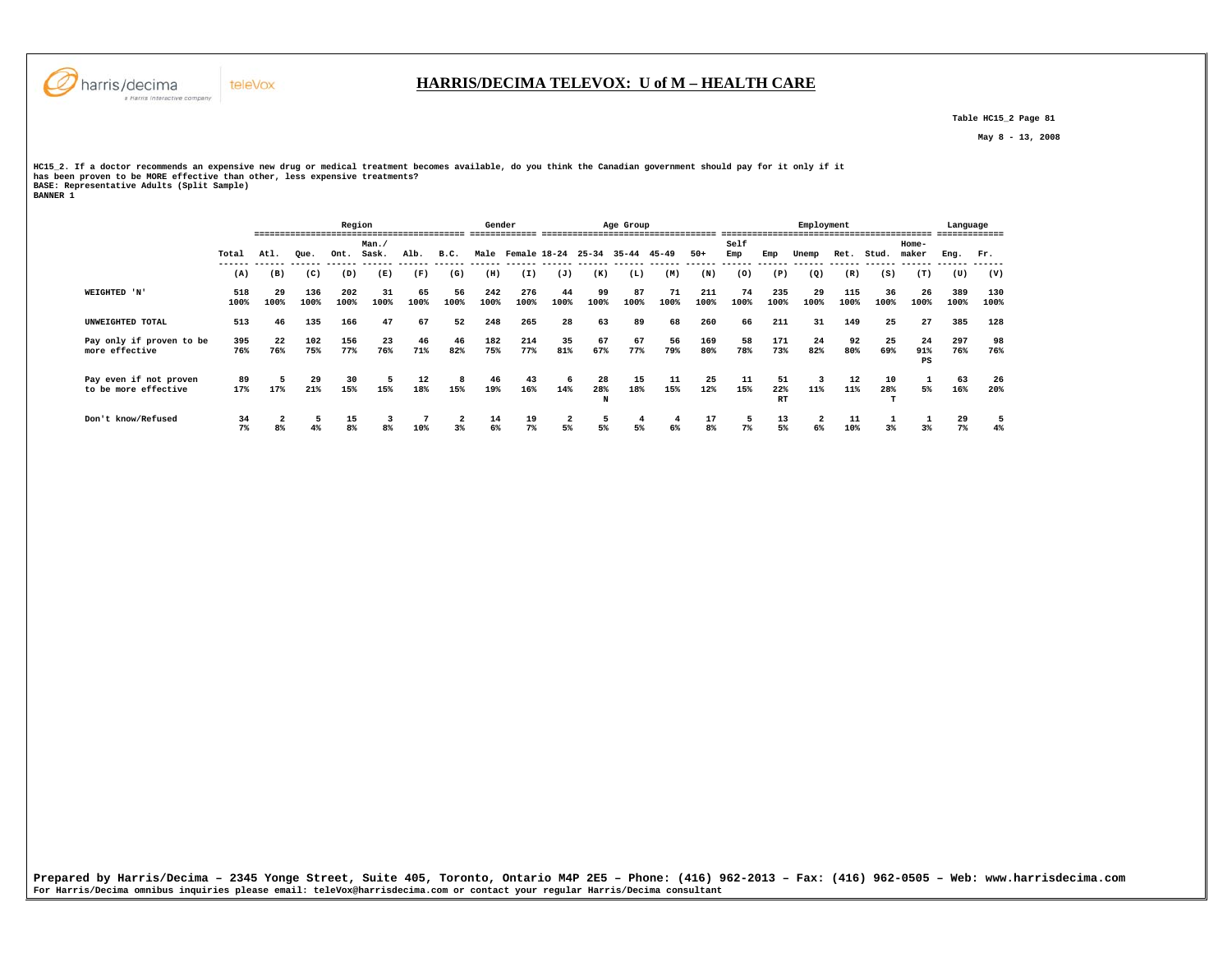

 **Table HC15\_2 Page 82** 

 **May 8 - 13, 2008** 

HCl5\_2. If a doctor recommends an expensive new drug or medical treatment becomes available, do you think the Canadian government should pay for it only if it<br>has been proven to be MORE effective than other, less expensive

|                                                |             |             | CMA/NON-CMA     |                      |             | Household Income     |                      |            |             |             | Highest Level of Education |              |                          |             | Marital Status |              |             | Household Size |            |             |  |
|------------------------------------------------|-------------|-------------|-----------------|----------------------|-------------|----------------------|----------------------|------------|-------------|-------------|----------------------------|--------------|--------------------------|-------------|----------------|--------------|-------------|----------------|------------|-------------|--|
|                                                | Total       | CMA         | $NON-CMA < 40k$ |                      | $40 - 60k$  |                      | 60-80k 80-100k 100k+ |            | $< = HS$    | Coll.       | Univ.                      | Post<br>Grad | Student                  |             | Single Married | Div.<br>Wid. | One         | Two            | Three      | Four+       |  |
|                                                | (A)         | (B)         | (C)             | (D)                  | (E)         | (F)                  | (G)                  | (H)        | (I)         | (J)         | (K)                        | (L)          | (M)                      | (N)         | (0)            | (P)          | (Q)         | (R)            | (S)        | (T)         |  |
| WEIGHTED 'N'                                   | 518<br>100% | 321<br>100% | 198<br>100%     | 144<br>100%          | 104<br>100% | 96<br>100%           | 42<br>100%           | 76<br>100% | 155<br>100% | 135<br>100% | 144<br>100%                | 38<br>100%   | 43<br>100%               | 148<br>100% | 299<br>100%    | 67<br>100%   | 104<br>100% | 171<br>100%    | 85<br>100% | 154<br>100% |  |
| UNWEIGHTED TOTAL                               | 513         | 302         | 211             | 151                  | 95          | 96                   | 44                   | 72         | 168         | 134         | 140                        | 38           | 30                       | 124         | 311            | 75           | 111         | 181            | 79         | 138         |  |
| Pay only if proven to be<br>more effective     | 395<br>76%  | 251<br>78%  | 144<br>73%      | 105<br>73%           | 85<br>81%   | 80<br>83%            | 33<br>80%            | 57<br>75%  | 117<br>75%  | 107<br>79%  | 113<br>79%                 | 27<br>72%    | 32<br>73%                | 109<br>74%  | 233<br>78%     | 53<br>78%    | 78<br>75%   | 130<br>76%     | 63<br>74%  | 122<br>79%  |  |
| Pay even if not proven<br>to be more effective | 89<br>17%   | 54<br>17%   | 35<br>18%       | 27<br>18%            | 14<br>14%   | 14<br>14%            | 12%                  | 17<br>22%  | 29<br>18%   | 20<br>15%   | 22<br>15%                  | 13%          | $12 \overline{ }$<br>27% | 33<br>23%   | 45<br>15%      | 14%          | 15<br>14%   | 31<br>18%      | 13<br>16%  | 30<br>19%   |  |
| Don't know/Refused                             | 34<br>7%    | 16<br>5%    | 18<br>9%        | 13<br>9 <sup>°</sup> | 5<br>5%     | $\overline{a}$<br>2% | 8 <sup>8</sup>       | 2<br>3%    | 10<br>6%    | 8<br>6%     | 8<br>6%                    | 6<br>15%     | -                        | 4%          | 22<br>7%       | 8%           | 11<br>10%   | 11<br>6%       | 10%        | $1\%$       |  |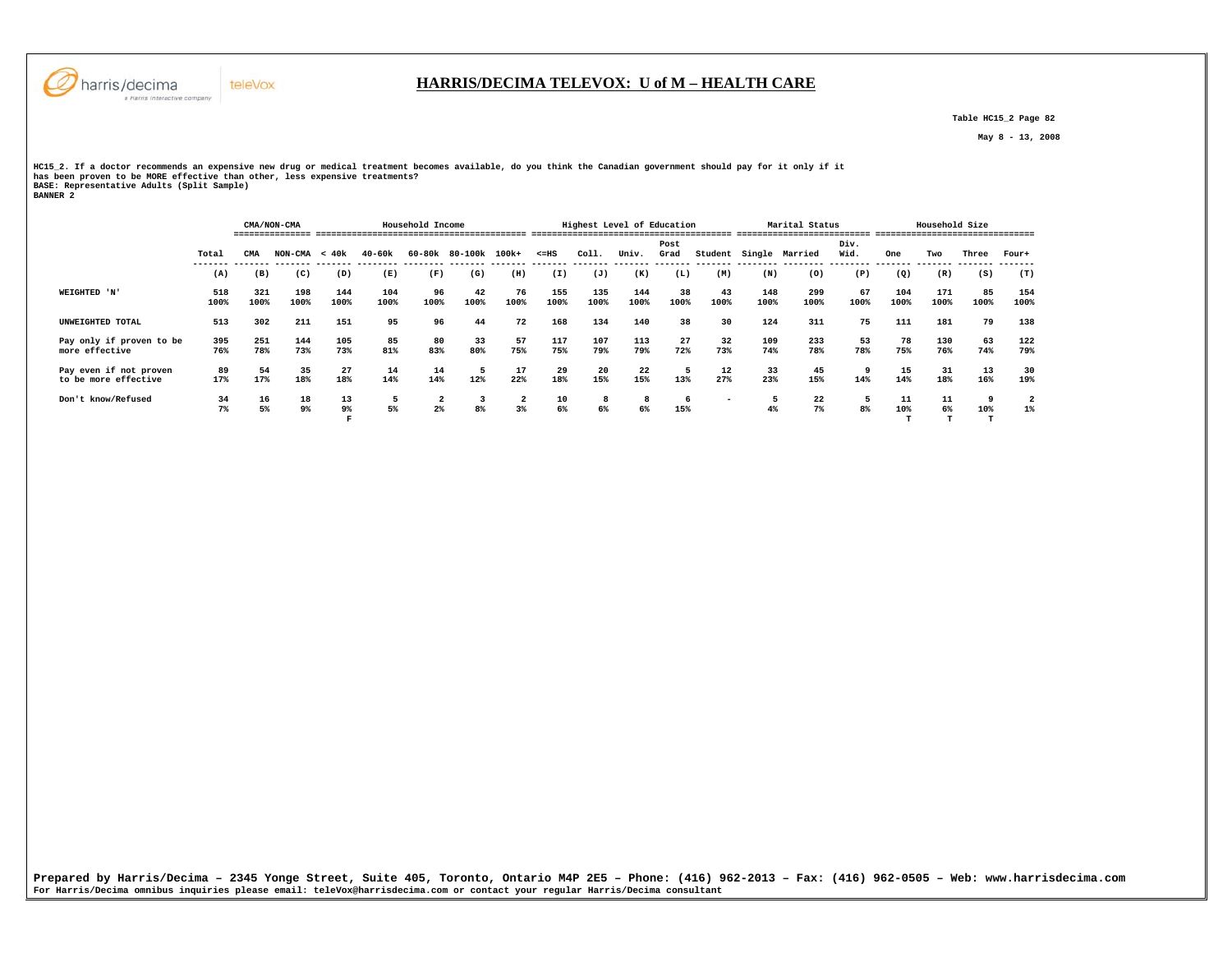

 **Table HC16 Page 83** 

 **May 8 - 13, 2008** 

**HC16. Which of these do you think is more important? BASE: Representative Adults BANNER 1** 

teleVox

|                                                |                      |                                           |                              | Region                    |                           |                  |                           | Gender                    |                                     |             |                     | Age Group                           |             |                                  |                                  |                            | Employment               |                           |                      |                          | Language                   |             |
|------------------------------------------------|----------------------|-------------------------------------------|------------------------------|---------------------------|---------------------------|------------------|---------------------------|---------------------------|-------------------------------------|-------------|---------------------|-------------------------------------|-------------|----------------------------------|----------------------------------|----------------------------|--------------------------|---------------------------|----------------------|--------------------------|----------------------------|-------------|
|                                                | Total                | Atl.                                      | Oue.                         | Ont.                      | Man.<br>Sask.             | Alb.             | B.C.                      |                           |                                     |             |                     | Male Female 18-24 25-34 35-44 45-49 |             | $50+$                            | Self<br>Emp                      | Emp                        | Unemp                    |                           | Ret. Stud.           | $Home-$<br>maker         | Eng.                       | Fr.         |
|                                                | (A)                  | (B)                                       | (C)                          | (D)                       | (E)                       | ------<br>(F)    | (G)                       | (H)                       | ------- ------ ------ ------<br>(I) | (J)         | (K)                 | (L)                                 | (M)         | ------ ------ -----<br>(N)       | (0)                              | (P)                        | (Q)                      | (R)                       | (S)                  | (T)                      | (U)                        | (V)         |
| WEIGHTED 'N'                                   | 1,022<br>100%        | 76<br>100%                                | 249<br>100%                  | 391<br>100%               | 67<br>100%                | 104<br>100%      | 135<br>100%               | 494<br>100%               | 528<br>100%                         | 102<br>100% | 184<br>100%         | 170<br>100%                         | 123<br>100% | 435<br>100%                      | 142<br>100%                      | 474<br>100%                | 59<br>100%               | 224<br>100%               | 69<br>100%           | 45<br>100%               | 793<br>100%                | 229<br>100% |
| UNWEIGHTED TOTAL                               | 1,022                | 112                                       | 250                          | 329                       | 103                       | 102              | 126                       | 505                       | 517                                 | 68          | 126                 | 170                                 | 119         | 532                              | 135                              | 438                        | 55                       | 289                       | 48                   | 47                       | 792                        | 230         |
| Holding down taxes                             | 168<br>16%           | 16<br>21%<br>$\mathbf{C}$                 | 18<br>$7\%$                  | 76<br>20%<br>$\mathbf{C}$ | 16<br>23%<br>$\mathbf{C}$ | 13<br>13%        | 29<br>21%<br>$\mathbf{C}$ | 94<br>19%<br>$\mathbf{I}$ | 74<br>14%                           | 21<br>21%   | 36<br>19%           | 24<br>14%                           | 23<br>19%   | 64<br>15%                        | 34<br>24%<br>PS                  | 71<br>15%<br>$\epsilon$    | 15<br>26%<br>S           | 34<br>15%<br>$\mathbf{S}$ | 5%                   | - 9<br>21%<br>s          | 154<br>19%<br>$\mathbf{v}$ | 6%          |
| Improving the quality of<br>care for Canadians | 415<br>41%           | 24<br>32%                                 | 85<br>34%                    | 174<br>44%<br>вc          | 23<br>34%                 | 51<br>49%<br>BCE | 58<br>43%                 | 186<br>38%                | 229<br>43%                          | 47<br>46%   | 78<br>42%           | 71<br>42%                           | 53<br>43%   | 161<br>37%                       | 54<br>38%                        | 211<br>44%<br>$\mathbf{R}$ | 22<br>36%                | 74<br>33%                 | 36<br>51%<br>R       | 15<br>34%                | 337<br>42%<br>$\mathbf{v}$ | 34%         |
| Improving the speed of<br>obtaining care       | 370<br>36%           | 29<br>38%                                 | 127<br>51%<br><b>BDEFG</b>   | 115<br>29%                | 22<br>34%                 | 32<br>31%        | 45<br>33%                 | 179<br>36%                | 191<br>36%                          | 31<br>31%   | 59<br>32%           | 66<br>39%                           | 39<br>32%   | 171<br>39%                       | 44<br>31%                        | 160<br>34%                 | 20<br>34%                | 94<br>42%<br>OP           | 27<br>40%            | 20<br>45%                | 252<br>32%                 | 118<br>51%  |
| All                                            | 45<br>4%             | 5<br>$6\%$                                | 10<br>4%                     | 19<br>5%                  | 5%                        | 5<br>5%          | -3<br>$2\%$               | 20<br>4%                  | 25<br>5%                            |             | 3%                  | 8<br>5%                             | 6%          | 23<br>5%                         | 8<br>5%                          | 25<br>5%                   | $\mathbf{2}$<br>4%       | 10<br>4%                  | 2 <sup>°</sup>       |                          | 34<br>$4\%$                |             |
| None                                           | 4<br>$*$             |                                           | $\overline{\bf{4}}$<br>$2\%$ |                           |                           |                  |                           | २<br>$1\%$                | -1<br>$*$                           |             | $1\%$               |                                     |             | $\overline{\mathbf{3}}$<br>$1\%$ | $1\%$                            | 2<br>$*$                   |                          | $*$                       |                      |                          | 1<br>$*$                   |             |
| Don't know/Refused                             | 20<br>2 <sup>°</sup> | $\overline{\mathbf{2}}$<br>2 <sup>°</sup> | 5<br>2 <sup>°</sup>          | 8<br>2%                   | $\overline{\mathbf{2}}$   | 3<br>∢?          | 1<br>$1\%$                | 12<br>$2\%$               | 8<br>2%                             | 3<br>3%     | 4<br>2 <sup>°</sup> | $\overline{\phantom{a}}$            |             | 14<br>3 <sup>8</sup>             | $\overline{\mathbf{2}}$<br>$1\%$ | 6<br>$1\%$                 | $\overline{\phantom{0}}$ | 11<br>5%<br>OP            | $\overline{a}$<br>2% | $\overline{\phantom{0}}$ | 16<br>2 <sup>°</sup>       |             |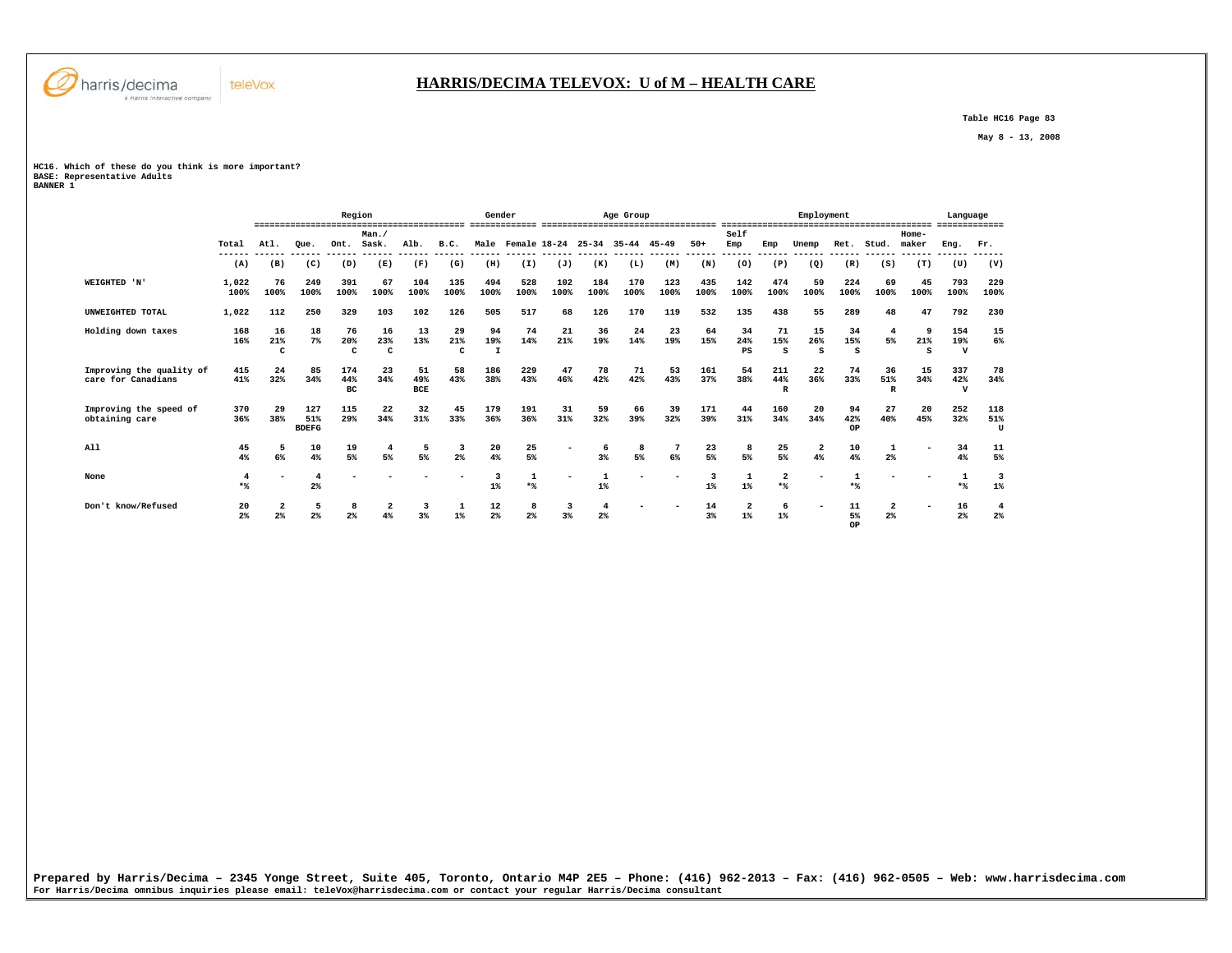

### **HARRIS/DECIMA TELEVOX: U of M – HEALTH CARE**

 **Table HC16 Page 84** 

 **May 8 - 13, 2008** 

**HC16. Which of these do you think is more important? BASE: Representative Adults BANNER 2** 

|                                                |                      |                      | CMA/NON-CMA     |                     |                       | Household Income                 |                      |                |                | Highest Level of Education |                  |                        |                 |                | Marital Status             |                     |                       | Household Size |                  |                                  |
|------------------------------------------------|----------------------|----------------------|-----------------|---------------------|-----------------------|----------------------------------|----------------------|----------------|----------------|----------------------------|------------------|------------------------|-----------------|----------------|----------------------------|---------------------|-----------------------|----------------|------------------|----------------------------------|
|                                                |                      |                      |                 |                     |                       |                                  |                      |                |                |                            |                  |                        |                 |                |                            |                     |                       |                |                  |                                  |
|                                                | Total                | CMA                  | $NON-CMA < 40k$ |                     | $40 - 60k$            |                                  | 60-80k 80-100k 100k+ |                | $< = HS$       | Col1.                      | Univ.            | Post<br>Grad           | Student         |                | Single Married             | Div.<br>Wid.        | One                   | Two            | Three            | Four+                            |
|                                                | -------<br>(A)       | (B)                  | (C)             | (D)                 | --------<br>(E)       | (F)                              | (G)                  | (H)            | -------<br>(I) | --------<br>(J)            | (K)              | ------- -------<br>(L) | --------<br>(M) | (N)            | ---------<br>(0)           | --------<br>(P)     | --------<br>(Q)       | (R)            | (S)              | (T)                              |
| WEIGHTED 'N'                                   | 1,022<br>100%        | 631<br>100%          | 391<br>100%     | 285<br>100%         | 197<br>100%           | 193<br>100%                      | 77<br>100%           | 160<br>100%    | 306<br>100%    | 259<br>100%                | 280<br>100%      | 81<br>100%             | 88<br>100%      | 281<br>100%    | 584<br>100%                | 150<br>100%         | 187<br>100%           | 341<br>100%    | 178<br>100%      | 311<br>100%                      |
| UNWEIGHTED TOTAL                               | 1,022                | 596                  | 426             | 298                 | 191                   | 189                              | 79                   | 154            | 336            | 251                        | 283              | 82                     | 63              | 235            | 616                        | 165                 | 203                   | 372            | 168              | 274                              |
| Holding down taxes                             | 168<br>16%           | 101<br>16%           | 68<br>17%       | 58<br>20%<br>GH     | 38<br>20%             | 32<br>17%                        | 9<br>11%             | 20<br>13%      | 61<br>20%<br>к | 45<br>17%                  | 36<br>13%        | 13<br>16%              | 14<br>16%       | 55<br>19%      | 90<br>15%                  | 24<br>16%           | 27<br>14%             | 58<br>17%      | 25<br>14%        | 59<br>19%                        |
| Improving the quality of<br>care for Canadians | 415<br>41%           | 251<br>40%           | 164<br>42%      | 113<br>40%          | 74<br>38%             | 71<br>37%                        | 43<br>55%<br>DEF     | 69<br>43%      | 113<br>37%     | 91<br>35%                  | 131<br>47%<br>IJ | 35<br>43%              | 41<br>47%       | 114<br>41%     | 233<br>40%                 | 64<br>43%           | 75<br>40%             | 134<br>39%     | 77<br>43%        | 125<br>40%                       |
| Improving the speed of<br>obtaining care       | 370<br>36%           | 234<br>37%           | 136<br>35%      | 96<br>34%           | 76<br>38%             | 75<br>39%<br>G                   | 20<br>26%            | 64<br>40%<br>G | 105<br>34%     | 111<br>43%<br>к            | 95<br>34%        | 25<br>30%              | 30<br>34%       | 99<br>35%<br>P | 231<br>40%<br>$\mathbf{P}$ | 37<br>24%           | 60<br>32%             | 133<br>39%     | 58<br>33%        | 117<br>38%                       |
| A11                                            | 45<br>4%             | 30<br>5%             | 16<br>4%        | 12<br>4%            | 7<br>3%               | 10<br>5%                         | 5<br>6%              | 5<br>3%        | 18<br>6%<br>M  | 8<br>$3\%$                 | 12<br>4%         | 5<br>6%                | 2%              | 8<br>$3\%$     | 22<br>4%                   | 16<br>11%<br>NO.    | 17<br>9%<br>RT        | 12<br>4%       | 10<br>5%         | -7<br>2%                         |
| None                                           | $*$                  |                      |                 | $*$                 |                       | $*$                              |                      |                | $*$            | $*$                        | $*$              |                        | $1\%$           |                | 1<br>$*$                   | 3<br>2 <sup>8</sup> | $\mathbf{2}$<br>$1\%$ |                | $1$ <sup>*</sup> | $*$                              |
| Don't know/Refused                             | 20<br>2 <sup>8</sup> | 13<br>2 <sup>°</sup> | 7<br>$2\%$      | 5<br>2 <sup>°</sup> | $\mathbf{2}$<br>$1\%$ | $\overline{\mathbf{3}}$<br>$1\%$ | $\mathbf{1}$<br>1%   | 1<br>$1\%$     | 8<br>3%        | $\overline{\mathbf{3}}$    | 5                | 3                      |                 | 6<br>2%        | 8<br>1%                    | 7                   | 6<br>3%               | 4<br>$1\%$     | 8                | $\overline{\mathbf{2}}$<br>$1\%$ |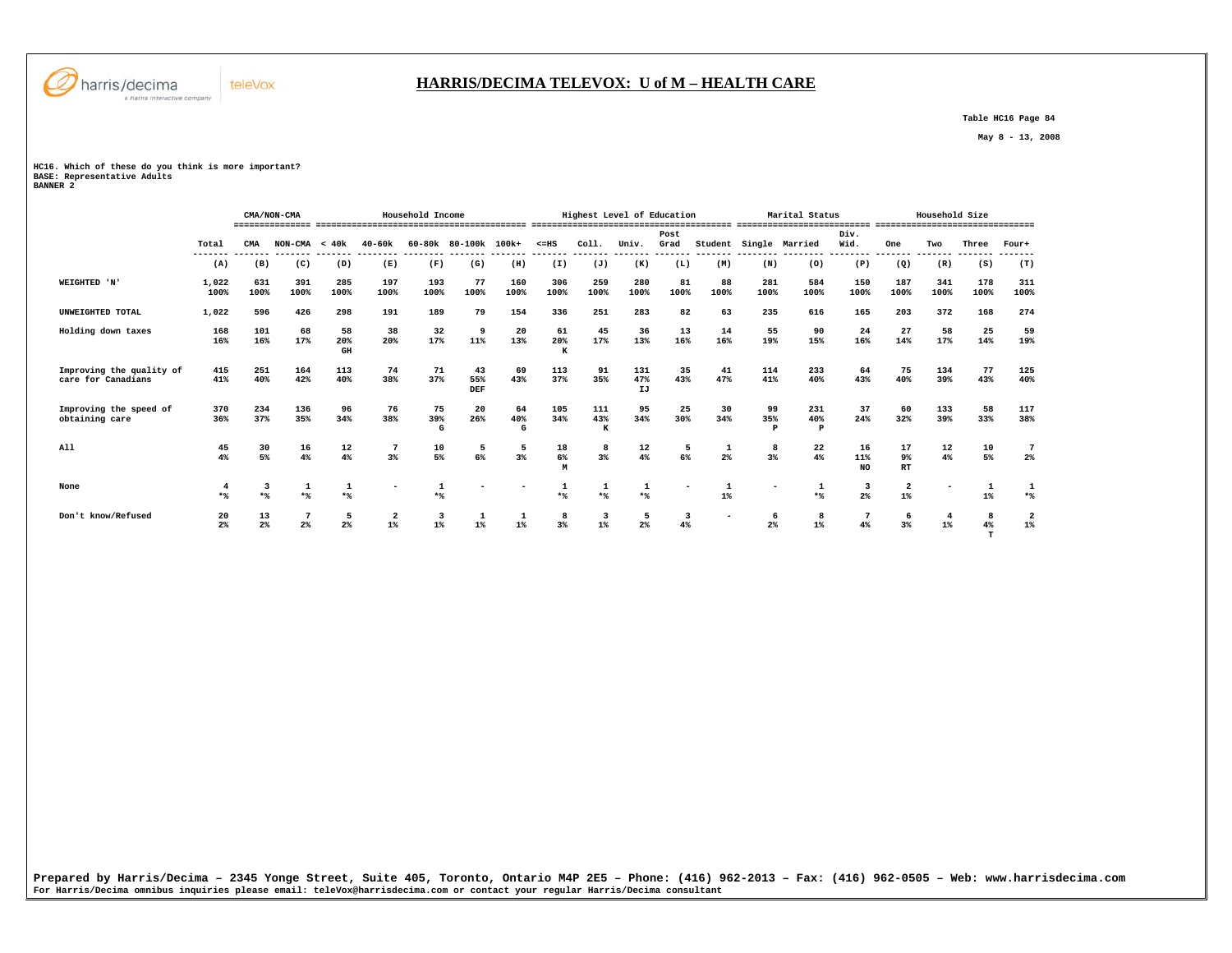

 **Table HC17A Page 85** 

 **May 8 - 13, 2008** 

**HC17A. Would you support or oppose a PRIVATE health insurance program if it...Expanded your own choice of doctors? BASE: Representative Adults BANNER 1** 

teleVox

|                    |               |            |                          | Region          |               |             |             | Gender      |                   |             |                 | Age Group             |                |               |                |             | Employment     |                  |            |                | Language                     |                 |
|--------------------|---------------|------------|--------------------------|-----------------|---------------|-------------|-------------|-------------|-------------------|-------------|-----------------|-----------------------|----------------|---------------|----------------|-------------|----------------|------------------|------------|----------------|------------------------------|-----------------|
|                    | Total         | Atl.       | Oue.                     | Ont.            | Man.<br>Sask. | Alb.        | B.C.        |             | Male Female 18-24 |             | $25 - 34$       | $35 - 44$             | $45 - 49$      | $50+$         | Self<br>Emp    | Emp         | Unemp          | Ret.             | Stud.      | Home-<br>maker | Eng.                         | Fr.             |
|                    | (A)           | (B)        | (C)                      | (D)             | (E)           | (F)         | (G)         | (H)         | (I)               | (J)         | (K)             | (L)                   | (M)            | (N)           | (0)            | (P)         | (Q)            | (R)              | (S)        | (T)            | (U)                          | (V)             |
| WEIGHTED 'N'       | 1,022<br>100% | 76<br>100% | 249<br>100%              | 391<br>100%     | 67<br>100%    | 104<br>100% | 135<br>100% | 494<br>100% | 528<br>100%       | 102<br>100% | 184<br>100%     | 170<br>100%           | 123<br>100%    | 435<br>100%   | 142<br>100%    | 474<br>100% | 59<br>100%     | 224<br>100%      | 69<br>100% | 45<br>100%     | 793<br>100%                  | 229<br>100%     |
| UNWEIGHTED TOTAL   | 1,022         | 112        | 250                      | 329             | 103           | 102         | 126         | 505         | 517               | 68          | 126             | 170                   | 119            | 532           | 135            | 438         | 55             | 289              | 48         | 47             | 792                          | 230             |
| Support            | 445<br>44%    | 36<br>48%  | 134<br>54%<br><b>DFG</b> | 147<br>38%      | 30<br>44%     | 42<br>40%   | 56<br>42%   | 221<br>45%  | 224<br>42%        | 46<br>45%   | 96<br>52%<br>MN | 89<br>52%<br>MN       | 47<br>38%      | 167<br>38%    | 73<br>51%<br>R | 203<br>43%  | 31<br>53%<br>R | 82<br>37%        | 27<br>39%  | 26<br>58%      | 322<br>41%                   | 123<br>53%<br>U |
| Oppose             | 518<br>51%    | 35<br>46%  | 103<br>41%               | 217<br>56%<br>C | 33<br>49%     | 60<br>58%   | 70<br>52%   | 250<br>51%  | 269<br>51%        | 50<br>49%   | 83<br>45%       | 74<br>44%             | 70<br>57%<br>ы | 234<br>54%    | 62<br>44%      | 253<br>53%  | 27<br>46%      | 117<br>52%       | 37<br>54%  | 17<br>36%      | 422<br>53%<br>$\overline{1}$ | 97<br>42%       |
| Don't know/Refused | 59<br>6%      | 5%         | 12<br>5%                 | 27<br>$7\%$     | 4<br>6%       | 3<br>3%     | 9<br>$7\%$  | 23<br>5%    | 36<br>$7\%$       | 6<br>6%     | $2\%$           | $7\phantom{.0}$<br>4% | 6<br>5%        | 35<br>8%<br>к | 5%             | 17<br>4%    | $1\%$          | 24<br>11%<br>OPQ | $7\%$      | -3<br>6%       | 49<br>6%                     | 10<br>4%        |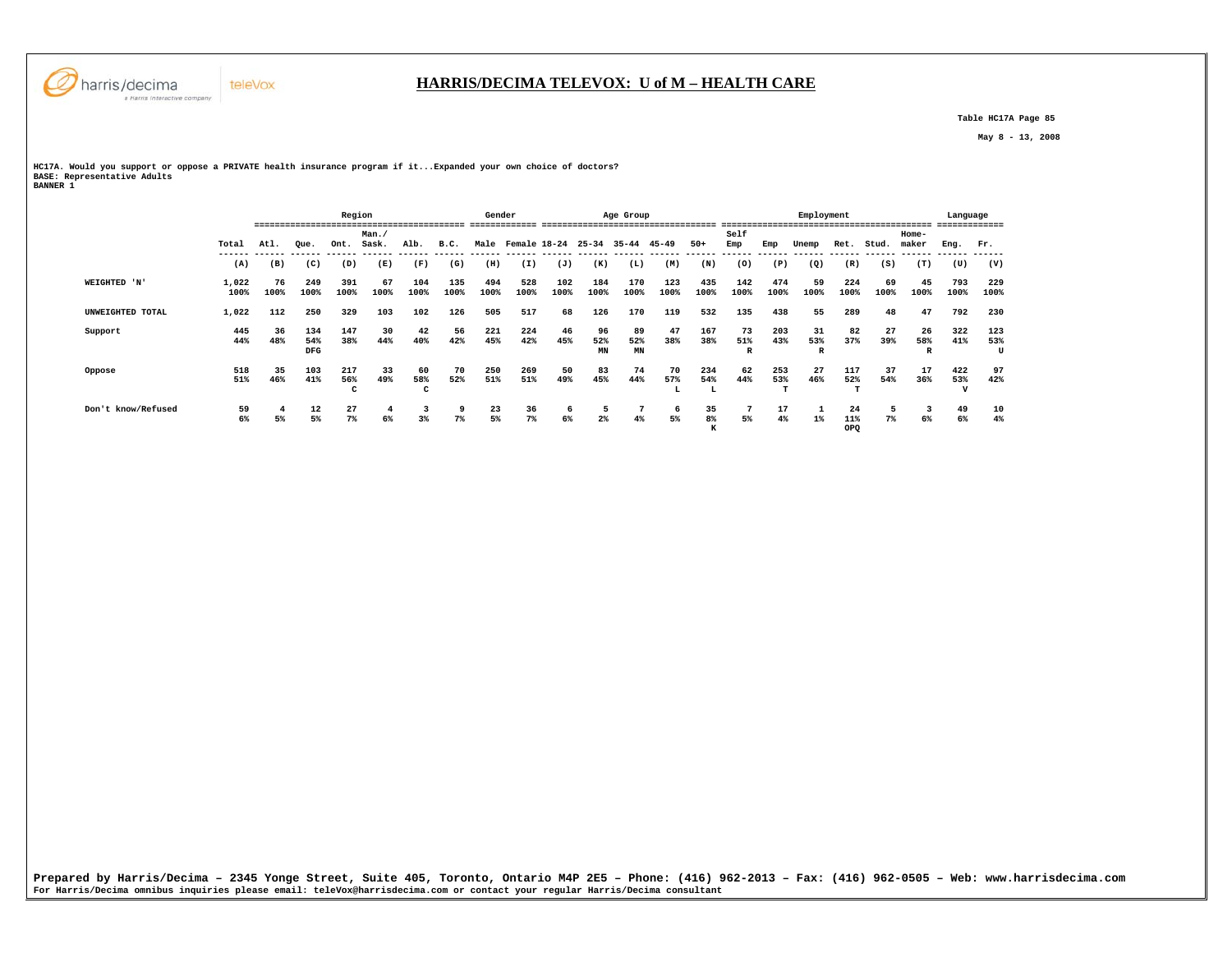

### **HARRIS/DECIMA TELEVOX: U of M – HEALTH CARE**

 **Table HC17A Page 86** 

 **May 8 - 13, 2008** 

**HC17A. Would you support or oppose a PRIVATE health insurance program if it...Expanded your own choice of doctors? BASE: Representative Adults BANNER 2** 

 **CMA/NON-CMA Household Income Highest Level of Education Marital Status Household Size =============== ========================================= ======================================= ========================== =============================== Post Div.** Wid.  **Total CMA NON-CMA < 40k 40-60k 60-80k 80-100k 100k+ <=HS Coll. Univ. Grad Student Single Married Wid. One Two Three Four+ ------- ------- ------- ------- -------- -------- ------- ------- ------- ------- ------- ------- ------- -------- -------- -------- ------- ------- ------- -------**  $(T)$  **(A) (B) (C) (D) (E) (F) (G) (H) (I) (J) (K) (L) (M) (N) (O) (P) (Q) (R) (S) (T) WEIGHTED 'N' 1,022 631 391 285 197 193 77 160 306 259 280 81 88 281 584 150 187 341 178 311 100% 100% 100% 100% 100% 100% 100% 100% 100% 100% 100% 100% 100% 100% 100% 100% 100% 100% 100% 100% UNWEIGHTED TOTAL 1,022 596 426 298 191 189 79 154 336 251 283 82 63 235 616 165 203 372 168 274 Support 445 281 164 124 97 86 35 71 140 121 110 31 41 131 252 59 75 144 73 151 44% 44% 42% 43% 49% 45% 45% 44% 46% 47% 39% 38% 47% 46% 43% 39% 40% 42% 41% 49% Oppose 518 320 199 145 92 97 36 85 148 124 154 47 40 136 300 80 99 168 100 148 51% 51% 51% 51% 47% 50% 46% 53% 48% 48% 55% 57% 46% 48% 51% 53% 53% 49% 56% 48% Don't know/Refused 59 31 28 16 8 9 7 5 19 14 15 4 7 15 33 11 13 28 5 12 6% 5% 7% 6% 4% 5% 8% 3% 6% 5% 5% 5% 8% 5% 6% 8% 7% 8% 3% 4%**  $\mathbf{S}$ **ST**  $\mathbf{S}$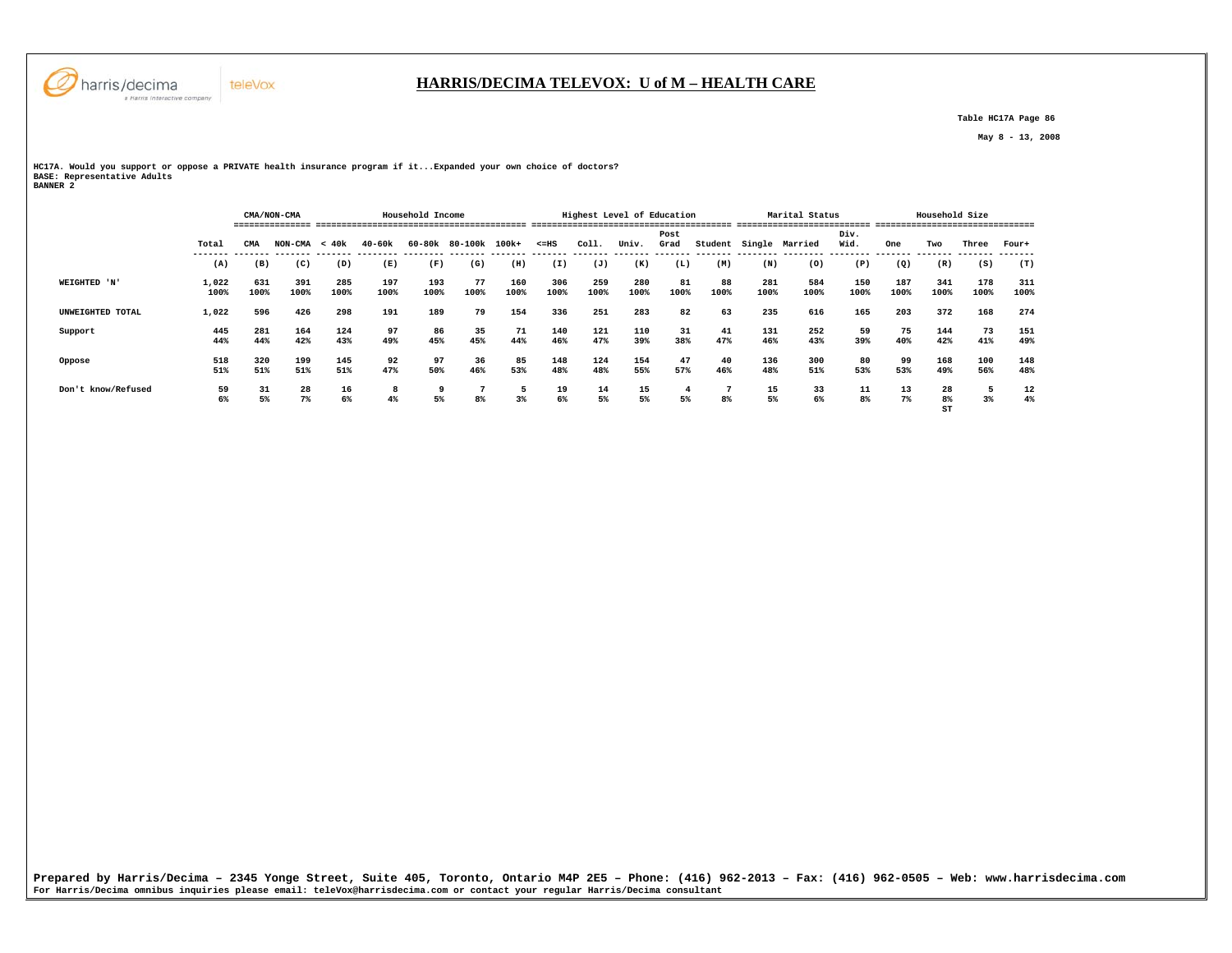

 **Table HC17B Page 87** 

 **May 8 - 13, 2008** 

**HC17B. Would you support or oppose a PRIVATE health insurance program if it...Meant there were shorter waiting lists for medical treatments? BASE: Representative Adults BANNER 1** 

|                    |               | Region           |                           |                 |               |                      |                      | Gender      |                         |             |             | Age Group   |             |                   |                |                       | Employment |                |            |                      | Language<br>------------- |                 |
|--------------------|---------------|------------------|---------------------------|-----------------|---------------|----------------------|----------------------|-------------|-------------------------|-------------|-------------|-------------|-------------|-------------------|----------------|-----------------------|------------|----------------|------------|----------------------|---------------------------|-----------------|
|                    | Total         | Atl.             | Oue.                      | Ont.            | Man.<br>Sask. | Alb.                 | B.C.                 |             | Male Female 18-24 25-34 |             |             | 35-44 45-49 |             | $50+$             | Self<br>Emp    | Emp                   | Unemp      | Ret.           | Stud.      | Home-<br>maker       | Enq.                      | Fr.             |
|                    | (A)           | (B)              | (C)                       | (D)             | (E)           | (F)                  | (G)                  | (H)         | (I)                     | (J)         | (K)         | (L)         | (M)         | (N)               | -------<br>(0) | (P)                   | (Q)        | (R)            | (S)        | (T)                  | (U)                       | (V)             |
| WEIGHTED 'N'       | 1,022<br>100% | 76<br>100%       | 249<br>100%               | 391<br>100%     | 67<br>100%    | 104<br>100%          | 135<br>100%          | 494<br>100% | 528<br>100%             | 102<br>100% | 184<br>100% | 170<br>100% | 123<br>100% | 435<br>100%       | 142<br>100%    | 474<br>100%           | 59<br>100% | 224<br>100%    | 69<br>100% | 45<br>100%           | 793<br>100%               | 229<br>100%     |
| UNWEIGHTED TOTAL   | 1,022         | 112              | 250                       | 329             | 103           | 102                  | 126                  | 505         | 517                     | 68          | 126         | 170         | 119         | 532               | 135            | 438                   | 55         | 289            | 48         | 47                   | 792                       | 230             |
| Support            | 588<br>57%    | -49<br>64%<br>DF | 171<br>69%<br><b>DEFG</b> | 202<br>52%      | 38<br>57%     | 51<br>49%            | 76<br>56%            | 281<br>57%  | 307<br>58%              | 51<br>50%   | 112<br>61%  | 107<br>63%  | 72<br>58%   | 245<br>56%        | 93<br>65%      | 264<br>56%            | 36<br>62%  | 123<br>55%     | 34<br>50%  | 31<br>68%            | 429<br>54%                | 159<br>69%<br>U |
| Oppose             | 392<br>38%    | -25<br>33%       | 69<br>28%                 | 168<br>43%<br>c | 26<br>39%     | -49<br>47%<br>C      | 55<br>40%<br>C       | 195<br>39%  | 197<br>37%              | 47<br>46%   | 69<br>37%   | 55<br>33%   | 50<br>41%   | 164<br>38%        | 42<br>30%      | 199<br>42%<br>$\circ$ | 22<br>37%  | 83<br>37%      | 31<br>45%  | 13<br>28%            | 327<br>41%<br>v           | 65<br>28%       |
| Don't know/Refused | 43<br>4%      | 3%               | 3%                        | 21<br>$5\%$     | 3<br>4%       | $\overline{a}$<br>4% | -5<br>3 <sup>8</sup> | 18<br>4%    | 24<br>5%                | 4<br>4%     | $2\%$       | 7<br>4%     | $1\%$       | 26<br>$6\%$<br>KM | 5%             | 11<br>2%              | $1\%$      | 18<br>8%<br>PQ | 6%         | $\overline{2}$<br>4% | 37<br>5%                  | 6<br>3%         |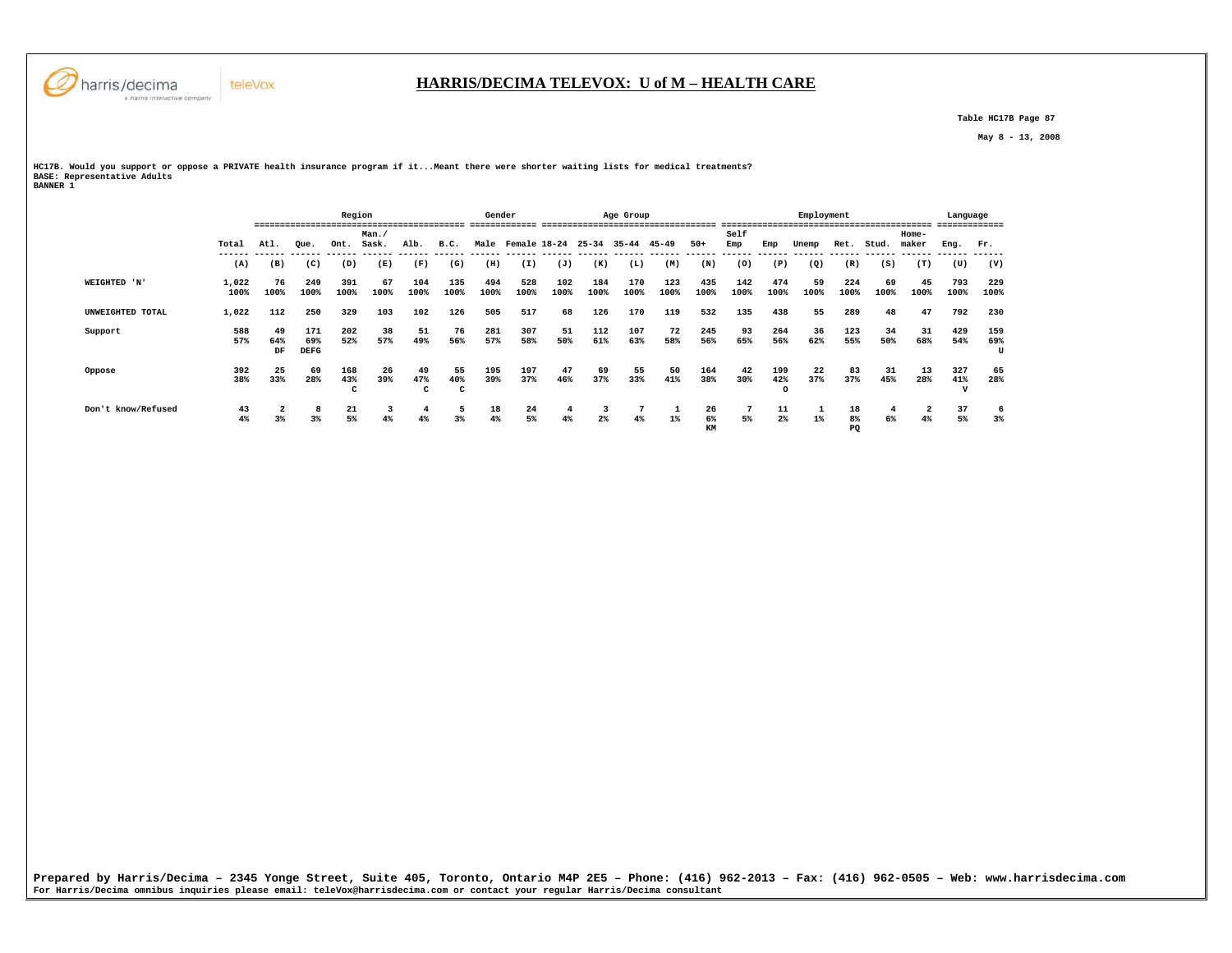

#### **HARRIS/DECIMA TELEVOX: U of M – HEALTH CARE**

 **Table HC17B Page 88** 

 **May 8 - 13, 2008** 

**HC17B. Would you support or oppose a PRIVATE health insurance program if it...Meant there were shorter waiting lists for medical treatments? BASE: Representative Adults BANNER 2** 

|                    |               |             | CMA/NON-CMA     |             |             | Household Income |                      |                         |                 | Highest Level of Education |                  |            |            |             | Marital Status |             |             | Household Size |             |             |
|--------------------|---------------|-------------|-----------------|-------------|-------------|------------------|----------------------|-------------------------|-----------------|----------------------------|------------------|------------|------------|-------------|----------------|-------------|-------------|----------------|-------------|-------------|
|                    |               |             |                 |             |             |                  |                      |                         |                 |                            |                  | Post       |            |             |                | Div.        |             |                |             |             |
|                    | Total         | CMA         | $NON-CMA < 40k$ |             | 40-60k      |                  | 60-80k 80-100k 100k+ |                         | $< = HS$        | Coll.                      | Univ.            | Grad       | Student    |             | Single Married | Wid.        | One         | Two            | Three       | Four+       |
|                    | (A)           | (B)         | (C)             | (D)         | (E)         | (F)              | (G)                  | (H)                     | (I)             | (J)                        | (K)              | (L)        | (M)        | (N)         | (0)            | (P)         | (Q)         | (R)            | (S)         | (T)         |
| WEIGHTED 'N'       | 1,022<br>100% | 631<br>100% | 391<br>100%     | 285<br>100% | 197<br>100% | 193<br>100%      | 77<br>100%           | 160<br>100%             | 306<br>100%     | 259<br>100%                | 280<br>100%      | 81<br>100% | 88<br>100% | 281<br>100% | 584<br>100%    | 150<br>100% | 187<br>100% | 341<br>100%    | 178<br>100% | 311<br>100% |
| UNWEIGHTED TOTAL   | 1,022         | 596         | 426             | 298         | 191         | 189              | 79                   | 154                     | 336             | 251                        | 283              | 82         | 63         | 235         | 616            | 165         | 203         | 372            | 168         | 274         |
| Support            | 588<br>57%    | 364<br>58%  | 224<br>57%      | 181<br>64%  | 110<br>56%  | 106<br>55%       | 46<br>60%            | 96<br>60%               | 195<br>64%<br>K | 155<br>60%                 | 143<br>51%       | 45<br>56%  | 48<br>54%  | 161<br>57%  | 337<br>58%     | 86<br>58%   | 109<br>58%  | 198<br>58%     | 98<br>55%   | 181<br>58%  |
| Oppose             | 392<br>38%    | 243<br>39%  | 148<br>38%      | 94<br>33%   | 81<br>41%   | 75<br>39%        | 29<br>37%            | 63<br>39%               | 100<br>33%      | 93<br>36%                  | 126<br>45%<br>IJ | 32<br>40%  | 36<br>41%  | 110<br>39%  | 224<br>38%     | 55<br>37%   | 70<br>37%   | 125<br>37%     | 75<br>42%   | 119<br>38%  |
| Don't know/Refused | 43<br>4%      | 24<br>4%    | 19<br>5%        | 10<br>3%    | 5<br>3%     | 11<br>6%         | 2<br>3%              | $\overline{a}$<br>$1\%$ | 12<br>4%        | 11<br>4%                   | 10<br>4%         | 4<br>5%    | 5<br>6%    | 10<br>4%    | 23<br>4%       | 8<br>5%     | 8<br>4%     | 18<br>5%       | 3%          | 11<br>3%    |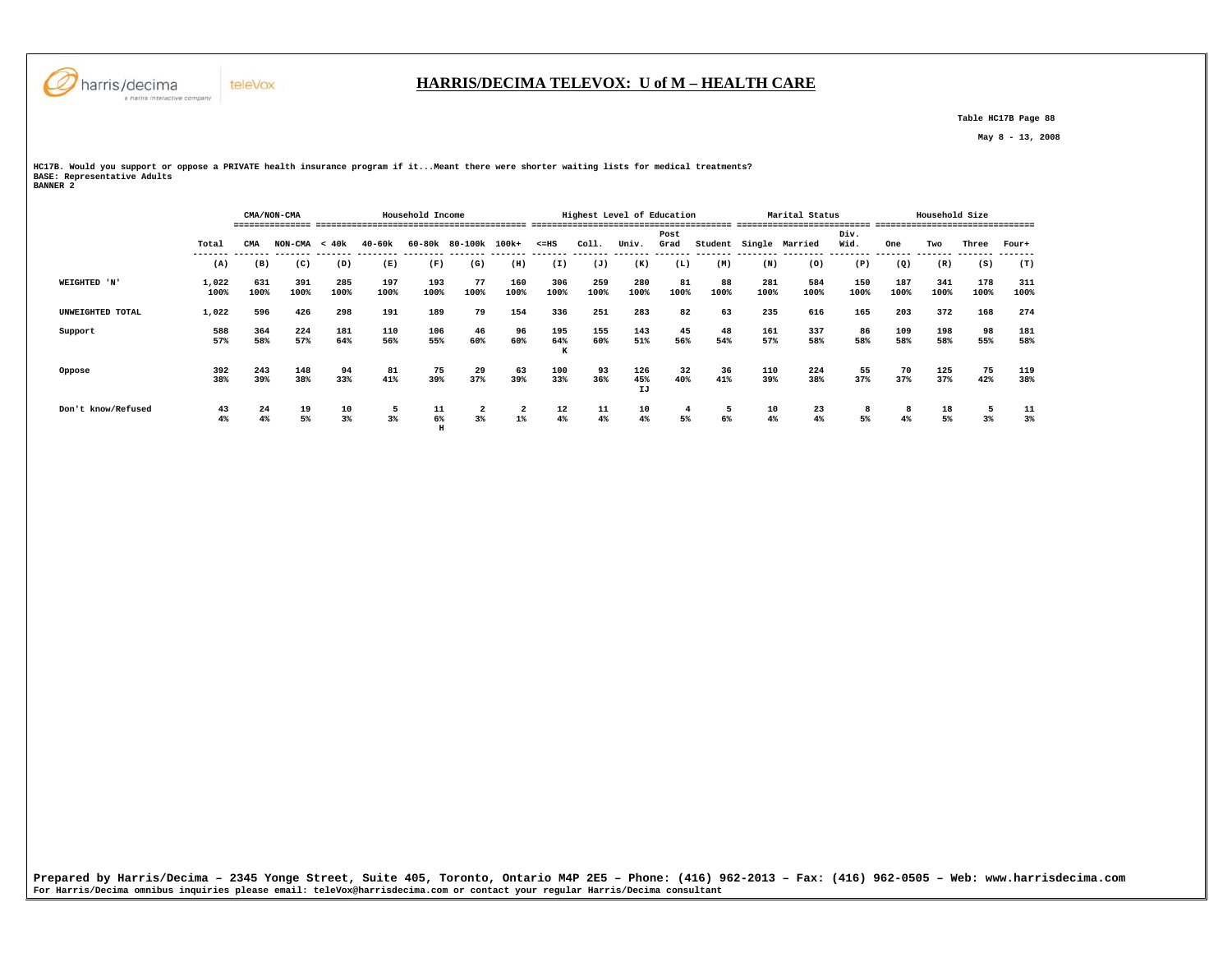

### **HARRIS/DECIMA TELEVOX: U of M – HEALTH CARE**

 **Table HC17C Page 89** 

 **May 8 - 13, 2008** 

**HC17C. Would you support or oppose a PRIVATE health insurance program if it...Meant you'd pay less because the reduction in taxes exceeded the cost of private insurance? BASE: Representative Adults BANNER 1** 

|                    |               | Region         |                           |                 |                          |             | Gender      |             |              |             | Age Group        |                  |                |             |              | Employment  |            |             | --------------------- | Language<br>------------- |             |                 |
|--------------------|---------------|----------------|---------------------------|-----------------|--------------------------|-------------|-------------|-------------|--------------|-------------|------------------|------------------|----------------|-------------|--------------|-------------|------------|-------------|-----------------------|---------------------------|-------------|-----------------|
|                    |               |                |                           |                 | Man.                     |             |             |             |              |             |                  |                  |                |             | Self         |             |            |             |                       | Home-                     |             |                 |
|                    | Total         | Atl.           | Oue.                      | Ont.            | Sask.                    | Alb.        | B.C.        | Male        | Female 18-24 |             | $25 - 34$        | $35 - 44$        | $45 - 49$      | $50+$       | Emp          | Emp         | Unemp      | Ret.        | Stud.                 | maker                     | Eng.        | Fr.             |
|                    | (A)           | (B)            | (C)                       | (D)             | (E)                      | (F)         | (G)         | (H)         | (I)          | (J)         | (K)              | (L)              | (M)            | (N)         | (0)          | (P)         | (Q)        | (R)         | (S)                   | (T)                       | (U)         | (V)             |
| WEIGHTED 'N'       | 1,022<br>100% | 76<br>100%     | 249<br>100%               | 391<br>100%     | 67<br>100%               | 104<br>100% | 135<br>100% | 494<br>100% | 528<br>100%  | 102<br>100% | 184<br>100%      | 170<br>100%      | 123<br>100%    | 435<br>100% | 142<br>100%  | 474<br>100% | 59<br>100% | 224<br>100% | 69<br>100%            | 45<br>100%                | 793<br>100% | 229<br>100%     |
| UNWEIGHTED TOTAL   | 1,022         | 112            | 250                       | 329             | 103                      | 102         | 126         | 505         | 517          | 68          | 126              | 170              | 119            | 532         | 135          | 438         | 55         | 289         | 48                    | 47                        | 792         | 230             |
| Support            | 554<br>54%    | 44<br>59%<br>D | 166<br>67%<br><b>DEFG</b> | 186<br>47%      | 35<br>53%                | 53<br>51%   | 69<br>51%   | 270<br>55%  | 284<br>54%   | 55<br>54%   | 113<br>62%<br>MN | 108<br>64%<br>MN | 60<br>48%      | 217<br>50%  | 78<br>55%    | 263<br>55%  | 35<br>58%  | 110<br>49%  | 39<br>56%             | 26<br>57%                 | 399<br>50%  | 155<br>67%<br>U |
| Oppose             | 367<br>36%    | 26<br>34%      | 65<br>26%                 | 162<br>41%<br>c | 27<br>40%<br>$\sim$<br>╰ | 38<br>36%   | 49<br>37%   | 185<br>37%  | 183<br>35%   | 43<br>42%   | 56<br>30%        | 50<br>30%        | 53<br>43%<br>ш | 160<br>37%  | 49<br>34%    | 177<br>37%  | 22<br>36%  | 73<br>33%   | 29<br>42%             | 16<br>35%                 | 309<br>39%  | 58<br>25%       |
| Don't know/Refused | 101<br>10%    | 7%             | 17<br>$7\%$               | 43<br>11%       | 5<br>8%                  | 13<br>13%   | 17<br>13%   | 39<br>8%    | 62<br>12%    | 5<br>5%     | 15<br>8%         | 11<br>7%         | 11<br>9%       | 58<br>13%   | 15<br>$11\%$ | 35<br>7%    | 5%         | 41<br>18%   | $2\%$                 | $\overline{a}$<br>8%      | 85<br>11%   | 16<br>7%        |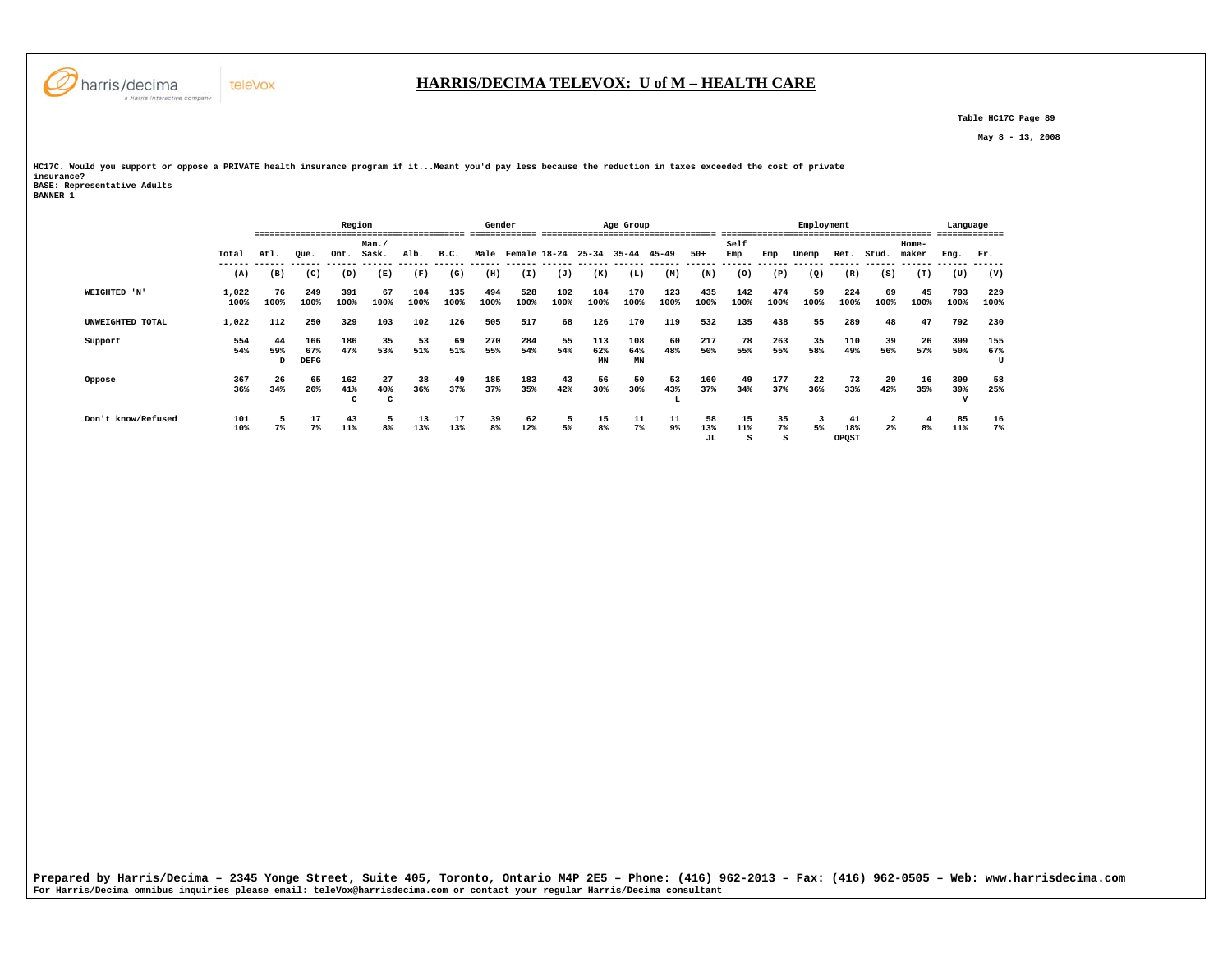

 **Table HC17C Page 90** 

 **May 8 - 13, 2008** 

**HC17C. Would you support or oppose a PRIVATE health insurance program if it...Meant you'd pay less because the reduction in taxes exceeded the cost of private insurance? BASE: Representative Adults BANNER 2** 

|                    |               | Household Income<br>CMA/NON-CMA |                 |             |             |             |            |             |                | Highest Level of Education |             |              |            |             | Marital Status |                |             | Household Size |             |             |
|--------------------|---------------|---------------------------------|-----------------|-------------|-------------|-------------|------------|-------------|----------------|----------------------------|-------------|--------------|------------|-------------|----------------|----------------|-------------|----------------|-------------|-------------|
|                    | Total         | CMA                             | $NON-CMA < 40k$ |             | $40 - 60k$  | 60-80k      | 80-100k    | 100k+       | $< = HS$       | Coll.                      | Univ.       | Post<br>Grad | Student    | Single      | Married        | Div.<br>Wid.   | One         | Two            | Three       | Four+       |
|                    | (A)           | (B)                             | (C)             | (D)         | (E)         | (F)         | (G)        | (H)         | (I)            | (J)                        | (K)         | (L)          | (M)        | (N)         | (0)            | (P)            | (Q)         | (R)            | (S)         | (T)         |
| WEIGHTED 'N'       | 1,022<br>100% | 631<br>100%                     | 391<br>100%     | 285<br>100% | 197<br>100% | 193<br>100% | 77<br>100% | 160<br>100% | 306<br>100%    | 259<br>100%                | 280<br>100% | 81<br>100%   | 88<br>100% | 281<br>100% | 584<br>100%    | 150<br>100%    | 187<br>100% | 341<br>100%    | 178<br>100% | 311<br>100% |
| UNWEIGHTED TOTAL   | 1,022         | 596                             | 426             | 298         | 191         | 189         | 79         | 154         | 336            | 251                        | 283         | 82           | 63         | 235         | 616            | 165            | 203         | 372            | 168         | 274         |
| Support            | 554<br>54%    | 334<br>53%                      | 219<br>56%      | 168<br>59%  | 114<br>58%  | 97<br>50%   | 48<br>61%  | 87<br>54%   | 168<br>55%     | 155<br>60%<br>K            | 135<br>48%  | 43<br>53%    | 51<br>58%  | 169<br>60%  | 312<br>53%     | 70<br>47%      | 96<br>51%   | 184<br>54%     | 92<br>52%   | 181<br>58%  |
| Oppose             | 367<br>36%    | 237<br>38%                      | 130<br>33%      | 95<br>33%   | 64<br>32%   | 75<br>39%   | 25<br>32%  | 63<br>39%   | 103<br>34%     | 82<br>32%                  | 116<br>41%  | 29<br>35%    | 33<br>38%  | 94<br>34%   | 213<br>36%     | 57<br>38%      | 70<br>37%   | 115<br>34%     | 68<br>38%   | 113<br>36%  |
| Don't know/Refused | 101<br>10%    | 60<br>9%                        | 41<br>11%       | 22<br>8%    | 19<br>10%   | 21<br>11%   | 5<br>6%    | 10<br>6%    | 35<br>11%<br>M | 23<br>9%                   | 29<br>10%   | 10<br>12%    | 4<br>$4\%$ | 18<br>6%    | 60<br>10%      | 22<br>15%<br>N | 21<br>11%   | 43<br>12%      | 18<br>10%   | 18<br>6%    |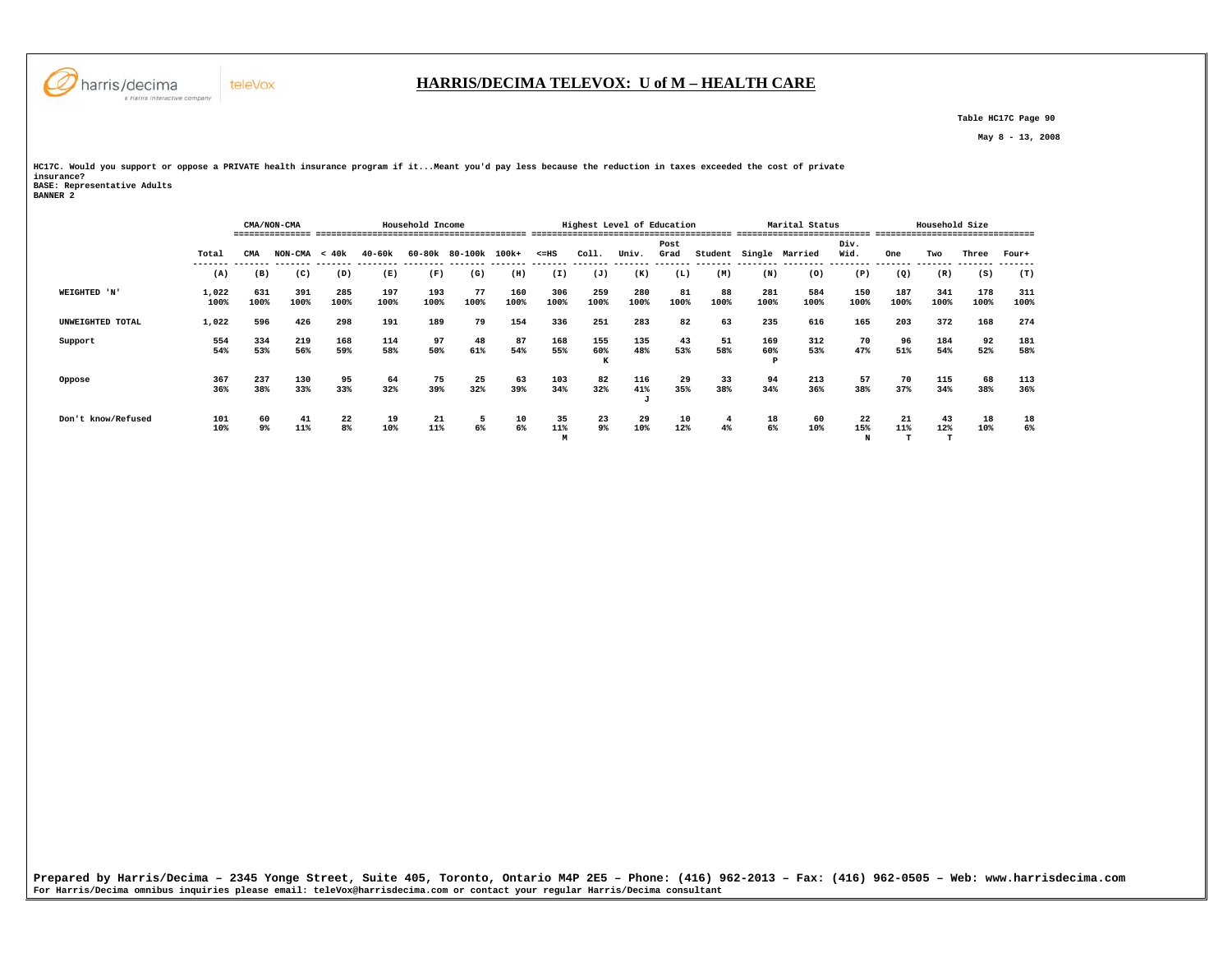

# **HARRIS/DECIMA TELEVOX: U of M – HEALTH CARE**

 **Table HC17D Page 91** 

 **May 8 - 13, 2008** 

**HC17D. Would you support or oppose a PRIVATE health insurance program if it...Meant that some medical treatments that are currently covered are no longer covered? BASE: Representative Adults BANNER 1** 

|                    |               | Region<br>==== |                 |                  |                         |                |             | Gender      |              |             |                | Age Group   |             |               |             |                        | Employment           |                 |            |                          | Language                      |                |
|--------------------|---------------|----------------|-----------------|------------------|-------------------------|----------------|-------------|-------------|--------------|-------------|----------------|-------------|-------------|---------------|-------------|------------------------|----------------------|-----------------|------------|--------------------------|-------------------------------|----------------|
|                    | Total         | Atl.           | Oue.            | Ont.             | Man.<br>Sask.           | Alb.           | B.C.        | Male        | Female 18-24 |             | $25 - 34$      | 35-44       | 45-49       | $50+$         | Self<br>Emp | Emp                    | Unemp                | Ret.            | Stud.      | $Home-$<br>maker         | Eng.                          | Fr.            |
|                    | (A)           | (B)            | (C)             | (D)              | (E)                     | (F)            | (G)         | (H)         | (I)          | (J)         | -------<br>(K) | (L)         | (M)         | (N)           | (0)         | (P)                    | (Q)                  | (R)             | (S)        | (T)                      | (U)                           | (V)            |
| WEIGHTED 'N'       | 1,022<br>100% | 76<br>100%     | 249<br>100%     | 391<br>100%      | 67<br>100%              | 104<br>100%    | 135<br>100% | 494<br>100% | 528<br>100%  | 102<br>100% | 184<br>100%    | 170<br>100% | 123<br>100% | 435<br>100%   | 142<br>100% | 474<br>100%            | 59<br>100%           | 224<br>100%     | 69<br>100% | 45<br>100%               | 793<br>100%                   | 229<br>100%    |
| UNWEIGHTED TOTAL   | 1,022         | 112            | 250             | 329              | 103                     | 102            | 126         | 505         | 517          | 68          | 126            | 170         | 119         | 532           | 135         | 438                    | 55                   | 289             | 48         | 47                       | 792                           | 230            |
| Support            | 246<br>24%    | 17<br>23%      | 74<br>30%<br>DF | 77<br>20%        | 24<br>37%<br><b>BDF</b> | 20<br>19%      | 35<br>26%   | 131<br>26%  | 116<br>22%   | 18<br>18%   | 53<br>29%      | 46<br>27%   | 31<br>26%   | 98<br>22%     | 44<br>31%   | 113<br>24%             | 11<br>19%            | 49<br>22%       | 15<br>22%  | 12<br>27%                | 175<br>22%                    | 72<br>31%<br>U |
| Oppose             | 713<br>70%    | 53<br>70%<br>Е | 165<br>66%      | 292<br>75%<br>CE | 36<br>55%               | 75<br>72%<br>Е | 91<br>67%   | 329<br>67%  | 383<br>73%   | 78<br>77%   | 120<br>65%     | 116<br>68%  | 89<br>72%   | 303<br>70%    | 86<br>60%   | 342<br>72%<br>$\Omega$ | 45<br>76%<br>$\circ$ | 149<br>67%      | 51<br>74%  | 33<br>73%                | 562<br>71%                    | 151<br>66%     |
| Don't know/Refused | 63<br>6%      | 7%             | 10<br>4%        | 23<br>6%         | 6<br>$9\%$              | 9<br>9%        | 10<br>$7\%$ | 34<br>$7\%$ | 29<br>5%     | 5<br>5%     | 10<br>5%       | 9<br>5%     | 3<br>$2\%$  | 35<br>8%<br>M | 12<br>8%    | 18<br>4%               | 3<br>6%              | 26<br>12%<br>PS | 3<br>4%    | $\overline{\phantom{0}}$ | 56<br>$7\%$<br>$\overline{v}$ | -6<br>$3\%$    |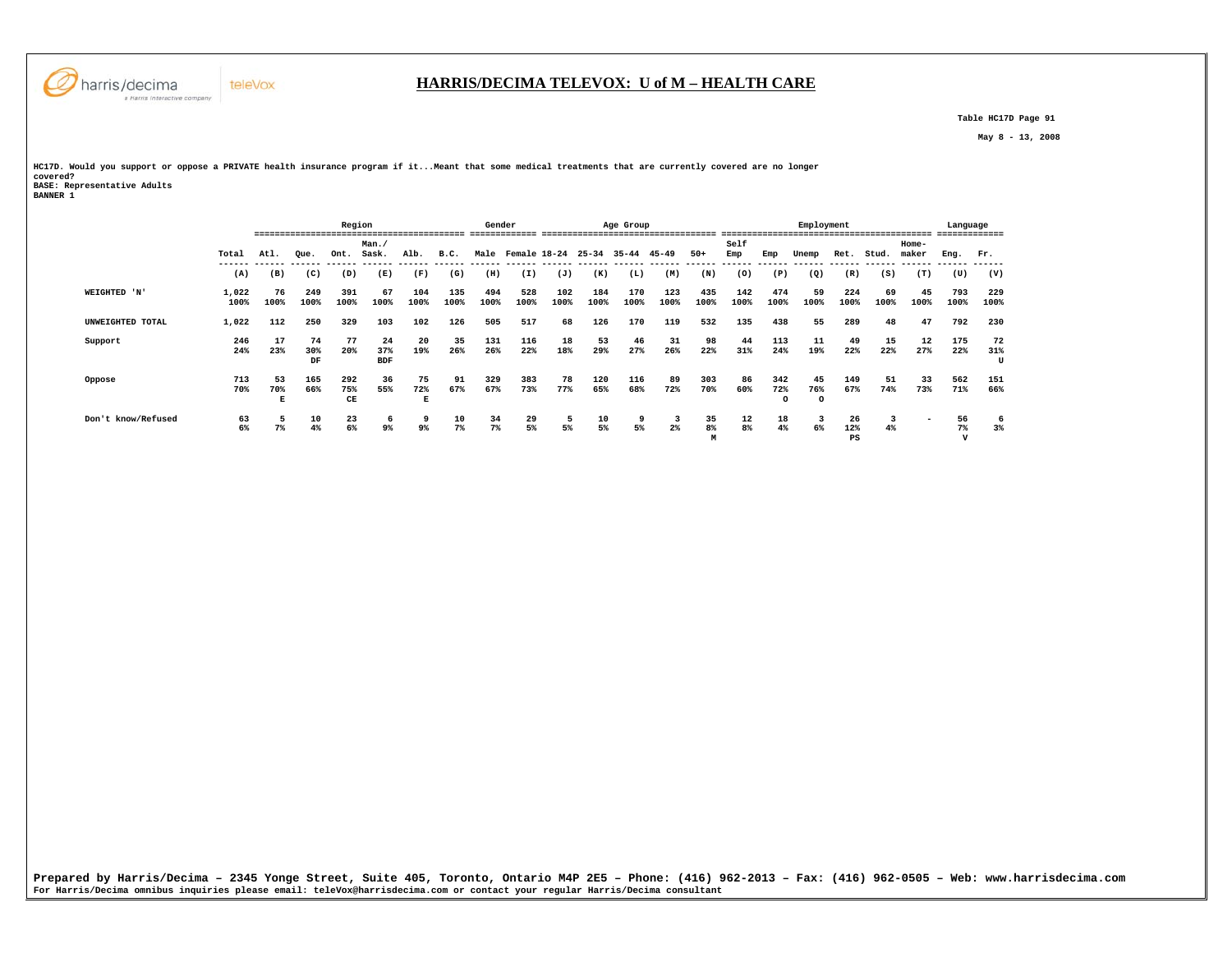

# **HARRIS/DECIMA TELEVOX: U of M – HEALTH CARE**

 **Table HC17D Page 92** 

 **May 8 - 13, 2008** 

**HC17D. Would you support or oppose a PRIVATE health insurance program if it...Meant that some medical treatments that are currently covered are no longer covered? BASE: Representative Adults BANNER 2** 

|                    |               | Household Income<br>CMA/NON-CMA |                 |               |             |             |               |                |                |             | Highest Level of Education |              |            |             | Marital Status<br>-------------------------- |              | --------------------------------- | Household Size |             |             |
|--------------------|---------------|---------------------------------|-----------------|---------------|-------------|-------------|---------------|----------------|----------------|-------------|----------------------------|--------------|------------|-------------|----------------------------------------------|--------------|-----------------------------------|----------------|-------------|-------------|
|                    | Total         | CMA                             | $NON-CMA < 40k$ |               | $40 - 60k$  | 60-80k      | 80-100k 100k+ |                | $< = HS$       | Coll.       | Univ.                      | Post<br>Grad | Student    |             | Single Married                               | Div.<br>Wid. | One                               | Two            | Three       | Four+       |
|                    | (A)           | (B)                             | (C)             | (D)           | (E)         | (F)         | (G)           | (H)            | (I)            | (J)         | (K)                        | (L)          | (M)        | (N)         | (0)                                          | (P)          | (Q)                               | (R)            | (S)         | (T)         |
| WEIGHTED 'N'       | 1,022<br>100% | 631<br>100%                     | 391<br>100%     | 285<br>100%   | 197<br>100% | 193<br>100% | 77<br>100%    | 160<br>100%    | 306<br>100%    | 259<br>100% | 280<br>100%                | 81<br>100%   | 88<br>100% | 281<br>100% | 584<br>100%                                  | 150<br>100%  | 187<br>100%                       | 341<br>100%    | 178<br>100% | 311<br>100% |
| UNWEIGHTED TOTAL   | 1,022         | 596                             | 426             | 298           | 191         | 189         | 79            | 154            | 336            | 251         | 283                        | 82           | 63         | 235         | 616                                          | 165          | 203                               | 372            | 168         | 274         |
| Support            | 246<br>24%    | 165<br>26%                      | 82<br>21%       | 72<br>25%     | 51<br>26%   | 37<br>19%   | 17<br>22%     | 48<br>30%<br>F | 73<br>24%      | 65<br>25%   | 59<br>21%                  | 22<br>27%    | 25<br>28%  | 67<br>24%   | 140<br>24%                                   | 39<br>26%    | 37<br>20%                         | 84<br>25%      | 39<br>22%   | 86<br>28%   |
| Oppose             | 713<br>70%    | 432<br>68%                      | 281<br>72%      | 195<br>68%    | 137<br>70%  | 141<br>73%  | 54<br>69%     | 109<br>68%     | 208<br>68%     | 185<br>71%  | 204<br>73%                 | 51<br>62%    | 60<br>68%  | 201<br>71%  | 409<br>70%                                   | 96<br>64%    | 138<br>74%                        | 233<br>68%     | 129<br>72%  | 208<br>67%  |
| Don't know/Refused | 63<br>6%      | 35<br>6%                        | 28<br>$7\%$     | 18<br>6%<br>H | 9<br>5%     | 14<br>$7\%$ | 9%            | 3<br>$2\%$     | 24<br>8%<br>A. | 9<br>4%     | 17<br>6%                   | 8<br>10%     | 4<br>4%    | 13<br>5%    | 35<br>6%                                     | 15<br>10%    | 12<br>7%                          | 23<br>$7\%$    | 10<br>6%    | 17<br>5%    |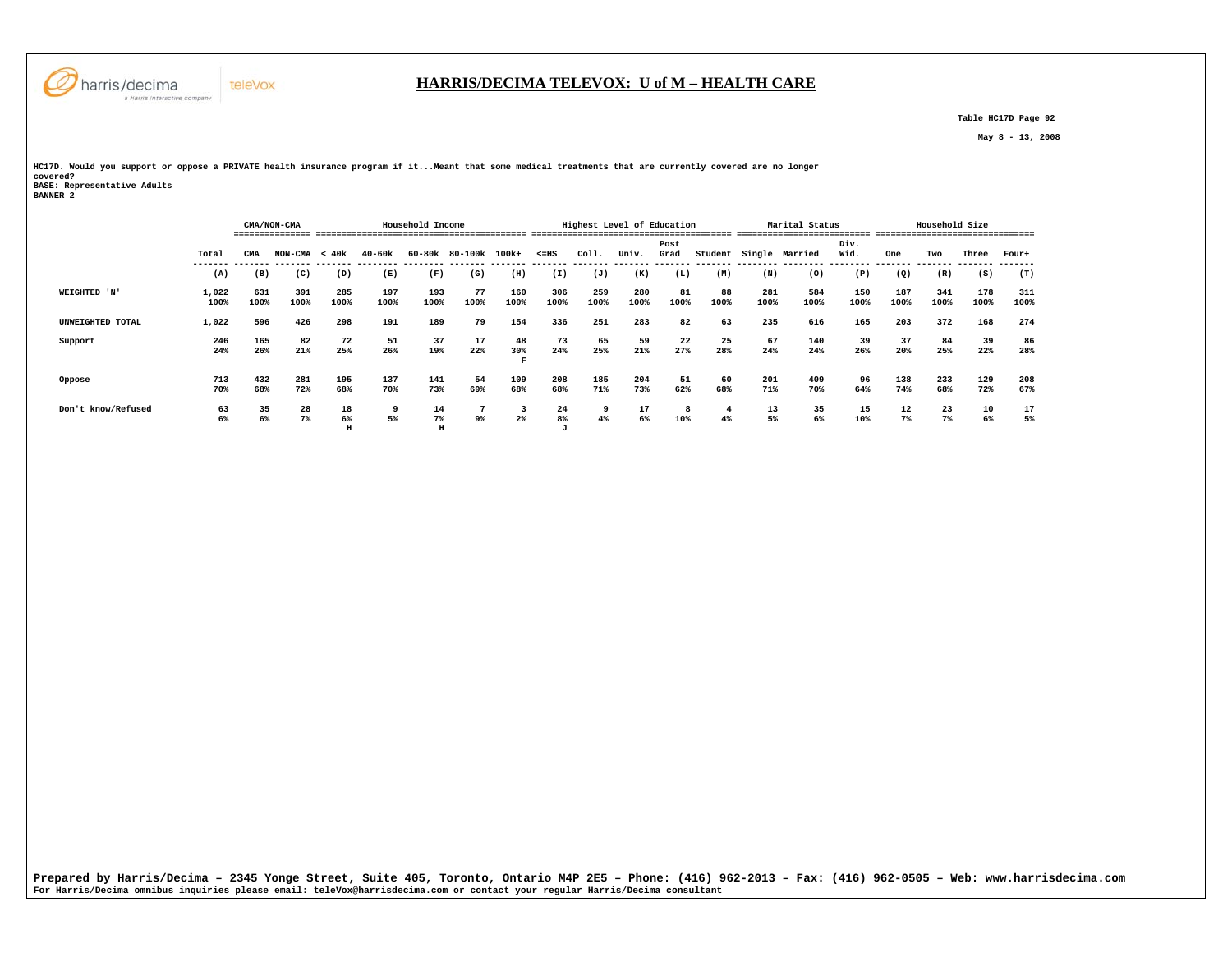

 **Table HC18A Page 93** 

 **May 8 - 13, 2008** 

**HC18A. Do you think a PRIVATE health insurance system would make the quality of your own health care better, worse or would it stay about the same? BASE: Representative Adults BANNER 1** 

 **Region Gender Age Group Employment Language ========================================= ============= ================================== ========================================= ============= Man./ Self Home-** Ret. Stud. maker  **Total Atl. Que. Ont. Sask. Alb. B.C. Male Female 18-24 25-34 35-44 45-49 50+ Emp Emp Unemp Ret. Stud. maker Eng. Fr. ------ ------ ------ ------ ------ ------ ------ ------ ------ ------ ------ ------ ------ ------ ------ ------ ------ ------ ------ ------ ------ ------ (A) (B) (C) (D) (E) (F) (G) (H) (I) (J) (K) (L) (M) (N) (O) (P) (Q) (R) (S) (T) (U) (V) WEIGHTED 'N' 1,022 76 249 391 67 104 135 494 528 102 184 170 123 435 142 474 59 224 69 45 793 229 100% 100% 100% 100% 100% 100% 100% 100% 100% 100% 100% 100% 100% 100% 100% 100% 100% 100% 100% 100% 100% 100% UNWEIGHTED TOTAL 1,022 112 250 329 103 102 126 505 517 68 126 170 119 532 135 438 55 289 48 47 792 230 Worse 209 15 22 98 13 28 33 112 96 15 32 40 31 87 24 104 16 40 13 9 187 21** 9%  **20% 20% 9% 25% 19% 27% 24% 23% 18% 15% 17% 23% 25% 20% 17% 22% 27% 18% 18% 20% 24% 9% C C C C C V Same 538 40 143 207 39 50 61 243 295 53 98 73 63 248 70 238 31 133 40 23 411 127 53% 52% 57% 53% 58% 47% 45% 49% 56% 52% 53% 43% 51% 57% 49% 50% 53% 60% 58% 50% 52% 55% G H L P Better 231 16 80 70 13 19 32 125 106 30 47 52 27 75 42 109 11 39 16 13 154 77** 34%  **23% 21% 32% 18% 19% 18% 24% 25% 20% 29% 26% 30% 22% 17% 29% 23% 18% 17% 24% 28% 19% 34% BDEF N N R U Don't know/Refused 44 4 4 16 2 7 10 13 31 4 7 5 3 25 6 23 1 11 - 1 40 4**  $2%$  **4% 6% 2% 4% 4% 7% 7% 3% 6% 4% 4% 3% 3% 6% 4% 5% 2% 5% 2% 5% 2% C H V**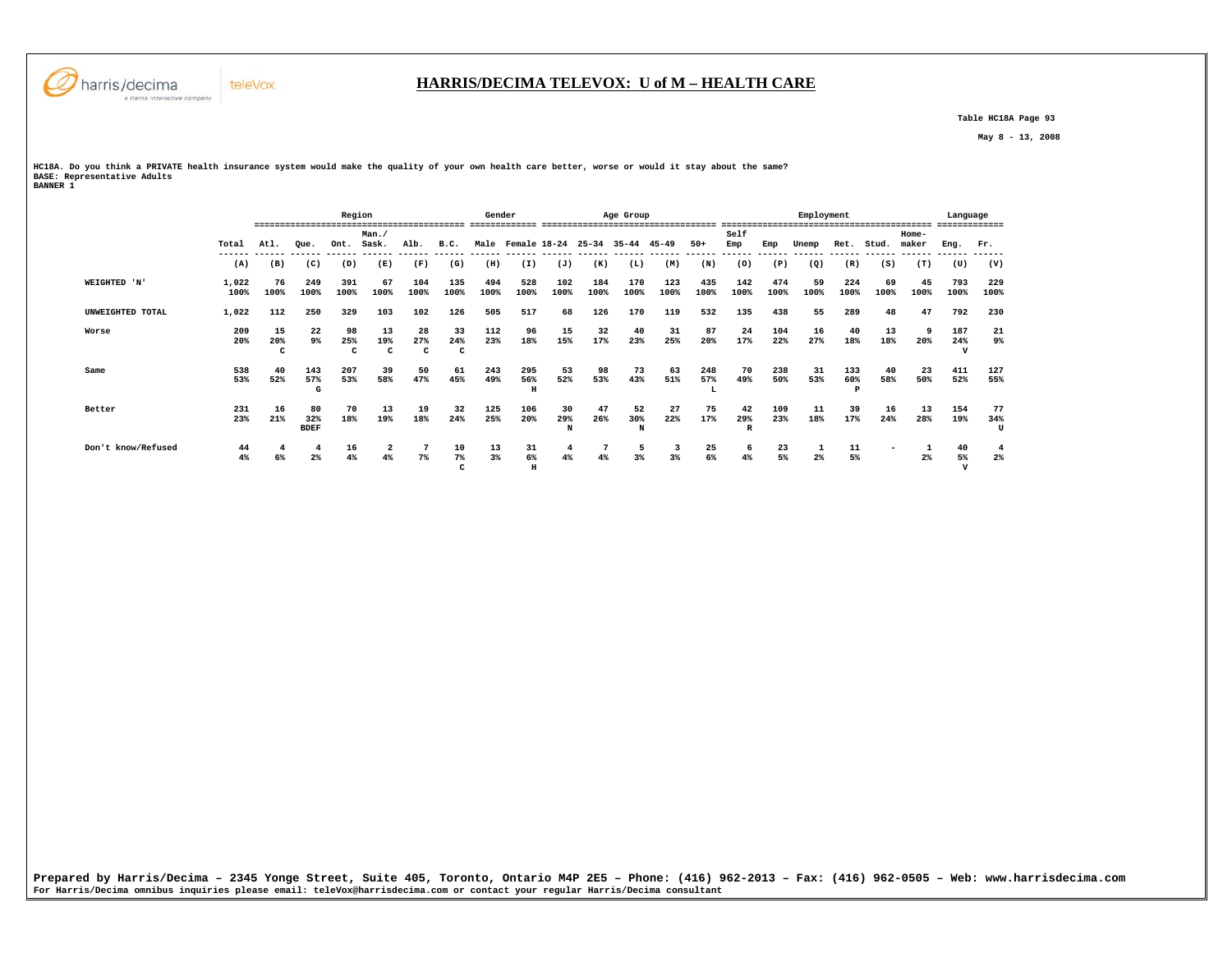

#### **HARRIS/DECIMA TELEVOX: U of M – HEALTH CARE**

 **Table HC18A Page 94** 

 **May 8 - 13, 2008** 

**HC18A. Do you think a PRIVATE health insurance system would make the quality of your own health care better, worse or would it stay about the same? BASE: Representative Adults BANNER 2** 

|                    |               |                 | CMA/NON-CMA                        |                 |                 | Household Income |                      |                         |                                      | Highest Level of Education               |             |              |                |             | Marital Status |              |             | Household Size |                                  |             |
|--------------------|---------------|-----------------|------------------------------------|-----------------|-----------------|------------------|----------------------|-------------------------|--------------------------------------|------------------------------------------|-------------|--------------|----------------|-------------|----------------|--------------|-------------|----------------|----------------------------------|-------------|
|                    | Total         | CMA             | ---------------<br>$NON-CMA < 40k$ |                 | 40-60k          |                  | 60-80k 80-100k 100k+ |                         | $< = HS$<br>-------- ------- ------- | -------------------------------<br>Coll. | Univ.       | Post<br>Grad | Student        |             | Single Married | Div.<br>Wid. | One         | Two            | -----------------------<br>Three | Four+       |
|                    | ------<br>(A) | (B)             | (C)                                | (D)             | (E)             | (F)              | (G)                  | (H)                     | (I)                                  | (J)                                      | (K)         | (L)          | (M)            | (N)         | (0)            | (P)          | (Q)         | (R)            | (S)                              | (T)         |
| WEIGHTED 'N'       | 1,022<br>100% | 631<br>100%     | 391<br>100%                        | 285<br>100%     | 197<br>100%     | 193<br>100%      | 77<br>100%           | 160<br>100%             | 306<br>100%                          | 259<br>100%                              | 280<br>100% | 81<br>100%   | 88<br>100%     | 281<br>100% | 584<br>100%    | 150<br>100%  | 187<br>100% | 341<br>100%    | 178<br>100%                      | 311<br>100% |
| UNWEIGHTED TOTAL   | 1,022         | 596             | 426                                | 298             | 191             | 189              | 79                   | 154                     | 336                                  | 251                                      | 283         | 82           | 63             | 235         | 616            | 165          | 203         | 372            | 168                              | 274         |
| Worse              | 209<br>20%    | 123<br>19%      | 86<br>22%                          | 50<br>17%       | 54<br>28%<br>DH | 39<br>20%        | 15<br>19%            | 28<br>17%               | 48<br>16%                            | 62<br>24%                                | 65<br>23%   | 19<br>23%    | 13<br>15%      | 48<br>17%   | 134<br>23%     | 25<br>17%    | 31<br>17%   | 72<br>21%      | 37<br>21%                        | 67<br>22%   |
| Same               | 538<br>53%    | 326<br>52%      | 212<br>54%                         | 166<br>58%<br>H | 99<br>50%       | 100<br>52%       | 44<br>57%            | 76<br>48%               | 175<br>57%<br>JL                     | 125<br>48%                               | 147<br>52%  | 34<br>42%    | 53<br>59%<br>┻ | 153<br>54%  | 295<br>50%     | 85<br>57%    | 109<br>59%  | 183<br>54%     | 88<br>49%                        | 156<br>50%  |
| Better             | 231<br>23%    | 161<br>25%<br>c | 70<br>18%                          | 59<br>21%       | 38<br>20%       | 49<br>25%        | 14<br>18%            | 49<br>31%<br><b>DEG</b> | 65<br>21%                            | 57<br>22%                                | 59<br>21%   | 26<br>32%    | 22<br>25%      | 73<br>26%   | 129<br>22%     | 29<br>20%    | 39<br>21%   | 68<br>20%      | 44<br>25%                        | 79<br>26%   |
| Don't know/Refused | 44<br>4%      | 22<br>$3\%$     | 23<br>6%                           | 11<br>4%        | $3\%$           | 3%               | 5%                   | 4%                      | 18<br>6%                             | 16<br>6%                                 | 3%          | 3%           |                | $3\%$       | 27<br>5%       | 10<br>$7\%$  | $4\%$       | 18<br>5%       | 5%                               | 3%          |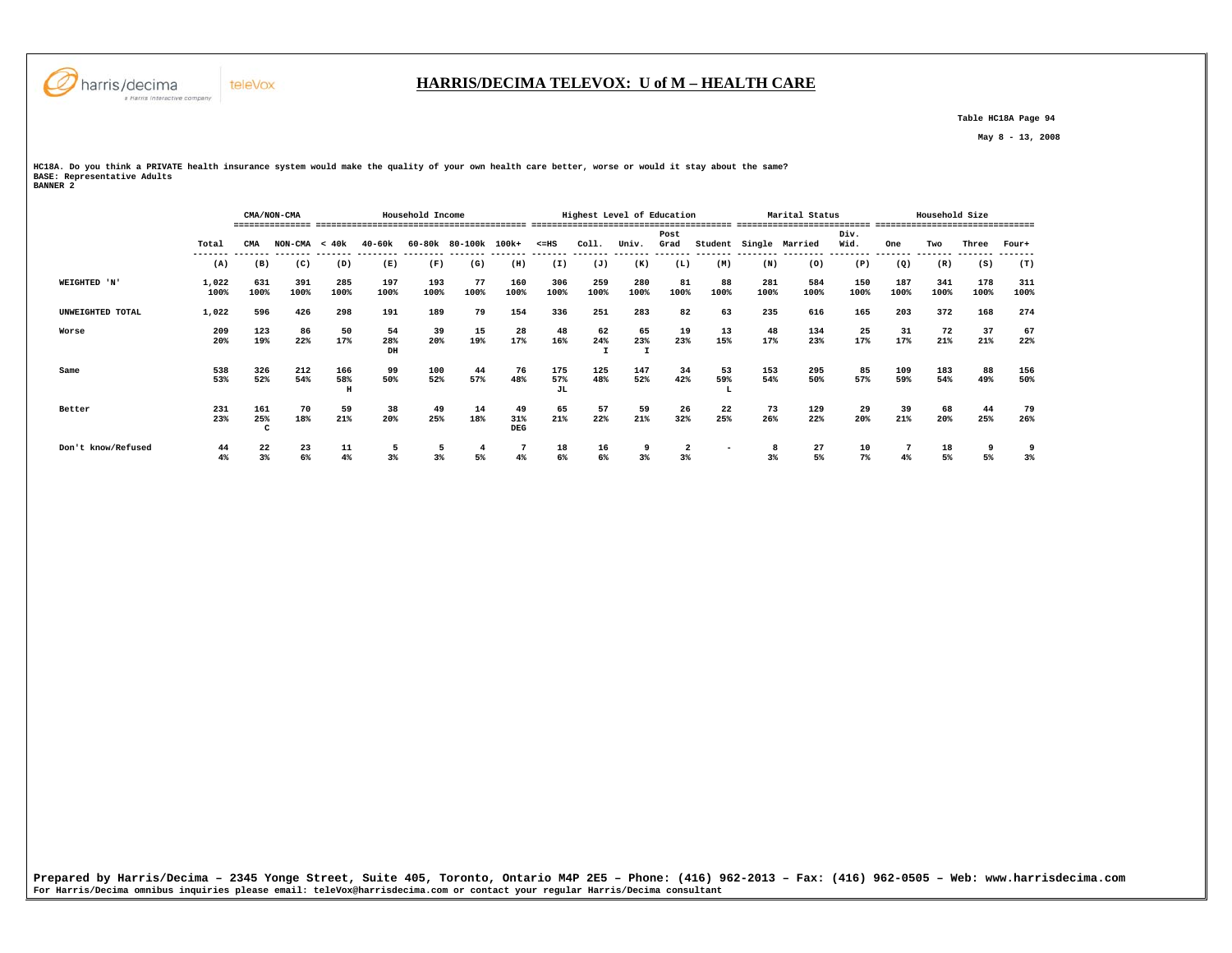

 **Table HC18B Page 95** 

 **May 8 - 13, 2008** 

**HC18B. Do you think a PRIVATE health insurance system would make the availability of health care treatments to you and your family better, worse or would it stay about the same? BASE: Representative Adults BANNER 1** 

 **E H** 

|                    |                 |                |                           | Region          |                  |                 |                | Gender      |                      |             |                     | Age Group   |             |                 |               |                 | Employment      |                |                |                 | Language |          |
|--------------------|-----------------|----------------|---------------------------|-----------------|------------------|-----------------|----------------|-------------|----------------------|-------------|---------------------|-------------|-------------|-----------------|---------------|-----------------|-----------------|----------------|----------------|-----------------|----------|----------|
|                    |                 | ----           | ------------------------- |                 | Man.             |                 |                |             |                      |             |                     |             |             |                 | Self          |                 |                 |                |                | ------<br>Home- |          |          |
|                    | Total<br>------ | Atl.<br>------ | Oue.<br>------            | Ont.<br>------- | Sask.<br>------- | Alb.<br>------- | B.C.<br>------ | ------      | Male Female 18-24    |             | $25 - 34$<br>------ | $35 - 44$   | $45 - 49$   | $50+$<br>------ | Emp<br>------ | Emp             | Unemp<br>------ | Ret.<br>------ | Stud.          | maker           | Eng.     | Fr.      |
|                    | (A)             | (B)            | (C)                       | (D)             | (E)              | (F)             | (G)            | (H)         | ------ ------<br>(I) | (J)         | (K)                 | (L)         | (M)         | (N)             | (0)           | (P)             | (Q)             | (R)            | (S)            | (T)             | (U)      | (V)      |
| WEIGHTED 'N'       | 1,022           | 76             | 249<br>100%               | 391<br>100%     | 67<br>100%       | 104             | 135<br>100%    | 494<br>100% | 528<br>100%          | 102<br>100% | 184<br>100%         | 170<br>100% | 123<br>100% | 435<br>100%     | 142           | 474<br>100%     | 59              | 224<br>100%    | 69<br>100%     | 45<br>100%      | 793      | 229      |
|                    | 100%            | 100%           |                           |                 |                  | 100%            |                |             |                      |             |                     |             |             |                 | 100%          |                 | 100%            |                |                |                 | 100%     | 100%     |
| UNWEIGHTED TOTAL   | 1,022           | 112            | 250                       | 329             | 103              | 102             | 126            | 505         | 517                  | 68          | 126                 | 170         | 119         | 532             | 135           | 438             | 55              | 289            | 48             | 47              | 792      | 230      |
| Worse              | 184             | 16             | 16                        | 87              | 14               | 22              | 29             | 95          | 89                   | 13          | 32                  | 33          | 24          | 76              | 17            | 98              | 14              | 36             |                | ٠q              | 168      | 16       |
|                    | 18%             | 21%<br>c       | 6%                        | 22%<br>c        | 21%<br>C         | 21%<br>c        | 22%<br>c       | 19%         | 17%                  | 13%         | 18%                 | 19%         | 20%         | 17%             | 12%           | 21%<br>$\Omega$ | 24%             | 16%            | 12%            | 21%             | 21%<br>v | $7\%$    |
| Same               | 509             | 34             | 125                       | 205             | 32               | 51              | 62             | 235         | 274                  | 52          | 92                  | 70          | 59          | 232             | 74            | 221             | 29              | 124            | 34             | 22              | 396      | 113      |
|                    | 50%             | 45%            | 50%                       | 52%             | 49%              | 49%             | 46%            | 48%         | 52%                  | 51%         | 50%                 | 41%         | 48%         | 53%             | 52%           | 47%             | 49%             | 56%<br>P       | 49%            | 49%             | 50%      | 49%      |
| Better             | 287             | 22             | 100                       | 85              | 19               | 27              | 33             | 152         | 135                  | 35          | 50                  | 60          | 33          | 108             | 48            | 135             | 15              | 51             | 25             | 13              | 192      | 95       |
|                    | 28%             | 29%            | 40%<br><b>BDFG</b>        | 22%             | 29%              | 26%             | 25%            | 31%         | 26%                  | 34%         | 27%                 | 35%<br>N    | 27%         | 25%             | 33%           | 29%             | 25%             | 23%            | 37%            | 28%             | 24%      | 41%<br>U |
| Don't know/Refused | 42              |                |                           | 15              |                  |                 | 11             | 13          | 30                   |             |                     |             | b           | 19              | 4             | 20              |                 | 13             |                |                 | 36       | 6<br>3%  |
|                    | 4%              | 5%             | 3%                        | 4%              | 2%               | 4%              | 8 <sup>8</sup> | 3%          | 6%                   | $1\%$       | 5%                  | 4%          | 5%          | 4%              | 3%            | 4%              | $2\%$           | 6%             | 2 <sup>°</sup> | 2%              | 5%       |          |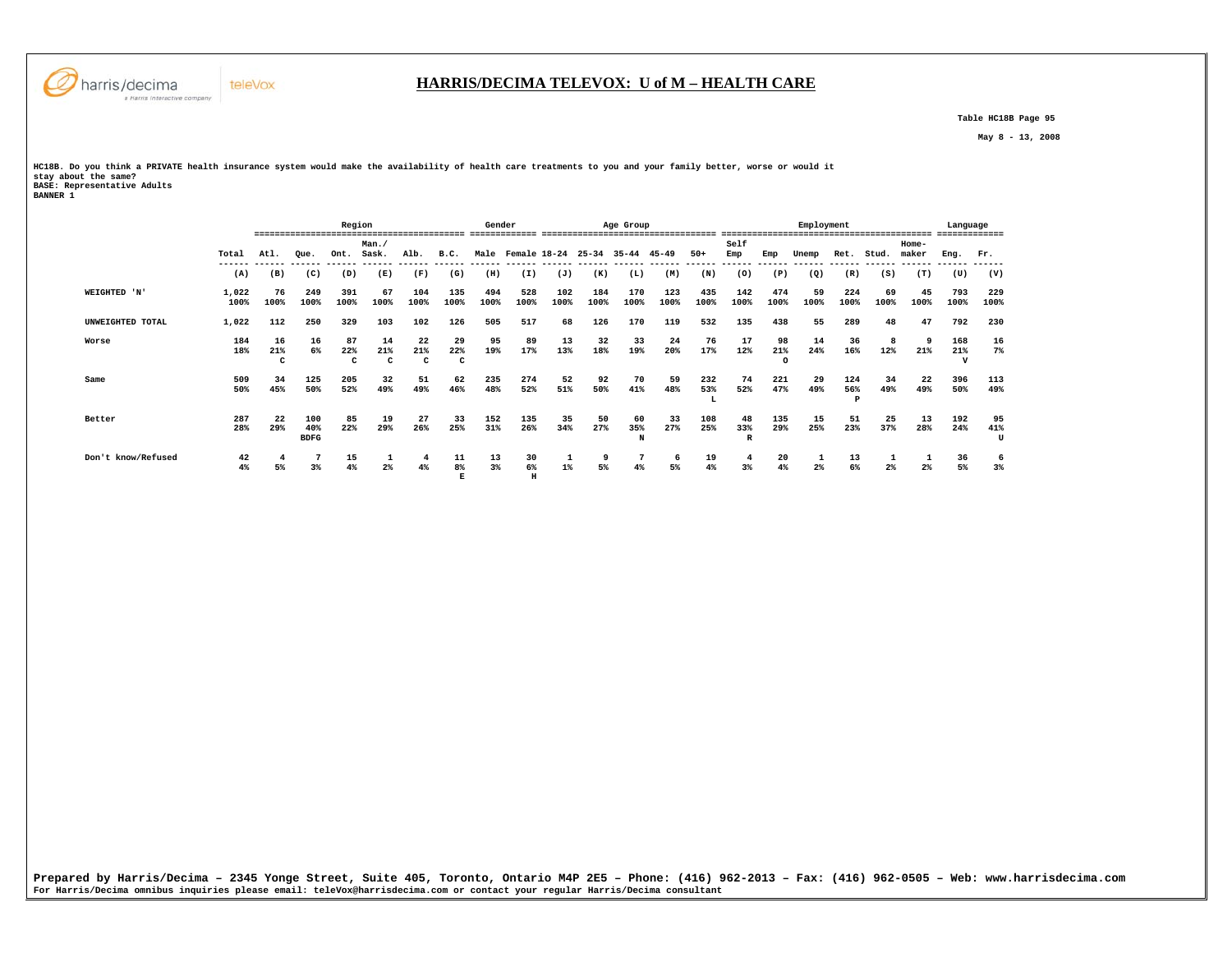

 **E** 

#### **HARRIS/DECIMA TELEVOX: U of M – HEALTH CARE**

 **Table HC18B Page 96** 

 **May 8 - 13, 2008** 

**HC18B. Do you think a PRIVATE health insurance system would make the availability of health care treatments to you and your family better, worse or would it stay about the same? BASE: Representative Adults BANNER 2** 

|                    |               |                 | CMA/NON-CMA     |                 | Household Income                 |             | Highest Level of Education |                  |             |             |             | Marital Status |            |             | Household Size | -------------------------------- |             |             |                                        |             |
|--------------------|---------------|-----------------|-----------------|-----------------|----------------------------------|-------------|----------------------------|------------------|-------------|-------------|-------------|----------------|------------|-------------|----------------|----------------------------------|-------------|-------------|----------------------------------------|-------------|
|                    | Total         | CMA             | $NON-CMA < 40k$ |                 | 40-60k                           |             | 60-80k 80-100k 100k+       |                  | $< = HS$    | Coll.       | Univ.       | Post<br>Grad   | Student    |             | Single Married | Div.<br>Wid.                     | One         | Two         | Three                                  | Four+       |
|                    | (A)           | (B)             | (C)             | (D)             | (E)                              | (F)         | (G)                        | (H)              | (I)         | (J)         | (K)         | (L)            | (M)        | (N)         | (0)            | (P)                              | (Q)         | (R)         | (S)                                    | (T)         |
| WEIGHTED 'N'       | 1,022<br>100% | 631<br>100%     | 391<br>100%     | 285<br>100%     | 197<br>100%                      | 193<br>100% | 77<br>100%                 | 160<br>100%      | 306<br>100% | 259<br>100% | 280<br>100% | 81<br>100%     | 88<br>100% | 281<br>100% | 584<br>100%    | 150<br>100%                      | 187<br>100% | 341<br>100% | 178<br>100%                            | 311<br>100% |
| UNWEIGHTED TOTAL   | 1,022         | 596             | 426             | 298             | 191                              | 189         | 79                         | 154              | 336         | 251         | 283         | 82             | 63         | 235         | 616            | 165                              | 203         | 372         | 168                                    | 274         |
| Worse              | 184<br>18%    | 106<br>17%      | 77<br>20%       | 45<br>16%       | 52<br>26%<br><b>DFGH</b>         | 29<br>15%   | 10<br>13%                  | 19<br>12%        | 42<br>14%   | 55<br>21%   | 54<br>19%   | 20<br>24%      | 11<br>12%  | 45<br>16%   | 109<br>19%     | 27<br>18%                        | 31<br>17%   | 61<br>18%   | 38<br>21%                              | 53<br>17%   |
| Same               | 509<br>50%    | 298<br>47%      | 211<br>54%<br>B | 161<br>56%<br>н | 95<br>48%                        | 98<br>51%   | 38<br>49%                  | 68<br>42%        | 161<br>53%  | 122<br>47%  | 144<br>52%  | 34<br>41%      | 44<br>50%  | 143<br>51%  | 284<br>49%     | 77<br>51%                        | 99<br>53%   | 173<br>51%  | 81<br>46%                              | 154<br>49%  |
| Better             | 287<br>28%    | 205<br>33%<br>C | 82<br>21%       | 66<br>23%       | 48<br>24%                        | 57<br>29%   | 26<br>34%                  | 68<br>42%<br>DEF | 85<br>28%   | 73<br>28%   | 72<br>26%   | 25<br>31%      | 31<br>35%  | 85<br>30%   | 165<br>28%     | 37<br>25%                        | 47<br>25%   | 89<br>26%   | 53<br>30%                              | 96<br>31%   |
| Don't know/Refused | 42<br>4%      | 21<br>3%        | 21<br>5%        | 13<br>5%        | $\overline{\mathbf{2}}$<br>$1\%$ | 4%          | 4%                         | 5<br>3%          | 18<br>6%    | 10<br>4%    | 3%          | 3%             | 3%         | 3%          | 26<br>5%       | 5%                               | 10<br>5%    | 17<br>5%    | $\ddot{\phantom{0}}$<br>3 <sup>8</sup> | 9<br>3%     |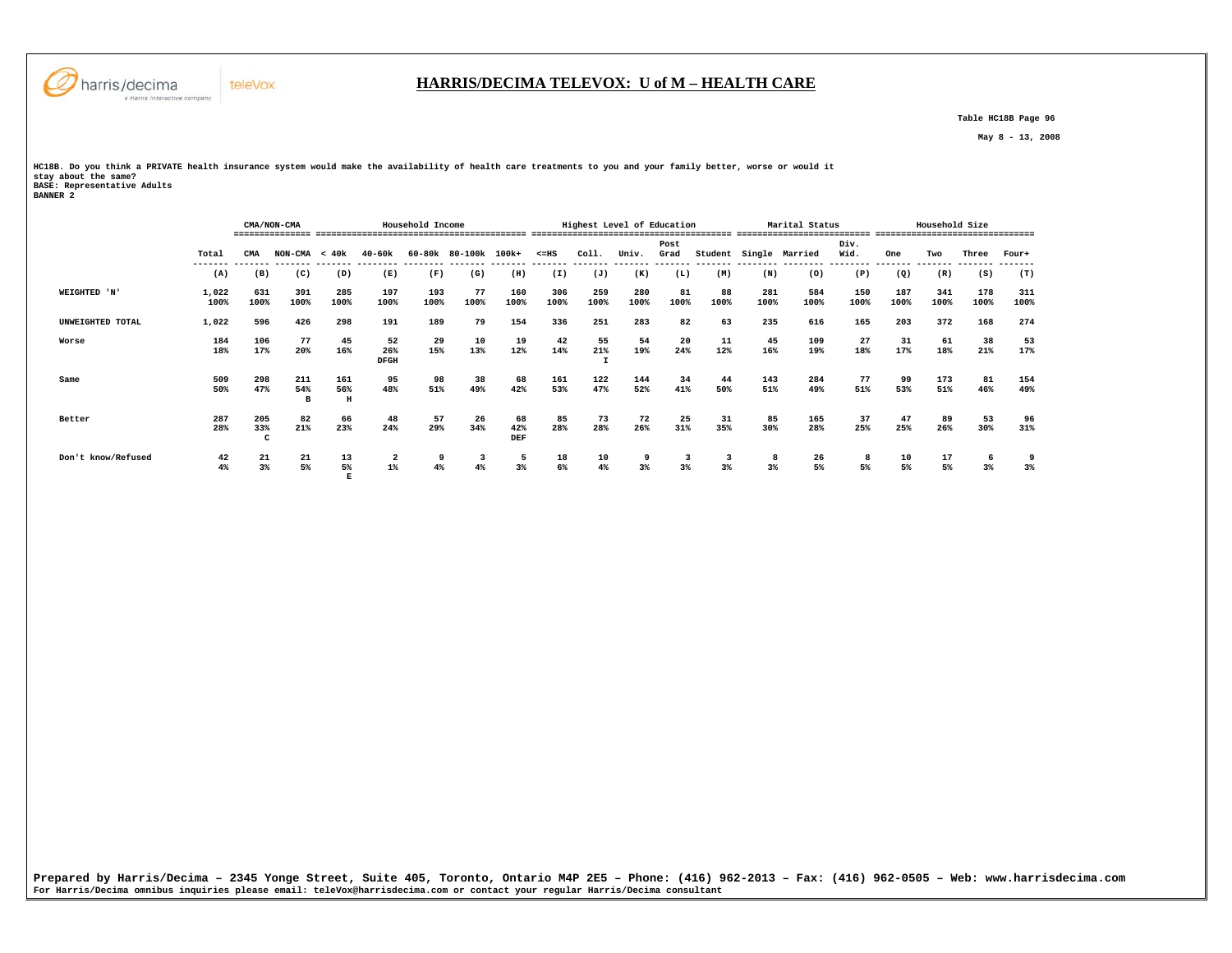

 **Table HC18C Page 97** 

 **May 8 - 13, 2008** 

**HC18C. Do you think a PRIVATE health insurance system would make the cost of health care for you and your family better, worse or would it stay about the same? BASE: Representative Adults BANNER 1** 

 **H** 

 **Region Gender Age Group Employment Language ========================================= ============= ================================== ========================================= ============= Man./ Self Home-** Ret. Stud. maker  **Total Atl. Que. Ont. Sask. Alb. B.C. Male Female 18-24 25-34 35-44 45-49 50+ Emp Emp Unemp Ret. Stud. maker Eng. Fr. ------ ------ ------ ------ ------ ------ ------ ------ ------ ------ ------ ------ ------ ------ ------ ------ ------ ------ ------ ------ ------ ------ (A) (B) (C) (D) (E) (F) (G) (H) (I) (J) (K) (L) (M) (N) (O) (P) (Q) (R) (S) (T) (U) (V) WEIGHTED 'N' 1,022 76 249 391 67 104 135 494 528 102 184 170 123 435 142 474 59 224 69 45 793 229 100% 100% 100% 100% 100% 100% 100% 100% 100% 100% 100% 100% 100% 100% 100% 100% 100% 100% 100% 100% 100% 100% UNWEIGHTED TOTAL 1,022 112 250 329 103 102 126 505 517 68 126 170 119 532 135 438 55 289 48 47 792 230 Worse 410 28 62 181 26 48 65 204 207 55 71 67 53 159 46 207 21 79 35 19 356 55**  $24%$  **40% 38% 25% 46% 39% 46% 48% 41% 39% 54% 39% 39% 43% 36% 32% 44% 36% 35% 50% 43% 45% 24% C C C C C LN OR O V Same 415 33 121 139 30 42 50 193 222 33 71 68 46 196 59 184 24 102 23 19 300 114** 50%  **41% 43% 49% 35% 45% 40% 37% 39% 42% 33% 39% 40% 37% 45% 42% 39% 41% 46% 33% 41% 38% 50%**  $\mathbf{H}$  **DG U Better 152 12 55 53 7 10 14 85 66 12 30 30 19 61 30 62 12 28 12 6 99 52**  $\frac{52}{23\%}$  **15% 16% 22% 14% 11% 9% 10% 17% 13% 12% 17% 18% 15% 14% 21% 13% 20% 13% 17% 13% 13% 23%** pergetal contracts to the contracts of the contracts of the contracts of the contracts of the contracts of the contracts of the contracts of the contracts of the contracts of the contracts of the contracts of the contracts  **Don't know/Refused 45 3 10 19 3 5 7 12 34 2 11 5 6 20 7 21 2 14 - 1 37 8**  $3%$  **4% 4% 4% 5% 4% 5% 5% 2% 6% 2% 6% 3% 5% 5% 5% 4% 3% 6% 3% 5% 3%**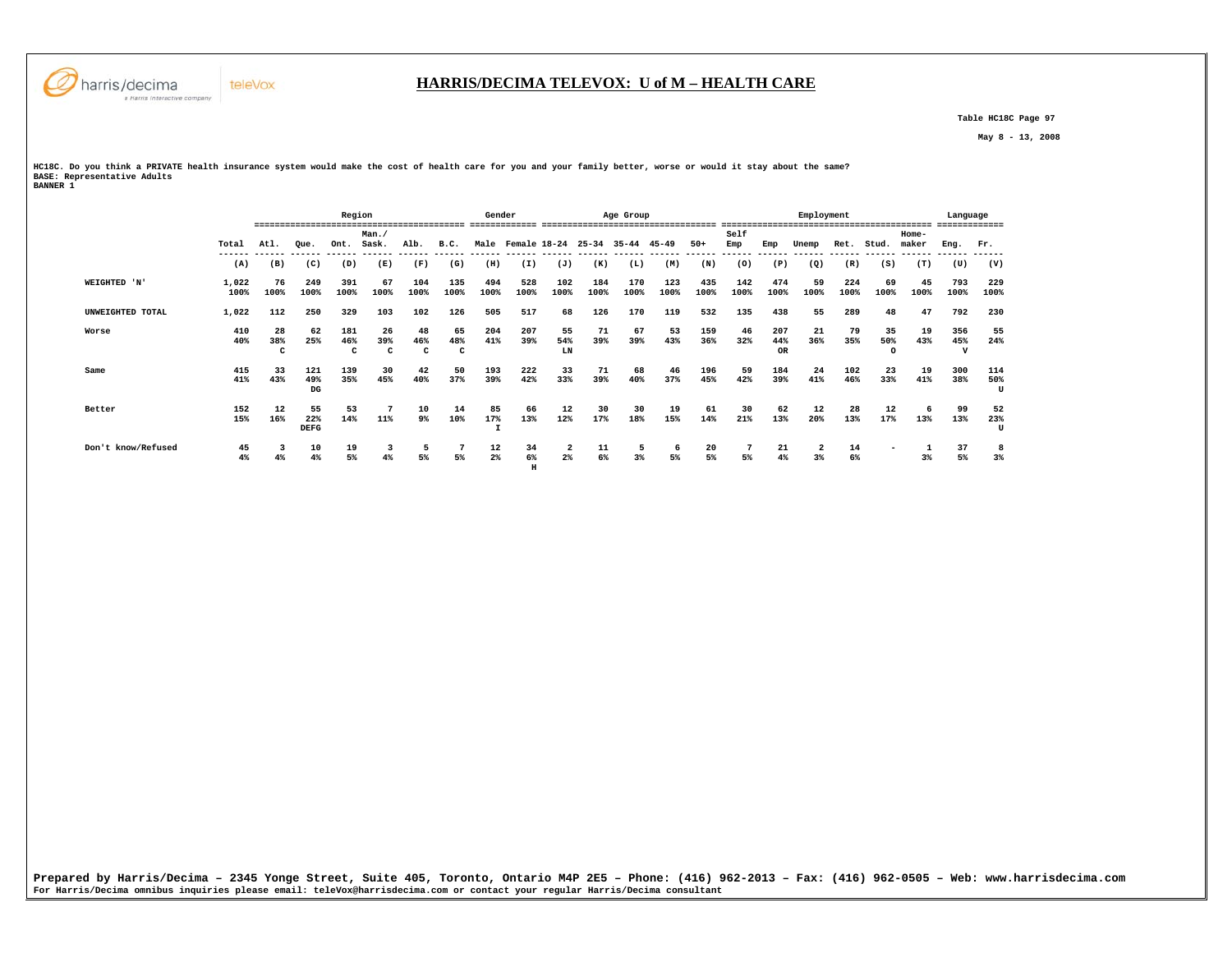

#### **HARRIS/DECIMA TELEVOX: U of M – HEALTH CARE**

 **Table HC18C Page 98** 

 **May 8 - 13, 2008** 

**HC18C. Do you think a PRIVATE health insurance system would make the cost of health care for you and your family better, worse or would it stay about the same? BASE: Representative Adults BANNER 2** 

|                    |               |             | CMA/NON-CMA                               |                 |                | Household Income |                                           |                |                  | Highest Level of Education |                   |                                  |                  |                 | Marital Status             |                      |                   | Household Size |                      |                                           |
|--------------------|---------------|-------------|-------------------------------------------|-----------------|----------------|------------------|-------------------------------------------|----------------|------------------|----------------------------|-------------------|----------------------------------|------------------|-----------------|----------------------------|----------------------|-------------------|----------------|----------------------|-------------------------------------------|
|                    |               |             |                                           |                 |                |                  |                                           |                |                  |                            |                   |                                  |                  |                 |                            |                      |                   |                |                      |                                           |
|                    |               |             |                                           |                 |                |                  |                                           |                |                  |                            |                   | Post                             |                  |                 |                            | Div.                 |                   |                |                      |                                           |
|                    | Total         | CMA         | $NON-CMA < 40k$<br>------- ------- ------ |                 | 40-60k         |                  | 60-80k 80-100k 100k+                      |                | $< = HS$         | col1.                      | Univ.<br>-------- | Grad                             | -------- ------- |                 | Student Single Married     | Wid.                 | One               | Two            | Three                | Four+                                     |
|                    | (A)           | (B)         | (C)                                       | (D)             | (E)            | (F)              | (G)                                       | (H)            | (I)              | (J)                        | (K)               | (L)                              | (M)              | (N)             | (0)                        | (P)                  | (Q)               | (R)            | (S)                  | (T)                                       |
| WEIGHTED 'N'       | 1,022<br>100% | 631<br>100% | 391<br>100%                               | 285<br>100%     | 197<br>100%    | 193<br>100%      | 77<br>100%                                | 160<br>100%    | 306<br>100%      | 259<br>100%                | 280<br>100%       | 81<br>100%                       | 88<br>100%       | 281<br>100%     | 584<br>100%                | 150<br>100%          | 187<br>100%       | 341<br>100%    | 178<br>100%          | 311<br>100%                               |
| UNWEIGHTED TOTAL   | 1,022         | 596         | 426                                       | 298             | 191            | 189              | 79                                        | 154            | 336              | 251                        | 283               | 82                               | 63               | 235             | 616                        | 165                  | 203               | 372            | 168                  | 274                                       |
| Worse              | 410<br>40%    | 257<br>41%  | 153<br>39%                                | 93<br>33%       | 85<br>43%<br>D | 81<br>42%<br>D   | 32<br>41%                                 | 71<br>44%<br>D | 91<br>30%        | 110<br>43%                 | 121<br>43%        | 45<br>55%<br>$\mathbf \tau$      | 40<br>46%        | 116<br>41%<br>P | 247<br>42%<br>$\mathbf{P}$ | 45<br>30%            | 59<br>32%         | 127<br>37%     | 78<br>44%<br>$\circ$ | 144<br>46%<br>QR                          |
| Same               | 415<br>41%    | 255<br>40%  | 159<br>41%                                | 141<br>49%<br>H | 80<br>41%      | 77<br>40%        | 30<br>38%                                 | 52<br>33%      | 146<br>48%<br>JL | 97<br>37%                  | 111<br>40%        | 26<br>31%                        | 33<br>37%        | 117<br>41%      | 225<br>38%                 | 72<br>48%<br>$\circ$ | 92<br>49%<br>ST   | 152<br>45%     | 67<br>38%            | 103<br>33%                                |
| Better             | 152<br>15%    | 97<br>15%   | 54<br>14%                                 | 40<br>14%       | 28<br>14%      | 22<br>11%        | $\begin{array}{c} 13 \\ 17\% \end{array}$ | 32<br>20%      | 56<br>18%        | 38<br>15%                  | 34<br>12%         | 9<br>11%                         | 14<br>16%        | 40<br>14%       | 90<br>15%                  | 20<br>14%            | $\frac{25}{13\%}$ | 48<br>14%      | 25<br>14%            | $\begin{array}{c} 53 \\ 17\% \end{array}$ |
| Don't know/Refused | 45<br>4%      | 21<br>3%    | 24<br>6%                                  | 12<br>4%        | 4<br>$2\%$     | 13<br>$7\%$<br>E | 4%                                        | 5<br>3%        | 13<br>4%         | 14<br>5%                   | 14<br>5%          | $\overline{a}$<br>2 <sup>8</sup> | 1%               | 8<br>3%         | 22<br>4%                   | 13<br>9%<br>N        | 11<br>6%          | 14<br>$4\%$    | 5%                   | 11<br>4%                                  |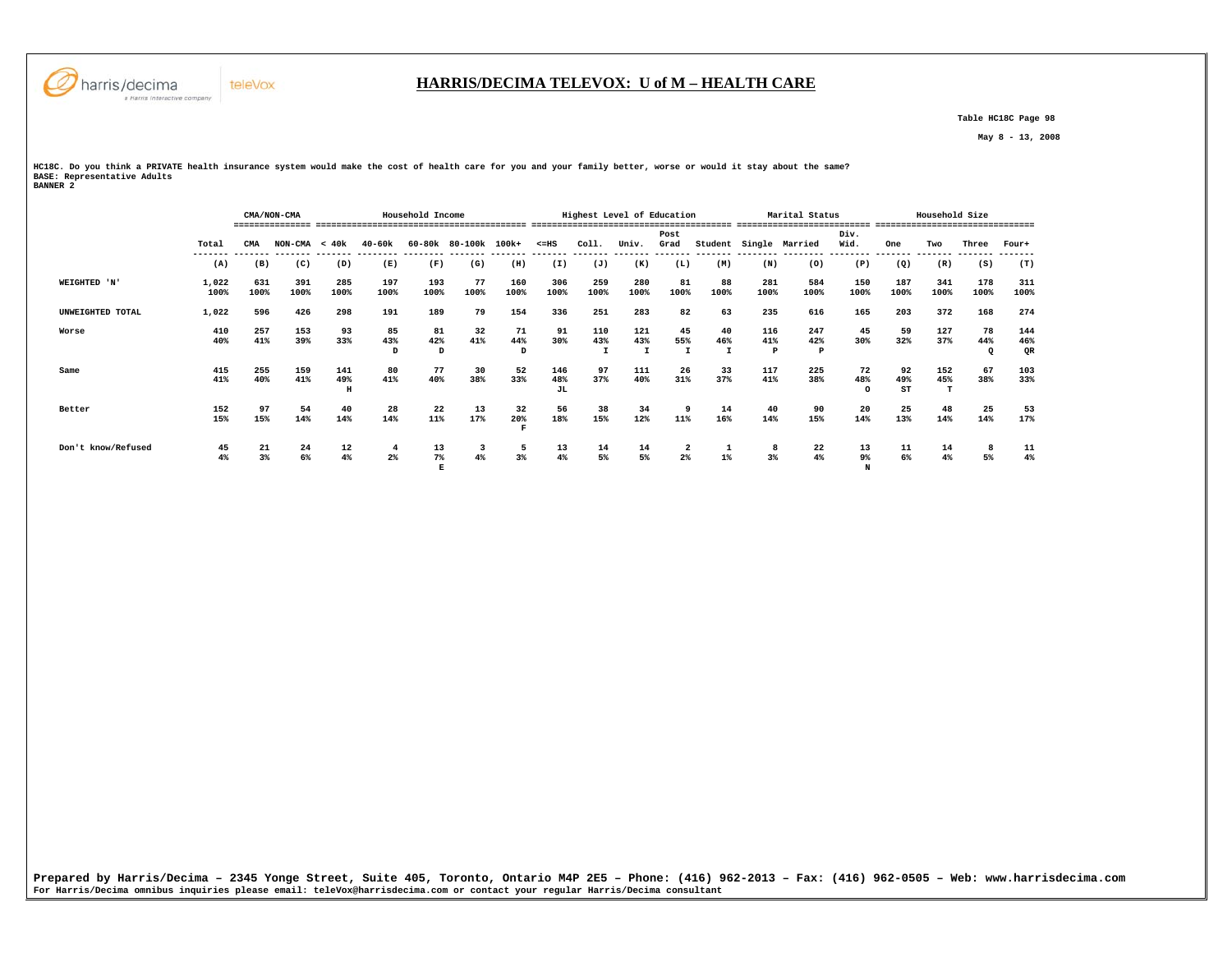

 **Table HC18D Page 99** 

 **May 8 - 13, 2008** 

**HC18D. Do you think a PRIVATE health insurance system would make your choice of doctors and hospitals better, worse or would it stay about the same? BASE: Representative Adults BANNER 1** 

|                    |               | ====           |                      | Region         |                |                |                | Gender      |                 |                |                | Age Group      |             |                  |                |                 | Employment |                  |            |                | Language    |                 |
|--------------------|---------------|----------------|----------------------|----------------|----------------|----------------|----------------|-------------|-----------------|----------------|----------------|----------------|-------------|------------------|----------------|-----------------|------------|------------------|------------|----------------|-------------|-----------------|
|                    | Total         | At.1.          | Oue.                 | Ont.           | Man./<br>Sask. | Alb.           | B.C.           | Male        | Female 18-24    |                | $25 - 34$      | $35 - 44$      | $45 - 49$   | $50+$            | Self<br>Emp    | Emp             | Tinemr     | Ret.             | Stud.      | Home-<br>maker | Enq.        | Fr.             |
|                    | (A)           | (B)            | (C)                  | (D)            | (E)            | (F)            | (G)            | (H)         | (I)             | (J)            | (K)            | (L)            | (M)         | (N)              | (0)            | (P)             | (Q)        | (R)              | (S)        | (T)            | (U)         | (V)             |
| WEIGHTED 'N'       | 1,022<br>100% | 76<br>100%     | 249<br>100%          | 391<br>100%    | 67<br>100%     | 104<br>100%    | 135<br>100%    | 494<br>100% | 528<br>100%     | 102<br>100%    | 184<br>100%    | 170<br>100%    | 123<br>100% | 435<br>100%      | 142<br>100%    | 474<br>100%     | 59<br>100% | 224<br>100%      | 69<br>100% | 45<br>100%     | 793<br>100% | 229<br>100%     |
| UNWEIGHTED TOTAL   | 1,022         | 112            | 250                  | 329            | 103            | 102            | 126            | 505         | 517             | 68             | 126            | 170            | 119         | 532              | 135            | 438             | 55         | 289              | 48         | 47             | 792         | 230             |
| Worse              | 189<br>18%    | 13<br>17%<br>c | 20<br>8 <sup>°</sup> | 94<br>24%<br>с | 15<br>23%<br>c | 23<br>22%<br>c | 24<br>18%<br>c | 94<br>19%   | 95<br>18%       | 13<br>13%      | 37<br>20%      | 31<br>18%      | 20<br>16%   | 83<br>19%        | 23<br>16%      | 97<br>21%<br>s  | 14<br>24%  | 40<br>18%        | 9%         | 15%            | 172<br>22%  | 17<br>$7\%$     |
| Same               | 501<br>49%    | 39<br>52%      | 137<br>55%           | 183<br>47%     | 36<br>54%      | 45<br>44%      | 61<br>45%      | 222<br>45%  | 279<br>53%<br>H | 49<br>48%      | 76<br>42%      | 75<br>44%      | 63<br>51%   | 236<br>54%<br>KL | 57<br>40%      | 219<br>46%      | 28<br>47%  | 129<br>58%<br>OP | 38<br>55%  | 25<br>55%      | 374<br>47%  | 127<br>55%<br>U |
| Better             | 288<br>28%    | 20<br>26%      | 86<br>35%<br>DE      | 96<br>25%      | 14<br>21%      | 29<br>28%      | 43<br>31%      | 158<br>32%  | 130<br>25%      | 38<br>37%<br>N | 61<br>33%<br>N | 58<br>34%<br>N | 36<br>29%   | 93<br>21%        | 55<br>38%<br>R | 137<br>29%<br>R | 18<br>30%  | 38<br>17%        | 25<br>36%  | 14<br>31%      | 208<br>26%  | 80<br>35%<br>U  |
| Don't know/Refused | 44<br>4%      | 5%             | -6<br>2 <sup>°</sup> | 19<br>5%       | 3%             | 6%             | -8<br>6%       | 19<br>4%    | 25<br>5%        | 2<br>2%        | 5%             | 5<br>3%        | $3\%$       | 23<br>5%         | 5%             | 20<br>4%        |            | 16<br>$7\%$      |            |                | 39<br>5%    | 6<br>$2\%$      |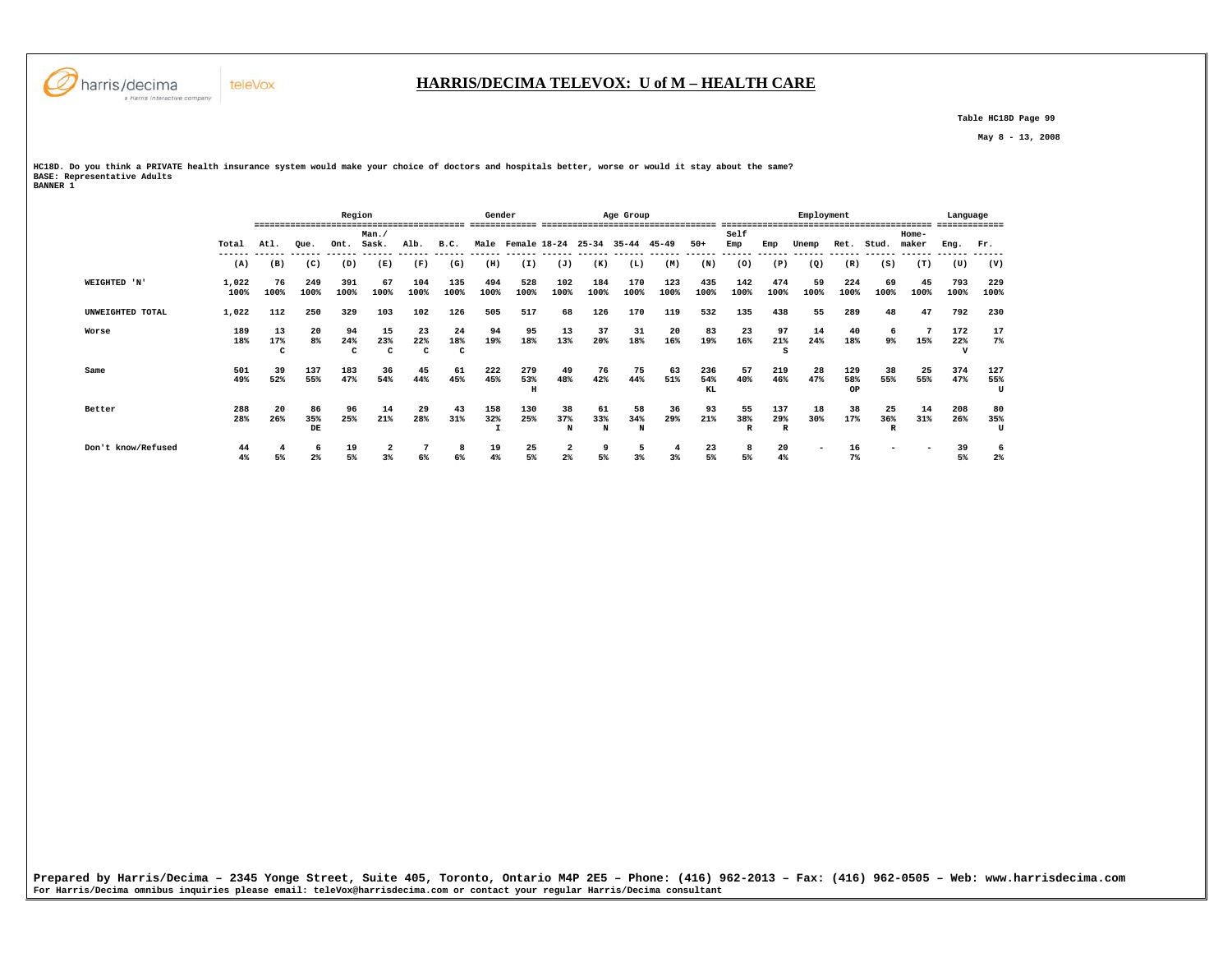

 **H** 

#### **HARRIS/DECIMA TELEVOX: U of M – HEALTH CARE**

 **Table HC18D Page 100** 

 **May 8 - 13, 2008** 

**HC18D. Do you think a PRIVATE health insurance system would make your choice of doctors and hospitals better, worse or would it stay about the same? BASE: Representative Adults BANNER 2** 

|                    |               |             | CMA/NON-CMA     |                  |                 | Household Income |                |                                  |             |                | Highest Level of Education |                        |                               |             | Marital Status  |                 |             | Household Size |             |                        |
|--------------------|---------------|-------------|-----------------|------------------|-----------------|------------------|----------------|----------------------------------|-------------|----------------|----------------------------|------------------------|-------------------------------|-------------|-----------------|-----------------|-------------|----------------|-------------|------------------------|
|                    | Total         | CMA         | $NON-CMA < 40k$ |                  | $40 - 60k$      | 60-80k           | 80-100k 100k+  |                                  | $< = HS$    | Coll.          | Univ.                      | Post<br>Grad           | Student                       | Single      | Married         | Div.<br>Wid.    | One         | Two            | Three       | -------------<br>Four+ |
|                    | (A)           | (B)         | (C)             | (D)              | (E)             | (F)              | (G)            | (H)                              | (I)         | (J)            | (K)                        | (L)                    | (M)                           | (N)         | (0)             | (P)             | (Q)         | (R)            | (S)         | (T)                    |
| WEIGHTED 'N'       | 1,022<br>100% | 631<br>100% | 391<br>100%     | 285<br>100%      | 197<br>100%     | 193<br>100%      | 77<br>100%     | 160<br>100%                      | 306<br>100% | 259<br>100%    | 280<br>100%                | 81<br>100%             | 88<br>100%                    | 281<br>100% | 584<br>100%     | 150<br>100%     | 187<br>100% | 341<br>100%    | 178<br>100% | 311<br>100%            |
| UNWEIGHTED TOTAL   | 1,022         | 596         | 426             | 298              | 191             | 189              | 79             | 154                              | 336         | 251            | 283                        | 82                     | 63                            | 235         | 616             | 165             | 203         | 372            | 168         | 274                    |
| Worse              | 189<br>18%    | 115<br>18%  | 74<br>19%       | 48<br>17%        | 40<br>20%       | 31<br>16%        | 10<br>14%      | 32<br>20%                        | 48<br>16%   | 51<br>20%<br>M | 57<br>21%<br>M             | 24<br>29%<br><b>IM</b> | 8<br>9%                       | 51<br>18%   | 113<br>19%      | 23<br>16%       | 29<br>16%   | 66<br>19%      | 36<br>20%   | 56<br>18%              |
| Same               | 501<br>49%    | 302<br>48%  | 199<br>51%      | 153<br>54%<br>FH | 104<br>53%<br>Н | 84<br>43%        | 43<br>56%<br>H | 63<br>40%                        | 160<br>52%  | 129<br>50%     | 127<br>45%                 | 40<br>49%              | 43<br>49%                     | 130<br>46%  | 281<br>48%      | 88<br>59%<br>NO | 104<br>56%  | 167<br>49%     | 85<br>48%   | 144<br>46%             |
| Better             | 288<br>28%    | 191<br>30%  | 97<br>25%       | 70<br>24%        | 46<br>23%       | 72<br>37%<br>DE  | 20<br>25%      | 62<br>39%<br>DEG                 | 83<br>27%   | 70<br>27%      | 83<br>30%                  | 16<br>20%              | 35<br>39%<br>L                | 92<br>33%   | 166<br>28%<br>P | 28<br>18%       | 44<br>24%   | 95<br>28%      | 49<br>27%   | 99<br>32%              |
| Don't know/Refused | 44<br>4%      | 24<br>4%    | 21<br>5%        | 15<br>5%         | 6<br>3%         | 3%               | 5%             | $\overline{\mathbf{2}}$<br>$1\%$ | 16<br>5%    | 10<br>$4\%$    | 12<br>4%                   | $\overline{a}$<br>3%   | $\overline{\mathbf{2}}$<br>3% | 3%          | 25<br>4%        | 11<br>$7\%$     | 10<br>5%    | 14<br>$4\%$    | 5%          | 12<br>4%               |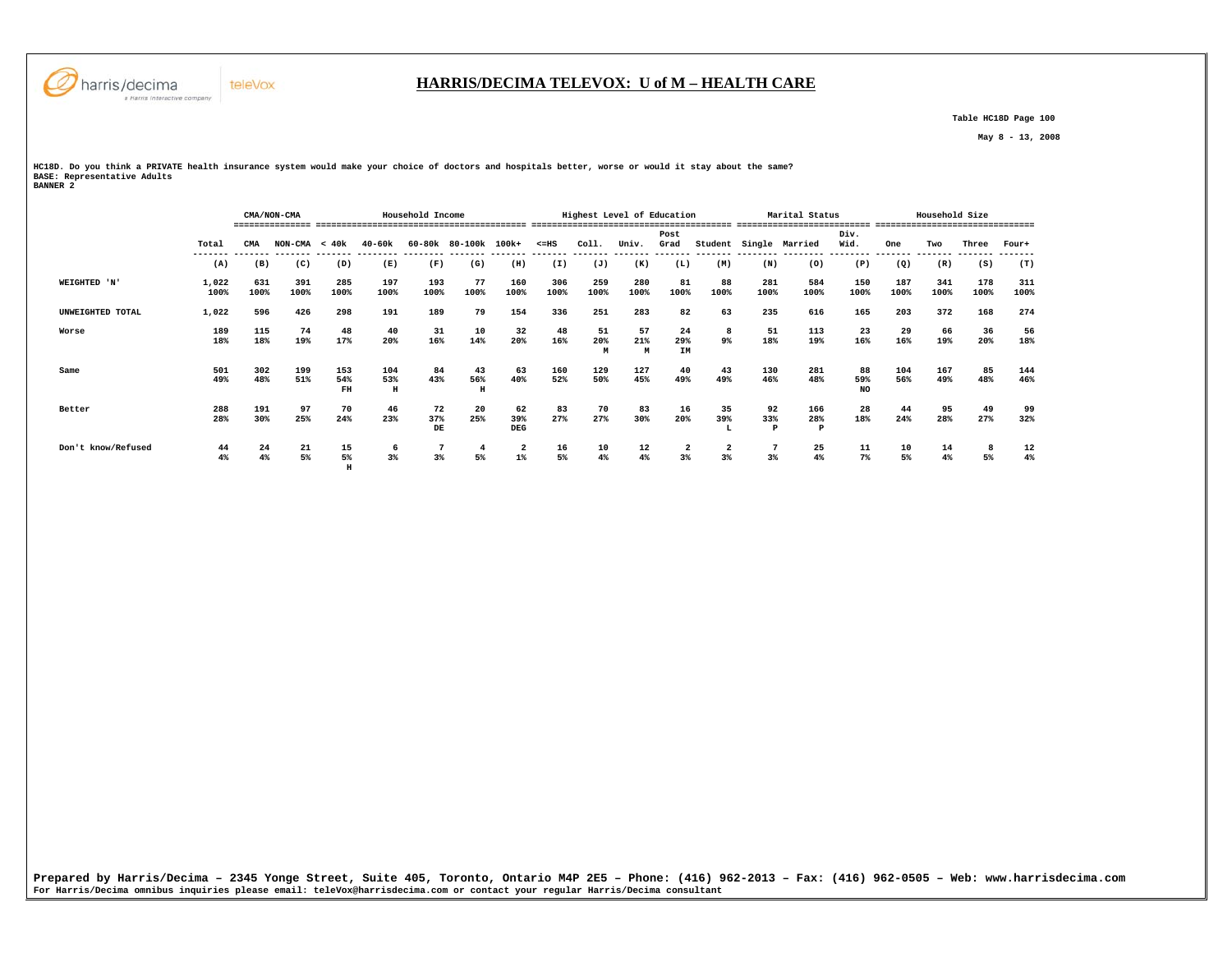

 **Table HC19 Page 101** 

 **May 8 - 13, 2008** 

HC19. Do you think its better to keep a terminally ill person alive as long as possible, regardless of the expense; or better to make a judgment as to whether<br>it is worth the expense to keep that person alive?<br>BANNER 1<br>BAN

|                                                       |               | Region     |                         |                 |            |             |               | Gender         |                 |                              |                | Age Group                 |                           |                 |                |                 | Employment |                |            | -------------------- | Language<br>------------- |                 |
|-------------------------------------------------------|---------------|------------|-------------------------|-----------------|------------|-------------|---------------|----------------|-----------------|------------------------------|----------------|---------------------------|---------------------------|-----------------|----------------|-----------------|------------|----------------|------------|----------------------|---------------------------|-----------------|
|                                                       |               |            |                         |                 | Man.       |             |               |                |                 |                              |                |                           |                           |                 | Self           |                 |            |                |            | Home-                |                           |                 |
|                                                       | Total         | Atl.       | Oue.                    | Ont.            | Sask.      | Alb.        | B.C.          | Male           | Female 18-24    |                              | $25 - 34$      | $35 - 44$                 | $45 - 49$                 | $50+$           | Emp            | Emp             | Unemp      | Ret.           | Stud.      | maker                | Eng.                      | Fr.             |
|                                                       | (A)           | (B)        | (C)                     | (D)             | (E)        | (F)         | ------<br>(G) | -------<br>(H) | (I)             | ------- ------ ------<br>(J) | (K)            | (L)                       | (M)                       | (N)             | (0)            | (P)             | (Q)        | (R)            | (S)        | (T)                  | (U)                       | (V)             |
| WEIGHTED 'N'                                          | 1,022<br>100% | 76<br>100% | 249<br>100%             | 391<br>100%     | 67<br>100% | 104<br>100% | 135<br>100%   | 494<br>100%    | 528<br>100%     | 102<br>100%                  | 184<br>100%    | 170<br>100%               | 123<br>100%               | 435<br>100%     | 142<br>100%    | 474<br>100%     | 59<br>100% | 224<br>100%    | 69<br>100% | 45<br>100%           | 793<br>100%               | 229<br>100%     |
| UNWEIGHTED TOTAL                                      | 1,022         | 112        | 250                     | 329             | 103        | 102         | 126           | 505            | 517             | 68                           | 126            | 170                       | 119                       | 532             | 135            | 438             | 55         | 289            | 48         | 47                   | 792                       | 230             |
| Keep alive, regardless<br>of expense                  | 325<br>32%    | 25<br>33%  | 67<br>27%               | 141<br>36%<br>c | 19<br>29%  | 32<br>31%   | 41<br>30%     | 159<br>32%     | 167<br>32%      | 39<br>38%                    | 68<br>37%      | 53<br>31%                 | 40<br>32%                 | 120<br>28%      | 39<br>27%      | 159<br>34%      | 18<br>31%  | 64<br>28%      | 26<br>38%  | 18<br>40%            | 260<br>33%                | 65<br>28%       |
| Make judgment as to<br>whether it is worth<br>expense | 472<br>46%    | 31<br>41%  | 133<br>54%<br><b>BD</b> | 164<br>42%      | 31<br>46%  | 50<br>48%   | 63<br>46%     | 242<br>49%     | 230<br>44%      | 55<br>54%                    | 80<br>43%      | 81<br>48%                 | 52<br>42%                 | 202<br>46%      | 66<br>46%      | 215<br>45%      | 30<br>51%  | 105<br>47%     | 35<br>51%  | 17<br>38%            | 350<br>44%                | 122<br>53%<br>U |
| Don't know/Refused                                    | 225<br>22%    | 19<br>25%  | 49<br>20%               | 87<br>22%       | 16<br>25%  | 22<br>21%   | 32<br>24%     | 93<br>19%      | 132<br>25%<br>H | $7\%$                        | 36<br>19%<br>J | 36<br>21%<br>$\mathbf{J}$ | 32<br>26%<br>$\mathbf{J}$ | 113<br>26%<br>J | 38<br>27%<br>s | 100<br>21%<br>s | 11<br>18%  | 55<br>25%<br>s | 11%        | 10<br>22%            | 183<br>23%                | 42<br>18%       |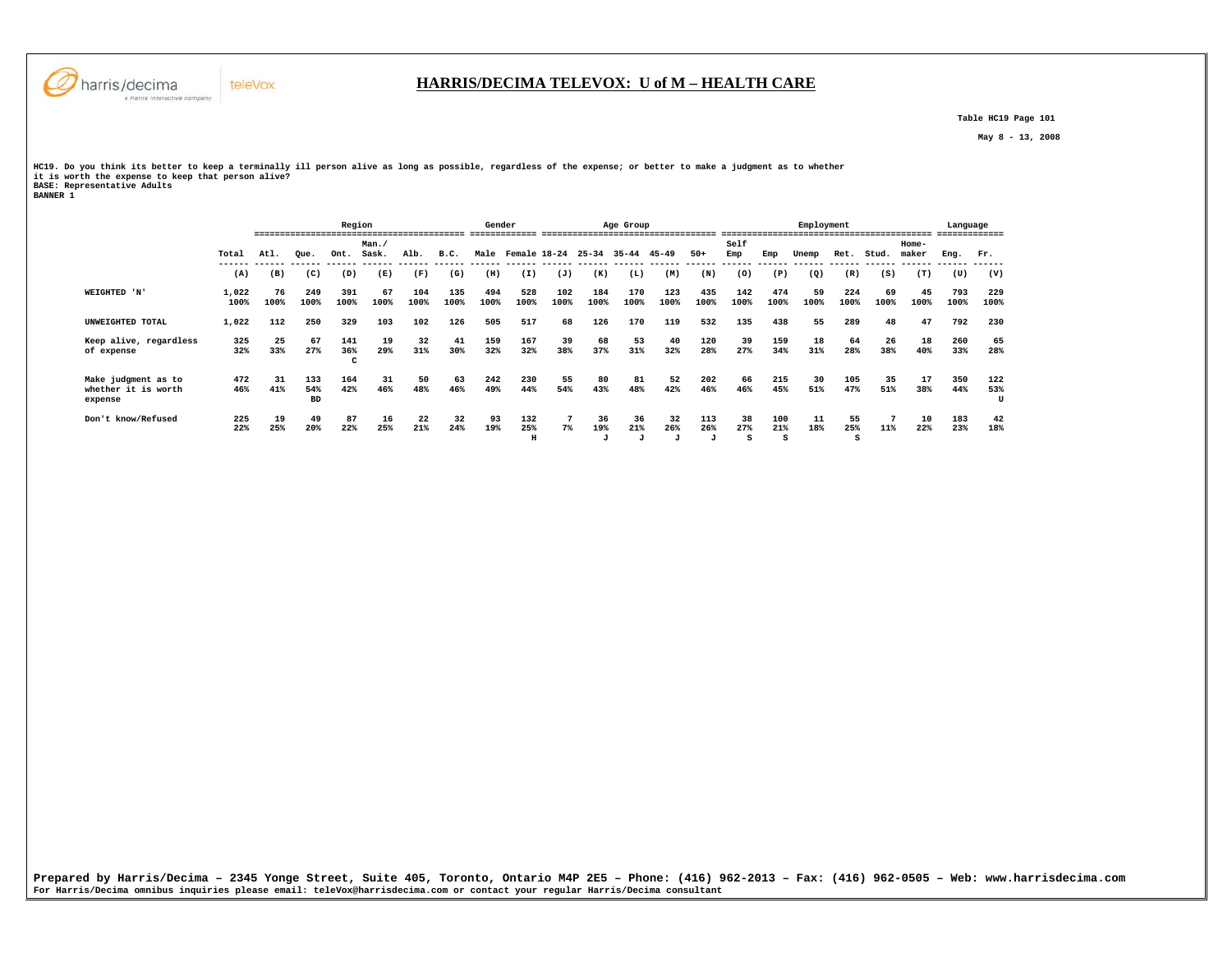

 **Table HC19 Page 102** 

 **May 8 - 13, 2008** 

HC19. Do you think its better to keep a terminally ill person alive as long as possible, regardless of the expense; or better to make a judgment as to whether<br>it is worth the expense to keep that person alive?<br>BANNER 2<br>BAN

|                                                       |               |             | CMA/NON-CMA     |             |             | Household Income |               |             |                | Highest Level of Education |                |              |            |             | Marital Status |              |                 | Household Size |                         |             |
|-------------------------------------------------------|---------------|-------------|-----------------|-------------|-------------|------------------|---------------|-------------|----------------|----------------------------|----------------|--------------|------------|-------------|----------------|--------------|-----------------|----------------|-------------------------|-------------|
|                                                       | Total         | CMA         | $NON-CMA < 40k$ |             | $40 - 60k$  | 60-80k           | 80-100k 100k+ |             | $< = HS$       | Coll.                      | Univ.          | Post<br>Grad | Student    |             | Single Married | Div.<br>Wid. | One             | Two            | Three                   | Four+       |
|                                                       | (A)           | (B)         | (C)             | (D)         | (E)         | (F)              | (G)           | (H)         | (I)            | (J)                        | (K)            | (L)          | (M)        | (N)         | (0)            | (P)          | --------<br>(Q) | (R)            | -------- -------<br>(S) | (T)         |
| WEIGHTED 'N'                                          | 1,022<br>100% | 631<br>100% | 391<br>100%     | 285<br>100% | 197<br>100% | 193<br>100%      | 77<br>100%    | 160<br>100% | 306<br>100%    | 259<br>100%                | 280<br>100%    | 81<br>100%   | 88<br>100% | 281<br>100% | 584<br>100%    | 150<br>100%  | 187<br>100%     | 341<br>100%    | 178<br>100%             | 311<br>100% |
| UNWEIGHTED TOTAL                                      | 1,022         | 596         | 426             | 298         | 191         | 189              | 79            | 154         | 336            | 251                        | 283            | 82           | 63         | 235         | 616            | 165          | 203             | 372            | 168                     | 274         |
| Keep alive, regardless<br>of expense                  | 325<br>32%    | 205<br>32%  | 120<br>31%      | 89<br>31%   | 63<br>32%   | 66<br>34%        | 26<br>33%     | 52<br>32%   | 99<br>32%      | 77<br>30%                  | 83<br>30%      | 27<br>33%    | 37<br>42%  | 93<br>33%   | 189<br>32%     | 40<br>27%    | 53<br>28%       | 103<br>30%     | 60<br>34%               | 108<br>35%  |
| Make judgment as to<br>whether it is worth<br>expense | 472<br>46%    | 300<br>48%  | 171<br>44%      | 134<br>47%  | 96<br>49%   | 85<br>44%        | 35<br>45%     | 79<br>49%   | 141<br>46%     | 116<br>45%                 | 134<br>48%     | 32<br>40%    | 44<br>49%  | 135<br>48%  | 261<br>45%     | 74<br>49%    | 88<br>47%       | 156<br>46%     | 79<br>45%               | 145<br>47%  |
| Don't know/Refused                                    | 225<br>22%    | 126<br>20%  | 99<br>25%       | 63<br>22%   | 38<br>19%   | 42<br>22%        | 17<br>22%     | 29<br>18%   | 67<br>22%<br>M | 66<br>25%                  | 62<br>22%<br>M | 23<br>28%    | 8<br>$9\%$ | 53<br>19%   | 135<br>23%     | 36<br>24%    | 45<br>24%       | 81<br>24%      | 39<br>22%               | 58<br>19%   |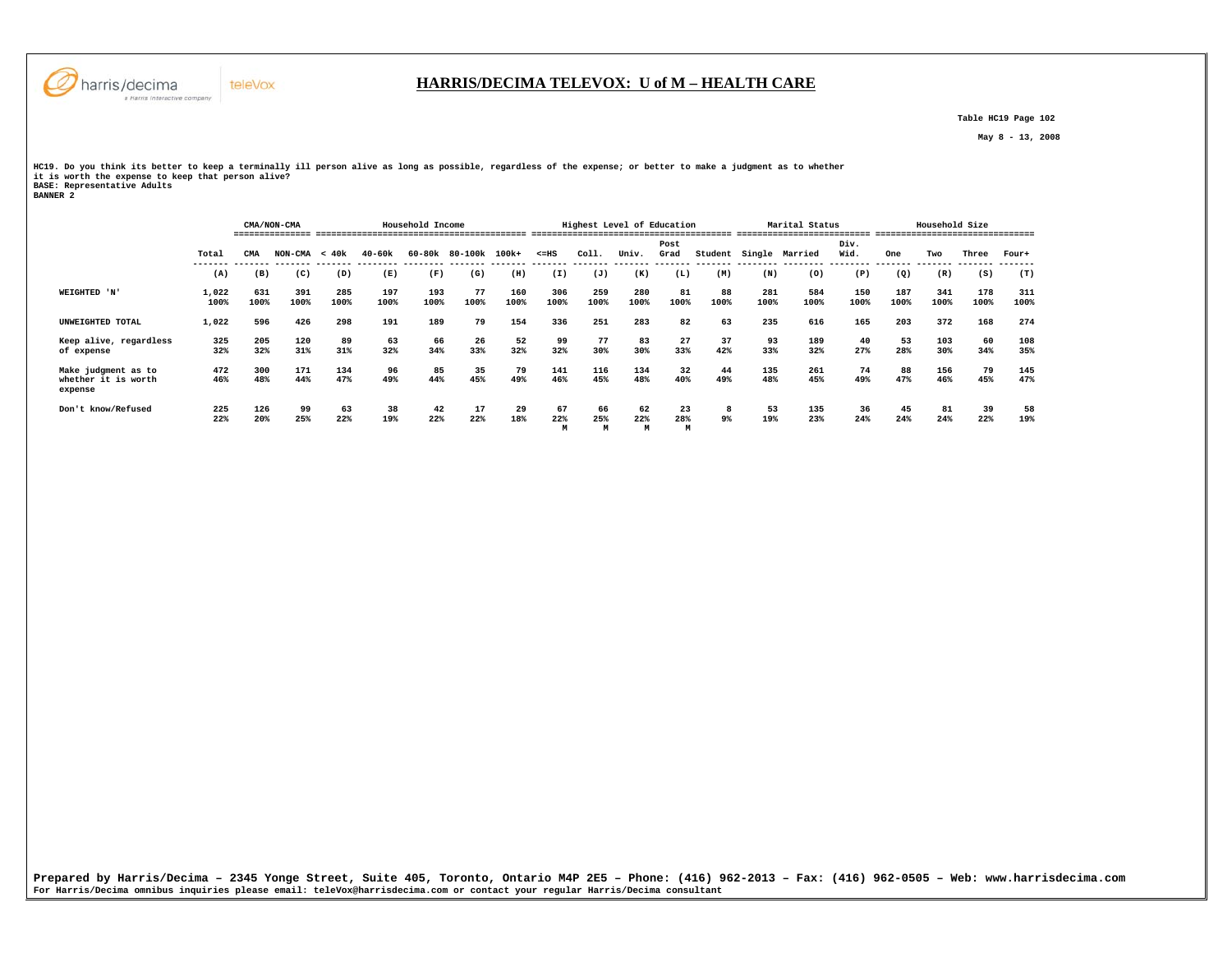

 **Table HC20A Page 103** 

 **May 8 - 13, 2008** 

**HC20A. Do you think the government should or should not be permitted to charge FEES FOR MEDICAL CARE for people who are overweight? BASE: Representative Adults** 

| <b>BANNER 1</b> |  |
|-----------------|--|
|-----------------|--|

|                    |               |            |             | Region      |               |                |                           | Gender      |                   |             |             | Age Group   |             |             |                 |                        | Employment       |                 |            |                | Language    |             |
|--------------------|---------------|------------|-------------|-------------|---------------|----------------|---------------------------|-------------|-------------------|-------------|-------------|-------------|-------------|-------------|-----------------|------------------------|------------------|-----------------|------------|----------------|-------------|-------------|
|                    | Total         | Atl.       | Oue.        | Ont.        | Man.<br>Sask. | Alb.           | B.C.                      |             | Male Female 18-24 |             | $25 - 34$   | 35-44       | 45-49       | $50+$       | Self<br>Emp     | Emp                    | Unemp            | Ret.            | Stud.      | Home-<br>maker | Eng.        | Fr.         |
|                    | (A)           | (B)        | (C)         | (D)         | (E)           | (F)            | (G)                       | (H)         | (I)               | (J)         | (K)         | (L)         | (M)         | (N)         | (0)             | (P)                    | (Q)              | (R)             | (S)        | (T)            | (U)         | (V)         |
| WEIGHTED 'N'       | 1,022<br>100% | 76<br>100% | 249<br>100% | 391<br>100% | 67<br>100%    | 104<br>100%    | 135<br>100%               | 494<br>100% | 528<br>100%       | 102<br>100% | 184<br>100% | 170<br>100% | 123<br>100% | 435<br>100% | 142<br>100%     | 474<br>100%            | 59<br>100%       | 224<br>100%     | 69<br>100% | 45<br>100%     | 793<br>100% | 229<br>100% |
| UNWEIGHTED TOTAL   | 1,022         | 112        | 250         | 329         | 103           | 102            | 126                       | 505         | 517               | 68          | 126         | 170         | 119         | 532         | 135             | 438                    | 55               | 289             | 48         | 47             | 792         | 230         |
| Should             | 289<br>28%    | 19<br>26%  | 75<br>30%   | 105<br>27%  | 20<br>30%     | 39<br>37%<br>G | 31<br>23%                 | 156<br>32%  | 134<br>25%        | 29<br>29%   | 59<br>32%   | 42<br>25%   | 43<br>35%   | 114<br>26%  | 40<br>28%       | 145<br>31%<br>$\Omega$ | 10<br>17%        | 63<br>28%       | 16<br>23%  | 13<br>28%      | 219<br>28%  | 70<br>31%   |
| Should not         | 652<br>64%    | 51<br>67%  | 152<br>61%  | 254<br>65%  | 44<br>67%     | 55<br>53%      | 95<br>70%<br>$\mathbf{F}$ | 304<br>62%  | 348<br>66%        | 68<br>67%   | 110<br>60%  | 113<br>66%  | 73<br>59%   | 283<br>65%  | 84<br>59%       | 296<br>62%             | 47<br>80%<br>OPR | 137<br>61%      | 51<br>74%  | 31<br>68%      | 510<br>64%  | 141<br>62%  |
| Don't know/Refused | 81<br>8%      | $7\%$      | 21<br>8%    | 33<br>8%    | 2<br>4%       | 10<br>10%      | 9<br>6%                   | 34<br>7%    | 47<br>9%          | 5<br>4%     | 15<br>8%    | 15<br>$9\%$ | 6%          | 39<br>9%    | 18<br>13%<br>QS | 33<br>$7\%$            | $2\%$            | 24<br>11%<br>QS | 3%         | 2<br>4%        | 63<br>8%    | 18<br>8%    |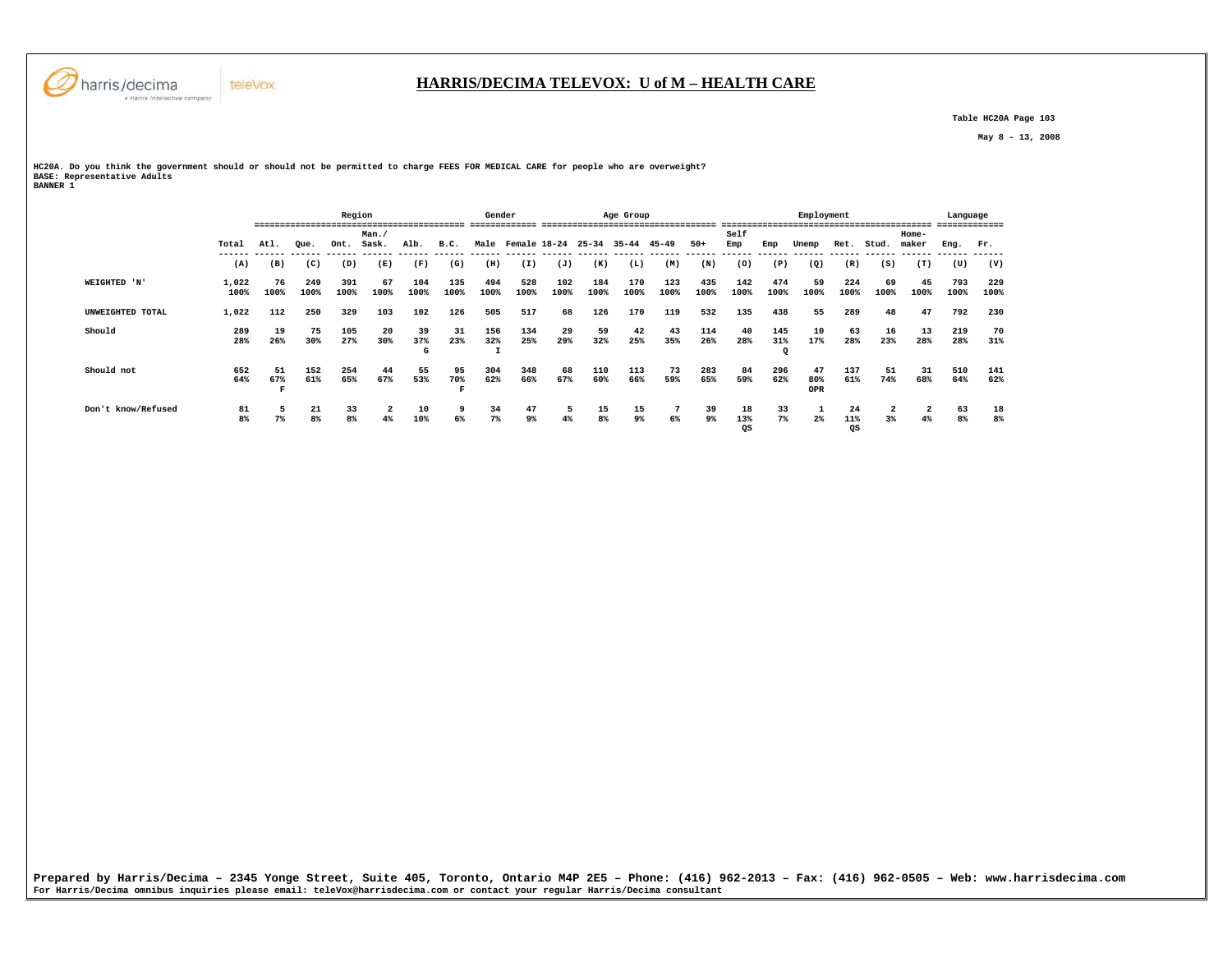

## **HARRIS/DECIMA TELEVOX: U of M – HEALTH CARE**

 **Table HC20A Page 104** 

 **May 8 - 13, 2008** 

**HC20A. Do you think the government should or should not be permitted to charge FEES FOR MEDICAL CARE for people who are overweight? BASE: Representative Adults BANNER 2** 

|                    |               |             | CMA/NON-CMA     |             |             | Household Income |                      |                |                      | Highest Level of Education |             |              |            |             | Marital Status |              |                 | Household Size  |                        |             |
|--------------------|---------------|-------------|-----------------|-------------|-------------|------------------|----------------------|----------------|----------------------|----------------------------|-------------|--------------|------------|-------------|----------------|--------------|-----------------|-----------------|------------------------|-------------|
|                    |               |             |                 |             |             |                  |                      |                |                      |                            |             |              |            |             |                |              |                 |                 |                        |             |
|                    | Total         | CMA         | $NON-CMA < 40k$ |             | 40-60k      |                  | 60-80k 80-100k 100k+ |                | $< = HS$             | Coll.                      | Univ.       | Post<br>Grad | Student    |             | Single Married | Div.<br>Wid. | One<br>-------- | Two<br>________ | Three                  | Four+       |
|                    | (A)           | (B)         | (C)             | (D)         | (E)         | (F)              | (G)                  | (H)            | (I)                  | (J)                        | (K)         | (L)          | (M)        | (N)         | (0)            | (P)          | (Q)             | (R)             | (S)                    | (T)         |
| WEIGHTED 'N'       | 1,022<br>100% | 631<br>100% | 391<br>100%     | 285<br>100% | 197<br>100% | 193<br>100%      | 77<br>100%           | 160<br>100%    | 306<br>100%          | 259<br>100%                | 280<br>100% | 81<br>100%   | 88<br>100% | 281<br>100% | 584<br>100%    | 150<br>100%  | 187<br>100%     | 341<br>100%     | 178<br>100%            | 311<br>100% |
| UNWEIGHTED TOTAL   | 1,022         | 596         | 426             | 298         | 191         | 189              | 79                   | 154            | 336                  | 251                        | 283         | 82           | 63         | 235         | 616            | 165          | 203             | 372             | 168                    | 274         |
| Should             | 289<br>28%    | 181<br>29%  | 109<br>28%      | 65<br>23%   | 62<br>32%   | 58<br>30%        | 24<br>31%            | 55<br>34%<br>D | 67<br>22%            | 95<br>37%<br>IM            | 82<br>29%   | 23<br>28%    | 20<br>23%  | 77<br>28%   | 162<br>28%     | 47<br>31%    | 48<br>26%       | 100<br>29%      | 51<br>28%              | 90<br>29%   |
| Should not         | 652<br>64%    | 397<br>63%  | 255<br>65%      | 195<br>68%  | 129<br>66%  | 121<br>63%       | 48<br>62%            | 96<br>60%      | 210<br>69%           | 150<br>58%                 | 176<br>63%  | 49<br>60%    | 63<br>71%  | 187<br>67%  | 376<br>64%     | 86<br>58%    | 120<br>64%      | 218<br>64%      | 104<br>58%             | 207<br>66%  |
| Don't know/Refused | 81<br>8%      | 54<br>9%    | 27<br>$7\%$     | 25<br>9%    | -6<br>$3*$  | 13<br>$7\%$      | 5<br>7%              | 10<br>6%       | 29<br>9 <sup>°</sup> | 15<br>6%                   | 21<br>7%    | 10<br>12%    | -6<br>6%   | 17<br>6%    | 46<br>8%       | 16<br>11%    | 18<br>10%       | 23<br>$7\%$     | 24<br>13%<br><b>RT</b> | 14<br>5%    |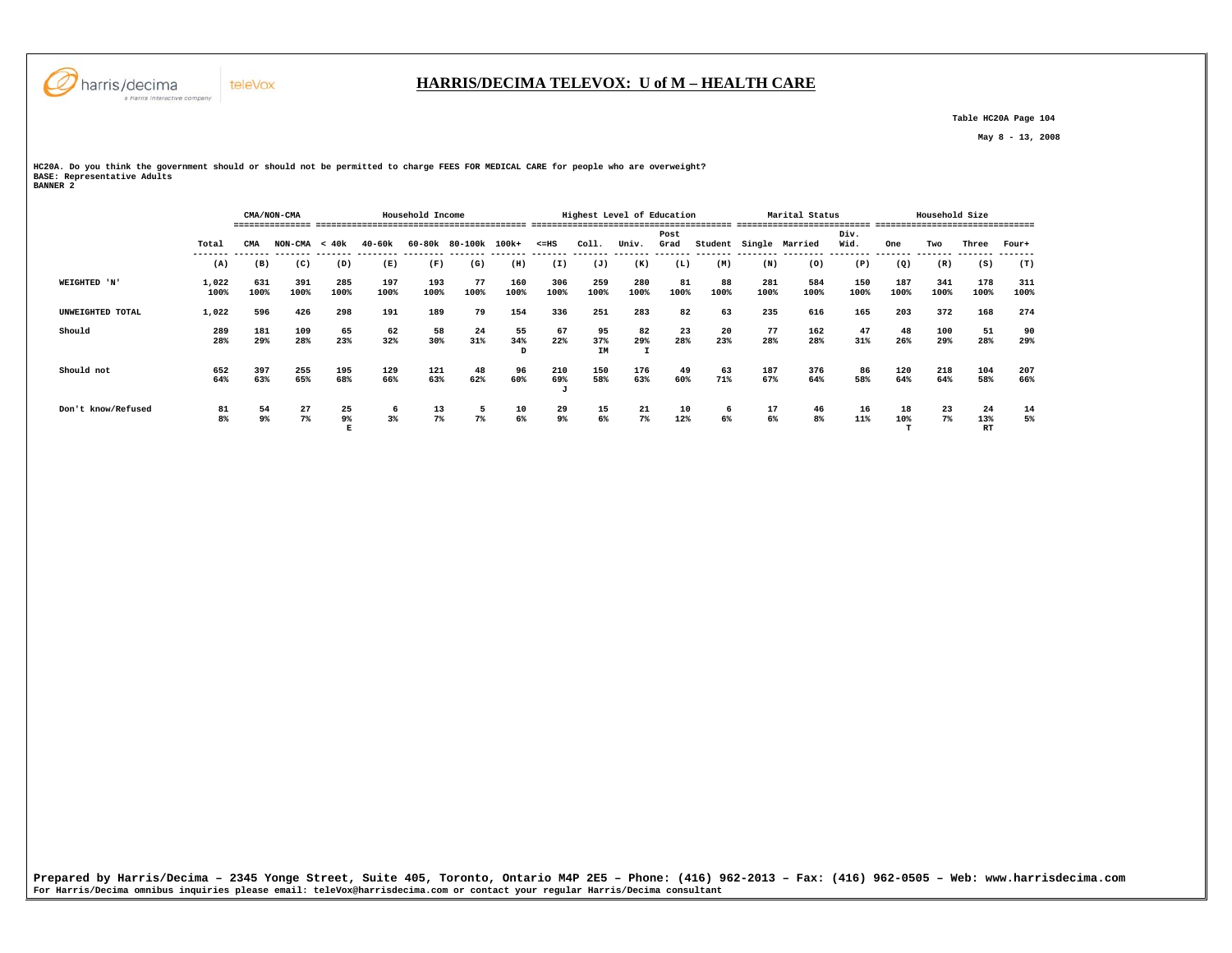

 **Table HC20B Page 105** 

 **May 8 - 13, 2008** 

**HC20B. Do you think the government should or should not be permitted to charge FEES FOR MEDICAL CARE for people who smoke cigarettes? BASE: Representative Adults BANNER 1** 

|                    |               |            |             | Region      |            |             |             | Gender      |                   |             |                    | Age Group   |             |                    |             |             | Employment |             |            |                         | Language    |             |
|--------------------|---------------|------------|-------------|-------------|------------|-------------|-------------|-------------|-------------------|-------------|--------------------|-------------|-------------|--------------------|-------------|-------------|------------|-------------|------------|-------------------------|-------------|-------------|
|                    |               |            |             |             | Man. /     |             |             |             |                   |             |                    |             |             |                    | Self        |             |            |             |            | Home-                   |             |             |
|                    | Total         | Atl.       | Oue.        | Ont.        | Sask.      | Alb.        | B.C.        |             | Male Female 18-24 |             | $25 - 34$          | $35 - 44$   | $45 - 49$   | $50+$              | Emp         | Emp         | Unemp      | Ret.        | Stud.      | maker                   | Eng.        | Fr.         |
|                    | (A)           | (B)        | (C)         | (D)         | (E)        | (F)         | (G)         | (H)         | (I)               | (J)         | (K)                | (L)         | (M)         | (N)                | (0)         | (P)         | (Q)        | (R)         | (S)        | (T)                     | (U)         | (V)         |
| WEIGHTED 'N'       | 1,022<br>100% | 76<br>100% | 249<br>100% | 391<br>100% | 67<br>100% | 104<br>100% | 135<br>100% | 494<br>100% | 528<br>100%       | 102<br>100% | 184<br>100%        | 170<br>100% | 123<br>100% | 435<br>100%        | 142<br>100% | 474<br>100% | 59<br>100% | 224<br>100% | 69<br>100% | 45<br>100%              | 793<br>100% | 229<br>100% |
| UNWEIGHTED TOTAL   | 1,022         | 112        | 250         | 329         | 103        | 102         | 126         | 505         | 517               | 68          | 126                | 170         | 119         | 532                | 135         | 438         | 55         | 289         | 48         | 47                      | 792         | 230         |
| Should             | 516           | 31         | 127         | 203         | 31         | 57          | 67          | 266         | 250               | 65          | 102                | 76          | 64          | 203                | 75          | 253         | 22         | 98          | 46         | 19                      | 404         | 112         |
|                    | 51%           | 41%        | 51%         | 52%         | 47%        | 54%         | 49%         | 54%<br>÷    | 47%               | 64%<br>LN   | 56%                | 45%         | 52%         | 47%                | 53%         | 53%<br>QR   | 38%        | 44%         | 66%<br>QRT | 41%                     | 51%         | 49%         |
| Should not         | 451           | 39         | 110         | 163         | 31         | 44          | 64          | 209         | 242               | 35          | 64                 | 85          | 54          | 210                | 55          | 200         | 35         | 109         | 21         | 24                      | 345         | 106         |
|                    | 44%           | 52%        | 44%         | 42%         | 47%        | 42%         | 47%         | 42%         | 46%               | 35%         | 35%                | 50%<br>JК   | 44%         | 48%<br>JК          | 39%         | 42%         | 59%<br>OPS | 49%<br>s    | 31%        | 54%<br>s                | 44%         | 46%         |
| Don't know/Refused |               |            | 12          | 26          |            |             | 5           | 18          | 37                |             | 17                 | 9           | 5           | 22                 | 12          | 20          | 2          | 16          |            | $\overline{\mathbf{2}}$ | 43          | 12          |
|                    | 55<br>5%      | 7%         | 5%          | 7%          | 6%         | 4%          | 3%          | 4%          | 7%<br>H           | $1\%$       | 9%<br>$\mathbf{J}$ | 5%          | 4%          | 5%<br>$\mathbf{J}$ | 9%          | 4%          | 4%         | $7\%$       | 3%         | 4%                      | 5%          | 5%          |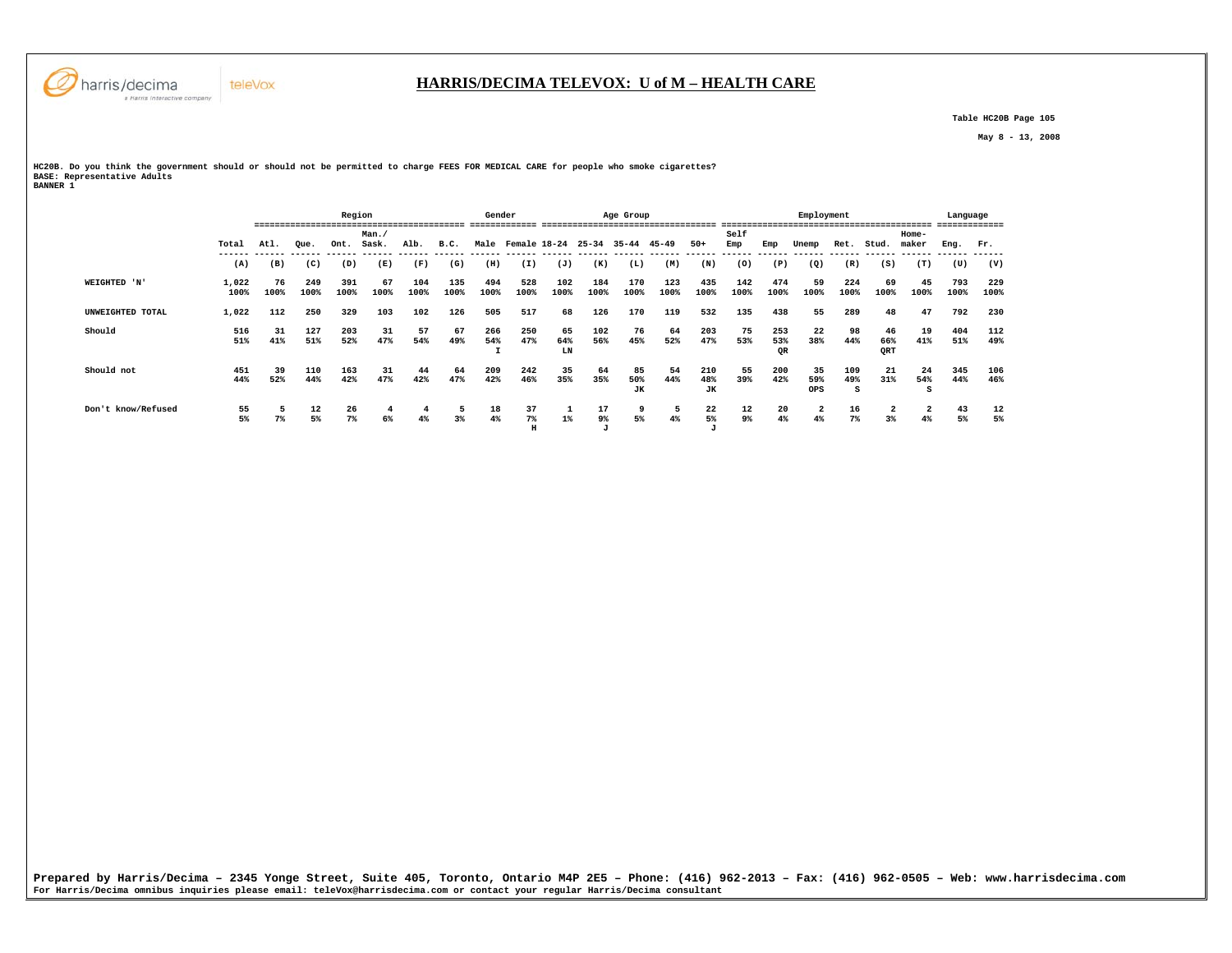

## **HARRIS/DECIMA TELEVOX: U of M – HEALTH CARE**

 **Table HC20B Page 106** 

 **May 8 - 13, 2008** 

**HC20B. Do you think the government should or should not be permitted to charge FEES FOR MEDICAL CARE for people who smoke cigarettes? BASE: Representative Adults BANNER 2** 

 **CMA/NON-CMA Household Income Highest Level of Education Marital Status Household Size =============== ========================================= ======================================= ========================== =============================== Post Div.** Wid.  **Total CMA NON-CMA < 40k 40-60k 60-80k 80-100k 100k+ <=HS Coll. Univ. Grad Student Single Married Wid. One Two Three Four+ ------- ------- ------- ------- -------- -------- ------- ------- ------- ------- ------- ------- ------- -------- -------- -------- ------- ------- ------- -------**  $(T)$  **(A) (B) (C) (D) (E) (F) (G) (H) (I) (J) (K) (L) (M) (N) (O) (P) (Q) (R) (S) (T) WEIGHTED 'N' 1,022 631 391 285 197 193 77 160 306 259 280 81 88 281 584 150 187 341 178 311 100% 100% 100% 100% 100% 100% 100% 100% 100% 100% 100% 100% 100% 100% 100% 100% 100% 100% 100% 100% UNWEIGHTED TOTAL 1,022 596 426 298 191 189 79 154 336 251 283 82 63 235 616 165 203 372 168 274 Should 516 323 193 120 106 100 36 95 132 134 142 47 56 153 296 64 79 167 91 178 51% 51% 49% 42% 54% 52% 46% 60% 43% 52% 51% 58% 64% 54% 51% 43% 42% 49% 51% 57%**  $\circ$  **D D D I I I P Q Should not 451 272 179 150 82 82 38 61 159 110 125 27 30 114 258 76 99 158 72 120** 39%  **44% 43% 46% 53% 42% 42% 49% 38% 52% 42% 45% 33% 34% 41% 44% 51% 53% 46% 41% 39% EFH JLM ST Don't know/Refused 55 36 19 15 9 11 4 3 16 15 13 7 2 14 30 9 9 15 15 13**  $\begin{array}{c} 13 \\ 48 \end{array}$  **5% 6% 5% 5% 4% 6% 5% 2% 5% 6% 5% 9% 2% 5% 5% 6% 5% 5% 8% 4%**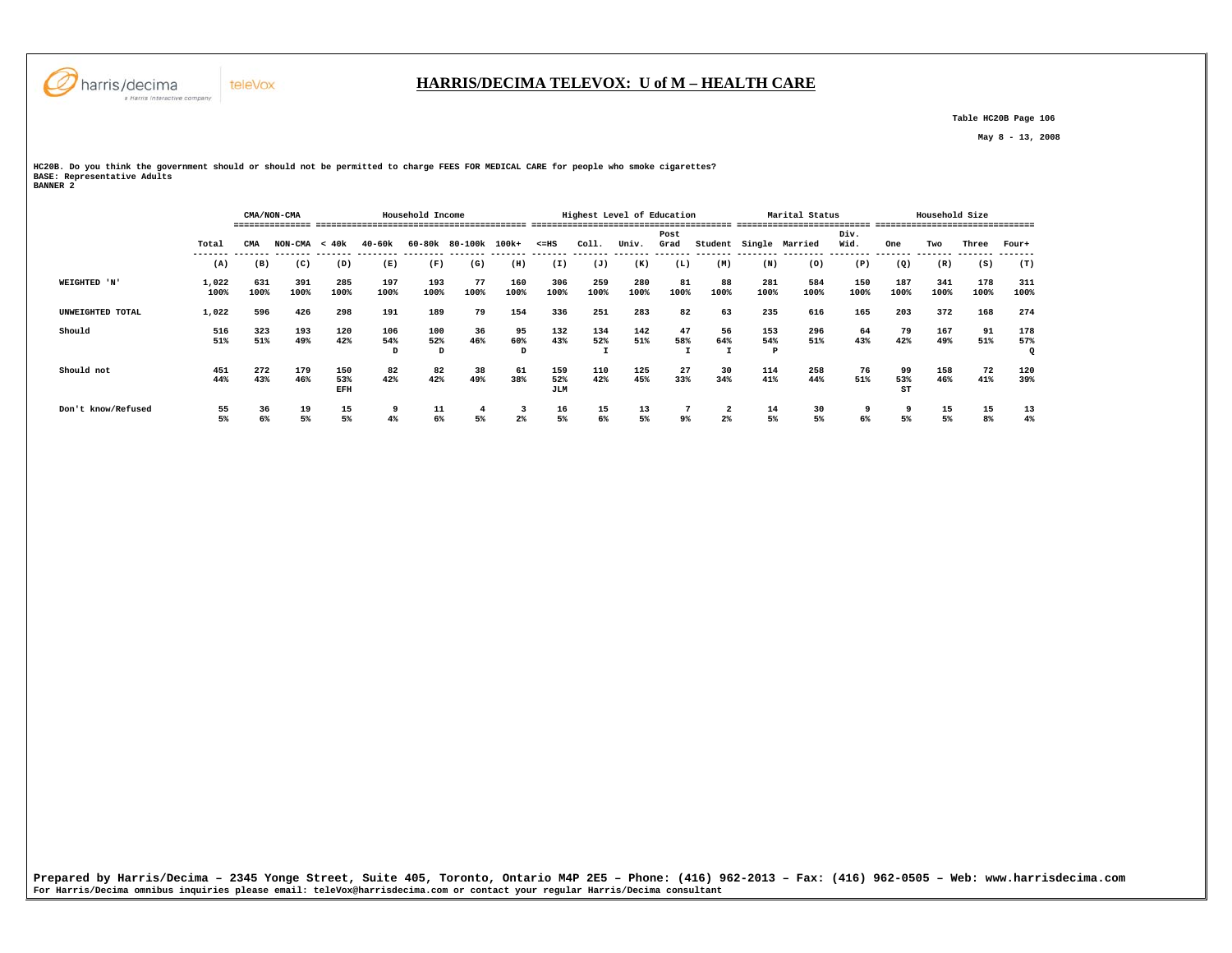

 **Table HC21 Page 107** 

 **May 8 - 13, 2008** 

**HC21. How would you rate your own personal health - would you say your personal health is excellent, good, not so good or poor? BASE: Representative Adults BANNER 1** 

teleVox

 **Region Gender Age Group Employment Language ========================================= ============= ================================== ========================================= ============= Man./ Self Home-** Ret. Stud. maker  **Total Atl. Que. Ont. Sask. Alb. B.C. Male Female 18-24 25-34 35-44 45-49 50+ Emp Emp Unemp Ret. Stud. maker Eng. Fr. ------ ------ ------ ------ ------ ------ ------ ------ ------ ------ ------ ------ ------ ------ ------ ------ ------ ------ ------ ------ ------ ------ (A) (B) (C) (D) (E) (F) (G) (H) (I) (J) (K) (L) (M) (N) (O) (P) (Q) (R) (S) (T) (U) (V) WEIGHTED 'N' 1,022 76 249 391 67 104 135 494 528 102 184 170 123 435 142 474 59 224 69 45 793 229 100% 100% 100% 100% 100% 100% 100% 100% 100% 100% 100% 100% 100% 100% 100% 100% 100% 100% 100% 100% 100% 100% UNWEIGHTED TOTAL 1,022 112 250 329 103 102 126 505 517 68 126 170 119 532 135 438 55 289 48 47 792 230 4 - Excellent 283 10 85 94 20 31 43 136 147 28 68 54 36 98 52 150 8 45 17 11 203 80** 35%  **28% 14% 34% 24% 30% 30% 32% 28% 28% 27% 37% 32% 29% 22% 37% 32% 13% 20% 24% 23% 26% 35%**  $T$  **BD B B B B N N QR QR U 3 - Good 629 47 144 254 38 67 78 304 325 67 103 107 75 275 82 294 37 141 44 28 497 132 62% 62% 58% 65% 58% 65% 58% 62% 62% 66% 56% 63% 61% 63% 58% 62% 62% 63% 63% 62% 63% 57% 2 - Not so good 81 14 16 29 7 5 10 39 42 7 12 7 9 43 5 25 8 28 9 4 68 14 8% 18% 7% 7% 11% 5% 7% 8% 8% 7% 6% 4% 8% 10% 4% 5% 14% 13% 13% 9% 9% 6% CDFG L O OP 1 - Poor 24 5 4 10 1 1 3 11 13 - 1 2 3 18 - 5 6 8 - 2 20 4**  $2<sup>8</sup>$  **2% 6% 1% 3% 2% 1% 2% 2% 2% \*% 1% 3% 4% 1% 11% 4% 5% 3% 2% F KL P P Don't know/Refused 5 - - 4 - - 1 4 1 - - - - 2 3 - - 2 - - 5 - \*% 1% 1% 1% \*% \*% 2% 1% 1% Good (NET) 913 57 229 348 58 99 121 440 472 95 171 161 110 372 134 444 45 186 60 39 700 212 89% 76% 92% 89% 88% 94% 90% 89% 89% 93% 93% 95% 90% 86% 95% 94% 76% 83% 87% 86% 88% 93% B B B B B N N N QR QR Poor (NET) 105 18 20 39 8 6 13 50 55 7 13 9 13 61 5 30 14 36 9 7 88 17**  $7<sup>9</sup>$  **10% 24% 8% 10% 12% 6% 10% 10% 10% 7% 7% 5% 10% 14% 4% 6% 24% 16% 13% 14% 11% 7% CDEFG JKL OP OP MEAN 3.15 2.83 3.25 3.11 3.16 3.23 3.20 3.15 3.15 3.21 3.30 3.25 3.16 3.04 3.34 3.24 2.78 3.00 3.12 3.04 3.12 3.26**  $\mathbf U$  **BD B B B B N N QRST QRT Q Q U**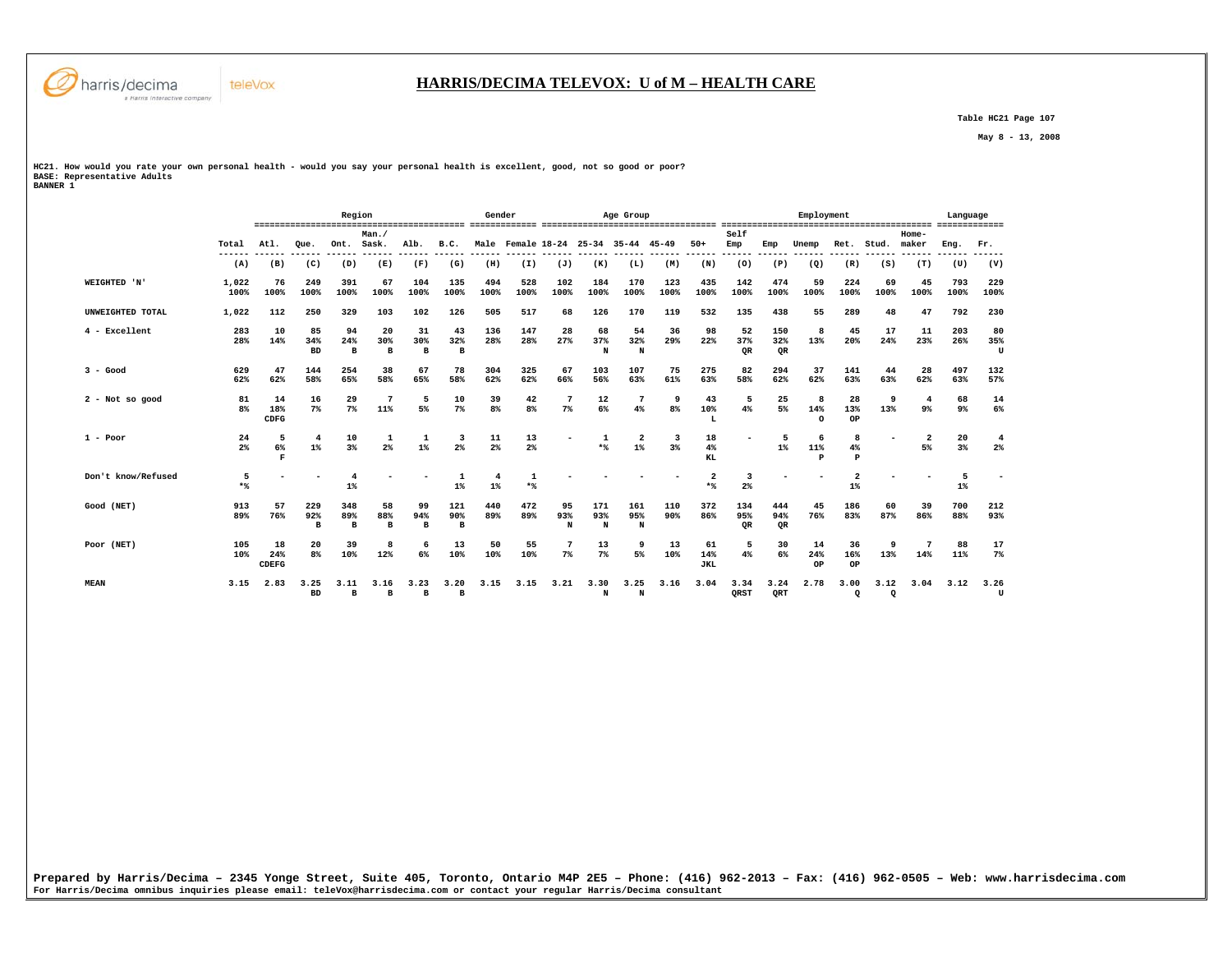

#### **HARRIS/DECIMA TELEVOX: U of M – HEALTH CARE**

 **Table HC21 Page 108** 

 **May 8 - 13, 2008** 

**HC21. How would you rate your own personal health - would you say your personal health is excellent, good, not so good or poor? BASE: Representative Adults BANNER 2** 

|                    |                      |                      | CMA/NON-CMA     |                 |                         | Household Income          |                                           |                             |                         |                            | Highest Level of Education |                      |            |                        | Marital Status  |                       |                | Household Size |             |                  |
|--------------------|----------------------|----------------------|-----------------|-----------------|-------------------------|---------------------------|-------------------------------------------|-----------------------------|-------------------------|----------------------------|----------------------------|----------------------|------------|------------------------|-----------------|-----------------------|----------------|----------------|-------------|------------------|
|                    | Total<br>------      | CMA                  | $NON-CMA < 40k$ |                 | 40-60k                  |                           | 60-80k 80-100k 100k+                      |                             | $< = HS$                | Coll.                      | Univ.                      | Post<br>Grad         |            | Student Single Married |                 | Div.<br>Wid.          | One            | Two            | Three       | Four+            |
|                    | (A)                  | (B)                  | (C)             | (D)             | (E)                     | (F)                       | (G)                                       | (H)                         | (I)                     | (J)                        | (K)                        | (L)                  | (M)        | (N)                    | (0)             | (P)                   | (Q)            | (R)            | (S)         | (T)              |
| WEIGHTED 'N'       | 1,022<br>100%        | 631<br>100%          | 391<br>100%     | 285<br>100%     | 197<br>100%             | 193<br>100%               | 77<br>100%                                | 160<br>100%                 | 306<br>100%             | 259<br>100%                | 280<br>100%                | 81<br>100%           | 88<br>100% | 281<br>100%            | 584<br>100%     | 150<br>100%           | 187<br>100%    | 341<br>100%    | 178<br>100% | 311<br>100%      |
| UNWEIGHTED TOTAL   | 1,022                | 596                  | 426             | 298             | 191                     | 189                       | 79                                        | 154                         | 336                     | 251                        | 283                        | 82                   | 63         | 235                    | 616             | 165                   | 203            | 372            | 168         | 274              |
| 4 - Excellent      | 283<br>28%           | 181<br>29%           | 103<br>26%      | 61<br>21%       | 48<br>24%               | 57<br>30%                 | 36<br>46%<br>DEF                          | 60<br>38%<br>DE             | 67<br>22%               | 74<br>28%                  | 92<br>33%<br>I.            | 28<br>34%<br>I       | 23<br>26%  | 80<br>28%              | 158<br>27%      | 44<br>29%             | 54<br>29%      | 92<br>27%      | 48<br>27%   | 88<br>28%        |
| $3 - Good$         | 629<br>62%           | 393<br>62%           | 236<br>60%      | 183<br>64%<br>G | 131<br>67%<br>G         | 119<br>62%<br>G           | 33<br>42%                                 | 94<br>59%<br>G              | 188<br>62%              | 160<br>62%                 | 169<br>60%                 | 51<br>63%            | 57<br>64%  | 172<br>61%             | 373<br>64%<br>Р | 81<br>54%             | 108<br>58%     | 205<br>60%     | 111<br>62%  | 203<br>65%       |
| 2 - Not so good    | 81<br>8 <sup>8</sup> | 45<br>$7\%$          | 36<br>$9\%$     | 30<br>11%<br>H  | 13<br>6%                | 15<br>8 <sup>8</sup><br>H | 7<br>9 <sup>°</sup>                       | $\overline{\bf 4}$<br>$2\%$ | 39<br>13%<br><b>JKL</b> | 13<br>5%                   | 17<br>6%                   | 2<br>$2\%$           | 9<br>10%   | 24<br>9%               | 39<br>$7\%$     | 17<br>11%             | 22<br>12%<br>т | 29<br>8%       | 17<br>9%    | 14<br>4%         |
| $1 - Poor$         | 24<br>2 <sup>°</sup> | 12<br>2 <sup>°</sup> | 12<br>3%        | 11<br>4%<br>FH  | - 5<br>2%               | $\overline{2}$<br>$1\%$   | $\overline{\mathbf{3}}$<br>3 <sup>8</sup> | 1<br>$*$                    | 11<br>3%<br>K           | 11<br>4%<br>к              | $\mathbf{1}$<br>$*$        | $1\%$                |            | 4<br>2%                | 13<br>$2\%$     | 6<br>4%               | 3<br>2%        | 12<br>3%       | -3<br>$2\%$ | 6<br>$2\%$       |
| Don't know/Refused | 5<br>$*$             | 1<br>$*$             | 4<br>$1\%$      |                 |                         |                           |                                           | 1<br>$1\%$                  | $\mathbf{1}$<br>$*$     | 1<br>$1\%$                 | -1<br>$*$                  |                      |            | 1<br>$1\%$             | 1<br>$*$        | 1<br>$1\%$            |                | 3<br>$1\%$     |             |                  |
| Good (NET)         | 913<br>89%           | 574<br>91%           | 339<br>87%      | 244<br>85%      | 180<br>91%              | 176<br>91%                | 68<br>88%                                 | 155<br>97%<br><b>DEFG</b>   | 255<br>83%              | 234<br>90%<br>$\mathbf{I}$ | 261<br>93%<br>$\mathbf{I}$ | 79<br>96%<br>IJ      | 80<br>90%  | 251<br>89%             | 531<br>91%<br>Р | 126<br>84%            | 162<br>87%     | 297<br>87%     | 159<br>89%  | 291<br>94%<br>QR |
| Poor (NET)         | 105<br>10%           | 57<br>9%             | 48<br>12%       | 42<br>15%<br>H  | 17<br>9%<br>$\mathbf H$ | 17<br>9%<br>н             | 9<br>12%<br>H                             | $3\%$                       | 50<br>16%<br><b>JKL</b> | 24<br>9%                   | 18<br>6%                   | 3<br>4%              | 9<br>10%   | 28<br>10%              | 52<br>$9\%$     | 23<br>15%<br>$\Omega$ | 25<br>13%<br>т | 41<br>12%<br>л | 20<br>11%   | 20<br>6%         |
| <b>MEAN</b>        | 3.15                 | 3.18                 | 3.11            | 3.03            | 3.13                    | 3.20<br>D                 | 3.31<br>D                                 | 3.35<br>DEF                 | 3.02                    | 3.15<br>$\mathbf{I}$       | 3.26<br>$\mathbf{I}$       | 3.29<br>$\mathbf{I}$ | 3.16       | 3.17                   | 3.16            | 3.10                  | 3.14           | 3.12           | 3.14        | 3.20             |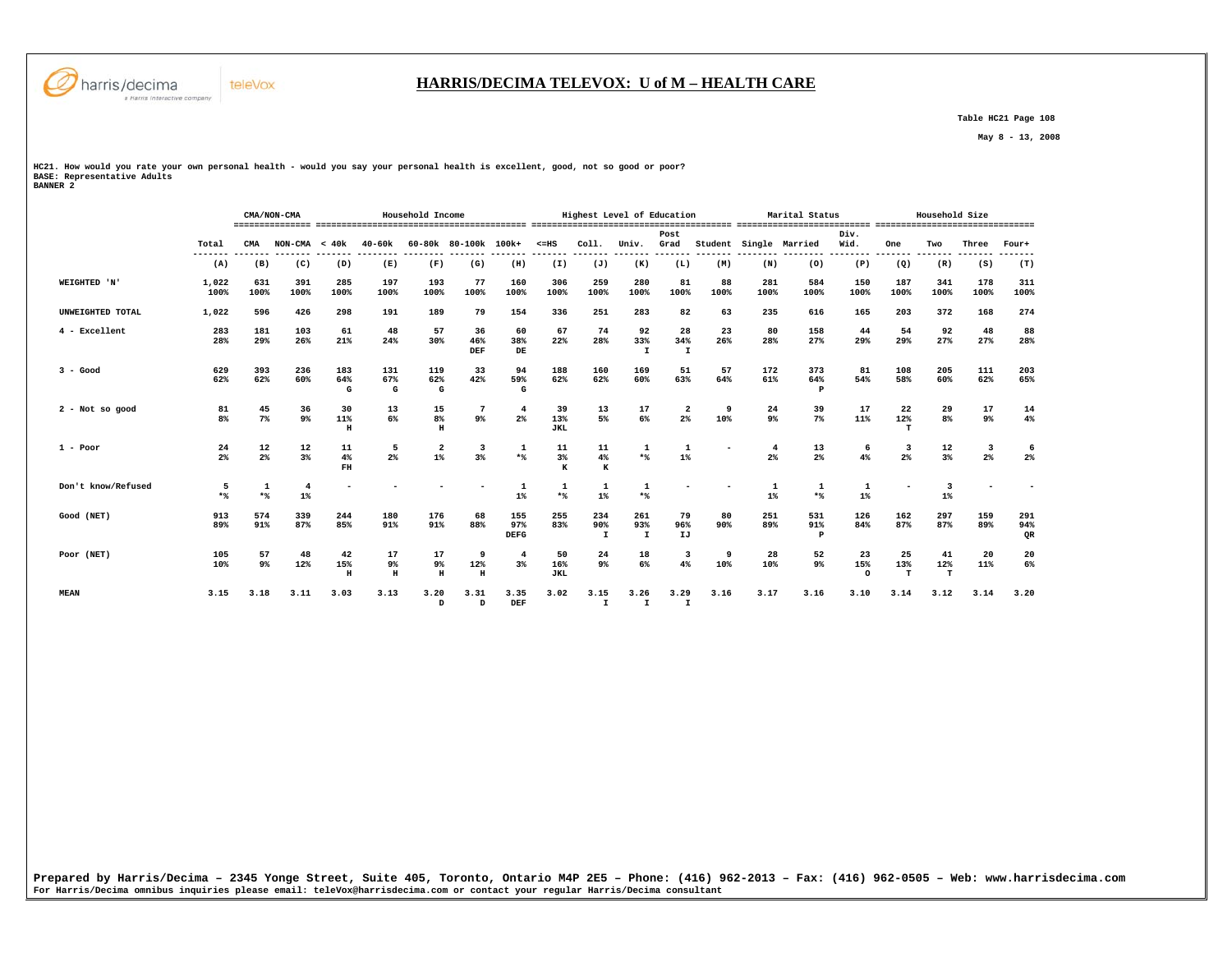

 **Table SEX Page 109** 

 **May 8 - 13, 2008** 

**SEX. Gender. BASE: Representative Adults BANNER 1** 

|                  |               |            | Region      |             |                                   |             |             |             | Gender      |                         |             | Age Group   |             |             |             |             | Employment |             |                |                    | Language    |             |
|------------------|---------------|------------|-------------|-------------|-----------------------------------|-------------|-------------|-------------|-------------|-------------------------|-------------|-------------|-------------|-------------|-------------|-------------|------------|-------------|----------------|--------------------|-------------|-------------|
|                  | Total         | Atl.       | Oue.        | Ont.        | Man.<br>Sask.                     | Alb.        | B.C.        |             |             | Male Female 18-24 25-34 |             | 35-44       | 45-49       | $50+$       | Self<br>Emp | Emp         | Unemp      | Ret.        | Stud.          | Home-<br>maker     | Eng. Fr.    |             |
|                  | (A)           | (B)        | (C)         | (D)         | ------ ------ ------ -----<br>(E) | (F)         | (G)         | (H)         | (I)         | (J)                     | (K)         | (L)         | (M)         | (N)         | (0)         | (P)         | (Q)        | (R)         | (S)            | (T)                | (U)         | (V)         |
| WEIGHTED 'N'     | 1,022<br>100% | 76<br>100% | 249<br>100% | 391<br>100% | 67<br>100%                        | 104<br>100% | 135<br>100% | 494<br>100% | 528<br>100% | 102<br>100%             | 184<br>100% | 170<br>100% | 123<br>100% | 435<br>100% | 142<br>100% | 474<br>100% | 59<br>100% | 224<br>100% | 69<br>100%     | 45<br>100%         | 793<br>100% | 229<br>100% |
| UNWEIGHTED TOTAL | 1,022         | 112        | 250         | 329         | 103                               | 102         | 126         | 505         | 517         | 68                      | 126         | 170         | 119         | 532         | 135         | 438         | 55         | 289         | 48             | 47                 | 792         | 230         |
| Male             | 494<br>48%    | 36<br>48%  | 120<br>48%  | 188<br>48%  | 32<br>48%                         | 52<br>50%   | 65<br>48%   | 494<br>100% | $\sim$      | 58<br>56%               | 84<br>46%   | 76<br>45%   | 65<br>53%   | 204<br>47%  | 80<br>56%   | 234<br>49%  | 33<br>55%  | 102<br>46%  | 37<br>54%<br>т | - 5<br>10%         | 386<br>49%  | 108<br>47%  |
| Female           | 528<br>52%    | 40<br>52%  | 129<br>52%  | 203<br>52%  | 34<br>52%                         | 52<br>50%   | 70<br>52%   | $\sim$      | 528<br>100% | 44<br>44%               | 99<br>54%   | 93<br>55%   | 58<br>47%   | 231<br>53%  | 62<br>44%   | 240<br>51%  | 26<br>45%  | 121<br>54%  | 32<br>46%      | 41<br>90%<br>OPQRS | 407<br>51%  | 121<br>53%  |

Prepared by Harris/Decima - 2345 Yonge Street, Suite 405, Toronto, Ontario M4P 2E5 - Phone: (416) 962–2013 - Fax: (416) 962–0505 - Web: www.harrisdecima.com<br>For Harris/Decima omnibus inquiries please email: teleVox@harrisd



teleVox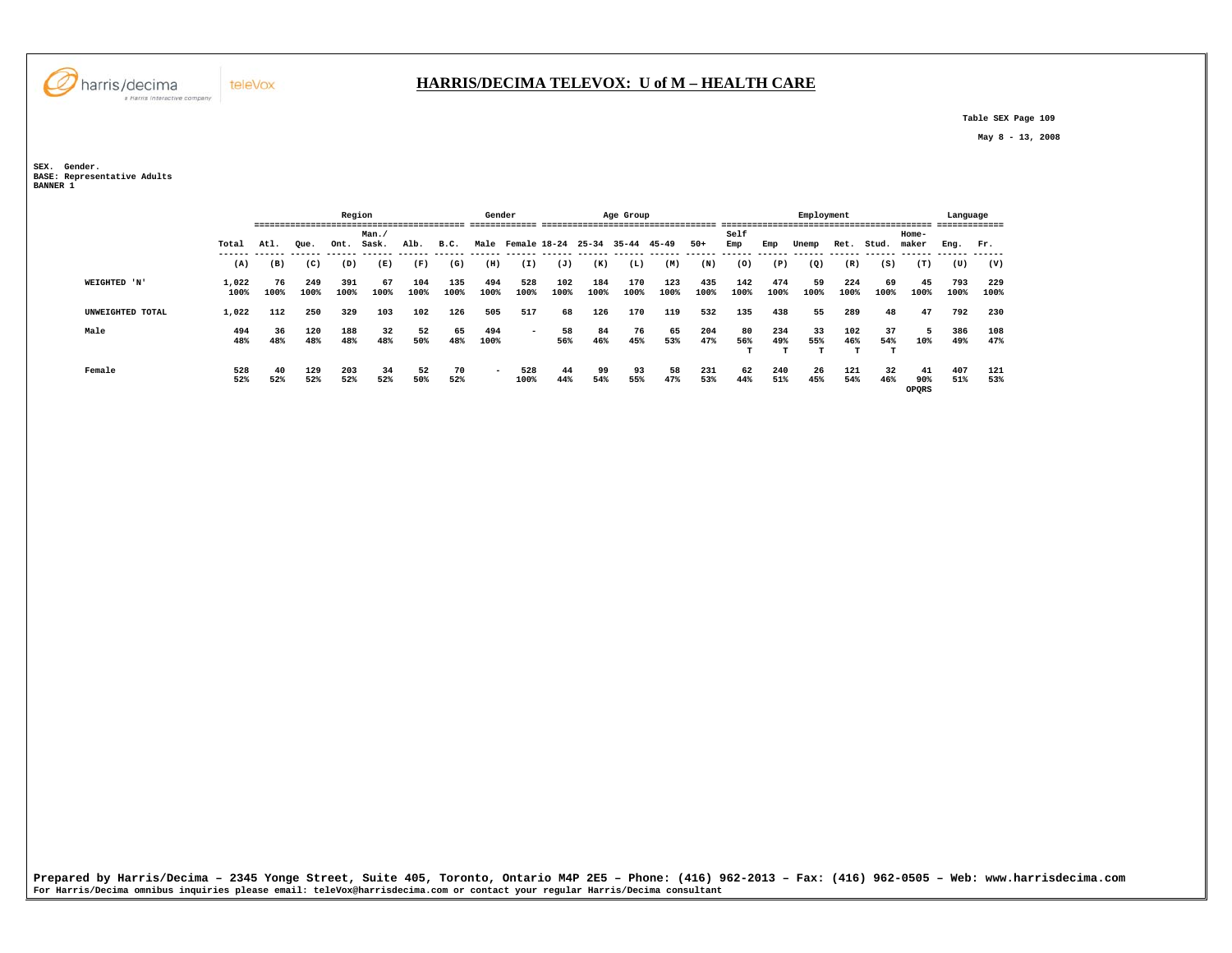**Table SEX Page 110** 

 **May 8 - 13, 2008** 

**SEX. Gender. BASE: Representative Adults BANNER 2** 

|                  |               |             | CMA/NON-CMA     |                 |             | Household Income |                      |                |             |                 | Highest Level of Education |              |            |                         | Marital Status  |                        |             | Household Size |             |             |
|------------------|---------------|-------------|-----------------|-----------------|-------------|------------------|----------------------|----------------|-------------|-----------------|----------------------------|--------------|------------|-------------------------|-----------------|------------------------|-------------|----------------|-------------|-------------|
|                  | Total         | CMA         | $NON-CMA < 40k$ |                 | 40-60k      |                  | 60-80k 80-100k 100k+ |                | $< = HS$    | Coll.           | Univ.                      | Post<br>Grad |            | Student Single Married  |                 | Div.<br>Wid.           | One         | Two            | Three       | Four+       |
|                  | (A)           | (B)         | (C)             | (D)             | (E)         | (F)              | (G)                  | (H)            | (I)         | (J)             | (K)                        | (L)          | (M)        | (N)                     | (0)             | (P)                    | (Q)         | (R)            | (S)         | (T)         |
| WEIGHTED 'N'     | 1,022<br>100% | 631<br>100% | 391<br>100%     | 285<br>100%     | 197<br>100% | 193<br>100%      | 77<br>100%           | 160<br>100%    | 306<br>100% | 259<br>100%     | 280<br>100%                | 81<br>100%   | 88<br>100% | 281<br>100%             | 584<br>100%     | 150<br>100%            | 187<br>100% | 341<br>100%    | 178<br>100% | 311<br>100% |
| UNWEIGHTED TOTAL | 1,022         | 596         | 426             | 298             | 191         | 189              | 79                   | 154            | 336         | 251             | 283                        | 82           | 63         | 235                     | 616             | 165                    | 203         | 372            | 168         | 274         |
| Male             | 494<br>48%    | 294<br>47%  | 199<br>51%      | 129<br>45%      | 94<br>48%   | 91<br>47%        | 44<br>57%            | 92<br>57%<br>D | 151<br>49%  | 108<br>42%      | 139<br>50%                 | 45<br>55%    | 46<br>52%  | 163<br>58%<br><b>OP</b> | 274<br>47%<br>P | 51<br>34%              | 90<br>48%   | 174<br>51%     | 79<br>44%   | 149<br>48%  |
| Female           | 528<br>52%    | 337<br>53%  | 191<br>49%      | 157<br>55%<br>H | 102<br>52%  | 102<br>53%       | 33<br>43%            | 68<br>43%      | 156<br>51%  | 151<br>58%<br>ы | 140<br>50%                 | 36<br>45%    | 43<br>48%  | 118<br>42%              | 310<br>53%<br>N | 98<br>66%<br><b>NO</b> | 97<br>52%   | 167<br>49%     | 99<br>56%   | 162<br>52%  |

Prepared by Harris/Decima - 2345 Yonge Street, Suite 405, Toronto, Ontario M4P 2E5 - Phone: (416) 962–2013 - Fax: (416) 962–0505 - Web: www.harrisdecima.com<br>For Harris/Decima omnibus inquiries please email: teleVox@harrisd



teleVox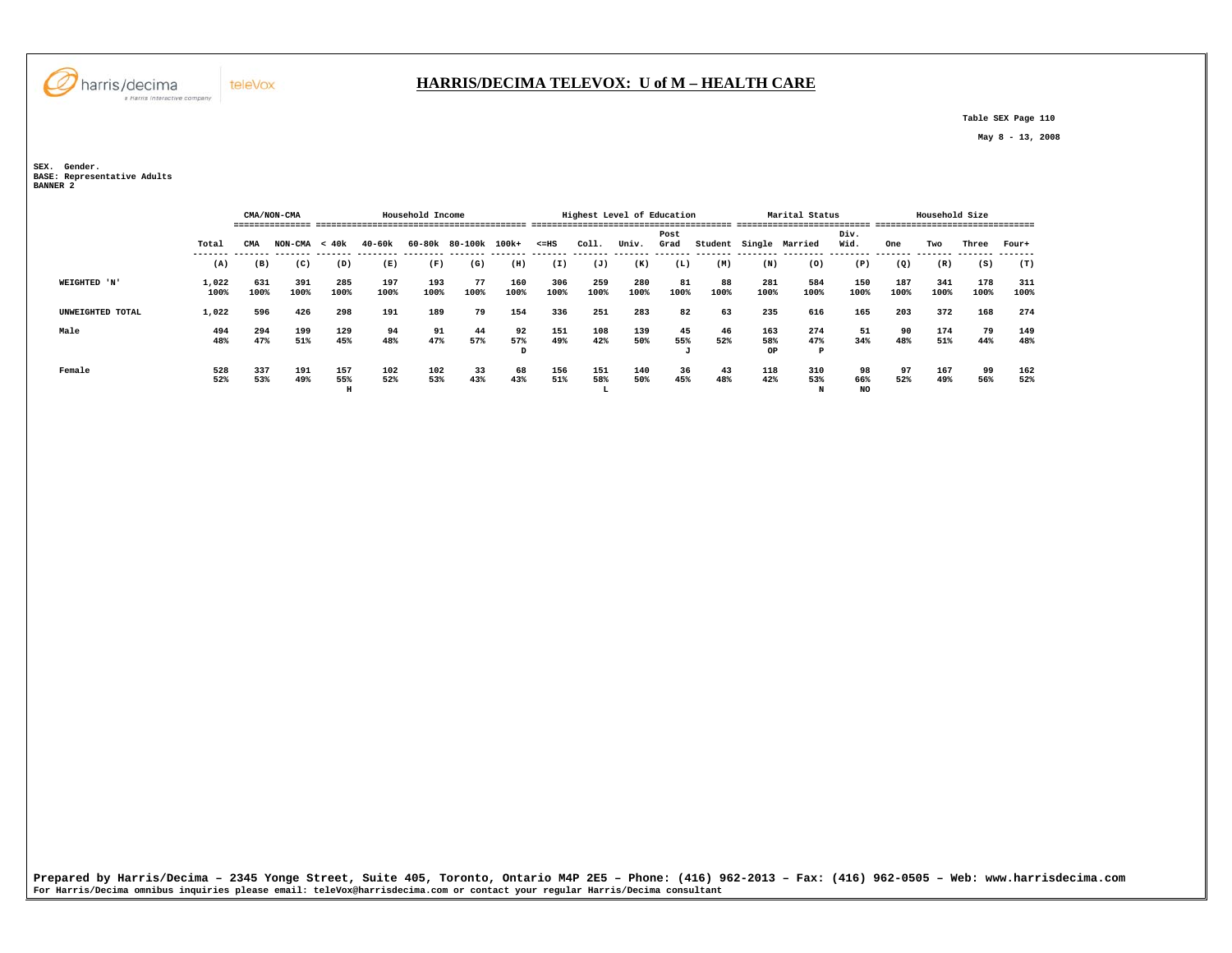

## **HARRIS/DECIMA TELEVOX: U of M – HEALTH CARE**

 **Table REGION Page 111** 

 **May 8 - 13, 2008** 

**REGION. Region.** 

**BASE: Representative Adults BANNER 1** 

|                  |               |            |             | Region      |                |               |               | Gender        |             |                         |                           | Age Group           |             |               |                                  |                       | Employment               |                      |                |                        | Language                  |                         |
|------------------|---------------|------------|-------------|-------------|----------------|---------------|---------------|---------------|-------------|-------------------------|---------------------------|---------------------|-------------|---------------|----------------------------------|-----------------------|--------------------------|----------------------|----------------|------------------------|---------------------------|-------------------------|
|                  | Total         | Atl.       | Oue.        | Ont.        | Man.<br>Sask.  | Alb.          | B.C.          |               |             | Male Female 18-24 25-34 |                           | $35 - 44$ $45 - 49$ |             | $50+$         | Self<br>Emp                      | Emp                   | Unemp                    | Ret.                 | Stud.          | Home-<br>maker         | Eng.                      | Fr.                     |
|                  | ------<br>(A) | (B)        | (C)         | (D)         | -------<br>(E) | ------<br>(F) | ------<br>(G) | ------<br>(H) | (I)         | (J)                     | (K)                       | (L)                 | (M)         | ------<br>(N) | ------<br>(0)                    | ------<br>(P)         | (Q)                      | -----<br>(R)         | ------<br>(S)  | ------<br>(T)          | (U)                       | (V)                     |
| WEIGHTED 'N'     | 1,022<br>100% | 76<br>100% | 249<br>100% | 391<br>100% | 67<br>100%     | 104<br>100%   | 135<br>100%   | 494<br>100%   | 528<br>100% | 102<br>100%             | 184<br>100%               | 170<br>100%         | 123<br>100% | 435<br>100%   | 142<br>100%                      | 474<br>100%           | 59<br>100%               | 224<br>100%          | 69<br>100%     | 45<br>100%             | 793<br>100%               | 229<br>100%             |
| UNWEIGHTED TOTAL | 1,022         | 112        | 250         | 329         | 103            | 102           | 126           | 505           | 517         | 68                      | 126                       | 170                 | 119         | 532           | 135                              | 438                   | 55                       | 289                  | 48             | 47                     | 792                       | 230                     |
| Atlantic         | 76<br>$7\%$   | 76<br>100% |             |             |                |               |               | 36<br>$7\%$   | 40<br>7%    | 8<br>$7\%$              | 12<br>$6\%$               | 10<br>6%            | 8<br>7%     | 37<br>9%      | 5%                               | 34<br>7%              | 9<br>15%                 | 18<br>8 <sup>8</sup> | 3<br>5%        | 5<br>11%               | 76<br>10%                 |                         |
| Quebec           | 249<br>24%    |            | 249<br>100% |             |                |               |               | 120<br>24%    | 129<br>24%  | 22<br>21%               | 45<br>25%                 | 53<br>31%<br>M      | 22<br>18%   | 105<br>24%    | 31<br>21%                        | 106<br>22%            | 16<br>27%                | 60<br>27%            | 23<br>33%      | 10<br>21%              | 23<br>3%                  | 226<br>99%<br>U         |
| Ontario          | 391<br>38%    |            |             | 391<br>100% |                |               |               | 188<br>38%    | 203<br>38%  | 46<br>45%               | 64<br>35%                 | 60<br>35%           | 52<br>42%   | 164<br>38%    | 61<br>43%<br>T                   | 187<br>39%<br>т       | 24<br>41%<br>$\mathbf T$ | 80<br>36%<br>т       | 29<br>42%<br>т | 6<br>14%               | 389<br>49%<br>$\mathbf v$ | $\overline{a}$<br>$1\%$ |
| Manitoba         | 34<br>3%      |            |             |             | 34<br>52%      |               |               | 16<br>3%      | 19<br>4%    | 1<br>$1\%$              | 9<br>5%                   | 3<br>2%             | 6<br>5%     | 15<br>3%      | $\overline{\mathbf{3}}$<br>$2\%$ | 13<br>3%              | $\overline{\phantom{a}}$ | 10<br>4%             | 3<br>5%        | - 5<br>12%<br>$\Omega$ | 34<br>4%                  |                         |
| Saskatchewan     | 32<br>$3\%$   |            |             |             | 32<br>48%      |               |               | 17<br>3%      | 16<br>3%    | 3<br>3%                 | -6<br>3%                  | 7<br>4%             | 4<br>3%     | 13<br>3%      | 6<br>4%                          | 15<br>3%              | $\mathbf{2}$<br>$3\%$    | 4<br>2%              | 3<br>5%        | $\overline{2}$<br>4%   | 32<br>4%                  |                         |
| Alberta          | 104<br>10%    |            |             |             |                | 104<br>100%   |               | 52<br>10%     | 52<br>10%   | 6<br>6%                 | 28<br>15%<br>$\mathbf{J}$ | 20<br>11%           | 9<br>8%     | 40<br>9%      | 15<br>10%                        | 59<br>12%<br>$\Omega$ | 3<br>5%                  | 20<br>9%             |                | -8<br>18%              | 103<br>13%<br>$\mathbf v$ | 1<br>$*$                |
| вc               | 135<br>13%    |            |             |             |                |               | 135<br>100%   | 65<br>13%     | 70<br>13%   | 16<br>16%               | 20<br>11%                 | 17<br>10%           | 22<br>18%   | 60<br>14%     | 21<br>15%                        | 60<br>13%             | 9%                       | 32<br>14%            | 8<br>11%       | - 9<br>21%             | 135<br>17%                |                         |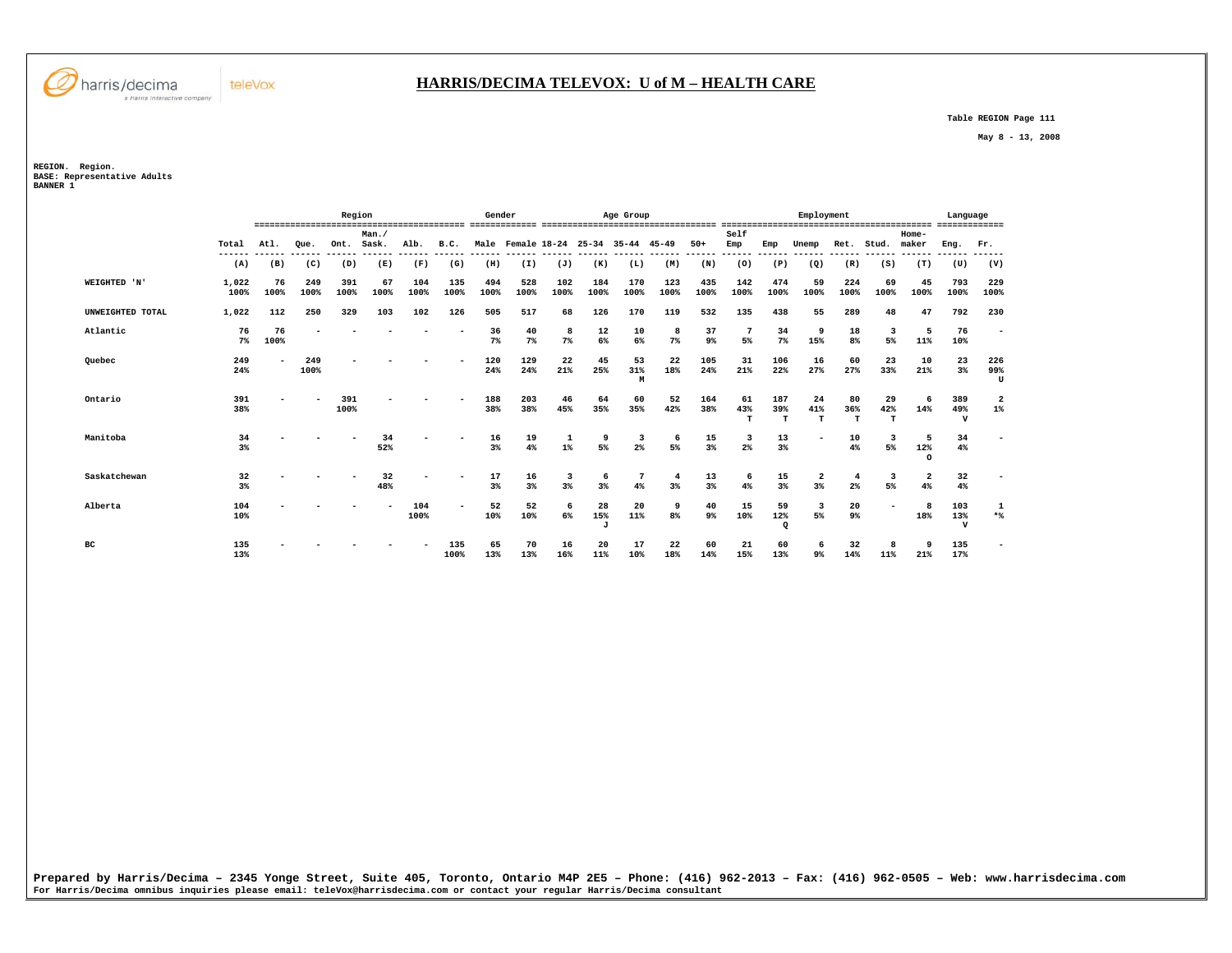

#### **HARRIS/DECIMA TELEVOX: U of M – HEALTH CARE**

 **Table REGION Page 112** 

 **May 8 - 13, 2008** 

**REGION. Region. BASE: Representative Adults BANNER 2** 

|                  |               |                            | CMA/NON-CMA               |                      |                           | Household Income          |                               |                  |                                                    |                           | Highest Level of Education |                           |                                           |                      | Marital Status              |              |                                | Household Size |                                  |               |
|------------------|---------------|----------------------------|---------------------------|----------------------|---------------------------|---------------------------|-------------------------------|------------------|----------------------------------------------------|---------------------------|----------------------------|---------------------------|-------------------------------------------|----------------------|-----------------------------|--------------|--------------------------------|----------------|----------------------------------|---------------|
|                  | Total         | CMA                        | $NON-CMA < 40k$           |                      | $40 - 60k$                |                           | 60-80k 80-100k 100k+          |                  | $< = HS$<br>------- ------- ------- ------- ------ | Col1.                     | Univ.                      | Post<br>Grad              | --------                                  |                      | Student Single Married<br>. | Div.<br>Wid. | One<br>------- ------- ------- | Two            | Three<br>-------                 | Four+         |
|                  | (A)           | (B)                        | (C)                       | (D)                  | (E)                       | (F)                       | (G)                           | (H)              | (I)                                                | (J)                       | (K)                        | (L)                       | (M)                                       | (N)                  | (0)                         | (P)          | (Q)                            | (R)            | (S)                              | (T)           |
| WEIGHTED 'N'     | 1,022<br>100% | 631<br>100%                | 391<br>100%               | 285<br>100%          | 197<br>100%               | 193<br>100%               | 77<br>100%                    | 160<br>100%      | 306<br>100%                                        | 259<br>100%               | 280<br>100%                | 81<br>100%                | 88<br>100%                                | 281<br>100%          | 584<br>100%                 | 150<br>100%  | 187<br>100%                    | 341<br>100%    | 178<br>100%                      | 311<br>100%   |
| UNWEIGHTED TOTAL | 1,022         | 596                        | 426                       | 298                  | 191                       | 189                       | 79                            | 154              | 336                                                | 251                       | 283                        | 82                        | 63                                        | 235                  | 616                         | 165          | 203                            | 372            | 168                              | 274           |
| Atlantic         | 76<br>7%      | 22<br>$3*$                 | 54<br>14%<br>B            | 26<br>9 <sup>°</sup> | 12<br>6%                  | 16<br>8 <sup>°</sup>      | 5<br>7%                       | 9<br>6%          | 29<br>9 <sup>°</sup>                               | 14<br>5%                  | 18<br>6%                   | 8<br>10%                  | $7\phantom{.0}$<br>8%                     | 23<br>8 <sup>8</sup> | 44<br>$7\%$                 | 9<br>6%      | 15<br>8 <sup>8</sup>           | 23<br>7%       | 16<br>9%                         | 21<br>7%      |
| Ouebec           | 249<br>24%    | 171<br>27%<br>$\mathbf{C}$ | 78<br>20%                 | 89<br>31%<br>$\,$ H  | 47<br>24%<br>$\, {\bf H}$ | 47<br>24%<br>$\, {\rm H}$ | 18<br>23%                     | 22<br>14%        | 77<br>25%                                          | 61<br>23%<br>L            | 70<br>25%<br>L             | 8<br>10%                  | 30<br>33%<br>L                            | 86<br>31%<br>$\circ$ | 126<br>22%                  | 35<br>23%    | 55<br>30%<br>s                 | 84<br>25%      | 34<br>19%                        | 75<br>24%     |
| Ontario          | 391<br>38%    | 271<br>43%<br>$\mathbf{C}$ | 120<br>31%                | 85<br>30%            | 78<br>40%<br>D            | 72<br>37%                 | 27<br>34%                     | 80<br>50%<br>DFG | 98<br>32%                                          | 105<br>40%<br>$\mathbf I$ | 109<br>39%                 | 41<br>51%<br>$\mathbf{I}$ | 34<br>39%                                 | 104<br>37%           | 218<br>37%                  | 65<br>43%    | 65<br>35%                      | 122<br>36%     | 69<br>39%                        | 131<br>42%    |
| Manitoba         | 34<br>3%      | 22<br>4%                   | 12<br>3%                  | 9<br>3%              | 6<br>3%                   | 5<br>3%                   | $\overline{4}$<br>5%          | 5<br>$3\%$       | 10<br>3%                                           | 9<br>4%                   | 11<br>4%                   | $\overline{a}$<br>2%      | 2<br>$2\%$                                | 3<br>$1\%$           | 24<br>4%<br>N               | 5%           | -5<br>2%                       | 14<br>4%<br>s  | $\overline{\mathbf{2}}$<br>$1\%$ | 14<br>5%<br>s |
| Saskatchewan     | 32<br>3%      | 14<br>2%                   | 19<br>5%<br>B             | 8<br>3%              | 5<br>3%                   | 5<br>3%                   | $\overline{\mathbf{3}}$<br>4% | 6<br>4%          | 11<br>4%                                           | 6<br>$2\%$                | 10<br>4%<br>L              | 1<br>$1\%$                | $\overline{\bf 4}$<br>5%                  | 11<br>4%             | 18<br>3%                    | 3<br>$2\%$   | 6<br>3%                        | 11<br>$3\%$    | 7<br>4%                          | 8<br>3%       |
| Alberta          | 104<br>10%    | 53<br>8%                   | 52<br>13%<br>$\mathbf{B}$ | 26<br>9 <sup>°</sup> | 18<br>9%                  | 25<br>13%                 | 13<br>16%                     | 15<br>10%        | 42<br>14%<br>LM                                    | 29<br>11%<br>LM           | 29<br>10%<br>LM            | 3<br>4%                   | $\overline{\mathbf{2}}$<br>2 <sup>°</sup> | 21<br>7%             | 67<br>12%                   | 16<br>11%    | 18<br>10%                      | 36<br>11%      | 25<br>14%                        | 26<br>8%      |
| вc               | 135<br>13%    | 79<br>12%                  | 57<br>15%                 | 43<br>15%            | 30<br>15%                 | 23<br>12%                 | 11%                           | 22<br>14%        | 39<br>13%                                          | 36<br>14%                 | 32<br>11%                  | 19<br>23%<br>к            | 10<br>11%                                 | 33<br>12%            | 88<br>15%                   | 15<br>10%    | 23<br>12%                      | 51<br>15%      | 26<br>15%                        | 36<br>11%     |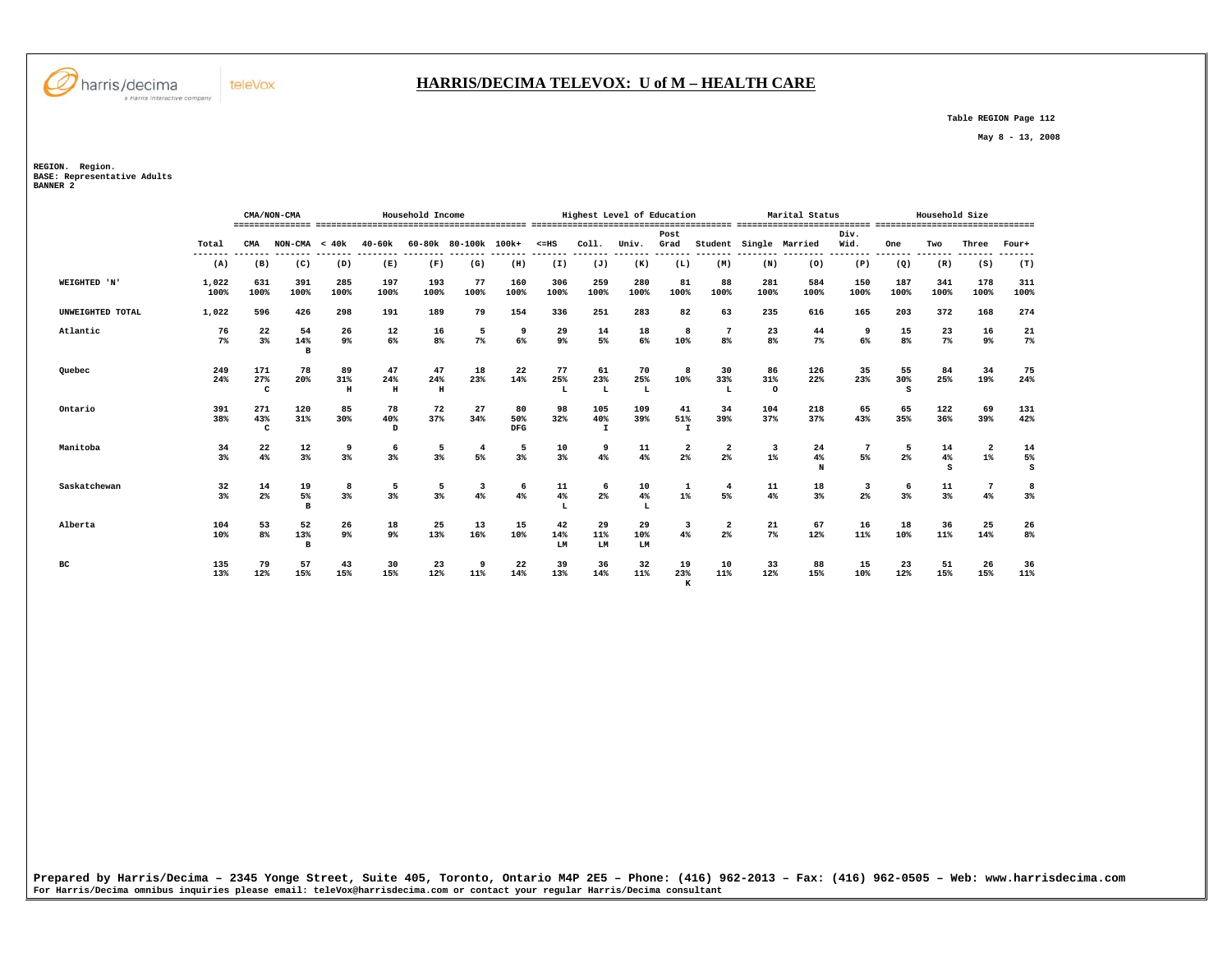

#### **HARRIS/DECIMA TELEVOX: U of M – HEALTH CARE**

 **Table EDUC Page 113** 

 **May 8 - 13, 2008** 

**EDUC. Education. BASE: Representative Adults BANNER 1** 

|                                                  |                      |                                      |                           | Region                  |                           |                         |                                  | Gender      |                            |                          |                             | Age Group               |                     |                           |                                  |                                  | Employment                                |                                  |                                  |                               | Language                            |                                  |
|--------------------------------------------------|----------------------|--------------------------------------|---------------------------|-------------------------|---------------------------|-------------------------|----------------------------------|-------------|----------------------------|--------------------------|-----------------------------|-------------------------|---------------------|---------------------------|----------------------------------|----------------------------------|-------------------------------------------|----------------------------------|----------------------------------|-------------------------------|-------------------------------------|----------------------------------|
|                                                  | Total                | Atl.                                 | Oue.                      | Ont.                    | Man.<br>Sask.             | Alb.                    | B.C.                             |             | Male Female 18-24          |                          | 25-34                       | 35-44                   | $45 - 49$           | $50+$                     | Self<br>Emp                      | Emp                              | Unemp                                     | Ret.                             | Stud.                            | Home-<br>maker                | Eng.                                | Fr.                              |
|                                                  | (A)                  | (B)                                  | (C)                       | (D)                     | (E)                       | (F)                     | (G)                              | (H)         | (I)                        | (J)                      | (K)                         | (L)                     | (M)                 | (N)                       | (0)                              | (P)                              | (Q)                                       | (R)                              | (S)                              | (T)                           | (U)                                 | ---<br>(V)                       |
| WEIGHTED 'N'                                     | 1,022<br>100%        | 76<br>100%                           | 249<br>100%               | 391<br>100%             | 67<br>100%                | 104<br>100%             | 135<br>100%                      | 494<br>100% | 528<br>100%                | 102<br>100%              | 184<br>100%                 | 170<br>100%             | 123<br>100%         | 435<br>100%               | 142<br>100%                      | 474<br>100%                      | 59<br>100%                                | 224<br>100%                      | 69<br>100%                       | 45<br>100%                    | 793<br>100%                         | 229<br>100%                      |
| UNWEIGHTED TOTAL                                 | 1,022                | 112                                  | 250                       | 329                     | 103                       | 102                     | 126                              | 505         | 517                        | 68                       | 126                         | 170                     | 119                 | 532                       | 135                              | 438                              | 55                                        | 289                              | 48                               | 47                            | 792                                 | 230                              |
| Current Student                                  | 88<br>9 <sup>°</sup> | $\overline{7}$<br>9%<br>$\mathbf{F}$ | 30<br>12%<br>$\mathbf{F}$ | 34<br>9%<br>F           | 6<br>$9\%$<br>$\mathbf F$ | $\overline{a}$<br>$2\%$ | 10<br>$7\%$<br>$\mathbf F$       | 46<br>9%    | 43<br>8%                   | 65<br>64%<br><b>KLMN</b> | 16<br>9 <sup>°</sup><br>LMN | $\overline{a}$<br>$1$ % | 3<br>$2\%$          | 3<br>$1\%$                | 4<br>3%                          | 14<br>3%<br>$\mathbb{R}$         | $\overline{a}$<br>3 <sup>8</sup>          | 1<br>$*$                         | 67<br>96%<br>OPORT               | 1<br>3%                       | 60<br>8%                            | 28<br>12%                        |
| Public/Elementary                                | 21<br>2 <sup>°</sup> | 3<br>4%                              | 8<br>3%                   | 5<br>1%                 | 1<br>2%                   | 2<br>2 <sup>°</sup>     | $\overline{\mathbf{2}}$<br>$1\%$ | 13<br>3%    | 8<br>2%                    |                          |                             |                         |                     | 21<br>5%                  | $\overline{\mathbf{2}}$<br>$1\%$ | $\overline{\mathbf{2}}$<br>$*$ % | $\overline{\mathbf{2}}$<br>3 <sup>8</sup> | 14<br>6%<br>OP                   |                                  | 1<br>3%                       | 13<br>2 <sup>°</sup>                | 8<br>3%                          |
| Some High School                                 | 78<br>8 <sup>°</sup> | 9<br>12%<br>D                        | 22<br>9%                  | 19<br>5%                | 6<br>9 <sup>°</sup>       | 11<br>11%               | 10<br>$7\%$                      | 37<br>7%    | 41<br>8%                   | 6<br>6%                  | 4<br>$2*$                   | 6<br>4%                 | 9<br>7 <sup>8</sup> | 53<br>12%<br>KL           | 8<br>5%                          | 21<br>4%                         | 12<br>20%<br>OP                           | 34<br>15%<br>OP                  |                                  | $\overline{4}$<br>$9\%$       | 56<br>7%                            | 22<br>10%                        |
| Graduated High School                            | 207<br>20%           | 17<br>22%                            | 48<br>19%                 | 73<br>19%               | 14<br>21%                 | 29<br>28%               | 27<br>20%                        | 101<br>20%  | 106<br>20%                 | 10<br>10%                | 29<br>16%                   | 44<br>26%<br>JК         | 29<br>23%<br>J      | 95<br>22%<br>$\mathbf{J}$ | 35<br>25%<br>s                   | 87<br>18%<br>s                   | 20<br>34%<br>PS                           | 48<br>22%<br>S                   | $\overline{2}$<br>2 <sup>8</sup> | 12<br>25%<br>s                | 164<br>21%                          | 43<br>19%                        |
| Some Vocational/<br>Technical/College/CEGEP      | 62<br>6%             | $\overline{4}$<br>5%                 | 19<br>8 <sup>°</sup>      | 21<br>5%                | 4<br>6%                   | 4<br>3%                 | 11<br>8 <sup>8</sup>             | 29<br>6%    | 33<br>6%                   | 6<br>6%                  | 12<br>7%                    | 10<br>6%                | 6<br>5%             | 28<br>6%                  | 7<br>5%                          | 31<br>7%                         | 6<br>10%                                  | 14<br>6%                         | ۰                                | $\overline{4}$<br>9%          | 43<br>5%                            | 19<br>8 <sup>°</sup>             |
| Completed Vocational/<br>Technical/College/CEGEP | 197<br>19%           | 10<br>13%                            | 41<br>17%                 | 84<br>21%               | 11<br>17%                 | 25<br>24%               | 25<br>19%                        | 78<br>16%   | 119<br>22%<br>$\, {\rm H}$ | 8<br>8%                  | 52<br>28%<br>JN             | 33<br>20%<br>J          | 29<br>23%<br>J      | 74<br>17%<br>J            | 30<br>21%<br>s                   | 110<br>23%<br>RS                 | 11<br>18%<br>s                            | 34<br>15%<br>s                   | 1<br>2 <sup>°</sup>              | 9<br>20%<br>s                 | 160<br>20%                          | 37<br>16%                        |
| Some University                                  | 47<br>5%             | 4<br>6%                              | $\overline{4}$<br>$2\%$   | 24<br>6%<br>c           | 3<br>4%                   | 3<br>$3\%$              | 10<br>7%<br>c                    | 21<br>4%    | 26<br>5%                   | $\mathbf{1}$<br>$1\%$    | 8<br>4%                     | 5<br>3%                 | 5<br>4%             | 28<br>6%<br>JL.           | 8<br>5%                          | 22<br>5%                         | $\overline{\phantom{a}}$                  | 17<br>8 <sup>8</sup><br>т        |                                  | 1<br>$2\%$                    | 43<br>5%<br>$\mathbf{v}$            | $\overline{4}$<br>2%             |
| Completed University                             | 232<br>23%           | 14<br>18%                            | 66<br>26%<br>G            | 86<br>22%               | 19<br>28%<br>G            | 26<br>25%               | 22<br>17%                        | 118<br>24%  | 114<br>22%                 | 5<br>5%                  | 49<br>27%<br>J              | 57<br>34%<br>JN         | 31<br>25%<br>J      | 90<br>21%<br>J            | 32<br>22%                        | 143<br>30%<br>QR                 | 11%                                       | 39<br>17%                        |                                  | 10<br>23%                     | 173<br>22%                          | 60<br>26%                        |
| Post Graduate                                    | 81<br>8 <sup>°</sup> | 8<br>10%<br>CF                       | 8<br>3%                   | 41<br>11%<br><b>CEF</b> | $\overline{2}$<br>4%      | 3<br>3%                 | 19<br>14%<br>CEF                 | 45<br>9%    | 36<br>7%                   | $\mathbf{1}$<br>$1\%$    | 13<br>$7\%$<br>$\mathbf{J}$ | 13<br>8%<br>J           | 12<br>9%<br>J       | 42<br>10%<br>$\mathbf{J}$ | 15<br>10%<br>$\circ$             | 43<br>9%<br>$\mathbf{Q}$         | 1<br>$2\%$                                | 20<br>9 <sup>°</sup><br>$\Omega$ |                                  | $\overline{\mathbf{3}}$<br>6% | 75<br>9 <sup>°</sup><br>$\mathbf v$ | 6<br>3%                          |
| Refused                                          | 7<br>$1\%$           |                                      | 3<br>$1\%$                | 4<br>$1\%$              | $\Omega$<br>$1\%$         |                         |                                  | 5<br>$1\%$  | **                         |                          |                             |                         |                     | 2<br>$1\%$                | 2<br>2%                          | 1<br>$*$                         |                                           | $\overline{4}$<br>2%             |                                  |                               | $\overline{4}$<br>$1\%$             | $\overline{\mathbf{3}}$<br>$1\%$ |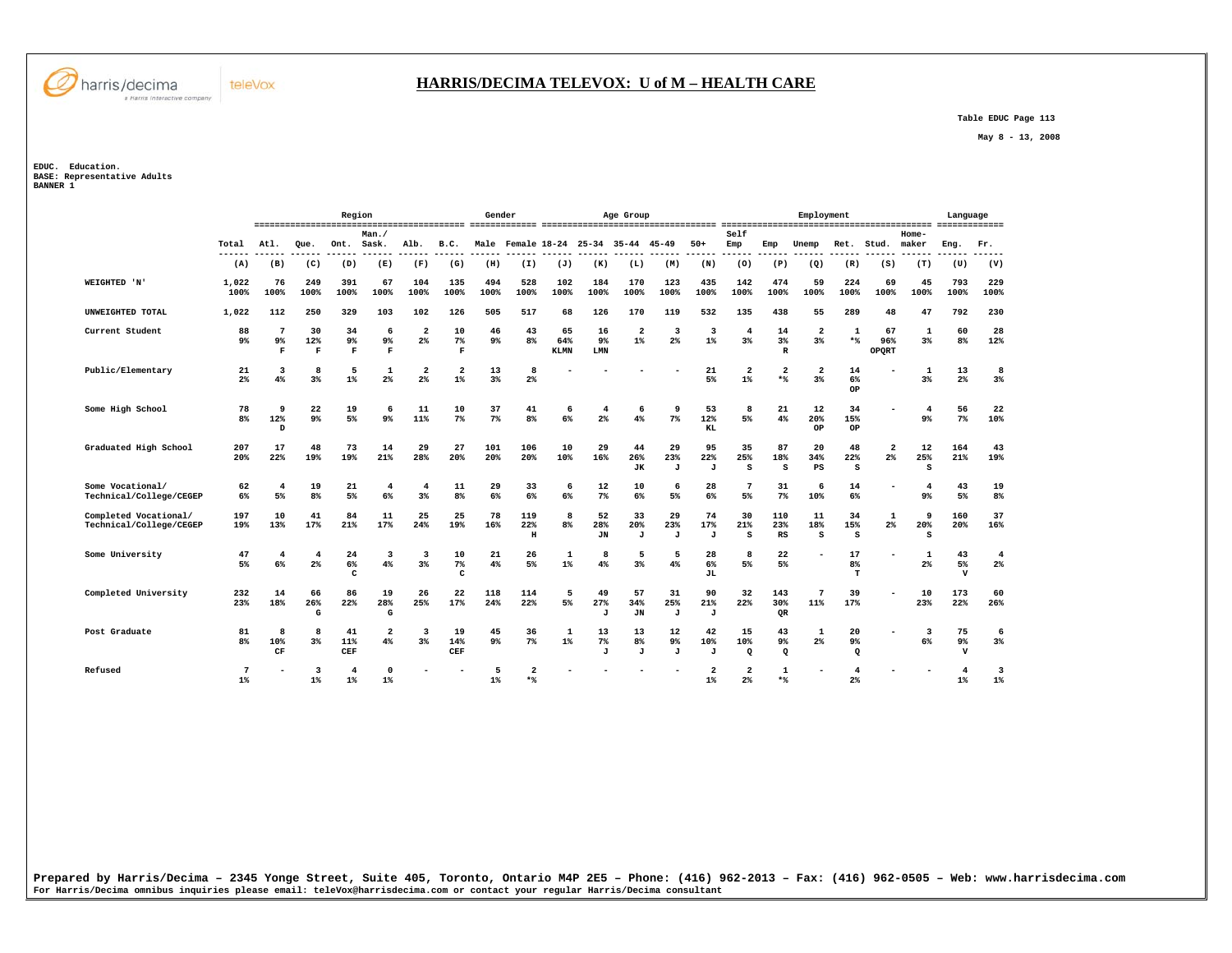

#### **HARRIS/DECIMA TELEVOX: U of M – HEALTH CARE**

 **Table EDUC Page 114** 

 **May 8 - 13, 2008** 

**EDUC. Education. BASE: Representative Adults BANNER 2** 

|                                                  |                      | CMA/NON-CMA             |                                  |                          |                                  | Household Income        |                               |                         |             |             | Highest Level of Education |              |            |                         | Marital Status      |                                           |                           | Household Size          |                 |                  |
|--------------------------------------------------|----------------------|-------------------------|----------------------------------|--------------------------|----------------------------------|-------------------------|-------------------------------|-------------------------|-------------|-------------|----------------------------|--------------|------------|-------------------------|---------------------|-------------------------------------------|---------------------------|-------------------------|-----------------|------------------|
|                                                  | Total                | CMA                     | NON-CMA                          | < 40k                    | 40-60k                           |                         | 60-80k 80-100k 100k+          |                         | $< = HS$    | Coll.       | Univ.                      | Post<br>Grad | Student    | Single Married          |                     | Div.<br>Wid.                              | One                       | Two                     | Three           | Four+            |
|                                                  | -------<br>(A)       | (B)                     | (C)                              | (D)                      | ---<br>(E)                       | (F)                     | (G)                           | (H)                     | (I)         | (J)         | (K)                        | (L)          | (M)        | (N)                     | (0)                 | -----<br>(P)                              | ----<br>(Q)               | ------<br>(R)           | (S)             | (T)              |
| WEIGHTED 'N'                                     | 1,022<br>100%        | 631<br>100%             | 391<br>100%                      | 285<br>100%              | 197<br>100%                      | 193<br>100%             | 77<br>100%                    | 160<br>100%             | 306<br>100% | 259<br>100% | 280<br>100%                | 81<br>100%   | 88<br>100% | 281<br>100%             | 584<br>100%         | 150<br>100%                               | 187<br>100%               | 341<br>100%             | 178<br>100%     | 311<br>100%      |
| UNWEIGHTED TOTAL                                 | 1,022                | 596                     | 426                              | 298                      | 191                              | 189                     | 79                            | 154                     | 336         | 251         | 283                        | 82           | 63         | 235                     | 616                 | 165                                       | 203                       | 372                     | 168             | 274              |
| Current Student                                  | 88<br>9 <sup>°</sup> | 65<br>10%<br>C          | 23<br>6%                         | 34<br>12%<br>EGH         | 12<br>6%                         | 18<br>9%                | $\overline{\mathbf{3}}$<br>4% | 7<br>4%                 |             |             |                            |              | 88<br>100% | 77<br>28%<br>OP         | 8<br>$1\%$          | $\overline{\mathbf{3}}$<br>2 <sup>°</sup> | -7<br>4%                  | 11<br>3%                | 13<br>$7\%$     | 58<br>19%<br>QRS |
| Public/Elementary                                | 21<br>2 <sup>8</sup> | 6<br>$1\%$              | 15<br>4%<br>$\mathbf{B}$         | 16<br>5%<br>EF           | $\overline{\mathbf{2}}$<br>$1\%$ | $\overline{a}$<br>$1\%$ |                               |                         | 21<br>7%    |             |                            |              |            | $\overline{3}$<br>$1\%$ | 13<br>$2\%$         | 6<br>4%                                   | 6<br>$3\%$<br>ST          | 14<br>4%<br>ST          | $\Omega$<br>$*$ | 0<br>$*$         |
| Some High School                                 | 78<br>8 <sup>8</sup> | 36<br>6%                | 42<br>11%<br>B                   | 48<br>17%<br><b>EFGH</b> | 5<br>$3\%$                       | 6<br>$3\%$              | 4<br>6%                       | 5<br>3%                 | 78<br>25%   |             |                            |              |            | 15<br>5%                | 44<br>$7\%$         | 20<br>13%<br>N                            | 24<br>13%<br>$\mathbf{T}$ | 31<br>9%<br>$\mathbf T$ | 13<br>8%        | 10<br>3%         |
| Graduated High School                            | 207<br>20%           | 124<br>20%              | 83<br>21%                        | 72<br>25%<br>G           | 39<br>20%                        | 34<br>18%               | 10<br>13%                     | 28<br>17%               | 207<br>68%  |             |                            |              |            | 50<br>18%               | 121<br>21%          | 36<br>24%                                 | 36<br>19%                 | 60<br>18%               | 39<br>22%       | 69<br>22%        |
| Some Vocational/<br>Technical/College/CEGEP      | 62<br>6%             | 34<br>5%                | 28<br>7%                         | 21<br>7%<br>G            | 20<br>10%<br>$\,$ GH             | 9<br>5%                 | $\mathbf{1}$<br>$1\%$         | 7<br>4%                 |             | 62<br>24%   |                            |              |            | 16<br>6%                | 37<br>6%            | 9<br>$6\%$                                | 8<br>5%                   | 20<br>$6\%$             | 8<br>5%         | 25<br>8%         |
| Completed Vocational/<br>Technical/College/CEGEP | 197<br>19%           | 120<br>19%              | 77<br>20%                        | 45<br>16%                | 38<br>19%                        | 43<br>22%               | 26<br>33%<br>DEH              | 23<br>14%               |             | 197<br>76%  |                            |              |            | 46<br>16%               | 121<br>21%          | 29<br>19%                                 | 30<br>16%                 | 66<br>19%               | 43<br>24%       | 57<br>18%        |
| Some University                                  | 47<br>5%             | 31<br>5%                | 17<br>4%                         | 10<br>3%                 | 8<br>4%                          | 13<br>$7\%$             | 4<br>6%                       | 7<br>5%                 |             |             | 47<br>17%                  |              |            | 7<br>3%                 | 29<br>5%            | 11<br>$7\%$                               | 12<br>6%                  | 22<br>6%<br>т           | 6<br>3%         | 8<br>$2\%$       |
| Completed University                             | 232<br>23%           | 159<br>25%<br>c         | 73<br>19%                        | 32<br>11%                | 57<br>29%<br>D                   | 53<br>27%<br>D          | 17<br>22%<br>D                | 63<br>39%<br><b>DFG</b> |             |             | 232<br>83%                 |              |            | 55<br>20%               | 155<br>27%<br>NP    | 22<br>15%                                 | 46<br>25%                 | 84<br>25%               | 38<br>21%       | 65<br>21%        |
| Post Graduate                                    | 81<br>8 <sup>8</sup> | 52<br>8 <sup>8</sup>    | 29<br>7%                         | 8<br>3%                  | 15<br>8 <sup>°</sup><br>D        | 15<br>8%<br>D           | 12<br>16%<br>D                | 22<br>13%<br>D          |             |             |                            | 81<br>100%   |            | 13<br>4%                | 56<br>10%<br>N      | 12<br>8 <sup>°</sup>                      | 17<br>9%                  | 29<br>8 <sup>8</sup>    | 18<br>10%       | 18<br>6%         |
| Refused                                          | 7<br>$1\%$           | $\overline{4}$<br>$1\%$ | $\overline{\mathbf{3}}$<br>$1\%$ | $\mathbf{1}$<br>$*$      |                                  |                         |                               |                         |             |             |                            |              |            |                         | $\mathbf{1}$<br>$*$ | 1<br>$1\%$                                | $\Omega$<br>$*$           | 4<br>$1\%$              |                 | 1<br>$*$         |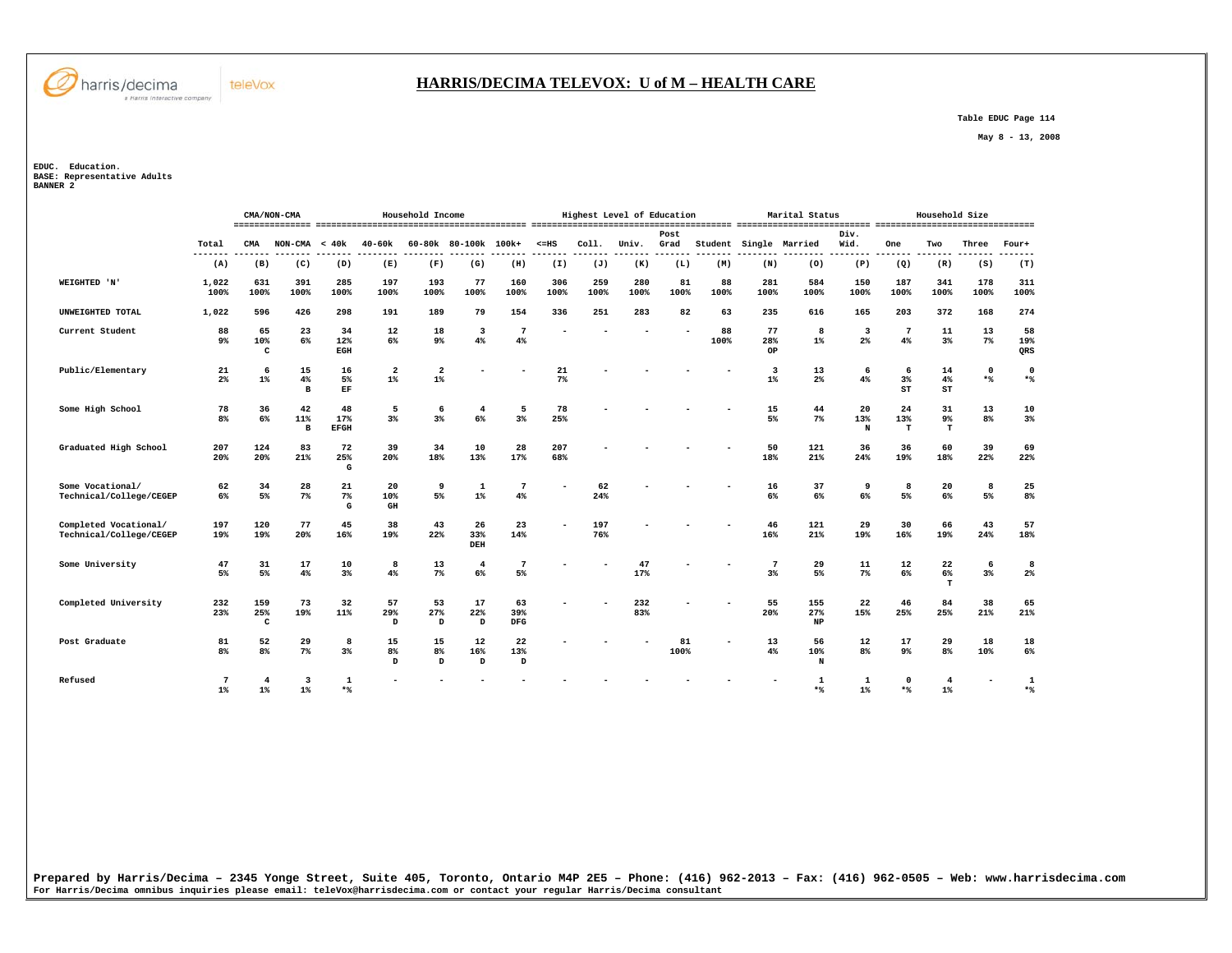

## **HARRIS/DECIMA TELEVOX: U of M – HEALTH CARE**

 **Table AGE\_COL Page 115** 

 **May 8 - 13, 2008** 

**AGE\_COL. Age group. BASE: Representative Adults BANNER 1** 

|                        |               |               | ------------------   | Region                       |               |                |             | Gender      |             |                                     |                | Age Group     | ,,,,,,,,,,,,,,,,,,,, |                       |                           |                            | Employment                |                                  |                           | -------                      | Language    | ------                           |
|------------------------|---------------|---------------|----------------------|------------------------------|---------------|----------------|-------------|-------------|-------------|-------------------------------------|----------------|---------------|----------------------|-----------------------|---------------------------|----------------------------|---------------------------|----------------------------------|---------------------------|------------------------------|-------------|----------------------------------|
|                        | Total         | Atl.          | Oue.                 | Ont.                         | Man.<br>Sask. | Alb.           | B.C.        | Male        |             | Female 18-24                        | $25 - 34$      | $35 - 44$     | $45 - 49$            | $50+$                 | Self<br>Emp               | Emp                        | Unemp                     | Ret.                             | Stud.                     | Home-<br>maker               | Eng.        | Fr.                              |
|                        | ------<br>(A) | ------<br>(B) | ------<br>(C)        | ------- ------ ------<br>(D) | (E)           | (F)            | (G)         | (H)         | (I)         | ------- ------ ------ ------<br>(J) | -------<br>(K) | ------<br>(L) | ------<br>(M)        | ------- ------<br>(N) | (0)                       | ------<br>(P)              | ------<br>(Q)             | (R)                              | (S)                       | ------- ------ ------<br>(T) | (U)         | ------<br>(V)                    |
| WEIGHTED 'N'           | 1,022<br>100% | 76<br>100%    | 249<br>100%          | 391<br>100%                  | 67<br>100%    | 104<br>100%    | 135<br>100% | 494<br>100% | 528<br>100% | 102<br>100%                         | 184<br>100%    | 170<br>100%   | 123<br>100%          | 435<br>100%           | 142<br>100%               | 474<br>100%                | 59<br>100%                | 224<br>100%                      | 69<br>100%                | 45<br>100%                   | 793<br>100% | 229<br>100%                      |
| UNWEIGHTED TOTAL       | 1,022         | 112           | 250                  | 329                          | 103           | 102            | 126         | 505         | 517         | 68                                  | 126            | 170           | 119                  | 532                   | 135                       | 438                        | 55                        | 289                              | 48                        | 47                           | 792         | 230                              |
| $18 - 24$              | 102<br>10%    | 8<br>10%      | 22<br>9 <sup>°</sup> | 46<br>12%                    | 5<br>7%       | 6<br>6%        | 16<br>12%   | 58<br>12%   | 44<br>8%    | 102<br>100%                         |                |               |                      |                       | $2\%$                     | 40<br>8 <sup>°</sup><br>OT | 5<br>$9\%$                |                                  | 52<br>76%<br>OPQT         | 1<br>3%                      | 82<br>10%   | 20<br>9%                         |
| $25 - 34$              | 184<br>18%    | 12<br>16%     | 45<br>18%            | 64<br>16%                    | 15<br>22%     | 28<br>27%<br>G | 20<br>15%   | 84<br>17%   | 99<br>19%   |                                     | 184<br>100%    |               |                      |                       | 33<br>23%<br>$\mathbb{R}$ | 113<br>24%<br>$\mathbb{R}$ | 10<br>16%<br>$\mathbb{R}$ | $1\%$                            | 13<br>19%<br>$\mathbb{R}$ | 13<br>29%<br>$\mathbb{R}$    | 142<br>18%  | 41<br>18%                        |
| $35 - 44$              | 170<br>17%    | 10<br>14%     | 53<br>21%<br>G       | 60<br>15%                    | 10<br>15%     | 20<br>19%      | 17<br>13%   | 76<br>15%   | 93<br>18%   |                                     |                | 170<br>100%   |                      |                       | 30<br>21%<br>$\mathbb{R}$ | 108<br>23%<br>$\mathbb{R}$ | 16<br>27%<br>R            | $\overline{\mathbf{2}}$<br>$1\%$ |                           | 12<br>27%<br>$\mathbb{R}$    | 119<br>15%  | 51<br>22%<br>U                   |
| $45 - 49$              | 123<br>12%    | 11%           | 22<br>9%             | 52<br>13%                    | 10<br>15%     | 9%             | 22<br>16%   | 65<br>13%   | 58<br>11%   |                                     |                |               | 123<br>100%          |                       | 20<br>14%<br>s            | 82<br>17%<br>s             | 14<br>23%<br>s            |                                  | 3%                        | 6<br>12%                     | 103<br>13%  | 20<br>9%                         |
| $50+$                  | 435<br>43%    | 37<br>49%     | 105<br>42%           | 164<br>42%                   | 28<br>42%     | 40<br>39%      | 60<br>44%   | 204<br>41%  | 231<br>44%  |                                     |                |               |                      | 435<br>100%           | 52<br>36%<br>s            | 130<br>27%<br>S            | 15<br>25%<br>s            | 218<br>98%<br>OPOST              | 2%                        | 13<br>29%<br>s               | 341<br>43%  | 95<br>41%                        |
| Don't Know/No Response | 8<br>$1\%$    |               | $1\%$                | 5<br>1%                      |               | $1\%$          |             | $1\%$       | $*$         |                                     |                |               |                      |                       | 3%                        | $\overline{2}$<br>$*$ %    | -                         | 3<br>$1\%$                       |                           |                              | 6<br>$1\%$  | $\overline{\mathbf{2}}$<br>$1\%$ |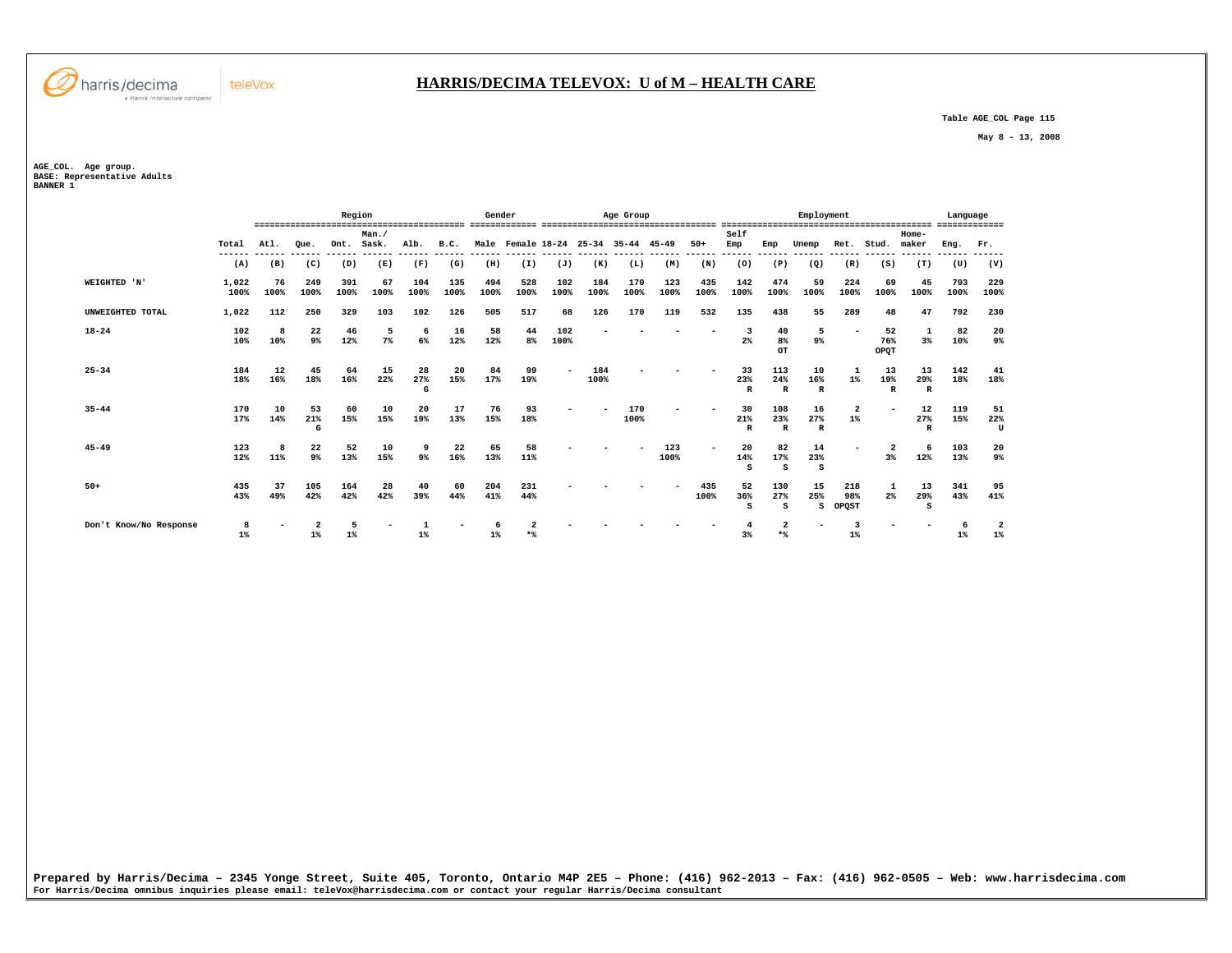

 **Table AGE\_COL Page 116** 

 **May 8 - 13, 2008** 

**AGE\_COL. Age group. BASE: Representative Adults BANNER 2** 

harris/decima

a Harris Interactive company

teleVox

|                        |                  |                | CMA/NON-CMA     |             |             | Household Income |                      |             |                   |                                          | Highest Level of Education |            |                    |             | Marital Status                |                 |                                   | Household Size |                |                 |
|------------------------|------------------|----------------|-----------------|-------------|-------------|------------------|----------------------|-------------|-------------------|------------------------------------------|----------------------------|------------|--------------------|-------------|-------------------------------|-----------------|-----------------------------------|----------------|----------------|-----------------|
|                        |                  |                |                 |             |             |                  |                      |             |                   |                                          |                            |            |                    |             | ,,,,,,,,,, ,,,,,,,,,,,,,,,,,, | -------         | --------------------------------- |                |                |                 |
|                        |                  |                |                 |             |             |                  |                      |             |                   |                                          |                            | Post       |                    |             |                               | Div.            |                                   |                |                |                 |
|                        | Total<br>------- | CMA            | $NON-CMA < 40k$ |             | 40-60k      |                  | 60-80k 80-100k 100k+ |             | $< = HS$          | COL1.                                    | Univ.                      | Grad       | Student            |             | Single Married                | Wid.<br>------- | One<br>-------                    | Two            | Three          | Four+           |
|                        | (A)              | (B)            | (C)             | (D)         | (E)         | (F)              | (G)                  | (H)         | (I)               | (J)                                      | (K)                        | (L)        | (M)                | (N)         | (0)                           | (P)             | (Q)                               | (R)            | (S)            | (T)             |
| WEIGHTED 'N'           | 1,022<br>100%    | 631<br>100%    | 391<br>100%     | 285<br>100% | 197<br>100% | 193<br>100%      | 77<br>100%           | 160<br>100% | 306<br>100%       | 259<br>100%                              | 280<br>100%                | 81<br>100% | 88<br>100%         | 281<br>100% | 584<br>100%                   | 150<br>100%     | 187<br>100%                       | 341<br>100%    | 178<br>100%    | 311<br>100%     |
| UNWEIGHTED TOTAL       | 1,022            | 596            | 426             | 298         | 191         | 189              | 79                   | 154         | 336               | 251                                      | 283                        | 82         | 63                 | 235         | 616                           | 165             | 203                               | 372            | 168            | 274             |
| $18 - 24$              | 102              | 80             | 22              | 30          | 24          | 18               | 3                    | 14          | 16<br>5%          | $\begin{array}{c} 14 \\ 5\% \end{array}$ | 6                          | 1<br>2%    | 65                 | 87          | 10<br>2 <sup>°</sup>          | 5               | 4                                 | 10             | 18             | 70              |
|                        | 10%              | 13%<br>C       | 6%              | 11%<br>G    | 12%<br>G    | 9%               | 4%                   | 8%          |                   |                                          | 2 <sup>°</sup>             |            | 73%<br><b>IJKL</b> | 31%<br>OP   |                               | 3%              | 2 <sup>°</sup>                    | 3%             | 10%<br>QR      | 22%<br>QRS      |
| $25 - 34$              | 184              | 109            | 74              | 54          | 34          | 39               | 10                   | 27          | 33                | 64                                       | 57                         | 13         | 16                 | 83          | 89                            | 10              | 20                                | 55             | 42             | 67              |
|                        | 18%              | 17%            | 19%             | 19%         | 17%         | 20%              | 13%                  | 17%         | 11%               | 25%<br>$\mathbf{I}$                      | 20%<br>$\mathbf{I}$        | 17%        | 19%                | 29%<br>OP   | 15%<br>$\mathbf{P}$           | $7\%$           | 11%                               | 16%            | 24%<br>$\circ$ | 21%<br>$\bf{Q}$ |
| $35 - 44$              | 170              | 108            | 62              | 48          | 36          | 34               | 15                   | 32          | 50                | 43                                       | 62                         | 13         | 2                  | 32          | 120                           | 17              | 24                                | 31             | 37             | 76              |
|                        | 17%              | 17%            | 16%             | 17%         | 18%         | 18%              | 20%                  | 20%         | 16%<br>м          | 17%<br>M                                 | 22%<br>M                   | 16%<br>M   | 2%                 | 11%         | 21%<br><b>NP</b>              | 11%             | 13%                               | 9%             | 21%<br>QR      | 24%<br>QR       |
| $45 - 49$              | 123              | 73             | 50              | 23          | 21          | 34               | 16                   | 26          | 37                | 35                                       | 37                         | 12         | 3                  | 26          | 82                            | 15              | 18                                | 35             | 22             | 48              |
|                        | 12%              | 12%            | 13%             | 8%          | 11%         | 18%<br>D         | 20%<br>D             | 16%<br>D    | 12%<br>M          | 13%<br>M                                 | 13%<br>M                   | 14%<br>M   | 3%                 | 9%          | 14%                           | 10%             | 10%                               | 10%            | 12%            | 15%             |
| $50+$                  | 435              | 257            | 179             | 131         | 83          | 67               | 33                   | 62          | 169               | 102                                      | 118                        | 42         | 3                  | 51          | 281                           | 103             | 121                               | 204            | 58             | 50              |
|                        | 43%              | 41%            | 46%             | 46%<br>R    | 42%         | 35%              | 43%                  | 39%         | 55%<br><b>JKM</b> | 39%<br>M                                 | 42%<br>M                   | 51%<br>M   | 3%                 | 18%         | 48%<br>N                      | 69%<br>NO.      | 65%<br>ST                         | 60%<br>ST      | 33%<br>т       | 16%             |
| Don't Know/No Response | 8                |                |                 |             |             |                  |                      |             |                   | 1                                        |                            |            |                    |             |                               |                 |                                   | 5              |                | 1               |
|                        | $1\%$            | 1 <sup>8</sup> | $1\%$           |             |             | $*$              |                      |             | **                | $1\%$                                    | $*$ <sup>9</sup>           |            |                    | $1\%$       | $*$                           |                 |                                   | $1\%$          | $*$            | $*$ %           |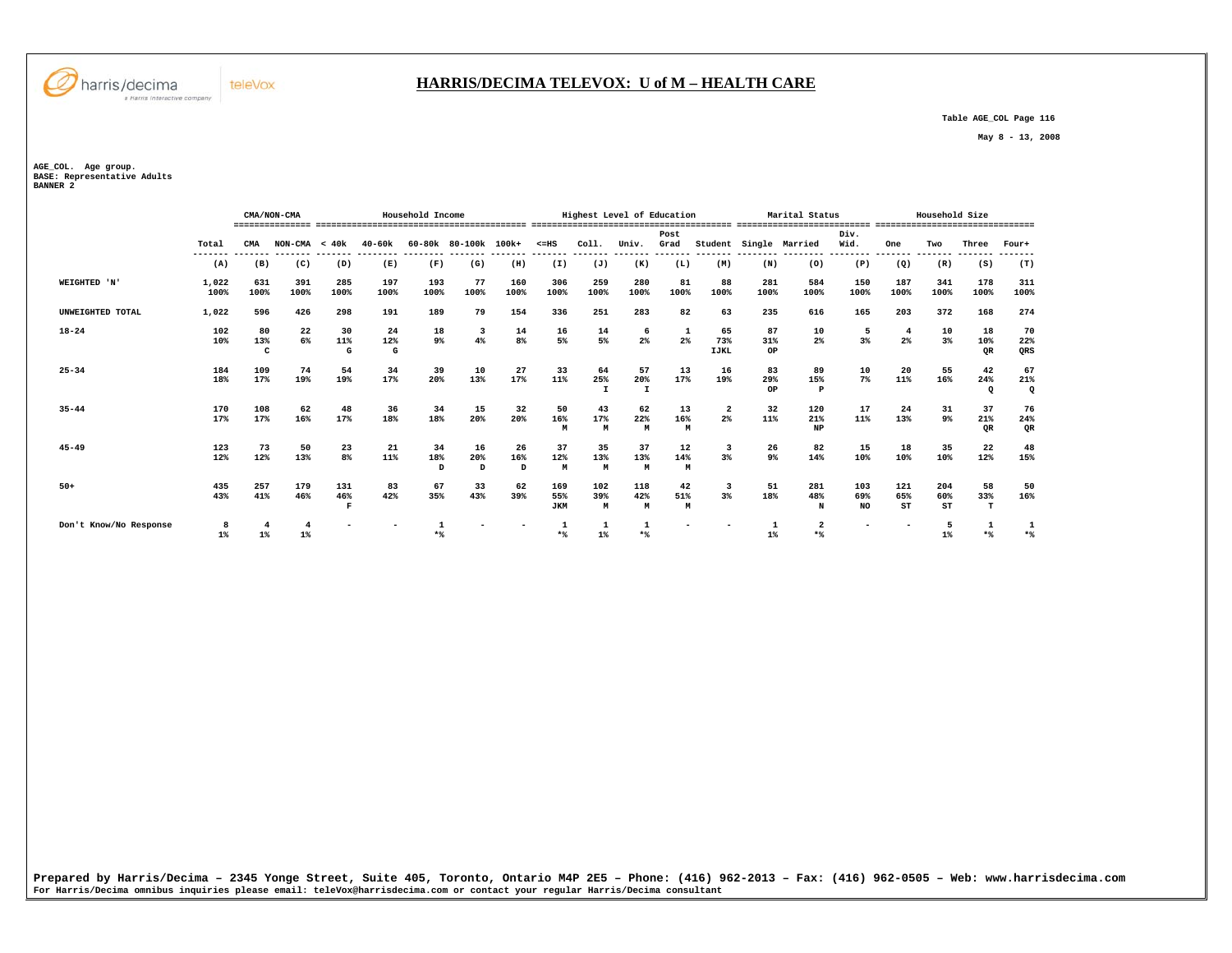

## **HARRIS/DECIMA TELEVOX: U of M – HEALTH CARE**

 **Table DEM4 Page 117** 

 **May 8 - 13, 2008** 

**DEM4. What is your marital status? BASE: Representative Adults BANNER 1** 

 **Region Gender Age Group Employment Language ========================================= ============= ================================== ========================================= ============= Man./ Self Home-** Ret. Stud. maker  **Total Atl. Que. Ont. Sask. Alb. B.C. Male Female 18-24 25-34 35-44 45-49 50+ Emp Emp Unemp Ret. Stud. maker Eng. Fr. ------ ------ ------ ------ ------ ------ ------ ------ ------ ------ ------ ------ ------ ------ ------ ------ ------ ------ ------ ------ ------ ------ (A) (B) (C) (D) (E) (F) (G) (H) (I) (J) (K) (L) (M) (N) (O) (P) (Q) (R) (S) (T) (U) (V) WEIGHTED 'N' 1,022 76 249 391 67 104 135 494 528 102 184 170 123 435 142 474 59 224 69 45 793 229 100% 100% 100% 100% 100% 100% 100% 100% 100% 100% 100% 100% 100% 100% 100% 100% 100% 100% 100% 100% 100% 100% UNWEIGHTED TOTAL 1,022 112 250 329 103 102 126 505 517 68 126 170 119 532 135 438 55 289 48 47 792 230 Single (never married) 281 23 86 104 15 21 33 163 118 87 83 32 26 51 33 134 29 17 63 3 202 79 28% 30% 35% 27% 22% 20% 24% 33% 22% 86% 45% 19% 21% 12% 23% 28% 49% 7% 92% 7% 25% 34%**  $\mathbf{H}$  **DEFG I KLMN LMN N N RT RT OPRT OPQRT U Married/Living common 584 44 126 218 42 67 88 274 310 10 89 120 82 281 87 285 22 143 5 39 466 118 law 57% 58% 51% 56% 63% 65% 65% 55% 59% 10% 49% 71% 67% 65% 61% 60% 37% 64% 7% 87% 59% 51% C C C J JK JK JK QS QS S QS OPQRS Separated 23 2 4 12 - 1 3 8 15 3 3 5 3 9 3 13 3 3 - - 17 5 2% 3% 2% 3% 1% 2% 2% 3% 3% 2% 3% 2% 2% 2% 3% 5% 1% 2% 2% Divorced 67 6 17 26 4 8 7 30 37 2 7 12 12 34 13 31 5 15 1 1 53 14**  $14$  **7% 8% 7% 7% 6% 7% 5% 6% 7% 2% 4% 7% 10% 8% 9% 7% 9% 7% 2% 2% 7% 6% J J ST S S Widowed 60 1 14 26 6 7 5 14 46 - - - - 60 5 8 - 46 - 1 49 11**  $\begin{array}{c} 11 \\ 5\% \end{array}$  **6% 1% 6% 7% 10% 7% 4% 3% 9% 14% 3% 2% 21% 2% 6% 5% B B B H OPT REFUSED 7 - 2 5 - - - 5 2 - 2 1 - - 2 2 - 1 - 1 5 2** 1%  **1% 1% 1% 1% \*% 1% \*% 2% 1% 1% 2% 1% 1%**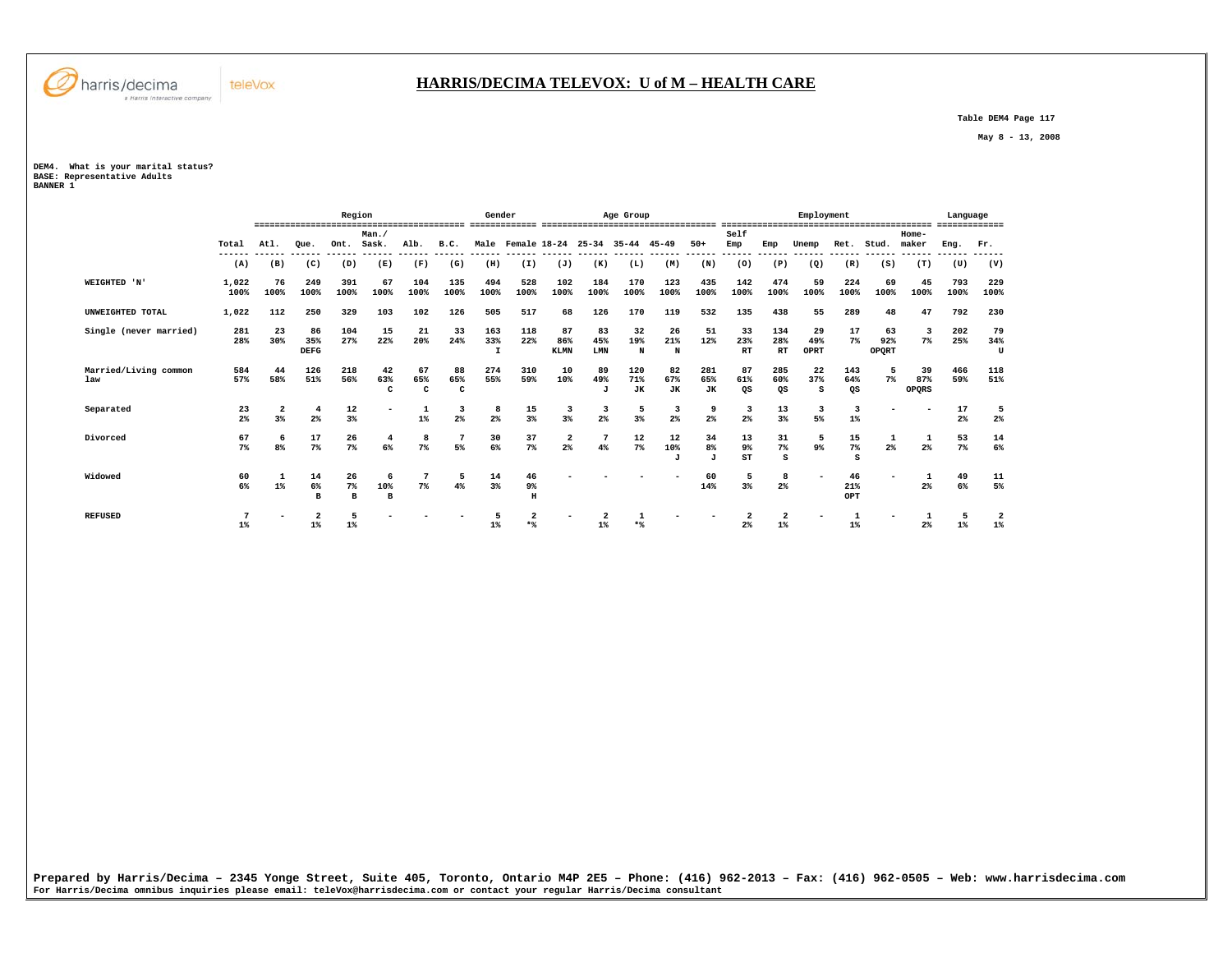

#### **HARRIS/DECIMA TELEVOX: U of M – HEALTH CARE**

 **Table DEM4 Page 118** 

 **May 8 - 13, 2008** 

**DEM4. What is your marital status? BASE: Representative Adults BANNER 2** 

|                              |               |             | CMA/NON-CMA                        |                           |                                        | Household Income     |                      |                  |                           |                     | Highest Level of Education |                                  |                          |                    | Marital Status |              |                         | Household Size    |                           |                                  |
|------------------------------|---------------|-------------|------------------------------------|---------------------------|----------------------------------------|----------------------|----------------------|------------------|---------------------------|---------------------|----------------------------|----------------------------------|--------------------------|--------------------|----------------|--------------|-------------------------|-------------------|---------------------------|----------------------------------|
|                              | Total         | CMA         | ---------------<br>$NON-CMA < 40k$ |                           | ------------------------<br>$40 - 60k$ |                      | 60-80k 80-100k 100k+ |                  | $< = HS$                  | Col1.               | Univ.                      | Post<br>Grad                     | Student                  | ,,,,,,,,, ,,,,,,,, | Single Married | Div.<br>Wid. | One                     | Two               | Three                     | .===============<br>Four+        |
|                              | (A)           | (B)         | (C)                                | (D)                       | (E)                                    | (F)                  | (G)                  | (H)              | (I)                       | (J)                 | (K)                        | (L)                              | (M)                      | (N)                | (0)            | (P)          | (Q)                     | (R)               | (S)                       | (T)                              |
| WEIGHTED 'N'                 | 1,022<br>100% | 631<br>100% | 391<br>100%                        | 285<br>100%               | 197<br>100%                            | 193<br>100%          | 77<br>100%           | 160<br>100%      | 306<br>100%               | 259<br>100%         | 280<br>100%                | 81<br>100%                       | 88<br>100%               | 281<br>100%        | 584<br>100%    | 150<br>100%  | 187<br>100%             | 341<br>100%       | 178<br>100%               | 311<br>100%                      |
| UNWEIGHTED TOTAL             | 1,022         | 596         | 426                                | 298                       | 191                                    | 189                  | 79                   | 154              | 336                       | 251                 | 283                        | 82                               | 63                       | 235                | 616            | 165          | 203                     | 372               | 168                       | 274                              |
| Single (never married)       | 281<br>28%    | 185<br>29%  | 96<br>25%                          | 122<br>43%<br><b>EFGH</b> | 52<br>27%<br>$\, {\bf H}$              | 39<br>20%            | 17<br>21%            | 24<br>15%        | 67<br>22%                 | 62<br>24%           | 62<br>22%                  | 13<br>15%                        | 77<br>87%<br><b>IJKL</b> | 281<br>100%        |                |              | 91<br>49%<br><b>RST</b> | 58<br>17%         | 42<br>23%                 | 89<br>29%<br>$\mathbb{R}$        |
| Married/Living common<br>law | 584<br>57%    | 346<br>55%  | 238<br>61%                         | 100<br>35%                | 116<br>59%<br>D                        | 133<br>69%<br>D      | 54<br>70%<br>D       | 125<br>78%<br>DE | 177<br>58%<br>M           | 158<br>61%<br>M     | 184<br>66%<br>M            | 56<br>68%<br>М                   | 8<br>$9\%$               |                    | 584<br>100%    |              | 15<br>8 <sup>°</sup>    | 251<br>74%<br>QST | 113<br>64%<br>$\mathbf Q$ | 203<br>65%<br>$\mathbf{Q}$       |
| Separated                    | 23<br>2%      | 14<br>$2\%$ | 9<br>2%                            | 6<br>2 <sup>°</sup>       | 9<br>4%                                | $\overline{4}$<br>2% |                      | 2<br>$1\%$       | 5<br>2 <sup>8</sup>       | 6<br>2 <sup>8</sup> | 9<br>3%                    | 1<br>2%                          | 1<br>$1\%$               |                    |                | 23<br>15%    | 4%                      | 5<br>$1\%$        | 4<br>2 <sup>°</sup>       | 7<br>$2\%$                       |
| Divorced                     | 67<br>7%      | 42<br>$7\%$ | 25<br>$6\%$                        | 32<br>11%<br><b>EFGH</b>  | 8<br>4%                                | 11<br>6%             | 5%                   | 8<br>5%          | 25<br>8 <sup>8</sup><br>м | 21<br>8%<br>M       | 14<br>5%                   | $\overline{7}$<br>8 <sup>8</sup> | $\mathbf{1}$<br>$1\%$    |                    |                | 67<br>45%    | 30<br>16%<br><b>RT</b>  | 14<br>4%          | 18<br>10%<br>RT           | 6<br>2%                          |
| Widowed                      | 60<br>6%      | 40<br>6%    | 20<br>5%                           | 26<br>9%<br>FH            | ${\tt l1}$<br>6%<br>$\, {\rm H}$       | 6<br>$3\%$           | 3<br>4%              | $1\%$            | 32<br>10%<br><b>JKM</b>   | 12<br>5%<br>M       | 11<br>4%                   | $\overline{4}$<br>5%             | $1\%$                    |                    |                | 60<br>40%    | 44<br>23%<br>RST        | 10<br>3%          | $\mathbf{1}$<br>$1\%$     | $\overline{\mathbf{3}}$<br>$1\%$ |
| <b>REFUSED</b>               | $1\%$         | $1\%$       | 3<br>$1\%$                         |                           | $\overline{2}$<br>$1\%$                |                      |                      |                  |                           |                     |                            | $2\%$                            |                          |                    |                |              |                         | $1\%$             |                           | $1\%$                            |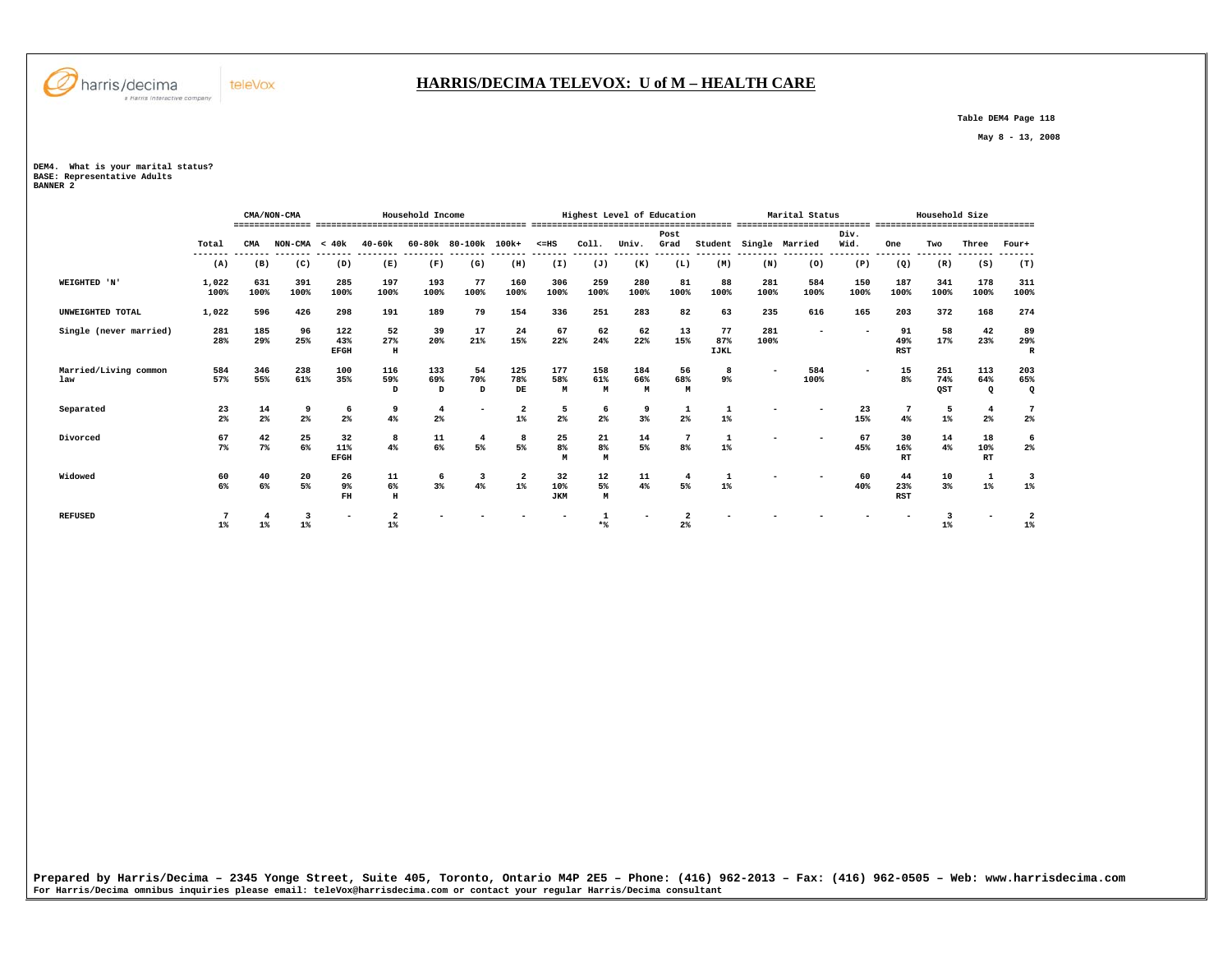

## **HARRIS/DECIMA TELEVOX: U of M – HEALTH CARE**

 **Table DEM5 Page 119** 

 **May 8 - 13, 2008** 

**DEM5. How many people live in the household? BASE: Representative Adults BANNER 1** 

|                  |               |                |             | Region      |                  |                 |                 | Gender                    |                               |                          |                 | Age Group             |                           |                           |                           |                           | Employment               |                         |                     |                               | Language    |             |
|------------------|---------------|----------------|-------------|-------------|------------------|-----------------|-----------------|---------------------------|-------------------------------|--------------------------|-----------------|-----------------------|---------------------------|---------------------------|---------------------------|---------------------------|--------------------------|-------------------------|---------------------|-------------------------------|-------------|-------------|
|                  |               |                |             |             | Man.             |                 |                 |                           |                               |                          |                 |                       |                           |                           | Self                      |                           |                          |                         |                     | Home-                         |             |             |
|                  | Total         | Atl.<br>------ | Oue.        | Ont.        | Sask.<br>------- | Alb.<br>------- | B.C.<br>------- |                           | Male Female 18-24 25-34 35-44 | -------                  |                 |                       | $45 - 49$                 | $50+$<br>------           | Emp<br>-------            | Emp                       | Unemp                    | Ret.                    | Stud.               | maker                         | Eng.        | Fr.         |
|                  | (A)           | (B)            | (C)         | (D)         | (E)              | (F)             | (G)             | (H)                       | (I)                           | (J)                      | (K)             | (L)                   | (M)                       | (N)                       | (0)                       | (P)                       | (Q)                      | (R)                     | (S)                 | (T)                           | (U)         | (V)         |
| WEIGHTED 'N'     | 1,022<br>100% | 76<br>100%     | 249<br>100% | 391<br>100% | 67<br>100%       | 104<br>100%     | 135<br>100%     | 494<br>100%               | 528<br>100%                   | 102<br>100%              | 184<br>100%     | 170<br>100%           | 123<br>100%               | 435<br>100%               | 142<br>100%               | 474<br>100%               | 59<br>100%               | 224<br>100%             | 69<br>100%          | 45<br>100%                    | 793<br>100% | 229<br>100% |
| UNWEIGHTED TOTAL | 1,022         | 112            | 250         | 329         | 103              | 102             | 126             | 505                       | 517                           | 68                       | 126             | 170                   | 119                       | 532                       | 135                       | 438                       | 55                       | 289                     | 48                  | 47                            | 792         | 230         |
| One              | 187<br>18%    | 15<br>20%      | 55<br>22%   | 65<br>16%   | 11<br>16%        | 18<br>17%       | 23<br>17%       | 90<br>18%                 | 97<br>18%                     | 4<br>4%                  | 20<br>11%       | 24<br>14%<br>J        | 18<br>15%<br>$\mathbf{J}$ | 121<br>28%<br><b>JKLM</b> | 21<br>15%<br>т            | 69<br>15%<br>т            | 13<br>23%<br>ST          | 72<br>32%<br>OPST       | 5<br>8 <sup>8</sup> | $\overline{\mathbf{2}}$<br>4% | 138<br>17%  | 49<br>21%   |
| Two              | 341<br>33%    | 23<br>31%      | 84<br>34%   | 122<br>31%  | 25<br>37%        | 36<br>34%       | 51<br>38%       | 174<br>35%                | 167<br>32%                    | 10<br>10%                | 55<br>30%<br>JL | 31<br>18%             | 35<br>28%<br>J            | 204<br>47%<br><b>JKLM</b> | 40<br>28%<br>ST           | 144<br>30%<br>ST          | 18<br>31%<br>ST          | 120<br>54%<br>OPOST     | 9<br>14%            | 6<br>14%                      | 262<br>33%  | 79<br>34%   |
| Three            | 178<br>17%    | 16<br>21%      | 34<br>14%   | 69<br>18%   | 9<br>13%         | 25<br>24%       | 26<br>19%       | 79<br>16%                 | 99<br>19%                     | 18<br>17%                | 42<br>23%<br>N  | 37<br>22%<br>N        | 22<br>18%                 | 58<br>13%                 | 33<br>23%<br>$\mathbb{R}$ | 91<br>19%<br>$\mathbb{R}$ | 16<br>27%<br>R           | 16<br>$7\%$             | 11<br>17%           | 10<br>22%<br>R                | 146<br>18%  | 33<br>14%   |
| Four             | 175<br>17%    | 13<br>17%      | 45<br>18%   | 69<br>18%   | 16<br>24%<br>R   | 11<br>11%       | 21<br>15%       | 71<br>14%                 | 104<br>20%<br>H               | 30<br>30%<br>N           | 42<br>23%<br>N  | 47<br>27%<br>N        | 26<br>21%<br>N            | 28<br>6%                  | 24<br>17%<br><b>OR</b>    | 96<br>20%<br>OR           | 3<br>6%                  | 3%                      | 22<br>32%<br>OR.    | 21<br>46%<br>OPQR             | 134<br>17%  | 41<br>18%   |
| Five or more     | 137<br>13%    | 11%            | 31<br>12%   | 62<br>16%   | 9 <sup>°</sup>   | 15<br>14%       | 15<br>11%       | 78<br>16%<br>$\mathbf{I}$ | 58<br>11%                     | 39<br>39%<br><b>KLMN</b> | 25<br>13%<br>N  | 30<br>17%<br>N        | 22<br>18%<br>N            | 21<br>5%                  | 22<br>16%<br>$\mathbb R$  | 72<br>15%<br>$\mathbf{R}$ | 8<br>14%<br>$\mathbb{R}$ | 3%                      | 21<br>30%<br>PR     | -6<br>14%<br>$\mathbb{R}$     | 109<br>14%  | 27<br>12%   |
| <b>REFUSED</b>   | 5<br>$1\%$    |                | $*$         | $1\%$       |                  |                 |                 | $*$                       | $1\%$                         |                          |                 | $\mathbf{1}$<br>$1\%$ |                           | 3<br>$1\%$                | $1\%$                     | $*$ %                     | $\overline{\phantom{a}}$ | $\overline{2}$<br>$1\%$ |                     |                               | 5<br>$1\%$  | 1<br>$*$    |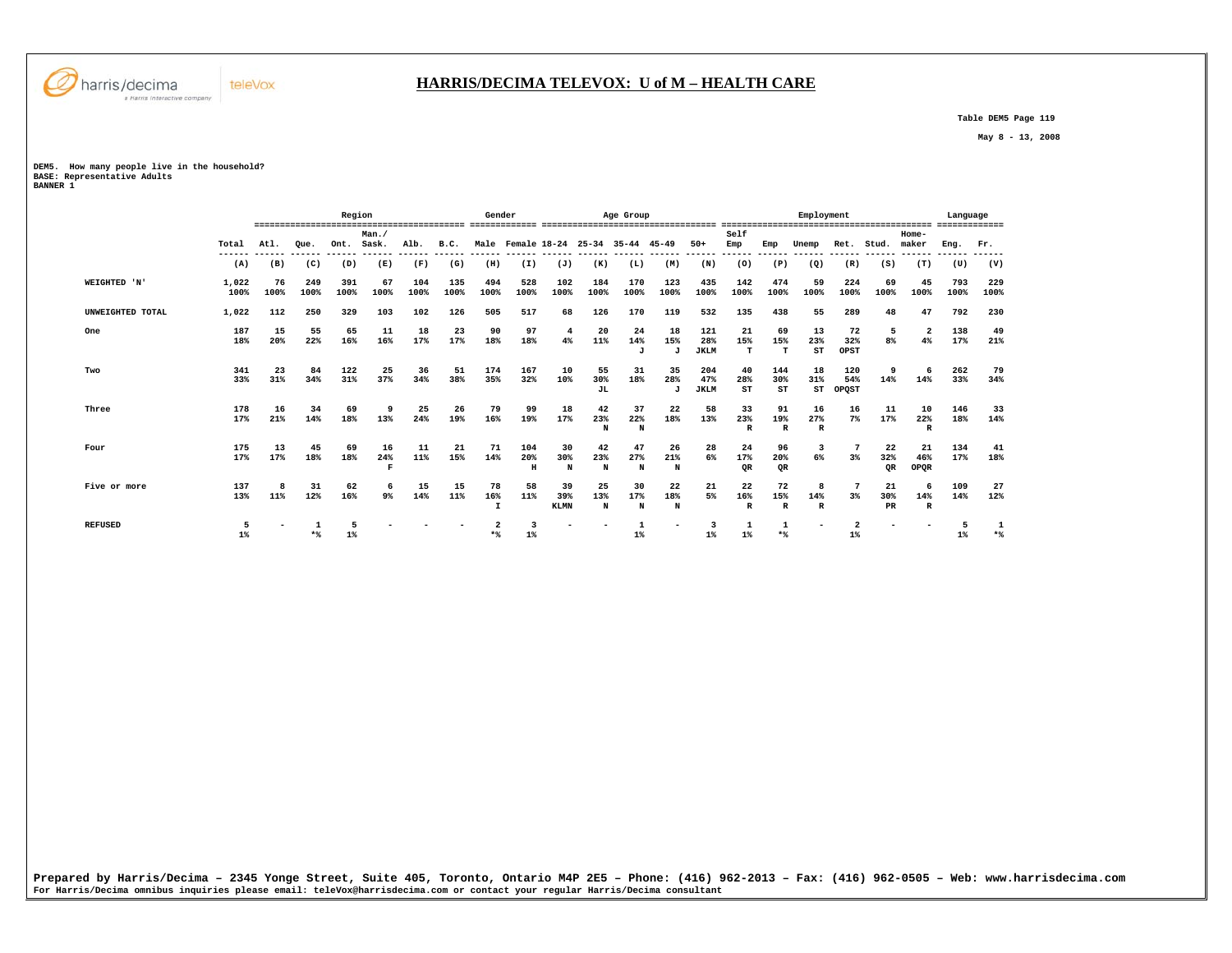

#### **HARRIS/DECIMA TELEVOX: U of M – HEALTH CARE**

 **Table DEM5 Page 120** 

 **May 8 - 13, 2008** 

**DEM5. How many people live in the household?** 

**BASE: Representative Adults BANNER 2** 

|                  |               |                            | CMA/NON-CMA     |                          |                | Household Income |                      |                 |                 |                           | Highest Level of Education |                       |                          |                           | Marital Status                            |                  |             | Household Size |                 |             |
|------------------|---------------|----------------------------|-----------------|--------------------------|----------------|------------------|----------------------|-----------------|-----------------|---------------------------|----------------------------|-----------------------|--------------------------|---------------------------|-------------------------------------------|------------------|-------------|----------------|-----------------|-------------|
|                  | Total         | CMA                        | $NON-CMA < 40k$ |                          | 40-60k         |                  | 60-80k 80-100k 100k+ |                 | $< = HS$        | Coll.                     | Univ.                      | Post<br>Grad          |                          |                           | Student Single Married                    | Div.<br>Wid.     | One         | Two            | Three           | Four+       |
|                  | (A)           | (B)                        | (C)             | (D)                      | (E)            | (F)              | (G)                  | (H)             | (I)             | (J)                       | (K)                        | (L)                   | (M)                      | (N)                       | --------- -------- ------- -------<br>(0) | (P)              | (Q)         | (R)            | --------<br>(S) | (T)         |
| WEIGHTED 'N'     | 1,022<br>100% | 631<br>100%                | 391<br>100%     | 285<br>100%              | 197<br>100%    | 193<br>100%      | 77<br>100%           | 160<br>100%     | 306<br>100%     | 259<br>100%               | 280<br>100%                | 81<br>100%            | 88<br>100%               | 281<br>100%               | 584<br>100%                               | 150<br>100%      | 187<br>100% | 341<br>100%    | 178<br>100%     | 311<br>100% |
| UNWEIGHTED TOTAL | 1,022         | 596                        | 426             | 298                      | 191            | 189              | 79                   | 154             | 336             | 251                       | 283                        | 82                    | 63                       | 235                       | 616                                       | 165              | 203         | 372            | 168             | 274         |
| One              | 187<br>18%    | 114<br>18%                 | 73<br>19%       | 93<br>33%<br><b>EFGH</b> | 33<br>17%<br>н | 25<br>13%<br>H   | 10<br>12%            | 9<br>6%         | 66<br>22%<br>JM | 38<br>15%                 | 57<br>21%<br>M             | 17<br>21%<br>M        | 7<br>8%                  | 91<br>33%<br>$\circ$      | 15<br>$3\%$                               | 80<br>54%<br>NO. | 187<br>100% |                |                 |             |
| Two              | 341<br>33%    | 188<br>30%                 | 152<br>39%<br>B | 91<br>32%                | 72<br>37%      | 64<br>33%        | 23<br>29%            | 52<br>32%       | 105<br>34%<br>M | 87<br>33%<br>M            | 106<br>38%<br>M            | 29<br>35%<br>M        | 11<br>12%                | 58<br>21%                 | 251<br>43%<br><b>NP</b>                   | 28<br>19%        |             | 341<br>100%    |                 |             |
| Three            | 178<br>17%    | 120<br>19%                 | 59<br>15%       | 43<br>15%                | 22<br>11%      | 37<br>19%<br>E   | 19<br>24%<br>E       | 40<br>25%<br>DE | 53<br>17%       | 51<br>20%                 | 44<br>16%                  | 18<br>22%             | 13<br>14%                | 42<br>15%                 | 113<br>19%                                | 23<br>16%        |             |                | 178<br>100%     |             |
| Four             | 175<br>17%    | 120<br>19%<br>$\mathbf{C}$ | 55<br>14%       | 29<br>10%                | 36<br>18%<br>D | 41<br>21%<br>D   | 13<br>17%            | 34<br>21%<br>D  | 37<br>12%       | 52<br>20%<br>$\mathbf{I}$ | 44<br>16%                  | 11<br>13%             | 31<br>35%<br><b>IJKL</b> | 46<br>16%<br>$\mathbf{P}$ | 118<br>20%<br>$\mathbf{P}$                | 10<br>7%         |             |                |                 | 175<br>56%  |
| Five or more     | 137<br>13%    | 87<br>14%                  | 50<br>13%       | 28<br>10%                | 33<br>17%<br>D | 27<br>14%        | 13<br>17%            | 25<br>16%       | 43<br>14%       | 30<br>12%                 | 28<br>10%                  | $7\phantom{.0}$<br>9% | 27<br>31%<br><b>IJKL</b> | 43<br>15%<br>P            | 86<br>15%<br>P                            | 6<br>4%          |             |                |                 | 137<br>44%  |
| <b>REFUSED</b>   | $1\%$         | $*$                        | $1\%$           | $*$                      |                |                  |                      |                 | 1               | $*$ %                     |                            |                       |                          | $*$                       |                                           |                  |             |                |                 |             |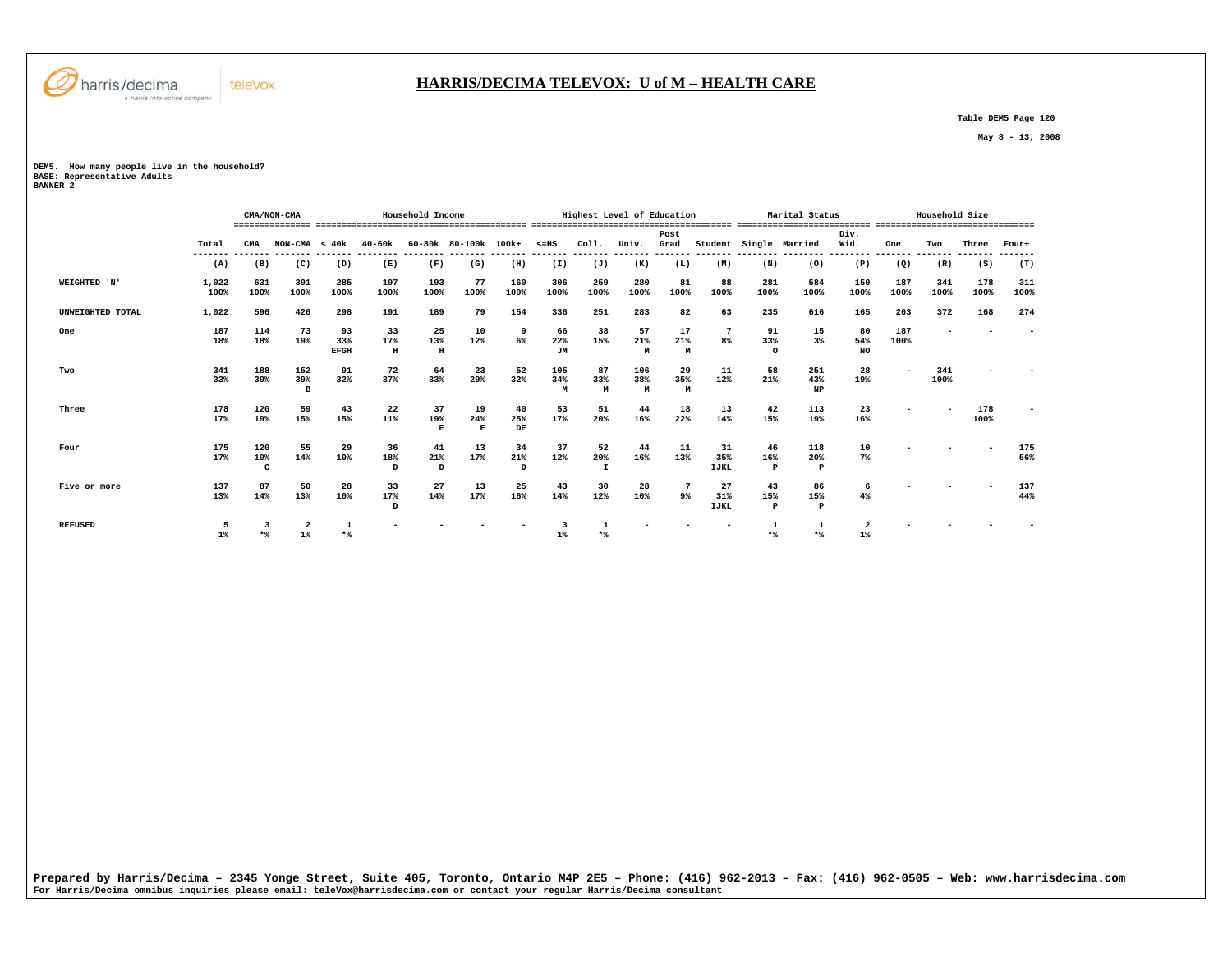

 **Table DEM6 Page 121** 

 **May 8 - 13, 2008** 

# **DEM6. Are there any children 17 or younger living in the household?**

**BASE: Representative Adults BANNER 1** 

|                                      |               |            |                 | Region      |                |                  |                | Gender      |                                     |                         |                         | Age Group                |                         |                           |                           |                           | Employment                |                     |                  | ,,,,,,,,,,,,,,,,,,,,,     | Language<br>------------- |             |
|--------------------------------------|---------------|------------|-----------------|-------------|----------------|------------------|----------------|-------------|-------------------------------------|-------------------------|-------------------------|--------------------------|-------------------------|---------------------------|---------------------------|---------------------------|---------------------------|---------------------|------------------|---------------------------|---------------------------|-------------|
|                                      | Total         | Atl.       | Oue.            | Ont.        | Man.<br>Sask.  | Alb.             | B.C.           |             | Male Female 18-24 25-34 35-44 45-49 |                         |                         |                          |                         | $50+$                     | Self<br>Emp               | Emp                       | Unemp                     | Ret.                | Stud.            | $Home-$<br>maker          | Eng.                      | Fr.         |
|                                      | ------<br>(A) | (B)        | (C)             | (D)         | (E)            | (F)              | (G)            | (H)         | (I)                                 | (J)                     | (K)                     | (L)                      | (M)                     | ------<br>(N)             | ------<br>(0)             | (P)                       | (Q)                       | (R)                 | (S)              | (T)                       | (U)                       | (V)         |
| WEIGHTED 'N'                         | 1,022<br>100% | 76<br>100% | 249<br>100%     | 391<br>100% | 67<br>100%     | 104<br>100%      | 135<br>100%    | 494<br>100% | 528<br>100%                         | 102<br>100%             | 184<br>100%             | 170<br>100%              | 123<br>100%             | 435<br>100%               | 142<br>100%               | 474<br>100%               | 59<br>100%                | 224<br>100%         | 69<br>100%       | 45<br>100%                | 793<br>100%               | 229<br>100% |
| UNWEIGHTED TOTAL                     | 1,022         | 112        | 250             | 329         | 103            | 102              | 126            | 505         | 517                                 | 68                      | 126                     | 170                      | 119                     | 532                       | 135                       | 438                       | 55                        | 289                 | 48               | 47                        | 792                       | 230         |
| Children under 6 yrs in<br>household | 135<br>13%    | 11<br>15%  | 26<br>11%       | 55<br>14%   | 5<br>8%        | 23<br>22%<br>CEG | 13<br>10%      | 61<br>12%   | 74<br>14%                           | 12<br>12%<br>N          | 68<br>37%<br><b>JMN</b> | 46<br>27%<br><b>JMN</b>  | 6<br>5%                 | -3<br>$1\%$               | 24<br>17%<br>RS           | 81<br>17%<br>RS           | 8<br>13%<br>$\mathbb{R}$  | 3<br>$1\%$          | 4%               | 16<br>35%<br><b>OPORS</b> | 111<br>14%                | 23<br>10%   |
| Children 6-12 yrs in<br>household    | 157<br>15%    | 11<br>15%  | 35<br>14%       | 64<br>16%   | 14<br>22%<br>G | 16<br>16%        | 15<br>11%      | 68<br>14%   | 89<br>17%                           | 9<br>9%                 | 42<br>23%<br>JN         | 68<br>40%<br><b>JKMN</b> | 24<br>19%<br>N          | 14<br>3%                  | 33<br>23%<br>RS           | 88<br>19%<br>RS           | 10<br>16%<br>$\mathbb{R}$ | 4<br>2%             | 6%               | 17<br>37%<br>PQRS         | 122<br>15%                | 35<br>15%   |
| Children 13-17 yrs in<br>household   | 163<br>16%    | 11<br>15%  | 35<br>14%       | 72<br>18%   | 13<br>19%      | 13<br>12%        | 19<br>14%      | 72<br>14%   | 91<br>17%                           | 36<br>35%<br><b>KLN</b> | 4%                      | 36<br>21%<br>KN          | 45<br>36%<br><b>KLN</b> | 38<br>9%<br>к             | 28<br>20%<br>$\mathbb{R}$ | 87<br>18%<br>$\mathbb{R}$ | 10<br>17%<br>$\mathbb{R}$ | 3<br>$1\%$          | 25<br>36%<br>PQR | 10<br>23%<br>$\mathbb{R}$ | 132<br>17%                | 31<br>13%   |
| NO CHILDREN 17 OR<br>YOUNGER AT HOME | 668<br>65%    | 51<br>68%  | 173<br>70%<br>D | 240<br>61%  | 43<br>65%      | 63<br>60%        | 98<br>72%<br>D | 342<br>69%  | 326<br>62%                          | 53<br>52%               | 96<br>52%               | 60<br>36%                | 67<br>54%<br>L          | 386<br>89%<br><b>JKLM</b> | 82<br>57%<br>$\mathbf T$  | 274<br>58%<br>T           | 39<br>66%<br>T.           | 214<br>95%<br>OPQST | 40<br>59%<br>T   | 13<br>28%                 | 508<br>64%                | 160<br>70%  |
| <b>REFUSED</b>                       | 6<br>$1\%$    |            | $*$             | 1%          |                |                  |                | $1\%$       | $1\%$                               |                         |                         | -1<br>$1\%$              |                         | $1\%$                     | $1\%$                     | $*$                       | $\overline{\phantom{a}}$  | ર<br>$1\%$          |                  |                           | $1\%$                     | $*$         |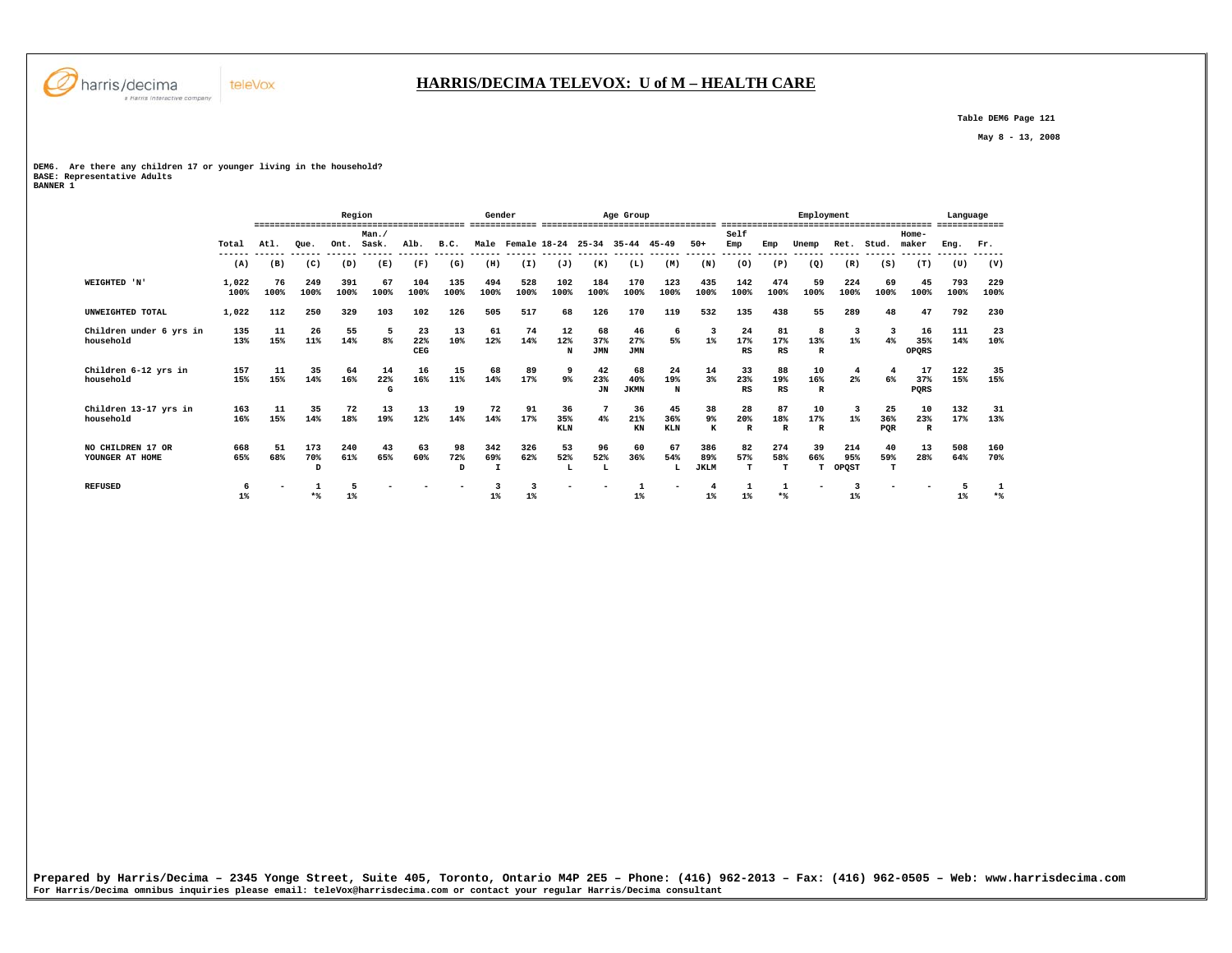

#### **HARRIS/DECIMA TELEVOX: U of M – HEALTH CARE**

 **Table DEM6 Page 122** 

 **May 8 - 13, 2008** 

# **DEM6. Are there any children 17 or younger living in the household?**

**BASE: Representative Adults BANNER 2** 

|                                      |                  |             | CMA/NON-CMA     |                   |                           | Household Income |                      |                |                         |                  | Highest Level of Education |              |                          |                           | Marital Status                 |                        |                          | Household Size                 |                                      |                          |
|--------------------------------------|------------------|-------------|-----------------|-------------------|---------------------------|------------------|----------------------|----------------|-------------------------|------------------|----------------------------|--------------|--------------------------|---------------------------|--------------------------------|------------------------|--------------------------|--------------------------------|--------------------------------------|--------------------------|
|                                      | Total<br>------- | CMA         | $NON-CMA < 40k$ |                   | $40 - 60k$                |                  | 60-80k 80-100k 100k+ |                | $< = HS$                | Col1.            | Univ.                      | Post<br>Grad | Student                  |                           | Single Married                 | Div.<br>Wid.           | One                      | Two                            | Three                                | Four+                    |
|                                      | (A)              | (B)         | (C)             | (D)               | (E)                       | (F)              | (G)                  | (H)            | (I)                     | (J)              | (K)                        | (L)          | (M)                      | (N)                       | (0)                            | (P)                    | (Q)                      | (R)                            | (S)                                  | (T)                      |
| WEIGHTED 'N'                         | 1,022<br>100%    | 631<br>100% | 391<br>100%     | 285<br>100%       | 197<br>100%               | 193<br>100%      | 77<br>100%           | 160<br>100%    | 306<br>100%             | 259<br>100%      | 280<br>100%                | 81<br>100%   | 88<br>100%               | 281<br>100%               | 584<br>100%                    | 150<br>100%            | 187<br>100%              | 341<br>100%                    | 178<br>100%                          | 311<br>100%              |
| UNWEIGHTED TOTAL                     | 1,022            | 596         | 426             | 298               | 191                       | 189              | 79                   | 154            | 336                     | 251              | 283                        | 82           | 63                       | 235                       | 616                            | 165                    | 203                      | 372                            | 168                                  | 274                      |
| Children under 6 yrs in<br>household | 135<br>13%       | 88<br>14%   | 47<br>12%       | 30<br>10%         | 34<br>17%<br>D            | 24<br>12%        | 10<br>13%            | 26<br>16%      | 33<br>11%               | 43<br>17%<br>M   | 43<br>15%<br>M             | 10<br>12%    | 6<br>$7\%$               | 18<br>6%                  | 107<br>18%<br><b>NP</b>        | 10<br>7%               |                          | 7<br>$2\%$                     | 41<br>23%<br>$\mathbf{R}$            | 86<br>28%<br>$\mathbb R$ |
| Children 6-12 yrs in<br>household    | 157<br>15%       | 85<br>13%   | 72<br>19%<br>B  | 37<br>13%         | 31<br>16%                 | 32<br>17%        | 16<br>20%            | 30<br>18%      | 45<br>15%               | 50<br>19%<br>М   | 43<br>15%                  | 11<br>14%    | 8%                       | 21<br>7%                  | 121<br>21%<br>NP               | 16<br>10%              |                          | 5<br>$2\%$                     | 28<br>15%<br>$\mathbb{R}$            | 124<br>40%<br>RS         |
| Children 13-17 yrs in<br>household   | 163<br>16%       | 102<br>16%  | 60<br>15%       | 29<br>10%         | 35<br>18%<br>$\mathbf{D}$ | 35<br>18%<br>D   | 15<br>19%            | 38<br>24%<br>D | 42<br>14%               | 52<br>20%<br>KL. | 31<br>11%                  | -7<br>9%     | 30<br>34%<br><b>IJKL</b> | 48<br>17%<br>$\mathbf{P}$ | 101<br>17%<br>$\, {\bf P}$     | 13<br>9%               |                          | $2\%$                          | 28<br>16%<br>$\overline{\mathbf{R}}$ | 127<br>41%<br>RS         |
| NO CHILDREN 17 OR<br>YOUNGER AT HOME | 668<br>65%       | 407<br>64%  | 261<br>67%      | 210<br>73%<br>EFH | 126<br>64%                | 118<br>61%       | 49<br>64%            | 86<br>54%      | 216<br>71%<br><b>JM</b> | 153<br>59%       | 185<br>66%                 | 58<br>71%    | 50<br>56%                | 205<br>73%<br>$\Omega$    | 339<br>58%                     | 118<br>79%<br>$\Omega$ | 187<br>100%<br>RST       | 320<br>94%<br>ST               | 87<br>49%<br>т                       | 74<br>24%                |
| <b>REFUSED</b>                       | 6<br>$1\%$       | $1\%$       | 2<br>$1\%$      | 1<br>$*$          | $\overline{\phantom{a}}$  | 1<br>$*$         |                      |                | 3<br>$1\%$              | 1<br>$*$         | ۰                          | 1<br>$1\%$   | $\overline{\phantom{a}}$ | 1<br>$*$                  | $\overline{\mathbf{2}}$<br>$*$ | 2<br>$1\%$             | $\overline{\phantom{a}}$ | $\mathbf{1}$<br>$\star$ $\!\!$ | -                                    |                          |
|                                      |                  |             |                 |                   |                           |                  |                      |                |                         |                  |                            |              |                          |                           |                                |                        |                          |                                |                                      |                          |
|                                      |                  |             |                 |                   |                           |                  |                      |                |                         |                  |                            |              |                          |                           |                                |                        |                          |                                |                                      |                          |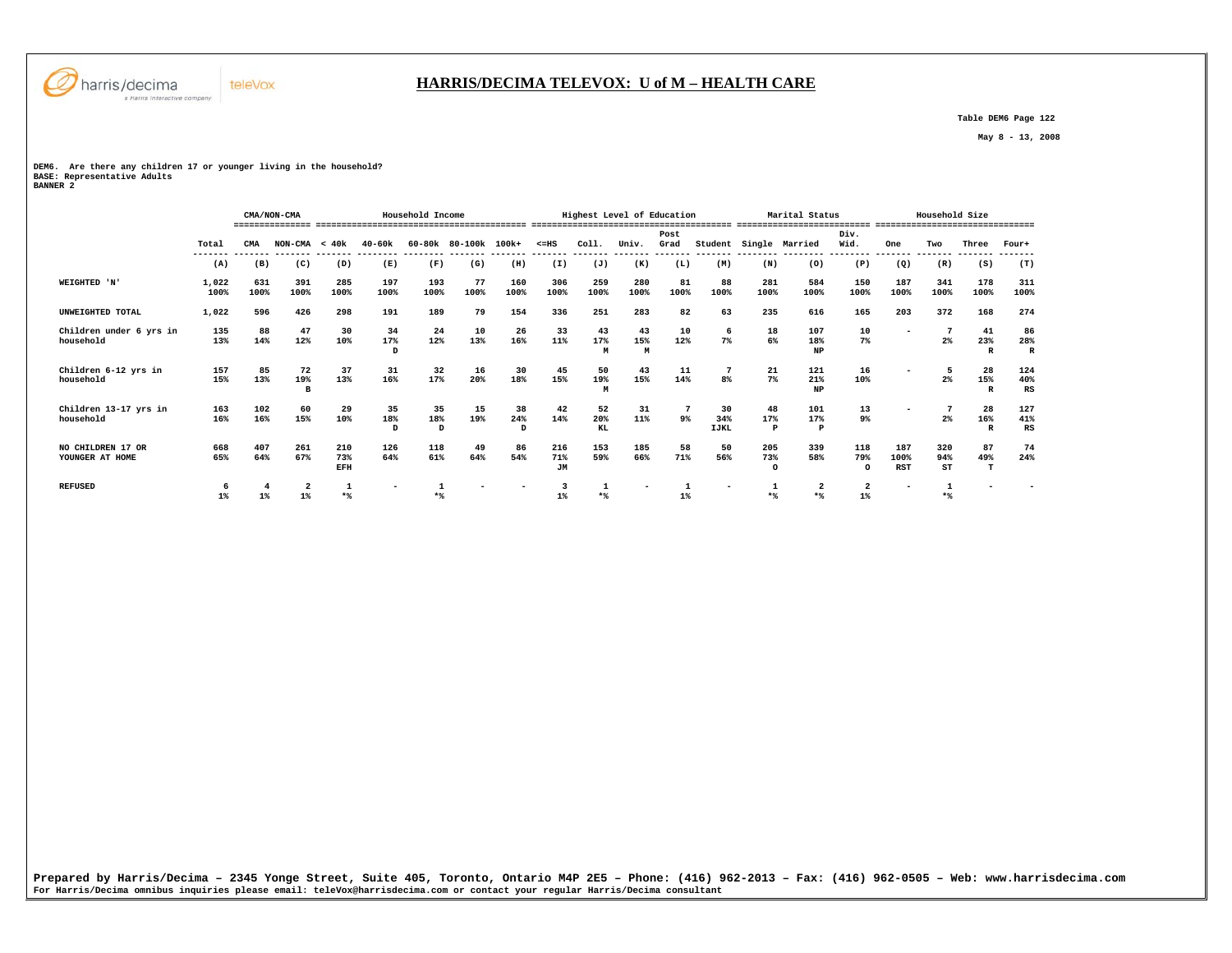

 **Table DEM8 Page 123** 

 **May 8 - 13, 2008** 

# **DEM8. Which of the following best describes your current job status?**

**BASE: Representative Adults BANNER 1** 

|                                                         |                      |                               |                | Region                   |                             |                      |                          | Gender                    |                    |                                 |                        | Age Group                           |                          |                     |             |             | Employment |             |            |                  | Language    |             |
|---------------------------------------------------------|----------------------|-------------------------------|----------------|--------------------------|-----------------------------|----------------------|--------------------------|---------------------------|--------------------|---------------------------------|------------------------|-------------------------------------|--------------------------|---------------------|-------------|-------------|------------|-------------|------------|------------------|-------------|-------------|
|                                                         | Total                | Atl.                          | Oue.           | Ont.                     | Man.<br>Sask.               | Alb.                 | B.C.                     |                           |                    |                                 |                        | Male Female 18-24 25-34 35-44 45-49 |                          | $50+$               | Self<br>Emp | Emp         | Unemp      | Ret.        | Stud.      | $Home-$<br>maker | Eng.        | Fr.         |
|                                                         | (A)                  | (B)                           | (C)            | (D)                      | (E)                         | (F)                  | (G)                      | (H)                       | (I)                | (J)                             | (K)                    | (L)                                 | (M)                      | (N)                 | (0)         | (P)         | (Q)        | (R)         | (S)        | (T)              | (U)         | (V)         |
| WEIGHTED 'N'                                            | 1,022<br>100%        | 76<br>100%                    | 249<br>100%    | 391<br>100%              | 67<br>100%                  | 104<br>100%          | 135<br>100%              | 494<br>100%               | 528<br>100%        | 102<br>100%                     | 184<br>100%            | 170<br>100%                         | 123<br>100%              | 435<br>100%         | 142<br>100% | 474<br>100% | 59<br>100% | 224<br>100% | 69<br>100% | 45<br>100%       | 793<br>100% | 229<br>100% |
| UNWEIGHTED TOTAL                                        | 1,022                | 112                           | 250            | 329                      | 103                         | 102                  | 126                      | 505                       | 517                | 68                              | 126                    | 170                                 | 119                      | 532                 | 135         | 438         | 55         | 289         | 48         | 47               | 792         | 230         |
| Working on your own<br>business within your<br>home     | 71<br>7 <sup>8</sup> | $\overline{a}$<br>3%          | 16<br>6%       | 32<br>8%<br>$\, {\bf B}$ | $\overline{4}$<br>6%        | $\overline{4}$<br>3% | 13<br>9%<br>$\mathbf{B}$ | 31<br>6%                  | 40<br>8%           | $\overline{\mathbf{3}}$<br>$3*$ | 17<br>9 <sup>°</sup>   | 12<br>7%                            | $7\phantom{.0}$<br>6%    | 29<br>7%            | 71<br>50%   |             |            |             |            |                  | 58<br>$7\%$ |             |
| Working on your own<br>business outside of your<br>home | 71<br>7 <sup>8</sup> | 5<br>6%                       | 14<br>6%       | 29<br>7%                 | $\overline{4}$<br>7%        | 11<br>10%            | 8<br>6%                  | 50<br>10%<br>$\mathbf{I}$ | 22<br>4%           |                                 | 17<br>9%               | 18<br>11%<br>N                      | 13<br>10%                | 23<br>5%            | 71<br>50%   |             |            |             |            |                  | 59<br>7%    |             |
| Working on an employer's<br>business full-time          | 390<br>38%           | 27<br>36%                     | 93<br>38%      | 153<br>39%               | 22<br>33%                   | 48<br>46%            | 46<br>34%                | 204<br>41%                | 185<br>35%         | 25<br>25%                       | 97<br>53%<br><b>JN</b> | 89<br>53%<br><b>JN</b>              | 72<br>58%<br><b>JN</b>   | 104<br>24%          |             | 390<br>82%  |            |             |            |                  | 300<br>38%  | 39%         |
| Working on an employer's<br>business part-time          | 85<br>8 <sup>8</sup> | 7<br>9 <sup>°</sup>           | 13<br>5%       | 34<br>9%                 | 6<br>$9*$                   | 10<br>10%            | 14<br>10%                | 30<br>6%                  | 55<br>10%<br>н     | 14<br>14%                       | 16<br>9 <sup>°</sup>   | 19<br>11%                           | 10<br>8%                 | 25<br>6%            |             | 85<br>18%   |            |             |            |                  | 72<br>9%    |             |
| Currently unemployed                                    | 59<br>6%             | 9<br>11%<br>EFG               | 16<br>6%       | 24<br>6%                 | $\overline{a}$<br>3%        | 3<br>3%              | 6<br>4%                  | 33<br>7%                  | 26<br>5%           | 5<br>5%                         | 10<br>5%               | 16<br>9%<br>N                       | 14<br>11%<br>$\mathbf N$ | 15<br>3%            |             |             | 59<br>100% |             |            |                  | 45<br>6%    |             |
| Student                                                 | 69<br>7%             | $\overline{\mathbf{3}}$<br>4% | 23<br>9%       | 29<br>7%                 | 7<br>10%                    |                      | 8<br>6%                  | 37<br>8 <sup>°</sup>      | 32<br>6%           | 52<br>51%<br>KMN                | 13<br>$7\%$<br>MN      |                                     | $\overline{2}$<br>2%     | $\mathbf{1}$<br>$*$ |             |             |            |             | 69<br>100% |                  | 48<br>6%    |             |
| Retired                                                 | 224<br>22%           | 18<br>24%                     | 60<br>24%      | 80<br>21%                | 14<br>21%                   | 20<br>19%            | 32<br>23%                | 102<br>21%                | 121<br>23%         |                                 | 1<br>$1\%$             | 2<br>$1\%$                          |                          | 218<br>50%<br>KL    |             |             |            | 224<br>100% |            |                  | 170<br>21%  | 24%         |
| Homemaker                                               | 45<br>4%             | 5<br>$7\%$                    | 10<br>4%       | 6<br>$2\%$               | $7\phantom{.0}$<br>11%<br>D | 8<br>8%<br>D         | 9<br>$7\%$<br>D          | 5<br>$1\%$                | 41<br>8%<br>$\,$ H | 1<br>$1\%$                      | 13<br>$7\%$<br>J       | 12<br>7%<br>J                       | 6<br>5%                  | 13<br>3%            |             |             |            |             |            | 45<br>100%       | 36<br>5%    |             |
| Don't Know/No Response                                  | 8<br>$1\%$           |                               | 2 <sup>°</sup> | $1\%$                    | $\mathbf{1}$<br>1%          | $\mathbf{1}$<br>$*$  |                          | $\overline{2}$<br>$*$     | 6<br>$1\%$         |                                 |                        | $\overline{a}$<br>$1\%$             |                          | $1\%$               |             |             |            |             |            |                  | $1\%$       |             |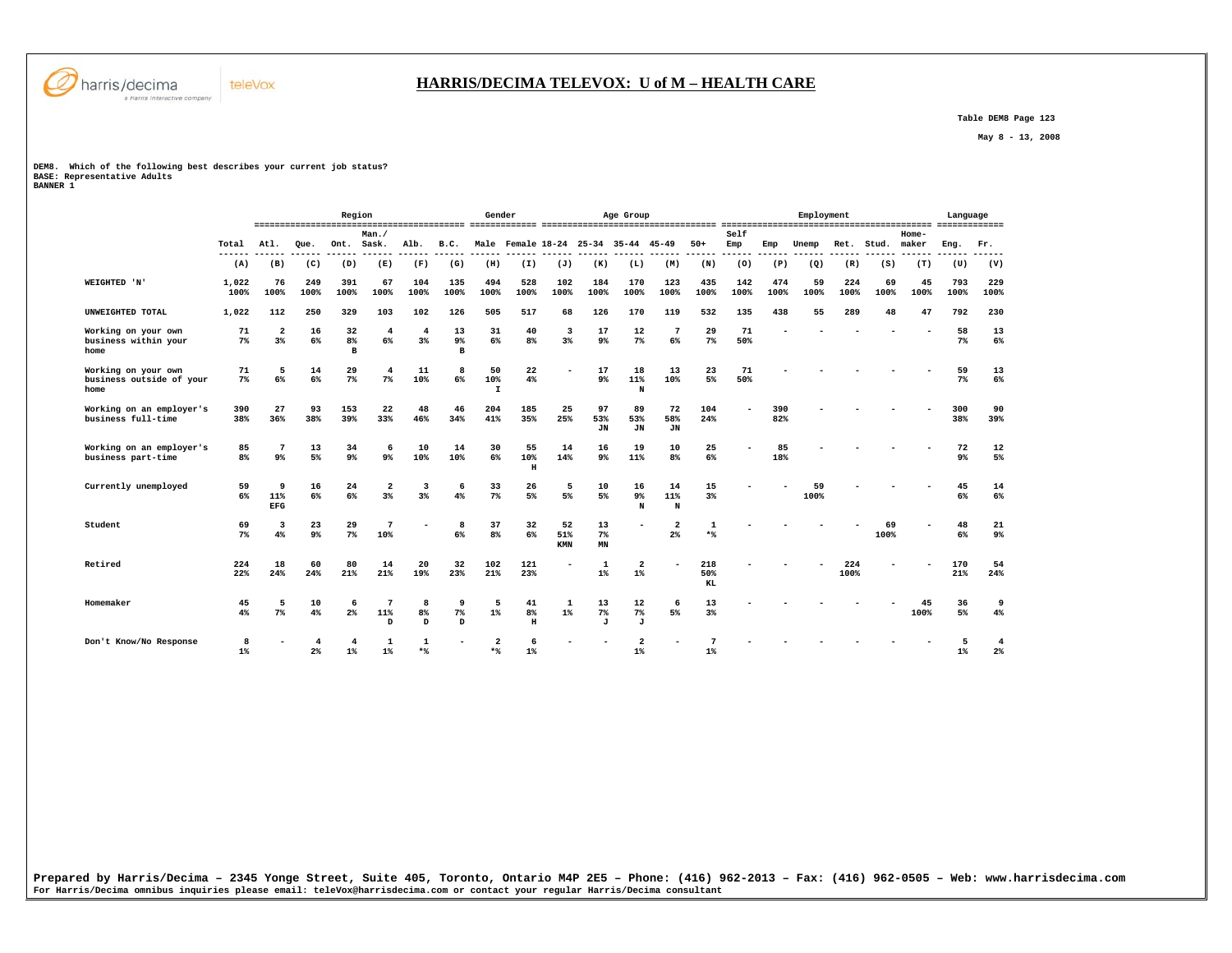

#### **HARRIS/DECIMA TELEVOX: U of M – HEALTH CARE**

 **Table DEM8 Page 124** 

 **May 8 - 13, 2008** 

#### **DEM8. Which of the following best describes your current job status?**

**BASE: Representative Adults BANNER 2** 

|                                                         |                      |                           | CMA/NON-CMA     |                                     |                         | Household Income    |                                  |                         |                         |                    | Highest Level of Education         |                     |                                  |                                    | Marital Status             |                                 |                 | Household Size          |                       |                  |
|---------------------------------------------------------|----------------------|---------------------------|-----------------|-------------------------------------|-------------------------|---------------------|----------------------------------|-------------------------|-------------------------|--------------------|------------------------------------|---------------------|----------------------------------|------------------------------------|----------------------------|---------------------------------|-----------------|-------------------------|-----------------------|------------------|
|                                                         | Total                | CMA                       | $NON-CMA < 40k$ |                                     | 40-60k                  |                     | 60-80k 80-100k 100k+             |                         | $\leq$ =HS              | Col1.              | Univ.                              | Post<br>Grad        |                                  |                                    | Student Single Married     | Div.<br>Wid.                    | One             | Two                     | Three                 | Four+            |
|                                                         | ---<br>(A)           | (B)                       | (C)             | (D)                                 | (E)                     | (F)                 | (G)                              | (H)                     | (I)                     | (J)                | (K)                                | (L)                 | (M)                              | (N)                                | (0)                        | (P)                             | (Q)             | (R)                     | (S)                   | (T)              |
| WEIGHTED 'N'                                            | 1,022<br>100%        | 631<br>100%               | 391<br>100%     | 285<br>100%                         | 197<br>100%             | 193<br>100%         | 77<br>100%                       | 160<br>100%             | 306<br>100%             | 259<br>100%        | 280<br>100%                        | 81<br>100%          | 88<br>100%                       | 281<br>100%                        | 584<br>100%                | 150<br>100%                     | 187<br>100%     | 341<br>100%             | 178<br>100%           | 311<br>100%      |
| UNWEIGHTED TOTAL                                        | 1,022                | 596                       | 426             | 298                                 | 191                     | 189                 | 79                               | 154                     | 336                     | 251                | 283                                | 82                  | 63                               | 235                                | 616                        | 165                             | 203             | 372                     | 168                   | 274              |
| Working on your own<br>business within your<br>home     | 71<br>7%             | 46<br>7%                  | 25<br>6%        | 20<br>$7\%$                         | 9<br>5%                 | 14<br>$7\%$         | 6<br>8%                          | 12<br>7%                | 17<br>5%                | 26<br>10%<br>M     | 18<br>$7\%$                        | 6<br>7%             | $\overline{\mathbf{2}}$<br>$2\%$ | 19<br>7%                           | 38<br>6%                   | 12<br>8 <sup>8</sup>            | 10<br>5%        | 21<br>$6\%$             | 18<br>10%             | 20<br>6%         |
| Working on your own<br>business outside of your<br>home | 71<br>7%             | 38<br>6%                  | 33<br>8%        | 12<br>4%                            | 16<br>8 <sup>°</sup>    | 13<br>$7\%$         | 3<br>4%                          | 23<br>15%<br><b>DFG</b> | 28<br>9%<br><b>JM</b>   | 11<br>4%           | 21<br>$7\%$<br>M                   | 9<br>11%<br>M       | $\overline{\mathbf{2}}$<br>2%    | 13<br>5%                           | 49<br>8%                   | 9<br>6%                         | 11<br>6%        | 19<br>5%                | 15<br>8 <sup>°</sup>  | 26<br>9%         |
| Working on an employer's<br>business full-time          | 390<br>38%           | 263<br>42%<br>C           | 127<br>32%      | 60<br>21%                           | 82<br>42%<br>D          | 82<br>43%<br>D      | 50<br>65%<br>DEF                 | 87<br>54%<br>DEF        | 85<br>28%<br>M          | 113<br>44%<br>IM   | 146<br>52%<br>IM                   | 39<br>47%<br>IM     | 6<br>$7\%$                       | 100<br>36%                         | 244<br>42%<br>$\mathbf{P}$ | 43<br>29%                       | 61<br>33%       | 118<br>35%              | 82<br>46%<br>QR       | 128<br>41%       |
| Working on an employer's<br>business part-time          | 85<br>8 <sup>8</sup> | 46<br>7%                  | 39<br>10%       | 31<br>11%<br>G                      | 21<br>11%<br>G          | 19<br>10%<br>G      | $\overline{2}$<br>2 <sup>°</sup> | 9<br>6%                 | 24<br>8%                | 28<br>11%          | 19<br>$7\%$                        | 5<br>6%             | 8<br>$9*$                        | 34<br>12%<br>$\Omega$              | 41<br>7%                   | 9<br>6%                         | 9<br>5%         | 27<br>8 <sup>8</sup>    | 9<br>5%               | 40<br>13%<br>QS  |
| Currently unemployed                                    | 59<br>6%             | 31<br>5%                  | 28<br>$7\%$     | 38<br>13%<br><b>EFGH</b>            | 9<br>4%<br>$\mathbf H$  | 5<br>3%             | $\overline{a}$<br>3%             | $\mathbf{1}$<br>$1\%$   | 34<br>11%<br><b>KLM</b> | 16<br>$6\%$<br>KL  | 7<br>$2\%$                         | 1<br>1%             | $\overline{\mathbf{2}}$<br>$2\%$ | 29<br>10%<br>$\Omega$              | 22<br>4%                   | 8<br>6%                         | 13<br>7%        | 18<br>5%                | 16<br>9%<br>T         | 11<br>4%         |
| Student                                                 | 69<br>7%             | 51<br>8 <sup>8</sup><br>C | 18<br>5%        | 25<br>9 <sup>°</sup><br>$\mathbf E$ | 8<br>4%                 | 13<br>$7\%$         | 3<br>4%                          | $\overline{7}$<br>4%    | $\mathbf{2}$<br>$*$     | $\mathbf 1$<br>$*$ |                                    |                     | 67<br>75%<br>IJ                  | 63<br>23%<br>OP                    | 5<br>$1\%$                 | $\mathbf{1}$<br>$1\%$           | 5<br>3%         | 9<br>3 <sup>8</sup>     | 11<br>6%              | 43<br>14%<br>QRS |
| Retired                                                 | 224<br>22%           | 126<br>20%                | 98<br>25%       | 84<br>29%<br><b>EFGH</b>            | 40<br>20%<br>$\,$ H     | 35<br>18%<br>$\,$ H | 9<br>12%                         | 16<br>10%               | 96<br>31%<br><b>JKM</b> | 47<br>18%<br>M     | 56<br>20%<br>M                     | 20<br>24%<br>M      | 1<br>$1\%$                       | 17<br>6%                           | 143<br>24%<br>N            | 63<br>42%<br><b>NO</b>          | 72<br>39%<br>ST | 120<br>35%<br>ST        | 16<br>9%              | 14<br>4%         |
| Homemaker                                               | 45<br>4%             | 25<br>4%                  | 20<br>5%        | 13<br>4%                            | 10<br>5%                | 12<br>6%            | $\overline{2}$<br>2%             | 6<br>3%                 | 17<br>$6\%$<br>M        | 13<br>5%           | 11<br>4%                           | 3<br>3 <sup>8</sup> | 1<br>$1\%$                       | 3<br>$1\%$                         | 39<br>7%<br>NP             | 2<br>$1\%$                      | 2<br>$1\%$      | 6<br>2 <sup>8</sup>     | 10<br>6%<br>$\circ$   | 27<br>9%<br>QR   |
| Don't Know/No Response                                  | 8<br>$1$ %           | 6<br>1%                   | 3<br>$1\%$      | 3<br>1%                             | $\overline{2}$<br>$1\%$ |                     |                                  |                         | 1%                      | 3<br>$1\%$         | $\overline{a}$<br>$1$ <sup>*</sup> |                     |                                  | $\overline{a}$<br>$1$ <sup>*</sup> | 4<br>$1$ <sup>*</sup>      | $\overline{\mathbf{2}}$<br>$2*$ | 3<br>2%         | $\overline{a}$<br>$1\%$ | $\mathbf{1}$<br>$1\%$ | 1<br>$*$         |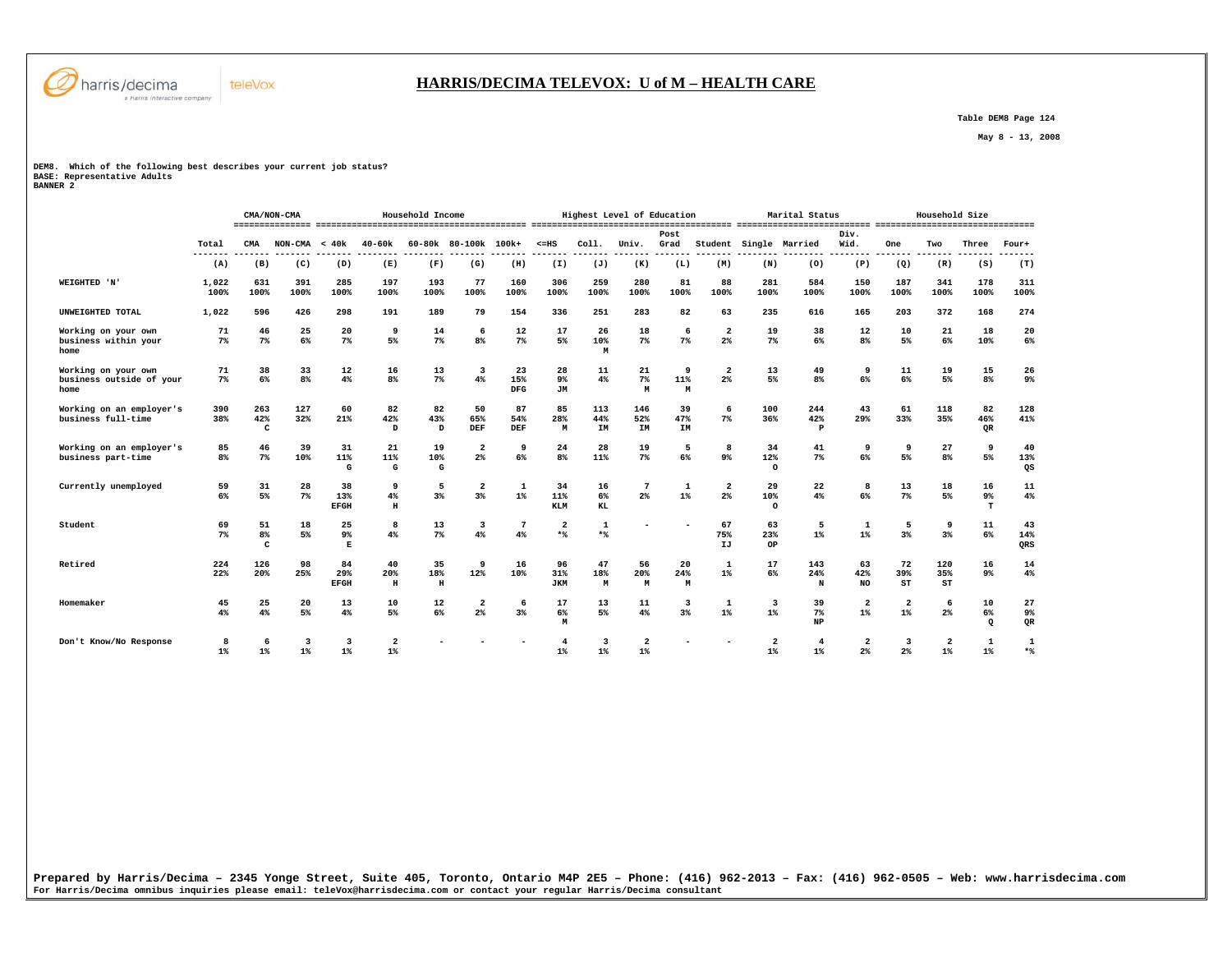

 **Table DM14D Page 125** 

 **May 8 - 13, 2008** 

**DM14D. Do you have access to the internet at work, at home, at both or neither? BASE: Representative Adults BANNER 1** 

|                        |                      |               |                         | Region          |                         |                |                          | Gender                |                     |                           |                 | Age Group                           |                         |                           |                               |                             | Employment              |                         |                   |                           | Language                  |                |
|------------------------|----------------------|---------------|-------------------------|-----------------|-------------------------|----------------|--------------------------|-----------------------|---------------------|---------------------------|-----------------|-------------------------------------|-------------------------|---------------------------|-------------------------------|-----------------------------|-------------------------|-------------------------|-------------------|---------------------------|---------------------------|----------------|
|                        | Total                | At.1.         | Oue.                    | Ont.            | Man.<br>Sask.           | Alb.           | B.C.                     |                       |                     |                           |                 | Male Female 18-24 25-34 35-44 45-49 |                         | $50+$                     | Self<br>Emp                   | Emp                         | Unemp                   | Ret.                    | Stud.             | Home-<br>maker            | Eng.                      | Fr.            |
|                        | (A)                  | ------<br>(B) | ------<br>(C)           | ------<br>(D)   | ------- ------<br>(E)   | (F)            | (G)                      | ------- ------<br>(H) | (I)                 | ------- ------<br>(J)     | -------<br>(K)  | -------<br>(L)                      | -------<br>(M)          | -------<br>(N)            | -------<br>(0)                | ------<br>(P)               | ------<br>(Q)           | ------<br>(R)           | ------<br>(S)     | ------<br>(T)             | (U)                       | (V)            |
| WEIGHTED 'N'           | 1,022<br>100%        | 76<br>100%    | 249<br>100%             | 391<br>100%     | 67<br>100%              | 104<br>100%    | 135<br>100%              | 494<br>100%           | 528<br>100%         | 102<br>100%               | 184<br>100%     | 170<br>100%                         | 123<br>100%             | 435<br>100%               | 142<br>100%                   | 474<br>100%                 | 59<br>100%              | 224<br>100%             | 69<br>100%        | 45<br>100%                | 793<br>100%               | 229<br>100%    |
| UNWEIGHTED TOTAL       | 1,022                | 112           | 250                     | 329             | 103                     | 102            | 126                      | 505                   | 517                 | 68                        | 126             | 170                                 | 119                     | 532                       | 135                           | 438                         | 55                      | 289                     | 48                | 47                        | 792                       | 230            |
| Has Internet - NET     | 860<br>84%           | 63<br>83%     | 195<br>78%              | 333<br>85%<br>c | 55<br>82%               | 94<br>90%<br>c | 120<br>89%<br>c          | 426<br>86%            | 433<br>82%          | 101<br>99%<br><b>KLMN</b> | 170<br>93%<br>N | 154<br>91%<br>N                     | 114<br>92%<br>N         | 316<br>73%                | 129<br>91%<br>QR              | 452<br>95%<br>QRT           | 42<br>71%               | 128<br>57%              | 68<br>98%<br>OQRT | 36<br>80%<br>$\mathbb{R}$ | 679<br>86%<br>$\mathbf v$ | 181<br>79%     |
| Work                   | 24<br>2 <sup>°</sup> | 7%<br>D       | 9<br>4%                 | 6<br>$2\%$      | $\overline{\mathbf{2}}$ | 1<br>$1\%$     | $\overline{\phantom{a}}$ | 15<br>3%              | 9<br>2 <sup>°</sup> | 3<br>3%                   | 3%              | $\overline{\mathbf{2}}$<br>1%       | 5%                      | 8<br>2 <sup>°</sup>       | 6<br>4%<br>R                  | 15<br>$3\%$<br>$\mathbb{R}$ | $1\%$                   | $*$                     | 1<br>2%           | $\overline{\phantom{a}}$  | 15<br>2 <sup>°</sup>      | 9<br>4%        |
| Home                   | 373<br>36%           | 29<br>38%     | 86<br>35%               | 135<br>35%      | 26<br>39%               | 37<br>36%      | 59<br>44%                | 174<br>35%            | 199<br>38%          | 42<br>41%                 | 61<br>33%       | 56<br>33%                           | 33<br>27%               | 180<br>41%<br>M           | 47<br>33%                     | 112<br>24%                  | 37<br>63%<br>OPS        | 119<br>53%<br>OP        | 26<br>38%         | 29<br>65%<br>OPS          | 292<br>37%                | 81<br>35%      |
| Both                   | 463<br>45%           | 29<br>38%     | 100<br>40%              | 192<br>49%<br>c | 26<br>39%               | 55<br>53%<br>в | 61<br>45%                | 238<br>48%            | 225<br>43%          | 56<br>55%<br>N            | 104<br>57%<br>N | 96<br>57%<br>N                      | 75<br>61%<br>N          | 128<br>29%                | 76<br>54%<br>QRT              | 325<br>69%<br>OQRT          | $\overline{4}$<br>$7\%$ | 3%                      | 40<br>58%<br>ORT  | -7<br>15%<br>$\mathbb{R}$ | 371<br>47%                | 91<br>40%      |
| Neither                | 157<br>15%           | 13<br>17%     | 53<br>21%<br><b>DFG</b> | 54<br>14%       | 12<br>18%               | 11<br>10%      | 14<br>11%                | 65<br>13%             | 92<br>17%           | 1<br>1%                   | 13<br>7%        | 15<br>$9\%$<br>J                    | 9<br>8%<br>$\mathbf{J}$ | 118<br>27%<br><b>JKLM</b> | 10<br>7%                      | 22<br>5%                    | 17<br>29%<br>OPS        | 94<br>42%<br>OPST       | 2%                | 8<br>18%<br>PS            | 109<br>14%                | 48<br>21%<br>U |
| Don't Know/No Response | 6<br>$1\%$           |               | $*$                     | $1\%$           |                         |                | $1\%$                    | $1\%$                 | $1\%$               |                           |                 | $\mathbf{1}$<br>*%                  |                         | $*$                       | $\overline{\mathbf{2}}$<br>2% |                             |                         | $\overline{2}$<br>$1\%$ |                   | $2\%$                     | 5<br>$1\%$                | $*$            |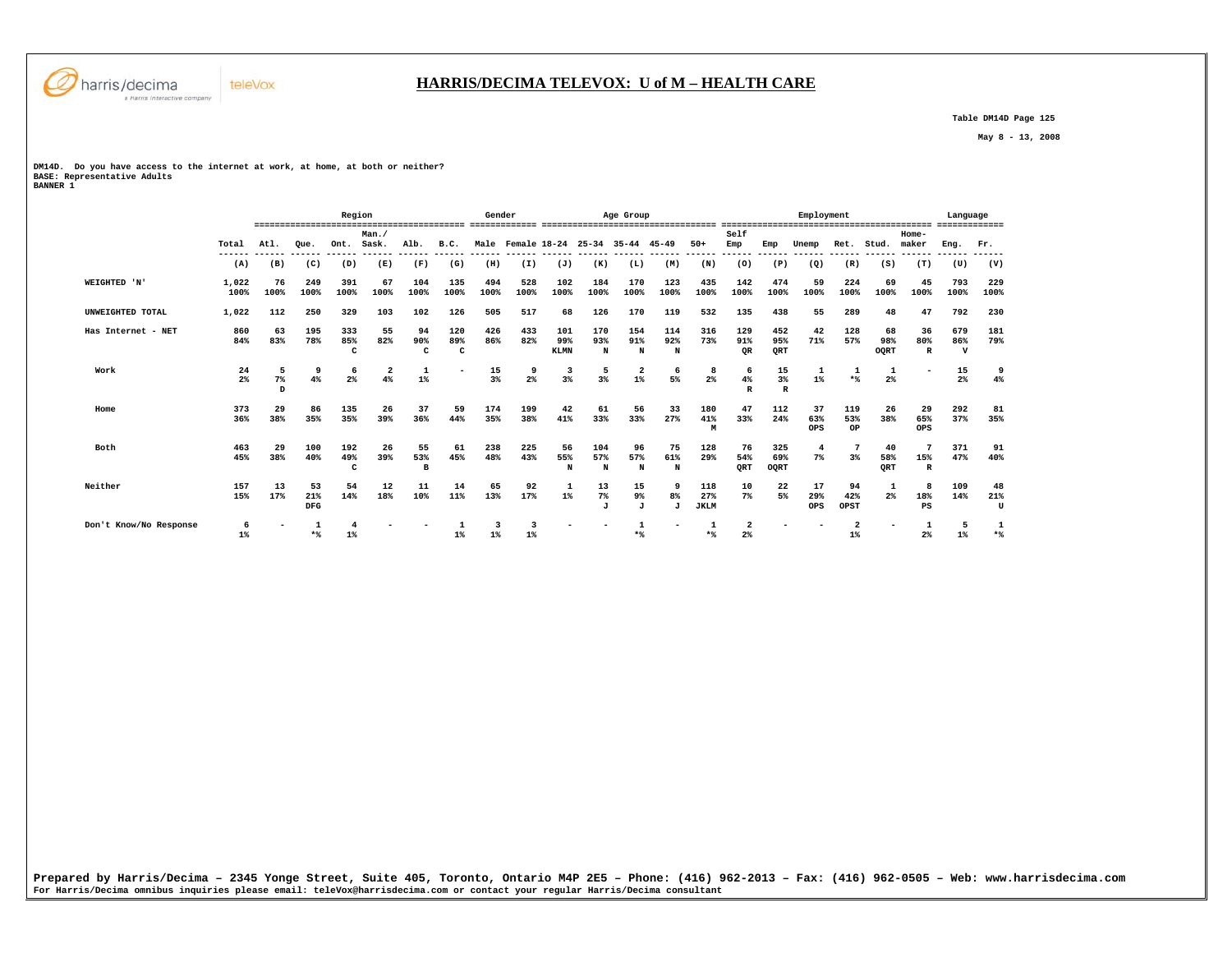

# **HARRIS/DECIMA TELEVOX: U of M – HEALTH CARE**

 **Table DM14D Page 126** 

 **May 8 - 13, 2008** 

**DM14D. Do you have access to the internet at work, at home, at both or neither? BASE: Representative Adults BANNER 2** 

 **CMA/NON-CMA Household Income Highest Level of Education Marital Status Household Size =============== ========================================= ======================================= ========================== =============================== Post Div.** Wid.  **Total CMA NON-CMA < 40k 40-60k 60-80k 80-100k 100k+ <=HS Coll. Univ. Grad Student Single Married Wid. One Two Three Four+ ------- ------- ------- ------- -------- -------- ------- ------- ------- ------- ------- ------- ------- -------- -------- -------- ------- ------- ------- -------**  $(T)$  **(A) (B) (C) (D) (E) (F) (G) (H) (I) (J) (K) (L) (M) (N) (O) (P) (Q) (R) (S) (T) WEIGHTED 'N' 1,022 631 391 285 197 193 77 160 306 259 280 81 88 281 584 150 187 341 178 311 100% 100% 100% 100% 100% 100% 100% 100% 100% 100% 100% 100% 100% 100% 100% 100% 100% 100% 100% 100% UNWEIGHTED TOTAL 1,022 596 426 298 191 189 79 154 336 251 283 82 63 235 616 165 203 372 168 274 Has Internet - NET 860 544 316 187 180 179 74 158 205 225 263 80 85 244 508 105 132 272 160 293 84% 86% 81% 65% 92% 93% 96% 99% 67% 87% 94% 98% 96% 87% 87% 70% 70% 80% 90% 94%** OR  **C D D D DEF I IJ IJ IJ P P Q QR QR Work 24 16 9 7 6 3 - 3 8 7 5 0 3 7 11 6 8 9 5 3**  $1%$  **2% 2% 2% 3% 3% 1% 2% 3% 3% 2% 1% 3% 3% 2% 4% 4% 3% 3% 1% Home 373 229 144 106 84 83 19 41 132 95 86 26 33 99 222 50 59 135 66 110**  $\frac{110}{35\%}$  **36% 36% 37% 37% 43% 43% 25% 26% 43% 37% 31% 32% 37% 35% 38% 33% 32% 40% 37% 35% GH GH GH K Both 463 299 163 73 90 93 55 113 65 123 172 53 50 138 274 49 65 128 89 180** 180<br>58%  **45% 47% 42% 26% 46% 48% 72% 71% 21% 47% 61% 65% 56% 49% 47% 33% 35% 38% 50% 58%** QR  **D D DEF DEF I IJ IJ I P P QR QR Neither 157 84 72 99 16 13 3 2 101 34 15 2 3 37 75 44 55 65 18 17**  $\begin{array}{c} 17 \\ 5\% \end{array}$  **15% 13% 19% 35% 8% 7% 4% 1% 33% 13% 5% 2% 4% 13% 13% 30% 30% 19% 10% 5% B EFGH H H JKLM KLM NO RST ST Don't Know/No Response 6 3 3 - - 1 - - - 1 1 - - - 1 - - 3 - 1 1% \*% 1% \*% \*% \*% \*% 1% \*%**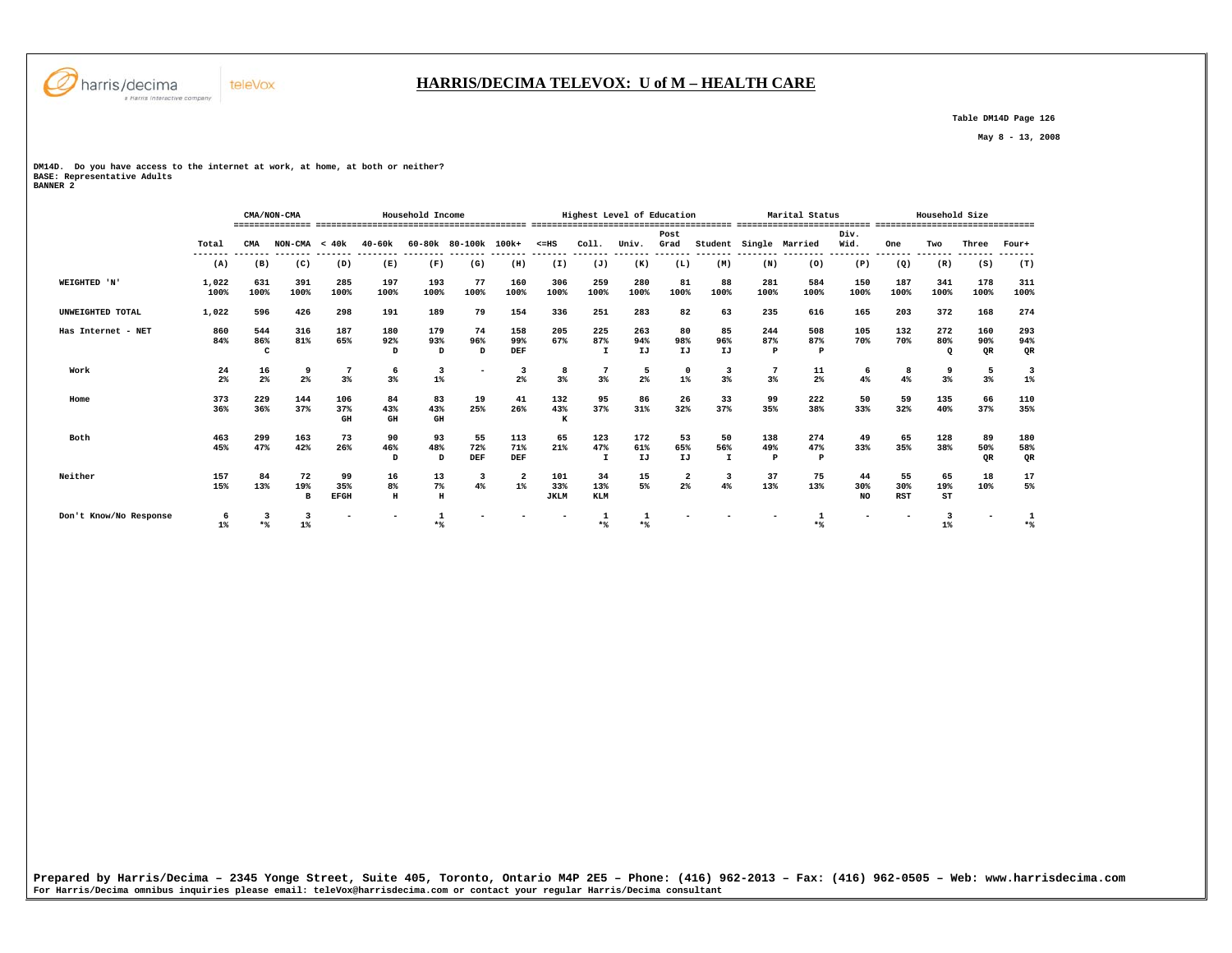

 **Table DEM15 Page 127** 

 **May 8 - 13, 2008** 

**DEM15. What was your total household income for 2007? BASE: Representative Adults BANNER 1** 

teleVox

 **Region Gender Age Group Employment Language ========================================= ============= ================================== ========================================= ============= Man./ Self Home-** Ret. Stud. maker  **Total Atl. Que. Ont. Sask. Alb. B.C. Male Female 18-24 25-34 35-44 45-49 50+ Emp Emp Unemp Ret. Stud. maker Eng. Fr. ------ ------ ------ ------ ------ ------ ------ ------ ------ ------ ------ ------ ------ ------ ------ ------ ------ ------ ------ ------ ------ ------ (A) (B) (C) (D) (E) (F) (G) (H) (I) (J) (K) (L) (M) (N) (O) (P) (Q) (R) (S) (T) (U) (V) WEIGHTED 'N' 1,022 76 249 391 67 104 135 494 528 102 184 170 123 435 142 474 59 224 69 45 793 229 100% 100% 100% 100% 100% 100% 100% 100% 100% 100% 100% 100% 100% 100% 100% 100% 100% 100% 100% 100% 100% 100% UNWEIGHTED TOTAL 1,022 112 250 329 103 102 126 505 517 68 126 170 119 532 135 438 55 289 48 47 792 230 Under \$40,000 (NET) 285 26 89 85 17 26 43 129 157 30 54 48 23 131 32 90 38 84 25 13 203 82 28% 34% 36% 22% 26% 25% 32% 26% 30% 29% 30% 28% 18% 30% 22% 19% 65% 37% 37% 28% 26% 36%**  $T$  **D DF D M M OPRST OP P U Under \$20,000 87 12 28 28 5 5 10 39 48 12 15 12 7 40 9 20 17 23 8 7 63 24 8% 15% 11% 7% 8% 4% 7% 8% 9% 12% 8% 7% 6% 9% 7% 4% 29% 10% 12% 15% 8% 10% DFG F OPRS P P \$20,000 - \$30,000 115 10 36 30 6 13 21 51 64 13 18 17 5 62 14 30 14 40 12 3 81 34 11% 13% 14% 8% 9% 12% 15% 10% 12% 12% 10% 10% 4% 14% 10% 6% 24% 18% 17% 7% 10% 15% D D M OPT OPT**  $_{\tt OPT}$  **\$30,000 - \$40,000 84 4 26 26 6 9 13 38 45 5 21 18 10 29 9 40 7 21 5 3 59 25 8% 6% 10% 7% 9% 8% 9% 8% 9% 5% 12% 11% 8% 7% 6% 8% 12% 9% 8% 6% 7% 11% Over \$40,000 (NET) 627 43 133 257 40 70 84 321 306 58 109 118 96 245 96 352 17 100 30 29 504 123 61% 56% 54% 66% 60% 67% 62% 65% 58% 57% 60% 69% 78% 56% 67% 74% 29% 45% 44% 65% 64% 54% C C I N JKN QRS QRS Q QRS V \$40,000 - \$50,000 86 8 19 36 6 5 13 46 40 6 12 18 11 39 9 45 3 20 4 4 69 17 8% 11% 7% 9% 8% 5% 10% 9% 8% 6% 6% 11% 9% 9% 6% 9% 5% 9% 6% 10% 9% 8% \$50,000 - \$60,000 111 4 28 43 6 13 17 48 63 17 22 18 10 43 16 58 6 20 4 6 85 25 11% 5% 11% 11% 10% 12% 12% 10% 12% 17% 12% 11% 8% 10% 11% 12% 10% 9% 6% 13% 11% 11% \$60,000 - \$70,000 133 11 33 49 8 14 18 58 75 16 21 26 19 50 20 62 3 29 8 10 105 28 13% 14% 13% 13% 11% 14% 14% 12% 14% 16% 11% 16% 15% 12% 14% 13% 5% 13% 11% 22% 13% 12% Q Q Q \$70,000 - \$80,000 60 5 14 23 3 10 5 32 28 2 18 8 15 17 6 39 2 6 5 2 46 14 6% 7% 6% 6% 4% 10% 4% 7% 5% 2% 10% 5% 13% 4% 4% 8% 3% 3% 8% 4% 6% 6%**  $6\%$  **JN JLN R \$80,000 - \$100,000 77 5 18 27 7 13 9 44 33 3 10 15 16 33 10 52 2 9 3 2 61 16 8% 7% 7% 7% 10% 12% 6% 9% 6% 3% 6% 9% 13% 8% 7% 11% 4% 4% 4% 4% 8% 7% J J J QRST \$100,000 - \$120,000 62 4 10 32 4 5 7 34 28 5 14 10 8 24 9 41 1 7 3 1 52 10 6% 5% 4% 8% 5% 5% 5% 7% 5% 5% 8% 6% 7% 5% 6% 9% 2% 3% 4% 2% 7% 4% C QRT \$120,000 & Over 98 5 12 48 7 10 16 58 40 8 13 22 17 38 26 55 - 9 4 5 86 13 10% 7% 5% 12% 11% 10% 11% 12% 8% 8% 7% 13% 14% 9% 18% 12% 4% 6% 10% 11% 6% C C I RS R V Refused 109 7 26 49 9 9 9 44 65 14 20 4 4 60 15 32 4 39 13 3 85 24 11% 10% 11% 13% 14% 8% 6% 9% 12% 14% 11% 2% 3% 14% 10% 7% 7% 18% 19% 7% 11% 11% G LM LM LM OPQT P**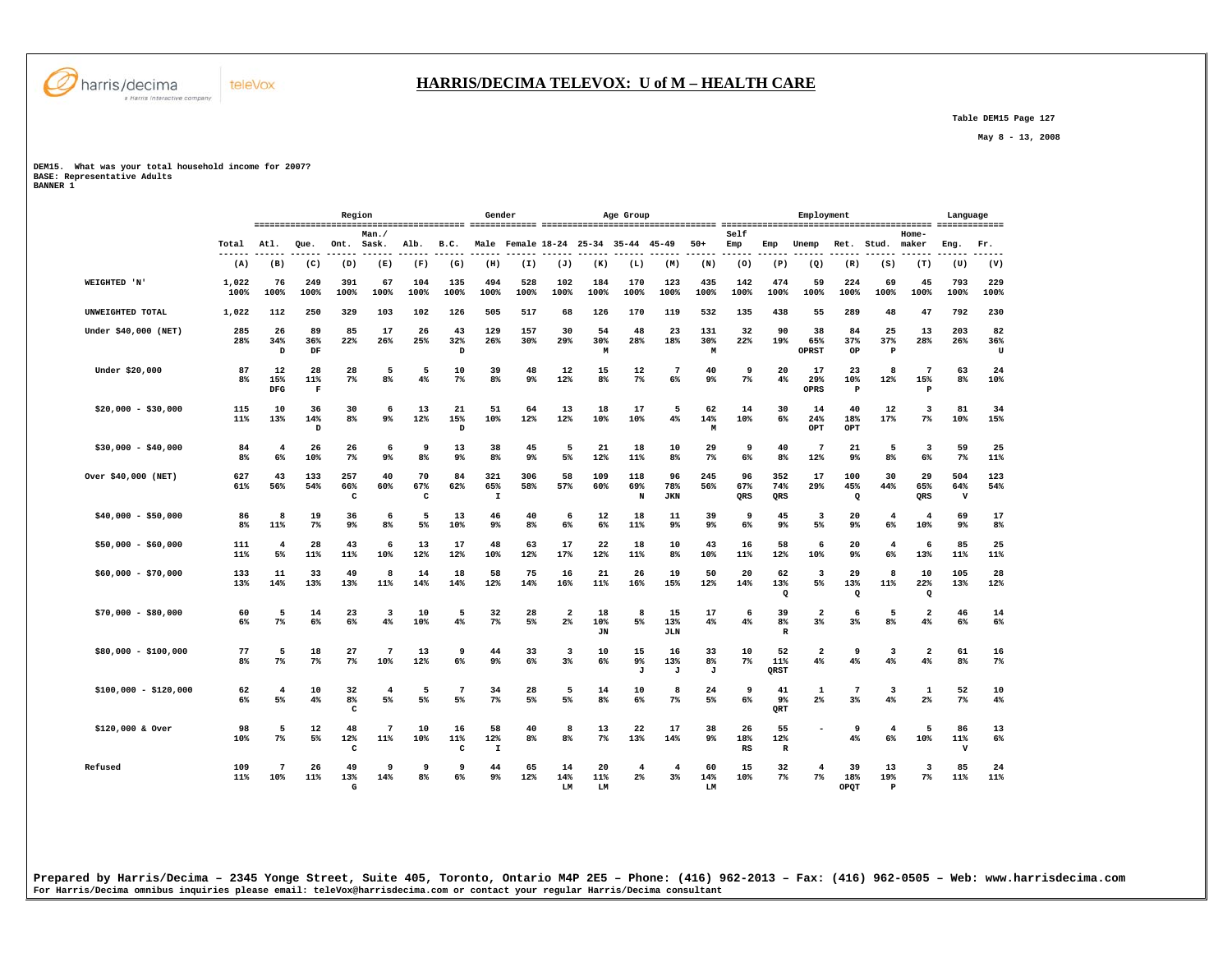

#### **HARRIS/DECIMA TELEVOX: U of M – HEALTH CARE**

 **Table DEM15 Page 128** 

 **May 8 - 13, 2008** 

**DEM15. What was your total household income for 2007? BASE: Representative Adults BANNER 2** 

|                       |                      |                            | CMA/NON-CMA                |             |             | Household Income |                      |             |                          | Highest Level of Education |                           |                                  |                      |                       | Marital Status         |                                  |                      | Household Size              |                        |                       |
|-----------------------|----------------------|----------------------------|----------------------------|-------------|-------------|------------------|----------------------|-------------|--------------------------|----------------------------|---------------------------|----------------------------------|----------------------|-----------------------|------------------------|----------------------------------|----------------------|-----------------------------|------------------------|-----------------------|
|                       | Total                | CMA                        | <b>NON-CMA</b>             | < 40k       | 40-60k      |                  | 60-80k 80-100k 100k+ |             | $< = HS$                 | Coll.                      | Univ.                     | Post<br>Grad                     |                      |                       | Student Single Married | Div.<br>Wid.                     | One                  | Two                         | Three                  | Four+                 |
|                       | $- -$<br>(A)         | (B)                        | (C)                        | (D)         | (E)         | (F)              | (G)                  | (H)         | (I)                      | (J)                        | (K)                       | (L)                              | (M)                  | (N)                   | (0)                    | (P)                              | (Q)                  | (R)                         | (S)                    | (T)                   |
| WEIGHTED 'N'          | 1,022<br>100%        | 631<br>100%                | 391<br>100%                | 285<br>100% | 197<br>100% | 193<br>100%      | 77<br>100%           | 160<br>100% | 306<br>100%              | 259<br>100%                | 280<br>100%               | 81<br>100%                       | 88<br>100%           | 281<br>100%           | 584<br>100%            | 150<br>100%                      | 187<br>100%          | 341<br>100%                 | 178<br>100%            | 311<br>100%           |
| UNWEIGHTED TOTAL      | 1,022                | 596                        | 426                        | 298         | 191         | 189              | 79                   | 154         | 336                      | 251                        | 283                       | 82                               | 63                   | 235                   | 616                    | 165                              | 203                  | 372                         | 168                    | 274                   |
| Under \$40,000 (NET)  | 285<br>28%           | 153<br>24%                 | 133<br>34%<br>$\, {\bf B}$ | 285<br>100% |             |                  |                      | ۰           | 136<br>44%<br><b>JKL</b> | 66<br>25%<br>KL            | 41<br>15%                 | 8<br>9 <sup>°</sup>              | 34<br>39%<br>KL      | 122<br>43%<br>$\circ$ | 100<br>17%             | 64<br>43%<br>$\circ$             | 93<br>50%<br>RST     | 91<br>27%<br>$\mathbf T$    | 43<br>24%              | 57<br>18%             |
| Under \$20,000        | 87<br>8 <sup>8</sup> | 44<br>$7\%$                | 43<br>11%<br>$\mathbf{B}$  | 87<br>30%   |             |                  |                      |             | 48<br>16%<br><b>JKL</b>  | 16<br>6%                   | 9<br>3%                   | 3<br>4%                          | 11<br>12%<br>$\bf K$ | 39<br>14%<br>$\circ$  | 23<br>4%               | 24<br>16%<br>$\circ$             | 33<br>17%<br>RST     | 24<br>$7\%$                 | 13<br>$7\%$            | 17<br>5%              |
| $$20,000 - $30,000$   | 115<br>11%           | 61<br>10%                  | 54<br>14%                  | 115<br>40%  |             |                  |                      |             | 57<br>19%<br><b>JKL</b>  | 26<br>10%<br>KL            | 14<br>5%                  | $\overline{\mathbf{2}}$<br>$3\%$ | 16<br>18%<br>KL      | 50<br>18%<br>$\circ$  | 45<br>$8\%$            | 21<br>14%<br>$\circ$             | 34<br>18%<br>ST      | 39<br>12%                   | 17<br>10%              | 23<br>7%              |
| $$30,000 - $40,000$   | 84<br>8 <sup>8</sup> | 48<br>8%                   | 36<br>9 <sub>8</sub>       | 84<br>29%   |             |                  |                      |             | 31<br>10%<br>L           | 24<br>9%<br>L              | 19<br>$7\%$               | $\overline{\mathbf{2}}$<br>3%    | 8<br>9 <sup>°</sup>  | 32<br>12%<br>$\circ$  | 32<br>5%               | 20<br>13%<br>$\circ$             | 27<br>14%<br>RST     | 28<br>8%                    | 13<br>$7\%$            | 16<br>5%              |
| Over \$40,000 (NET)   | 627<br>61%           | 413<br>65%<br>$\mathtt{C}$ | 214<br>55%                 |             | 197<br>100% | 193<br>100%      | 77<br>100%           | 160<br>100% | 135<br>44%               | 166<br>64%<br>IM           | 222<br>80%<br>IJM         | 64<br>79%<br>IJM                 | 40<br>45%            | 132<br>47%            | 428<br>73%<br>NP       | 66<br>44%                        | 77<br>41%            | 210<br>62%<br>$\Omega$      | 117<br>66%<br>$\Omega$ | 223<br>72%<br>QR      |
| $$40,000 - $50,000$   | 86<br>8%             | 46<br>7%                   | 41<br>10%                  |             | 86<br>44%   |                  |                      |             | 26<br>8 <sup>8</sup>     | 22<br>8 <sup>°</sup>       | 29<br>11%                 | 5<br>$6\%$                       | $\overline{4}$<br>5% | 22<br>8%              | 48<br>8 <sup>8</sup>   | 15<br>10%                        | 18<br>10%            | 31<br>9%                    | 10<br>5%               | 28<br>9%              |
| $$50,000 - $60,000$   | 111<br>11%           | 71<br>11%                  | 39<br>10%                  |             | 111<br>56%  |                  |                      |             | 21<br>7%                 | 36<br>14%<br>$\mathtt I$   | 36<br>13%<br>I            | 10<br>12%                        | 8<br>9%              | 30<br>11%             | 68<br>12%              | 12<br>8%                         | 15<br>8%             | 41<br>12%                   | 12<br>$7\%$            | 42<br>13%<br>s        |
| $$60,000 - $70,000$   | 133<br>13%           | 87<br>14%                  | 46<br>12%                  |             |             | 133<br>69%       |                      |             | 30<br>10%                | 38<br>15%                  | 44<br>16%<br>$\mathbf{I}$ | 9<br>11%                         | 13<br>14%            | 24<br>9%              | 94<br>16%<br>NP        | 15<br>10%                        | 17<br>9%             | 46<br>14%                   | 24<br>13%              | 46<br>15%             |
| $$70,000 - $80,000$   | 60<br>6%             | 46<br>7%<br>$\mathtt{C}$   | 14<br>$4\%$                |             |             | 60<br>31%        |                      |             | 12<br>4%                 | 14<br>5%                   | 22<br>8%<br>$\mathbf{I}$  | 6<br>8%                          | 5<br>6%              | 14<br>5%              | 39<br>$7\%$            | 6<br>4%                          | 8<br>4%              | 17<br>5%                    | 13<br>$7\%$            | 22<br>$7\%$           |
| $$80,000 - $100,000$  | 77<br>8%             | 52<br>8%                   | 25<br>6%                   |             |             |                  | 77<br>100%           |             | 14<br>5%                 | 27<br>10%<br>IM            | 21<br>$8\%$               | 12<br>15%<br>IM                  | 3<br>$3\%$           | 17<br>6%              | 54<br>9%<br>P          | $\overline{7}$<br>4%             | 10<br>5%             | 23<br>$7\%$                 | 19<br>11%              | 26<br>8%              |
| $$100,000 - $120,000$ | 62<br>6%             | 42<br>$7\%$                | 20<br>5%                   |             |             |                  |                      | 62<br>39%   | 16<br>5%                 | 10<br>4%                   | 27<br>10%<br>IJM          | 6<br>7%                          | 3<br>$3\%$           | 11<br>4%              | 49<br>8%<br>NP         | $\overline{\mathbf{2}}$<br>$1\%$ | $\overline{4}$<br>2% | 25<br>$7\%$<br>$\mathbf{Q}$ | 9<br>5%                | 24<br>8%<br>$\Omega$  |
| \$120,000 & Over      | 98<br>10%            | 68<br>11%                  | 30<br>8 <sup>°</sup>       |             |             |                  |                      | 98<br>61%   | 16<br>5%                 | 19<br>$7\%$                | 43<br>15%<br>IJM          | 16<br>20%<br>IJM                 | $\overline{4}$<br>4% | 13<br>5%              | 76<br>13%<br>NP        | 9<br>$6\%$                       | 5<br>$3\%$           | 27<br>8%<br>$\Omega$        | 31<br>17%<br>QR        | 35<br>11%<br>$\Omega$ |
| Refused               | 109<br>11%           | 65<br>10%                  | 44<br>11%                  |             |             |                  |                      |             | 36<br>12%<br>к           | 28<br>11%<br>к             | 16<br>6%                  | 10<br>12%                        | 15<br>16%<br>к       | 28<br>10%             | 57<br>10%              | 19<br>13%                        | 17<br>$9\%$          | 39<br>12%                   | 18<br>10%              | 32<br>10%             |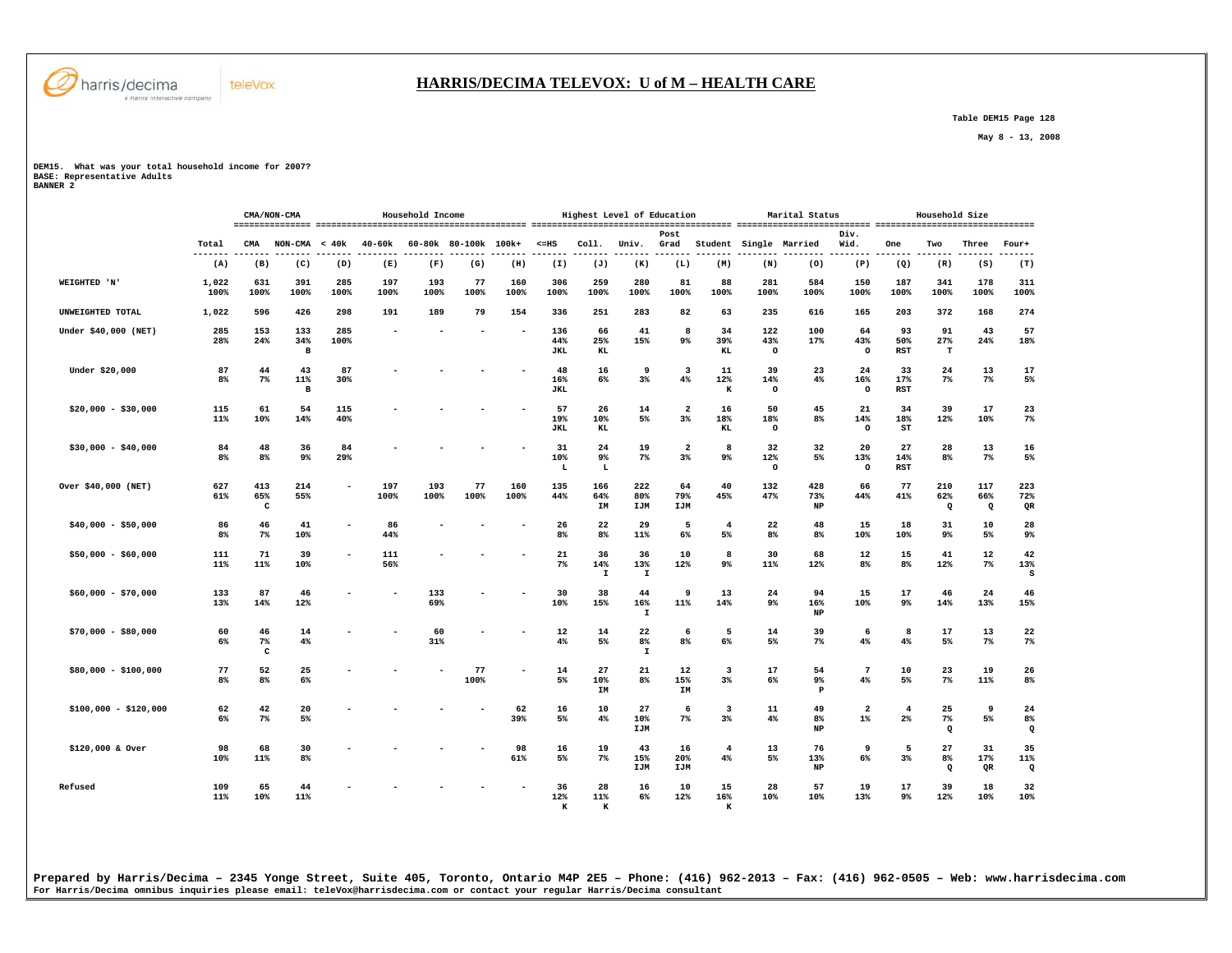

#### **HARRIS/DECIMA TELEVOX: U of M – HEALTH CARE**

 **Table PROV Page 129** 

 **May 8 - 13, 2008** 

**PROV. Province. BASE: Representative Adults BANNER 1** 

|                     |                       |            |             | Region      |               |             |               | Gender      |                                |                       |                                  | Age Group                           |                          |                       |                               |                         | Employment                    |                                  |                          |                                  | Language                   |                          |
|---------------------|-----------------------|------------|-------------|-------------|---------------|-------------|---------------|-------------|--------------------------------|-----------------------|----------------------------------|-------------------------------------|--------------------------|-----------------------|-------------------------------|-------------------------|-------------------------------|----------------------------------|--------------------------|----------------------------------|----------------------------|--------------------------|
|                     | Total<br>------       | Atl.       | Oue.        | Ont.        | Man.<br>Sask. | Alb.        | B.C.<br>----- |             |                                |                       |                                  | Male Female 18-24 25-34 35-44 45-49 |                          | $50+$                 | Self<br>Emp<br>----           | Emp                     | Unemp                         | Ret.                             | Stud.                    | Home-<br>maker                   | Eng.                       | Fr.<br>-----             |
|                     | (A)                   | (B)        | (C)         | (D)         | (E)           | (F)         | (G)           | (H)         | (I)                            | (J)                   | (K)                              | (L)                                 | (M)                      | (N)                   | (0)                           | (P)                     | (Q)                           | (R)                              | (S)                      | (T)                              | (U)                        | (V)                      |
| <b>WEIGHTED 'N'</b> | 1,022<br>100%         | 76<br>100% | 249<br>100% | 391<br>100% | 67<br>100%    | 104<br>100% | 135<br>100%   | 494<br>100% | 528<br>100%                    | 102<br>100%           | 184<br>100%                      | 170<br>100%                         | 123<br>100%              | 435<br>100%           | 142<br>100%                   | 474<br>100%             | 59<br>100%                    | 224<br>100%                      | 69<br>100%               | 45<br>100%                       | 793<br>100%                | 229<br>100%              |
| UNWEIGHTED TOTAL    | 1,022                 | 112        | 250         | 329         | 103           | 102         | 126           | 505         | 517                            | 68                    | 126                              | 170                                 | 119                      | 532                   | 135                           | 438                     | 55                            | 289                              | 48                       | 47                               | 792                        | 230                      |
| Newfoundland        | 16<br>2%              | 16<br>21%  |             |             |               |             |               | 7<br>$1\%$  | 9<br>2 <sup>°</sup>            |                       | $\overline{\mathbf{2}}$<br>$1\%$ | 1<br>$1\%$                          | 2<br>2%                  | 10<br>2%              | 1<br>$1\%$                    | 6<br>$1\%$              | $\overline{2}$<br>4%          | 5<br>2%                          |                          | $\overline{a}$<br>5%             | 16<br>2 <sup>8</sup>       | $\blacksquare$           |
| PEI                 | $\overline{4}$<br>$*$ | 4<br>5%    |             |             |               |             |               | 2<br>$*$    | $\overline{\mathbf{2}}$<br>$*$ | 1<br>$1\%$            | $\mathbf{1}$<br>$1\%$            |                                     |                          | $\overline{2}$<br>$*$ |                               | $\overline{a}$<br>$1\%$ | 1<br>$1\%$                    |                                  | 1<br>2%                  | ۰                                | $\overline{4}$<br>$1\%$    |                          |
| Nova Scotia         | 29<br>3%              | 29<br>39%  |             |             |               |             |               | 13<br>3%    | 17<br>3%                       | 3<br>3%               | 3<br>$2\%$                       | 5<br>3%                             | $\overline{2}$<br>2%     | 16<br>4%              | 6<br>4%                       | 10<br>2%                | $\overline{a}$<br>3%          | 10<br>4%                         | 1<br>$1\%$               | $\overline{\mathbf{2}}$<br>$3\%$ | 29<br>4%                   |                          |
| New Brunswick       | 26<br>3 <sup>8</sup>  | 26<br>35%  |             |             |               |             |               | 15<br>3%    | 11<br>2%                       | 3<br>3%               | 6<br>3%                          | $\overline{4}$<br>$2\%$             | $\overline{\bf 4}$<br>3% | 10<br>2 <sup>°</sup>  | $\overline{\phantom{a}}$      | 16<br>3%                | $\overline{4}$<br>$7\%$       | $\overline{4}$<br>2 <sup>°</sup> | 1<br>2 <sup>°</sup>      | 1<br>3%                          | 26<br>$3\%$                |                          |
| Ouebec              | 249<br>24%            |            | 249<br>100% |             |               |             |               | 120<br>24%  | 129<br>24%                     | 22<br>21%             | 45<br>25%                        | 53<br>31%<br>M                      | 22<br>18%                | 105<br>24%            | 31<br>21%                     | 106<br>22%              | 16<br>27%                     | 60<br>27%                        | 23<br>33%                | 10<br>21%                        | 23<br>3 <sup>8</sup>       | 226<br>99%<br>U          |
| Ontario             | 391<br>38%            |            |             | 391<br>100% |               |             |               | 188<br>38%  | 203<br>38%                     | 46<br>45%             | 64<br>35%                        | 60<br>35%                           | 52<br>42%                | 164<br>38%            | 61<br>43%<br>$\mathbf T$      | 187<br>39%<br>т         | 24<br>41%<br>$\mathbf T$      | 80<br>36%<br>$\mathbf T$         | 29<br>42%<br>$\mathbf T$ | - 6<br>14%                       | 389<br>49%<br>$\mathbf{v}$ | $\overline{a}$<br>$1\%$  |
| Manitoba            | 34<br>3%              |            |             |             | 34<br>52%     |             |               | 16<br>3%    | 19<br>4%                       | $\mathbf{1}$<br>$1\%$ | 9<br>5%                          | 3<br>$2\%$                          | 5%                       | 15<br>3%              | $\overline{\mathbf{3}}$<br>2% | 13<br>3%                |                               | 10<br>4%                         | 3<br>5%                  | 5<br>12%<br>$\circ$              | 34<br>4%                   | $\overline{\phantom{0}}$ |
| Saskatchewan        | 32<br>3 <sup>8</sup>  |            |             |             | 32<br>48%     |             |               | 17<br>3%    | 16<br>3%                       | 3<br>3%               | 6<br>$3*$                        | 7<br>4%                             | 4<br>3%                  | 13<br>3%              | 6<br>4%                       | 15<br>$3*$              | $\overline{\mathbf{2}}$<br>3% | 4<br>2 <sup>°</sup>              | 3<br>5%                  | $\overline{\mathbf{2}}$<br>4%    | 32<br>4%                   | $\overline{\phantom{0}}$ |
| Alberta             | 104<br>10%            |            |             |             |               | 104<br>100% |               | 52<br>10%   | 52<br>10%                      | 6<br>6%               | 28<br>15%<br>$\mathbf{J}$        | 20<br>11%                           | 9<br>8 <sup>°</sup>      | 40<br>9%              | 15<br>10%                     | 59<br>12%<br>$\circ$    | $\overline{\mathbf{3}}$<br>5% | 20<br>9%                         | ۰                        | 8<br>18%                         | 103<br>13%<br>$\mathbf v$  | 1<br>$*$                 |
| British Columbia    | 135<br>13%            |            |             |             |               |             | 135<br>100%   | 65<br>13%   | 70<br>13%                      | 16<br>16%             | 20<br>11%                        | 17<br>10%                           | 22<br>18%                | 60<br>14%             | 21<br>15%                     | 60<br>13%               | 6<br>9%                       | 32<br>14%                        | 8<br>11%                 | 9<br>21%                         | 135<br>17%                 |                          |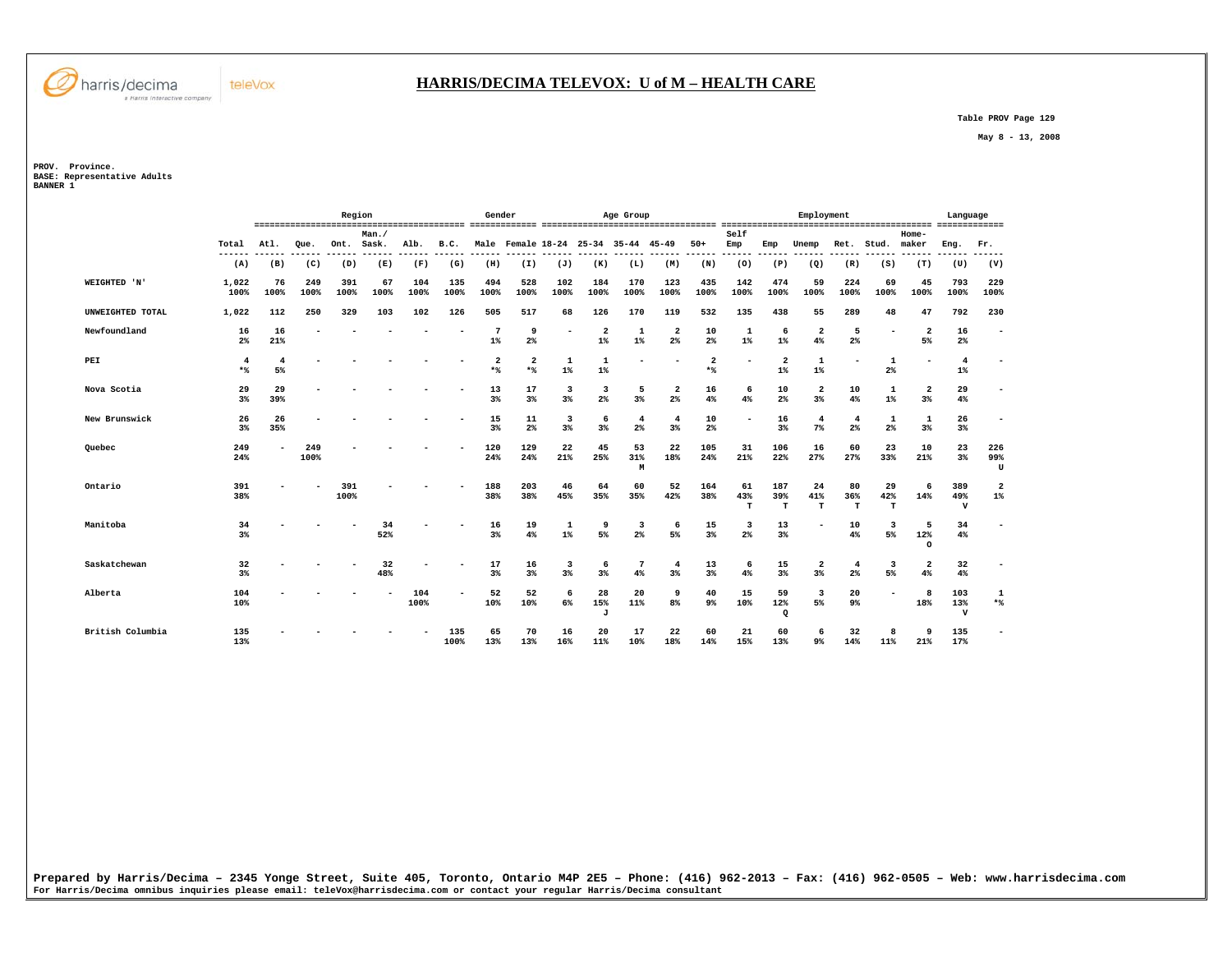

#### **HARRIS/DECIMA TELEVOX: U of M – HEALTH CARE**

 **Table PROV Page 130** 

 **May 8 - 13, 2008** 

**PROV. Province. BASE: Representative Adults BANNER 2** 

|                  |                                |                            | CMA/NON-CMA              |                                  |                               | Household Income      |                                  |                                  |                      |                                  | Highest Level of Education |                           |                       |                         | Marital Status         |                     |                          | Household Size        |                                           |                         |
|------------------|--------------------------------|----------------------------|--------------------------|----------------------------------|-------------------------------|-----------------------|----------------------------------|----------------------------------|----------------------|----------------------------------|----------------------------|---------------------------|-----------------------|-------------------------|------------------------|---------------------|--------------------------|-----------------------|-------------------------------------------|-------------------------|
|                  | Total                          | CMA                        | $NON-CMA < 40k$          |                                  | 40-60k                        |                       | 60-80k 80-100k 100k+             |                                  | $< = HS$             | Coll.                            | Univ.                      | Post<br>Grad              |                       |                         | Student Single Married | Div.<br>Wid.        | One                      | Two                   | Three                                     | Four+                   |
|                  | -------<br>(A)                 | (B)                        | (C)                      | (D)                              | (E)                           | (F)                   | (G)                              | (H)                              | (I)                  | (J)                              | (K)                        | (L)                       | (M)                   | (N)                     | (0)                    | (P)                 | (Q)                      | (R)                   | (S)                                       | (T)                     |
| WEIGHTED 'N'     | 1,022<br>100%                  | 631<br>100%                | 391<br>100%              | 285<br>100%                      | 197<br>100%                   | 193<br>100%           | 77<br>100%                       | 160<br>100%                      | 306<br>100%          | 259<br>100%                      | 280<br>100%                | 81<br>100%                | 88<br>100%            | 281<br>100%             | 584<br>100%            | 150<br>100%         | 187<br>100%              | 341<br>100%           | 178<br>100%                               | 311<br>100%             |
| UNWEIGHTED TOTAL | 1,022                          | 596                        | 426                      | 298                              | 191                           | 189                   | 79                               | 154                              | 336                  | 251                              | 283                        | 82                        | 63                    | 235                     | 616                    | 165                 | 203                      | 372                   | 168                                       | 274                     |
| Newfoundland     | 16<br>$2\%$                    | 8<br>$1\%$                 | 8<br>2 <sup>8</sup>      | $\overline{\mathbf{3}}$<br>$1\%$ | $\overline{\mathbf{3}}$<br>2% | $\overline{4}$<br>2%  | $\overline{\mathbf{2}}$<br>2%    | $\overline{\mathbf{2}}$<br>$1\%$ | -6<br>2 <sup>8</sup> | 3<br>$1\%$                       | 5<br>2 <sup>°</sup>        | $\mathbf{1}$<br>$1\%$     | $\blacksquare$        | $\overline{4}$<br>$1\%$ | 11<br>2 <sup>°</sup>   | 1<br>$1\%$          | $\overline{\bf 4}$<br>2% | 4<br>$1\%$            | $\overline{\mathbf{3}}$<br>2 <sup>°</sup> | 5<br>$2\%$              |
| PEI              | $\overline{\mathbf{4}}$<br>$*$ | ٠                          | $\overline{4}$<br>$1\%$  | $\mathbf{1}$<br>$*$              | $\overline{\phantom{0}}$      | $\mathbf{1}$<br>$1\%$ | ۰                                | $\overline{\phantom{0}}$         | $\mathbf{1}$<br>$*$  | $\overline{\phantom{a}}$         | 1<br>$*$                   | 1<br>$1\%$                | 1<br>$1$ <sup>*</sup> | 1<br>$*$                | $\overline{2}$<br>$*$  | 1<br>$1\%$          | $\mathbf{1}$<br>$1\%$    | $\overline{2}$<br>$*$ | $\overline{\phantom{a}}$                  | $\overline{2}$<br>$1\%$ |
| Nova Scotia      | 29<br>3 <sup>8</sup>           | 9<br>$1\%$                 | 21<br>5%<br>$\mathbf{B}$ | 13<br>4%                         | $\overline{4}$<br>2%          | $\overline{4}$<br>2%  | $\mathbf{1}$<br>$1\%$            | $\overline{4}$<br>3%             | 12<br>4%             | 9<br>3%                          | 6<br>2 <sup>°</sup>        | $\mathbf{2}$<br>3%        | $\mathbf{1}$<br>$1\%$ | 8<br>3%                 | 18<br>3 <sup>8</sup>   | 3<br>2 <sup>°</sup> | 5<br>3%                  | 9<br>3%               | 6<br>3%                                   | 9<br>$3\%$              |
| New Brunswick    | 26<br>3 <sup>8</sup>           | 5<br>$1\%$                 | 21<br>5%<br>$\, {\bf B}$ | 8<br>3%                          | 5<br>$2\%$                    | 7<br>4%               | $\overline{\mathbf{2}}$<br>$3\%$ | 3<br>$2\%$                       | 10<br>3%             | $\overline{\mathbf{2}}$<br>$1\%$ | 6<br>2 <sup>°</sup>        | $\overline{4}$<br>4%      | 5<br>5%               | 10<br>3%                | 14<br>$2\%$            | 3<br>$2\%$          | 5<br>$3\%$               | 9<br>$3\%$            | 7<br>4%                                   | 6<br>2%                 |
| Quebec           | 249<br>24%                     | 171<br>27%<br>c            | 78<br>20%                | 89<br>31%<br>н                   | 47<br>24%<br>$\,$ H           | 47<br>24%<br>Н        | 18<br>23%                        | 22<br>14%                        | 77<br>25%<br>L       | 61<br>23%<br>L                   | 70<br>25%<br>L             | 8<br>10%                  | 30<br>33%<br>L        | 86<br>31%<br>$\circ$    | 126<br>22%             | 35<br>23%           | 55<br>30%<br>S           | 84<br>25%             | 34<br>19%                                 | 75<br>24%               |
| Ontario          | 391<br>38%                     | 271<br>43%<br>$\mathbf{C}$ | 120<br>31%               | 85<br>30%                        | 78<br>40%<br>D                | 72<br>37%             | 27<br>34%                        | 80<br>50%<br>DFG                 | 98<br>32%            | 105<br>40%<br>$\mathbf I$        | 109<br>39%                 | 41<br>51%<br>$\mathtt{I}$ | 34<br>39%             | 104<br>37%              | 218<br>37%             | 65<br>43%           | 65<br>35%                | 122<br>36%            | 69<br>39%                                 | 131<br>42%              |
| Manitoba         | 34<br>3 <sup>8</sup>           | 22<br>4%                   | 12<br>3%                 | 9<br>3%                          | 6<br>$3\%$                    | 5<br>$3\%$            | $\overline{4}$<br>5%             | 5<br>$3\%$                       | 10<br>$3\%$          | 9<br>4%                          | 11<br>4%                   | $\mathbf{2}$<br>2%        | 2<br>2 <sup>°</sup>   | 3<br>$1\%$              | 24<br>4%<br>N          | 5%                  | 5<br>$2\%$               | 14<br>4%<br>s         | $\overline{\mathbf{2}}$<br>$1\%$          | 14<br>5%<br>s           |
| Saskatchewan     | 32<br>$3\%$                    | 14<br>$2\%$                | 19<br>5%<br>в            | 8<br>3%                          | 5<br>3%                       | 5<br>3%               | $\overline{\mathbf{3}}$<br>4%    | 6<br>$4\%$                       | 11<br>4%<br>L        | 6<br>2 <sup>°</sup>              | 10<br>4%<br>L              | 1<br>$1\%$                | $\overline{4}$<br>5%  | 11<br>4%                | 18<br>3 <sup>8</sup>   | 3<br>2 <sup>°</sup> | 6<br>3%                  | 11<br>3%              | 7<br>4%                                   | 8<br>$3\%$              |
| Alberta          | 104<br>10%                     | 53<br>8%                   | 52<br>13%<br>в           | 26<br>9%                         | 18<br>9%                      | 25<br>13%             | 13<br>16%                        | 15<br>10%                        | 42<br>14%<br>LM      | 29<br>11%<br>LM                  | 29<br>10%<br>LM            | 3<br>4%                   | 2<br>2 <sup>°</sup>   | 21<br>$7\%$             | 67<br>12%              | 16<br>11%           | 18<br>10%                | 36<br>11%             | 25<br>14%                                 | 26<br>8%                |
| British Columbia | 135<br>13%                     | 79<br>12%                  | 57<br>15%                | 43<br>15%                        | 30<br>15%                     | 23<br>12%             | 9<br>11%                         | 22<br>14%                        | 39<br>13%            | 36<br>14%                        | 32<br>11%                  | 19<br>23%<br>K            | 10<br>11%             | 33<br>12%               | 88<br>15%              | 15<br>10%           | 23<br>12%                | 51<br>15%             | 26<br>15%                                 | 36<br>11%               |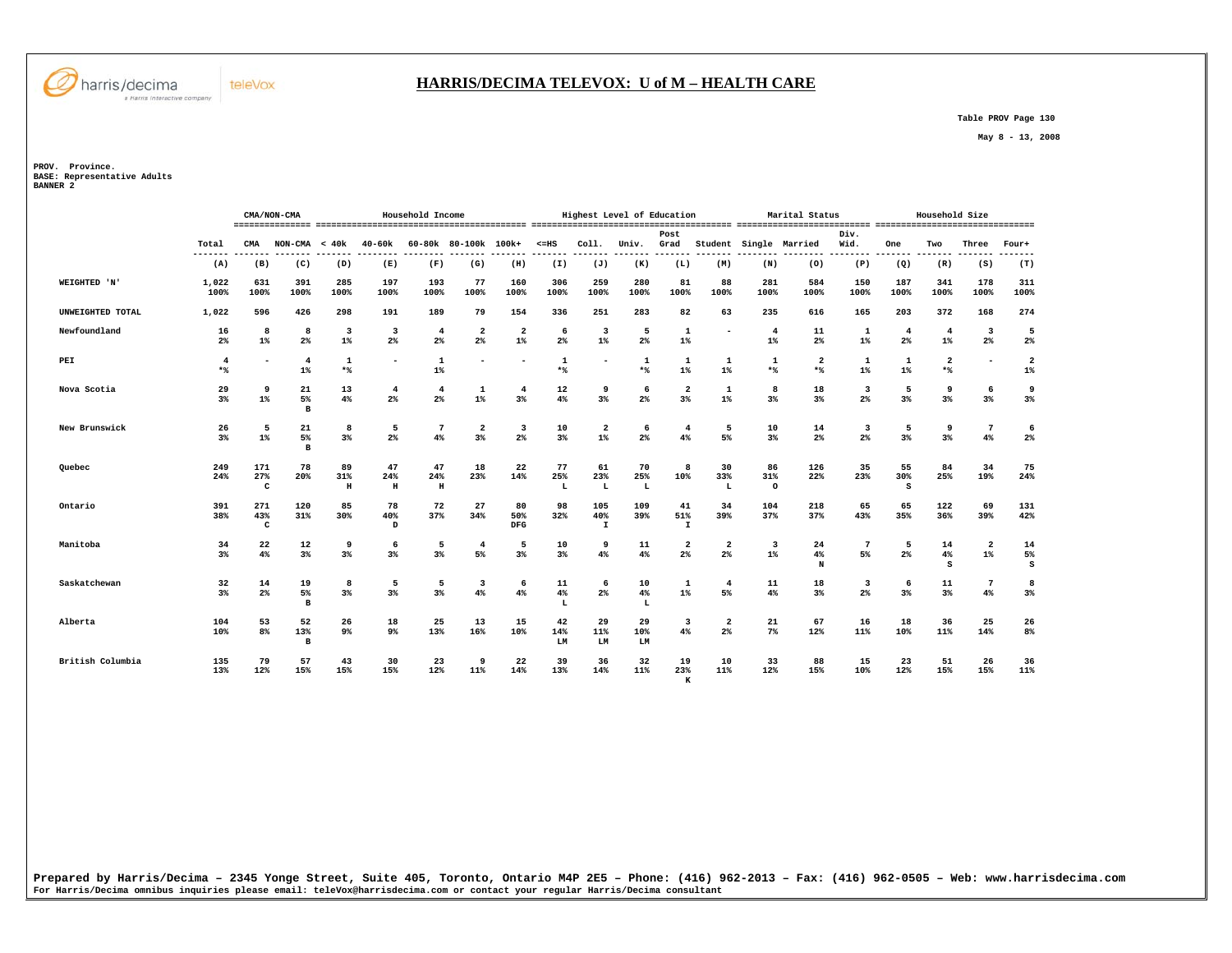

## **HARRIS/DECIMA TELEVOX: U of M – HEALTH CARE**

 **Table LANGU Page 131** 

 **May 8 - 13, 2008** 

**LANGU. Language. BASE: Representative Adults BANNER 1** 

|                  |               |                          |                  | Region                  |                            |                 |                          | Gender      |             |                         |             | Age Group       |                  |                 |             |             | Employment |             |            |                | Language                 | -------                  |
|------------------|---------------|--------------------------|------------------|-------------------------|----------------------------|-----------------|--------------------------|-------------|-------------|-------------------------|-------------|-----------------|------------------|-----------------|-------------|-------------|------------|-------------|------------|----------------|--------------------------|--------------------------|
|                  | Total         | Atl.                     | Oue.             | Ont.                    | Man.<br>Sask.              | Alb.            | B.C.                     |             |             | Male Female 18-24 25-34 |             | 35-44           | 45-49            | $50+$           | Self<br>Emp | Emp         | Unemp      | Ret.        | Stud.      | Home-<br>maker | Eng.                     | Fr.                      |
|                  | (A)           | (B)                      | (C)              | (D)                     | (E)                        | (F)             | (G)                      | (H)         | (I)         | (J)                     | (K)         | (L)             | (M)              | (N)             | (0)         | (P)         | (Q)        | (R)         | (S)        | (T)            | (U)                      | (V)                      |
| WEIGHTED 'N'     | 1,022<br>100% | 76<br>100%               | 249<br>100%      | 391<br>100%             | 67<br>100%                 | 104<br>100%     | 135<br>100%              | 494<br>100% | 528<br>100% | 102<br>100%             | 184<br>100% | 170<br>100%     | 123<br>100%      | 435<br>100%     | 142<br>100% | 474<br>100% | 59<br>100% | 224<br>100% | 69<br>100% | 45<br>100%     | 793<br>100%              | 229<br>100%              |
| UNWEIGHTED TOTAL | 1,022         | 112                      | 250              | 329                     | 103                        | 102             | 126                      | 505         | 517         | 68                      | 126         | 170             | 119              | 532             | 135         | 438         | 55         | 289         | 48         | 47             | 792                      | 230                      |
| English          | 793<br>78%    | 76<br>100%<br>C          | 23<br>9%         | 389<br>99%<br>c         | 67<br>100%<br>$\mathbf{C}$ | 103<br>99%<br>C | 135<br>100%<br>C         | 386<br>78%  | 407<br>77%  | 82<br>80%               | 142<br>77%  | 119<br>70%      | 103<br>84%<br>ь. | 341<br>78%<br>L | 117<br>82%  | 372<br>78%  | 45<br>77%  | 170<br>76%  | 48<br>69%  | 36<br>81%      | 793<br>100%              | $\overline{\phantom{0}}$ |
| French           | 229<br>22%    | $\overline{\phantom{0}}$ | 226<br>91%<br>DF | $\overline{a}$<br>$1\%$ | -                          | $1\%$           | $\overline{\phantom{0}}$ | 108<br>22%  | 121<br>23%  | 20<br>20%               | 41<br>23%   | 51<br>30%<br>MN | 20<br>16%        | 95<br>22%       | 25<br>18%   | 102<br>22%  | 14<br>23%  | 54<br>24%   | 21<br>31%  | 9<br>19%       | $\overline{\phantom{a}}$ | 229<br>100%              |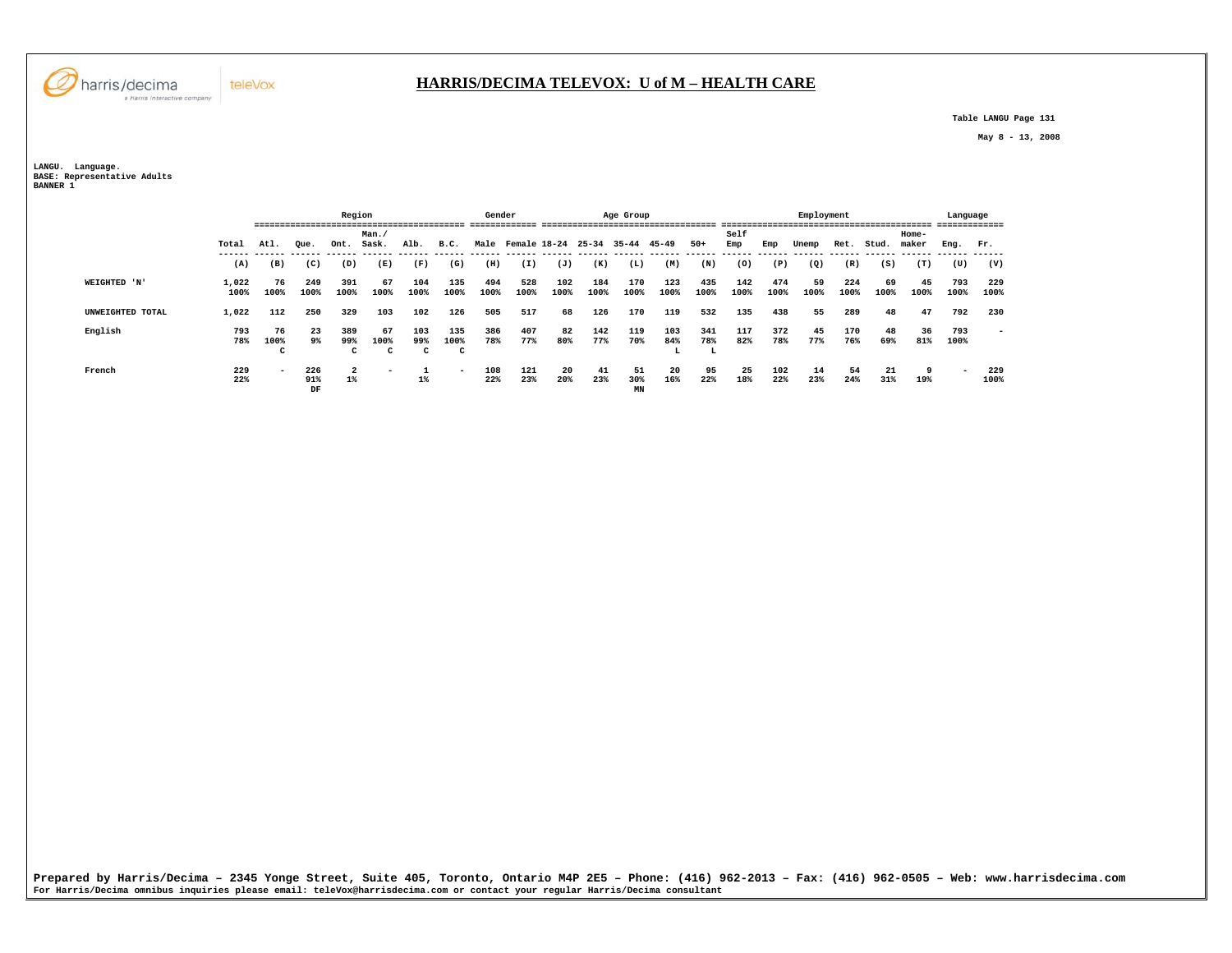**Table LANGU Page 132** 

 **May 8 - 13, 2008** 

**LANGU. Language. BASE: Representative Adults BANNER 2** 

|                  |               |                 | CMA/NON-CMA     |             |             | Household Income |               |             |                |                 | Highest Level of Education |                          |                |                      | Marital Status  |              |             | Household Size |             |             |
|------------------|---------------|-----------------|-----------------|-------------|-------------|------------------|---------------|-------------|----------------|-----------------|----------------------------|--------------------------|----------------|----------------------|-----------------|--------------|-------------|----------------|-------------|-------------|
|                  | Total         | CMA             | <b>NON-CMA</b>  | < 40k       | 40-60k      | 60-80k           | 80-100k 100k+ |             | $< = HS$       | Coll.           | Univ.                      | Post<br>Grad             | Student Single |                      | Married         | Div.<br>Wid. | One         | Two            | Three       | Four+       |
|                  | (A)           | (B)             | (C)             | (D)         | (E)         | (F)              | (G)           | (H)         | (I)            | (J)             | (K)                        | (L)                      | (M)            | (N)                  | (0)             | (P)          | (Q)         | (R)            | (S)         | (T)         |
| WEIGHTED 'N'     | 1,022<br>100% | 631<br>100%     | 391<br>100%     | 285<br>100% | 197<br>100% | 193<br>100%      | 77<br>100%    | 160<br>100% | 306<br>100%    | 259<br>100%     | 280<br>100%                | 81<br>100%               | 88<br>100%     | 281<br>100%          | 584<br>100%     | 150<br>100%  | 187<br>100% | 341<br>100%    | 178<br>100% | 311<br>100% |
| UNWEIGHTED TOTAL | 1,022         | 596             | 426             | 298         | 191         | 189              | 79            | 154         | 336            | 251             | 283                        | 82                       | 63             | 235                  | 616             | 165          | 203         | 372            | 168         | 274         |
| English          | 793<br>78%    | 477<br>75%      | 316<br>81%<br>в | 203<br>71%  | 154<br>78%  | 151<br>78%       | 61<br>79%     | 137<br>86%  | 234<br>76%     | 203<br>78%      | 216<br>77%                 | 75<br>92%<br><b>IJKM</b> | 60<br>68%      | 202<br>72%           | 466<br>80%<br>N | 119<br>79%   | 138<br>74%  | 262<br>77%     | 146<br>82%  | 243<br>78%  |
| French           | 229<br>22%    | 155<br>25%<br>C | 74<br>19%       | 82<br>29%   | 43<br>22%   | 41<br>22%        | 16<br>21%     | 23<br>14%   | 72<br>24%<br>ы | 56<br>22%<br>ш. | 64<br>23%<br>ш             | 6<br>8%                  | 28<br>32%      | 79<br>28%<br>$\circ$ | 118<br>20%      | 31<br>21%    | 49<br>26%   | 79<br>23%      | 33<br>18%   | 68<br>22%   |

Prepared by Harris/Decima - 2345 Yonge Street, Suite 405, Toronto, Ontario M4P 2E5 - Phone: (416) 962–2013 - Fax: (416) 962–0505 - Web: www.harrisdecima.com<br>For Harris/Decima omnibus inquiries please email: teleVox@harrisd



teleVox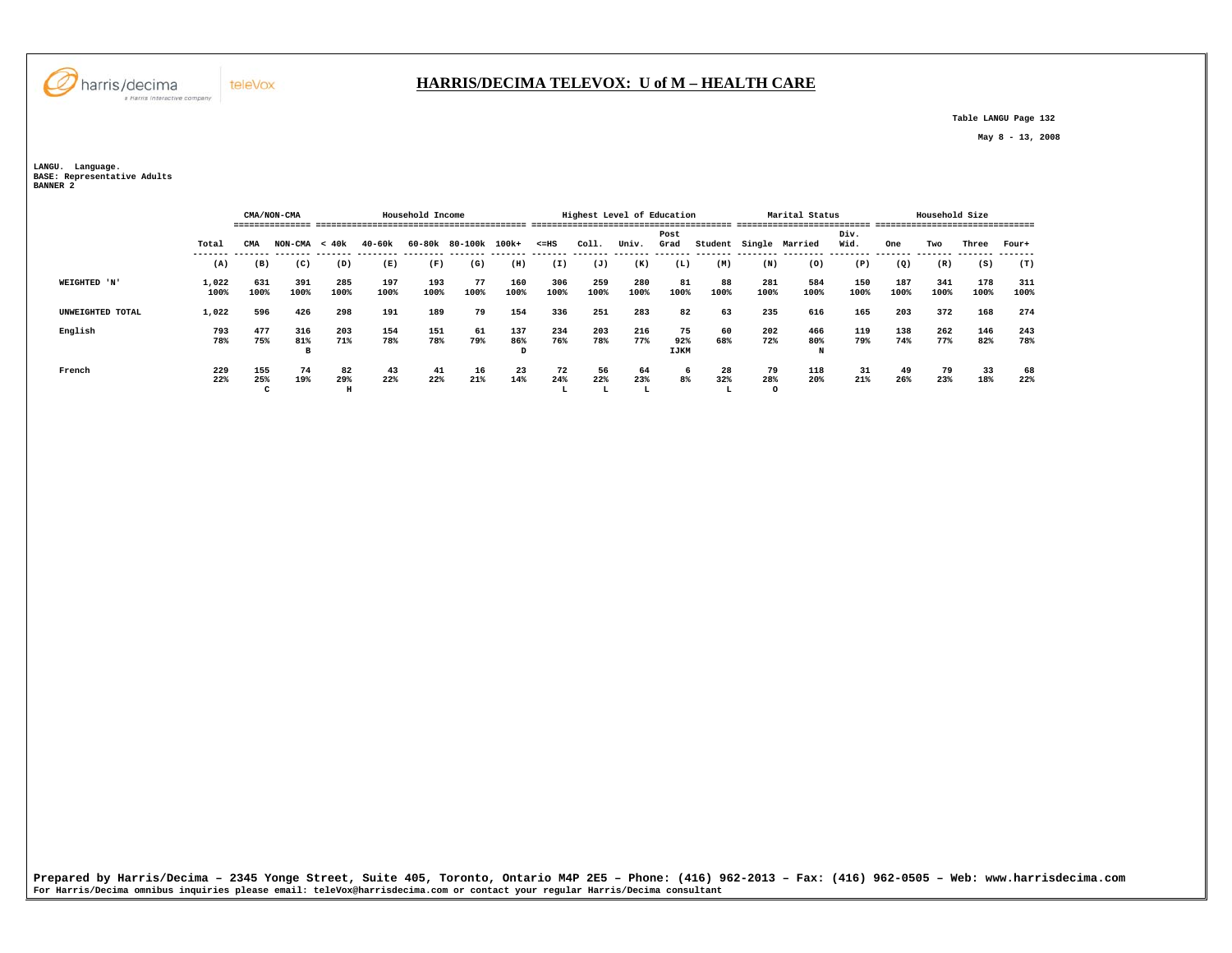Healthcare Final - March 18<sup>th</sup> 2008

- 1. What is the **single** most important issue for you in Canada this year? [Read List accept one mention]
	- Foreign policy Economy **Healthcare**  Immigration Gas prices Terrorism Education All of the above Other (do not specify) No opinion
- 2. What is the next most important issue? [Read List accept one mention]
	- Foreign policy Economy **Healthcare**  Immigration Gas prices Terrorism Education All of the above Other (do not specify) No opinion
- 3. Which political party do you trust to do a better job handling health care?

**Conservatives** Liberals New Democratic Party (NDP) Bloc Quebecois Green Party **Other** 

- 4. Thinking about health care in the country as a whole, would you say you are very satisfied, somewhat satisfied, somewhat dissatisfied or very dissatisfied with…? [Rotate]
	- a. the quality of health care in Canada
	- b. the total cost of health care in Canada
- 5. Thinking now about the delays that Canadians may face in obtaining medical treatments - do you think that it is a critical problem for the country, a serious problem but not a critical one, a problem but not a serious one, or not much of a problem at all?
	- o Critical problem
	- o Serious problem
	- o Slight problem
	- o Not much of a problem at all
- 6. Do you have some form of private health insurance?

Yes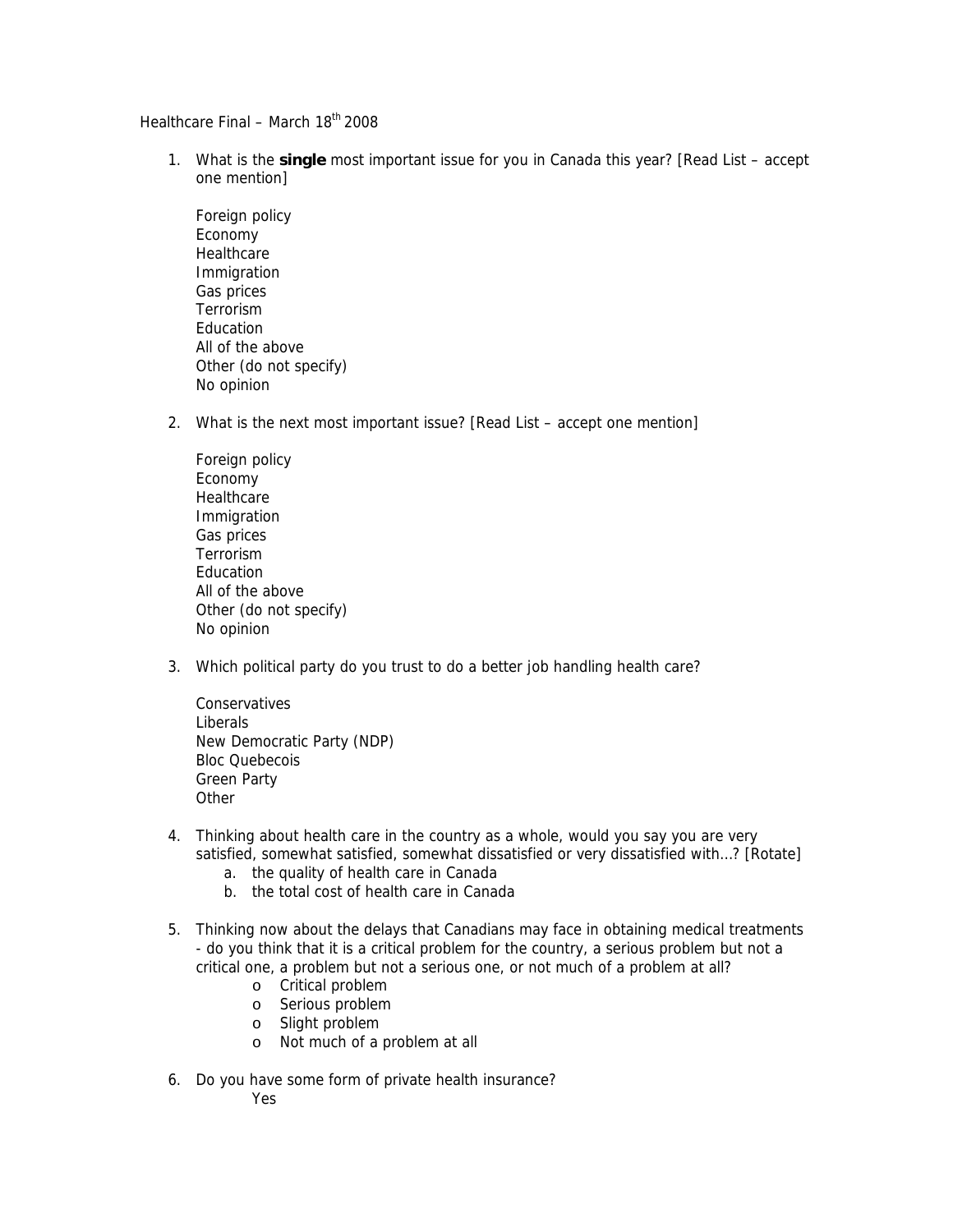No

No opinion

- 7. During the last 12 months, since May 2007, have you faced delays in…?
	- a. Seeing a doctor for an appointment
	- b. Seeing a medical specialist
	- c. Obtaining medical treatment
		- Yes
		- No
		- Not sure

[Ask for each Yes in Q7]

- 8. Approximately how many days did you have to wait to…?
	- a. See a doctor
	- b. See a medical specialist
	- c. Obtain medical treatment

[Record  $#$  of days for each]

9. Have you, or has anyone in your immediate family, had to leave the country in order to obtain medical care?

Yes No Not sure

10. For each of the following items, please tell me whether you are very satisfied with it, somewhat satisfied, somewhat dissatisfied or very dissatisfied.

[Randomize List]

- a. The quality of health care you receive
- b. Your ability to get a doctor's appointment when you want one
- c. Your ability to see top-quality medical specialists, if you ever need one
- d. Your ability to see top-quality medical specialists quickly, if you ever need one
- e. Your ability to get the latest, most sophisticated medical treatments
- f. The quality of communication with your doctor
- g. Your ability to get emergency medical care
- h. Your ability to get emergency medical care quickly
- i. Your ability to get non-emergency medical treatments without having to wait
- 11. Have you or has anyone in your immediate family had…?
	- a. a serious illness or injury during the last year
	- b. a serious illness or injury during the last **five** years
	- c. a chronic, ongoing illness that requires medical care
		- Yes
		- No

Not sure

[Ask if yes to SERIOUS ILLNESS, INJURY, OR CHRONIC ILLNESS in Q11]

12. How satisfied are you with the medical care that you or your family member received during that time?

Very satisfied Somewhat satisfied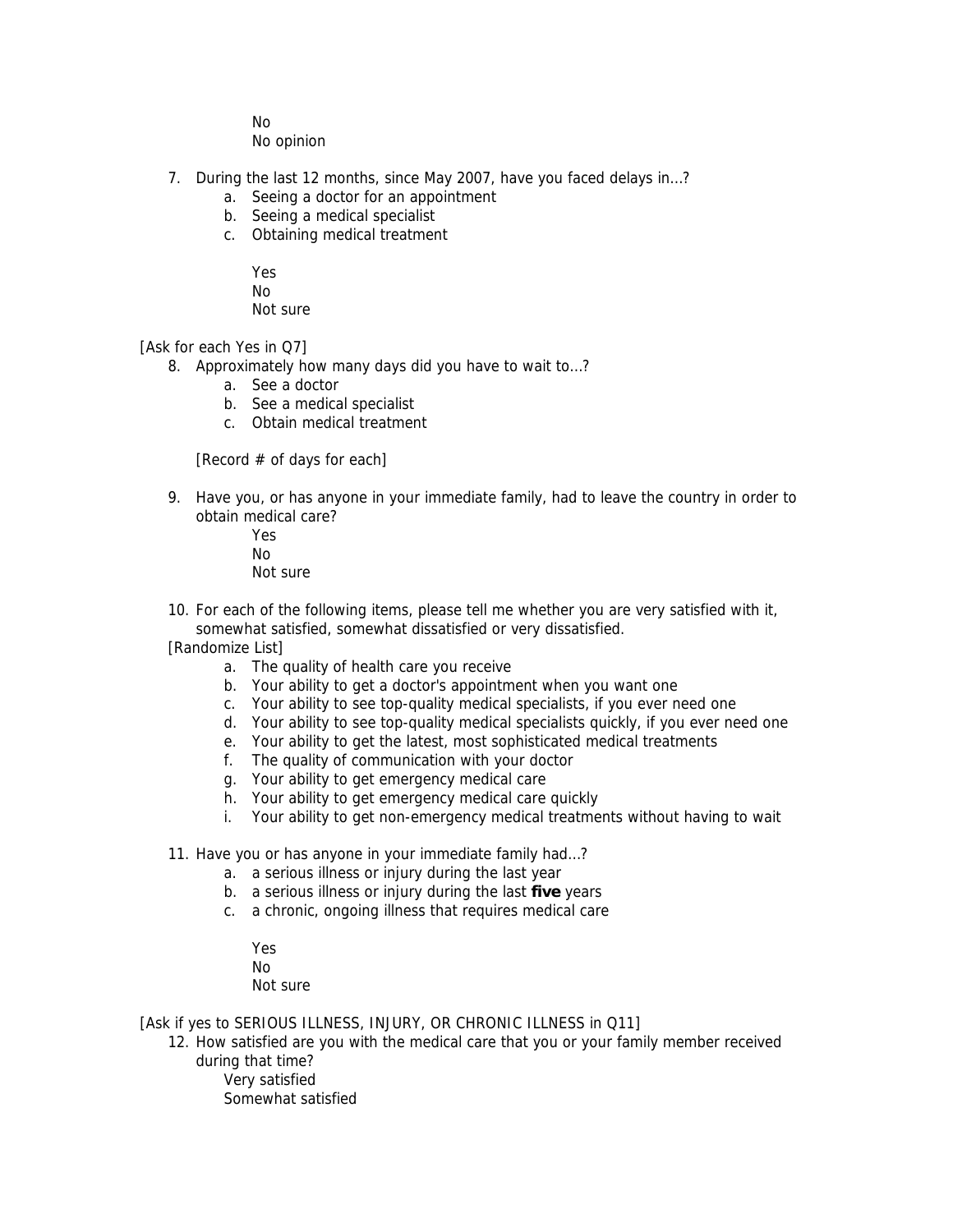Somewhat dissatisfied Very dissatisfied

13. In your opinion, do…?

**[Rotate]** 

- a. more expensive doctors provide better medical care
- b. expensive new drugs, treatments and medical technology produce better results
	- Yes No No opinion
- 14. For each of the following items, please tell me if you think its one of the single biggest factors in rising health care costs in Canada.
	- a. People getting medical treatments they don't really need
	- b. Drug companies making too much money
	- c. Doctors and hospitals making too much money
	- d. Too many malpractice lawsuits
	- e. More people are getting better medical care than ever before
	- f. The population is aging
	- g. The use of expensive new drugs, treatments and medical technology
	- h. Administrative costs in handling medical insurance claims
	- i. People needing more medical care because of unhealthy lifestyles
	- j. Fraud and waste in the health care system

Yes No No opinion

15. **(ASKED OF HALF SAMPLE)** If an expensive new drug or medical treatment becomes available, do you think the Canadian government should pay for it only if its been proven to be MORE effective than other, less expensive treatments, or pay for it even if it has NOT been proven to be more effective than other, less expensive treatments?

**(ASKED OF HALF SAMPLE)** If a doctor recommends an expensive new drug or medical treatment, do you think the Canadian government should pay for it only if its been proven to be MORE effective than other, less expensive treatments, or pay for it even if it has NOT been proven to be more effective than other, less expensive treatments?

Pay only if proven to be more effective Pay even if not proven to be more effective No opinion

16. Which of these do you think is more important?

Holding down taxes Improving the quality of care for Canadians Improving the speed of obtaining care All (volunteered) None (volunteered) No opinion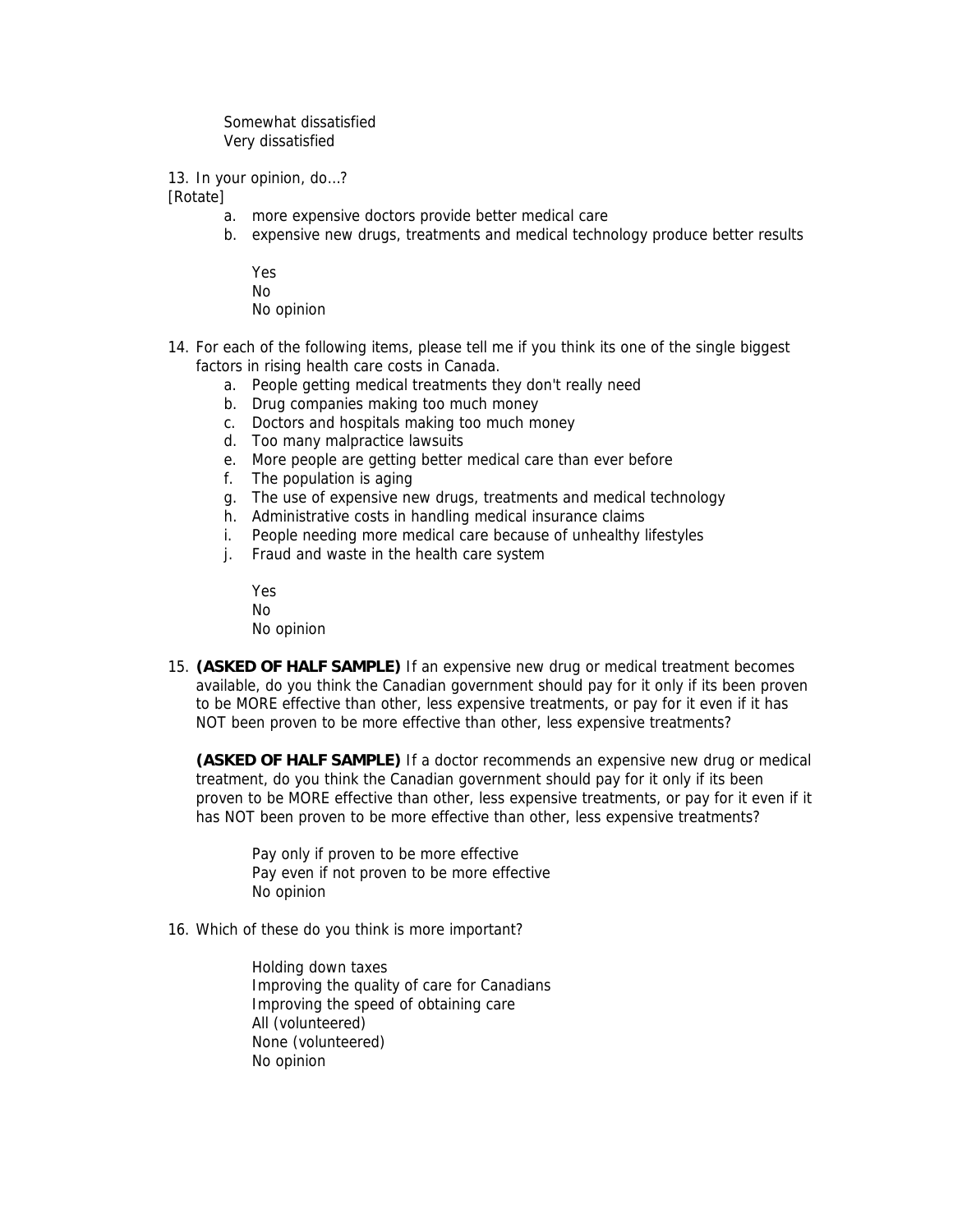- 17. Would you support or oppose a PRIVATE health insurance program if it :?
	- a. expanded your own choice of doctors
	- b. meant there were shorter waiting lists for medical treatments
	- c. meant you'd pay less because the reduction in taxes exceeded the cost of private insurance
	- d. meant that some medical treatments that are currently covered are no longer covered
		- Support Oppose No opinion
- 18. Do you think a PRIVATE health insurance system would make [insert statement] better, worse or would it stay about the same?
	- a. The quality of your own health care
	- b. The availability of health care treatments to you and your family
	- c. The cost of health care for you and your family
	- d. Your choice of doctors and hospitals
		- Better Worse Same No opinion
- 19. In your opinion, do you think its better to keep a terminally ill person alive as long as possible, regardless of the expense; or better to make a judgment as to whether its worth the expense to keep that person alive?

Keep alive, regardless of expense Make judgment as to whether it is worth expense No opinion

- 20. Do you think the government should or should not be permitted to charge FEES FOR MEDICAL CARE for people who are
	- a. Overweight
	- b. smoke cigarettes

**Should** Should not No opinion

- 21. How would you rate your own personal health would you say your personal health is excellent, good, not so good or poor?
	- Excellent Good Not good Poor No opinion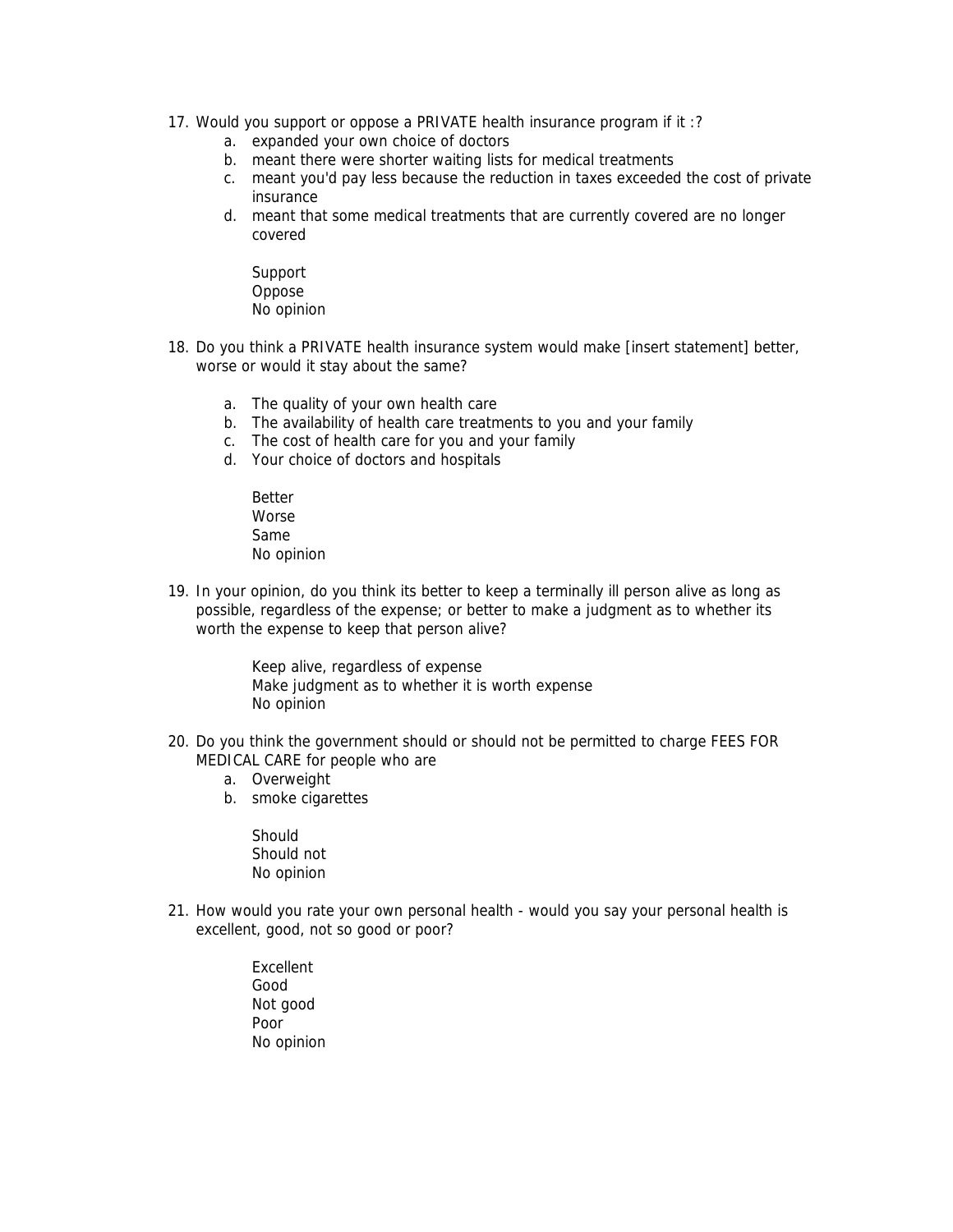Harris/Decima teleVox Demographics

Now, I have a few questions for statistical purposes only. Please be assured that your answers will remain completely anonymous.

In what year were you born?

REFUSE (DO NOT OFFER) 9999

Which of the following age groups do you fall into?

18-24 1 25-34 2 35-39 3 40-44 4 45-49 5 50-54 6 55+ 7 Refuse 9

Are you currently attending school, college or university as a full-time student?

Yes No REFUSE (DO NOT READ)

DO NOT READ LIST; RECORD ONE RESPONSE

What is the highest level of schooling that you have completed? Public/Elementary (Grade 1-8) Some High School (12 OR 13) Graduated High School Some Vocational/Technical/College/CEGEP Completed Vocational/Technical/College/CEGEP Some University6 Graduated University Post Graduate REFUSE

READ LIST

What is your marital status? Are you... Single (never married) Married/Living common law Separated Divorced Widowed REFUSED (DO NOT READ)

PROMPT ONLY IF NECESSARY

How many people, INCLUDING YOURSELF, live in the household?

One Two Three Four Five or more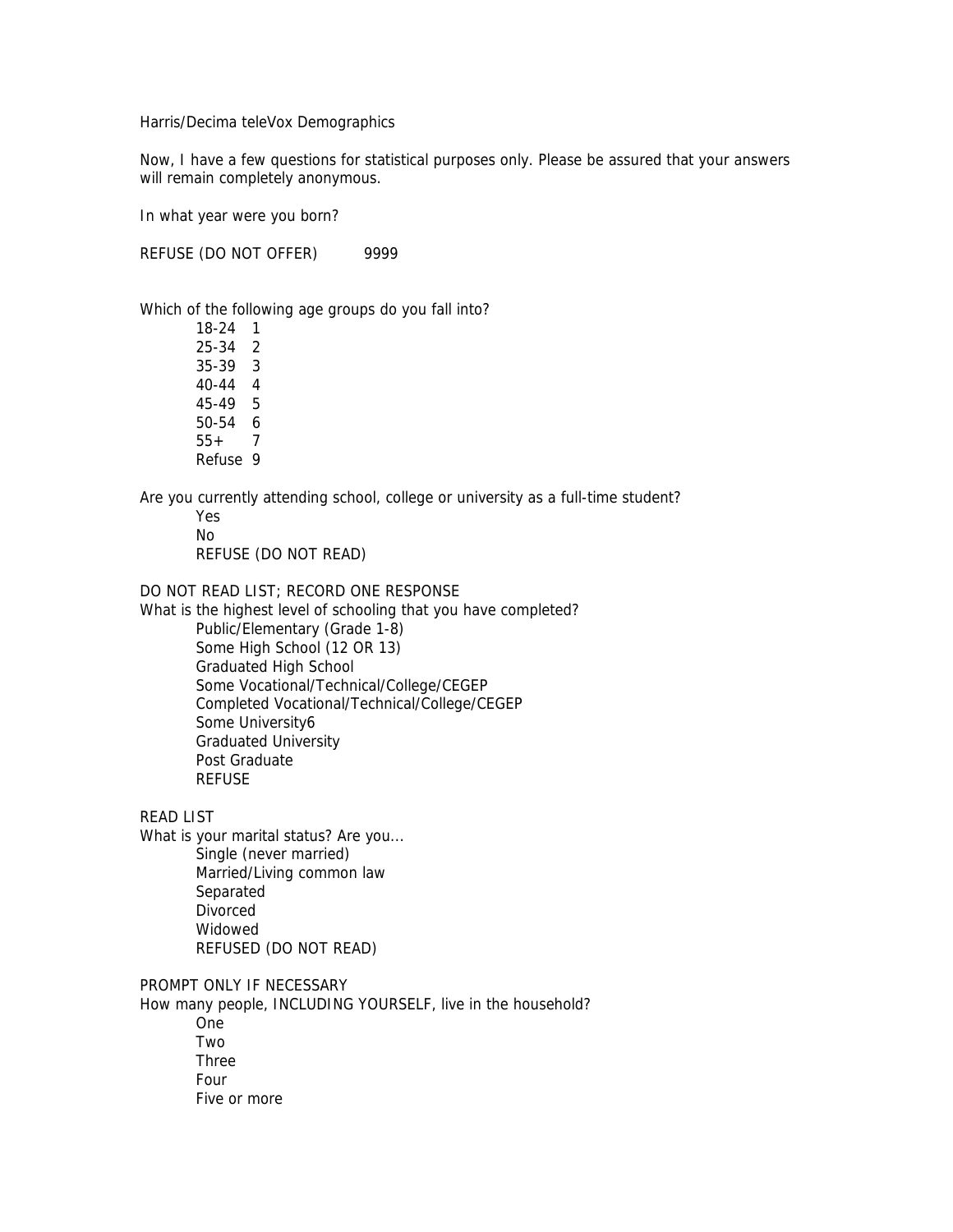REFUSED (DO NOT OFFER)

Are there any children 17 or younger living in the household?

Yes No

REFUSED (DO NOT OFFER)

Are there any children living in your household in the following age groups? Under 6

> Yes No REFUSED (DO NOT OFFER)

Are there any children living in your household in the following age groups? 6-12 years

Yes No REFUSED (DO NOT OFFER)

Are there any children living in your household in the following age groups?

13-17 years

Yes No REFUSED (DO NOT OFFER)

READ LIST - ACCEPT ONE MENTION ONLY

Which of the following best describes your current job status? Working on your own business within your home Working on your own business outside of your home Working on an employer's business full-time Working on an employer's business part-time Currently unemployed **Student** Retired Homemaker DK / NR

DO NOT READ LIST - ENTER ONE ONLY

Do you have access to the internet at work, at home, at both places or at neither place? Work Home

Both Neither DK/NA

Was your TOTAL HOUSEHOLD INCOME for 2003 under or over \$40,000? UNDER \$40,000 OVER \$40,000 REFUSE (DO NOT OFFER)